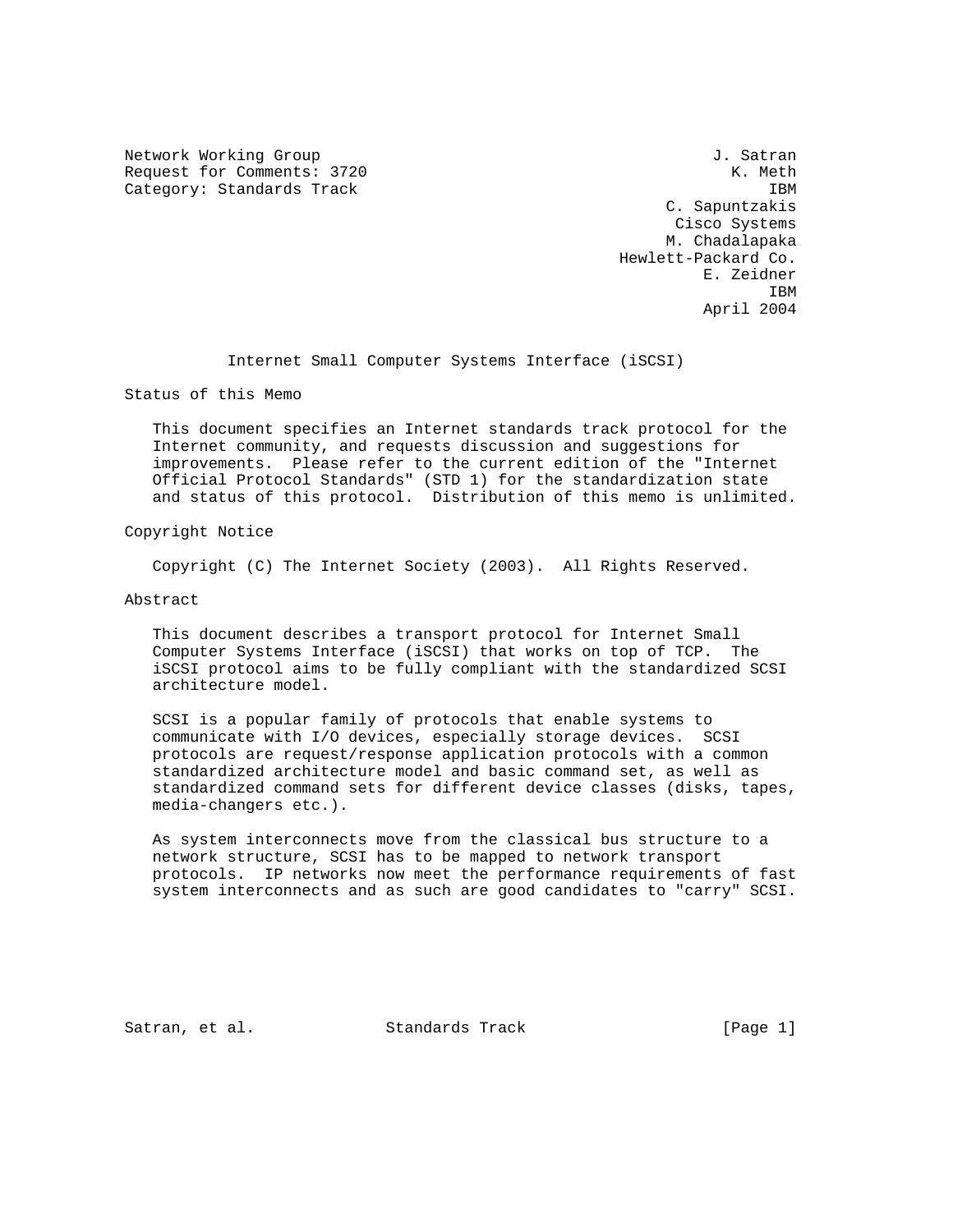Table of Contents

| $1$ . |      |                           |                      | Introduction.                                                                                                    | 9  |
|-------|------|---------------------------|----------------------|------------------------------------------------------------------------------------------------------------------|----|
| 2.    |      | Definitions and Acronyms. | $\ddot{\phantom{a}}$ | $\ddot{\phantom{a}}$<br>$\sim$<br>$\mathbf{r}$ . The set of $\mathbf{r}$                                         | 10 |
|       | 2.1. |                           |                      |                                                                                                                  | 10 |
|       | 2.2. |                           |                      |                                                                                                                  | 14 |
|       | 2.3. |                           | Conventions.         | $\mathbf{r}$<br>$\mathbf{r}$ , $\mathbf{r}$ , $\mathbf{r}$ , $\mathbf{r}$ , $\mathbf{r}$<br>$\ddot{\phantom{a}}$ | 16 |
|       |      | 2.3.1.                    | Word Rule.           |                                                                                                                  | 16 |
|       |      | 2.3.2.                    | Half-Word Rule       | $\mathbf{r}$                                                                                                     | 17 |
|       |      | 2.3.3.                    |                      | Byte Rule.                                                                                                       | 17 |
| 3.    |      | Overview.                 |                      |                                                                                                                  | 17 |
|       | 3.1. |                           |                      | SCSI Concepts.<br>$\mathbf{r}$ , $\mathbf{r}$ , $\mathbf{r}$ , $\mathbf{r}$ , $\mathbf{r}$ , $\mathbf{r}$        | 17 |
|       | 3.2. |                           |                      | iSCSI Concepts and Functional Overview                                                                           | 18 |
|       |      | 3.2.1.                    |                      | Layers and Sessions.                                                                                             | 19 |
|       |      | 3.2.2.                    |                      | Ordering and iSCSI Numbering                                                                                     | 19 |
|       |      |                           | 3.2.2.1.             | Command Numbering and                                                                                            |    |
|       |      |                           |                      | Acknowledging                                                                                                    | 20 |
|       |      |                           | 3.2.2.2.             | Response/Status Numbering and                                                                                    |    |
|       |      |                           |                      | Acknowledging                                                                                                    | 23 |
|       |      |                           | 3.2.2.3.             | Data Sequencing                                                                                                  | 24 |
|       |      | 3.2.3.                    |                      | iSCSI Login.                                                                                                     | 24 |
|       |      | 3.2.4.                    |                      | iSCSI Full Feature Phase                                                                                         | 25 |
|       |      |                           | 3.2.4.1.             | Command Connection Allegiance                                                                                    | 26 |
|       |      |                           | 3.2.4.2.             | Data Transfer Overview.                                                                                          | 27 |
|       |      |                           | 3.2.4.3.             | Tags and Integrity Checks                                                                                        | 28 |
|       |      |                           | 3.2.4.4.             | Task Management                                                                                                  | 28 |
|       |      | 3.2.5.                    |                      | iSCSI Connection Termination                                                                                     | 29 |
|       |      | 3.2.6.                    |                      | iSCSI Names.                                                                                                     | 29 |
|       |      |                           | 3.2.6.1.             | iSCSI Name Properties                                                                                            | 30 |
|       |      |                           | 3.2.6.2.             | iSCSI Name Encoding                                                                                              | 31 |
|       |      |                           | 3.2.6.3.             | iSCSI Name Structure.                                                                                            | 32 |
|       |      |                           |                      | 3.2.6.3.1. Type "iqn." (iSCSI                                                                                    |    |
|       |      |                           |                      | Qualified Name)                                                                                                  | 32 |
|       |      |                           |                      | 3.2.6.3.2.<br>Type "eui." (IEEE                                                                                  |    |
|       |      |                           |                      | $EUI-64$ format).                                                                                                | 34 |
|       |      | 3.2.7.                    |                      | Persistent State                                                                                                 | 34 |
|       |      | 3.2.8.                    |                      | Message Synchronization and Steering                                                                             | 35 |
|       |      |                           | 3.2.8.1.             | Sync/Steering and iSCSI PDU                                                                                      |    |
|       |      |                           |                      | Length $\ldots$ , $\ldots$ , $\ldots$                                                                            | 36 |
|       | 3.3. |                           |                      | iSCSI Session Types.                                                                                             | 36 |
|       | 3.4. |                           |                      | SCSI to iSCSI Concepts Mapping Model                                                                             | 37 |
|       |      | 3.4.1.                    |                      | iSCSI Architecture Model                                                                                         | 37 |
|       |      | 3.4.2.                    |                      | SCSI Architecture Model.                                                                                         | 39 |
|       |      | 3.4.3.                    |                      | Consequences of the Model.                                                                                       | 41 |
|       |      |                           | 3.4.3.1.             | I_T Nexus State                                                                                                  | 42 |
|       | 3.5. |                           |                      | Request/Response Summary                                                                                         | 42 |
|       |      | 3.5.1.                    |                      | Request/Response Types Carrying SCSI Payload                                                                     | 43 |
|       |      |                           | 3.5.1.1.             | $SCSI$ -Command                                                                                                  | 43 |
|       |      |                           |                      |                                                                                                                  |    |

Satran, et al. Standards Track [Page 2]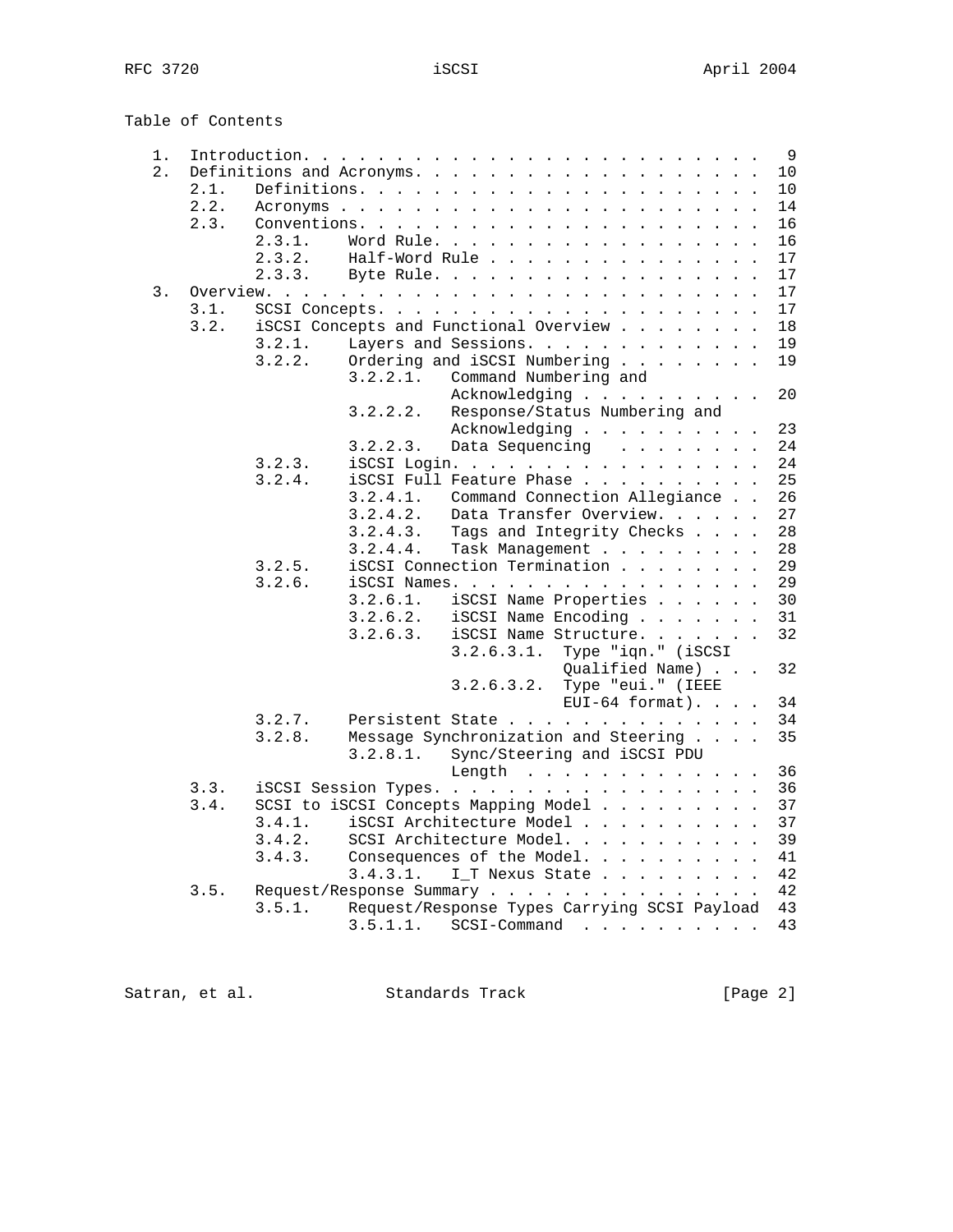|          |        | 3.5.1.2. | 43<br>SCSI-Response                                                                |
|----------|--------|----------|------------------------------------------------------------------------------------|
|          |        | 3.5.1.3. | 44<br>Task Management Function Request.                                            |
|          |        | 3.5.1.4. | 44<br>Task Management Function Response                                            |
|          |        | 3.5.1.5. | SCSI Data-Out and SCSI Data-In. .<br>44                                            |
|          |        | 3.5.1.6. | 45<br>Ready To Transfer (R2T)                                                      |
|          | 3.5.2. |          | Requests/Responses carrying SCSI and iSCSI                                         |
|          |        |          | Payload.<br>46                                                                     |
|          |        | 3.5.2.1. | 46<br>Asynchronous Message.                                                        |
|          | 3.5.3. |          | Requests/Responses Carrying iSCSI Only                                             |
|          |        |          | 46<br>Payload.                                                                     |
|          |        | 3.5.3.1. | 46<br>Text Request and Text Response                                               |
|          |        | 3.5.3.2. | Login Request and Login Response.<br>47                                            |
|          |        | 3.5.3.3. | 47<br>Logout Request and Response                                                  |
|          |        | 3.5.3.4. | 48<br>SNACK Request                                                                |
|          |        | 3.5.3.5. | 48<br>Reject.                                                                      |
|          |        | 3.5.3.6. | NOP-Out Request and NOP-In                                                         |
|          |        |          | 48                                                                                 |
|          |        |          | Response<br>48                                                                     |
| 4.<br>5. |        |          | SCSI Mode Parameters for iSCSI.<br>Login and Full Feature Phase Negotiation.<br>48 |
| 5.1.     |        |          | 50                                                                                 |
| 5.2.     |        |          | 53                                                                                 |
|          |        |          | Text Mode Negotiation.                                                             |
|          | 5.2.1. |          | 56<br>List negotiations.                                                           |
|          | 5.2.2. |          | 56<br>Simple-value Negotiations.                                                   |
| 5.3.     |        |          | 57                                                                                 |
|          | 5.3.1. |          | 60<br>Login Phase Start.                                                           |
|          | 5.3.2. |          | 62<br>iSCSI Security Negotiation                                                   |
|          | 5.3.3. |          | Operational Parameter Negotiation During                                           |
|          |        |          | 63<br>the Login Phase.                                                             |
|          | 5.3.4. |          | Connection Reinstatement<br>64                                                     |
|          | 5.3.5. |          | Session Reinstatement, Closure, and Timeout.<br>64                                 |
|          |        |          | $5\,5.3.5.1.$<br>Loss of Nexus                                                     |
|          |        |          | Notification.<br>65                                                                |
|          | 5.3.6. |          | 65<br>Session Continuation and Failure                                             |
| 5.4.     |        |          | Operational Parameter Negotiation Outside the Login                                |
|          |        |          | 66                                                                                 |
| б.       |        |          | iSCSI Error Handling and Recovery<br>67                                            |
| 6.1.     |        |          | 67                                                                                 |
|          | 6.1.1. |          | Background<br>67                                                                   |
|          | 6.1.2. |          | 67                                                                                 |
|          | 6.1.3. |          | Protocol Features and State Expectations<br>68                                     |
|          | 6.1.4. |          | 69<br>Recovery Classes                                                             |
|          |        | 6.1.4.1. | Recovery Within-command<br>69                                                      |
|          |        | 6.1.4.2. | Recovery Within-connection.<br>70                                                  |
|          |        | 6.1.4.3. | Connection Recovery<br>71                                                          |
|          |        | 6.1.4.4. | 72<br>Session Recovery.                                                            |
|          | 6.1.5. |          | Error Recovery Hierarchy<br>72                                                     |
| 6.2.     |        |          | Retry and Reassign in Recovery<br>74                                               |
|          | 6.2.1. |          | Usage of Retry<br>74                                                               |
|          |        |          |                                                                                    |

Satran, et al. Standards Track [Page 3]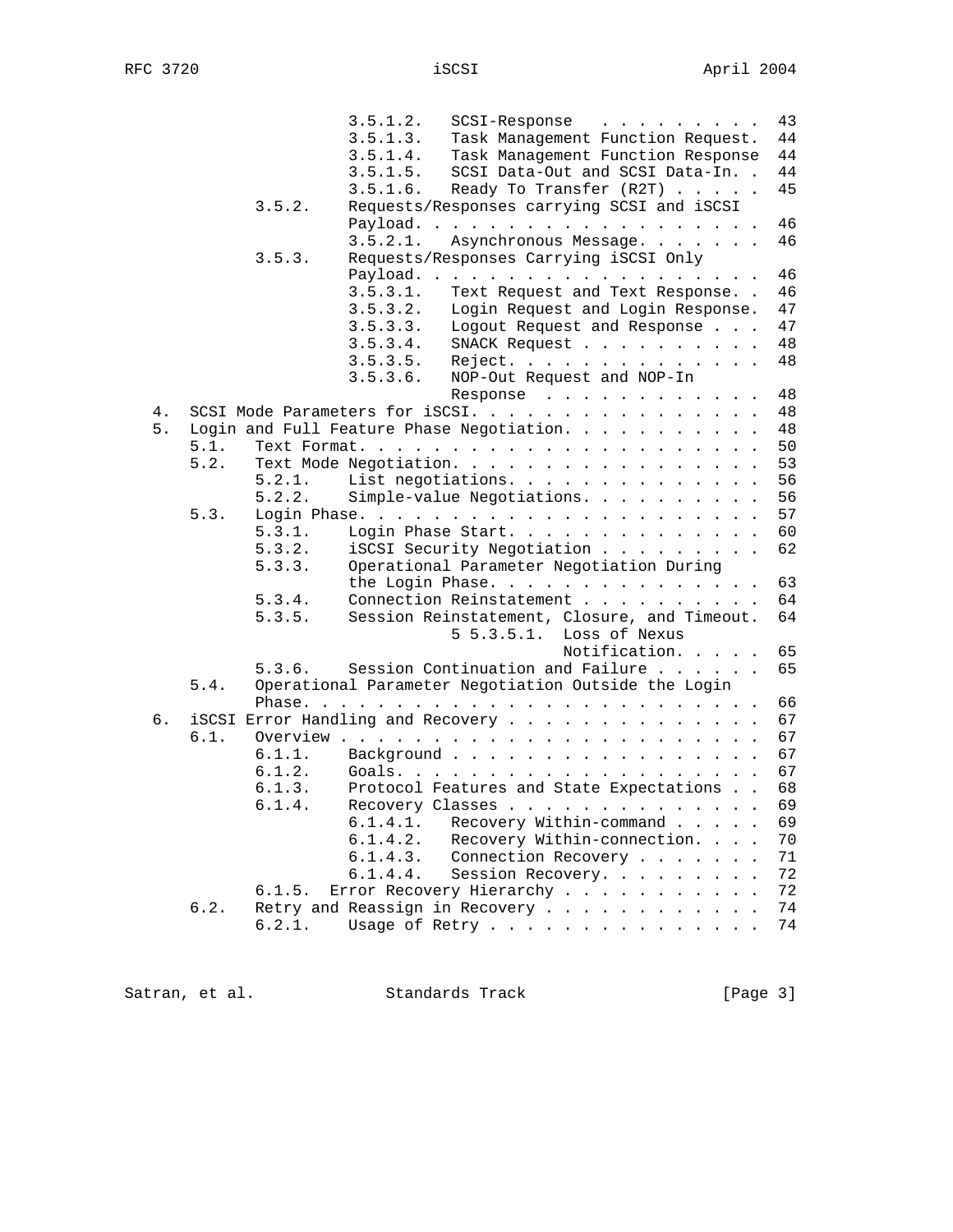|       |       | 6.2.2. Allegiance Reassignment.                        | 75  |
|-------|-------|--------------------------------------------------------|-----|
|       | 6.3.  | Usage Of Reject PDU in Recovery.                       | 76  |
|       | 6.4.  | Connection Timeout Management.                         | 76  |
|       |       | Timeouts on Transport Exception Events<br>6.4.1.       | 77  |
|       |       | Timeouts on Planned Decommissioning.<br>6.4.2.         | 77  |
|       | 6.5.  | Implicit Termination of Tasks.                         | 77  |
|       | 6.6.  |                                                        | 78  |
|       | 6.7.  |                                                        | 78  |
|       | 6.8.  |                                                        | 80  |
|       | 6.9.  |                                                        | 81  |
|       | 6.10. | Negotiation Failures                                   | 81  |
|       | 6.11. |                                                        | 82  |
|       | 6.12. |                                                        | 82  |
|       | 6.13. | Connection Failures.                                   |     |
|       |       |                                                        | 83  |
| 7.    |       |                                                        | 84  |
|       | 7.1.  | Standard Connection State Diagrams                     | 84  |
|       |       | State Descriptions for Initiators and<br>7.1.1.        |     |
|       |       |                                                        | 84  |
|       |       | State Transition Descriptions for Initiators<br>7.1.2. |     |
|       |       | and Targets.                                           | 85  |
|       |       | Standard Connection State Diagram for an<br>7.1.3.     |     |
|       |       | Initiator.                                             | 88  |
|       |       | Standard Connection State Diagram for a<br>7.1.4.      |     |
|       |       |                                                        | 90  |
|       | 7.2.  | Connection Cleanup State Diagram for Initiators and    |     |
|       |       |                                                        | 92  |
|       |       | 7.2.1.<br>State Descriptions for Initiators and        |     |
|       |       | Targets.                                               | 94  |
|       |       | State Transition Descriptions for Initiators<br>7.2.2. |     |
|       |       | and Targets.                                           | 94  |
|       | 7.3.  | Session State Diagrams                                 | 95  |
|       |       | 7.3.1.<br>Session State Diagram for an Initiator       | 95  |
|       |       | 7.3.2.<br>Session State Diagram for a Target           | 96  |
|       |       | State Descriptions for Initiators and<br>7.3.3.        |     |
|       |       | Targets.                                               | 97  |
|       |       | State Transition Descriptions for Initiators<br>7.3.4. |     |
|       |       | and Targets.                                           | 98  |
| $8$ . |       |                                                        | 99  |
|       | 8.1.  | iSCSI Security Mechanisms. 100                         |     |
|       | 8.2.  | In-band Initiator-Target Authentication.               | 100 |
|       |       | 8.2.1. CHAP Considerations.                            | 101 |
|       |       | 8.2.2.<br>SRP Considerations                           | 103 |
|       | 8.3.  |                                                        | 104 |
|       |       | Data Integrity and Authentication.<br>8.3.1.           | 104 |
|       |       | 8.3.2.<br>Confidentiality.                             | 105 |
|       |       | Policy, Security Associations, and<br>8.3.3.           |     |
|       |       | Cryptographic Key Management 105                       |     |
| 9.    |       |                                                        |     |
|       |       |                                                        |     |

Satran, et al. Standards Track (Page 4)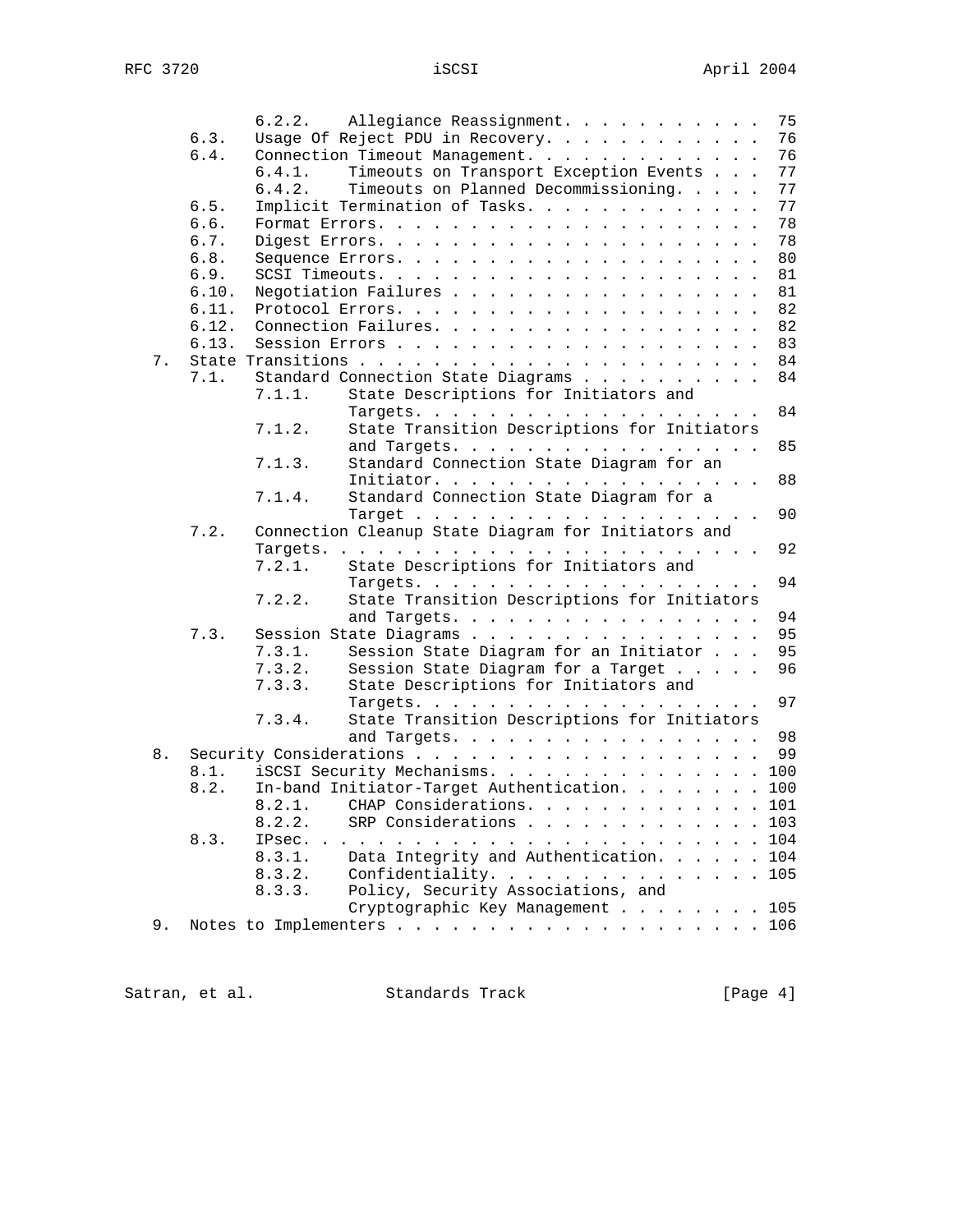|  | 9.1.  | Multiple Network Adapters. 106                                      |     |
|--|-------|---------------------------------------------------------------------|-----|
|  |       | 9.1.1.<br>Conservative Reuse of ISIDs. 107                          |     |
|  |       | 9.1.2.<br>iSCSI Name, ISID, and TPGT Use                            | 107 |
|  | 9.2.  | Autosense and Auto Contingent Allegiance (ACA)                      | 109 |
|  | 9.3.  | $i$ SCSI Timeouts 109                                               |     |
|  | 9.4.  | Command Retry and Cleaning Old Command Instances 110                |     |
|  | 9.5.  | Synch and Steering Layer and Performance 110                        |     |
|  | 9.6.  | Considerations for State-dependent Devices and                      |     |
|  |       | Long-lasting SCSI Operations 111                                    |     |
|  |       | Determining the Proper ErrorRecoveryLevel. . 112<br>9.6.1.          |     |
|  |       |                                                                     |     |
|  | 10.1. | iSCSI PDU Length and Padding 113                                    |     |
|  | 10.2. | PDU Template, Header, and Opcodes. 113                              |     |
|  |       | 10.2.1.<br>Basic Header Segment (BHS) 114                           |     |
|  |       | I 115<br>10.2.1.1.                                                  |     |
|  |       | 10.2.1.2.<br>Opcode.                                                | 115 |
|  |       | 10.2.1.3.<br>Final $(F)$ bit 116                                    |     |
|  |       | Opcode-specific Fields. 116<br>10.2.1.4.                            |     |
|  |       | 10.2.1.5.<br>TotalAHSLength. 116                                    |     |
|  |       | 10.2.1.6.<br>DataSegmentLength 116                                  |     |
|  |       | 10.2.1.7.<br>LUN                                                    |     |
|  |       |                                                                     | 116 |
|  |       | 10.2.1.8.<br>Initiator Task Tag.<br>10.2.2.                         | 117 |
|  |       | Additional Header Segment (AHS) 117                                 |     |
|  |       | 10.2.2.1.<br>AHSType 117                                            |     |
|  |       | 10.2.2.2.<br>AHSLength 117                                          |     |
|  |       | Extended CDB AHS. 118<br>10.2.2.3.                                  |     |
|  |       | 10.2.2.4.<br>Bidirectional Expected Read-Data                       |     |
|  |       | Length AHS. $\ldots$ $\ldots$ $\ldots$ $\ldots$ $\ldots$ 118        |     |
|  |       | Header Digest and Data Digest. 118<br>10.2.3.                       |     |
|  |       | 10.2.4.<br>Data Segment 119                                         |     |
|  | 10.3. | SCSI Command $\ldots$ , 119                                         |     |
|  |       | 10.3.1.<br>Flags and Task Attributes (byte 1) 120                   |     |
|  |       | 10.3.2.<br>CmdSN - Command Sequence Number. 120                     |     |
|  |       | 10.3.3.<br>ExpStatSN. 120                                           |     |
|  |       | 10.3.4.<br>Expected Data Transfer Length. 121                       |     |
|  |       | 10.3.5.<br>CDB - SCSI Command Descriptor Block. 121                 |     |
|  |       | 10.3.6.<br>Data Segment - Command Data. 121                         |     |
|  | 10.4. |                                                                     |     |
|  |       | 10.4.1.<br>Flags (byte $1)$ 123                                     |     |
|  |       | Status 123<br>10.4.2.                                               |     |
|  |       | 10.4.3.                                                             | 124 |
|  |       | 10.4.4.<br>SNACK Tag.                                               | 125 |
|  |       | 10.4.5.<br>Residual Count<br>$\mathbf{r}$ . The set of $\mathbf{r}$ | 125 |
|  |       | Bidirectional Read Residual Count.<br>10.4.6.                       | 125 |
|  |       | Data Segment - Sense and Response Data<br>10.4.7.                   |     |
|  |       |                                                                     | 125 |
|  |       | 10.4.7.1.<br>SenseLength 126                                        |     |
|  |       | 10.4.7.2.<br>Sense Data.                                            | 126 |
|  |       |                                                                     |     |

Satran, et al. Standards Track [Page 5]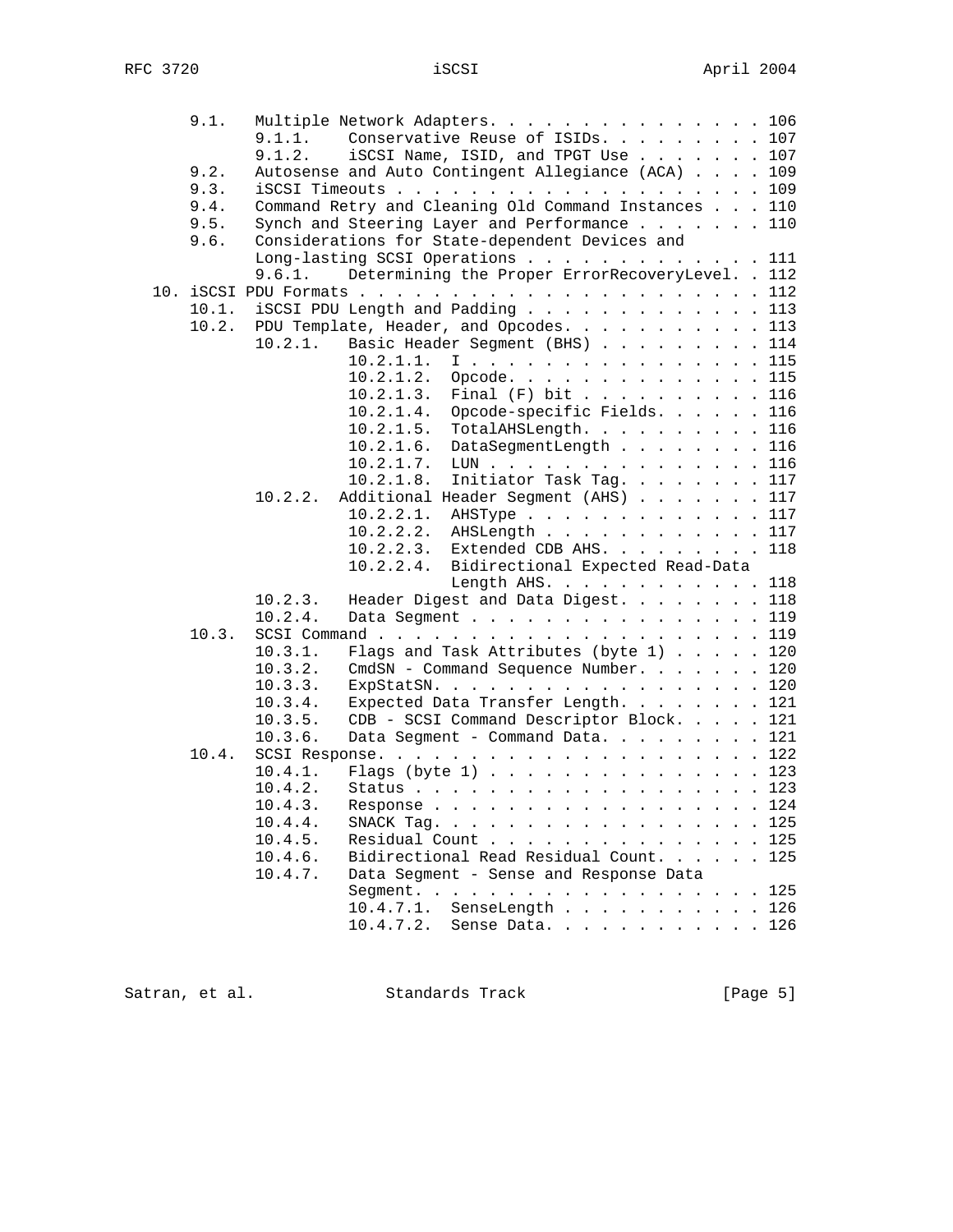|       | 10.4.8.  | ExpDataSN. 127                                   |
|-------|----------|--------------------------------------------------|
|       | 10.4.9.  | StatSN - Status Sequence Number. 127             |
|       | 10.4.10. | ExpCmdSN - Next Expected CmdSN from this         |
|       |          | Initiator. 128                                   |
|       | 10.4.11. | MaxCmdSN - Maximum CmdSN from this Initiator 128 |
| 10.5. |          | Task Management Function Request 129             |
|       | 10.5.1.  | Function 129                                     |
|       | 10.5.2.  | TotalAHSLength and DataSegmentLength 132         |
|       | 10.5.3.  |                                                  |
|       | 10.5.4.  | Referenced Task Tag. 132                         |
|       | 10.5.5.  | RefCmdSN 132                                     |
|       | 10.5.6.  | ExpDataSN. 133                                   |
| 10.6. |          | Task Management Function Response. 134           |
|       | 10.6.1.  | Response 134                                     |
|       | 10.6.2.  | Task Management Actions on Task Sets 136         |
|       | 10.6.3.  | TotalAHSLength and DataSegmentLength 137         |
| 10.7. |          | SCSI Data-Out & SCSI Data-In 137                 |
|       | 10.7.1.  | F (Final) Bit. 139                               |
|       | 10.7.2.  | A (Acknowledge) Bit. 139                         |
|       | 10.7.3.  | Flags (byte $1)$ 140                             |
|       | 10.7.4.  | Target Transfer Tag and LUN. 140                 |
|       | 10.7.5.  | DataSN 141                                       |
|       | 10.7.6.  | Buffer Offset. 141                               |
|       | 10.7.7.  | DataSegmentLength. 141                           |
| 10.8. |          | Ready To Transfer $(R2T)$ . 142                  |
|       | 10.8.1.  | TotalAHSLength and DataSegmentLength 143         |
|       | 10.8.2.  |                                                  |
|       | 10.8.3.  | StatSN 144                                       |
|       | 10.8.4.  | Desired Data Transfer Length and Buffer          |
|       |          | Offset 144                                       |
|       | 10.8.5.  | Target Transfer Tag. 144                         |
| 10.9. |          | Asynchronous Message 145                         |
|       | 10.9.1.  | AsyncEvent 146                                   |
|       | 10.9.2.  | AsyncVCode 147                                   |
|       | 10.9.3.  |                                                  |
|       | 10.9.4.  | Sense Data and iSCSI Event Data. 148             |
|       |          | 10.9.4.1. SenseLength 148                        |
|       |          |                                                  |
|       |          | 10.10.1. F (Final) Bit. 150                      |
|       |          | 10.10.2. C (Continue) Bit 150                    |
|       |          | 10.10.3. Initiator Task Tag 150                  |
|       | 10.10.4. | Target Transfer Tag. 150                         |
|       | 10.10.5. | 151                                              |
|       |          | 152                                              |
|       | 10.11.1. | F (Final) Bit. 152                               |
|       | 10.11.2. | $C$ (Continue) Bit<br>153                        |
|       | 10.11.3. | Initiator Task Tag 153                           |
|       | 10.11.4. | Target Transfer Tag. 153                         |
|       |          |                                                  |

Satran, et al. Standards Track (Page 6)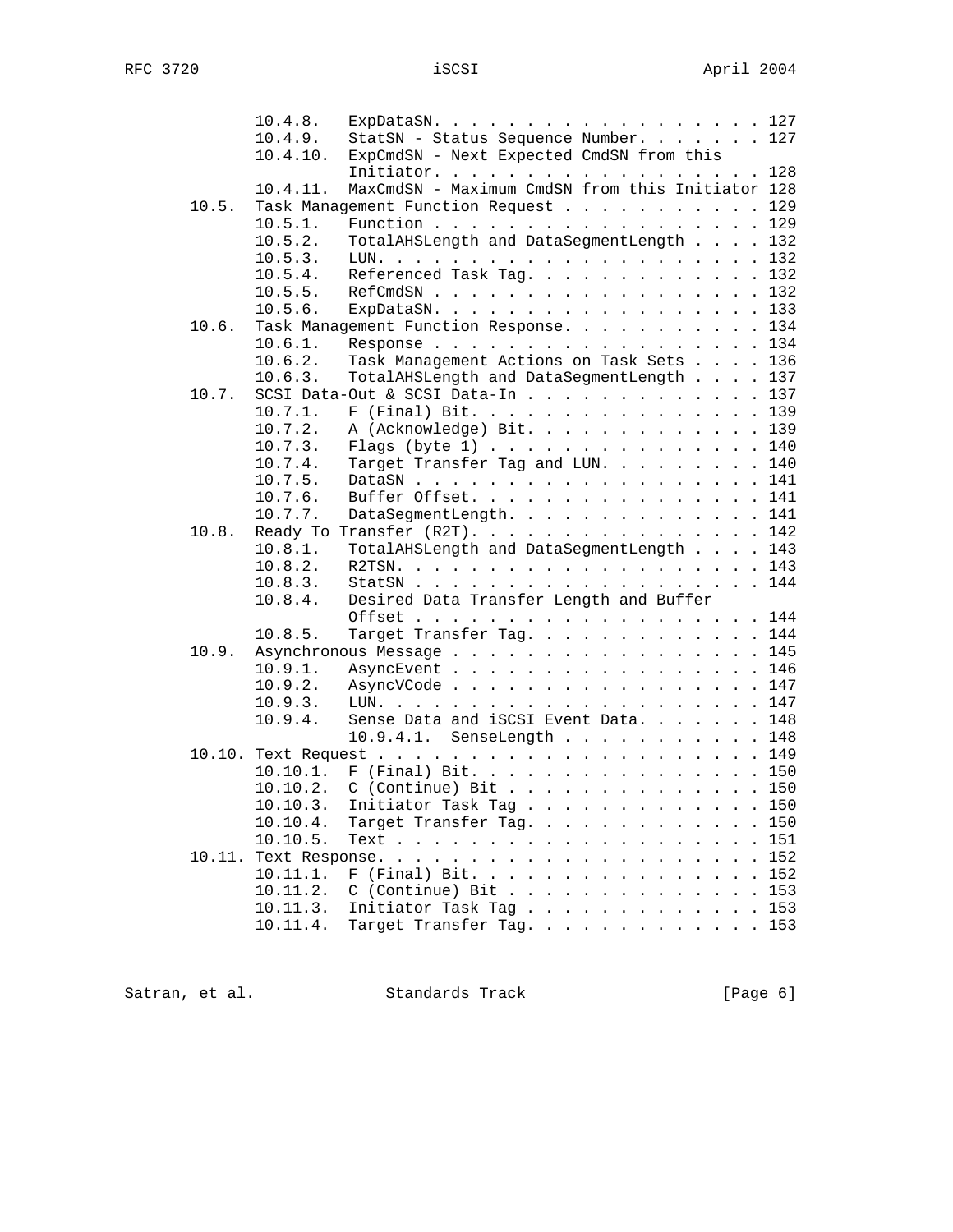| 10.11.5.      | StatSN 154                                                                                                                                                 |  |
|---------------|------------------------------------------------------------------------------------------------------------------------------------------------------------|--|
| 10.11.6.      | Text Response Data 154                                                                                                                                     |  |
|               |                                                                                                                                                            |  |
| 10.12.1.      | T (Transit) Bit. 155                                                                                                                                       |  |
| 10.12.2.      | $C$ (Continue) Bit 155                                                                                                                                     |  |
| 10.12.3.      | CSG and NSG. 156                                                                                                                                           |  |
| 10.12.4.      | Version. 156                                                                                                                                               |  |
|               | 10.12.4.1. Version-max. 156                                                                                                                                |  |
|               | 10.12.4.2. Version-min. 156                                                                                                                                |  |
| 10.12.5.      |                                                                                                                                                            |  |
| $10.12.6$ .   |                                                                                                                                                            |  |
| 10.12.7.      | Connection ID - CID. 158                                                                                                                                   |  |
| 10.12.8.      |                                                                                                                                                            |  |
| 10.12.9.      | ExpStatSN. 159                                                                                                                                             |  |
| 10.12.10.     | Login Parameters 159                                                                                                                                       |  |
|               |                                                                                                                                                            |  |
| 10.13.1.      | Version-max. 160                                                                                                                                           |  |
| 10.13.2.      | Version-active<br>161                                                                                                                                      |  |
| 10.13.3.      | 161                                                                                                                                                        |  |
| 10.13.4.      | StatSN $\ldots$ $\ldots$ $\ldots$ $\ldots$ $\ldots$ $\ldots$ $\ldots$ $\ldots$<br>161                                                                      |  |
| 10.13.5.      | Status-Class and Status-Detail 161                                                                                                                         |  |
| 10.13.6.      | T (Transit) Bit. 164                                                                                                                                       |  |
| 10.13.7.      | $C$ (Continue) Bit 164                                                                                                                                     |  |
| 10.13.8.      | Login Parameters 164                                                                                                                                       |  |
|               |                                                                                                                                                            |  |
| $10.14.1$ .   | Reason Code. 167                                                                                                                                           |  |
| 10.14.2.      | TotalAHSLength and DataSegmentLength 168                                                                                                                   |  |
| 10.14.3.      |                                                                                                                                                            |  |
| 10.14.4.      | ExpStatSN. 168                                                                                                                                             |  |
|               |                                                                                                                                                            |  |
| 10.14.5.      | Implicit termination of tasks.<br>168                                                                                                                      |  |
|               | 169                                                                                                                                                        |  |
| 10.15.1.      | Response 170                                                                                                                                               |  |
| 10.15.2.      | TotalAHSLength and DataSegmentLength 170                                                                                                                   |  |
| 10.15.3.      | Time2Wait. 170                                                                                                                                             |  |
| 10.15.4.      | Time2Retain. 170                                                                                                                                           |  |
|               |                                                                                                                                                            |  |
| 10.16.1.      |                                                                                                                                                            |  |
| 10.16.2.      | Data Acknowledgement 173                                                                                                                                   |  |
| 10.16.3.      | Resegmentation 173                                                                                                                                         |  |
| 10.16.4.      | Initiator Task Tag 174                                                                                                                                     |  |
| 10.16.5.      | Target Transfer Tag or SNACK Tag 174                                                                                                                       |  |
| 10.16.6.      | BegRun<br>174                                                                                                                                              |  |
| 10.16.7.      | RunLength.<br>174<br><b><i>Contract Contract Artist</i></b>                                                                                                |  |
| 10.17. Reject | 175<br>$\mathbf{r}$ , $\mathbf{r}$ , $\mathbf{r}$ , $\mathbf{r}$ , $\mathbf{r}$ , $\mathbf{r}$ , $\mathbf{r}$ , $\mathbf{r}$ , $\mathbf{r}$ , $\mathbf{r}$ |  |
| 10.17.1.      | 176                                                                                                                                                        |  |
| 10.17.2.      | $\text{DataSN}/\text{R2TSN}$<br>177                                                                                                                        |  |
| 10.17.3.      | StatSN, ExpCmdSN and MaxCmdSN.<br>177                                                                                                                      |  |
| 10.17.4.      | Complete Header of Bad PDU<br>177                                                                                                                          |  |

Satran, et al. Standards Track [Page 7]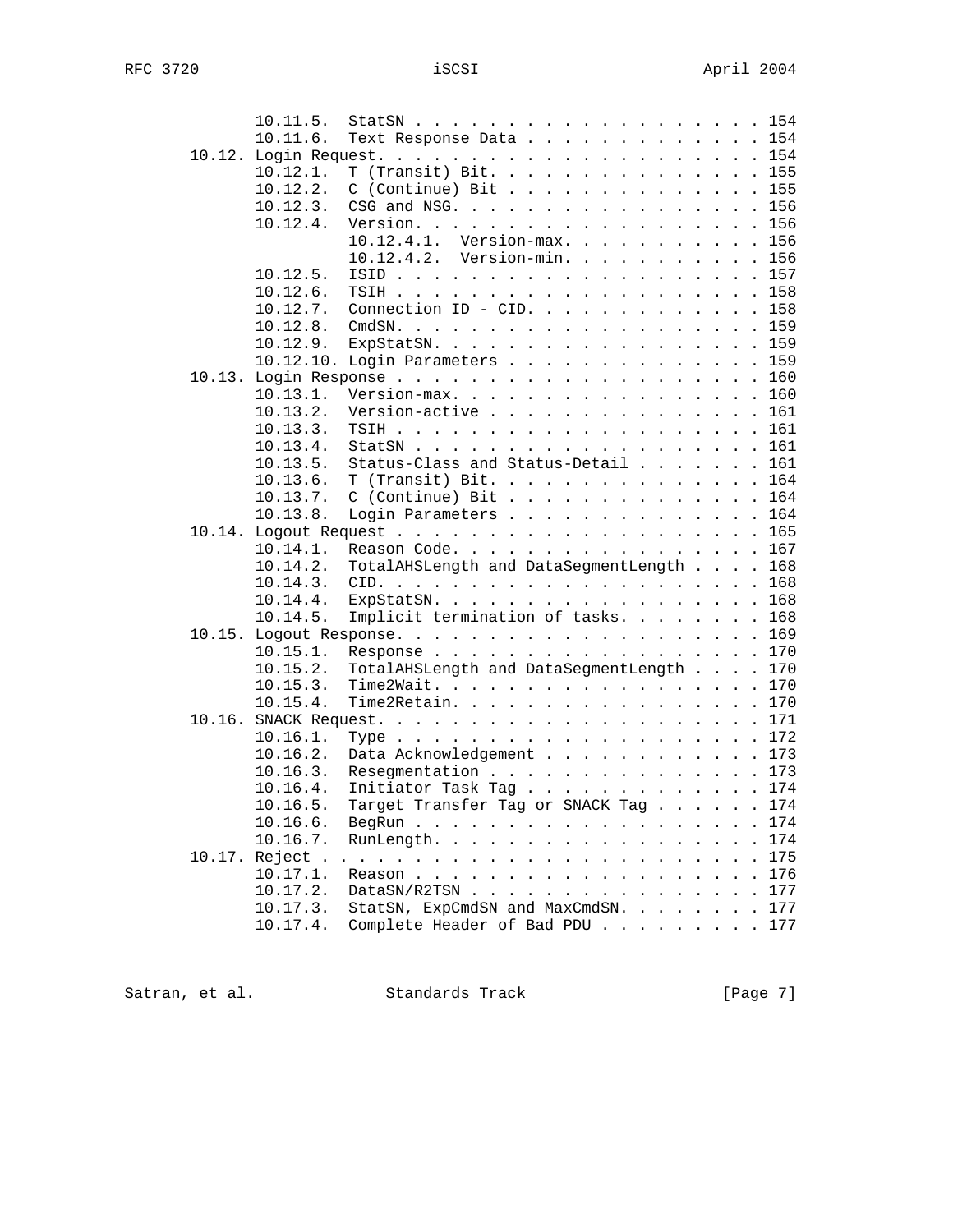|                                      |                                         | .203                                                                                                                                                                                                                                                                                                                                                                                                                                                                                                                                                                                                                                                                                                                                                                                                                                                                                                                        |
|--------------------------------------|-----------------------------------------|-----------------------------------------------------------------------------------------------------------------------------------------------------------------------------------------------------------------------------------------------------------------------------------------------------------------------------------------------------------------------------------------------------------------------------------------------------------------------------------------------------------------------------------------------------------------------------------------------------------------------------------------------------------------------------------------------------------------------------------------------------------------------------------------------------------------------------------------------------------------------------------------------------------------------------|
|                                      |                                         | 203                                                                                                                                                                                                                                                                                                                                                                                                                                                                                                                                                                                                                                                                                                                                                                                                                                                                                                                         |
|                                      |                                         | 204                                                                                                                                                                                                                                                                                                                                                                                                                                                                                                                                                                                                                                                                                                                                                                                                                                                                                                                         |
|                                      |                                         |                                                                                                                                                                                                                                                                                                                                                                                                                                                                                                                                                                                                                                                                                                                                                                                                                                                                                                                             |
|                                      |                                         |                                                                                                                                                                                                                                                                                                                                                                                                                                                                                                                                                                                                                                                                                                                                                                                                                                                                                                                             |
|                                      |                                         |                                                                                                                                                                                                                                                                                                                                                                                                                                                                                                                                                                                                                                                                                                                                                                                                                                                                                                                             |
|                                      |                                         |                                                                                                                                                                                                                                                                                                                                                                                                                                                                                                                                                                                                                                                                                                                                                                                                                                                                                                                             |
|                                      |                                         |                                                                                                                                                                                                                                                                                                                                                                                                                                                                                                                                                                                                                                                                                                                                                                                                                                                                                                                             |
| iSCSI extension item review and IESG | Present the iSCSI extension item to the | 10.18.1. Initiator Task Tag 179<br>10.18.2. Target Transfer Tag. 179<br>Ping Data. 179<br>Target Transfer Tag. 181<br>StatSN 181<br>11. iSCSI Security Text Keys and Authentication Methods 181<br>Kerberos 184<br>Simple Public-Key Mechanism (SPKM) 184<br>Secure Remote Password (SRP) 185<br>Challenge Handshake Authentication Protocol<br>(CHAP) 186<br>12. Login/Text Operational Text Keys. 187<br>HeaderDigest and DataDigest. 188<br>MaxConnections 190<br>TargetPortalGroupTag 194<br>12.12. MaxRecvDataSegmentLength 196<br>12.14. FirstBurstLength 197<br>12.16. DefaultTime2Retain 198<br>12.19. DataSequenceInOrder. 199<br>12.20. ErrorRecoveryLevel 199<br>12.22. The Private or Public Extension Key Format 200<br>Naming Requirements. 203<br>Mechanism Specification Requirements 203<br>Publication Requirements<br>Security Requirements.<br>Registration Procedure<br>Community. 204<br>approval 204 |

Satran, et al. Standards Track (Page 8)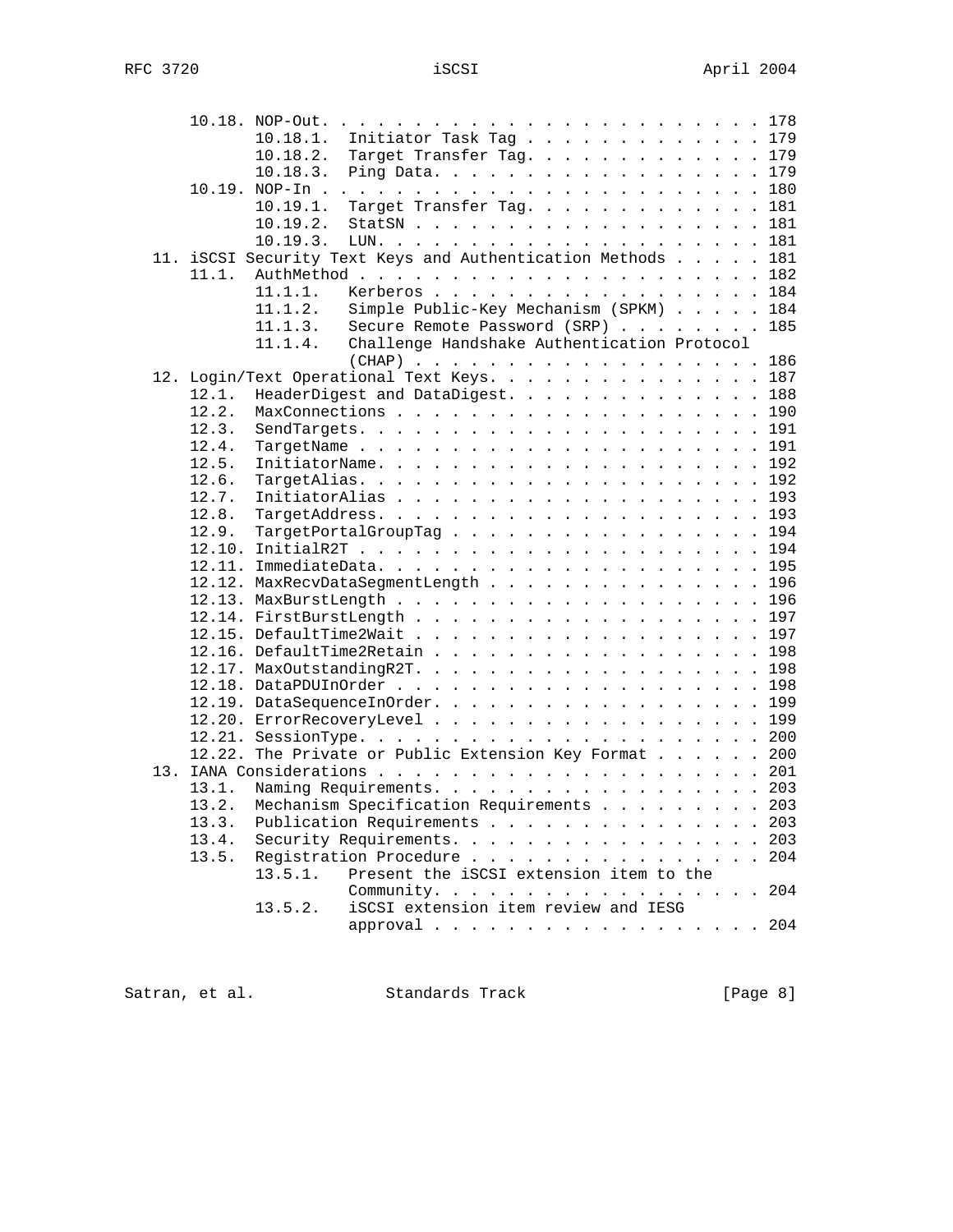|             | 13.5.3. IANA Registration. 204                                       |  |
|-------------|----------------------------------------------------------------------|--|
|             | 13.5.4. Standard iSCSI extension item-label format . 204             |  |
|             | 13.6. IANA Procedures for Registering iSCSI extension items. 205     |  |
|             |                                                                      |  |
|             | Appendix A. Sync and Steering with Fixed Interval Markers 209        |  |
| A.1.        | Markers At Fixed Intervals 209                                       |  |
| A.2.        | Initial Marker-less Interval 210                                     |  |
| A.3.        |                                                                      |  |
|             | OFMarker, IFMarker 210<br>A.3.1.                                     |  |
|             | A.3.2. OFMarkInt, IFMarkInt 211                                      |  |
| Appendix B. |                                                                      |  |
| B.1.        | Read Operation Example 212                                           |  |
| B.2.        | Write Operation Example. 213                                         |  |
| R.3.        | R2TSN/DataSN Use Examples. 214                                       |  |
| B.4.        |                                                                      |  |
| Appendix C. | Login Phase Examples 219                                             |  |
|             | Appendix D. SendTargets Operation. 229                               |  |
|             | Appendix E. Algorithmic Presentation of Error Recovery Classes . 233 |  |
|             | E.1. General Data Structure and Procedure Description 233            |  |
| E.2.        | Within-command Error Recovery Algorithms 234                         |  |
|             | Procedure Descriptions 234<br>E.2.1.                                 |  |
|             | E.2.2. Initiator Algorithms 235                                      |  |
|             | E.2.3.<br>Target Algorithms. 237                                     |  |
| E.3.        | Within-connection Recovery Algorithms. 240                           |  |
|             | E.3.1. Procedure Descriptions 240                                    |  |
|             | E.3.2. Initiator Algorithms 241                                      |  |
|             | E.3.3.<br>Target Algorithms. 243                                     |  |
| E.4.        | Connection Recovery Algorithms 243                                   |  |
|             | E.4.1. Procedure Descriptions 243                                    |  |
|             | E.4.2. Initiator Algorithms 244                                      |  |
|             | Target Algorithms. 246<br>E.4.3.                                     |  |
|             | Appendix F. Clearing Effects of Various Events on Targets. 249       |  |
|             | F.1. Clearing Effects on iSCSI Objects. 249                          |  |
| F.2.        | Clearing Effects on SCSI Objects 253                                 |  |
|             |                                                                      |  |
|             |                                                                      |  |
|             |                                                                      |  |
|             |                                                                      |  |

# 1. Introduction

 The Small Computer Systems Interface (SCSI) is a popular family of protocols for communicating with I/O devices, especially storage devices. SCSI is a client-server architecture. Clients of a SCSI interface are called "initiators". Initiators issue SCSI "commands" to request services from components, logical units of a server known as a "target". A "SCSI transport" maps the client-server SCSI protocol to a specific interconnect. An Initiator is one endpoint of a SCSI transport and a target is the other endpoint.

Satran, et al. Standards Track [Page 9]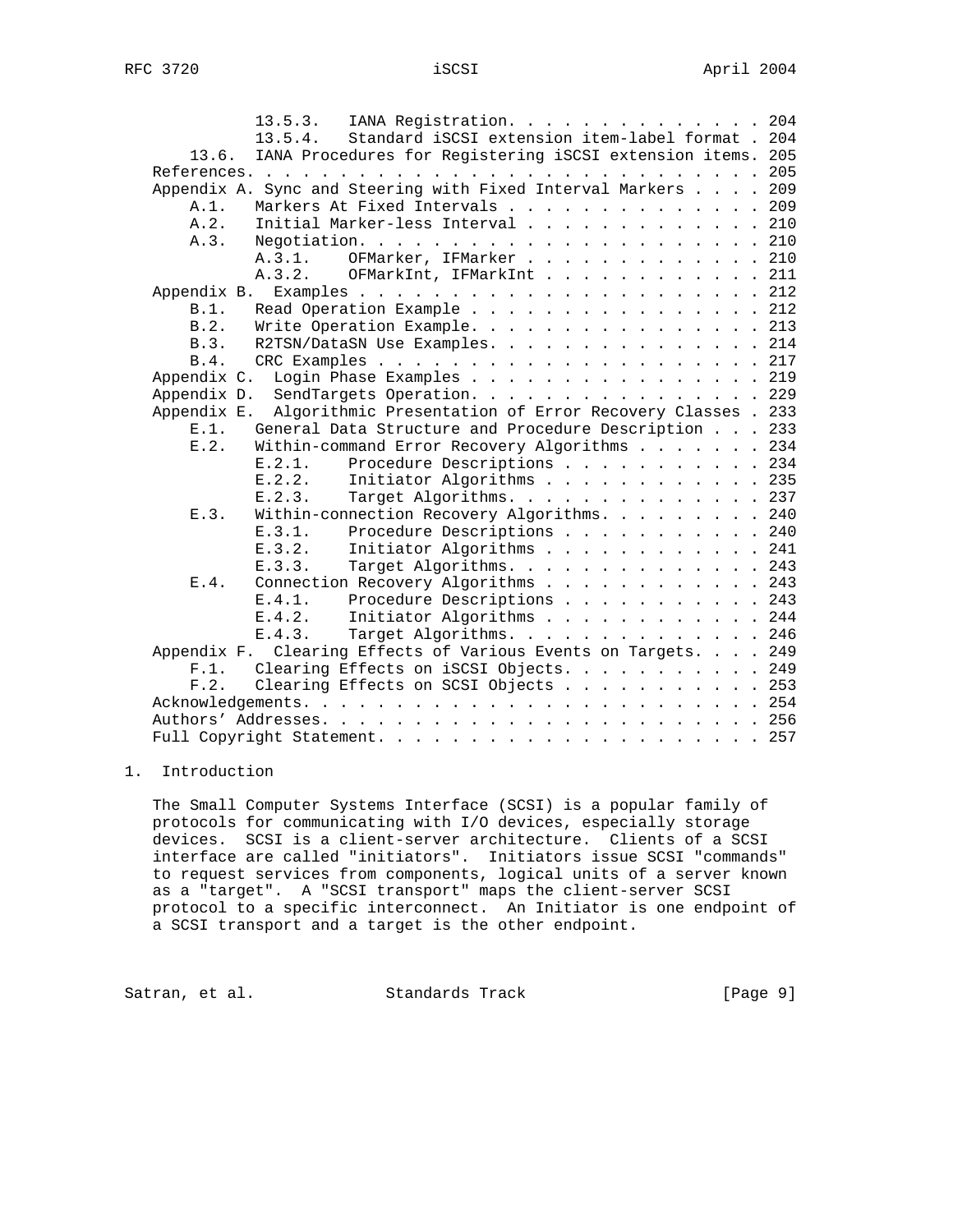The SCSI protocol has been mapped over various transports, including Parallel SCSI, IPI, IEEE-1394 (firewire) and Fibre Channel. These transports are I/O specific and have limited distance capabilities.

The iSCSI protocol defined in this document describes a means of transporting SCSI packets over TCP/IP (see [RFC791], [RFC793], [RFC1035], [RFC1122]), providing for an interoperable solution which can take advantage of existing Internet infrastructure, Internet management facilities, and address distance limitations.

- 2. Definitions and Acronyms
- 2.1. Definitions
	- Alias: An alias string can also be associated with an iSCSI Node. The alias allows an organization to associate a user-friendly string with the iSCSI Name. However, the alias string is not a substitute for the iSCSI Name.
	- CID (Connection ID): Connections within a session are identified by a connection ID. It is a unique ID for this connection within the session for the initiator. It is generated by the initiator and presented to the target during login requests and during logouts that close connections.
	- Connection: A connection is a TCP connection. Communication between the initiator and target occurs over one or more TCP connections. The TCP connections carry control messages, SCSI commands, parameters, and data within iSCSI Protocol Data Units (iSCSI PDUs).
	- iSCSI Device: A SCSI Device using an iSCSI service delivery subsystem. Service Delivery Subsystem is defined by [SAM2] as a transport mechanism for SCSI commands and responses.
	- iSCSI Initiator Name: The iSCSI Initiator Name specifies the worldwide unique name of the initiator.
	- iSCSI Initiator Node: The "initiator". The word "initiator" has been appropriately qualified as either a port or a device in the rest of the document when the context is ambiguous. All unqualified usages of "initiator" refer to an initiator port (or device) depending on the context.
	- iSCSI Layer: This layer builds/receives iSCSI PDUs and relays/receives them to/from one or more TCP connections that form an initiator-target "session".

Satran, et al. Standards Track [Page 10]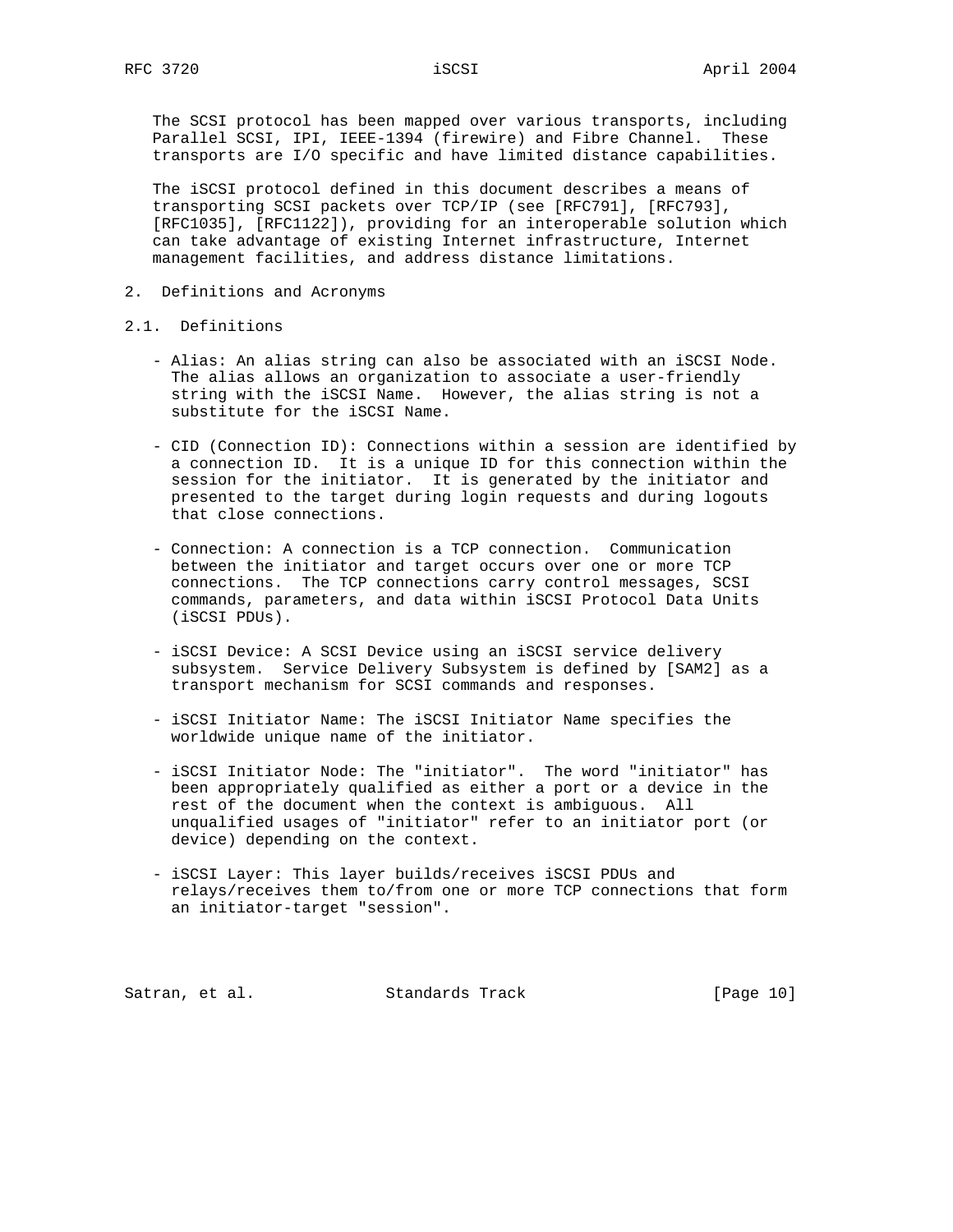- iSCSI Name: The name of an iSCSI initiator or iSCSI target.
- iSCSI Node: The iSCSI Node represents a single iSCSI initiator or iSCSI target. There are one or more iSCSI Nodes within a Network Entity. The iSCSI Node is accessible via one or more Network Portals. An iSCSI Node is identified by its iSCSI Name. The separation of the iSCSI Name from the addresses used by and for the iSCSI Node allows multiple iSCSI Nodes to use the same address, and the same iSCSI Node to use multiple addresses.
- iSCSI Target Name: The iSCSI Target Name specifies the worldwide unique name of the target.
- iSCSI Target Node: The "target".
- iSCSI Task: An iSCSI task is an iSCSI request for which a response is expected.
- iSCSI Transfer Direction: The iSCSI transfer direction is defined with regard to the initiator. Outbound or outgoing transfers are transfers from the initiator to the target, while inbound or incoming transfers are from the target to the initiator.
- ISID: The initiator part of the Session Identifier. It is explicitly specified by the initiator during Login.
- I\_T nexus: According to [SAM2], the I\_T nexus is a relationship between a SCSI Initiator Port and a SCSI Target Port. For iSCSI, this relationship is a session, defined as a relationship between an iSCSI Initiator's end of the session (SCSI Initiator Port) and the iSCSI Target's Portal Group. The I\_T nexus can be identified by the conjunction of the SCSI port names; that is, the I\_T nexus identifier is the tuple (iSCSI Initiator Name + ',i,'+ ISID, iSCSI Target Name + ',t,'+ Portal Group Tag).
- Network Entity: The Network Entity represents a device or gateway that is accessible from the IP network. A Network Entity must have one or more Network Portals, each of which can be used to gain access to the IP network by some iSCSI Nodes contained in that Network Entity.
- Network Portal: The Network Portal is a component of a Network Entity that has a TCP/IP network address and that may be used by an iSCSI Node within that Network Entity for the connection(s) within one of its iSCSI sessions. A Network Portal in an initiator is identified by its IP address. A Network Portal in a target is identified by its IP address and its listening TCP port.

Satran, et al. Standards Track [Page 11]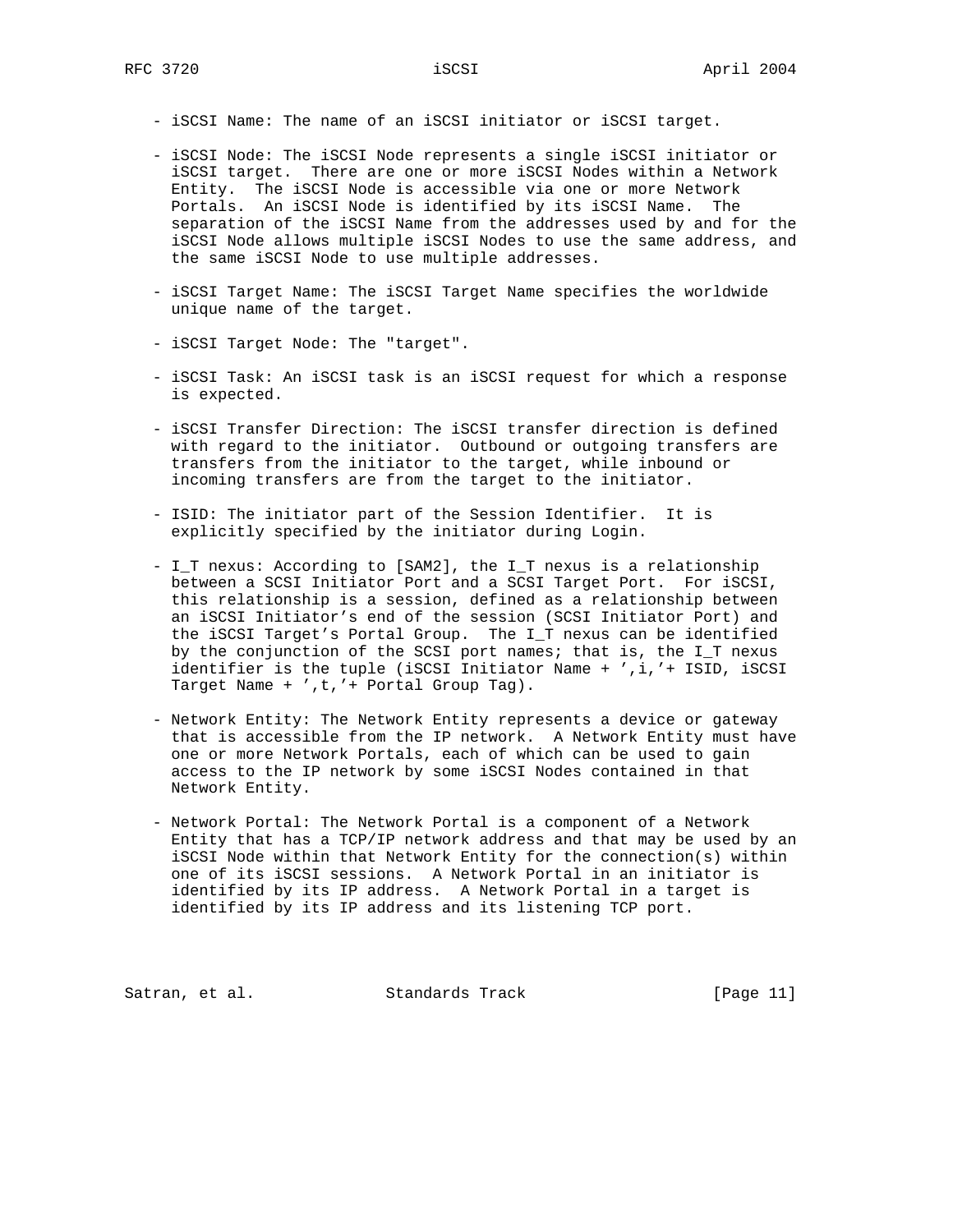- Originator: In a negotiation or exchange, the party that initiates the negotiation or exchange.
- PDU (Protocol Data Unit): The initiator and target divide their communications into messages. The term "iSCSI protocol data unit" (iSCSI PDU) is used for these messages.
- Portal Groups: iSCSI supports multiple connections within the same session; some implementations will have the ability to combine connections in a session across multiple Network Portals. A Portal Group defines a set of Network Portals within an iSCSI Network Entity that collectively supports the capability of coordinating a session with connections spanning these portals. Not all Network Portals within a Portal Group need participate in every session connected through that Portal Group. One or more Portal Groups may provide access to an iSCSI Node. Each Network Portal, as utilized by a given iSCSI Node, belongs to exactly one portal group within that node.
- Portal Group Tag: This 16-bit quantity identifies a Portal Group within an iSCSI Node. All Network Portals with the same portal group tag in the context of a given iSCSI Node are in the same Portal Group.
- Recovery R2T: An R2T generated by a target upon detecting the loss of one or more Data-Out PDUs through one of the following means: a digest error, a sequence error, or a sequence reception timeout. A recovery R2T carries the next unused R2TSN, but requests all or part of the data burst that an earlier R2T (with a lower R2TSN) had already requested.
- Responder: In a negotiation or exchange, the party that responds to the originator of the negotiation or exchange.
- SCSI Device: This is the SAM2 term for an entity that contains one or more SCSI ports that are connected to a service delivery subsystem and supports a SCSI application protocol. For example, a SCSI Initiator Device contains one or more SCSI Initiator Ports and zero or more application clients. A Target Device contains one or more SCSI Target Ports and one or more device servers and associated logical units. For iSCSI, the SCSI Device is the component within an iSCSI Node that provides the SCSI functionality. As such, there can be at most, one SCSI Device within a given iSCSI Node. Access to the SCSI Device can only be achieved in an iSCSI normal operational session. The SCSI Device Name is defined to be the iSCSI Name of the node.

Satran, et al. Standards Track [Page 12]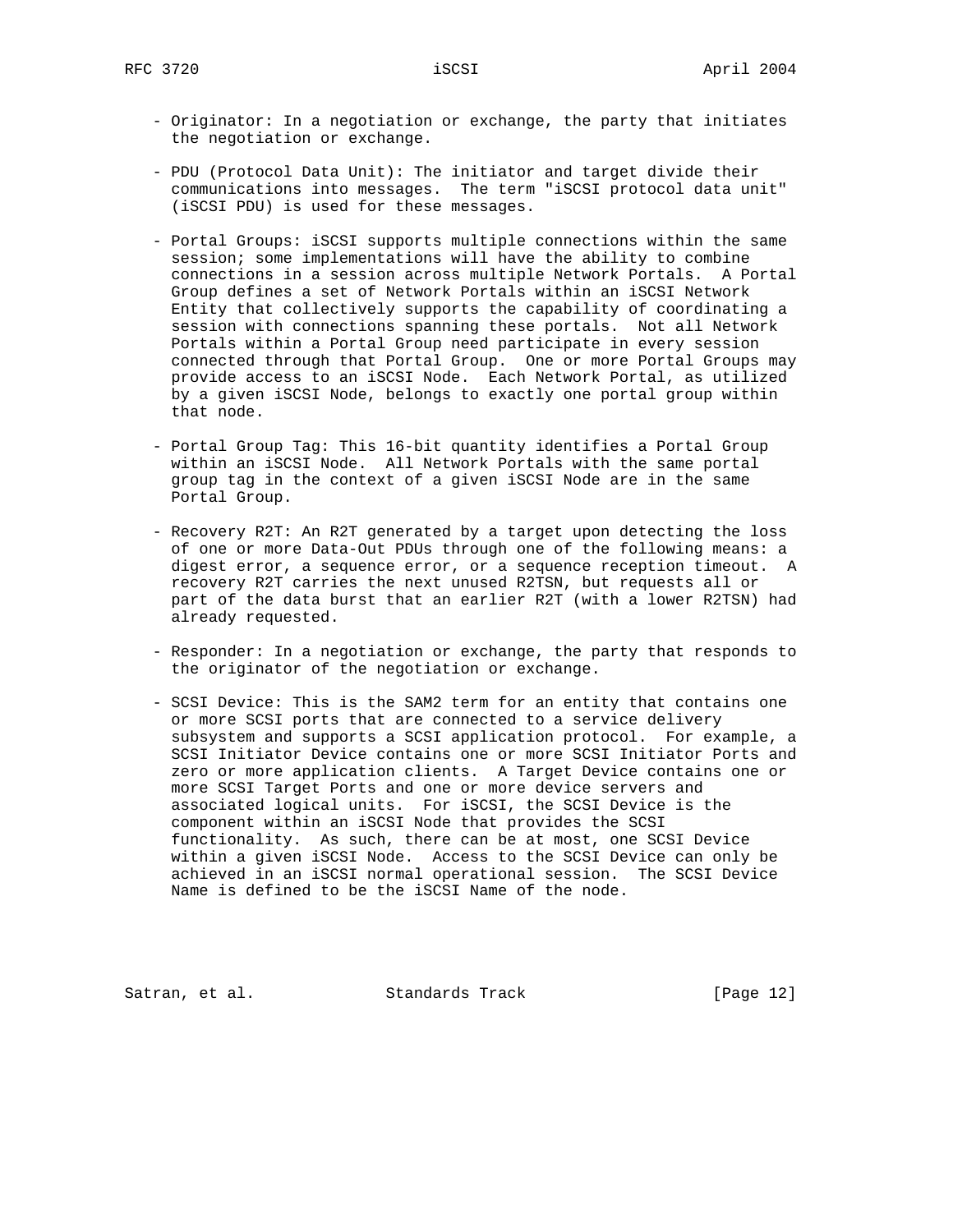- SCSI Layer: This builds/receives SCSI CDBs (Command Descriptor Blocks) and relays/receives them with the remaining command execute [SAM2] parameters to/from the iSCSI Layer.
- Session: The group of TCP connections that link an initiator with a target form a session (loosely equivalent to a SCSI I-T nexus). TCP connections can be added and removed from a session. Across all connections within a session, an initiator sees one and the same target.
- SCSI Initiator Port: This maps to the endpoint of an iSCSI normal operational session. An iSCSI normal operational session is negotiated through the login process between an iSCSI initiator node and an iSCSI target node. At successful completion of this process, a SCSI Initiator Port is created within the SCSI Initiator Device. The SCSI Initiator Port Name and SCSI Initiator Port Identifier are both defined to be the iSCSI Initiator Name together with (a) a label that identifies it as an initiator port name/identifier and (b) the ISID portion of the session identifier.
- SCSI Port: This is the SAM2 term for an entity in a SCSI Device that provides the SCSI functionality to interface with a service delivery subsystem. For iSCSI, the definition of the SCSI Initiator Port and the SCSI Target Port are different.
- SCSI Port Name: A name made up as UTF-8 [RFC2279] characters and includes the iSCSI Name + 'i' or 't' + ISID or Portal Group Tag.
- SCSI Target Port: This maps to an iSCSI Target Portal Group.
- SCSI Target Port Name and SCSI Target Port Identifier: These are both defined to be the iSCSI Target Name together with (a) a label that identifies it as a target port name/identifier and (b) the portal group tag.
- SSID (Session ID): A session between an iSCSI initiator and an iSCSI target is defined by a session ID that is a tuple composed of an initiator part (ISID) and a target part (Target Portal Group Tag). The ISID is explicitly specified by the initiator at session establishment. The Target Portal Group Tag is implied by the initiator through the selection of the TCP endpoint at connection establishment. The TargetPortalGroupTag key must also be returned by the target as a confirmation during connection establishment when TargetName is given.
- Target Portal Group Tag: A numerical identifier (16-bit) for an iSCSI Target Portal Group.

Satran, et al. Standards Track [Page 13]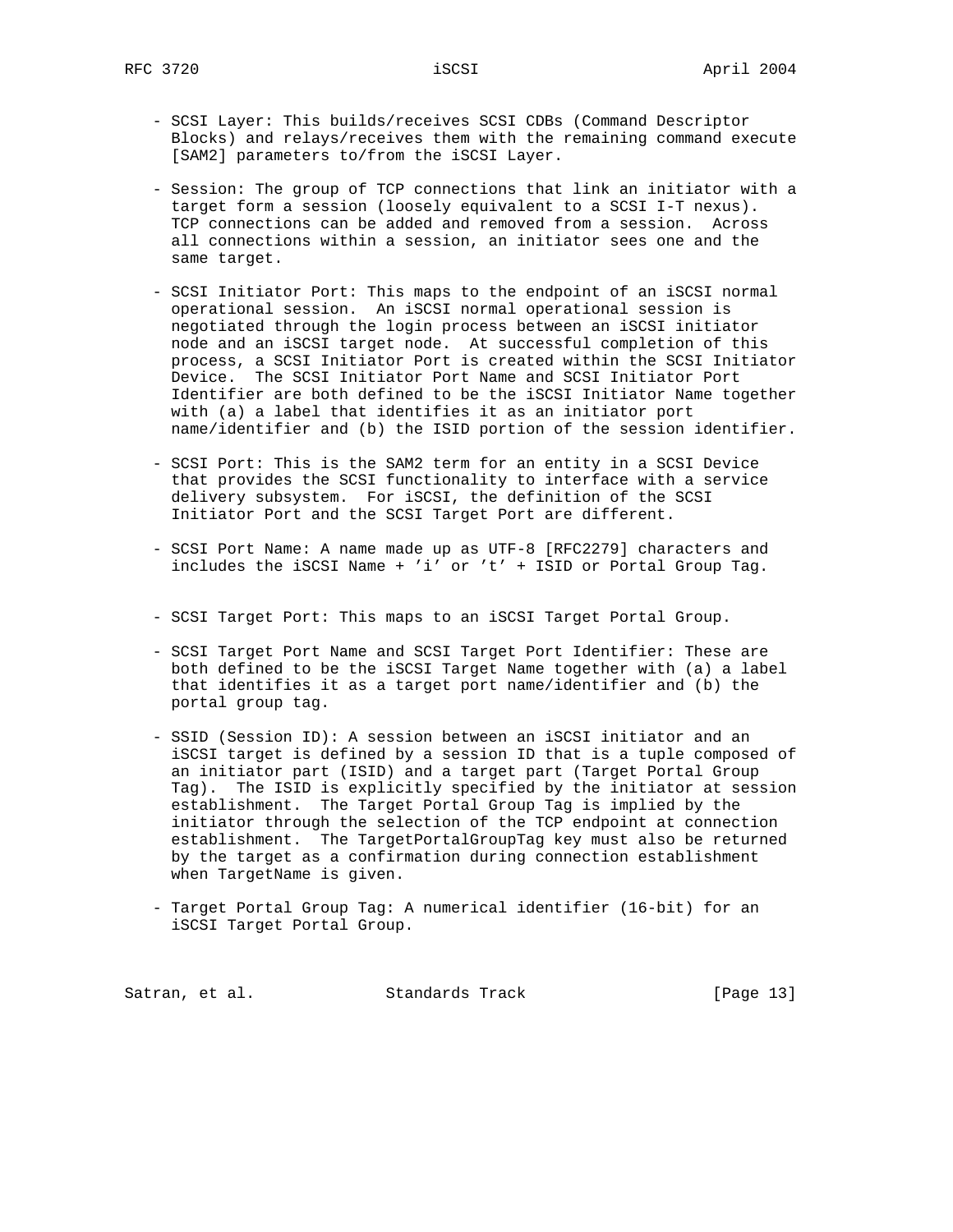- TSIH (Target Session Identifying Handle): A target assigned tag for a session with a specific named initiator. The target generates it during session establishment. Its internal format and content are not defined by this protocol, except for the value 0 that is reserved and used by the initiator to indicate a new session. It is given to the target during additional connection establishment for the same session.

# 2.2. Acronyms

|            | Acronym Definition                                 |
|------------|----------------------------------------------------|
| 3DES       | Triple Data Encryption Standard                    |
| ACA        | Auto Contingent Allegiance                         |
| AEN        | Asynchronous Event Notification                    |
| AES        | Advanced Encryption Standard                       |
| AH         | Additional Header (not the IPsec AH!)              |
| AHS        | Additional Header Segment                          |
| API        | Application Programming Interface                  |
| ASC        | Additional Sense Code                              |
| ASCII      | American Standard Code for Information Interchange |
| ASCQ       | Additional Sense Code Qualifier                    |
| BHS        | Basic Header Segment                               |
| CBC        | Cipher Block Chaining                              |
| CD         | Compact Disk                                       |
| CDB        | Command Descriptor Block                           |
| CHAP       | Challenge Handshake Authentication Protocol        |
| <b>CID</b> | Connection ID                                      |
| CO         | Connection Only                                    |
| CRC        | Cyclic Redundancy Check                            |
| <b>CRL</b> | Certificate Revocation List                        |
| <b>CSG</b> | Current Stage                                      |
| <b>CSM</b> | Connection State Machine                           |
| <b>DES</b> | Data Encryption Standard                           |
| <b>DNS</b> | Domain Name Server                                 |
| DOI.       | Domain of Interpretation                           |
| <b>DVD</b> | Digital Versatile Disk                             |
| ESP        | Encapsulating Security Payload                     |
| EUI        | Extended Unique Identifier                         |
| FFP        | Full Feature Phase                                 |
| FFPO       | Full Feature Phase Only                            |
| FIM        | Fixed Interval Marker                              |
| Gbps       | Gigabits per Second                                |
| HBA        | Host Bus Adapter                                   |
| HMAC       | Hashed Message Authentication Code                 |
| $I_T$      | Initiator_Target                                   |
| $I_T_L$    | Initiator_Target_LUN                               |
| IANA       | Internet Assigned Numbers Authority                |

|  | Satran, et al. |  | Standards Track | [Page 14] |  |
|--|----------------|--|-----------------|-----------|--|
|--|----------------|--|-----------------|-----------|--|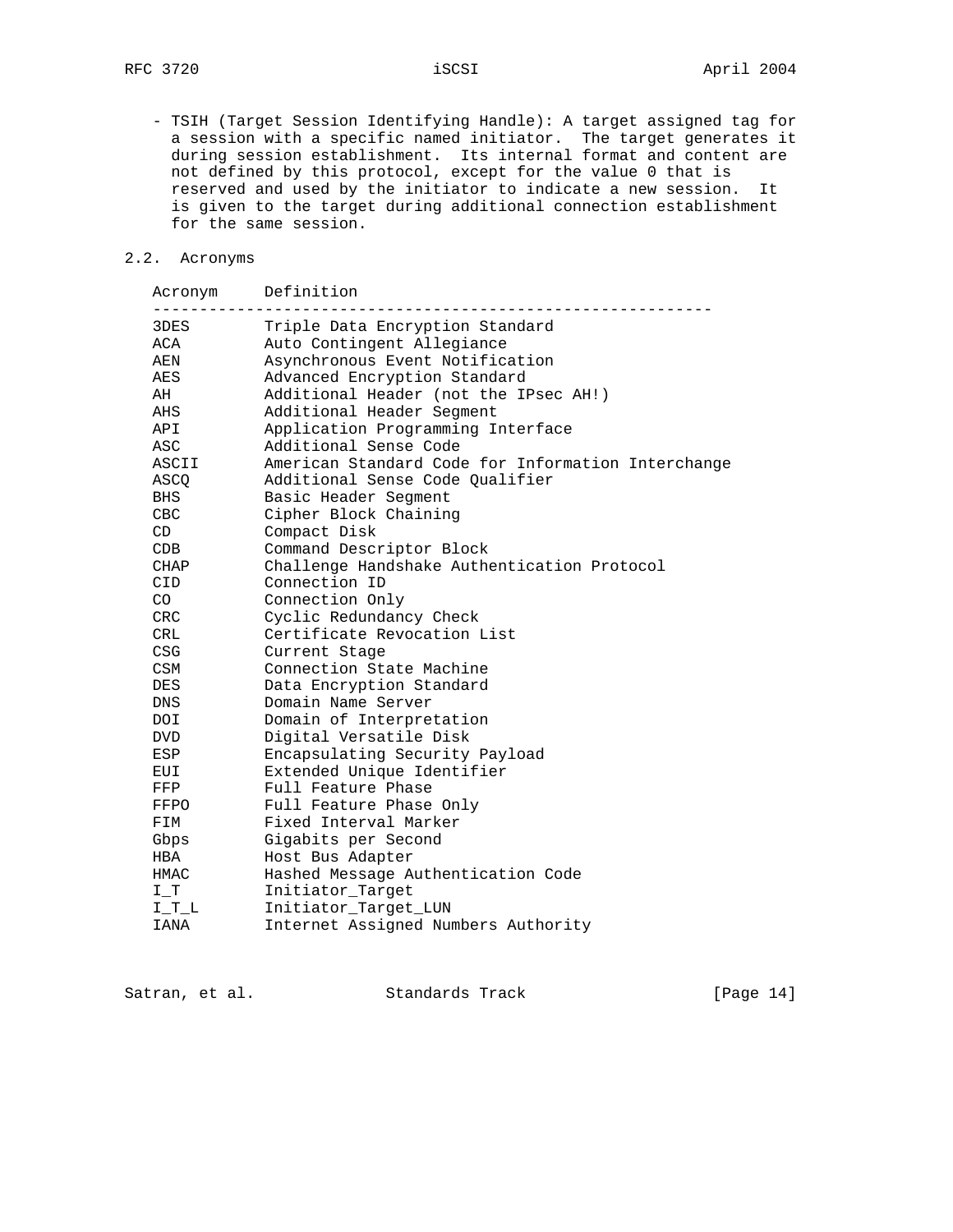| ID    | Identifier                                      |
|-------|-------------------------------------------------|
| IDN   | Internationalized Domain Name                   |
| IEEE  | Institute of Electrical & Electronics Engineers |
| IETF  | Internet Engineering Task Force                 |
| IKE   | Internet Key Exchange                           |
| I/O   | Input - Output                                  |
| IO.   | Initialize Only                                 |
| IP.   | Internet Protocol                               |
| IPsec | Internet Protocol Security                      |
| IPv4  | Internet Protocol Version 4                     |
| IPv6  | Internet Protocol Version 6                     |
| IQN   | iSCSI Oualified Name                            |
| ISID  | Initiator Session ID                            |
| ITN   | iSCSI Target Name                               |
| ITT   | Initiator Task Tag                              |
| KRB5  | Kerberos V5                                     |
| LFL   | Lower Functional Layer                          |
| LTDS  | Logical-Text-Data-Segment                       |
| LO    | Leading Only                                    |
| LU    | Logical Unit                                    |
| LUN   | Logical Unit Number                             |
| MAC   | Message Authentication Codes                    |
| NA    | Not Applicable                                  |
| NIC   | Network Interface Card                          |
| NOP   | No Operation                                    |
| NSG   | Next Stage                                      |
| OS    | Operating System                                |
| PDU   | Protocol Data Unit                              |
| PKI   | Public Key Infrastructure                       |
| R2T   | Ready To Transfer                               |
| R2TSN | Ready To Transfer Sequence Number               |
| RDMA  | Remote Direct Memory Access                     |
| RFC   | Request For Comments                            |
| SAM   | SCSI Architecture Model                         |
| SAM2  | SCSI Architecture Model - 2                     |
| SAN   | Storage Area Network                            |
| SCSI  | Small Computer Systems Interface                |
| SΝ    | Sequence Number                                 |
| SNACK | Selective Negative Acknowledgment - also        |
|       | Sequence Number Acknowledgement for data        |
| SPKM  | Simple Public-Key Mechanism                     |
| SRP   | Secure Remote Password                          |
| SSID  | Session ID                                      |
| SW    | Session Wide                                    |
| TCB   | Task Control Block                              |
| TCP   | Transmission Control Protocol                   |
| TPGT  | Target Portal Group Tag                         |
| TSIH  | Target Session Identifying Handle               |
|       |                                                 |

Satran, et al. Standards Track [Page 15]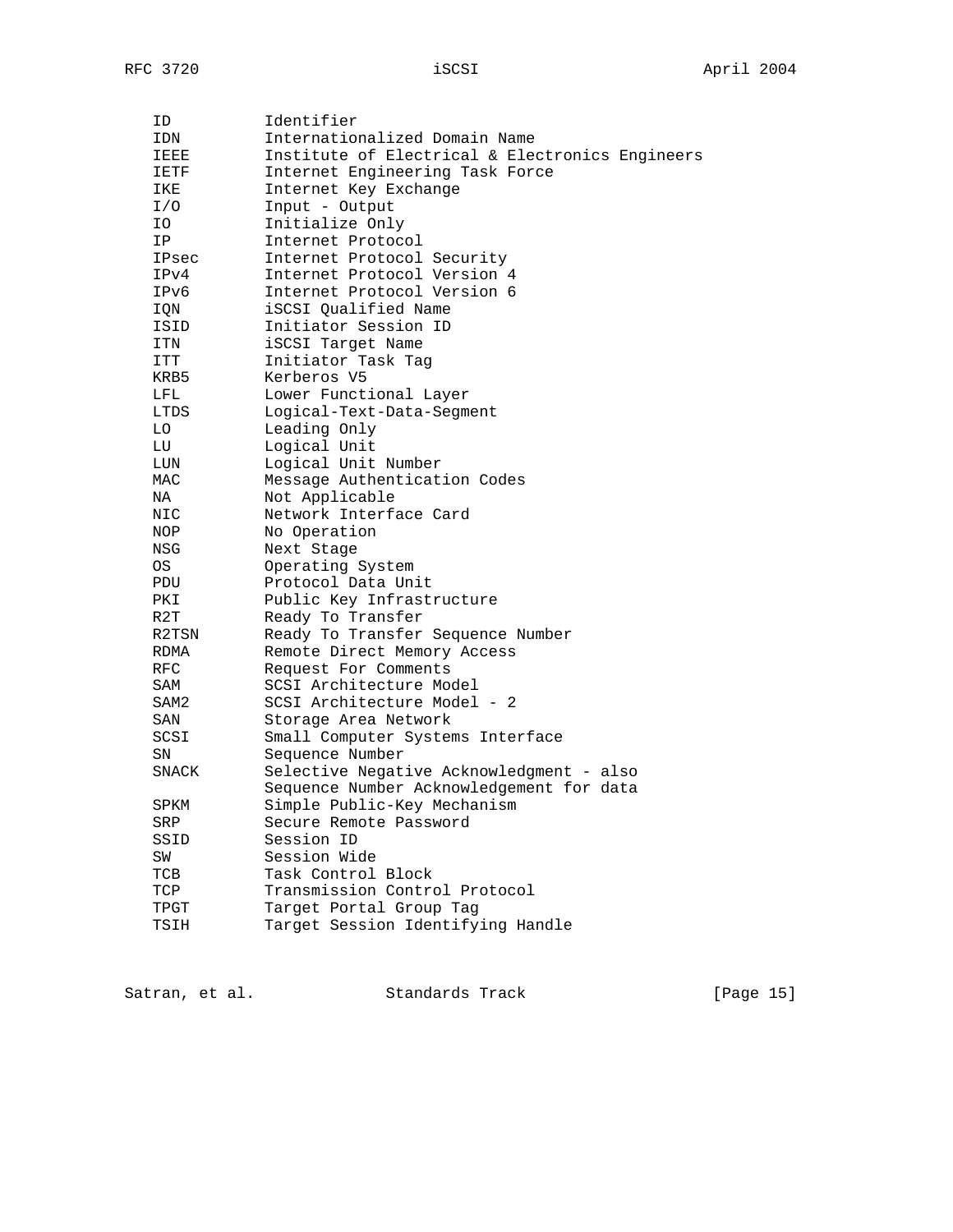| ጥጥጥ   | Target Transfer Tag              |
|-------|----------------------------------|
| UFL.  | Upper Functional Layer           |
| TJT.P | Upper Level Protocol             |
| URN   | Uniform Resource Names [RFC2396] |
| UTF   | Universal Transformation Format  |
| МG    | Working Group                    |
|       |                                  |

2.3. Conventions

 In examples, "I->" and "T->" show iSCSI PDUs sent by the initiator and target respectively.

 The key words "MUST", "MUST NOT", "REQUIRED", "SHALL", "SHALL NOT", "SHOULD", "SHOULD NOT", "RECOMMENDED", "MAY", and "OPTIONAL" in this document are to be interpreted as described in BCP 14 [RFC2119].

 iSCSI messages - PDUs - are represented by diagrams as in the following example:

Byte/ 0 | 1 | 2 | 3 / | | | | |0 1 2 3 4 5 6 7|0 1 2 3 4 5 6 7|0 1 2 3 4 5 6 7|0 1 2 3 4 5 6 7| +---------------+---------------+---------------+---------------+ 0| Basic Header Segment (BHS) | +---------------+---------------+---------------+---------------+ ----------  $+|$   $+|$ +---------------+---------------+---------------+---------------+

The diagrams include byte and bit numbering.

 The following representation and ordering rules are observed in this document:

 - Word Rule - Half-word Rule - Byte Rule

2.3.1. Word Rule

 A word holds four consecutive bytes. Whenever a word has numeric content, it is considered an unsigned number in base 2 positional representation with the lowest numbered byte (e.g., byte 0) bit 0 representing 2\*\*31 and bit 1 representing 2\*\*30 through lowest numbered byte + 3 (e.g., byte 3) bit 7 representing 2\*\*0.

 Decimal and hexadecimal representation of word values map this representation to decimal or hexadecimal positional notation.

Satran, et al. Standards Track [Page 16]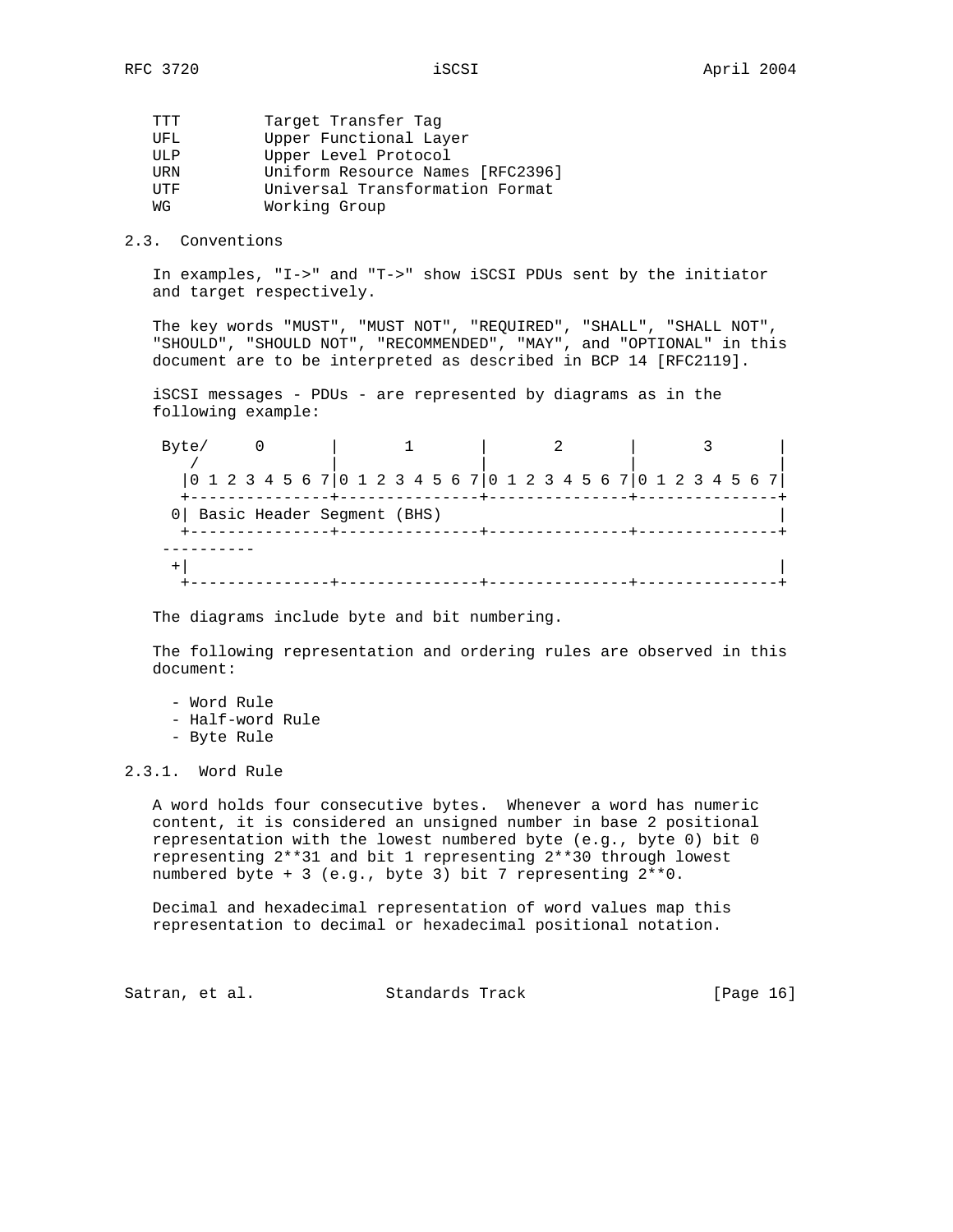# 2.3.2. Half-Word Rule

 A half-word holds two consecutive bytes. Whenever a half-word has numeric content it is considered an unsigned number in base 2 positional representation with the lowest numbered byte (e.g., byte 0), bit 0 representing 2\*\*15 and bit 1 representing 2\*\*14 through lowest numbered byte + 1 (e.g., byte 1), bit 7 representing 2\*\*0.

 Decimal and hexadecimal representation of half-word values map this representation to decimal or hexadecimal positional notation.

#### 2.3.3. Byte Rule

 For every PDU, bytes are sent and received in increasing numbered order (network order).

 Whenever a byte has numerical content, it is considered an unsigned number in base 2 positional representation with bit 0 representing 2\*\*7 and bit 1 representing 2\*\*6 through bit 7 representing 2\*\*0.

#### 3. Overview

#### 3.1. SCSI Concepts

 The SCSI Architecture Model-2 [SAM2] describes in detail the architecture of the SCSI family of I/O protocols. This section provides a brief background of the SCSI architecture and is intended to familiarize readers with its terminology.

 At the highest level, SCSI is a family of interfaces for requesting services from I/O devices, including hard drives, tape drives, CD and DVD drives, printers, and scanners. In SCSI terminology, an individual I/O device is called a "logical unit" (LU).

 SCSI is a client-server architecture. Clients of a SCSI interface are called "initiators". Initiators issue SCSI "commands" to request services from components, logical units, of a server known as a "target". The "device server" on the logical unit accepts SCSI commands and processes them.

 A "SCSI transport" maps the client-server SCSI protocol to a specific interconnect. Initiators are one endpoint of a SCSI transport. The "target" is the other endpoint. A target can contain multiple Logical Units (LUs). Each Logical Unit has an address within a target called a Logical Unit Number (LUN).

 A SCSI task is a SCSI command or possibly a linked set of SCSI commands. Some LUs support multiple pending (queued) tasks, but the

Satran, et al. Standards Track [Page 17]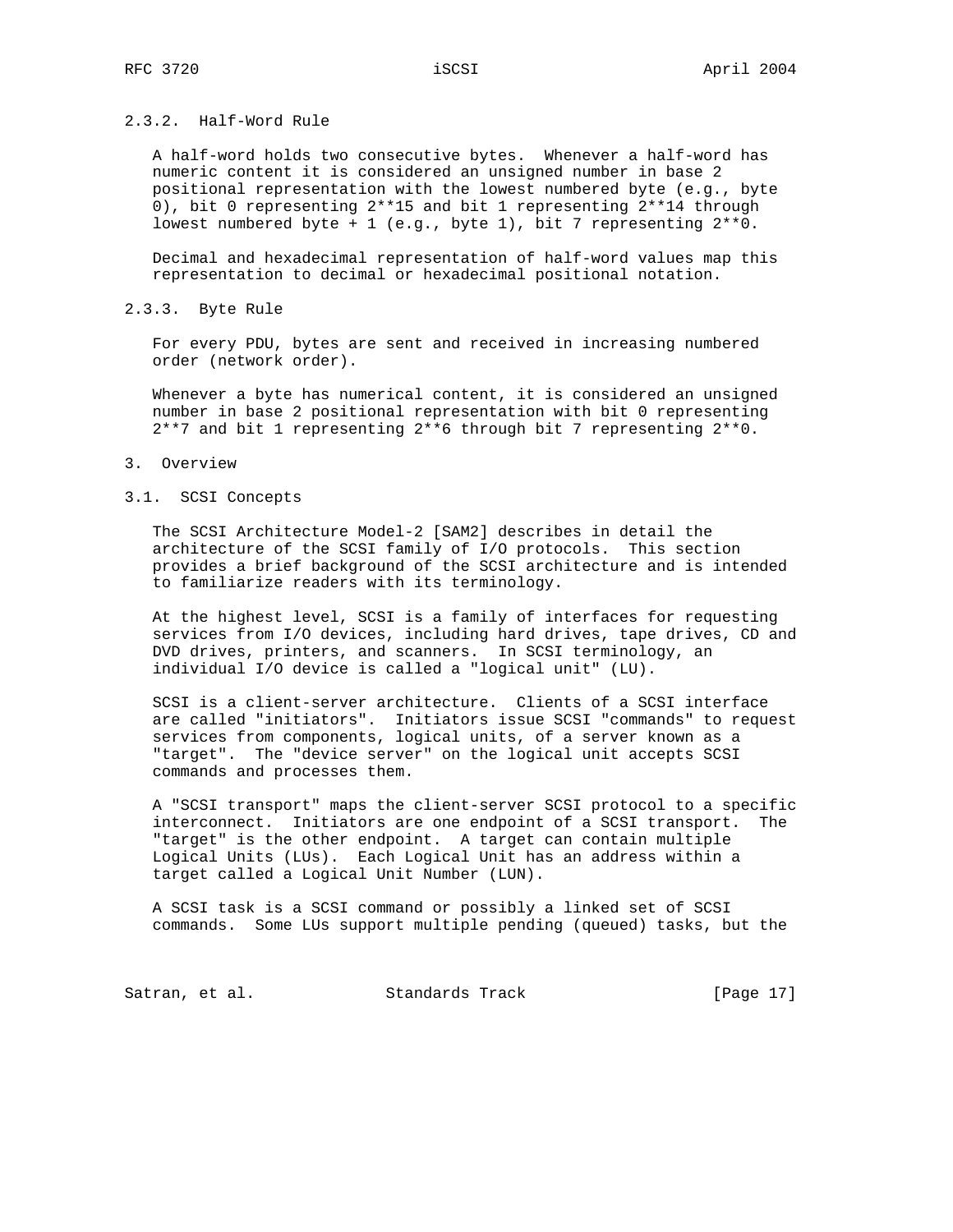queue of tasks is managed by the logical unit. The target uses an initiator provided "task tag" to distinguish between tasks. Only one command in a task can be outstanding at any given time.

 Each SCSI command results in an optional data phase and a required response phase. In the data phase, information can travel from the initiator to target (e.g., WRITE), target to initiator (e.g., READ), or in both directions. In the response phase, the target returns the final status of the operation, including any errors.

 Command Descriptor Blocks (CDB) are the data structures used to contain the command parameters that an initiator sends to a target. The CDB content and structure is defined by [SAM2] and device-type specific SCSI standards.

3.2. iSCSI Concepts and Functional Overview

 The iSCSI protocol is a mapping of the SCSI remote procedure invocation model (see [SAM2]) over the TCP protocol. SCSI commands are carried by iSCSI requests and SCSI responses and status are carried by iSCSI responses. iSCSI also uses the request response mechanism for iSCSI protocol mechanisms.

 For the remainder of this document, the terms "initiator" and "target" refer to "iSCSI initiator node" and "iSCSI target node", respectively (see Section 3.4.1 iSCSI Architecture Model) unless otherwise qualified.

 In keeping with similar protocols, the initiator and target divide their communications into messages. This document uses the term "iSCSI protocol data unit" (iSCSI PDU) for these messages.

 For performance reasons, iSCSI allows a "phase-collapse". A command and its associated data may be shipped together from initiator to target, and data and responses may be shipped together from targets.

 The iSCSI transfer direction is defined with respect to the initiator. Outbound or outgoing transfers are transfers from an initiator to a target, while inbound or incoming transfers are from a target to an initiator.

An iSCSI task is an iSCSI request for which a response is expected.

 In this document "iSCSI request", "iSCSI command", request, or (unqualified) command have the same meaning. Also, unless otherwise specified, status, response, or numbered response have the same meaning.

Satran, et al. Standards Track [Page 18]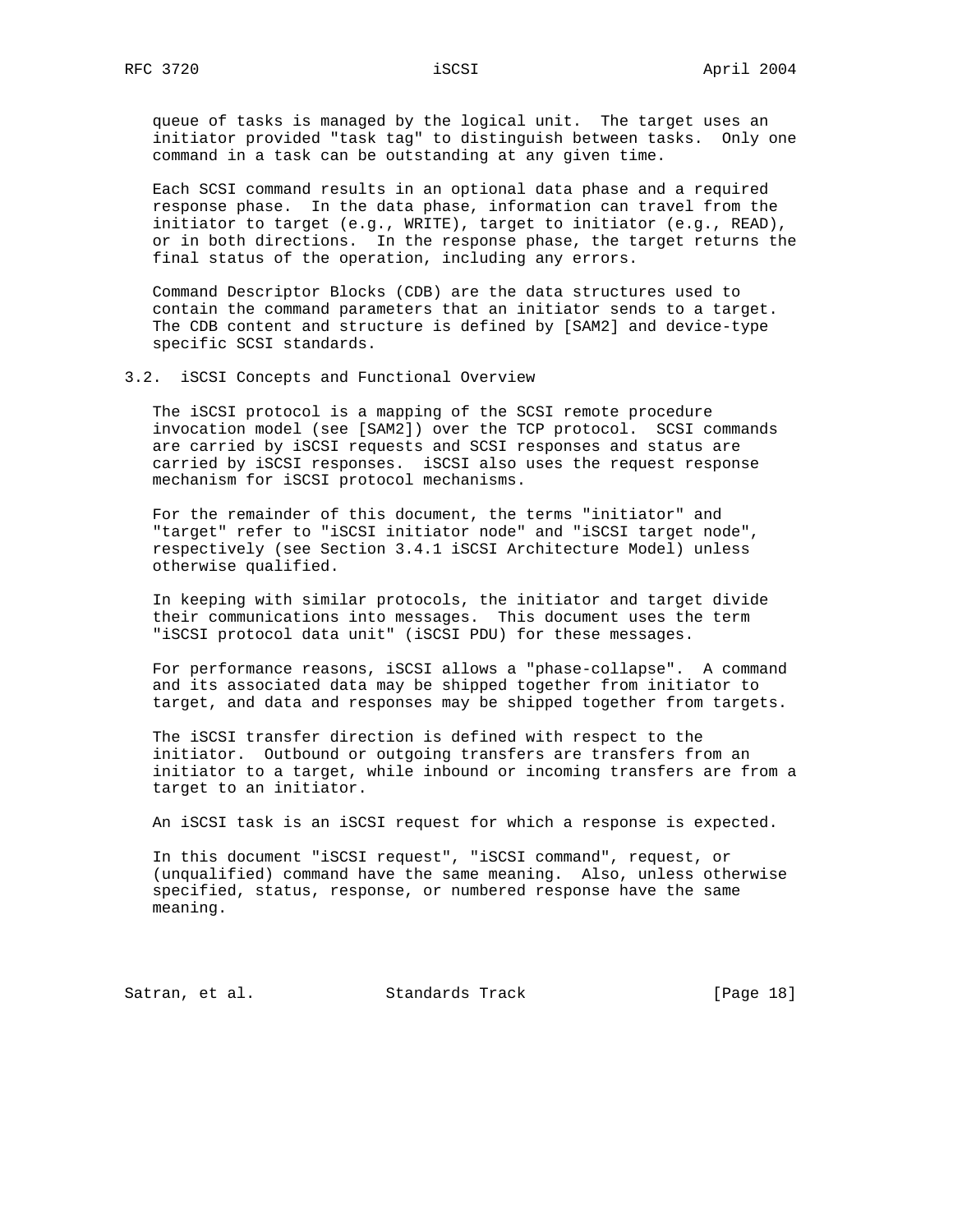# 3.2.1. Layers and Sessions

 The following conceptual layering model is used to specify initiator and target actions and the way in which they relate to transmitted and received Protocol Data Units:

- a) the SCSI layer builds/receives SCSI CDBs (Command Descriptor Blocks) and passes/receives them with the remaining command execute parameters ([SAM2]) to/from
- b) the iSCSI layer that builds/receives iSCSI PDUs and relays/receives them to/from one or more TCP connections; the group of connections form an initiator-target "session".

 Communication between the initiator and target occurs over one or more TCP connections. The TCP connections carry control messages, SCSI commands, parameters, and data within iSCSI Protocol Data Units (iSCSI PDUs). The group of TCP connections that link an initiator with a target form a session (loosely equivalent to a SCSI I\_T nexus, see Section 3.4.2 SCSI Architecture Model). A session is defined by a session ID that is composed of an initiator part and a target part. TCP connections can be added and removed from a session. Each connection within a session is identified by a connection ID (CID).

 Across all connections within a session, an initiator sees one "target image". All target identifying elements, such as LUN, are the same. A target also sees one "initiator image" across all connections within a session. Initiator identifying elements, such as the Initiator Task Tag, are global across the session regardless of the connection on which they are sent or received.

 iSCSI targets and initiators MUST support at least one TCP connection and MAY support several connections in a session. For error recovery purposes, targets and initiators that support a single active connection in a session SHOULD support two connections during recovery.

#### 3.2.2. Ordering and iSCSI Numbering

 iSCSI uses Command and Status numbering schemes and a Data sequencing scheme.

 Command numbering is session-wide and is used for ordered command delivery over multiple connections. It can also be used as a mechanism for command flow control over a session.

Satran, et al. Standards Track [Page 19]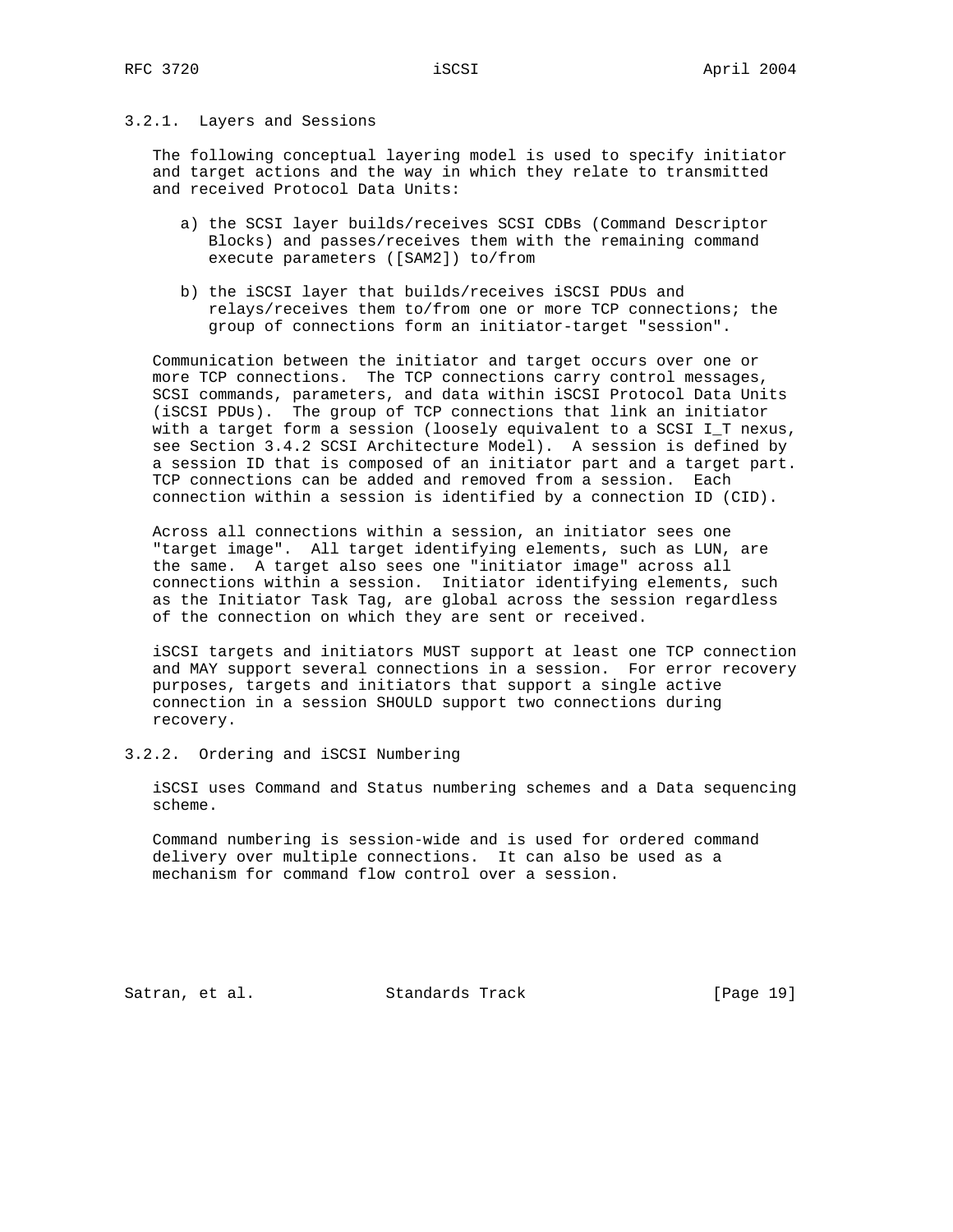Status numbering is per connection and is used to enable missing status detection and recovery in the presence of transient or permanent communication errors.

 Data sequencing is per command or part of a command (R2T triggered sequence) and is used to detect missing data and/or R2T PDUs due to header digest errors.

 Typically, fields in the iSCSI PDUs communicate the Sequence Numbers between the initiator and target. During periods when traffic on a connection is unidirectional, iSCSI NOP-Out/In PDUs may be utilized to synchronize the command and status ordering counters of the target and initiator.

 The iSCSI session abstraction is equivalent to the SCSI I\_T nexus, and the iSCSI session provides an ordered command delivery from the SCSI initiator to the SCSI target. For detailed design considerations that led to the iSCSI session model as it is defined here and how it relates the SCSI command ordering features defined in SCSI specifications to the iSCSI concepts see [CORD].

3.2.2.1. Command Numbering and Acknowledging

 iSCSI performs ordered command delivery within a session. All commands (initiator-to-target PDUs) in transit from the initiator to the target are numbered.

 iSCSI considers a task to be instantiated on the target in response to every request issued by the initiator. A set of task management operations including abort and reassign (see Section 10.5 Task Management Function Request) may be performed on any iSCSI task.

 Some iSCSI tasks are SCSI tasks, and many SCSI activities are related to a SCSI task ([SAM2]). In all cases, the task is identified by the Initiator Task Tag for the life of the task.

 The command number is carried by the iSCSI PDU as CmdSN (Command Sequence Number). The numbering is session-wide. Outgoing iSCSI PDUs carry this number. The iSCSI initiator allocates CmdSNs with a 32-bit unsigned counter (modulo 2\*\*32). Comparisons and arithmetic on CmdSN use Serial Number Arithmetic as defined in [RFC1982] where SERIAL\_BITS = 32.

 Commands meant for immediate delivery are marked with an immediate delivery flag; they MUST also carry the current CmdSN. CmdSN does not advance after a command marked for immediate delivery is sent.

Satran, et al. Standards Track [Page 20]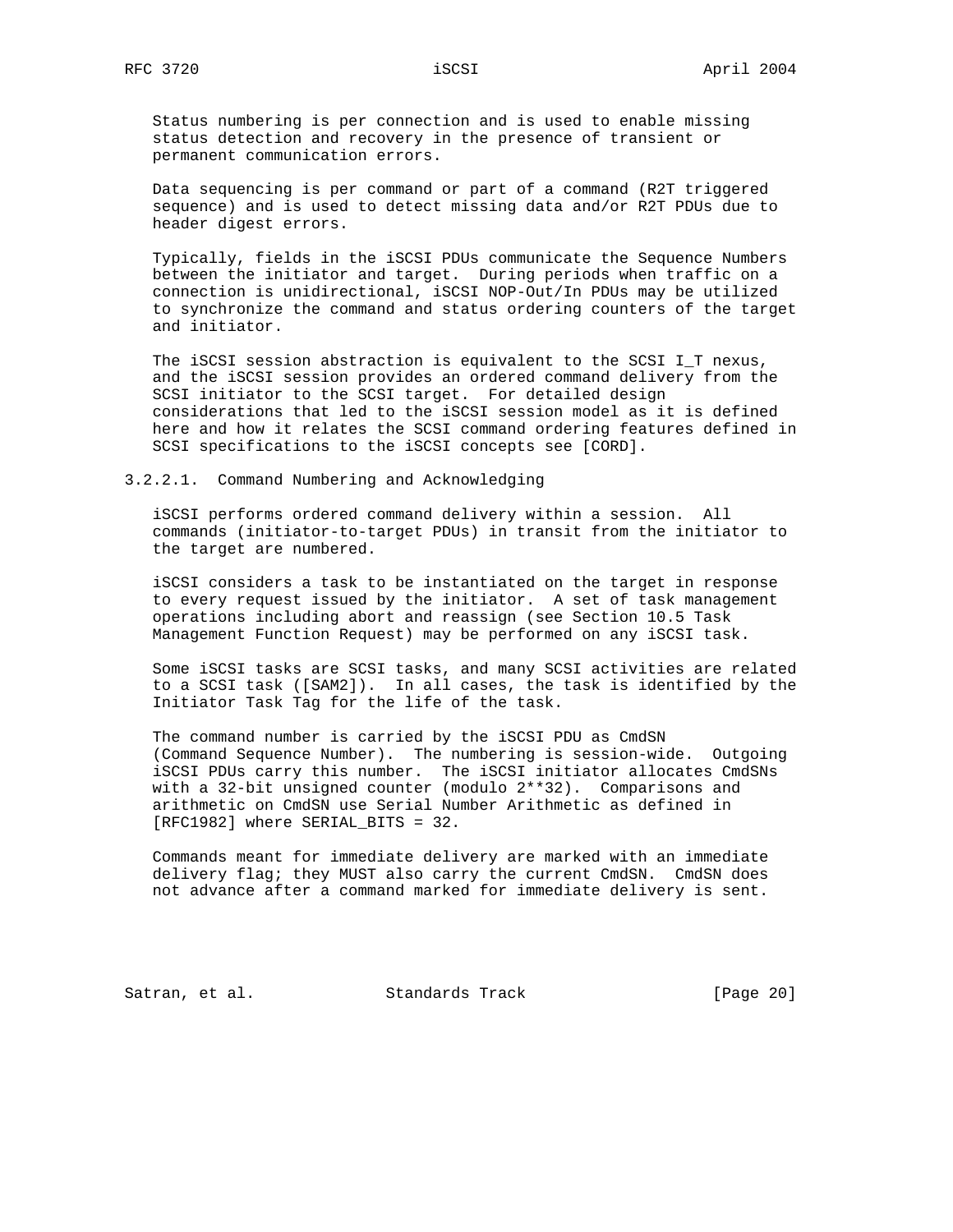Command numbering starts with the first login request on the first connection of a session (the leading login on the leading connection) and command numbers are incremented by 1 for every non-immediate command issued afterwards.

 If immediate delivery is used with task management commands, these commands may reach the target before the tasks on which they are supposed to act. However their CmdSN serves as a marker of their position in the stream of commands. The initiator and target must ensure that the task management commands act as specified by [SAM2]. For example, both commands and responses appear as if delivered in order. Whenever CmdSN for an outgoing PDU is not specified by an explicit rule, CmdSN will carry the current value of the local CmdSN variable (see later in this section).

 The means by which an implementation decides to mark a PDU for immediate delivery or by which iSCSI decides by itself to mark a PDU for immediate delivery are beyond the scope of this document.

 The number of commands used for immediate delivery is not limited and their delivery for execution is not acknowledged through the numbering scheme. Immediate commands MAY be rejected by the iSCSI target layer due to a lack of resources. An iSCSI target MUST be able to handle at least one immediate task management command and one immediate non-task-management iSCSI command per connection at any time.

 In this document, delivery for execution means delivery to the SCSI execution engine or an iSCSI protocol specific execution engine (e.g., for text requests with public or private extension keys involving an execution component). With the exception of the commands marked for immediate delivery, the iSCSI target layer MUST deliver the commands for execution in the order specified by CmdSN. Commands marked for immediate delivery may be delivered by the iSCSI target layer for execution as soon as detected. iSCSI may avoid delivering some commands to the SCSI target layer if required by a prior SCSI or iSCSI action (e.g., CLEAR TASK SET Task Management request received before all the commands on which it was supposed to act).

 On any connection, the iSCSI initiator MUST send the commands in increasing order of CmdSN, except for commands that are retransmitted due to digest error recovery and connection recovery.

 For the numbering mechanism, the initiator and target maintain the following three variables for each session:

Satran, et al. Standards Track [Page 21]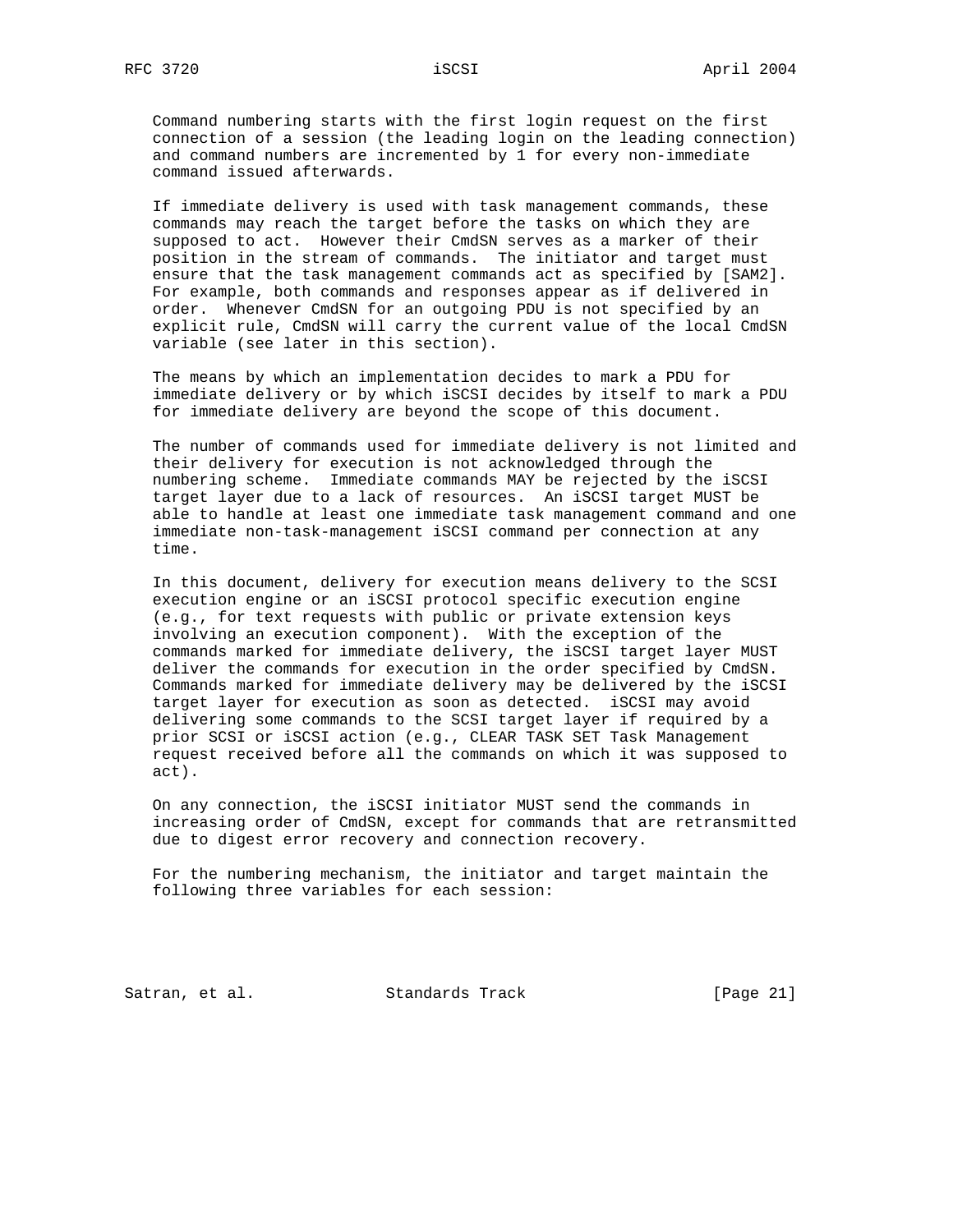- CmdSN the current command Sequence Number, advanced by 1 on each command shipped except for commands marked for immediate delivery. CmdSN always contains the number to be assigned to the next Command PDU.
- ExpCmdSN the next expected command by the target. The target acknowledges all commands up to, but not including, this number. The initiator treats all commands with CmdSN less than ExpCmdSN as acknowledged. The target iSCSI layer sets the ExpCmdSN to the largest non-immediate CmdSN that it can deliver for execution plus 1 (no holes in the CmdSN sequence).
- MaxCmdSN the maximum number to be shipped. The queuing capacity of the receiving iSCSI layer is MaxCmdSN - ExpCmdSN + 1.

 The initiator's ExpCmdSN and MaxCmdSN are derived from target-to-initiator PDU fields. Comparisons and arithmetic on ExpCmdSN and MaxCmdSN MUST use Serial Number Arithmetic as defined in [RFC1982] where SERIAL\_BITS = 32.

 The target MUST NOT transmit a MaxCmdSN that is less than ExpCmdSN-1. For non-immediate commands, the CmdSN field can take any value from ExpCmdSN to MaxCmdSN inclusive. The target MUST silently ignore any non-immediate command outside of this range or non immediate duplicates within the range. The CmdSN carried by immediate commands may lie outside the ExpCmdSN to MaxCmdSN range. For example, if the initiator has previously sent a non-immediate command carrying the CmdSN equal to MaxCmdSN, the target window is closed. For group task management commands issued as immediate commands, CmdSN indicates the scope of the group action (e.g., on ABORT TASK SET indicates which commands are aborted).

 MaxCmdSN and ExpCmdSN fields are processed by the initiator as follows:

- If the PDU MaxCmdSN is less than the PDU ExpCmdSN-1 (in Serial Arithmetic Sense), they are both ignored.
- If the PDU MaxCmdSN is greater than the local MaxCmdSN (in Serial Arithmetic Sense), it updates the local MaxCmdSN; otherwise, it is ignored.
- If the PDU ExpCmdSN is greater than the local ExpCmdSN (in Serial Arithmetic Sense), it updates the local ExpCmdSN; otherwise, it is ignored.

 This sequence is required because updates may arrive out of order (e.g., the updates are sent on different TCP connections).

 iSCSI initiators and targets MUST support the command numbering scheme.

Satran, et al. Standards Track [Page 22]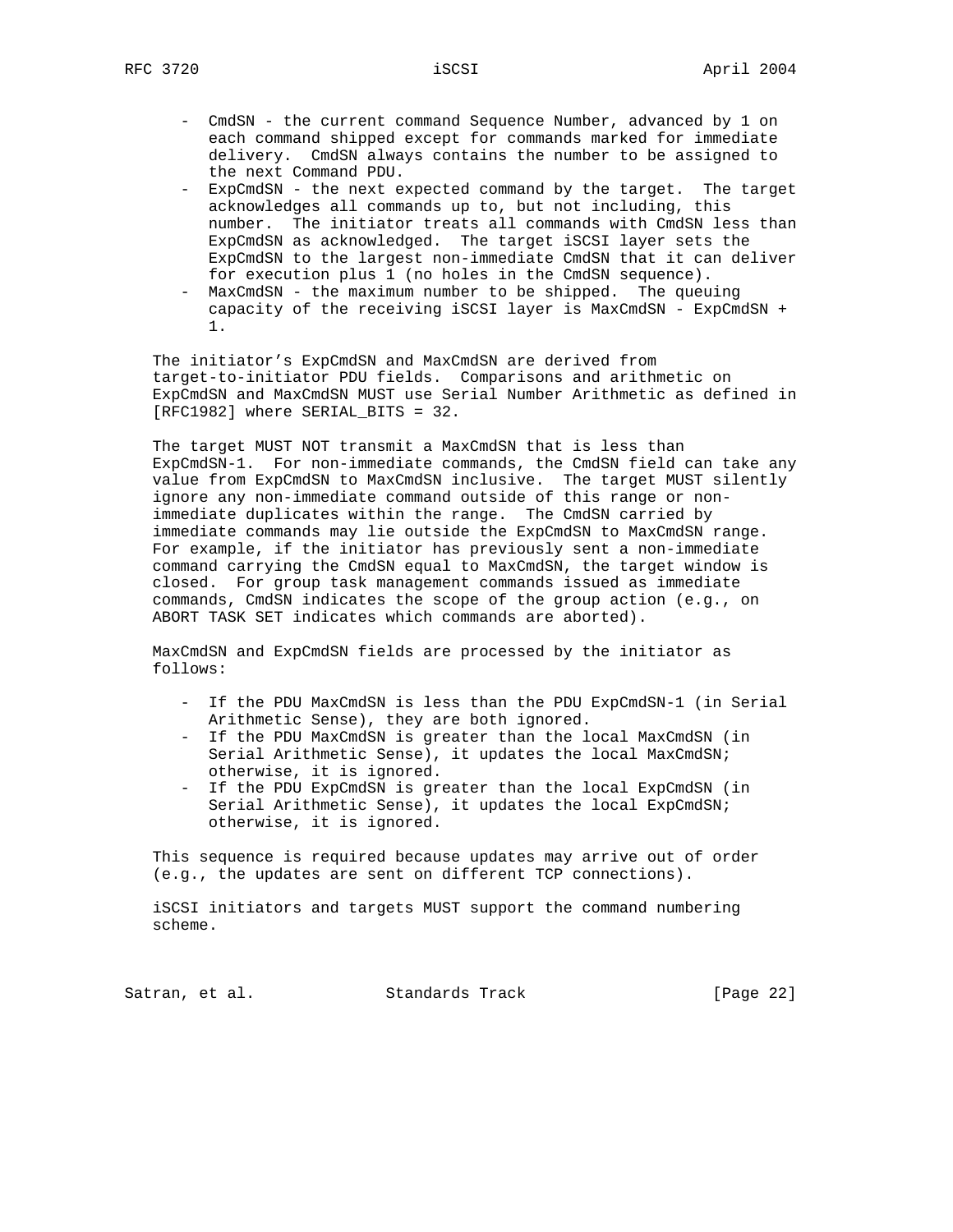A numbered iSCSI request will not change its allocated CmdSN, regardless of the number of times and circumstances in which it is reissued (see Section 6.2.1 Usage of Retry). At the target, CmdSN is only relevant when the command has not created any state related to its execution (execution state); afterwards, CmdSN becomes irrelevant. Testing for the execution state (represented by identifying the Initiator Task Tag) MUST precede any other action at the target. If no execution state is found, it is followed by ordering and delivery. If an execution state is found, it is followed by delivery.

 If an initiator issues a command retry for a command with CmdSN R on a connection when the session CmdSN value is Q, it MUST NOT advance the CmdSN past  $R + 2**31 - 1$  unless the connection is no longer operational (i.e., it has returned to the FREE state, see Section 7.1.3 Standard Connection State Diagram for an Initiator), the connection has been reinstated (see Section 5.3.4 Connection Reinstatement), or a non-immediate command with CmdSN equal or greater than Q was issued subsequent to the command retry on the same connection and the reception of that command is acknowledged by the target (see Section 9.4 Command Retry and Cleaning Old Command Instances).

 A target MUST NOT issue a command response or Data-In PDU with status before acknowledging the command. However, the acknowledgement can be included in the response or Data-In PDU.

3.2.2.2. Response/Status Numbering and Acknowledging

 Responses in transit from the target to the initiator are numbered. The StatSN (Status Sequence Number) is used for this purpose. StatSN is a counter maintained per connection. ExpStatSN is used by the initiator to acknowledge status. The status sequence number space is 32-bit unsigned-integers and the arithmetic operations are the regular mod(2\*\*32) arithmetic.

 Status numbering starts with the Login response to the first Login request of the connection. The Login response includes an initial value for status numbering (any initial value is valid).

 To enable command recovery, the target MAY maintain enough state information for data and status recovery after a connection failure. A target doing so can safely discard all of the state information maintained for recovery of a command after the delivery of the status for the command (numbered StatSN) is acknowledged through ExpStatSN.

 A large absolute difference between StatSN and ExpStatSN may indicate a failed connection. Initiators MUST undertake recovery actions if

Satran, et al. Standards Track [Page 23]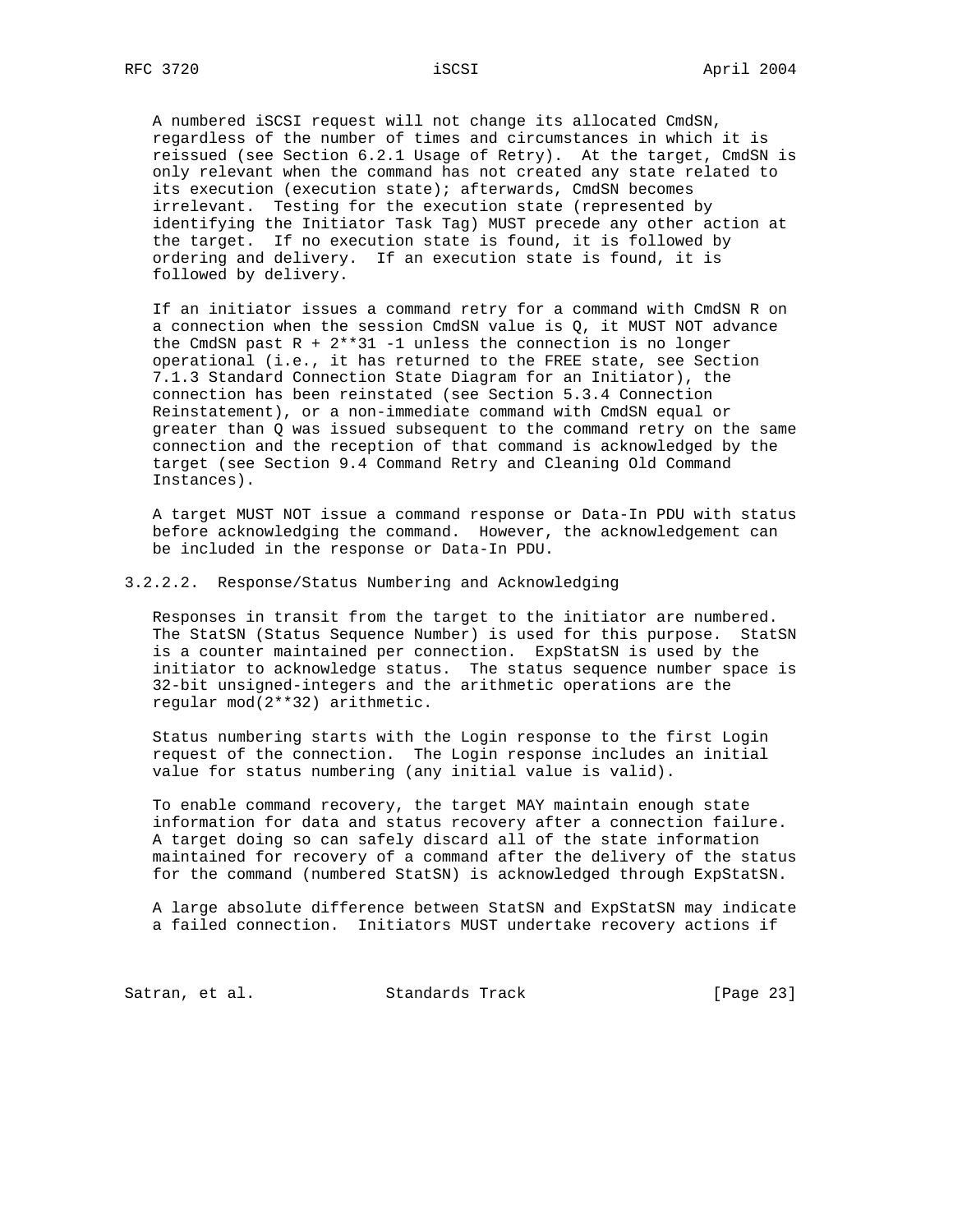the difference is greater than an implementation defined constant that MUST NOT exceed 2\*\*31-1.

Initiators and Targets MUST support the response-numbering scheme.

# 3.2.2.3. Data Sequencing

 Data and R2T PDUs transferred as part of some command execution MUST be sequenced. The DataSN field is used for data sequencing. For input (read) data PDUs, DataSN starts with 0 for the first data PDU of an input command and advances by 1 for each subsequent data PDU. For output data PDUs, DataSN starts with 0 for the first data PDU of a sequence (the initial unsolicited sequence or any data PDU sequence issued to satisfy an R2T) and advances by 1 for each subsequent data PDU. R2Ts are also sequenced per command. For example, the first R2T has an R2TSN of 0 and advances by 1 for each subsequent R2T. For bidirectional commands, the target uses the DataSN/R2TSN to sequence Data-In and R2T PDUs in one continuous sequence (undifferentiated). Unlike command and status, data PDUs and R2Ts are not acknowledged by a field in regular outgoing PDUs. Data-In PDUs can be acknowledged on demand by a special form of the SNACK PDU. Data and R2T PDUs are implicitly acknowledged by status for the command. The DataSN/R2TSN field enables the initiator to detect missing data or R2T PDUs.

 For any read or bidirectional command, a target MUST issue less than 2\*\*32 combined R2T and Data-In PDUs. Any output data sequence MUST contain less than 2\*\*32 Data-Out PDUs.

### 3.2.3. iSCSI Login

 The purpose of the iSCSI login is to enable a TCP connection for iSCSI use, authentication of the parties, negotiation of the session's parameters and marking of the connection as belonging to an iSCSI session.

 A session is used to identify to a target all the connections with a given initiator that belong to the same I\_T nexus. (For more details on how a session relates to an I\_T nexus, see Section 3.4.2 SCSI Architecture Model).

 The targets listen on a well-known TCP port or other TCP port for incoming connections. The initiator begins the login process by connecting to one of these TCP ports.

 As part of the login process, the initiator and target SHOULD authenticate each other and MAY set a security association protocol for the session. This can occur in many different ways and is subject to negotiation.

Satran, et al. Standards Track [Page 24]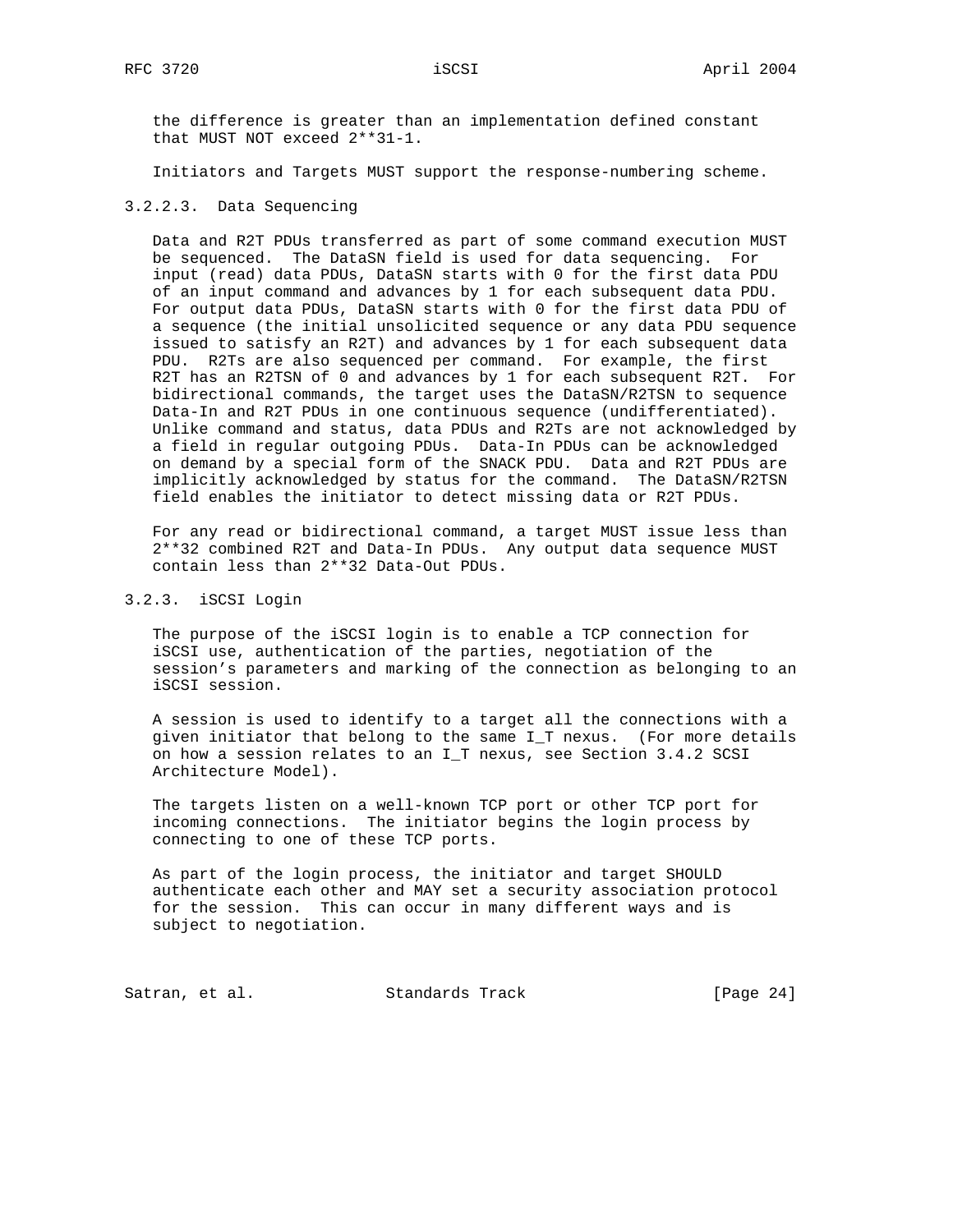To protect the TCP connection, an IPsec security association MAY be established before the Login request. For information on using IPsec security for iSCSI see Chapter 8 and [RFC3723].

 The iSCSI Login Phase is carried through Login requests and responses. Once suitable authentication has occurred and operational parameters have been set, the session transitions to the Full Feature Phase and the initiator may start to send SCSI commands. The security policy for whether, and by what means, a target chooses to authorize an initiator is beyond the scope of this document. For a more detailed description of the Login Phase, see Chapter 5.

 The login PDU includes the ISID part of the session ID (SSID). The target portal group that services the login is implied by the selection of the connection endpoint. For a new session, the TSIH is zero. As part of the response, the target generates a TSIH.

 During session establishment, the target identifies the SCSI initiator port (the "I" in the "I\_T nexus") through the value pair (InitiatorName, ISID). We describe InitiatorName later in this section. Any persistent state (e.g., persistent reservations) on the target that is associated with a SCSI initiator port is identified based on this value pair. Any state associated with the SCSI target port (the "T" in the "I\_T nexus") is identified externally by the TargetName and portal group tag (see Section 3.4.1 iSCSI Architecture Model). ISID is subject to reuse restrictions because it is used to identify a persistent state (see Section 3.4.3 Consequences of the Model).

 Before the Full Feature Phase is established, only Login Request and Login Response PDUs are allowed. Login requests and responses MUST be used exclusively during Login. On any connection, the login phase MUST immediately follow TCP connection establishment and a subsequent Login Phase MUST NOT occur before tearing down a connection.

 A target receiving any PDU except a Login request before the Login phase is started MUST immediately terminate the connection on which the PDU was received. Once the Login phase has started, if the target receives any PDU except a Login request, it MUST send a Login reject (with Status "invalid during login") and then disconnect. If the initiator receives any PDU except a Login response, it MUST immediately terminate the connection.

```
3.2.4. iSCSI Full Feature Phase
```
 Once the initiator is authorized to do so, the iSCSI session is in the iSCSI Full Feature Phase. A session is in Full Feature Phase after successfully finishing the Login Phase on the first (leading)

Satran, et al. Standards Track [Page 25]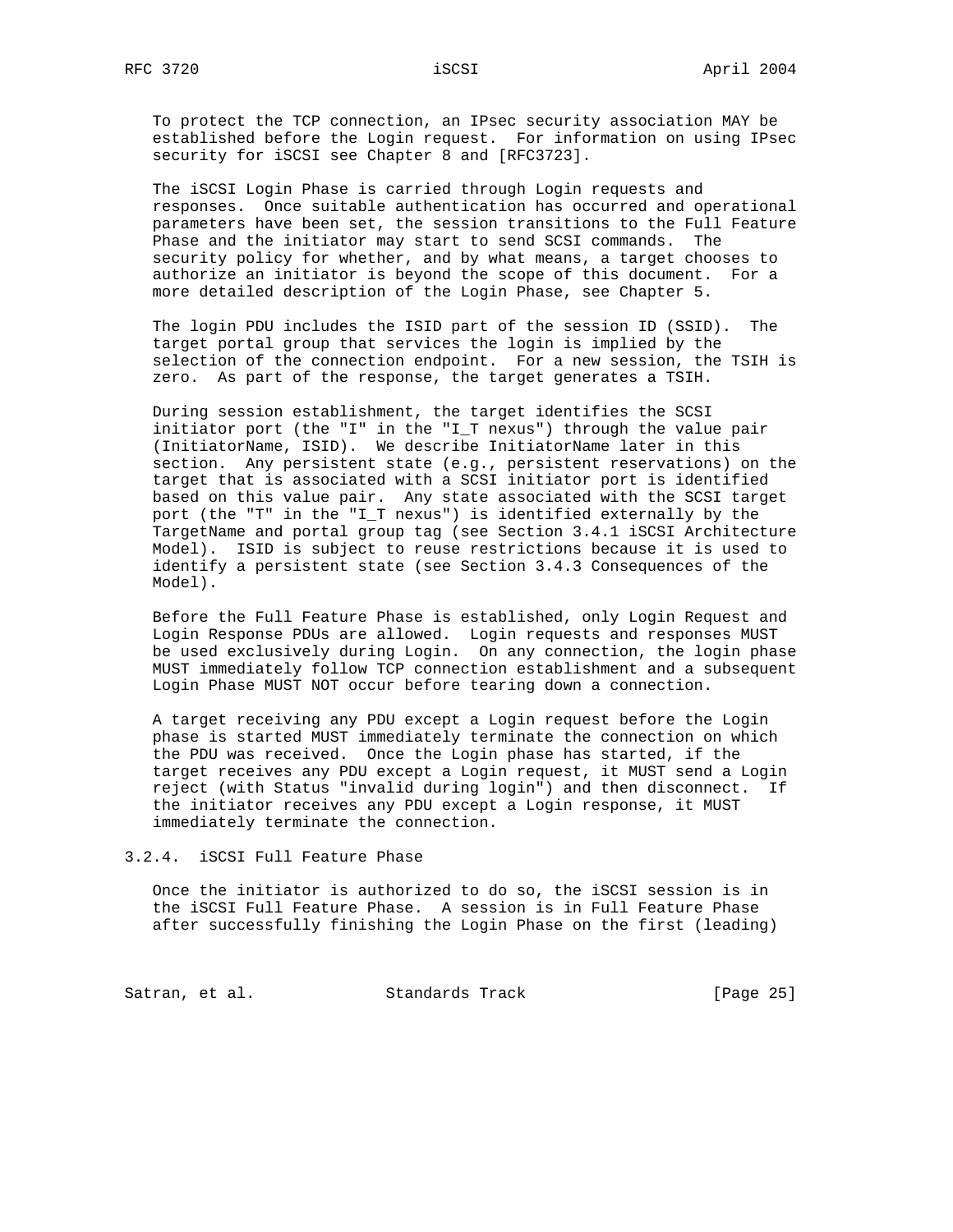connection of a session. A connection is in Full Feature Phase if the session is in Full Feature Phase and the connection login has completed successfully. An iSCSI connection is not in Full Feature Phase

a) when it does not have an established transport connection,

OR

 b) when it has a valid transport connection, but a successful login was not performed or the connection is currently logged  $O<sub>011</sub>$ 

 In a normal Full Feature Phase, the initiator may send SCSI commands and data to the various LUs on the target by encapsulating them in iSCSI PDUs that go over the established iSCSI session.

3.2.4.1. Command Connection Allegiance

 For any iSCSI request issued over a TCP connection, the corresponding response and/or other related PDU(s) MUST be sent over the same connection. We call this "connection allegiance". If the original connection fails before the command is completed, the connection allegiance of the command may be explicitly reassigned to a different transport connection as described in detail in Section 6.2 Retry and Reassign in Recovery.

 Thus, if an initiator issues a READ command, the target MUST send the requested data, if any, followed by the status to the initiator over the same TCP connection that was used to deliver the SCSI command. If an initiator issues a WRITE command, the initiator MUST send the data, if any, for that command over the same TCP connection that was used to deliver the SCSI command. The target MUST return Ready To Transfer (R2T), if any, and the status over the same TCP connection that was used to deliver the SCSI command. Retransmission requests (SNACK PDUs) and the data and status that they generate MUST also use the same connection.

 However, consecutive commands that are part of a SCSI linked command-chain task (see [SAM2]) MAY use different connections. Connection allegiance is strictly per-command and not per-task. During the iSCSI Full Feature Phase, the initiator and target MAY interleave unrelated SCSI commands, their SCSI Data, and responses over the session.

Satran, et al. Standards Track [Page 26]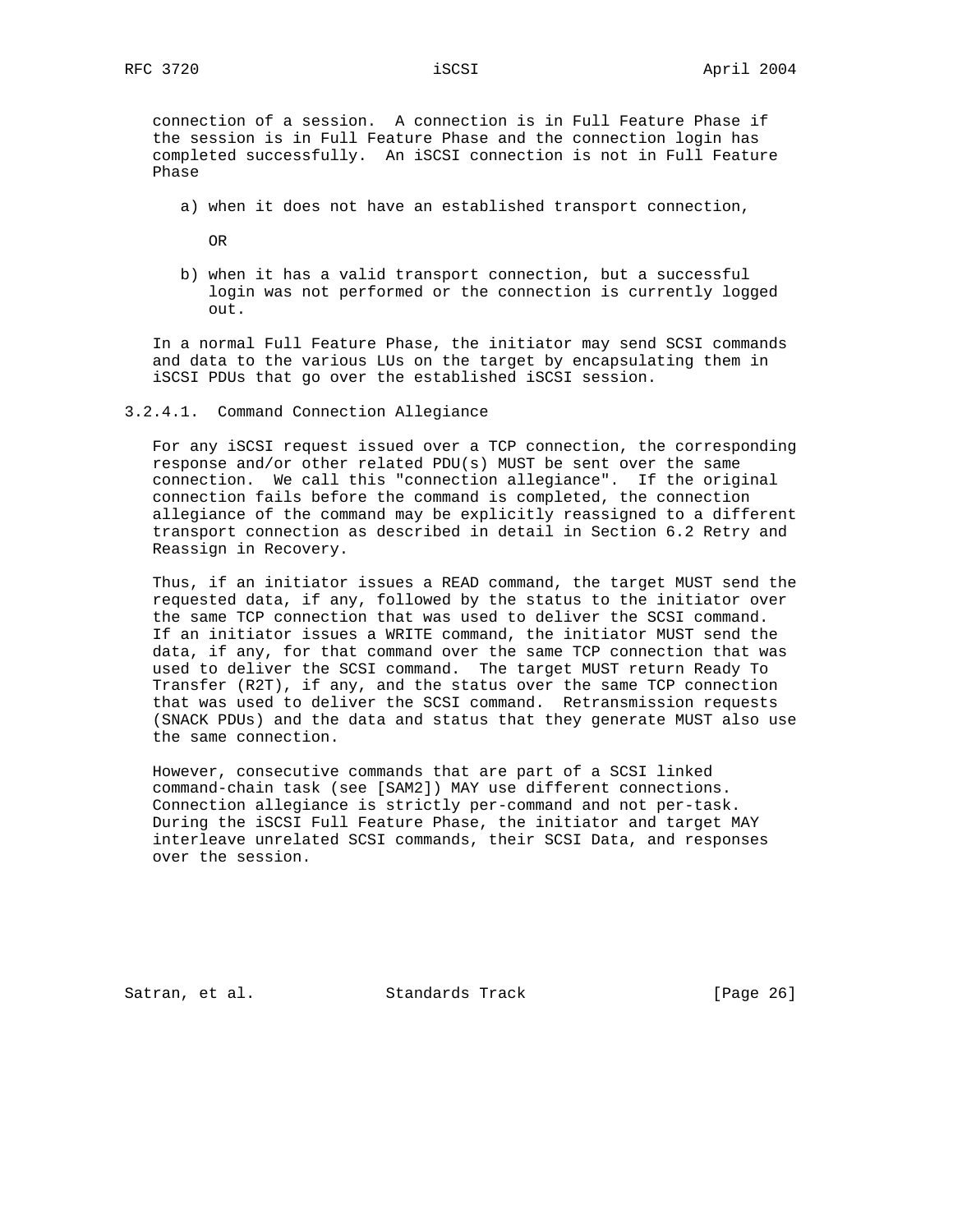# 3.2.4.2. Data Transfer Overview

 Outgoing SCSI data (initiator to target user data or command parameters) is sent as either solicited data or unsolicited data. Solicited data are sent in response to R2T PDUs. Unsolicited data can be sent as part of an iSCSI command PDU ("immediate data") or in separate iSCSI data PDUs.

 Immediate data are assumed to originate at offset 0 in the initiator SCSI write-buffer (outgoing data buffer). All other Data PDUs have the buffer offset set explicitly in the PDU header.

 An initiator may send unsolicited data up to FirstBurstLength as immediate (up to the negotiated maximum PDU length), in a separate PDU sequence or both. All subsequent data MUST be solicited. The maximum length of an individual data PDU or the immediate-part of the first unsolicited burst MAY be negotiated at login.

 The maximum amount of unsolicited data that can be sent with a command is negotiated at login through the FirstBurstLength key. A target MAY separately enable immediate data (through the ImmediateData key) without enabling the more general (separate data PDUs) form of unsolicited data (through the InitialR2T key).

 Unsolicited data on write are meant to reduce the effect of latency on throughput (no R2T is needed to start sending data). In addition, immediate data is meant to reduce the protocol overhead (both bandwidth and execution time).

 An iSCSI initiator MAY choose not to send unsolicited data, only immediate data or FirstBurstLength bytes of unsolicited data with a command. If any non-immediate unsolicited data is sent, the total unsolicited data MUST be either FirstBurstLength, or all of the data if the total amount is less than the FirstBurstLength.

 It is considered an error for an initiator to send unsolicited data PDUs to a target that operates in R2T mode (only solicited data are allowed). It is also an error for an initiator to send more unsolicited data, whether immediate or as separate PDUs, than FirstBurstLength.

 An initiator MUST honor an R2T data request for a valid outstanding command (i.e., carrying a valid Initiator Task Tag) and deliver all the requested data provided the command is supposed to deliver outgoing data and the R2T specifies data within the command bounds. The initiator action is unspecified for receiving an R2T request that specifies data, all or part, outside of the bounds of the command.

Satran, et al. Standards Track [Page 27]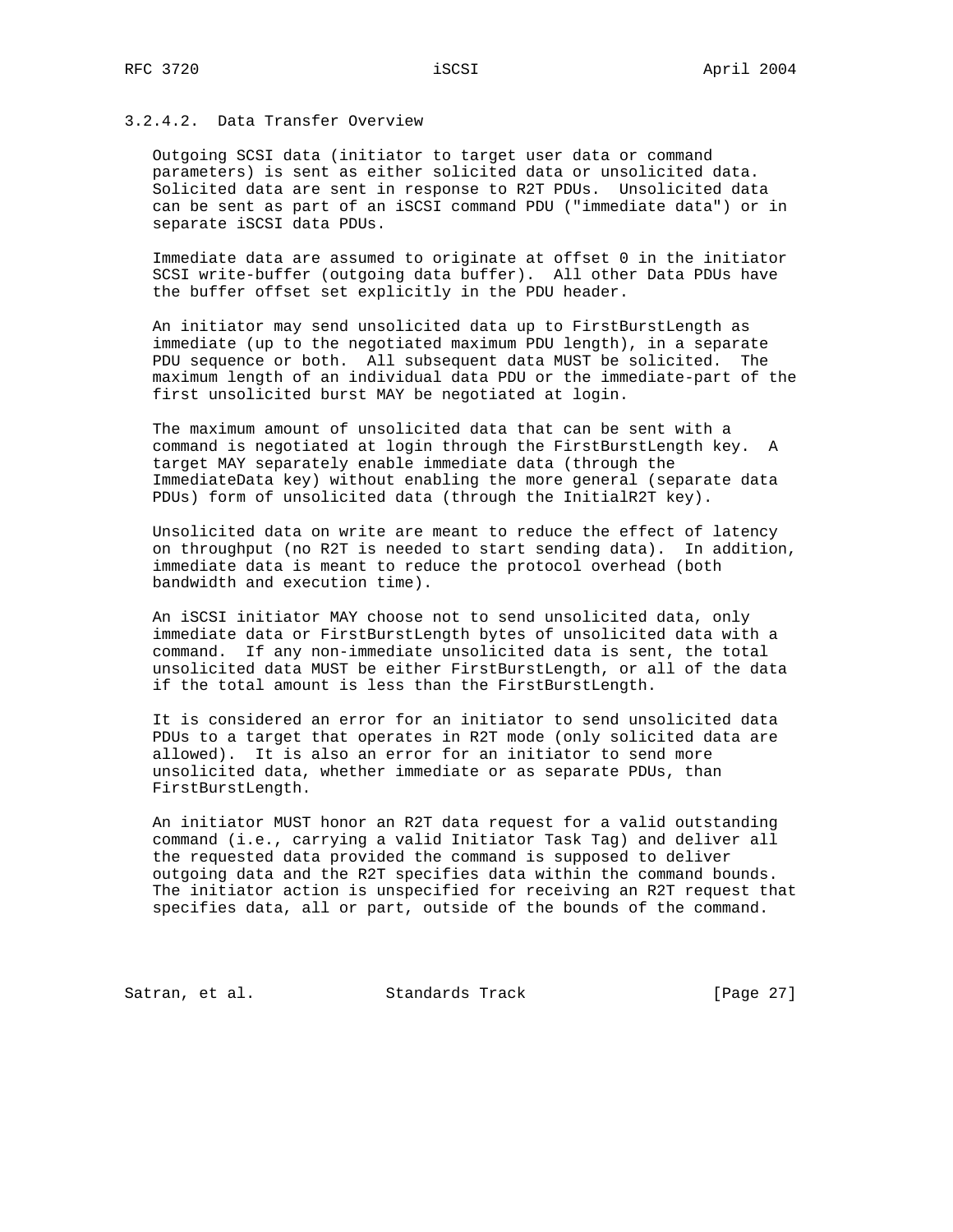A target SHOULD NOT silently discard data and then request retransmission through R2T. Initiators SHOULD NOT keep track of the data transferred to or from the target (scoreboarding). SCSI targets perform residual count calculation to check how much data was actually transferred to or from the device by a command. This may differ from the amount the initiator sent and/or received for reasons such as retransmissions and errors. Read or bidirectional commands implicitly solicit the transmission of the entire amount of data covered by the command. SCSI data packets are matched to their corresponding SCSI commands by using tags specified in the protocol.

 In addition, iSCSI initiators and targets MUST enforce some ordering rules. When unsolicited data is used, the order of the unsolicited data on each connection MUST match the order in which the commands on that connection are sent. Command and unsolicited data PDUs may be interleaved on a single connection as long as the ordering requirements of each are maintained (e.g., command N+1 MAY be sent before the unsolicited Data-Out PDUs for command N, but the unsolicited Data-Out PDUs for command N MUST precede the unsolicited Data-Out PDUs of command N+1). A target that receives data out of order MAY terminate the session.

#### 3.2.4.3. Tags and Integrity Checks

 Initiator tags for pending commands are unique initiator-wide for a session. Target tags are not strictly specified by the protocol. It is assumed that target tags are used by the target to tag (alone or in combination with the LUN) the solicited data. Target tags are generated by the target and "echoed" by the initiator. These mechanisms are designed to accomplish efficient data delivery along with a large degree of control over the data flow.

 As the Initiator Task Tag is used to identify a task during its execution, the iSCSI initiator and target MUST verify that all other fields used in task-related PDUs have values that are consistent with the values used at the task instantiation based on the Initiator Task Tag (e.g., the LUN used in an R2T PDU MUST be the same as the one used in the SCSI command PDU used to instantiate the task). Using inconsistent field values is considered a protocol error.

### 3.2.4.4. Task Management

 SCSI task management assumes that individual tasks and task groups can be aborted solely based on the task tags (for individual tasks) or the timing of the task management command (for task groups), and that the task management action is executed synchronously - i.e., no message involving an aborted task will be seen by the SCSI initiator after receiving the task management response. In iSCSI initiators

Satran, et al. Standards Track [Page 28]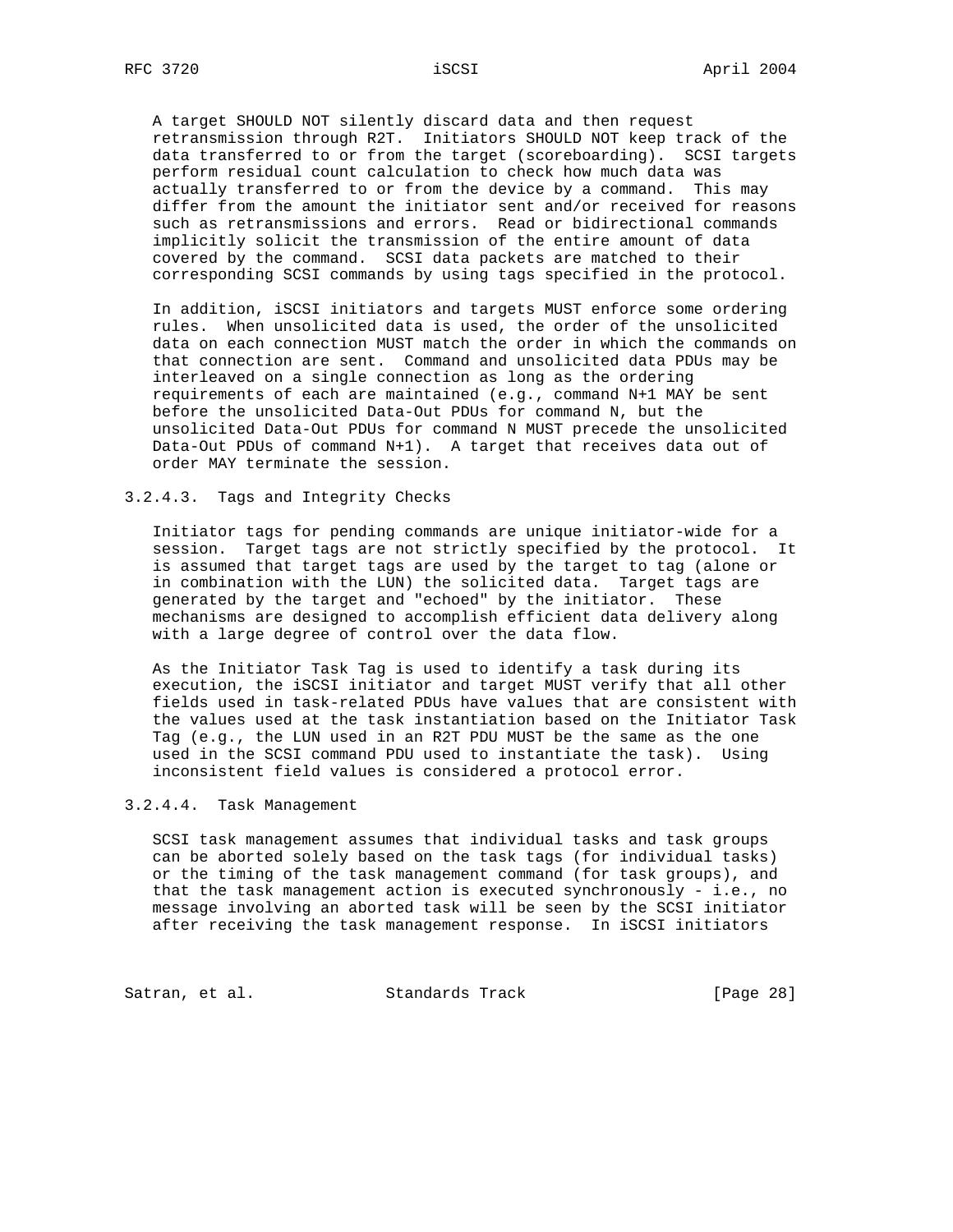and targets interact asynchronously over several connections. iSCSI specifies the protocol mechanism and implementation requirements needed to present a synchronous view while using an asynchronous infrastructure.

# 3.2.5. iSCSI Connection Termination

 An iSCSI connection may be terminated by use of a transport connection shutdown or a transport reset. Transport reset is assumed to be an exceptional event.

 Graceful TCP connection shutdowns are done by sending TCP FINs. A graceful transport connection shutdown SHOULD only be initiated by either party when the connection is not in iSCSI Full Feature Phase. A target MAY terminate a Full Feature Phase connection on internal exception events, but it SHOULD announce the fact through an Asynchronous Message PDU. Connection termination with outstanding commands may require recovery actions.

 If a connection is terminated while in Full Feature Phase, connection cleanup (see section 7) is required prior to recovery. By doing connection cleanup before starting recovery, the initiator and target will avoid receiving stale PDUs after recovery.

# 3.2.6. iSCSI Names

 Both targets and initiators require names for the purpose of identification. In addition, names enable iSCSI storage resources to be managed regardless of location (address). An iSCSI node name is also the SCSI device name of an iSCSI device. The iSCSI name of a SCSI device is the principal object used in authentication of targets to initiators and initiators to targets. This name is also used to identify and manage iSCSI storage resources.

 iSCSI names must be unique within the operational domain of the end user. However, because the operational domain of an IP network is potentially worldwide, the iSCSI name formats are architected to be worldwide unique. To assist naming authorities in the construction of worldwide unique names, iSCSI provides two name formats for different types of naming authorities.

 iSCSI names are associated with iSCSI nodes, and not iSCSI network adapter cards, to ensure that the replacement of network adapter cards does not require reconfiguration of all SCSI and iSCSI resource allocation information.

Satran, et al. Standards Track [Page 29]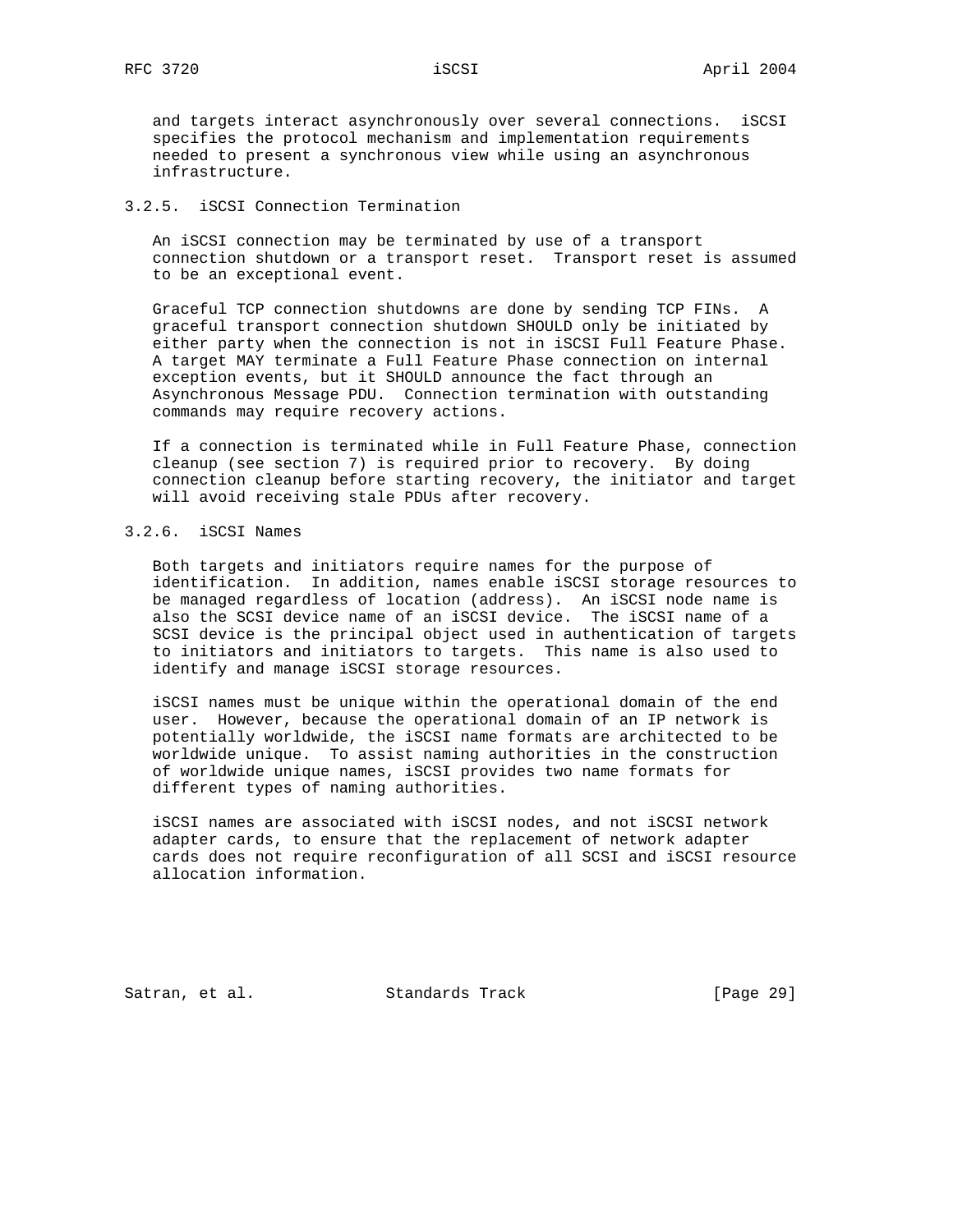Some SCSI commands require that protocol-specific identifiers be communicated within SCSI CDBs. See Section 3.4.2 SCSI Architecture Model for the definition of the SCSI port name/identifier for iSCSI ports.

 An initiator may discover the iSCSI Target Names to which it has access, along with their addresses, using the SendTargets text request, or other techniques discussed in [RFC3721].

3.2.6.1. iSCSI Name Properties

 Each iSCSI node, whether an initiator or target, MUST have an iSCSI name.

 Initiators and targets MUST support the receipt of iSCSI names of up to the maximum length of 223 bytes.

 The initiator MUST present both its iSCSI Initiator Name and the iSCSI Target Name to which it wishes to connect in the first login request of a new session or connection. The only exception is if a discovery session (see Section 2.3 iSCSI Session Types) is to be established. In this case, the iSCSI Initiator Name is still required, but the iSCSI Target Name MAY be omitted.

iSCSI names have the following properties:

- a) iSCSI names are globally unique. No two initiators or targets can have the same name.
- b) iSCSI names are permanent. An iSCSI initiator node or target node has the same name for its lifetime.
- c) iSCSI names do not imply a location or address. An iSCSI initiator or target can move, or have multiple addresses. A change of address does not imply a change of name.
- d) iSCSI names do not rely on a central name broker; the naming authority is distributed.
- e) iSCSI names support integration with existing unique naming schemes.
- f) iSCSI names rely on existing naming authorities. iSCSI does not create any new naming authority.

The encoding of an iSCSI name has the following properties:

- a) iSCSI names have the same encoding method regardless of the underlying protocols.
- b) iSCSI names are relatively simple to compare. The algorithm for comparing two iSCSI names for equivalence does not rely on an external server.

Satran, et al. Standards Track [Page 30]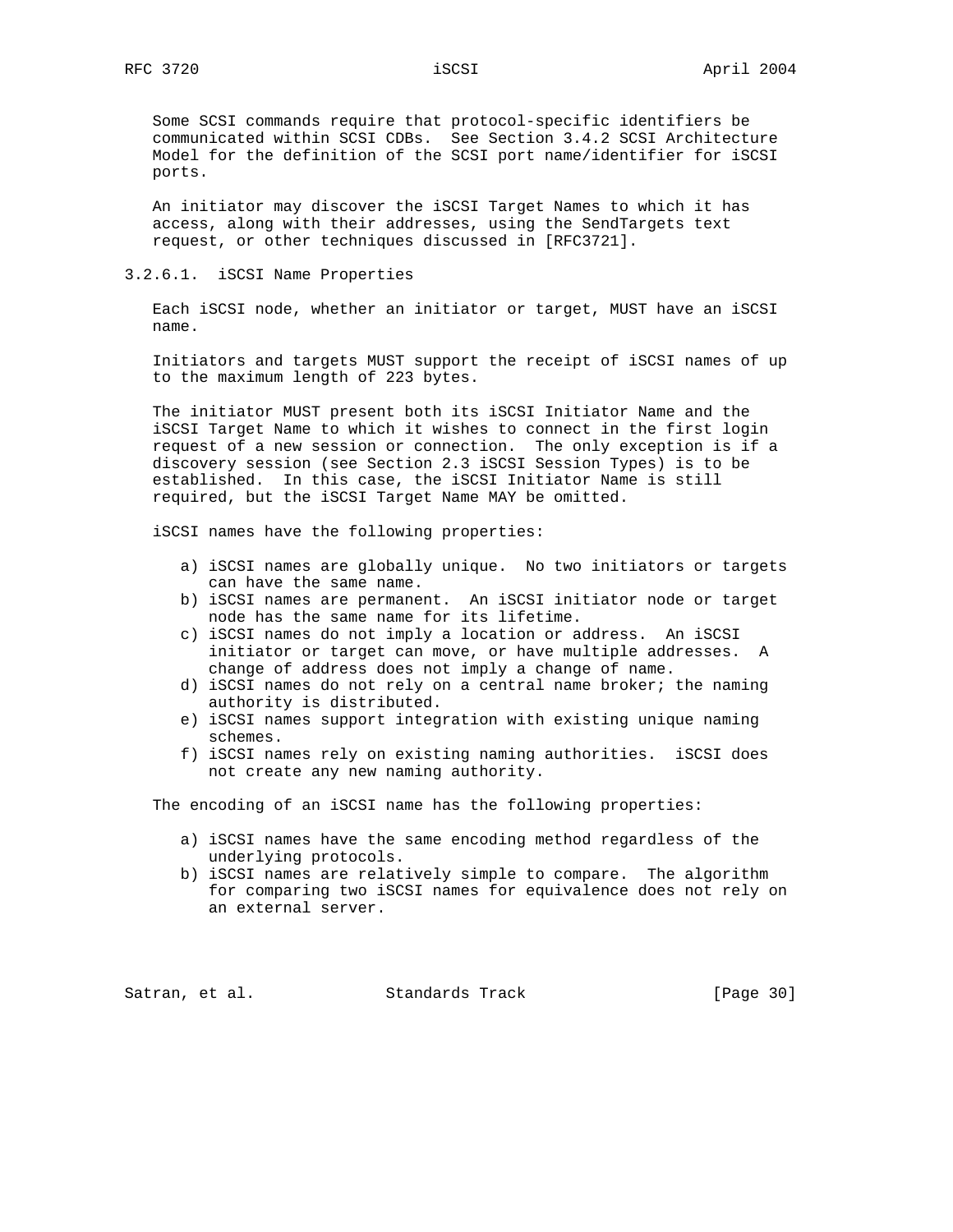- c) iSCSI names are composed only of displayable characters. iSCSI names allow the use of international character sets but are not case sensitive. No whitespace characters are used in iSCSI names.
- d) iSCSI names may be transported using both binary and ASCII-based protocols.

 An iSCSI name really names a logical software entity, and is not tied to a port or other hardware that can be changed. For instance, an initiator name should name the iSCSI initiator node, not a particular NIC or HBA. When multiple NICs are used, they should generally all present the same iSCSI initiator name to the targets, because they are simply paths to the same SCSI layer. In most operating systems, the named entity is the operating system image.

 Similarly, a target name should not be tied to hardware interfaces that can be changed. A target name should identify the logical target and must be the same for the target regardless of the physical portion being addressed. This assists iSCSI initiators in determining that the two targets it has discovered are really two paths to the same target.

 The iSCSI name is designed to fulfill the functional requirements for Uniform Resource Names (URN) [RFC1737]. For example, it is required that the name have a global scope, be independent of address or location, and be persistent and globally unique. Names must be extensible and scalable with the use of naming authorities. The name encoding should be both human and machine readable. See [RFC1737] for further requirements.

# 3.2.6.2. iSCSI Name Encoding

 An iSCSI name MUST be a UTF-8 encoding of a string of Unicode characters with the following properties:

- It is in Normalization Form C (see "Unicode Normalization Forms" [UNICODE]).
- It only contains characters allowed by the output of the iSCSI stringprep template (described in [RFC3722]).
- The following characters are used for formatting iSCSI names:
	- dash ('-'=U+002d)
	- dot ('.'=U+002e)
	- colon (':'=U+003a)
- The UTF-8 encoding of the name is not larger than 223 bytes.

Satran, et al. Standards Track [Page 31]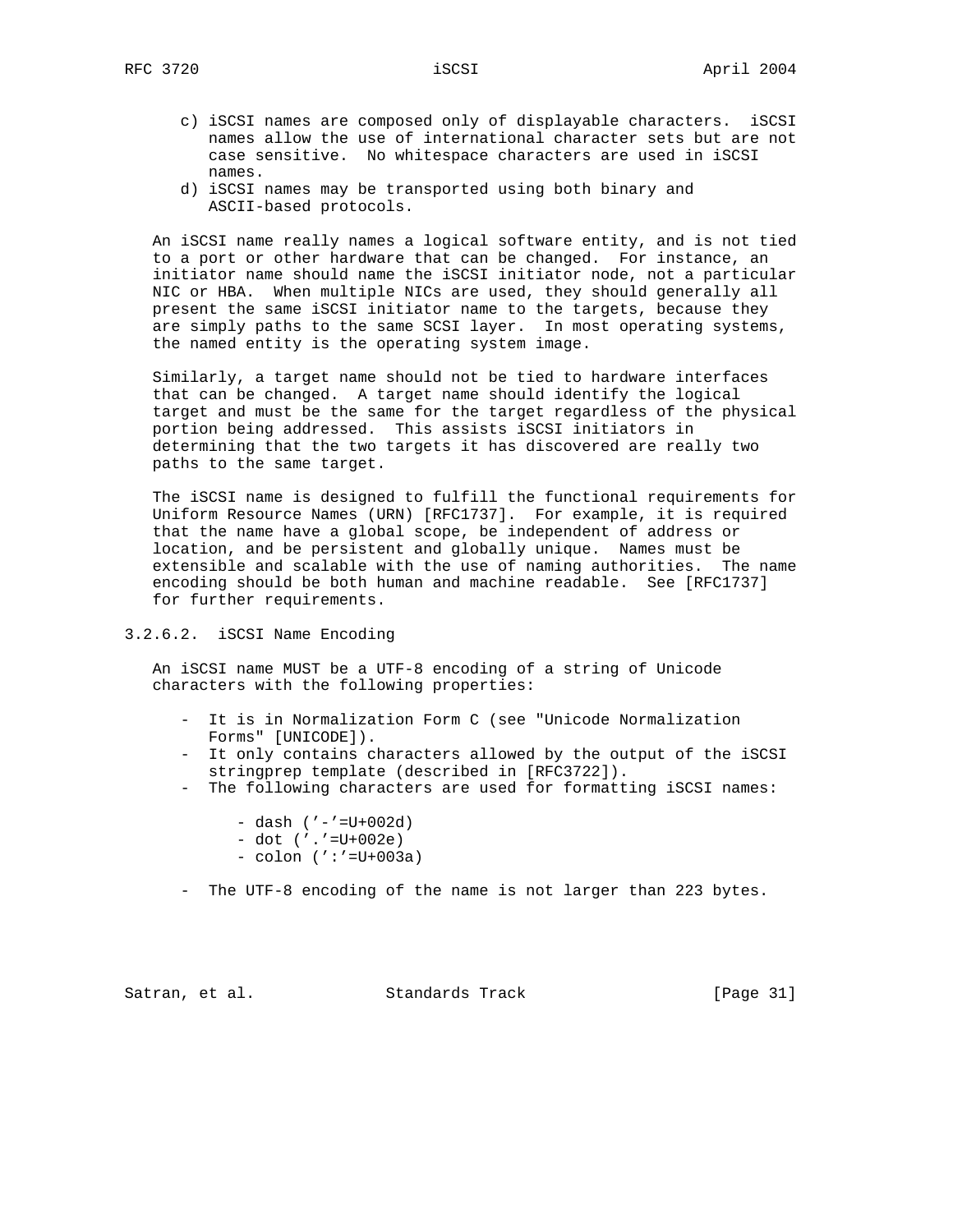The stringprep process is described in [RFC3454]; iSCSI's use of the stringprep process is described in [RFC3722]. Stringprep is a method designed by the Internationalized Domain Name (IDN) working group to translate human-typed strings into a format that can be compared as opaque strings. Strings MUST NOT include punctuation, spacing, diacritical marks, or other characters that could get in the way of readability. The stringprep process also converts strings into equivalent strings of lower-case characters.

 The stringprep process does not need to be implemented if the names are only generated using numeric and lower-case (any character set) alphabetic characters.

 Once iSCSI names encoded in UTF-8 are "normalized" they may be safely compared byte-for-byte.

3.2.6.3. iSCSI Name Structure

 An iSCSI name consists of two parts--a type designator followed by a unique name string.

 The iSCSI name does not define any new naming authorities. Instead, it supports two existing ways of designating naming authorities: an iSCSI-Qualified Name, using domain names to identify a naming authority, and the EUI format, where the IEEE Registration Authority assists in the formation of worldwide unique names (EUI-64 format).

The type designator strings currently defined are:

| ıan. | - iSCSI Oualified name                      |  |  |  |
|------|---------------------------------------------|--|--|--|
| eul. | - Remainder of the string is an IEEE EUI-64 |  |  |  |
|      | identifier, in ASCII-encoded hexadecimal.   |  |  |  |

 These two naming authority designators were considered sufficient at the time of writing this document. The creation of additional naming type designators for iSCSI may be considered by the IETF and detailed in separate RFCs.

3.2.6.3.1. Type "iqn." (iSCSI Qualified Name)

 This iSCSI name type can be used by any organization that owns a domain name. This naming format is useful when an end user or service provider wishes to assign iSCSI names for targets and/or initiators.

 To generate names of this type, the person or organization generating the name must own a registered domain name. This domain name does not have to be active, and does not have to resolve to an address; it

Satran, et al. Standards Track [Page 32]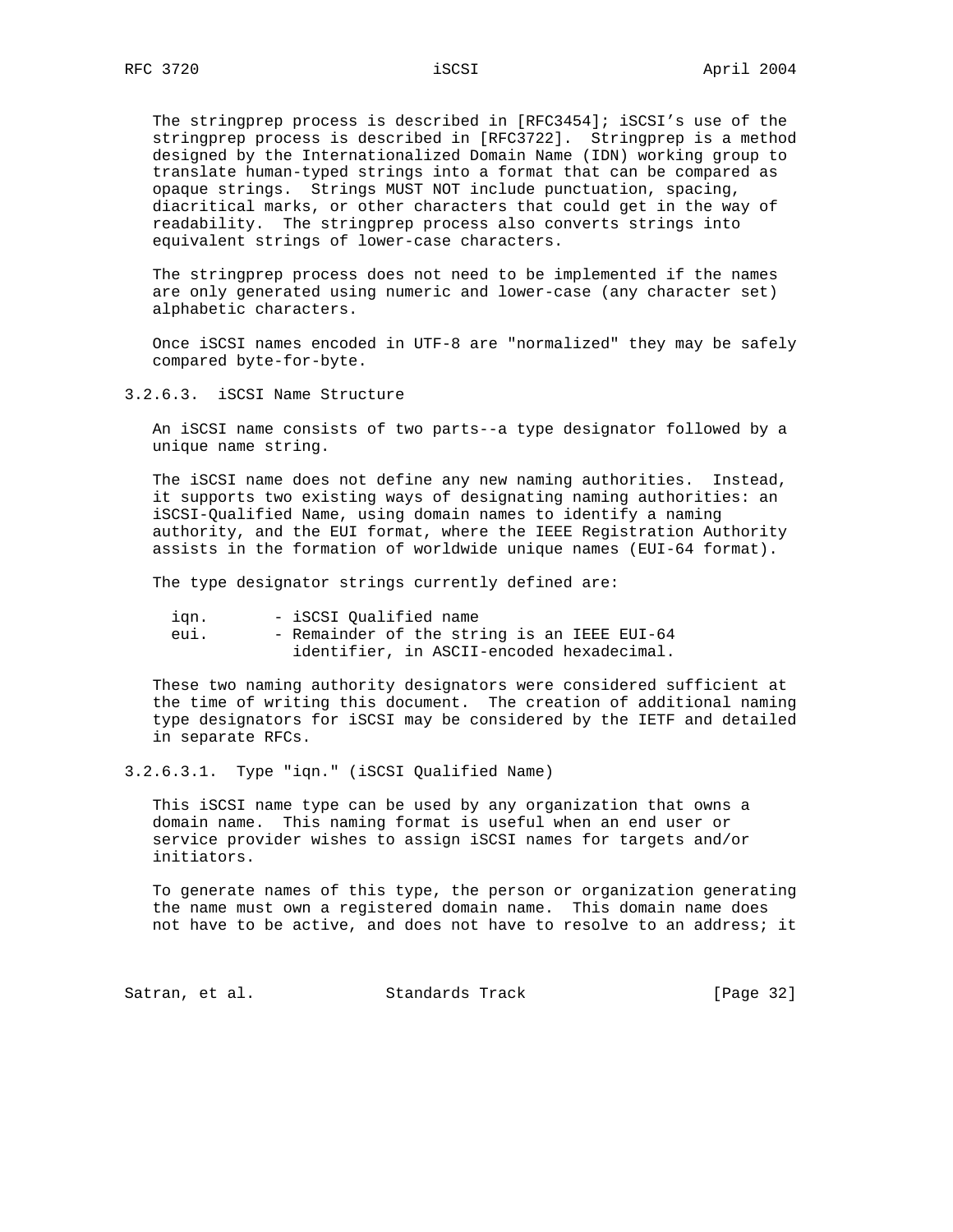just needs to be reserved to prevent others from generating iSCSI names using the same domain name.

 Since a domain name can expire, be acquired by another entity, or may be used to generate iSCSI names by both owners, the domain name must be additionally qualified by a date during which the naming authority owned the domain name. For this reason, a date code is provided as part of the "iqn." format.

The iSCSI qualified name string consists of:

- The string "iqn.", used to distinguish these names from "eui." formatted names.
- A date code, in yyyy-mm format. This date MUST be a date during which the naming authority owned the domain name used in this format, and SHOULD be the first month in which the domain name was owned by this naming authority at 00:01 GMT of the first day of the month. This date code uses the Gregorian calendar. All four digits in the year must be present. Both digits of the month must be present, with January == "01" and December == "12". The dash must be included.
- A dot "."
- The reversed domain name of the naming authority (person or organization) creating this iSCSI name.
- An optional, colon (:) prefixed, string within the character set and length boundaries that the owner of the domain name deems appropriate. This may contain product types, serial numbers, host identifiers, or software keys (e.g., it may include colons to separate organization boundaries). With the exception of the colon prefix, the owner of the domain name can assign everything after the reversed domain name as desired. It is the responsibility of the entity that is the naming authority to ensure that the iSCSI names it assigns are worldwide unique. For example, "Example Storage Arrays, Inc.", might own the domain name "example.com".

 The following are examples of iSCSI qualified names that might be generated by "EXAMPLE Storage Arrays, Inc."

|      |      | Naming                  | String defined by                                      |
|------|------|-------------------------|--------------------------------------------------------|
| Type | Date | Auth                    | "example.com" naming authority                         |
|      |      | +--++-----+ +---------  | ---------------------------                            |
|      |      |                         |                                                        |
|      |      |                         |                                                        |
|      |      |                         | ign.2001-04.com.example:storage:diskarrays-sn-a8675309 |
|      |      | ign.2001-04.com.example |                                                        |
|      |      |                         |                                                        |
|      |      |                         |                                                        |
|      |      |                         | ign.2001-04.com.example:storage.tape1.sys1.xyz         |

Satran, et al. Standards Track [Page 33]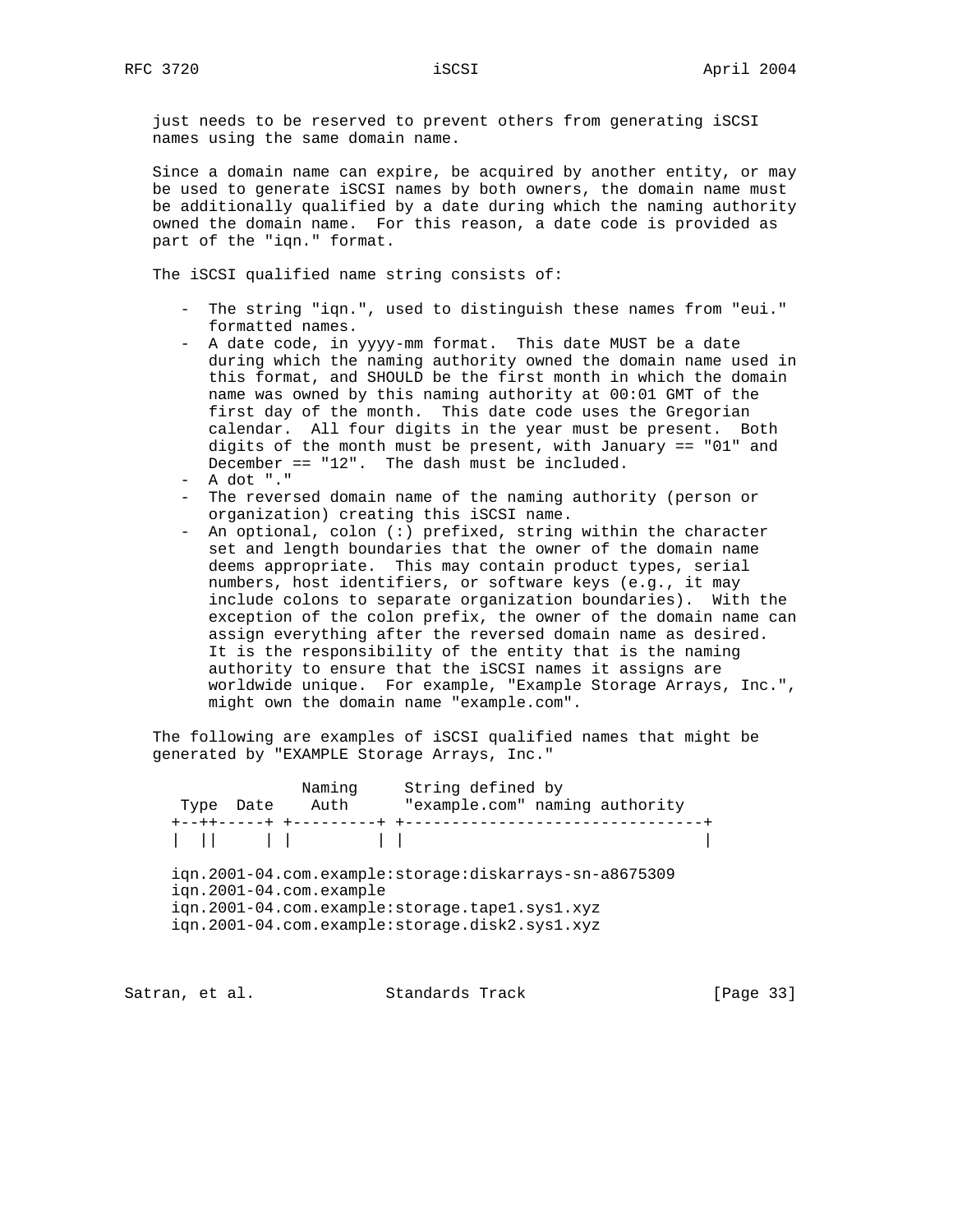3.2.6.3.2. Type "eui." (IEEE EUI-64 format)

 The IEEE Registration Authority provides a service for assigning globally unique identifiers [EUI]. The EUI-64 format is used to build a global identifier in other network protocols. For example, Fibre Channel defines a method of encoding it into a WorldWideName. For more information on registering for EUI identifiers, see [OUI].

 The format is "eui." followed by an EUI-64 identifier (16 ASCII-encoded hexadecimal digits).

Example iSCSI name:

 Type EUI-64 identifier (ASCII-encoded hexadecimal) +--++--------------+ | || | eui.02004567A425678D

 The IEEE EUI-64 iSCSI name format might be used when a manufacturer is already registered with the IEEE Registration Authority and uses EUI-64 formatted worldwide unique names for its products.

More examples of name construction are discussed in [RFC3721].

3.2.7. Persistent State

 iSCSI does not require any persistent state maintenance across sessions. However, in some cases, SCSI requires persistent identification of the SCSI initiator port name (See Section 3.4.2 SCSI Architecture Model and Section 3.4.3 Consequences of the Model).

 iSCSI sessions do not persist through power cycles and boot operations.

 All iSCSI session and connection parameters are re-initialized upon session and connection creation.

 Commands persist beyond connection termination if the session persists and command recovery within the session is supported. However, when a connection is dropped, command execution, as perceived by iSCSI (i.e., involving iSCSI protocol exchanges for the affected task), is suspended until a new allegiance is established by the 'task reassign' task management function. (See Section 10.5 Task Management Function Request.)

Satran, et al. Standards Track [Page 34]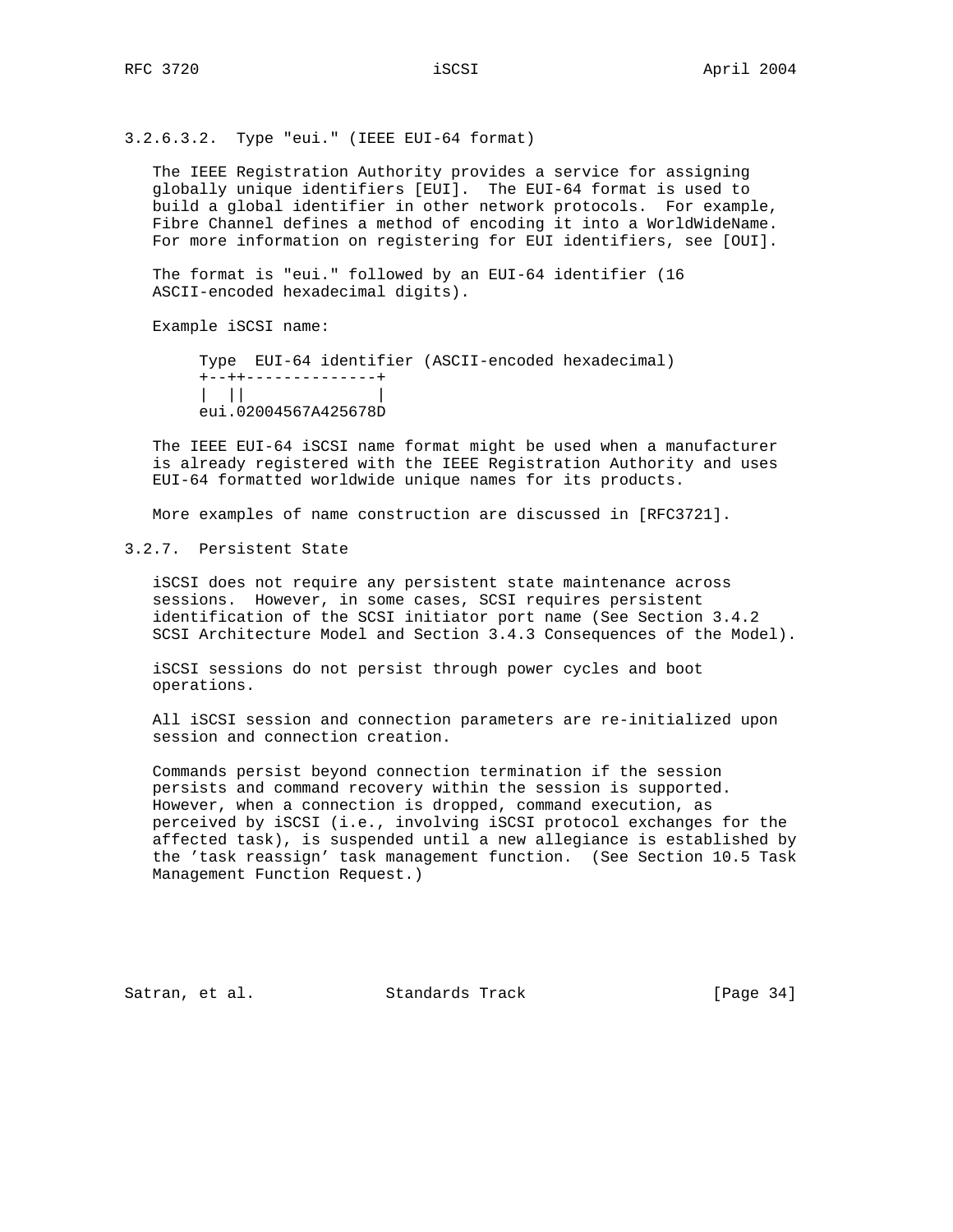### 3.2.8. Message Synchronization and Steering

 iSCSI presents a mapping of the SCSI protocol onto TCP. This encapsulation is accomplished by sending iSCSI PDUs of varying lengths. Unfortunately, TCP does not have a built-in mechanism for signaling message boundaries at the TCP layer. iSCSI overcomes this obstacle by placing the message length in the iSCSI message header. This serves to delineate the end of the current message as well as the beginning of the next message.

 In situations where IP packets are delivered in order from the network, iSCSI message framing is not an issue and messages are processed one after the other. In the presence of IP packet reordering (i.e., frames being dropped), legacy TCP implementations store the "out of order" TCP segments in temporary buffers until the missing TCP segments arrive, upon which the data must be copied to the application buffers. In iSCSI, it is desirable to steer the SCSI data within these out of order TCP segments into the pre-allocated SCSI buffers rather than store them in temporary buffers. This decreases the need for dedicated reassembly buffers as well as the latency and bandwidth related to extra copies.

 Relying solely on the "message length" information from the iSCSI message header may make it impossible to find iSCSI message boundaries in subsequent TCP segments due to the loss of a TCP segment that contains the iSCSI message length. The missing TCP segment(s) must be received before any of the following segments can be steered to the correct SCSI buffers (due to the inability to determine the iSCSI message boundaries). Since these segments cannot be steered to the correct location, they must be saved in temporary buffers that must then be copied to the SCSI buffers.

 Different schemes can be used to recover synchronization. To make these schemes work, iSCSI implementations have to make sure that the appropriate protocol layers are provided with enough information to implement a synchronization and/or data steering mechanism. One of these schemes is detailed in Appendix A. - Sync and Steering with Fixed Interval Markers -.

 The Fixed Interval Markers (FIM) scheme works by inserting markers in the payload stream at fixed intervals that contain the offset for the start of the next iSCSI PDU.

 Under normal circumstances (no PDU loss or data reception out of order), iSCSI data steering can be accomplished by using the identifying tag and the data offset fields in the iSCSI header in addition to the TCP sequence number from the TCP header. The

Satran, et al. Standards Track [Page 35]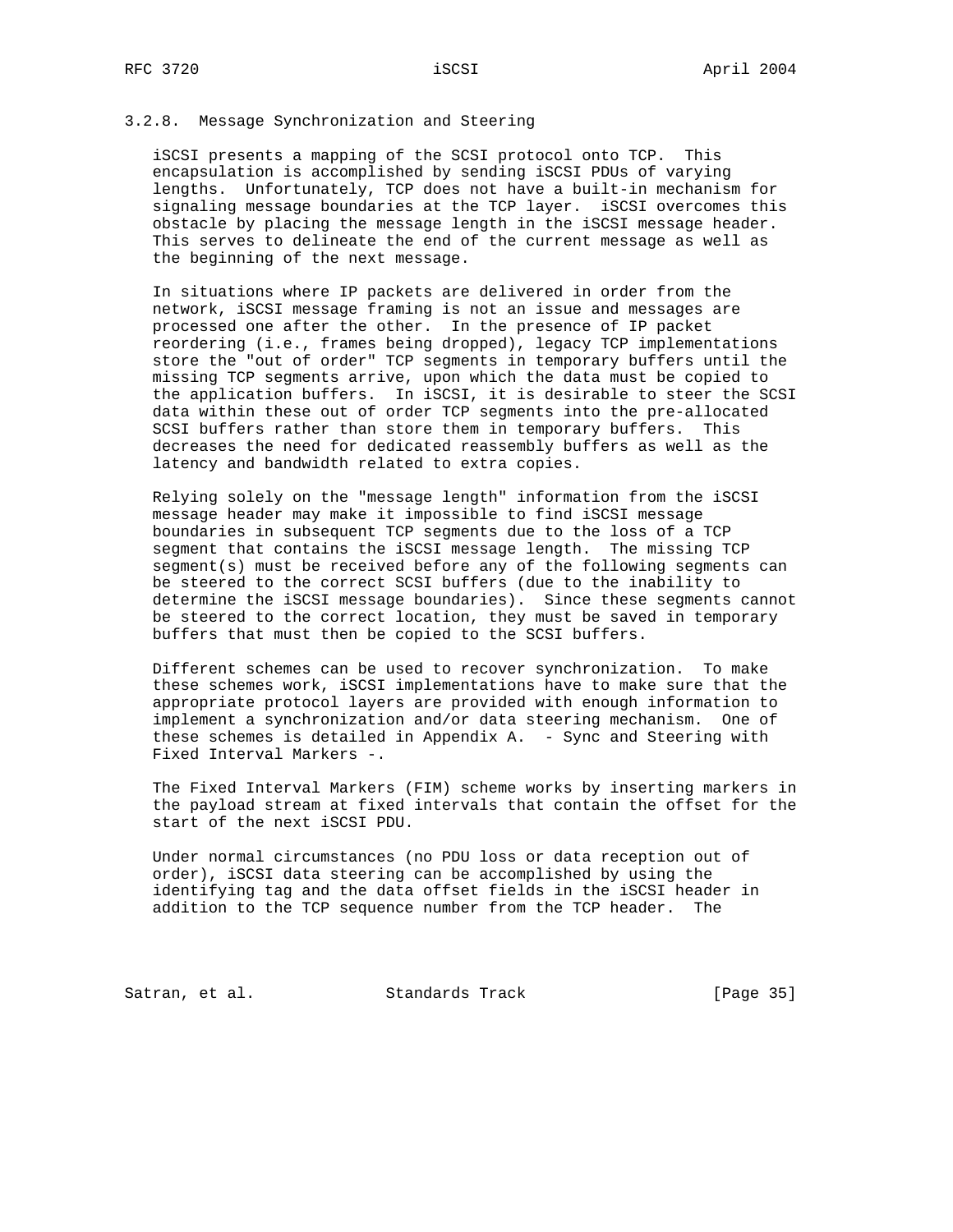identifying tag helps associate the PDU with a SCSI buffer address while the data offset and TCP sequence number are used to determine the offset within the buffer.

 When the part of the TCP data stream containing an iSCSI PDU header is delayed or lost, markers may be used to minimize the damage as follows:

- Markers indicate where the next iSCSI PDU starts and enable continued processing when iSCSI headers have to be dropped due to data errors discovered at the iSCSI level (e.g., iSCSI header CRC errors).
- Markers help minimize the amount of data that has to be kept by the TCP/iSCSI layer while waiting for a late TCP packet arrival or recovery, because later they might help find iSCSI PDU headers and use the information contained in those to steer data to SCSI buffers.
- 3.2.8.1. Sync/Steering and iSCSI PDU Length

 When a large iSCSI message is sent, the TCP segment(s) that contain the iSCSI header may be lost. The remaining TCP segment(s), up to the next iSCSI message, must be buffered (in temporary buffers) because the iSCSI header that indicates to which SCSI buffers the data are to be steered was lost. To minimize the amount of buffering, it is recommended that the iSCSI PDU length be restricted to a small value (perhaps a few TCP segments in length). During login, each end of the iSCSI session specifies the maximum iSCSI PDU length it will accept.

3.3. iSCSI Session Types

iSCSI defines two types of sessions:

- a) Normal operational session an unrestricted session.
- b) Discovery-session a session only opened for target discovery. The target MUST ONLY accept text requests with the SendTargets key and a logout request with the reason "close the session". All other requests MUST be rejected.

 The session type is defined during login with the key=value parameter in the login command.

Satran, et al. Standards Track [Page 36]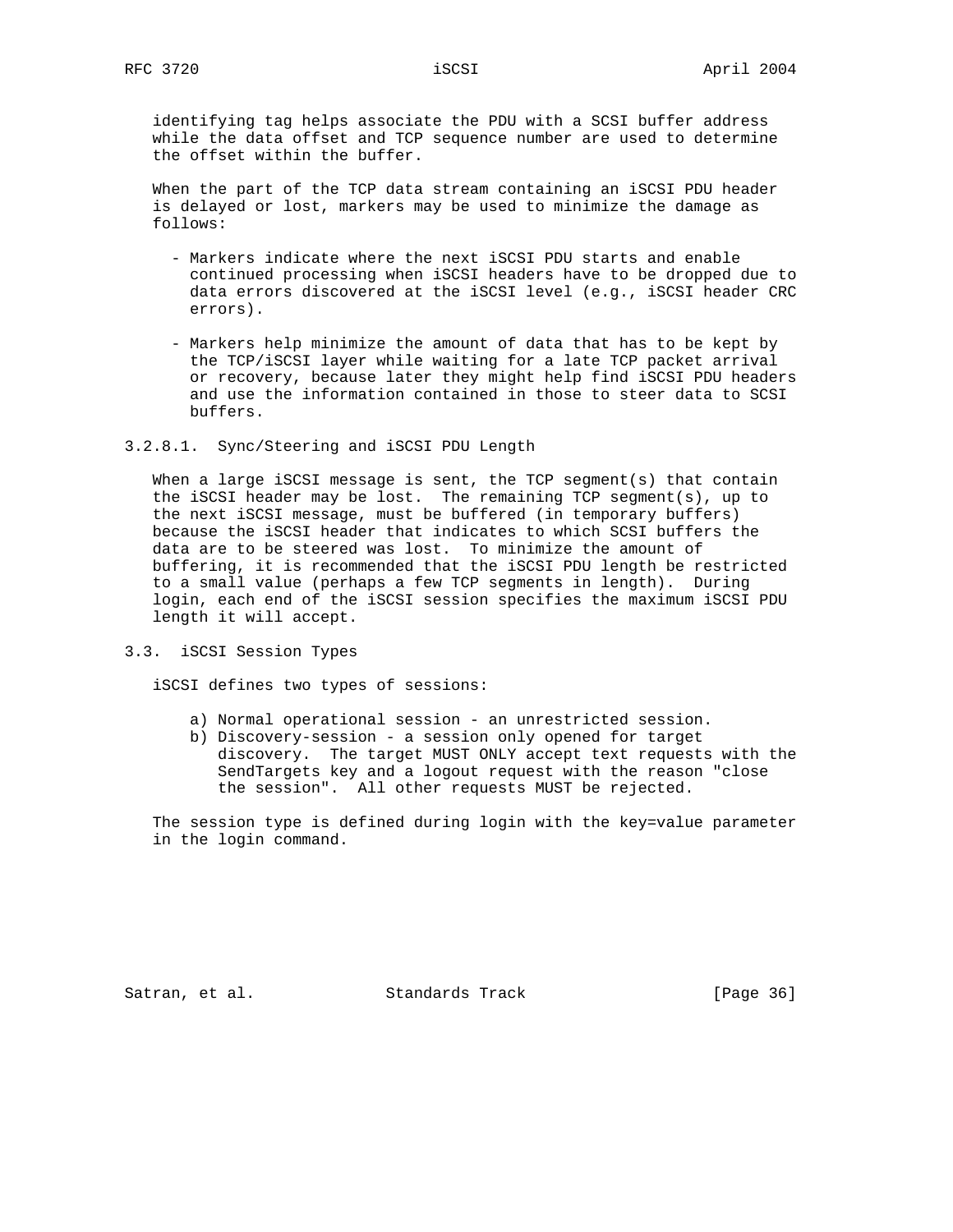#### 3.4. SCSI to iSCSI Concepts Mapping Model

 The following diagram shows an example of how multiple iSCSI Nodes (targets in this case) can coexist within the same Network Entity and can share Network Portals (IP addresses and TCP ports). Other more complex configurations are also possible. For detailed descriptions of the components of these diagrams, see Section 3.4.1 iSCSI Architecture Model.



3.4.1. iSCSI Architecture Model

 This section describes the part of the iSCSI architecture model that has the most bearing on the relationship between iSCSI and the SCSI Architecture Model.

Satran, et al. Standards Track [Page 37]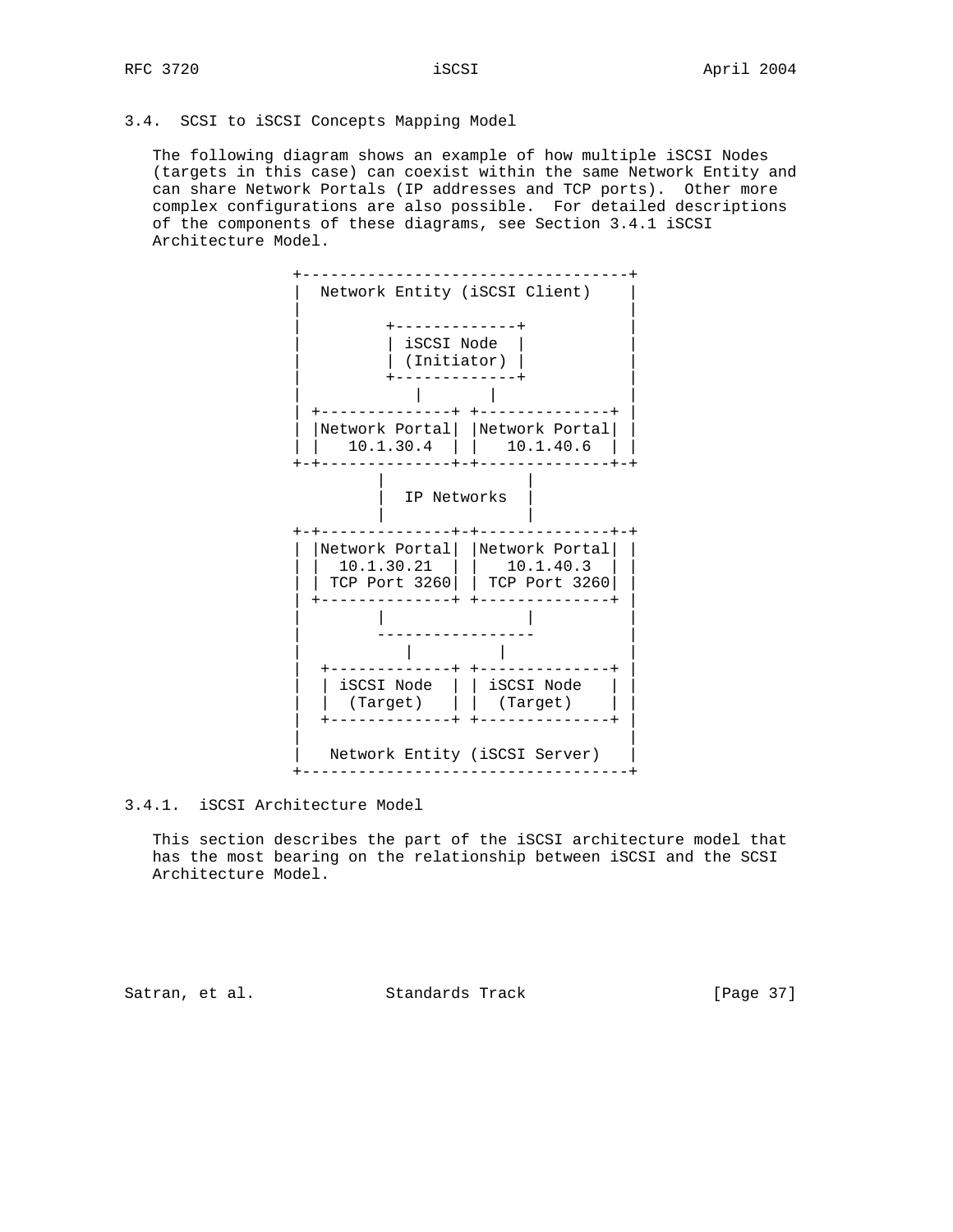- a) Network Entity represents a device or gateway that is accessible from the IP network. A Network Entity must have one or more Network Portals (see item d), each of which can be used by some iSCSI Nodes (see item (b)) contained in that Network Entity to gain access to the IP network.
- b) iSCSI Node represents a single iSCSI initiator or iSCSI target. There are one or more iSCSI Nodes within a Network Entity. The iSCSI Node is accessible via one or more Network Portals (see item d). An iSCSI Node is identified by its iSCSI Name (see Section 3.2.6 iSCSI Names and Chapter 12). The separation of the iSCSI Name from the addresses used by and for the iSCSI node allows multiple iSCSI nodes to use the same addresses, and the same iSCSI node to use multiple addresses.
- c) An alias string may also be associated with an iSCSI Node. The alias allows an organization to associate a user friendly string with the iSCSI Name. However, the alias string is not a substitute for the iSCSI Name.
- d) Network Portal a component of a Network Entity that has a TCP/IP network address and that may be used by an iSCSI Node within that Network Entity for the connection(s) within one of its iSCSI sessions. In an initiator, it is identified by its IP address. In a target, it is identified by its IP address and its listening TCP port.
- e) Portal Groups iSCSI supports multiple connections within the same session; some implementations will have the ability to combine connections in a session across multiple Network Portals. A Portal Group defines a set of Network Portals within an iSCSI Node that collectively supports the capability of coordinating a session with connections that span these portals. Not all Network Portals within a Portal Group need to participate in every session connected through that Portal Group. One or more Portal Groups may provide access to an iSCSI Node. Each Network Portal, as utilized by a given iSCSI Node, belongs to exactly one portal group within that node. Portal Groups are identified within an iSCSI Node by a portal group tag, a simple unsigned-integer between 0 and 65535 (see Section 12.3 SendTargets). All Network Portals with the same portal group tag in the context of a given iSCSI Node are in the same Portal Group.

Satran, et al. Standards Track [Page 38]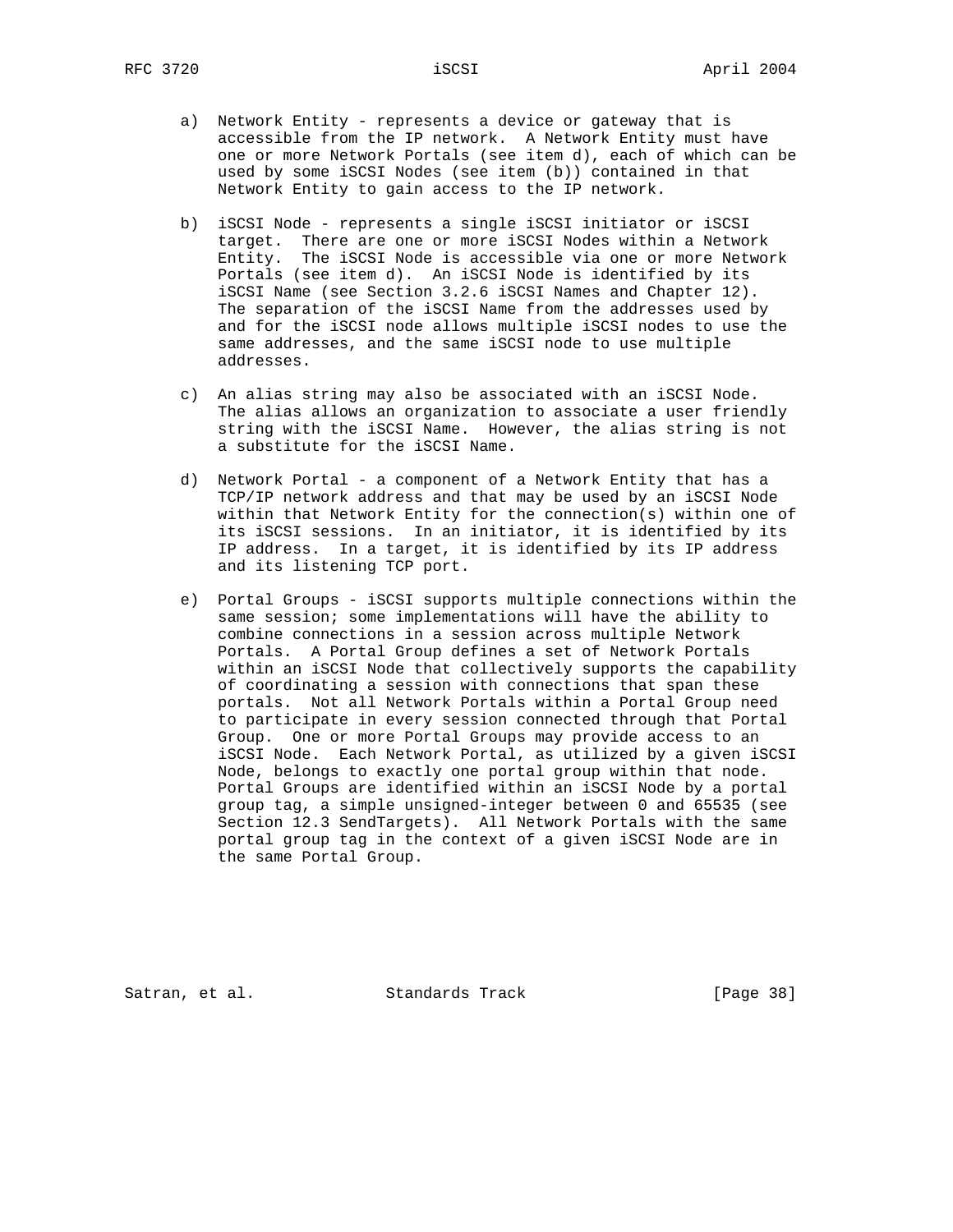Both iSCSI Initiators and iSCSI Targets have portal groups, though only the iSCSI Target Portal Groups are used directly in the iSCSI protocol (e.g., in SendTargets). For references to the initiator Portal Groups, see Section 9.1.1 Conservative Reuse of ISIDs.

 f) Portals within a Portal Group should support similar session parameters, because they may participate in a common session.

 The following diagram shows an example of one such configuration on a target and how a session that shares Network Portals within a Portal Group may be established.



#### 3.4.2. SCSI Architecture Model

 This section describes the relationship between the SCSI Architecture Model [SAM2] and the constructs of the SCSI device, SCSI port and I\_T nexus, and the iSCSI constructs described in Section 3.4.1 iSCSI Architecture Model.

 This relationship implies implementation requirements in order to conform to the SAM2 model and other SCSI operational functions. These requirements are detailed in Section 3.4.3 Consequences of the Model.

Satran, et al. Standards Track [Page 39]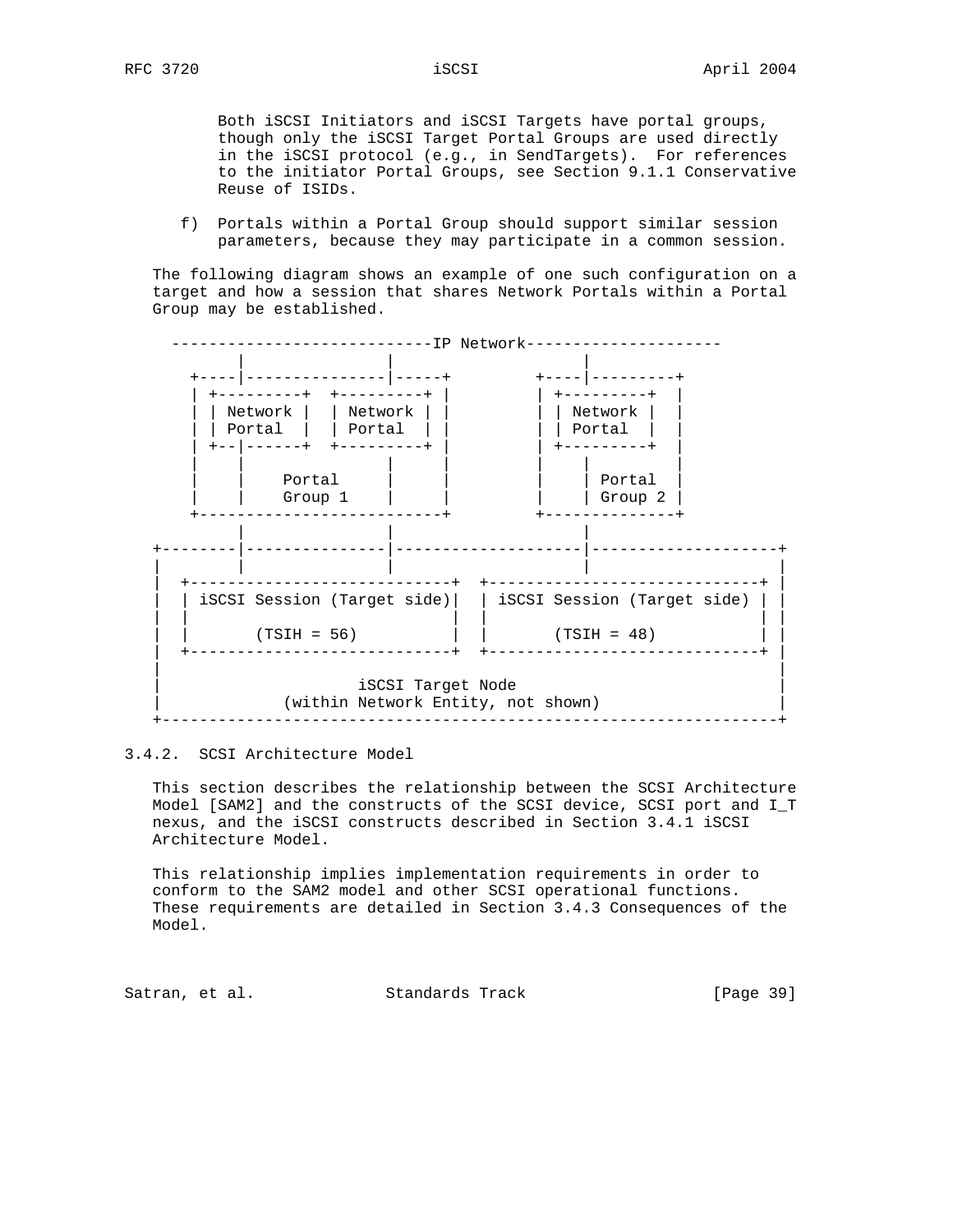The following list outlines mappings of SCSI architectural elements to iSCSI.

- a) SCSI Device the SAM2 term for an entity that contains one or more SCSI ports that are connected to a service delivery subsystem and supports a SCSI application protocol. For example, a SCSI Initiator Device contains one or more SCSI Initiator Ports and zero or more application clients. A SCSI Target Device contains one or more SCSI Target Ports and one or more logical units. For iSCSI, the SCSI Device is the component within an iSCSI Node that provides the SCSI functionality. As such, there can be one SCSI Device, at most, within an iSCSI Node. Access to the SCSI Device can only be achieved in an iSCSI normal operational session (see Section 3.3 iSCSI Session Types). The SCSI Device Name is defined to be the iSCSI Name of the node and MUST be used in the iSCSI protocol.
- b) SCSI Port the SAM2 term for an entity in a SCSI Device that provides the SCSI functionality to interface with a service delivery subsystem or transport. For iSCSI, the definition of SCSI Initiator Port and SCSI Target Port are different.

 SCSI Initiator Port: This maps to one endpoint of an iSCSI normal operational session (see Section 3.3 iSCSI Session Types). An iSCSI normal operational session is negotiated through the login process between an iSCSI initiator node and an iSCSI target node. At successful completion of this process, a SCSI Initiator Port is created within the SCSI Initiator Device. The SCSI Initiator Port Name and SCSI Initiator Port Identifier are both defined to be the iSCSI Initiator Name together with (a) a label that identifies it as an initiator port name/identifier and (b) the ISID portion of the session identifier.

 SCSI Target Port: This maps to an iSCSI Target Portal Group. The SCSI Target Port Name and the SCSI Target Port Identifier are both defined to be the iSCSI Target Name together with (a) a label that identifies it as a target port name/identifier and (b) the portal group tag.

 The SCSI Port Name MUST be used in iSCSI. When used in SCSI parameter data, the SCSI port name MUST be encoded as: - The iSCSI Name in UTF-8 format, followed by

- a comma separator (1 byte), followed by
- the ASCII character 'i' (for SCSI Initiator Port) or the ASCII character 't' (for SCSI Target Port) (1 byte), followed by

Satran, et al. Standards Track [Page 40]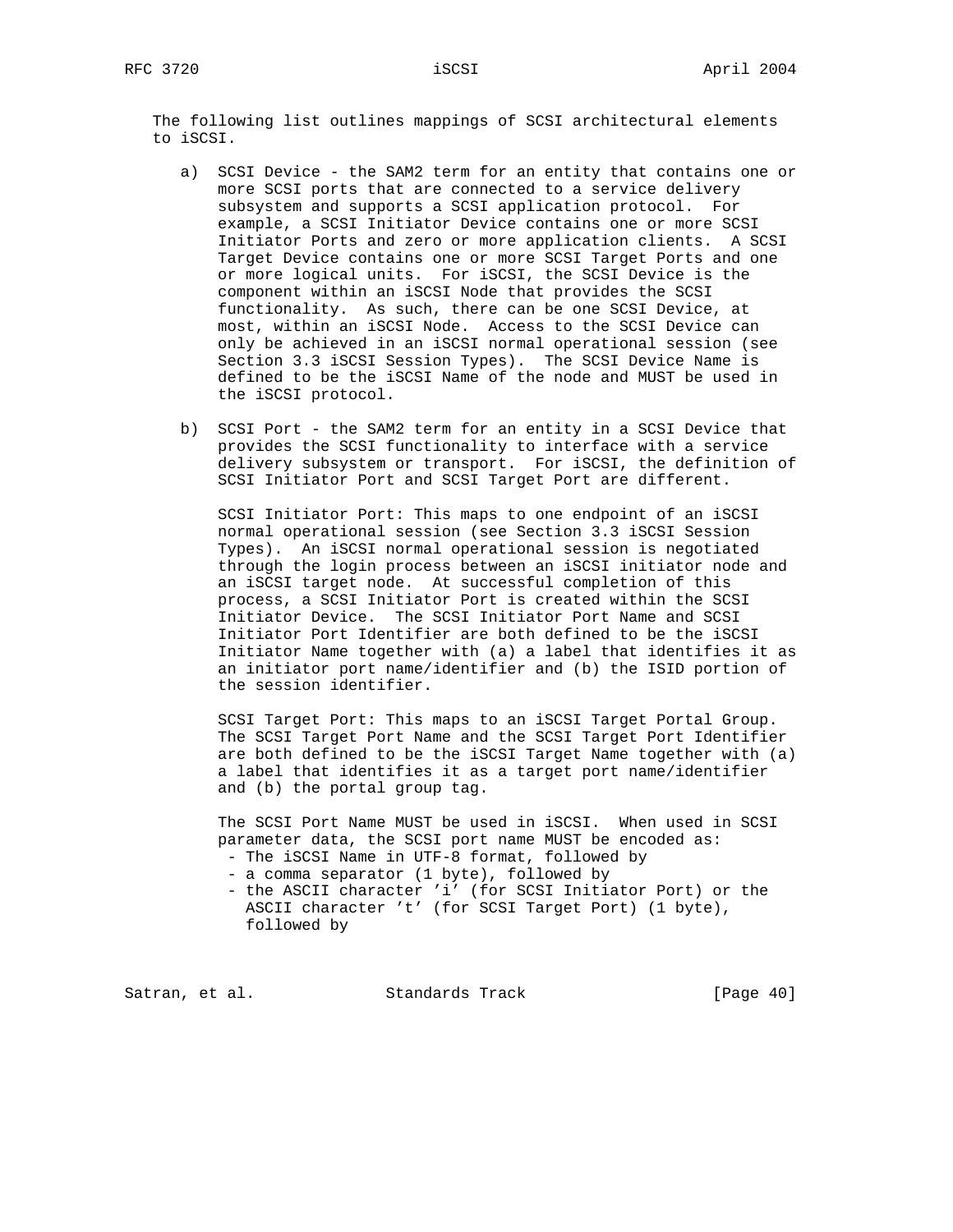- a comma separator (1 byte), followed by

 - a text encoding as a hex-constant (see Section 5.1 Text Format) of the ISID (for SCSI initiator port) or the portal group tag (for SCSI target port) including the initial 0X or 0x and the terminating null (15 bytes).

 The ASCII character 'i' or 't' is the label that identifies this port as either a SCSI Initiator Port or a SCSI Target Port.

 c) I\_T nexus - a relationship between a SCSI Initiator Port and a SCSI Target Port, according to [SAM2]. For iSCSI, this relationship is a session, defined as a relationship between an iSCSI Initiator's end of the session (SCSI Initiator Port) and the iSCSI Target's Portal Group. The I\_T nexus can be identified by the conjunction of the SCSI port names or by the iSCSI session identifier SSID. iSCSI defines the I\_T nexus identifier to be the tuple (iSCSI Initiator Name + 'i' + ISID, iSCSI Target Name + 't' + Portal Group Tag).

 NOTE: The I\_T nexus identifier is not equal to the session identifier (SSID).

3.4.3. Consequences of the Model

 This section describes implementation and behavioral requirements that result from the mapping of SCSI constructs to the iSCSI constructs defined above. Between a given SCSI initiator port and a given SCSI target port, only one I\_T nexus (session) can exist. No more than one nexus relationship (parallel nexus) is allowed by [SAM2]. Therefore, at any given time, only one session can exist between a given iSCSI initiator node and an iSCSI target node, with the same session identifier (SSID).

These assumptions lead to the following conclusions and requirements:

 ISID RULE: Between a given iSCSI Initiator and iSCSI Target Portal Group (SCSI target port), there can only be one session with a given value for ISID that identifies the SCSI initiator port. See Section 10.12.5 ISID.

 The structure of the ISID that contains a naming authority component (see Section 10.12.5 ISID and [RFC3721]) provides a mechanism to facilitate compliance with the ISID rule. (See Section 9.1.1 Conservative Reuse of ISIDs.)

Satran, et al. Standards Track [Page 41]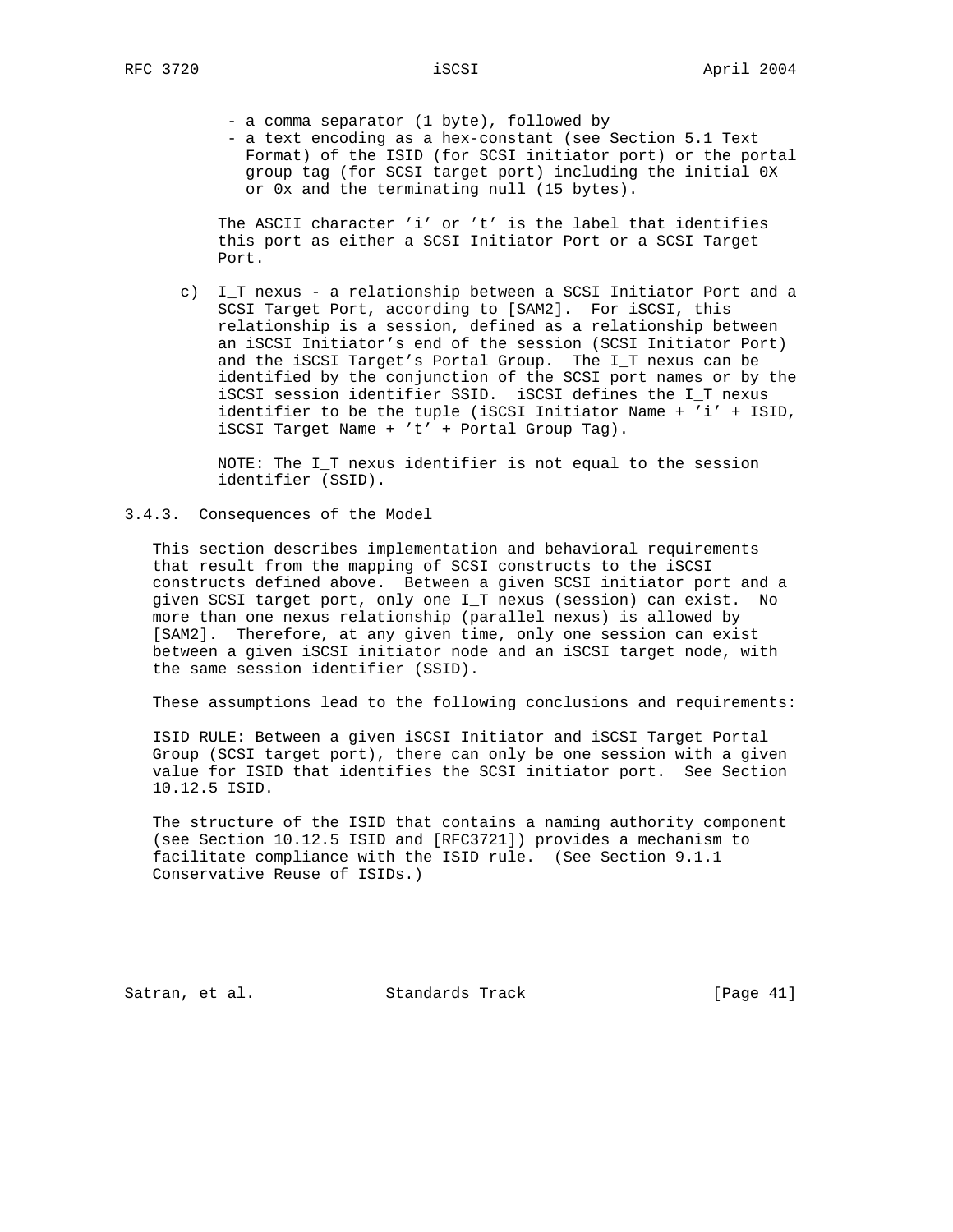The iSCSI Initiator Node should manage the assignment of ISIDs prior to session initiation. The "ISID RULE" does not preclude the use of the same ISID from the same iSCSI Initiator with different Target Portal Groups on the same iSCSI target or on other iSCSI targets (see Section 9.1.1 Conservative Reuse of ISIDs). Allowing this would be analogous to a single SCSI Initiator Port having relationships (nexus) with multiple SCSI target ports on the same SCSI target device or SCSI target ports on other SCSI target devices. It is also possible to have multiple sessions with different ISIDs to the same Target Portal Group. Each such session would be considered to be with a different initiator even when the sessions originate from the same initiator device. The same ISID may be used by a different iSCSI initiator because it is the iSCSI Name together with the ISID that identifies the SCSI Initiator Port.

 NOTE: A consequence of the ISID RULE and the specification for the I\_T nexus identifier is that two nexus with the same identifier should never exist at the same time.

 TSIH RULE: The iSCSI Target selects a non-zero value for the TSIH at session creation (when an initiator presents a 0 value at Login). After being selected, the same TSIH value MUST be used whenever the initiator or target refers to the session and a TSIH is required.

3.4.3.1. I\_T Nexus State

 Certain nexus relationships contain an explicit state (e.g., initiator-specific mode pages) that may need to be preserved by the device server [SAM2] in a logical unit through changes or failures in the iSCSI layer (e.g., session failures). In order for that state to be restored, the iSCSI initiator should reestablish its session (re-login) to the same Target Portal Group using the previous ISID. That is, it should perform session recovery as described in Chapter 6. This is because the SCSI initiator port identifier and the SCSI target port identifier (or relative target port) form the datum that the SCSI logical unit device server uses to identify the I\_T nexus.

3.5. Request/Response Summary

 This section lists and briefly describes all the iSCSI PDU types (request and responses).

 All iSCSI PDUs are built as a set of one or more header segments (basic and auxiliary) and zero or one data segments. The header group and the data segment may each be followed by a CRC (digest).

The basic header segment has a fixed length of 48 bytes.

Satran, et al. Standards Track [Page 42]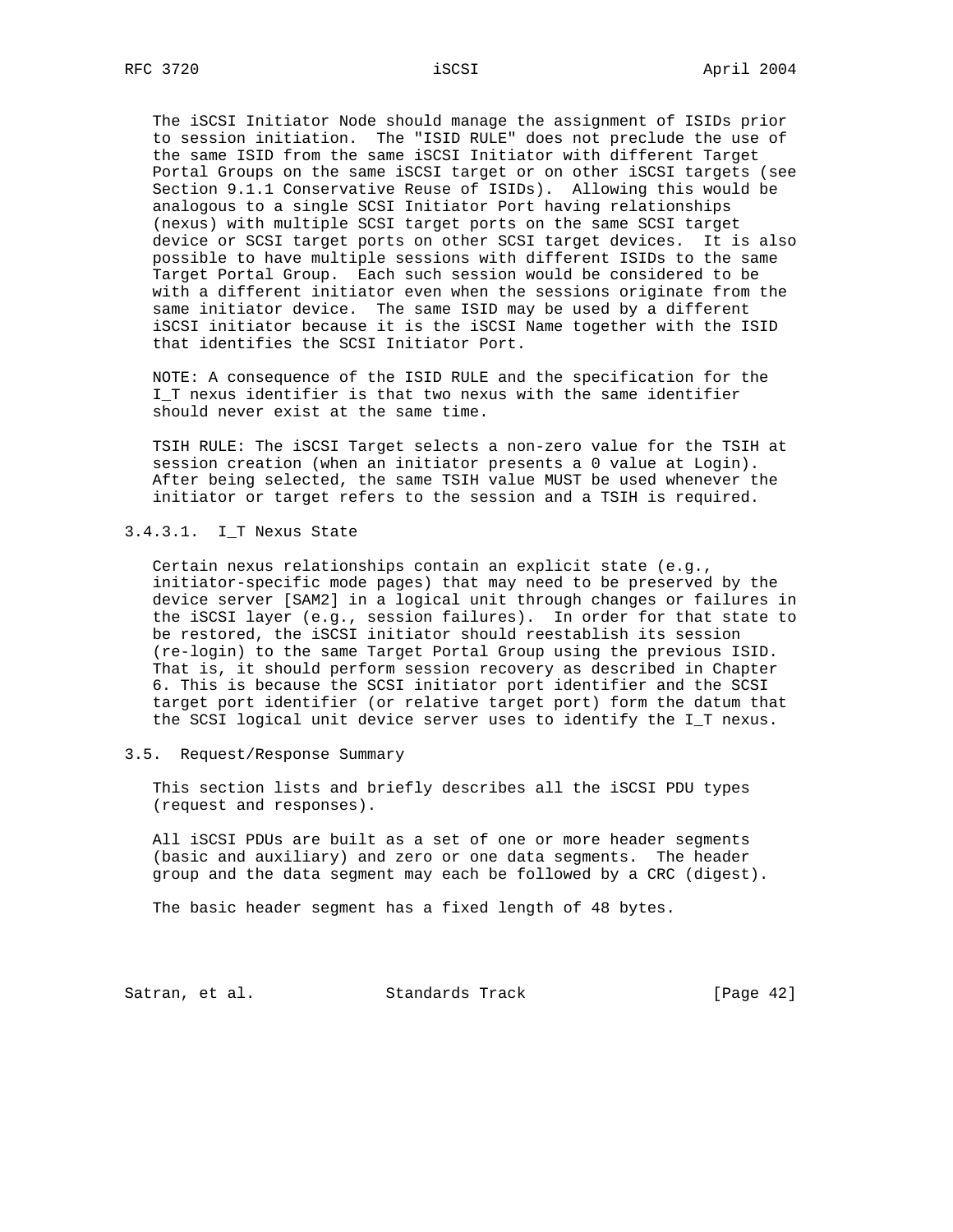# 3.5.1. Request/Response Types Carrying SCSI Payload

### 3.5.1.1. SCSI-Command

 This request carries the SCSI CDB and all the other SCSI execute command procedure call (see [SAM2]) IN arguments such as task attributes, Expected Data Transfer Length for one or both transfer directions (the latter for bidirectional commands), and Task Tag (as part of the  $I_T_L x$  nexus). The  $I_T L$  nexus is derived by the initiator and target from the LUN field in the request and the I\_T nexus is implicit in the session identification.

 In addition, the SCSI-command PDU carries information required for the proper operation of the iSCSI protocol - the command sequence number (CmdSN) for the session and the expected status number (ExpStatSN) for the connection.

 All or part of the SCSI output (write) data associated with the SCSI command may be sent as part of the SCSI-Command PDU as a data segment.

## 3.5.1.2. SCSI-Response

 The SCSI-Response carries all the SCSI execute-command procedure call (see [SAM2]) OUT arguments and the SCSI execute-command procedure call return value.

 The SCSI-Response contains the residual counts from the operation, if any, an indication of whether the counts represent an overflow or an underflow, and the SCSI status if the status is valid or a response code (a non-zero return value for the execute-command procedure call) if the status is not valid.

 For a valid status that indicates that the command has been processed, but resulted in an exception (e.g., a SCSI CHECK CONDITION), the PDU data segment contains the associated sense data. The use of Autosense ([SAM2]) is REQUIRED by iSCSI.

 Some data segment content may also be associated (in the data segment) with a non-zero response code.

 In addition, the SCSI-Response PDU carries information required for the proper operation of the iSCSI protocol:

- The number of Data-In PDUs that a target has sent (to enable the initiator to check that all have arrived).
- StatSN the Status Sequence Number on this connection.

Satran, et al. Standards Track [Page 43]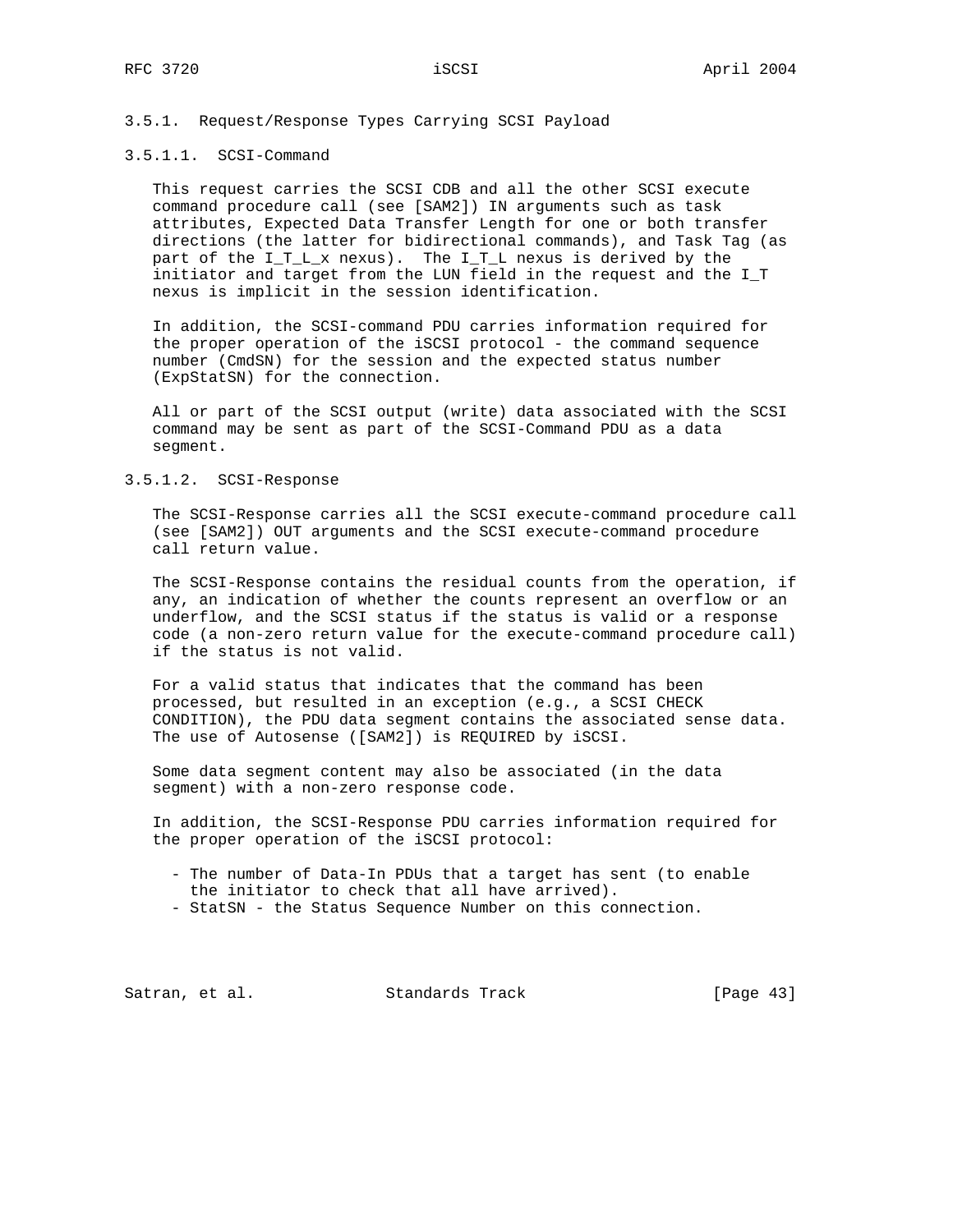- ExpCmdSN the next Expected Command Sequence Number at the target.
- MaxCmdSN the maximum CmdSN acceptable at the target from this initiator.

#### 3.5.1.3 Task Management Function Request

 The Task Management function request provides an initiator with a way to explicitly control the execution of one or more SCSI Tasks or iSCSI functions. The PDU carries a function identifier (which task management function to perform) and enough information to unequivocally identify the task or task-set on which to perform the action, even if the task(s) to act upon has not yet arrived or has been discarded due to an error.

 The referenced tag identifies an individual task if the function refers to an individual task.

 The I\_T\_L nexus identifies task sets. In iSCSI the I\_T\_L nexus is identified by the LUN and the session identification (the session identifies an I\_T nexus).

 For task sets, the CmdSN of the Task Management function request helps identify the tasks upon which to act, namely all tasks associated with a LUN and having a CmdSN preceding the Task Management function request CmdSN.

 For a Task Management function, the coordination between responses to the tasks affected and the Task Management function response is done by the target.

3.5.1.4. Task Management Function Response

 The Task Management function response carries an indication of function completion for a Task Management function request including how it was completed (response and qualifier) and additional information for failure responses.

 After the Task Management response indicates Task Management function completion, the initiator will not receive any additional responses from the affected tasks.

3.5.1.5. SCSI Data-Out and SCSI Data-In

 SCSI Data-Out and SCSI Data-In are the main vehicles by which SCSI data payload is carried between initiator and target. Data payload is associated with a specific SCSI command through the Initiator Task Tag. For target convenience, outgoing solicited data also carries a

Satran, et al. Standards Track [Page 44]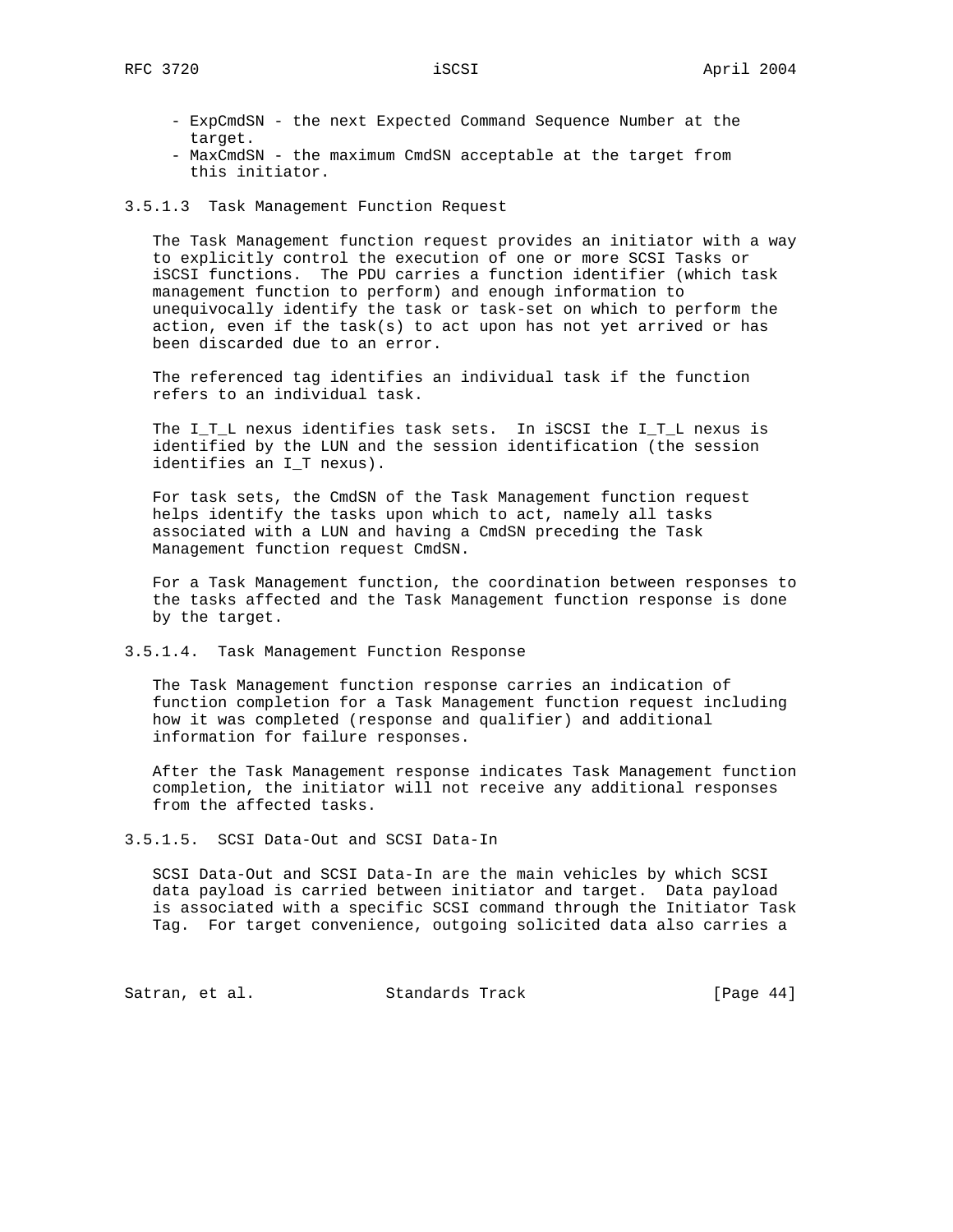Target Transfer Tag (copied from R2T) and the LUN. Each PDU contains the payload length and the data offset relative to the buffer address contained in the SCSI execute command procedure call.

 In each direction, the data transfer is split into "sequences". An end-of-sequence is indicated by the F bit.

 An outgoing sequence is either unsolicited (only the first sequence can be unsolicited) or consists of all the Data-Out PDUs sent in response to an R2T.

 Input sequences are built to enable the direction switching for bidirectional commands.

 For input, the target may request positive acknowledgement of input data. This is limited to sessions that support error recovery and is implemented through the A bit in the SCSI Data-In PDU header.

 Data-In and Data-Out PDUs also carry the DataSN to enable the initiator and target to detect missing PDUs (discarded due to an error).

In addition, StatSN is carried by the Data-In PDUs.

 To enable a SCSI command to be processed while involving a minimum number of messages, the last SCSI Data-In PDU passed for a command may also contain the status if the status indicates termination with no exceptions (no sense or response involved).

3.5.1.6. Ready To Transfer (R2T)

 R2T is the mechanism by which the SCSI target "requests" the initiator for output data. R2T specifies to the initiator the offset of the requested data relative to the buffer address from the execute command procedure call and the length of the solicited data.

 To help the SCSI target associate the resulting Data-Out with an R2T, the R2T carries a Target Transfer Tag that will be copied by the initiator in the solicited SCSI Data-Out PDUs. There are no protocol specific requirements with regard to the value of these tags, but it is assumed that together with the LUN, they will enable the target to associate data with an R2T.

Satran, et al. Standards Track [Page 45]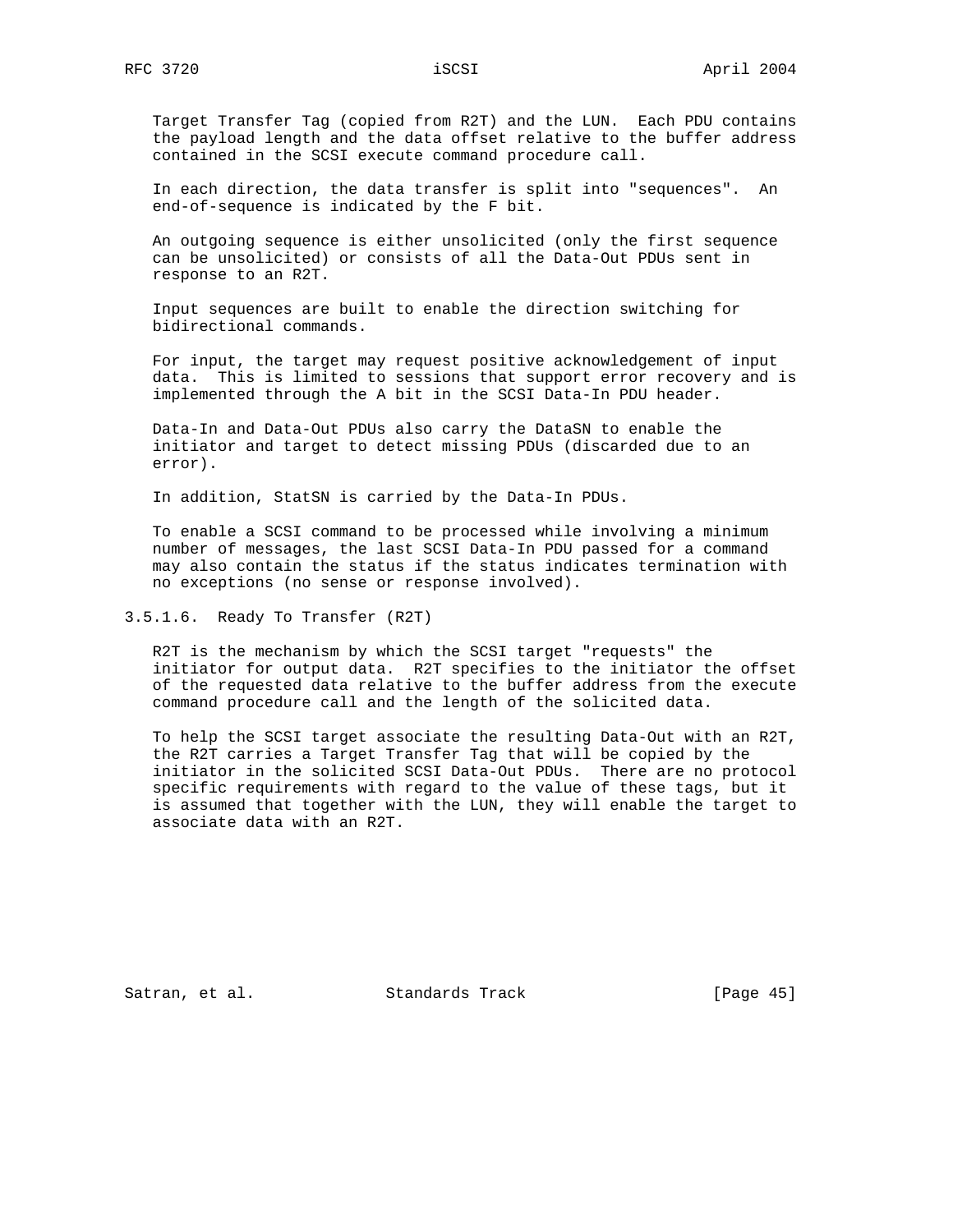R2T also carries information required for proper operation of the iSCSI protocol, such as:

- R2TSN (to enable an initiator to detect a missing R2T)
- StatSN
- ExpCmdSN
- MaxCmdSN
- 3.5.2. Requests/Responses carrying SCSI and iSCSI Payload
- 3.5.2.1. Asynchronous Message

 Asynchronous Messages are used to carry SCSI asynchronous events (AEN) and iSCSI asynchronous messages.

 When carrying an AEN, the event details are reported as sense data in the data segment.

3.5.3. Requests/Responses Carrying iSCSI Only Payload

3.5.3.1. Text Request and Text Response

 Text requests and responses are designed as a parameter negotiation vehicle and as a vehicle for future extension.

 In the data segment, Text Requests/Responses carry text information using a simple "key=value" syntax.

 Text Request/Responses may form extended sequences using the same Initiator Task Tag. The initiator uses the F (Final) flag bit in the text request header to indicate its readiness to terminate a sequence. The target uses the F (Final) flag bit in the text response header to indicate its consent to sequence termination.

 Text Request and Responses also use the Target Transfer Tag to indicate continuation of an operation or a new beginning. A target that wishes to continue an operation will set the Target Transfer Tag in a Text Response to a value different from the default 0xffffffff. An initiator willing to continue will copy this value into the Target Transfer Tag of the next Text Request. If the initiator wants to restart the current target negotiation (start fresh) will set the Target Transfer Tag to 0xffffffff.

 Although a complete exchange is always started by the initiator, specific parameter negotiations may be initiated by the initiator or target.

Satran, et al. Standards Track [Page 46]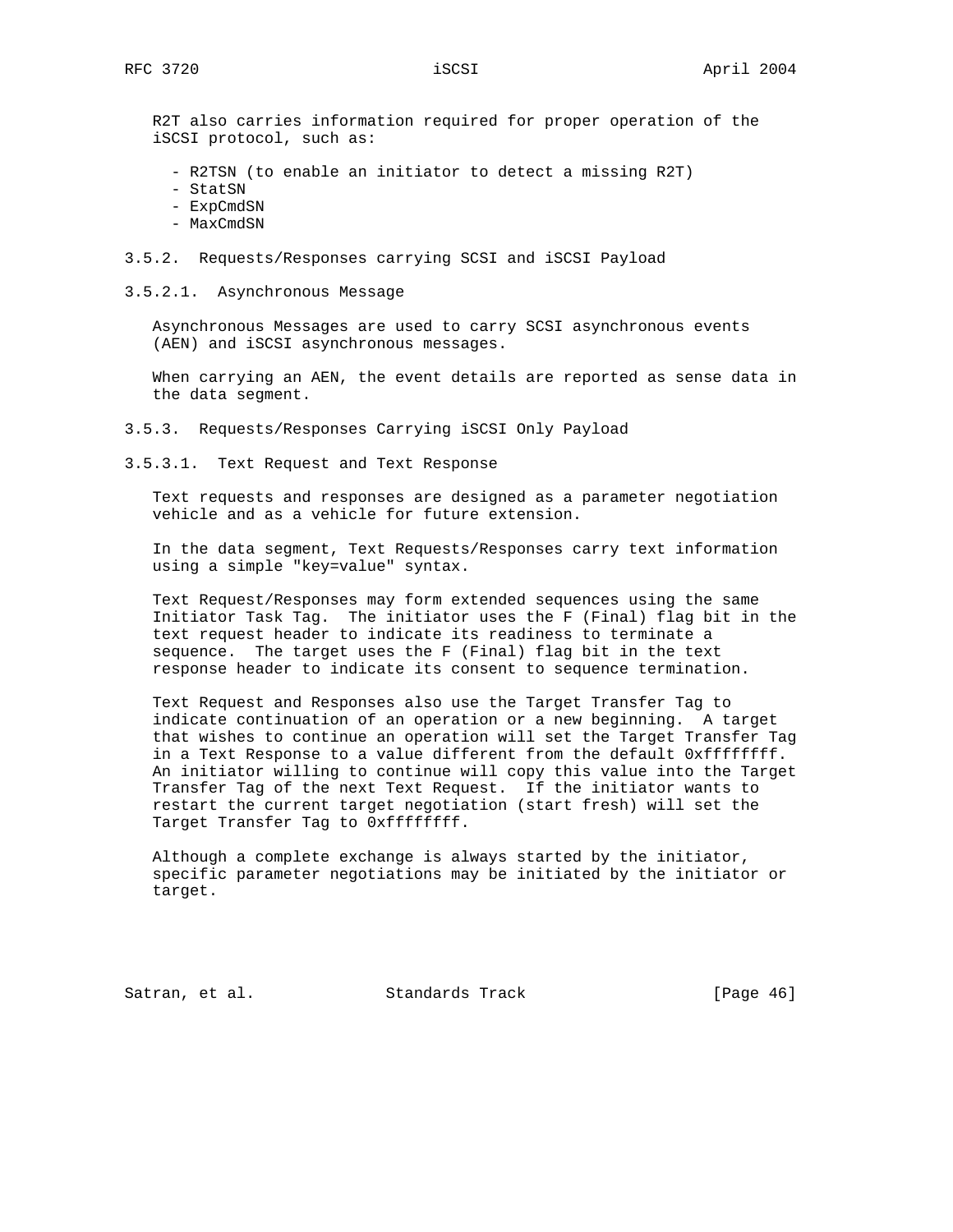## 3.5.3.2. Login Request and Login Response

 Login Requests and Responses are used exclusively during the Login Phase of each connection to set up the session and connection parameters. (The Login Phase consists of a sequence of login requests and responses carrying the same Initiator Task Tag.)

 A connection is identified by an arbitrarily selected connection-ID (CID) that is unique within a session.

 Similar to the Text Requests and Responses, Login Requests/Responses carry key=value text information with a simple syntax in the data segment.

 The Login Phase proceeds through several stages (security negotiation, operational parameter negotiation) that are selected with two binary coded fields in the header -- the "current stage" (CSG) and the "next stage" (NSG) with the appearance of the latter being signaled by the "transit" flag (T).

 The first Login Phase of a session plays a special role, called the leading login, which determines some header fields (e.g., the version number, the maximum number of connections, and the session identification).

The CmdSN initial value is also set by the leading login.

StatSN for each connection is initiated by the connection login.

 A login request may indicate an implied logout (cleanup) of the connection to be logged in (a connection restart) by using the same Connection ID (CID) as an existing connection, as well as the same session identifying elements of the session to which the old connection was associated.

## 3.5.3.3. Logout Request and Response

 Logout Requests and Responses are used for the orderly closing of connections for recovery or maintenance. The logout request may be issued following a target prompt (through an asynchronous message) or at an initiators initiative. When issued on the connection to be logged out, no other request may follow it.

 The Logout Response indicates that the connection or session cleanup is completed and no other responses will arrive on the connection (if received on the logging out connection). In addition, the Logout Response indicates how long the target will continue to hold resources for recovery (e.g., command execution that continues on a

Satran, et al. Standards Track [Page 47]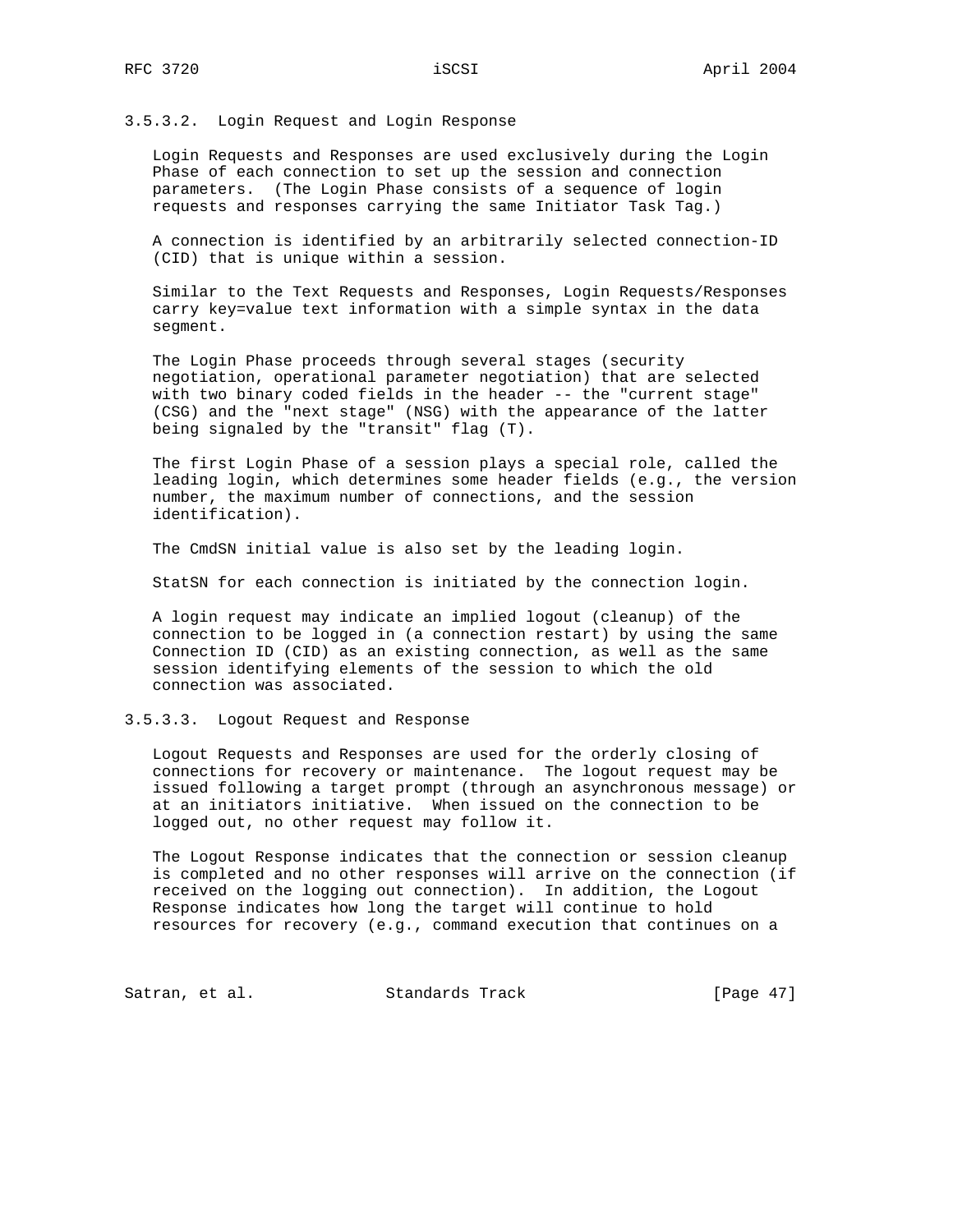new connection) in the text key Time2Retain and how long the initiator must wait before proceeding with recovery in the text key Time2Wait.

### 3.5.3.4. SNACK Request

 With the SNACK Request, the initiator requests retransmission of numbered-responses or data from the target. A single SNACK request covers a contiguous set of missing items, called a run, of a given type of items. The type is indicated in a type field in the PDU header. The run is composed of an initial item (StatSN, DataSN, R2TSN) and the number of missed Status, Data, or R2T PDUs. For long Data-In sequences, the target may request (at predefined minimum intervals) a positive acknowledgement for the data sent. A SNACK request with a type field that indicates ACK and the number of Data-In PDUs acknowledged conveys this positive acknowledgement.

### 3.5.3.5. Reject

 Reject enables the target to report an iSCSI error condition (e.g., protocol, unsupported option) that uses a Reason field in the PDU header and includes the complete header of the bad PDU in the Reject PDU data segment.

3.5.3.6. NOP-Out Request and NOP-In Response

 This request/response pair may be used by an initiator and target as a "ping" mechanism to verify that a connection/session is still active and all of its components are operational. Such a ping may be triggered by the initiator or target. The triggering party indicates that it wants a reply by setting a value different from the default 0xffffffff in the corresponding Initiator/Target Transfer Tag.

 NOP-In/NOP-Out may also be used "unidirectional" to convey to the initiator/target command, status or data counter values when there is no other "carrier" and there is a need to update the initiator/ target.

4. SCSI Mode Parameters for iSCSI

There are no iSCSI specific mode pages.

5. Login and Full Feature Phase Negotiation

 iSCSI parameters are negotiated at session or connection establishment by using Login Requests and Responses (see Section 3.2.3 iSCSI Login) and during the Full Feature Phase (Section 3.2.4 iSCSI Full Feature Phase) by using Text Requests and Responses. In

Satran, et al. Standards Track [Page 48]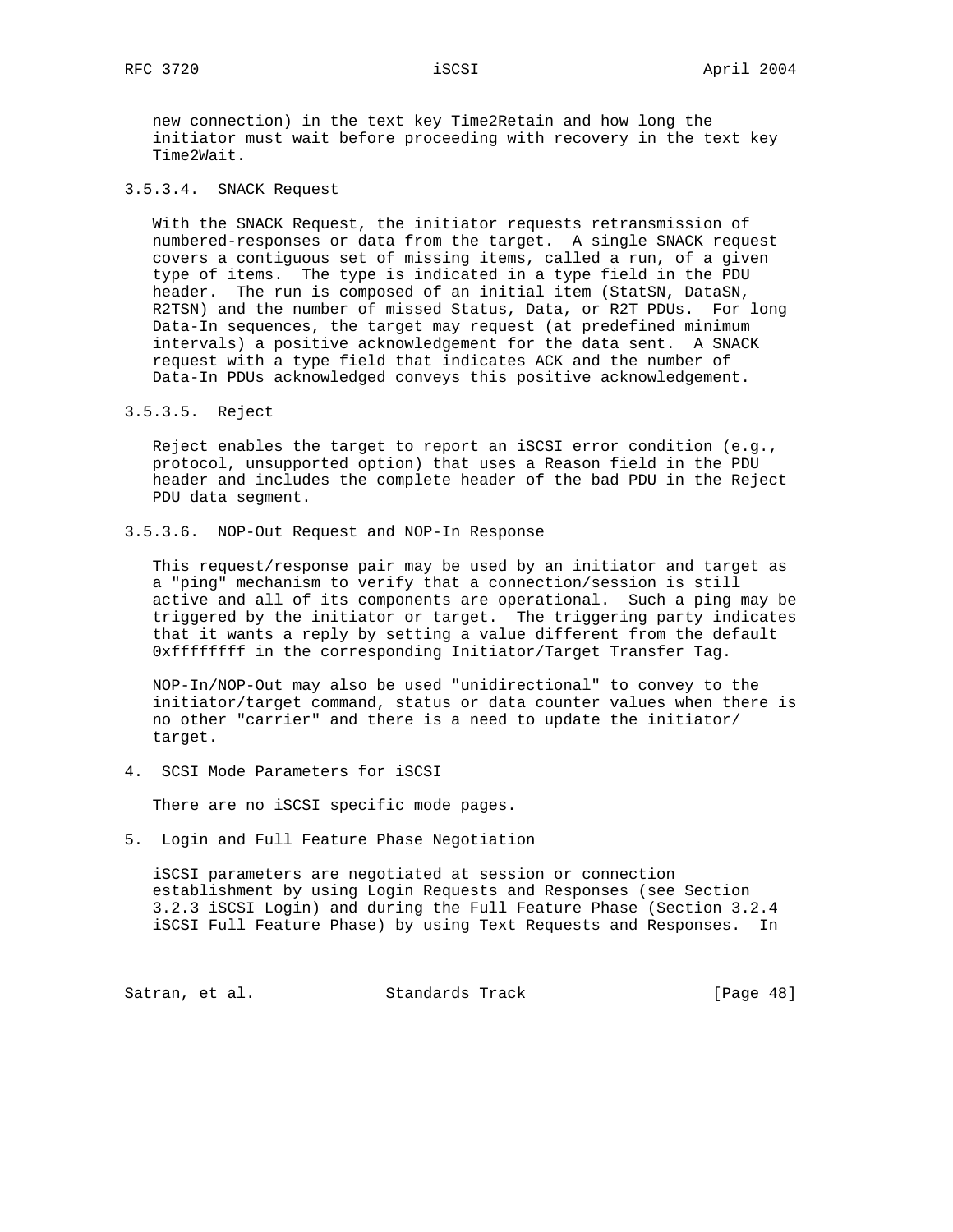both cases the mechanism used is an exchange of iSCSI-text-key=value pairs. For brevity iSCSI-text-keys are called just keys in the rest of this document.

 Keys are either declarative or require negotiation and the key description indicates if the key is declarative or requires negotiation.

 For the declarative keys, the declaring party sets a value for the key. The key specification indicates if the key can be declared by the initiator, target or both.

 For the keys that require negotiation one of the parties (the proposing party) proposes a value or set of values by including the key=value in the data part of a Login or Text Request or Response PDUs. The other party (the accepting party) makes a selection based on the value or list of values proposed and includes the selected value in a key=value in the data part of one of the following Login or Text Response or Request PDUs. For most of the keys both the initiator and target can be proposing parties.

 The login process proceeds in two stages - the security negotiation stage and the operational parameter negotiation stage. Both stages are optional but at least one of them has to be present to enable the setting of some mandatory parameters.

 If present, the security negotiation stage precedes the operational parameter negotiation stage.

 Progression from stage to stage is controlled by the T (Transition) bit in the Login Request/Response PDU header. Through the T bit set to 1, the initiator indicates that it would like to transition. The target agrees to the transition (and selects the next stage) when ready. A field in the Login PDU header indicates the current stage (CSG) and during transition, another field indicates the next stage (NSG) proposed (initiator) and selected (target).

 The text negotiation process is used to negotiate or declare operational parameters. The negotiation process is controlled by the F (final) bit in the PDU header. During text negotiations, the F bit is used by the initiator to indicate that it is ready to finish the negotiation and by the Target to acquiesce the end of negotiation.

 Since some key=value pairs may not fit entirely in a single PDU, the C (continuation) bit is used (both in Login and Text) to indicate that "more follows".

Satran, et al. Standards Track [Page 49]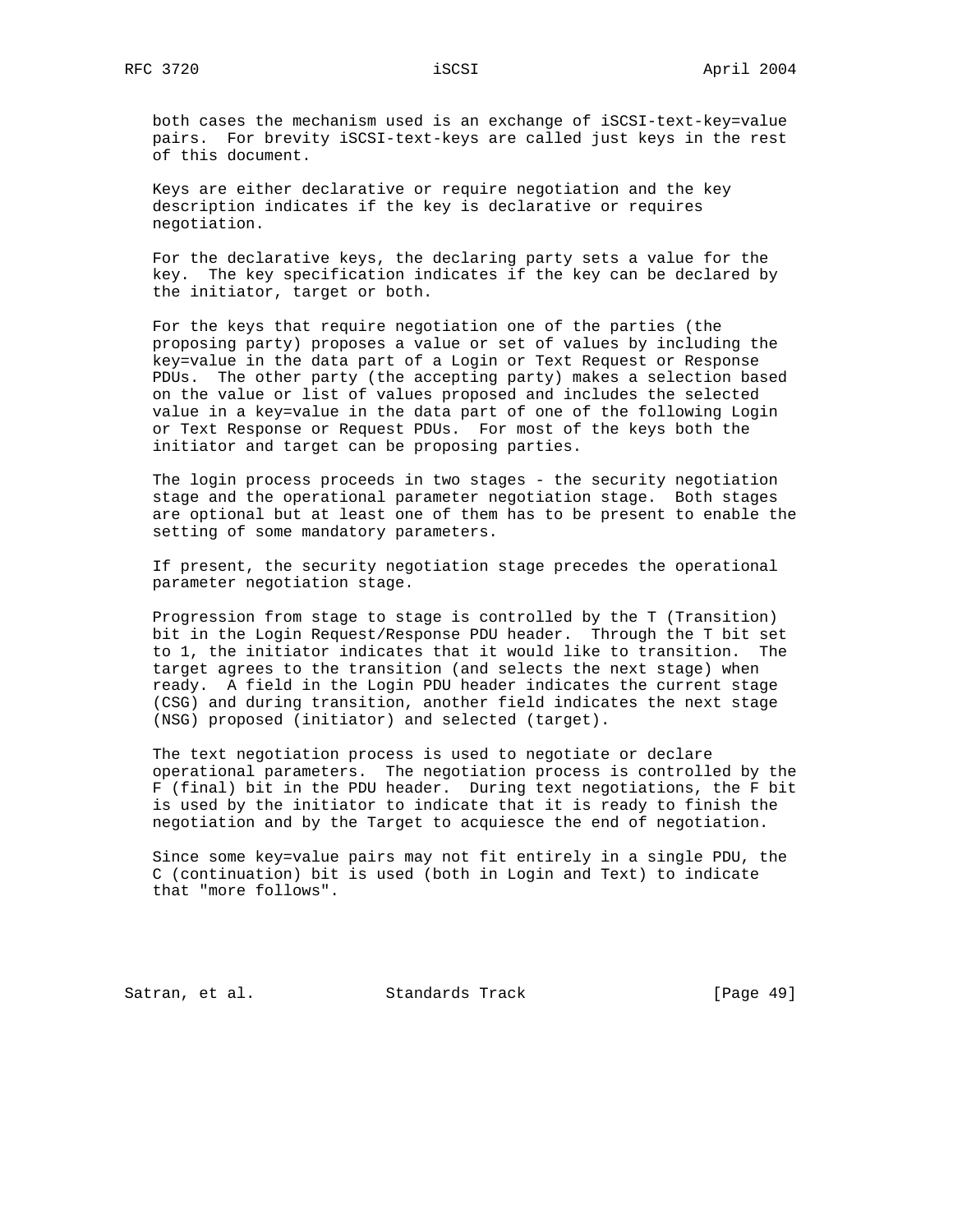The text negotiation uses an additional mechanism by which a target may deliver larger amounts of data to an enquiring initiator. The target sets a Target Task Tag to be used as a bookmark that when returned by the initiator, means "go on". If reset to a "neutral value", it means "forget about the rest".

 This chapter details types of keys and values used, the syntax rules for parameter formation, and the negotiation schemes to be used with different types of parameters.

#### 5.1. Text Format

 The initiator and target send a set of key=value pairs encoded in UTF-8 Unicode. All the text keys and text values specified in this document are to be presented and interpreted in the case in which they appear in this document. They are case sensitive.

 The following character symbols are used in this document for text items (the hexadecimal values represent Unicode code points):

|                                         | $(a-z, A-Z) - letters$ |                                 |  |
|-----------------------------------------|------------------------|---------------------------------|--|
|                                         | (0-9) - digits         |                                 |  |
| <b>H</b> H                              | $(0x20)$ - space       |                                 |  |
|                                         | "." $(0x2e) - dot$     |                                 |  |
|                                         | "-" (Ox2d) – minus     |                                 |  |
|                                         | "+" $(0x2b) - p$ lus   |                                 |  |
|                                         |                        | "@" (0x40) - commercial at      |  |
| $\mathbf{H}=\mathbf{H}$ .               |                        | (Ox5f) – underscore             |  |
| $^{\prime\prime}$ = $^{\prime\prime}$ . | $(0x3d)$ - equal       |                                 |  |
| " : "                                   | $(0x3a) - colon$       |                                 |  |
|                                         |                        | "/" $(0x2f)$ - solidus or slash |  |
|                                         |                        | "[" (0x5b) - left bracket       |  |
| "1"                                     |                        | (Ox5d) - right bracket          |  |
|                                         |                        | null (0x00) - null separator    |  |
|                                         | "," $(0x2c)$ - comma   |                                 |  |
| $_{\rm H}$ $\sim$ $_{\rm H}$            | $(0x7e) - tilde$       |                                 |  |

 Key=value pairs may span PDU boundaries. An initiator or target that sends partial key=value text within a PDU indicates that more text follows by setting the C bit in the Text or Login Request or Text or Login Response to 1. Data segments in a series of PDUs that have the C bit set to 1 and end with a PDU that have the C bit set to 0, or include a single PDU that has the C bit set to 0, have to be considered as forming a single logical-text-data-segment (LTDS).

 Every key=value pair, including the last or only pair in a LTDS, MUST be followed by one null (0x00) delimiter.

Satran, et al. Standards Track [Page 50]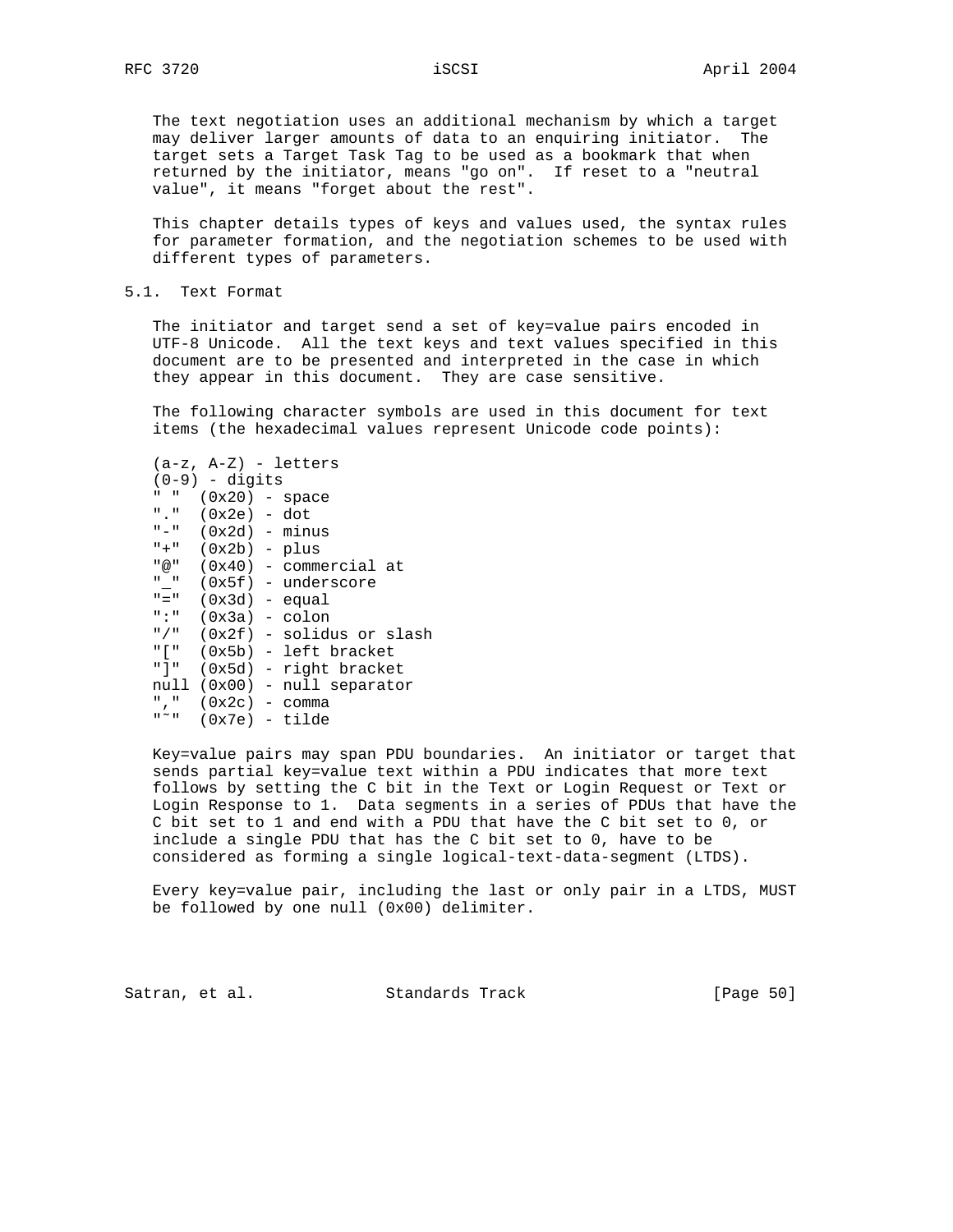A key-name is whatever precedes the first "=" in the key=value pair. The term key is used frequently in this document in place of key-name.

 A value is whatever follows the first "=" in the key=value pair up to the end of the key=value pair, but not including the null delimiter.

The following definitions will be used in the rest of this document:

 standard-label: A string of one or more characters that consist of letters, digits, dot, minus, plus, commercial at, or underscore. A standard-label MUST begin with a capital letter and must not exceed 63 characters.

key-name: A standard-label.

 text-value: A string of zero or more characters that consist of letters, digits, dot, minus, plus, commercial at, underscore, slash, left bracket, right bracket, or colon.

 iSCSI-name-value: A string of one or more characters that consist of minus, dot, colon, or any character allowed by the output of the iSCSI string-prep template as specified in [RFC3722] (see also Section 3.2.6.2 iSCSI Name Encoding).

 iSCSI-local-name-value: A UTF-8 string; no null characters are allowed in the string. This encoding is to be used for localized (internationalized) aliases.

boolean-value: The string "Yes" or "No".

 hex-constant: A hexadecimal constant encoded as a string that starts with "0x" or "0X" followed by one or more digits or the letters a, b, c, d, e, f, A, B, C, D, E, or F. Hex-constants are used to encode numerical values or binary strings. When used to encode numerical values, the excessive use of leading 0 digits is discouraged. The string following 0X (or 0x) represents a base16 number that starts with the most significant base16 digit, followed by all other digits in decreasing order of significance and ending with the least-significant base16 digit. When used to encode binary strings, hexadecimal constants have an implicit byte-length that includes four bits for every hexadecimal digit of the constant, including leading zeroes. For example, a hex-constant of n hexadecimal digits has a byte-length of (the integer part of) (n+1)/2.

Satran, et al. Standards Track [Page 51]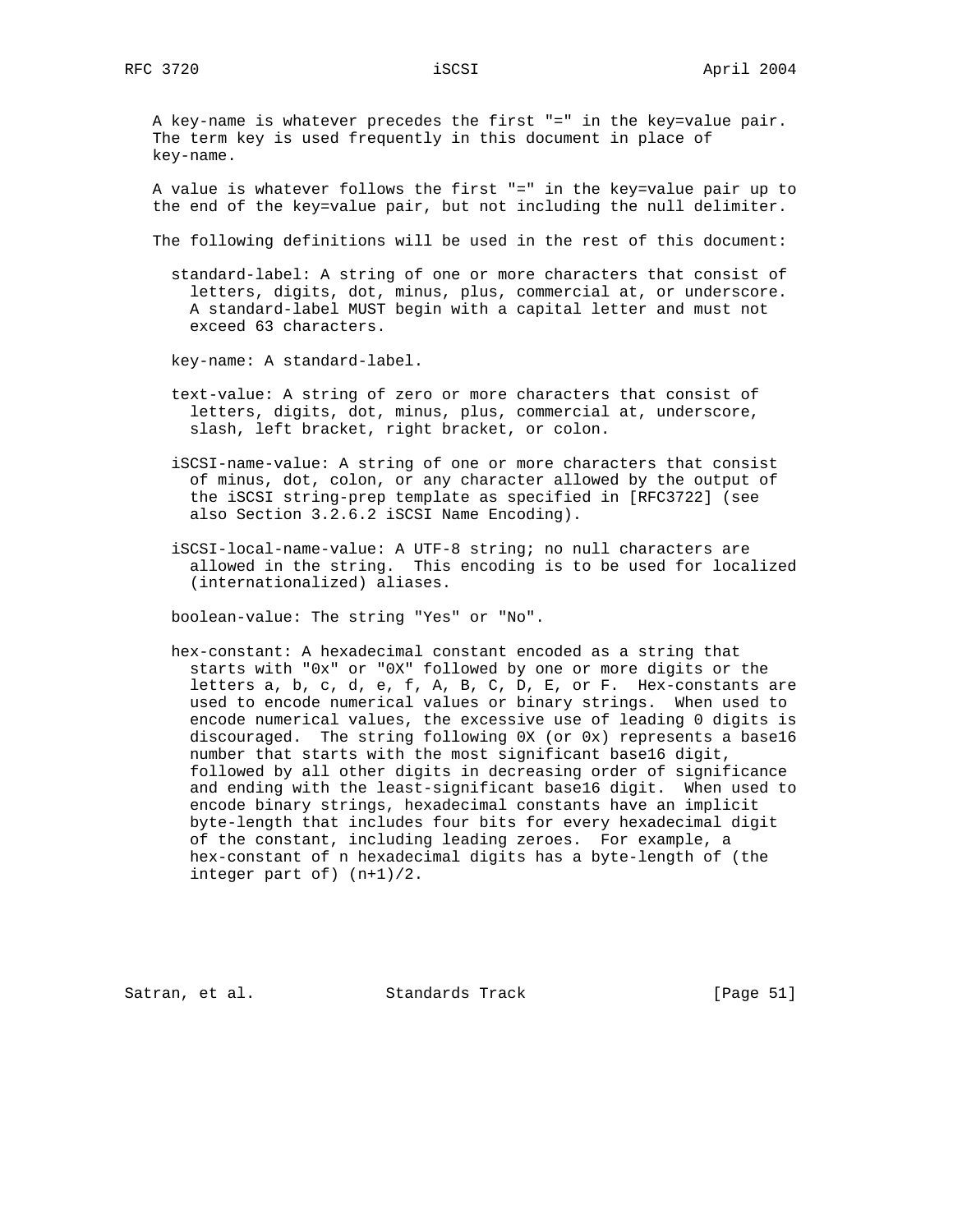- RFC 3720 **iSCSI https://www.iscs.com/iSCSI April 2004** 
	- decimal-constant: An unsigned decimal number with the digit 0 or a string of one or more digits that start with a non-zero digit. Decimal-constants are used to encode numerical values or binary strings. Decimal constants can only be used to encode binary strings if the string length is explicitly specified. There is no implicit length for decimal strings. Decimal-constant MUST NOT be used for parameter values if the values can be equal or greater than 2\*\*64 (numerical) or for binary strings that can be longer than 64 bits.
	- base64-constant: base64 constant encoded as a string that starts with "0b" or "0B" followed by 1 or more digits or letters or plus or slash or equal. The encoding is done according to [RFC2045] and each character, except equal, represents a base64 digit or a 6-bit binary string. Base64-constants are used to encode numerical-values or binary strings. When used to encode numerical values, the excessive use of leading 0 digits (encoded as A) is discouraged. The string following 0B (or 0b) represents a base64 number that starts with the most significant base64 digit, followed by all other digits in decreasing order of significance and ending with the least-significant base64 digit; the least significant base64 digit may be optionally followed by pad digits (encoded as equal) that are not considered as part of the number. When used to encode binary strings, base64-constants have an implicit byte-length that includes six bits for every character of the

 constant, excluding trailing equals (i.e., a base64-constant of n base64 characters excluding the trailing equals has a byte-length of ((the integer part of) (n\*3/4)). Correctly encoded base64 strings cannot have n values of 1, 5 ... k\*4+1.

 numerical-value: An unsigned integer always less than 2\*\*64 encoded as a decimal-constant or a hex-constant. Unsigned integer arithmetic applies to numerical-values.

 large-numerical-value: An unsigned integer that can be larger than or equal to 2\*\*64 encoded as a hex constant, or base64-constant. Unsigned integer arithmetic applies to large-numeric-values.

 numeric-range: Two numerical-values separated by a tilde where the value to the right of tilde must not be lower than the value to the left.

 regular-binary-value: A binary string not longer than 64 bits encoded as a decimal constant, hex constant, or base64-constant. The length of the string is either specified by the key definition or is the implicit byte-length of the encoded string.

Satran, et al. Standards Track [Page 52]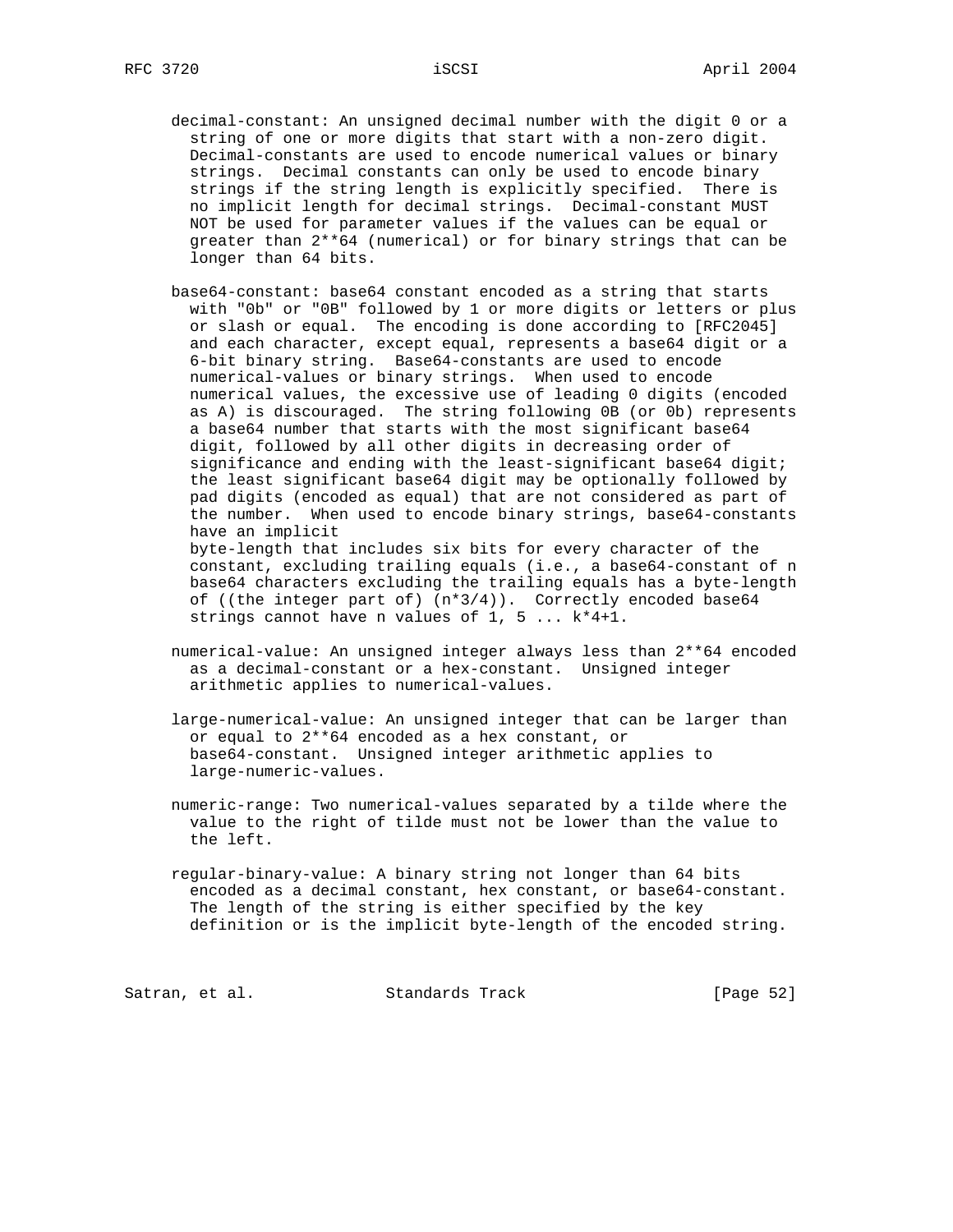- large-binary-value: A binary string longer than 64 bits encoded as a hex-constant or base64-constant. The length of the string is either specified by the key definition or is the implicit byte-length of the encoded string.
- binary-value: A regular-binary-value or a large-binary-value. Operations on binary values are key specific.
- simple-value: Text-value, iSCSI-name-value, boolean-value, numeric-value, a numeric-range, or a binary-value.

list-of-values: A sequence of text-values separated by a comma.

 If not otherwise specified, the maximum length of a simple-value (not its encoded representation) is 255 bytes, not including the delimiter (comma or zero byte).

 Any iSCSI target or initiator MUST support receiving at least 8192 bytes of key=value data in a negotiation sequence. When proposing or accepting authentication methods that explicitly require support for very long authentication items, the initiator and target MUST support receiving of at least 64 kilobytes of key=value data (see Appendix 11.1.2 - Simple Public-Key Mechanism (SPKM) - that require support for public key certificates).

5.2. Text Mode Negotiation

 During login, and thereafter, some session or connection parameters are either declared or negotiated through an exchange of textual information.

 The initiator starts the negotiation and/or declaration through a Text or Login Request and indicates when it is ready for completion (by setting the F bit to 1 and keeping it to 1 in a Text Request or the T bit in the Login Request). As negotiation text may span PDU boundaries, a Text or Login Request or Text or Login Response PDU that has the C bit set to 1 MUST NOT have the F/T bit set to 1.

 A target receiving a Text or Login Request with the C bit set to 1 MUST answer with a Text or Login Response with no data segment (DataSegmentLength 0). An initiator receiving a Text or Login Response with the C bit set to 1 MUST answer with a Text or Login Request with no data segment (DataSegmentLength 0).

 A target or initiator SHOULD NOT use a Text or Login Response or Text or Login Request with no data segment (DataSegmentLength 0) unless explicitly required by a general or a key-specific negotiation rule.

Satran, et al. Standards Track [Page 53]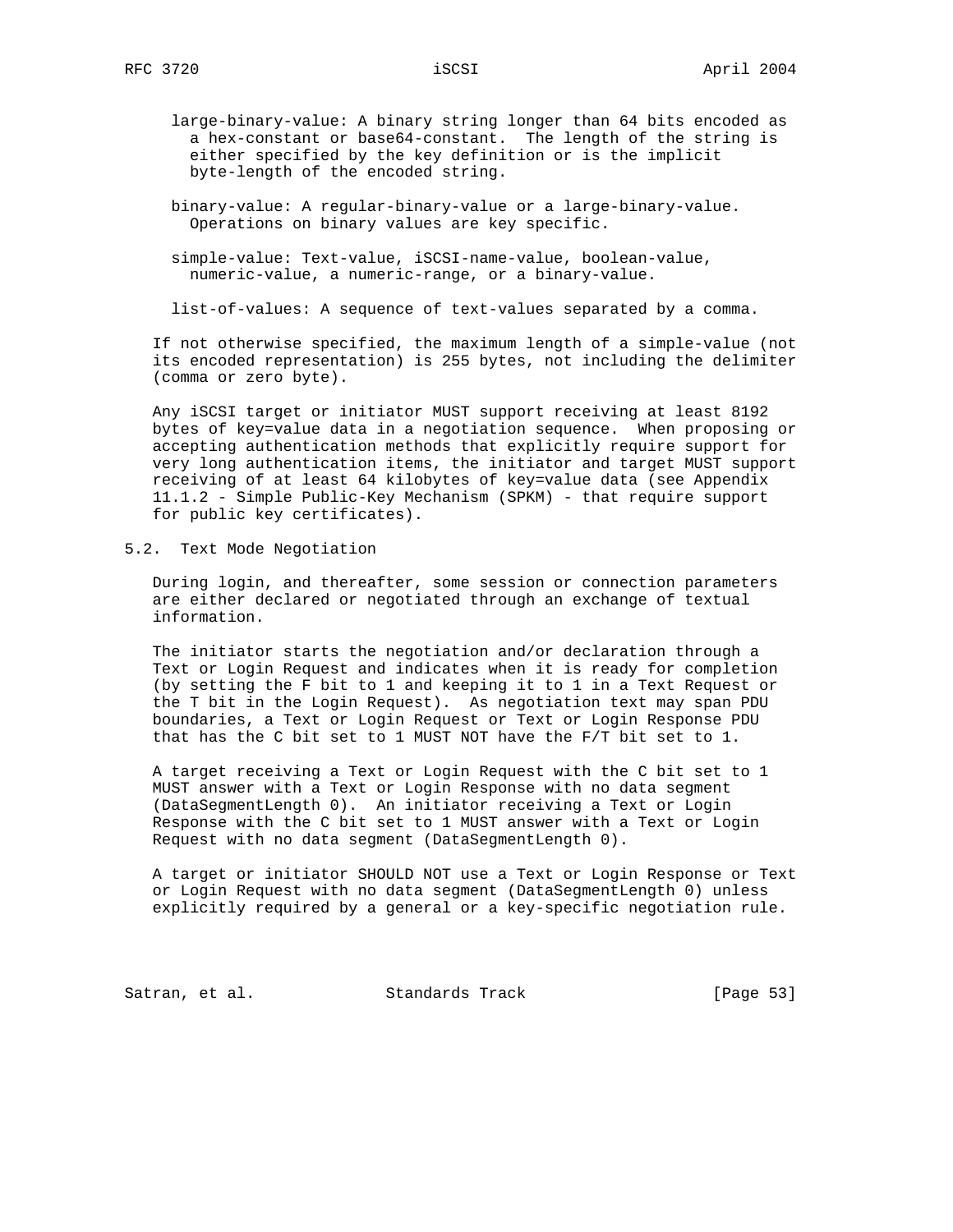The format of a declaration is:

Declarer-> <key>=<valuex>

The general format of text negotiation is:

 Proposer-> <key>=<valuex> Acceptor-> <key>={<valuey>|NotUnderstood|Irrelevant|Reject}

 Thus a declaration is a one-way textual exchange while a negotiation is a two-way exchange.

 The proposer or declarer can either be the initiator or the target, and the acceptor can either be the target or initiator, respectively. Targets are not limited to respond to key=value pairs as proposed by the initiator. The target may propose key=value pairs of its own.

 All negotiations are explicit (i.e., the result MUST only be based on newly exchanged or declared values). There are no implicit proposals. If a proposal is not made, then a reply cannot be expected. Conservative design also requires that default values should not be relied upon when use of some other value has serious consequences.

 The value proposed or declared can be a numerical-value, a numerical-range defined by lower and upper values with both integers separated by a tilde, a binary value, a text-value, an iSCSI-name-value, an iSCSI-local-name-value, a boolean-value (Yes or No), or a list of comma separated text-values. A range, a large-numerical-value, an iSCSI-name-value and an iSCSI-local-name-value MAY ONLY be used if it is explicitly allowed. An accepted value can be a numerical-value, a large-numerical-value, a text-value, or a boolean-value.

 If a specific key is not relevant for the current negotiation, the acceptor may answer with the constant "Irrelevant" for all types of negotiation. However the negotiation is not considered as failed if the answer is "Irrelevant". The "Irrelevant" answer is meant for those cases in which several keys are presented by a proposing party but the selection made by the acceptor for one of the keys makes other keys irrelevant. The following example illustrates the use of "Irrelevant":

 I->T OFMarker=Yes,OFMarkInt=2048˜8192 T->I OFMarker=No,OFMarkInt=Irrelevant

 I->T X#vkey1=(bla,alb,None),X#vkey2=(bla,alb) T->I X#vkey1=None,X#vkey2=Irrelevant

Satran, et al. Standards Track [Page 54]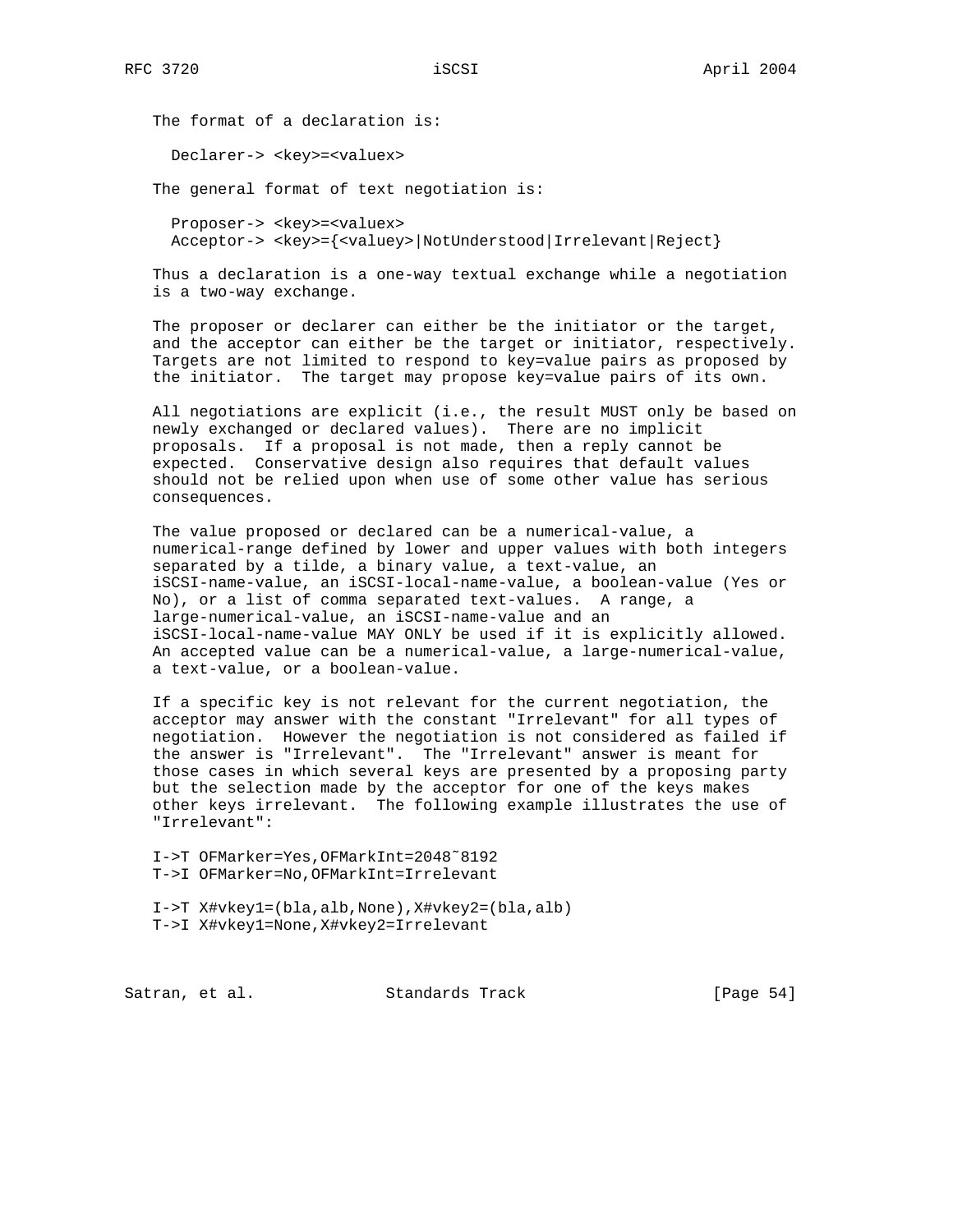Any key not understood by the acceptor may be ignored by the acceptor without affecting the basic function. However, the answer for a key not understood MUST be key=NotUnderstood.

 The constants "None", "Reject", "Irrelevant", and "NotUnderstood" are reserved and MUST ONLY be used as described here. Violation of this rule is a protocol error (in particular the use of "Reject", "Irrelevant", and "NotUnderstood" as proposed values).

 Reject or Irrelevant are legitimate negotiation options where allowed but their excessive use is discouraged. A negotiation is considered complete when the acceptor has sent the key value pair even if the value is "Reject", "Irrelevant", or "NotUnderstood. Sending the key again would be a re-negotiation and is forbidden for many keys.

 If the acceptor sends "Reject" as an answer the negotiated key is left at its current value (or default if no value was set). If the current value is not acceptable to the proposer on the connection or to the session it is sent, the proposer MAY choose to terminate the connection or session.

 All keys in this document, except for the X extension formats, MUST be supported by iSCSI initiators and targets when used as specified here. If used as specified, these keys MUST NOT be answered with NotUnderstood.

 Implementers may introduce new keys by prefixing them with "X-", followed by their (reversed) domain name, or with new keys registered with IANA prefixing them with X#. For example, the entity owning the domain example.com can issue:

X-com.example.bar.foo.do\_something=3

or a new registered key may be used as in:

X#SuperCalyPhraGilistic=Yes

 Implementers MAY also introduce new values, but ONLY for new keys or authentication methods (see Section 11 iSCSI Security Text Keys and Authentication Methods), or digests (see Section 12.1 HeaderDigest and DataDigest).

 Whenever parameter action or acceptance is dependent on other parameters, the dependency rules and parameter sequence must be specified with the parameters.

Satran, et al. Standards Track [Page 55]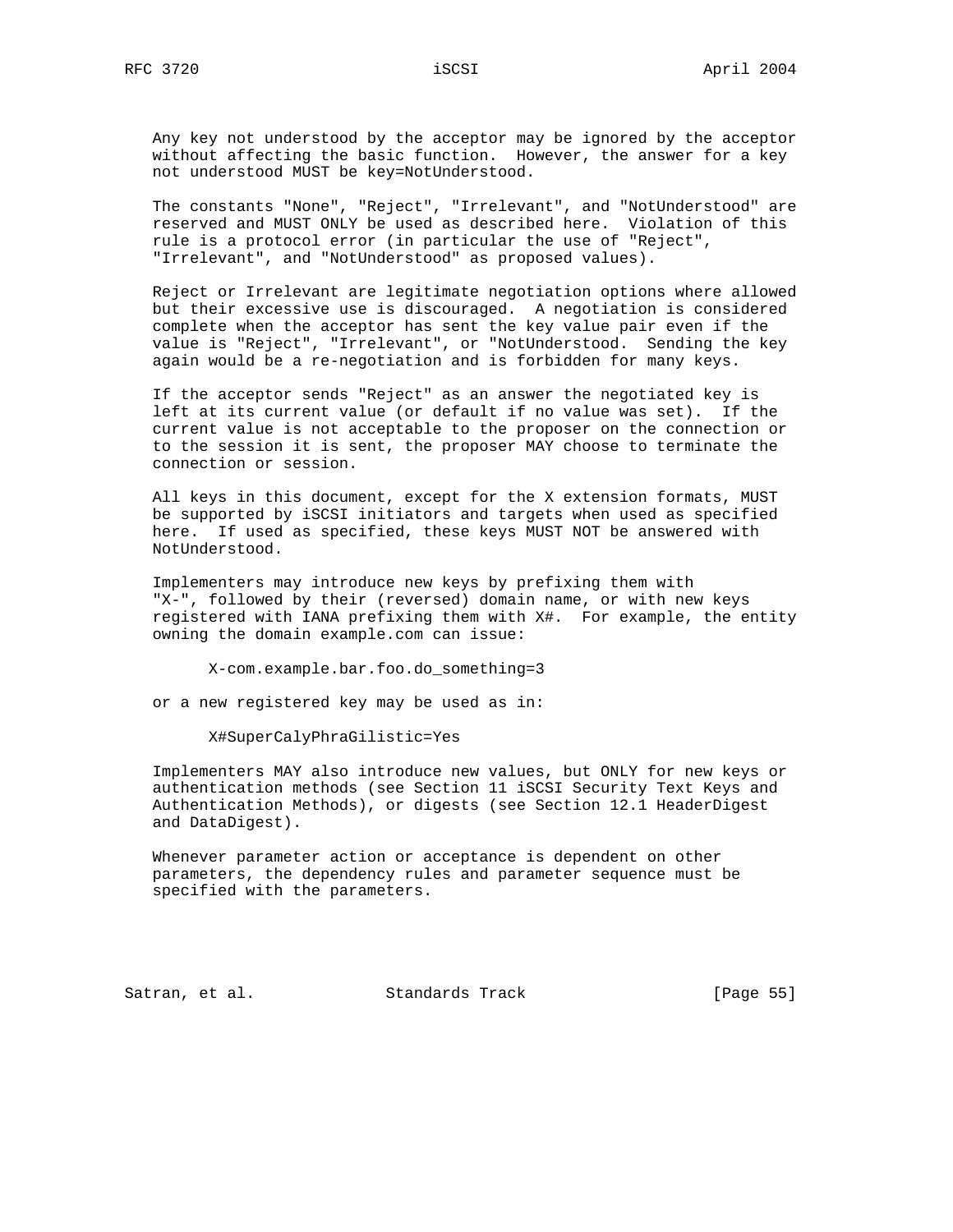In the Login Phase (see Section 5.3 Login Phase), every stage is a separate negotiation. In the FullFeaturePhase, a Text Request Response sequence is a negotiation. Negotiations MUST be handled as atomic operations. For example, all negotiated values go into effect after the negotiation concludes in agreement or are ignored if the negotiation fails.

 Some parameters may be subject to integrity rules (e.g., parameter-x must not exceed parameter-y or parameter-u not 1 implies parameter-v be Yes). Whenever required, integrity rules are specified with the keys. Checking for compliance with the integrity rule must only be performed after all the parameters are available (the existent and the newly negotiated). An iSCSI target MUST perform integrity checking before the new parameters take effect. An initiator MAY perform integrity checking.

 An iSCSI initiator or target MAY terminate a negotiation that does not end within a reasonable time or number of exchanges.

5.2.1. List negotiations

 In list negotiation, the originator sends a list of values (which may include "None") in its order of preference.

 The responding party MUST respond with the same key and the first value that it supports (and is allowed to use for the specific originator) selected from the originator list.

 The constant "None" MUST always be used to indicate a missing function. However, "None" is only a valid selection if it is explicitly proposed.

 If an acceptor does not understand any particular value in a list, it MUST ignore it. If an acceptor does not support, does not understand, or is not allowed to use any of the proposed options with a specific originator, it may use the constant "Reject" or terminate the negotiation. The selection of a value not proposed MUST be handled as a protocol error.

5.2.2. Simple-value Negotiations

 For simple-value negotiations, the accepting party MUST answer with the same key. The value it selects becomes the negotiation result.

 Proposing a value not admissible (e.g., not within the specified bounds) MAY be answered with the constant "Reject" or the acceptor MAY select an admissible value.

Satran, et al. Standards Track [Page 56]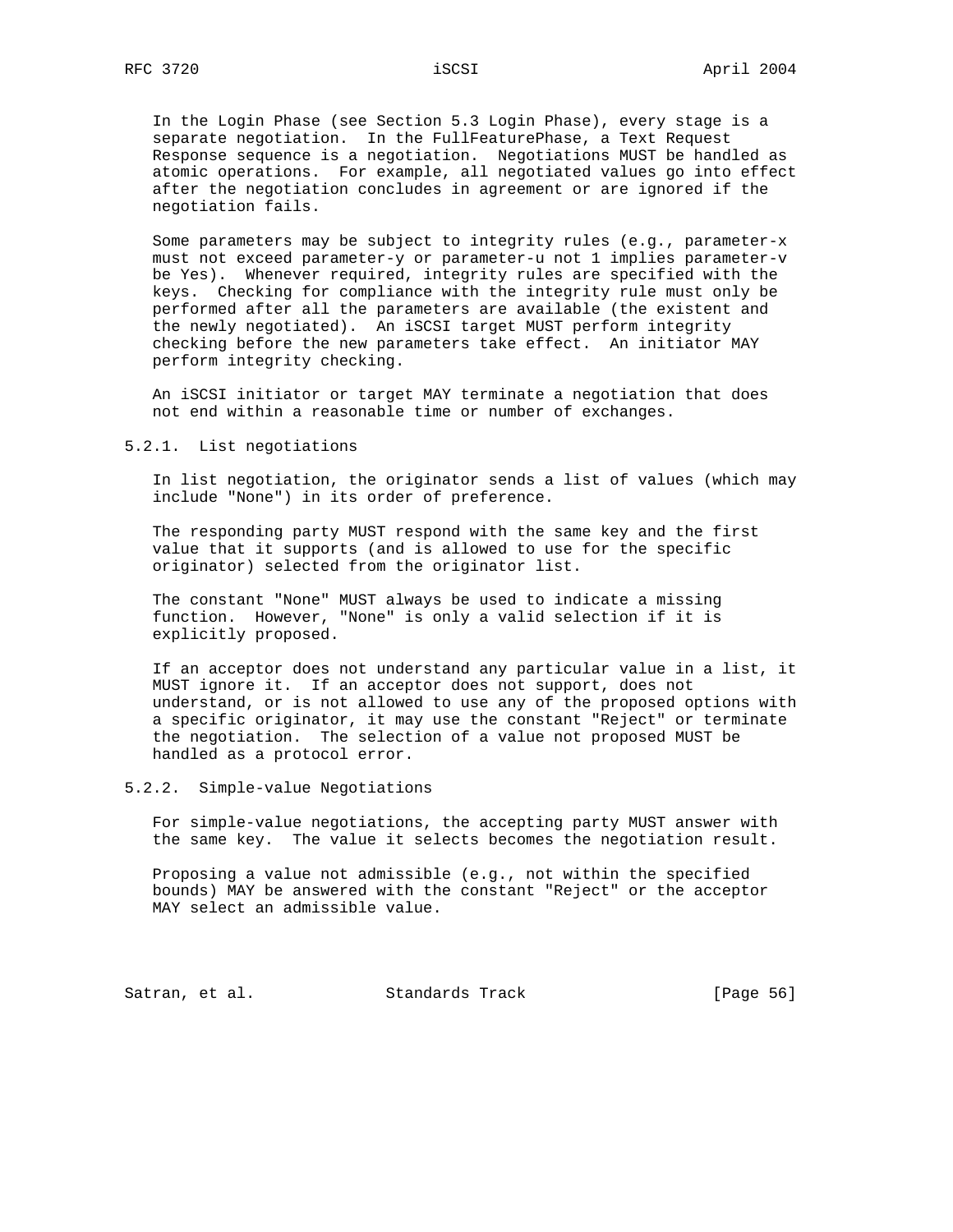The selection by the acceptor, of a value not admissible under the selection rules is considered a protocol error. The selection rules are key-specific.

 For a numerical range, the value selected must be an integer within the proposed range or "Reject" (if the range is unacceptable).

 In Boolean negotiations (i.e., those that result in keys taking the values Yes or No), the accepting party MUST answer with the same key and the result of the negotiation when the received value does not determine that result by itself. The last value transmitted becomes the negotiation result. The rules for selecting the value to answer with are expressed as Boolean functions of the value received, and the value that the accepting party would have selected if given a choice.

Specifically, the two cases in which answers are OPTIONAL are:

- The Boolean function is "AND" and the value "No" is received. The outcome of the negotiation is "No".
- The Boolean function is "OR" and the value "Yes" is received. The outcome of the negotiation is "Yes".

 Responses are REQUIRED in all other cases, and the value chosen and sent by the acceptor becomes the outcome of the negotiation.

5.3. Login Phase

 The Login Phase establishes an iSCSI connection between an initiator and a target; it also creates a new session or associates the connection to an existing session. The Login Phase sets the iSCSI protocol parameters, security parameters, and authenticates the initiator and target to each other.

 The Login Phase is only implemented via Login Request and Responses. The whole Login Phase is considered as a single task and has a single Initiator Task Tag (similar to the linked SCSI commands).

The default MaxRecvDataSegmentLength is used during Login.

 The Login Phase sequence of requests and responses proceeds as follows:

- Login initial request
- Login partial response (optional)
- More Login Requests and Responses (optional)
- Login Final-Response (mandatory)

Satran, et al. Standards Track [Page 57]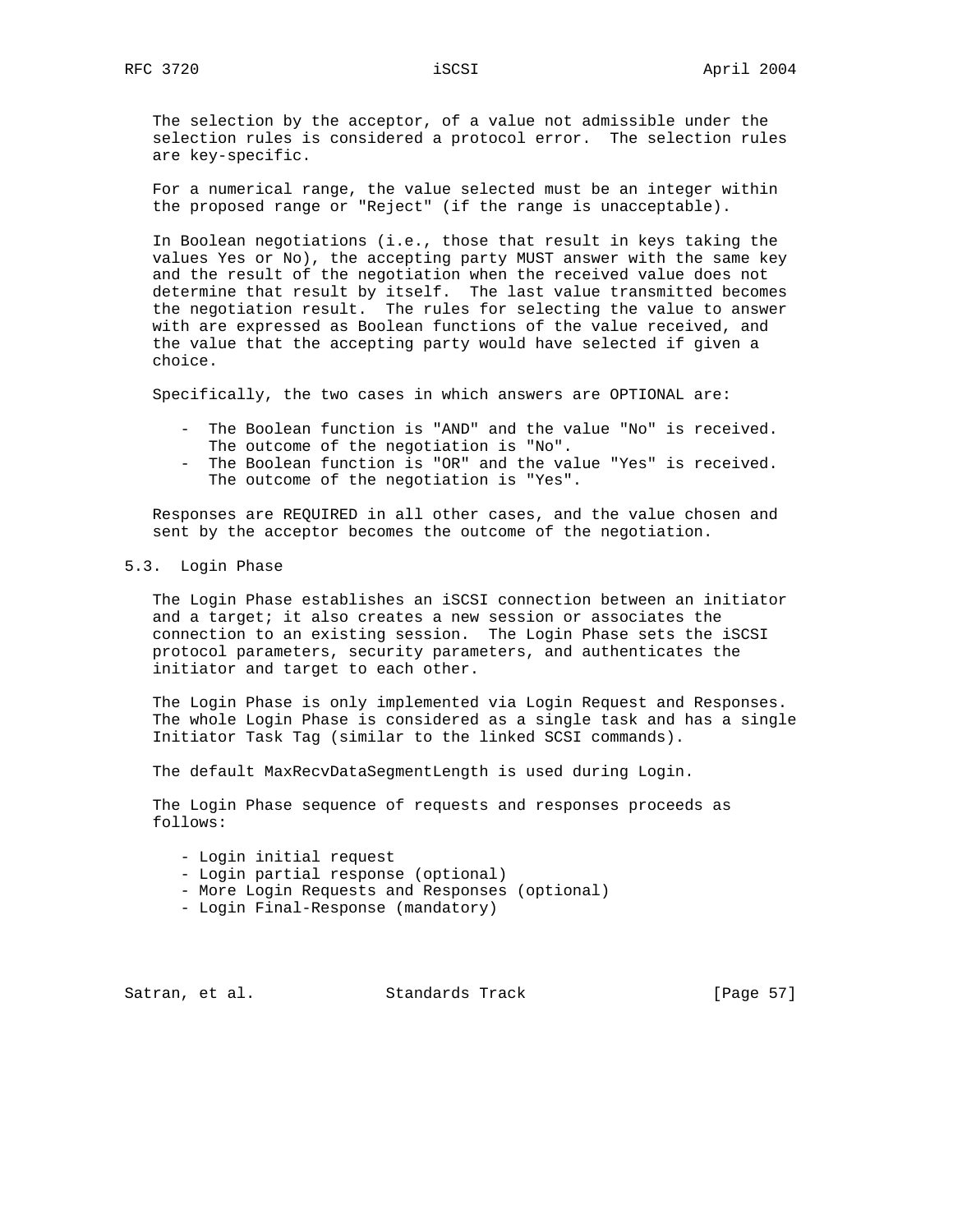The initial Login Request of any connection MUST include the InitiatorName key=value pair. The initial Login Request of the first connection of a session MAY also include the SessionType key=value pair. For any connection within a session whose type is not "Discovery", the first Login Request MUST also include the TargetName key=value pair.

The Login Final-response accepts or rejects the Login Request.

 The Login Phase MAY include a SecurityNegotiation stage and a LoginOperationalNegotiation stage or both, but MUST include at least one of them. The included stage MAY be empty except for the mandatory names.

 The Login Requests and Responses contain a field (CSG) that indicates the current negotiation stage (SecurityNegotiation or LoginOperationalNegotiation). If both stages are used, the SecurityNegotiation MUST precede the LoginOperationalNegotiation.

 Some operational parameters can be negotiated outside the login through Text Requests and Responses.

 Security MUST be completely negotiated within the Login Phase. The use of underlying IPsec security is specified in Chapter 8 and in [RFC3723]. iSCSI support for security within the protocol only consists of authentication in the Login Phase.

 In some environments, a target or an initiator is not interested in authenticating its counterpart. It is possible to bypass authentication through the Login Request and Response.

 The initiator and target MAY want to negotiate iSCSI authentication parameters. Once this negotiation is completed, the channel is considered secure.

 Most of the negotiation keys are only allowed in a specific stage. The SecurityNegotiation keys appear in Chapter 11 and the LoginOperationalNegotiation keys appear in Chapter 12. Only a limited set of keys (marked as Any-Stage in Chapter 12) may be used in any of the two stages.

 Any given Login Request or Response belongs to a specific stage; this determines the negotiation keys allowed with the request or response. It is considered to be a protocol error to send a key that is not allowed in the current stage.

Satran, et al. Standards Track [Page 58]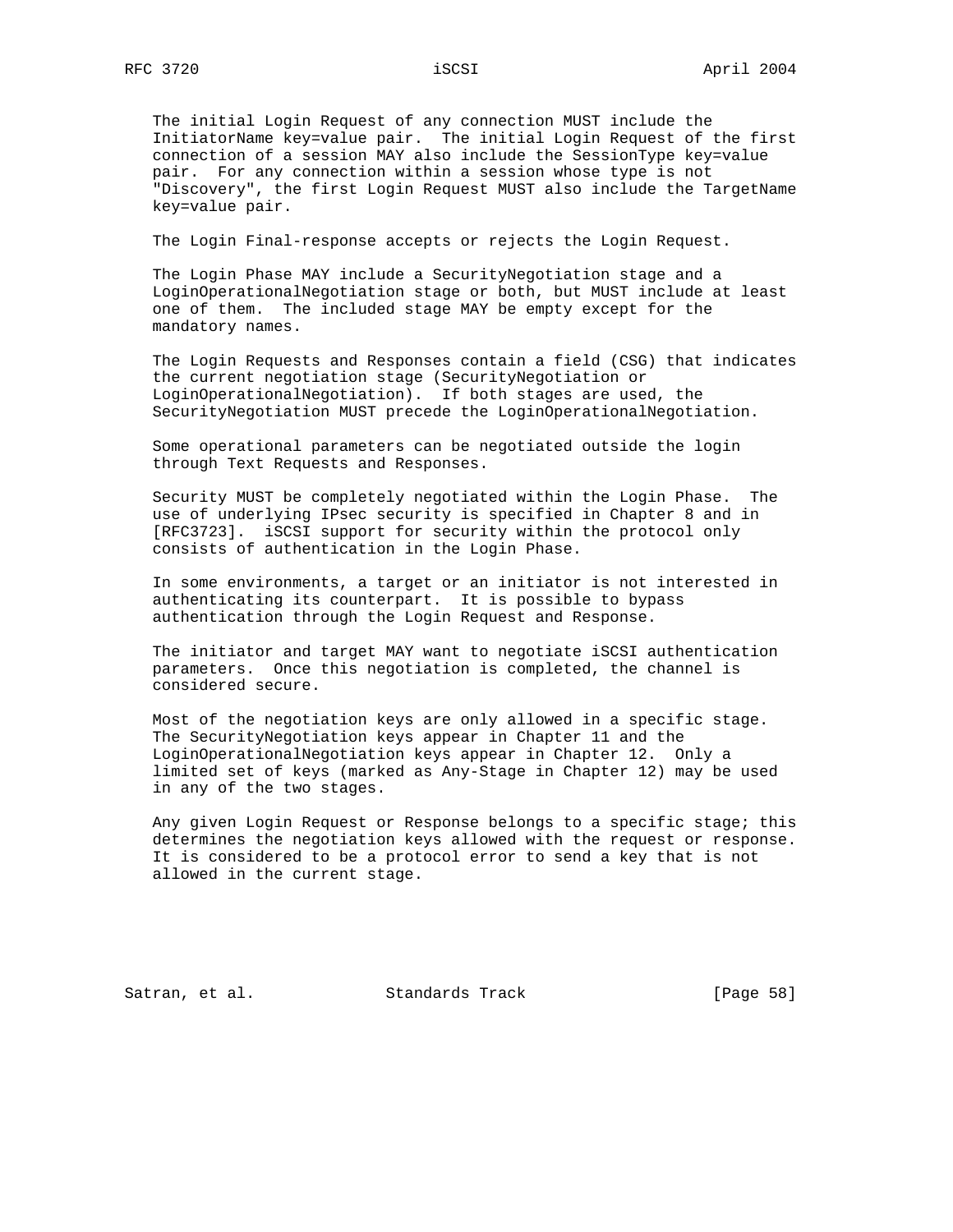Stage transition is performed through a command exchange (request/ response) that carries the T bit and the same CSG code. During this exchange, the next stage is selected by the target through the "next stage" code (NSG). The selected NSG MUST NOT exceed the value stated by the initiator. The initiator can request a transition whenever it is ready, but a target can only respond with a transition after one is proposed by the initiator.

 In a negotiation sequence, the T bit settings in one pair of Login Request-Responses have no bearing on the T bit settings of the next pair. An initiator that has a T bit set to 1 in one pair and is answered with a T bit setting of 0, may issue the next request with the T bit set to 0.

 When a transition is requested by the initiator and acknowledged by the target, both the initiator and target switch to the selected stage.

 Targets MUST NOT submit parameters that require an additional initiator Login Request in a Login Response with the T bit set to 1.

 Stage transitions during login (including entering and exit) are only possible as outlined in the following table:

| From<br>$To \rightarrow$<br>٦7 | Security | Operational | FullFeature |
|--------------------------------|----------|-------------|-------------|
| $(s\tan t)$                    | yes      | yes         | no          |
| Security                       | no       | yes         | yes         |
| Operational                    | no       | no          | yes         |

 The Login Final-Response that accepts a Login Request can only come as a response to a Login Request with the T bit set to 1, and both the request and response MUST indicate FullFeaturePhase as the next phase via the NSG field.

 Neither the initiator nor the target should attempt to declare or negotiate a parameter more than once during login except for responses to specific keys that explicitly allow repeated key declarations (e.g., TargetAddress). An attempt to renegotiate/redeclare parameters not specifically allowed MUST be detected by the initiator and target. If such an attempt is detected

Satran, et al. Standards Track [Page 59]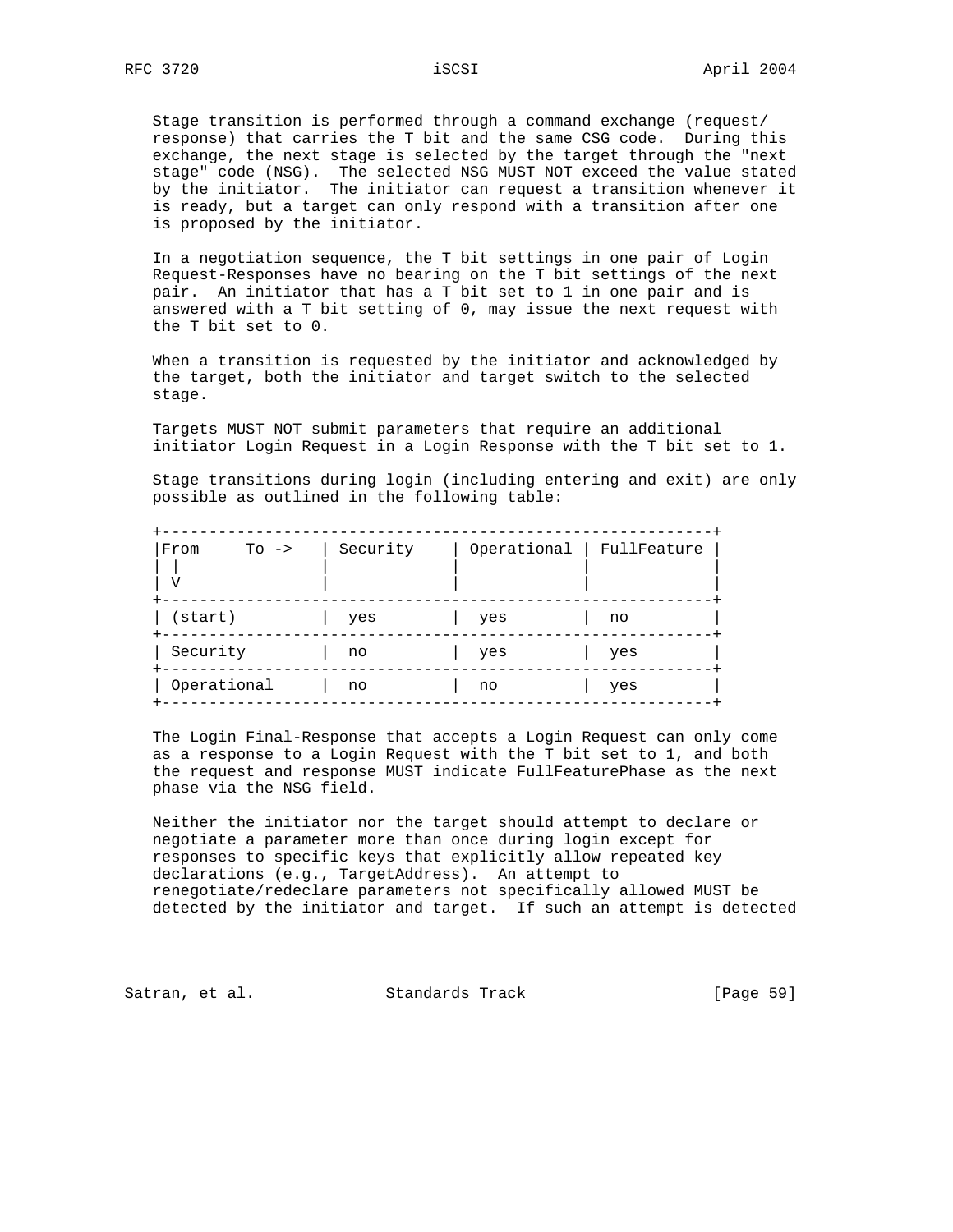by the target, the target MUST respond with Login reject (initiator  $error$ ; if detected by the initiator, the initiator MUST drop the connection.

5.3.1. Login Phase Start

 The Login Phase starts with a Login Request from the initiator to the target. The initial Login Request includes:

- Protocol version supported by the initiator.
- iSCSI Initiator Name and iSCSI Target Name
- ISID, TSIH, and connection Ids
- Negotiation stage that the initiator is ready to enter.

 A login may create a new session or it may add a connection to an existing session. Between a given iSCSI Initiator Node (selected only by an InitiatorName) and a given iSCSI target defined by an iSCSI TargetName and a Target Portal Group Tag, the login results are defined by the following table:

| ISID     | TSIH                 | CID.     | Target action                                         |
|----------|----------------------|----------|-------------------------------------------------------|
| new      | non-zero             | any      | fail the login<br>("session does not exist")          |
| new      | zero                 | any      | instantiate a new session                             |
| existing | zero                 | any      | do session reinstatement<br>(see section 5.3.5)       |
| existing | non-zero<br>existing | new      | add a new connection to<br>the session                |
| existing | non-zero<br>existing | existing | do connection reinstatement<br>(see section $5.3.4$ ) |
| existing | non-zero<br>new      | any      | fail the login<br>("session does not exist")          |

Determination of "existing" or "new" are made by the target.

Satran, et al. Standards Track [Page 60]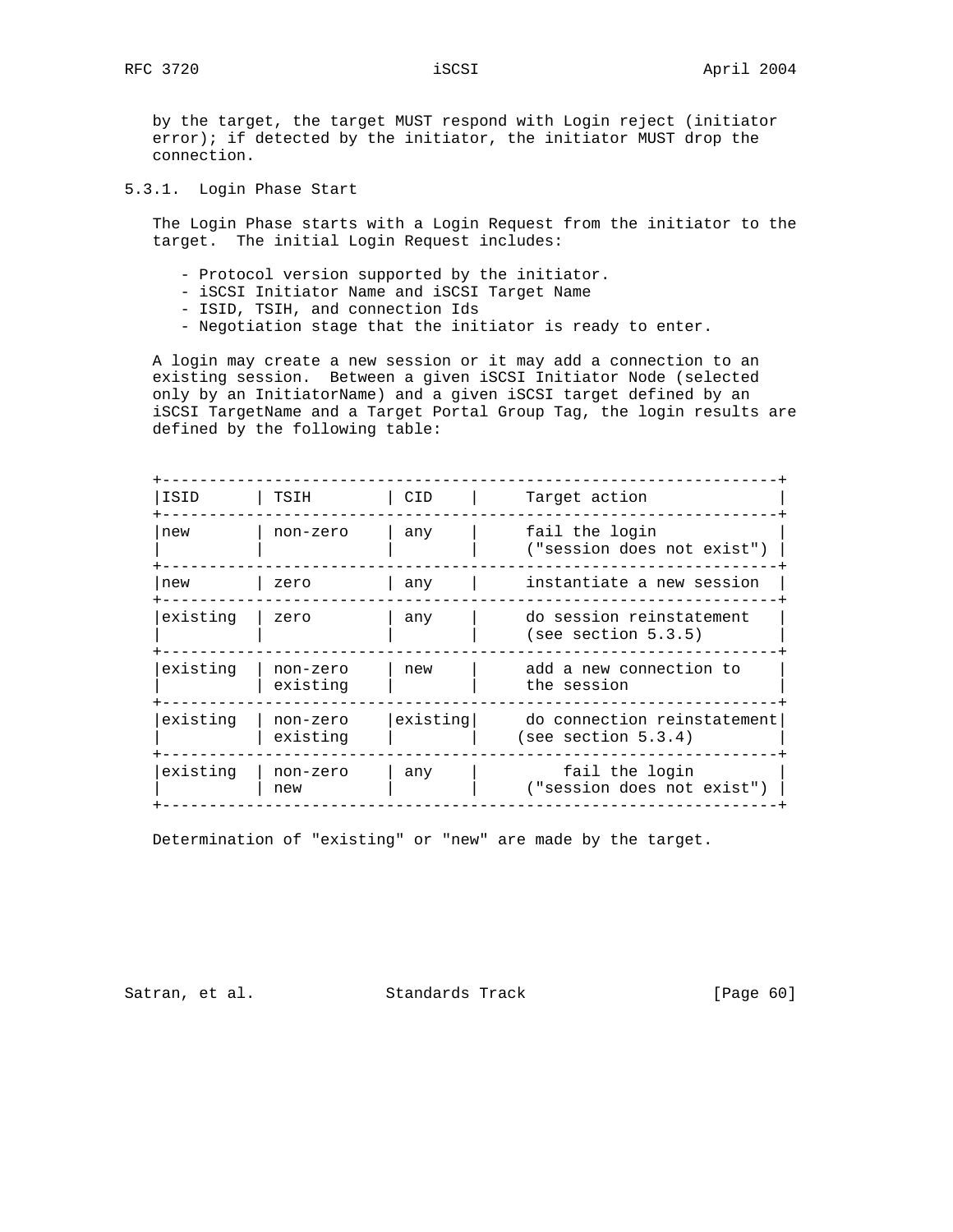Optionally, the Login Request may include:

```
 - Security parameters
OR
- iSCSI operational parameters
AND/OR
- The next negotiation stage that the initiator is ready to
enter.
```
The target can answer the login in the following ways:

- Login Response with Login reject. This is an immediate rejection from the target that causes the connection to terminate and the session to terminate if this is the first (or only) connection of a new session. The T bit and the CSG and NSG fields are reserved.
- Login Response with Login Accept as a final response (T bit set to 1 and the NSG in both request and response are set to FullFeaturePhase). The response includes the protocol version supported by the target and the session ID, and may include iSCSI operational or security parameters (that depend on the current stage).
- Login Response with Login Accept as a partial response (NSG not set to FullFeaturePhase in both request and response) that indicates the start of a negotiation sequence. The response includes the protocol version supported by the target and either security or iSCSI parameters (when no security mechanism is chosen) supported by the target.

 If the initiator decides to forego the SecurityNegotiation stage, it issues the Login with the CSG set to LoginOperationalNegotiation and the target may reply with a Login Response that indicates that it is unwilling to accept the connection (see Section 10.13 Login Response) without SecurityNegotiation and will terminate the connection with a response of Authentication failure (see Section 10.13.5 Status-Class and Status-Detail).

 If the initiator is willing to negotiate iSCSI security, but is unwilling to make the initial parameter proposal and may accept a connection without iSCSI security, it issues the Login with the T bit set to 1, the CSG set to SecurityNegotiation, and the NSG set to LoginOperationalNegotiation. If the target is also ready to skip security, the Login Response only contains the TargetPortalGroupTag key (see Section 12.9 TargetPortalGroupTag), the T bit set to 1, the CSG set to SecurityNegotiation, and the NSG set to LoginOperationalNegotiation.

Satran, et al. Standards Track [Page 61]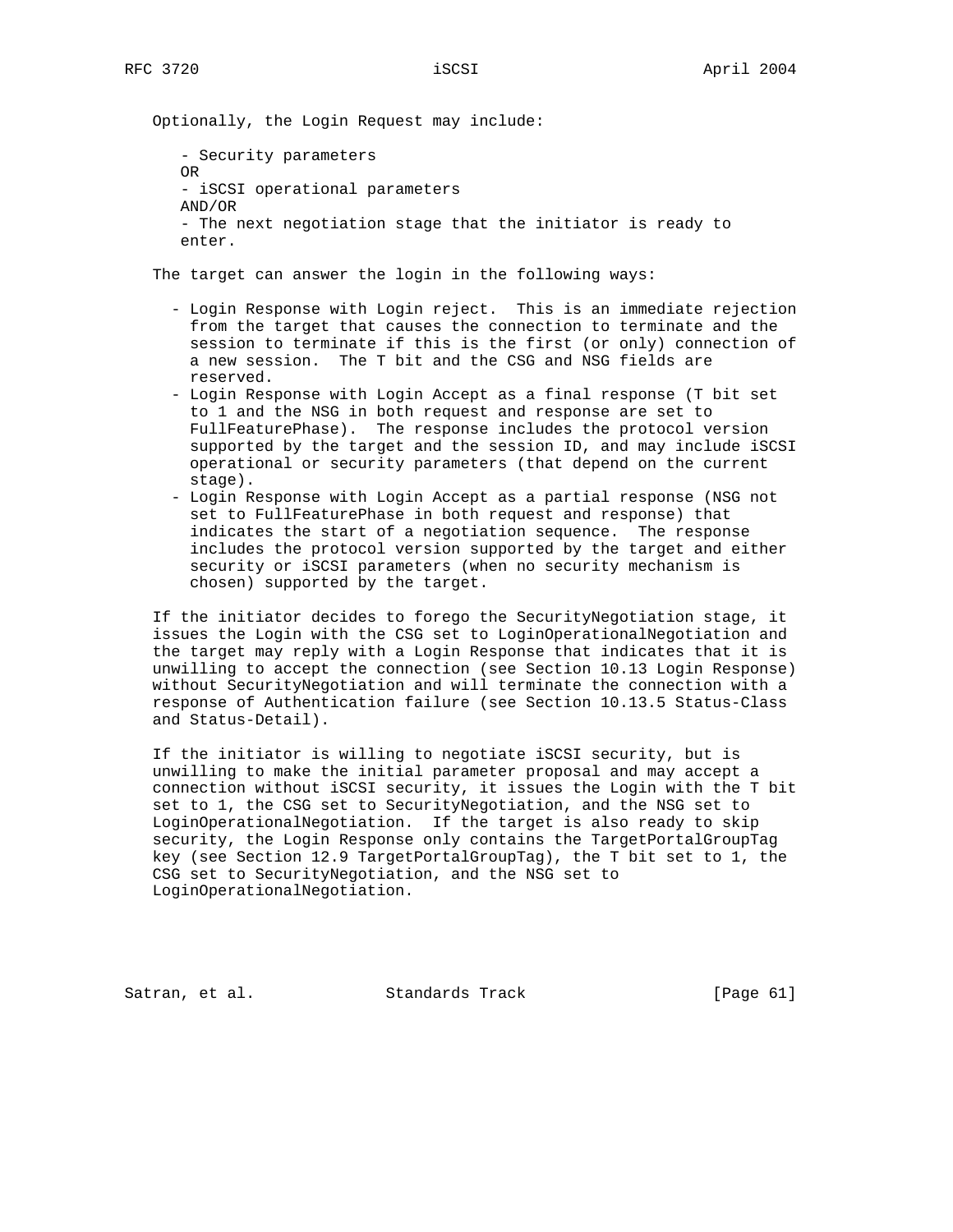An initiator that chooses to operate without iSCSI security, with all the operational parameters taking the default values, issues the Login with the T bit set to 1, the CSG set to LoginOperationalNegotiation, and the NSG set to FullFeaturePhase. If the target is also ready to forego security and can finish its LoginOperationalNegotiation, the Login Response has T bit set to 1, the CSG set to LoginOperationalNegotiation, and the NSG set to FullFeaturePhase in the next stage.

 During the Login Phase the iSCSI target MUST return the TargetPortalGroupTag key with the first Login Response PDU with which it is allowed to do so (i.e., the first Login Response issued after the first Login Request with the C bit set to 0) for all session types when TargetName is given and the response is not a redirection. The TargetPortalGroupTag key value indicates the iSCSI portal group servicing the Login Request PDU. If the reconfiguration of iSCSI portal groups is a concern in a given environment, the iSCSI initiator should use this key to ascertain that it had indeed initiated the Login Phase with the intended target portal group.

5.3.2. iSCSI Security Negotiation

 The security exchange sets the security mechanism and authenticates the initiator user and the target to each other. The exchange proceeds according to the authentication method chosen in the negotiation phase and is conducted using the Login Requests' and responses' key=value parameters.

An initiator directed negotiation proceeds as follows:

- The initiator sends a Login Request with an ordered list of the options it supports (authentication algorithm). The options are listed in the initiator's order of preference. The initiator MAY also send private or public extension options.
- The target MUST reply with the first option in the list it supports and is allowed to use for the specific initiator unless it does not support any, in which case it MUST answer with "Reject" (see Section 5.2 Text Mode Negotiation). The parameters are encoded in UTF8 as key=value. For security parameters, see Chapter 11.
- When the initiator considers that it is ready to conclude the SecurityNegotiation stage, it sets the T bit to 1 and the NSG to what it would like the next stage to be. The target will then set the T bit to 1 and set the NSG to the next stage in the Login Response when it finishes sending its security keys. The next

Satran, et al. Standards Track [Page 62]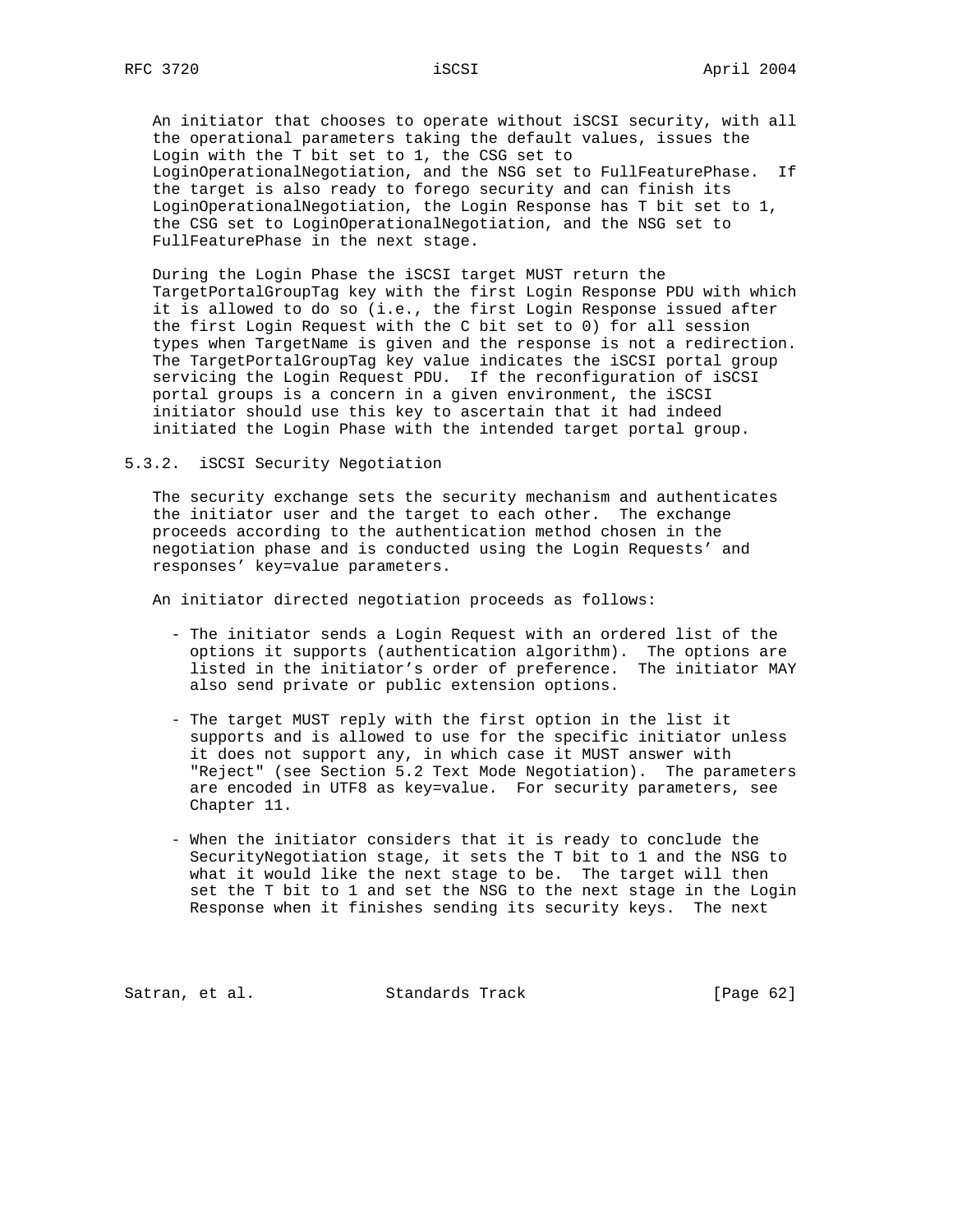stage selected will be the one the target selected. If the next stage is FullFeaturePhase, the target MUST respond with a Login Response with the TSIH value.

 If the security negotiation fails at the target, then the target MUST send the appropriate Login Response PDU. If the security negotiation fails at the initiator, the initiator SHOULD close the connection.

 It should be noted that the negotiation might also be directed by the target if the initiator does support security, but is not ready to direct the negotiation (propose options).

5.3.3. Operational Parameter Negotiation During the Login Phase

Operational parameter negotiation during the login MAY be done:

- Starting with the first Login Request if the initiator does not propose any security/integrity option.
- Starting immediately after the security negotiation if the initiator and target perform such a negotiation.

 Operational parameter negotiation MAY involve several Login Request-Response exchanges started and terminated by the initiator. The initiator MUST indicate its intent to terminate the negotiation by setting the T bit to 1; the target sets the T bit to 1 on the last response.

 If the target responds to a Login Request that has the T bit set to 1 with a Login Response that has the T bit set to 0, the initiator should keep sending the Login Request (even empty) with the T bit set to 1, while it still wants to switch stage, until it receives the Login Response that has the T bit set to 1 or it receives a key that requires it to set the T bit to 0.

 Some session specific parameters can only be specified during the Login Phase of the first connection of a session (i.e., begun by a Login Request that contains a zero-valued TSIH) - the leading Login Phase (e.g., the maximum number of connections that can be used for this session).

 A session is operational once it has at least one connection in FullFeaturePhase. New or replacement connections can only be added to a session after the session is operational.

For operational parameters, see Chapter 12.

Satran, et al. Standards Track [Page 63]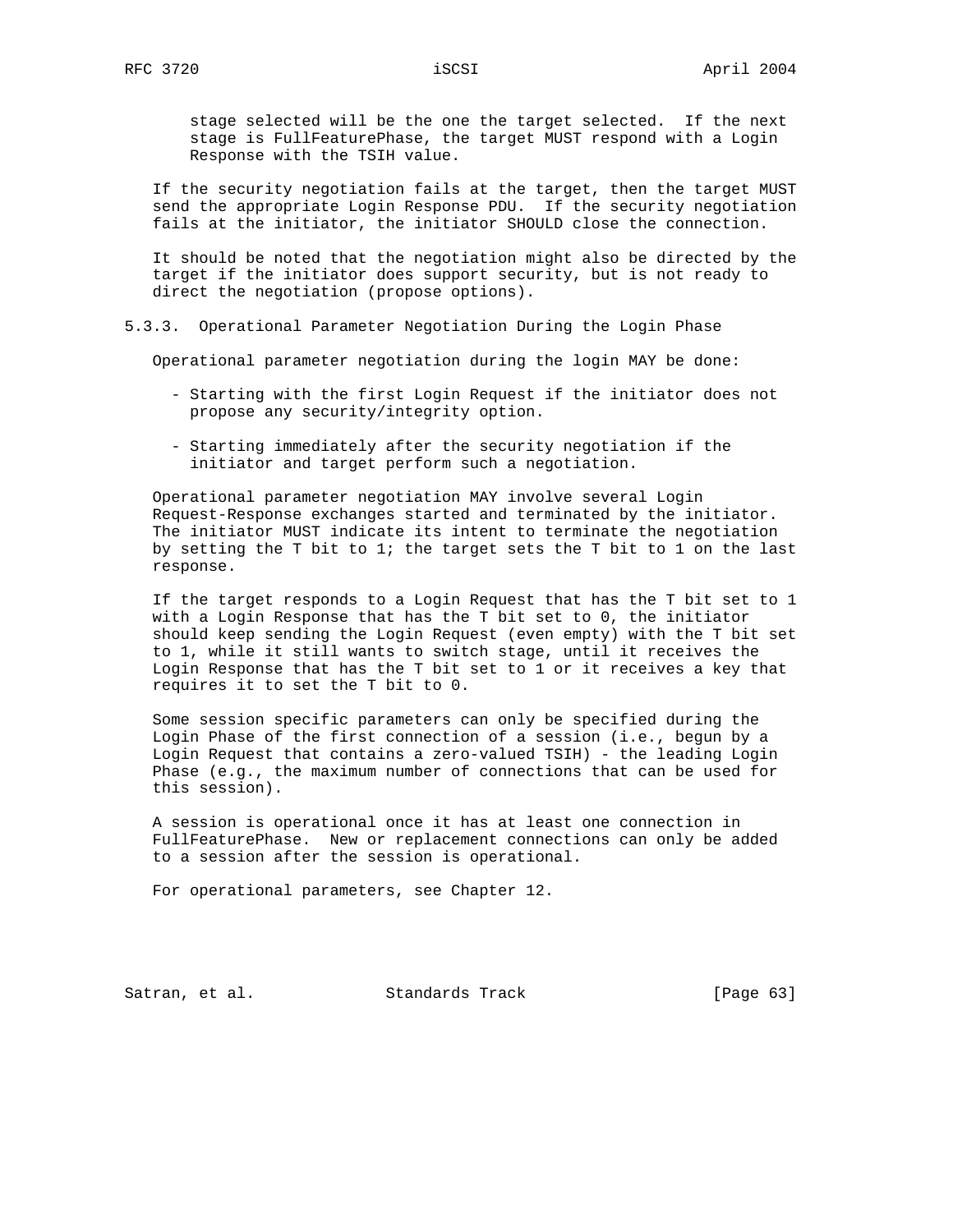# 5.3.4. Connection Reinstatement

 Connection reinstatement is the process of an initiator logging in with an ISID-TSIH-CID combination that is possibly active from the target's perspective, which causes the implicit logging out of the connection corresponding to the CID, and reinstating a new Full Feature Phase iSCSI connection in its place (with the same CID). Thus, the TSIH in the Login PDU MUST be non-zero and the CID does not change during a connection reinstatement. The Login Request performs the logout function of the old connection if an explicit logout was not performed earlier. In sessions with a single connection, this may imply the opening of a second connection with the sole purpose of cleaning up the first. Targets MUST support opening a second connection even when they do not support multiple connections in Full Feature Phase if ErrorRecoveryLevel is 2 and SHOULD support opening a second connection if ErrorRecoveryLevel is less than 2.

 If the operational ErrorRecoveryLevel is 2, connection reinstatement enables future task reassignment. If the operational ErrorRecoveryLevel is less than 2, connection reinstatement is the replacement of the old CID without enabling task reassignment. In this case, all the tasks that were active on the old CID must be immediately terminated without further notice to the initiator.

 The initiator connection state MUST be CLEANUP\_WAIT (section 7.1.3) when the initiator attempts a connection reinstatement.

 In practical terms, in addition to the implicit logout of the old connection, reinstatement is equivalent to a new connection login.

5.3.5. Session Reinstatement, Closure, and Timeout

 Session reinstatement is the process of the initiator logging in with an ISID that is possibly active from the target's perspective. Thus implicitly logging out the session that corresponds to the ISID and reinstating a new iSCSI session in its place (with the same ISID). Therefore, the TSIH in the Login PDU MUST be zero to signal session reinstatement. Session reinstatement causes all the tasks that were active on the old session to be immediately terminated by the target without further notice to the initiator.

 The initiator session state MUST be FAILED (Section 7.3 Session State Diagrams) when the initiator attempts a session reinstatement.

Satran, et al. Standards Track [Page 64]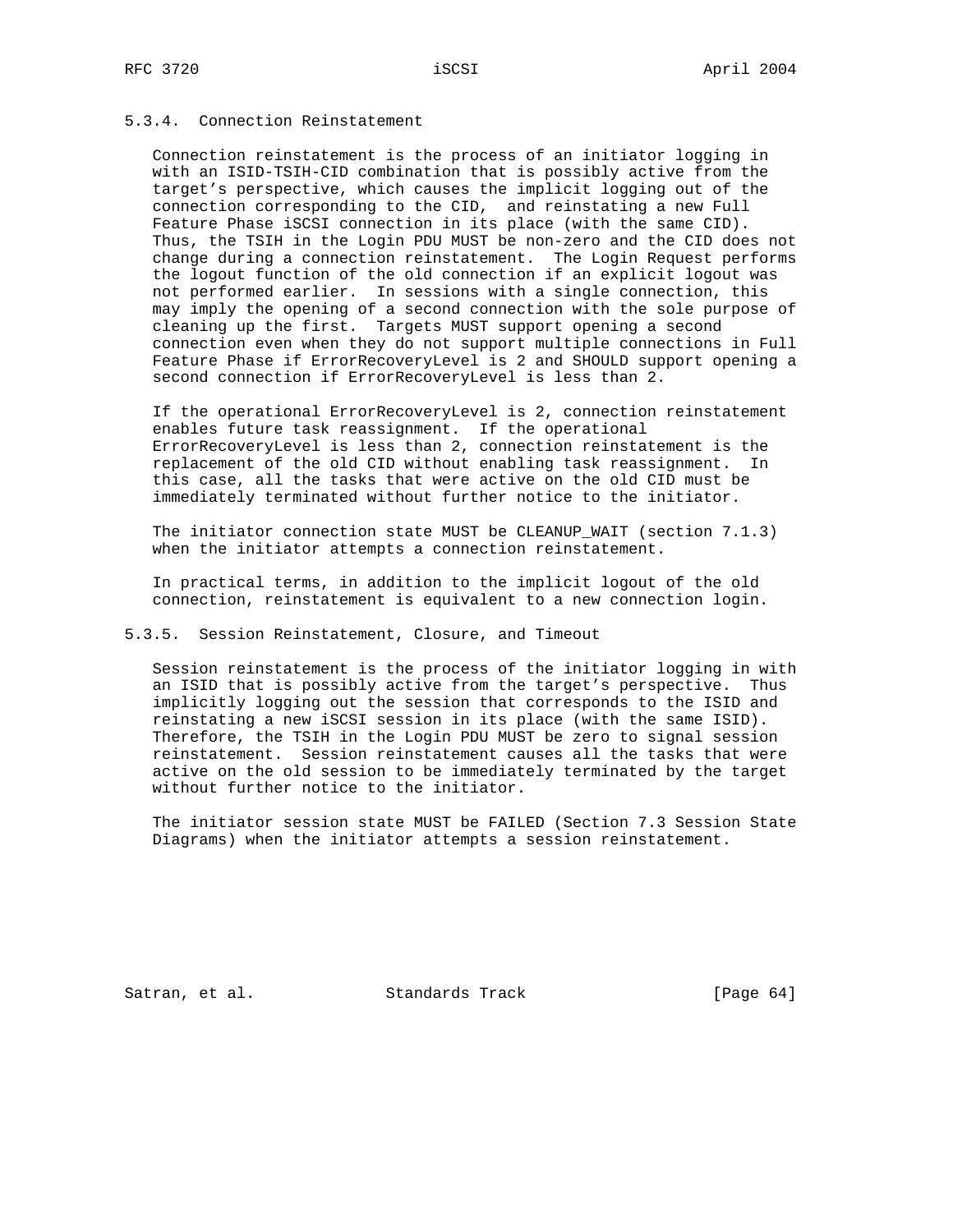Session closure is an event defined to be one of the following:

- A successful "session close" logout.
- A successful "connection close" logout for the last Full Feature Phase connection when no other connection in the session is waiting for cleanup (Section 7.2 Connection Cleanup State Diagram for Initiators and Targets) and no tasks in the session are waiting for reassignment.

 Session timeout is an event defined to occur when the last connection state timeout expires and no tasks are waiting for reassignment. This takes the session to the FREE state (N6 transition in the session state diagram).

5.3.5.1. Loss of Nexus Notification

 The iSCSI layer provides the SCSI layer with the "I\_T nexus loss" notification when any one of the following events happens:

- a) Successful completion of session reinstatement.
- b) Session closure event.
- c) Session timeout event.

 Certain SCSI object clearing actions may result due to the notification in the SCSI end nodes, as documented in Appendix F. - Clearing Effects of Various Events on Targets -.

## 5.3.6. Session Continuation and Failure

 Session continuation is the process by which the state of a preexisting session continues to be used by connection reinstatement (Section 5.3.4 Connection Reinstatement), or by adding a connection with a new CID. Either of these actions associates the new transport connection with the session state.

 Session failure is an event where the last Full Feature Phase connection reaches the CLEANUP\_WAIT state (Section 7.2 Connection Cleanup State Diagram for Initiators and Targets), or completes a successful recovery logout, thus causing all active tasks (that are formerly allegiant to the connection) to start waiting for task reassignment.

Satran, et al. Standards Track [Page 65]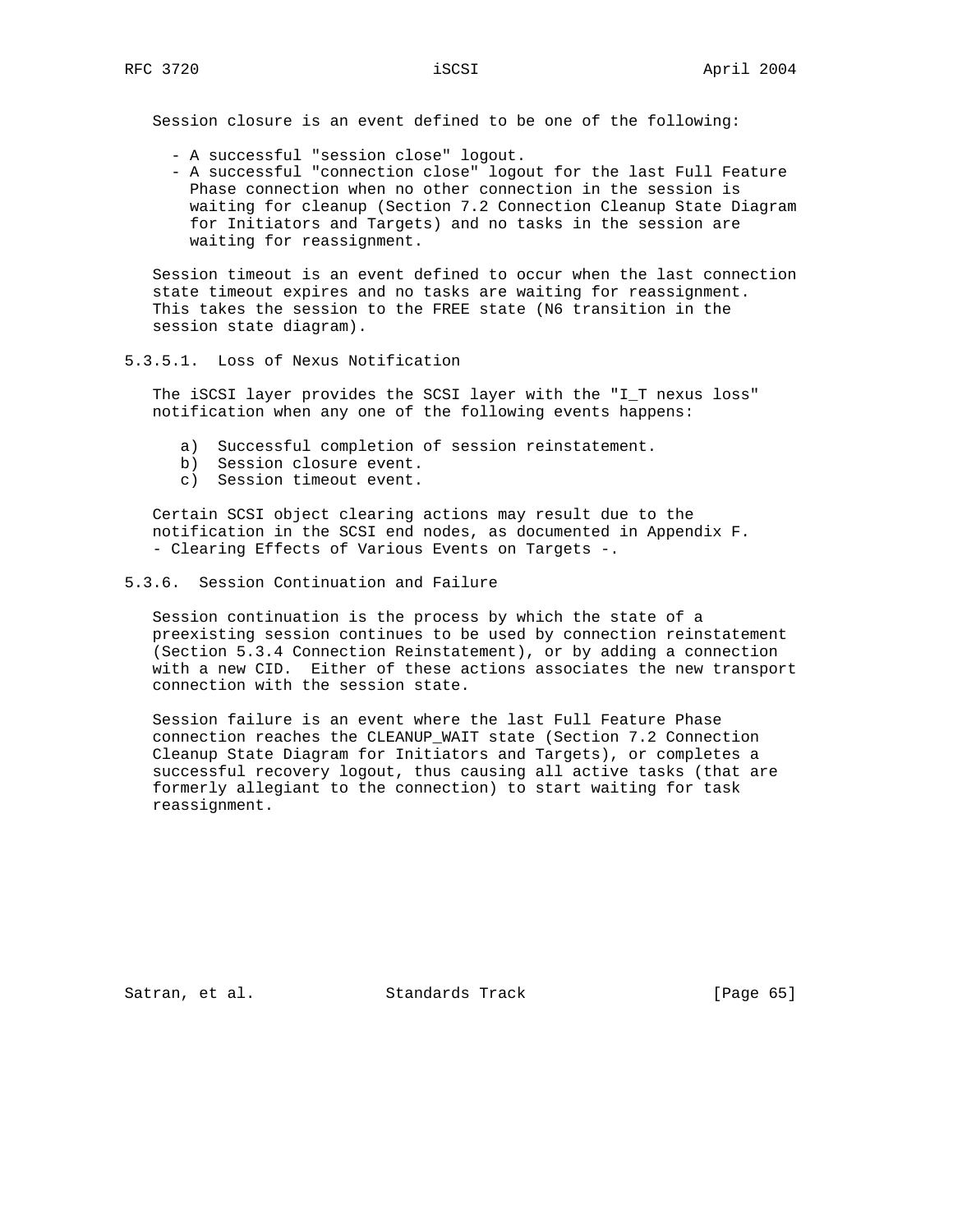## 5.4. Operational Parameter Negotiation Outside the Login Phase

 Some operational parameters MAY be negotiated outside (after) the Login Phase.

 Parameter negotiation in Full Feature Phase is done through Text requests and responses. Operational parameter negotiation MAY involve several Text request-response exchanges, which the initiator always starts and terminates using the same Initiator Task Tag. The initiator MUST indicate its intent to terminate the negotiation by setting the F bit to 1; the target sets the F bit to 1 on the last response.

 If the target responds to a Text request with the F bit set to 1 and with a Text response with the F bit set to 0, the initiator should keep sending the Text request (even empty) with the F bit set to 1, while it still wants to finish the negotiation, until it receives the Text response with the F bit set to 1. Responding to a Text request with the F bit set to 1 with an empty (no key=value pairs) response with the F bit set to 0 is discouraged.

 Targets MUST NOT submit parameters that require an additional initiator Text request in a Text response with the F bit set to 1.

 In a negotiation sequence, the F bit settings in one pair of Text request-responses have no bearing on the F bit settings of the next pair. An initiator that has the F bit set to 1 in a request and is being answered with an F bit setting of 0 may issue the next request with the F bit set to 0.

 Whenever the target responds with the F bit set to 0, it MUST set the Target Transfer Tag to a value other than the default 0xffffffff.

 An initiator MAY reset an operational parameter negotiation by issuing a Text request with the Target Transfer Tag set to the value 0xffffffff after receiving a response with the Target Transfer Tag set to a value other than 0xffffffff. A target may reset an operational parameter negotiation by answering a Text request with a Reject PDU.

 Neither the initiator nor the target should attempt to declare or negotiate a parameter more than once during any negotiation sequence without an intervening operational parameter negotiation reset, except for responses to specific keys that explicitly allow repeated key declarations (e.g., TargetAddress). If detected by the target, this MUST result in a Reject PDU with a reason of "protocol error". The initiator MUST reset the negotiation as outlined above.

Satran, et al. Standards Track [Page 66]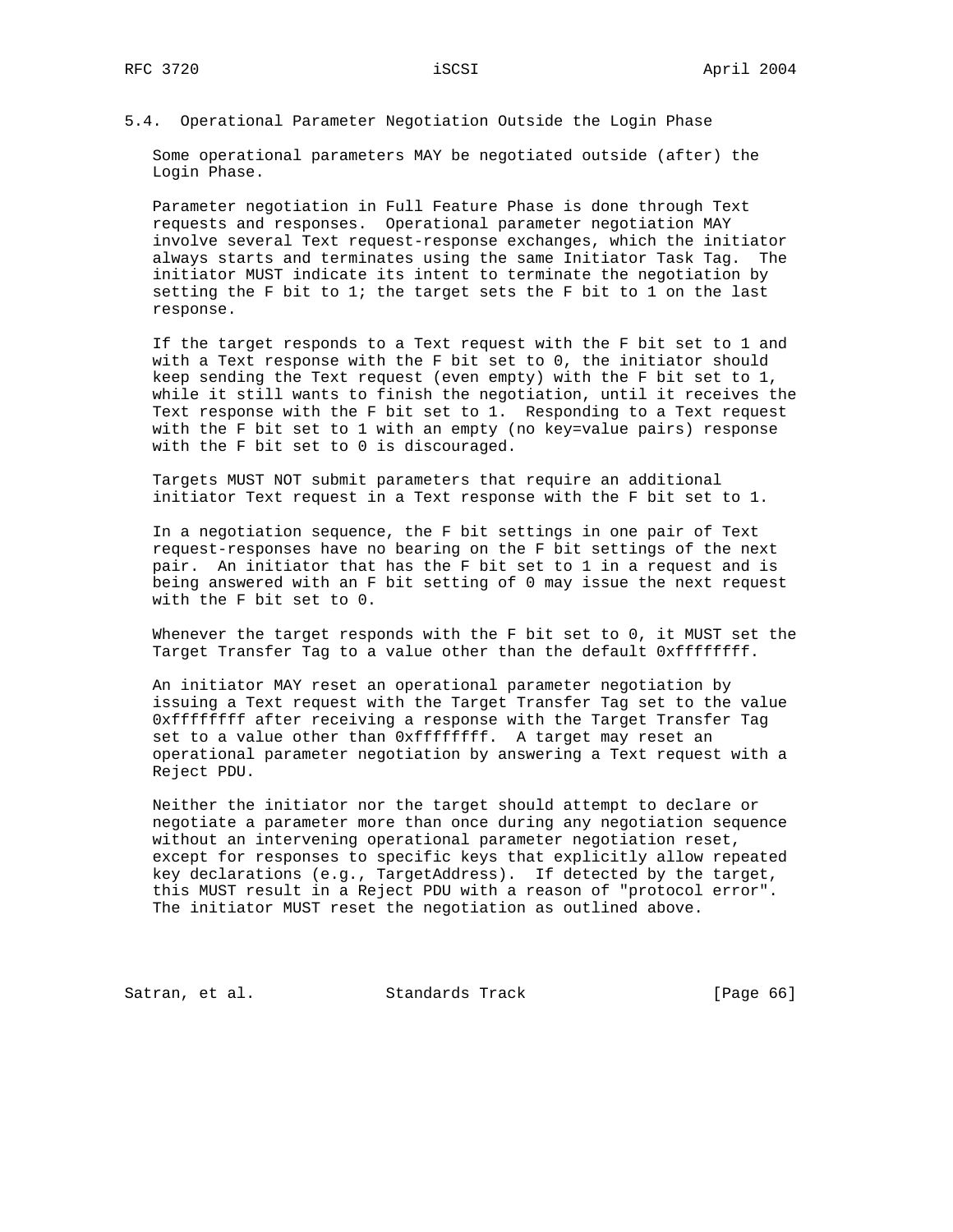Parameters negotiated by a text exchange negotiation sequence only become effective after the negotiation sequence is completed.

- 6. iSCSI Error Handling and Recovery
- 6.1. Overview
- 6.1.1. Background

 The following two considerations prompted the design of much of the error recovery functionality in iSCSI:

- i) An iSCSI PDU may fail the digest check and be dropped, despite being received by the TCP layer. The iSCSI layer must optionally be allowed to recover such dropped PDUs.
- ii) A TCP connection may fail at any time during the data transfer. All the active tasks must optionally be allowed to continue on a different TCP connection within the same session.

 Implementations have considerable flexibility in deciding what degree of error recovery to support, when to use it and by which mechanisms to achieve the required behavior. Only the externally visible actions of the error recovery mechanisms must be standardized to ensure interoperability.

 This chapter describes a general model for recovery in support of interoperability. See Appendix E. - Algorithmic Presentation of Error Recovery Classes - for further detail on how the described model may be implemented. Compliant implementations do not have to match the implementation details of this model as presented, but the external behavior of such implementations must correspond to the externally observable characteristics of the presented model.

6.1.2. Goals

 The major design goals of the iSCSI error recovery scheme are as follows:

- a) Allow iSCSI implementations to meet different requirements by defining a collection of error recovery mechanisms that implementations may choose from.
- b) Ensure interoperability between any two implementations supporting different sets of error recovery capabilities.
- c) Define the error recovery mechanisms to ensure command ordering even in the face of errors, for initiators that demand ordering.

Satran, et al. Standards Track [Page 67]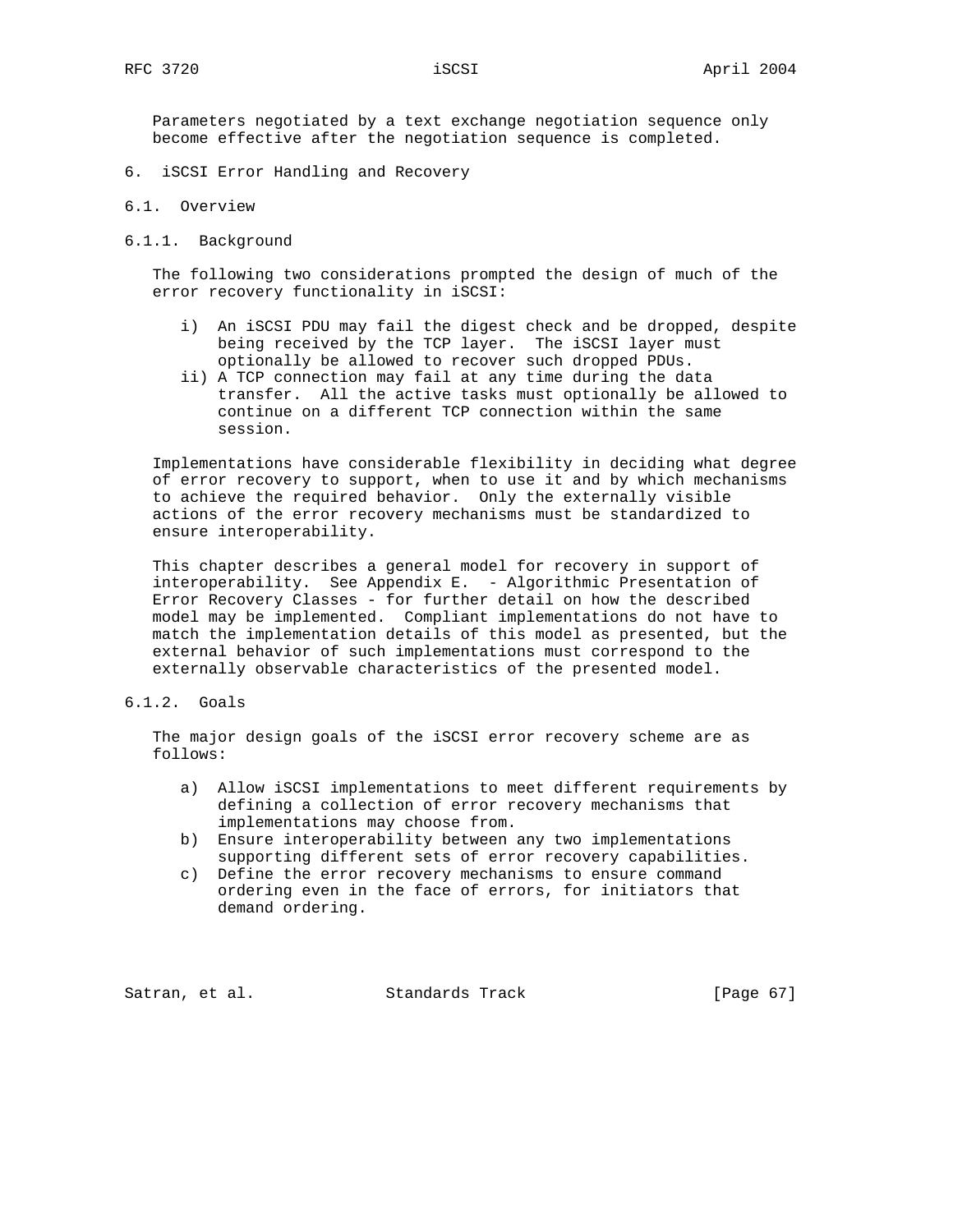- d) Do not make additions in the fast path, but allow moderate complexity in the error recovery path.
- e) Prevent both the initiator and target from attempting to recover the same set of PDUs at the same time. For example, there must be a clear "error recovery functionality distribution" between the initiator and target.

6.1.3. Protocol Features and State Expectations

 The initiator mechanisms defined in connection with error recovery are:

- a) NOP-OUT to probe sequence numbers of the target (section 10.18)
- b) Command retry (section 6.2.1)
- c) Recovery R2T support (section 6.7)
- d) Requesting retransmission of status/data/R2T using the SNACK facility (section 10.16)
- e) Acknowledging the receipt of the data (section 10.16)
- f) Reassigning the connection allegiance of a task to a different TCP connection (section 6.2.2)
- g) Terminating the entire iSCSI session to start afresh (section 6.1.4.4)

The target mechanisms defined in connection with error recovery are:

- a) NOP-IN to probe sequence numbers of the initiator (section 10.19)
- b) Requesting retransmission of data using the recovery R2T feature (section 6.7)
- c) SNACK support (section 10.16) d) Requesting that parts of read data be acknowledged (section 10.7.2)
- e) Allegiance reassignment support (section 6.2.2)
- f) Terminating the entire iSCSI session to force the initiator to start over (section 6.1.4.4)

 For any outstanding SCSI command, it is assumed that iSCSI, in conjunction with SCSI at the initiator, is able to keep enough information to be able to rebuild the command PDU, and that outgoing data is available (in host memory) for retransmission while the command is outstanding. It is also assumed that at the target, incoming data (read data) MAY be kept for recovery or it can be reread from a device server.

 It is further assumed that a target will keep the "status & sense" for a command it has executed if it supports status retransmission. A target that agrees to support data retransmission is expected to be prepared to retransmit the outgoing data (i.e., Data-In) on request

Satran, et al. Standards Track [Page 68]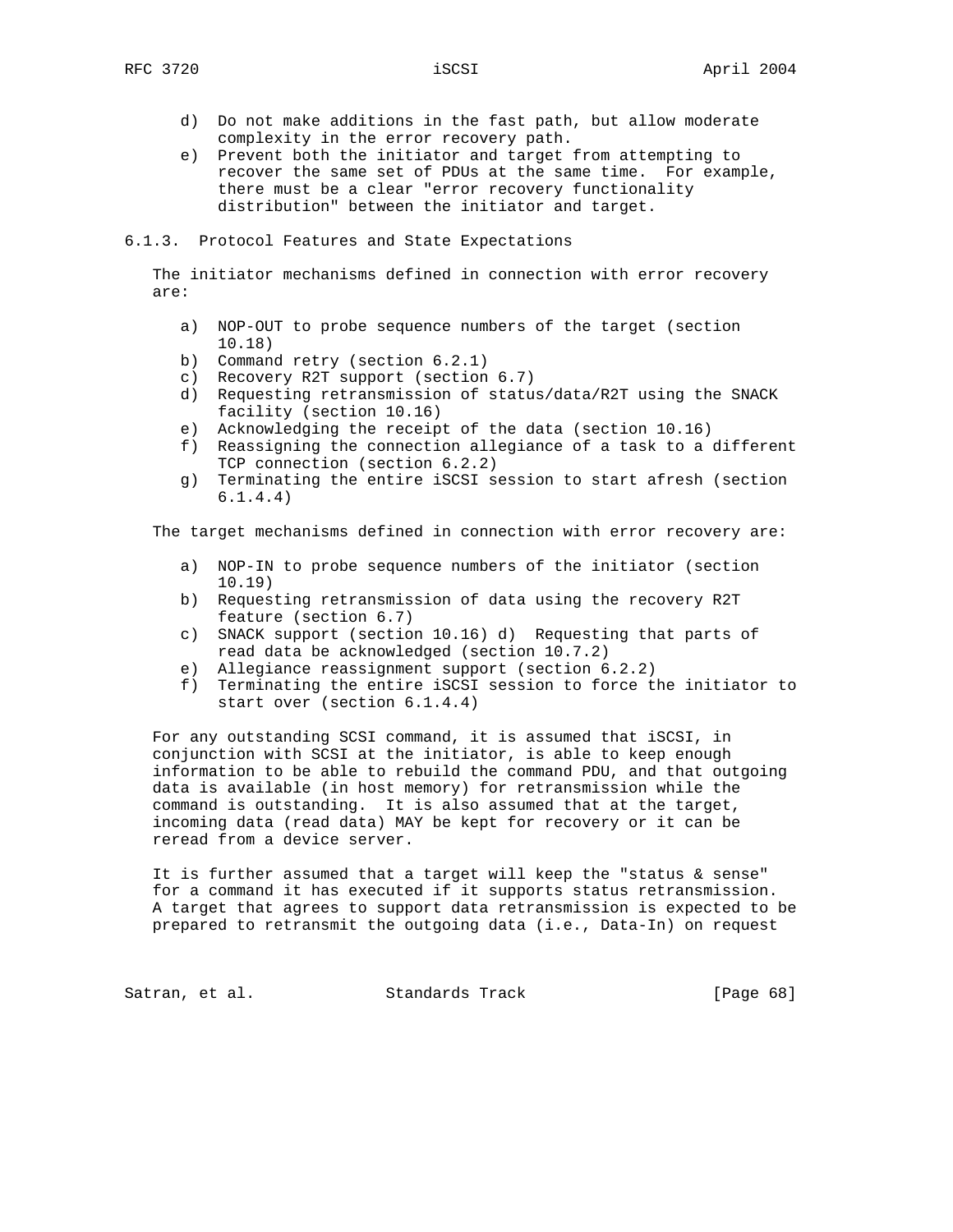until either the status for the completed command is acknowledged, or the data in question has been separately acknowledged.

6.1.4. Recovery Classes

 iSCSI enables the following classes of recovery (in the order of increasing scope of affected iSCSI tasks):

- Within a command (i.e., without requiring command restart).
- Within a connection (i.e., without requiring the connection to be rebuilt, but perhaps requiring command restart).
- Connection recovery (i.e., perhaps requiring connections to be rebuilt and commands to be reissued).
- Session recovery.

 The recovery scenarios detailed in the rest of this section are representative rather than exclusive. In every case, they detail the lowest class recovery that MAY be attempted. The implementer is left to decide under which circumstances to escalate to the next recovery class and/or what recovery classes to implement. Both the iSCSI target and initiator MAY escalate the error handling to an error recovery class, which impacts a larger number of iSCSI tasks in any of the cases identified in the following discussion.

 In all classes, the implementer has the choice of deferring errors to the SCSI initiator (with an appropriate response code), in which case the task, if any, has to be removed from the target and all the side effects, such as ACA, must be considered.

 Use of within-connection and within-command recovery classes MUST NOT be attempted before the connection is in Full Feature Phase.

 In the detailed description of the recovery classes, the mandating terms (MUST, SHOULD, MAY, etc.) indicate normative actions to be executed if the recovery class is supported and used.

6.1.4.1. Recovery Within-command

 At the target, the following cases lend themselves to within-command recovery:

- Lost data PDU realized through one of the following:
	- a) Data digest error dealt with as specified in Section 6.7 Digest Errors, using the option of a recovery R2T.

Satran, et al. Standards Track [Page 69]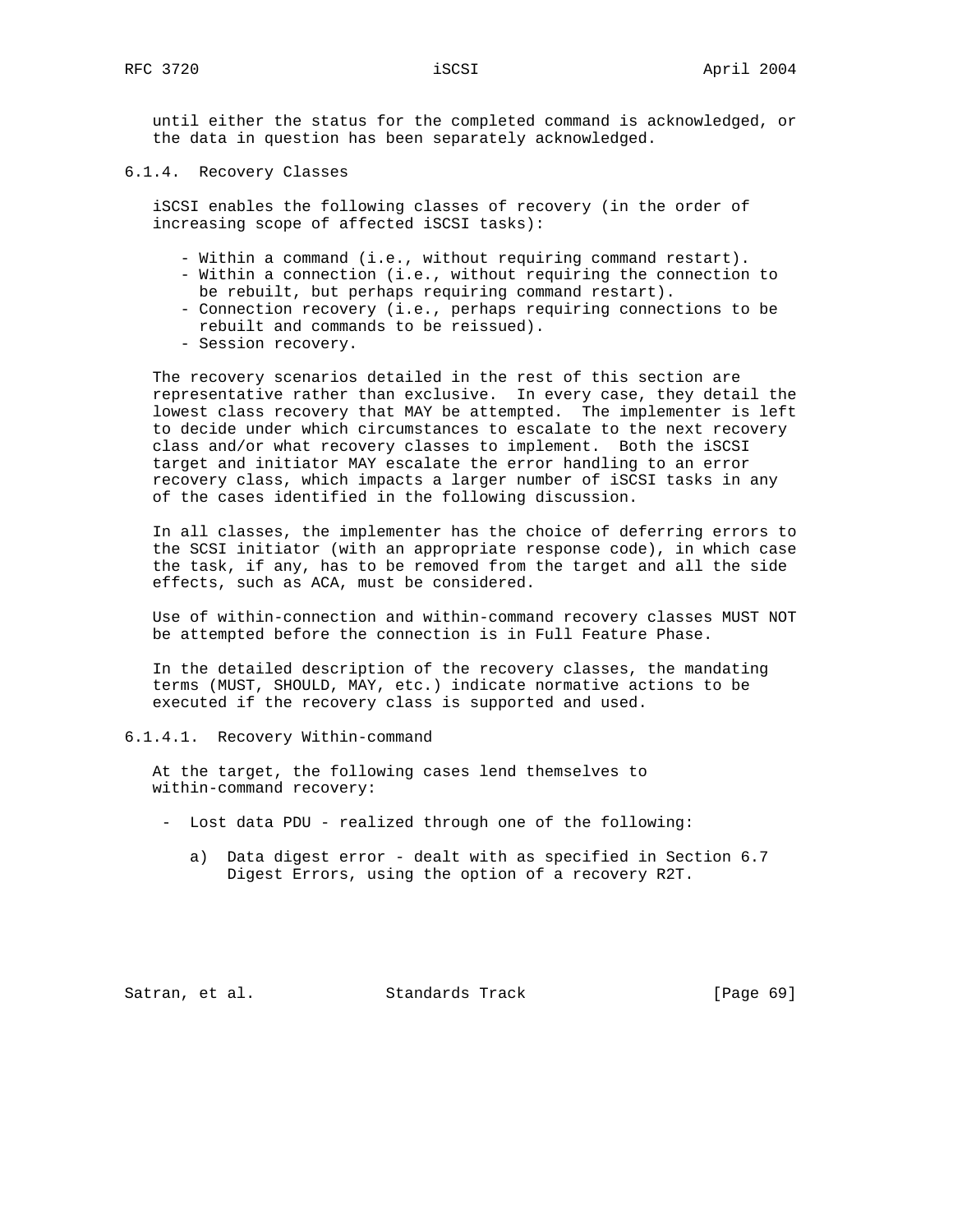- b) Sequence reception timeout (no data or partial-data-and-no-F-bit) - considered an implicit sequence error and dealt with as specified in Section 6.8 Sequence Errors, using the option of a recovery R2T.
- c) Header digest error, which manifests as a sequence reception timeout or a sequence error - dealt with as specified in Section 6.8 Sequence Errors, using the option of a recovery R2T.

 At the initiator, the following cases lend themselves to within-command recovery:

 Lost data PDU or lost R2T - realized through one of the following:

- a) Data digest error dealt with as specified in Section 6.7 Digest Errors, using the option of a SNACK.
- b) Sequence reception timeout (no status) or response reception timeout - dealt with as specified in Section 6.8 Sequence Errors, using the option of a SNACK.
- c) Header digest error, which manifests as a sequence reception timeout or a sequence error - dealt with as specified in Section 6.8 Sequence Errors, using the option of a SNACK.

 To avoid a race with the target, which may already have a recovery R2T or a termination response on its way, an initiator SHOULD NOT originate a SNACK for an R2T based on its internal timeouts (if any). Recovery in this case is better left to the target.

 The timeout values used by the initiator and target are outside the scope of this document. Sequence reception timeout is generally a large enough value to allow the data sequence transfer to be complete.

### 6.1.4.2. Recovery Within-connection

 At the initiator, the following cases lend themselves to within-connection recovery:

 - Requests not acknowledged for a long time. Requests are acknowledged explicitly through ExpCmdSN or implicitly by receiving data and/or status. The initiator MAY retry non-acknowledged commands as specified in Section 6.2 Retry and Reassign in Recovery.

Satran, et al. Standards Track [Page 70]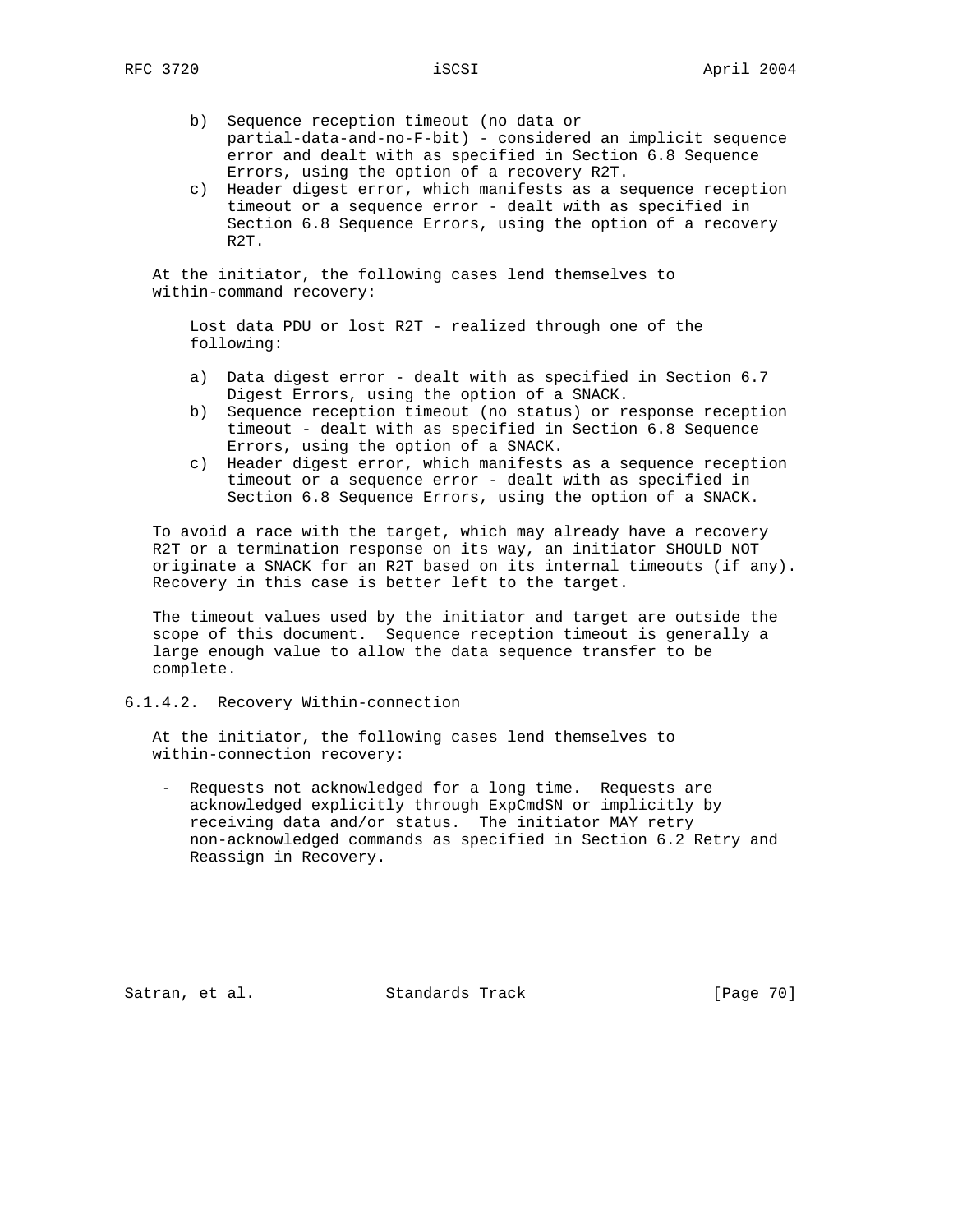- Lost iSCSI numbered Response. It is recognized by either identifying a data digest error on a Response PDU or a Data-In PDU carrying the status, or by receiving a Response PDU with a higher StatSN than expected. In the first case, digest error handling is done as specified in Section 6.7 Digest Errors using the option of a SNACK. In the second case, sequence error handling is done as specified in Section 6.8 Sequence Errors, using the option of a SNACK.

 At the target, the following cases lend themselves to within-connection recovery:

 - Status/Response not acknowledged for a long time. The target MAY issue a NOP-IN (with a valid Target Transfer Tag or otherwise) that carries the next status sequence number it is going to use in the StatSN field. This helps the initiator detect any missing StatSN(s) and issue a SNACK for the status.

 The timeout values used by the initiator and the target are outside the scope of this document.

6.1.4.3. Connection Recovery

 At an iSCSI initiator, the following cases lend themselves to connection recovery:

 - TCP connection failure: The initiator MUST close the connection. It then MUST either implicitly or explicitly logout the failed connection with the reason code "remove the connection for recovery" and reassign connection allegiance for all commands still in progress associated with the failed connection on one or more connections (some or all of which MAY be newly established connections) using the "Task reassign" task management function (see Section 10.5.1 Function). For an initiator, a command is in progress as long as it has not received a response or a Data-In PDU including status.

 Note: The logout function is mandatory. However, a new connection establishment is only mandatory if the failed connection was the last or only connection in the session.

 - Receiving an Asynchronous Message that indicates one or all connections in a session has been dropped. The initiator MUST handle it as a TCP connection failure for the connection(s) referred to in the Message.

Satran, et al. Standards Track [Page 71]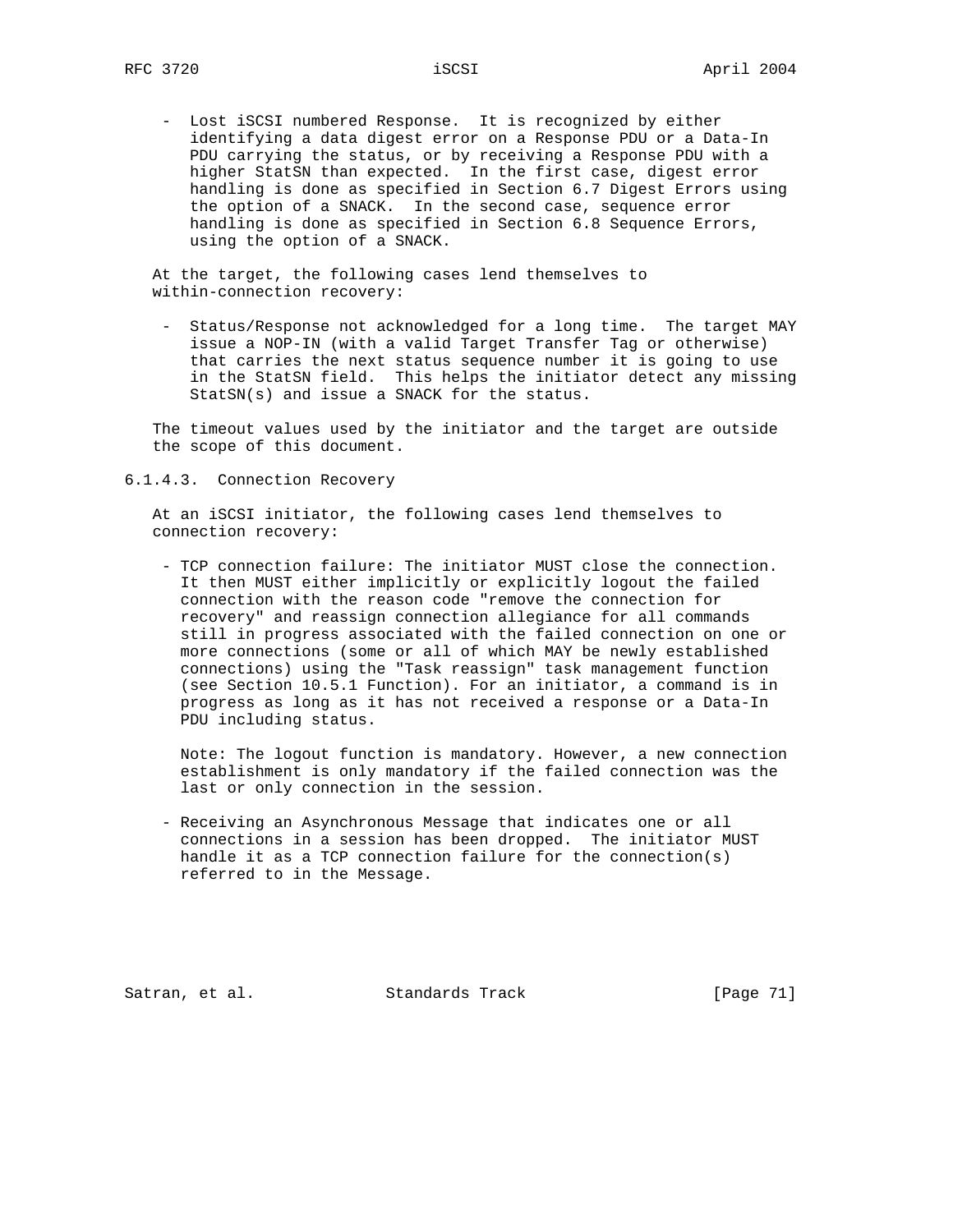At an iSCSI target, the following cases lend themselves to connection recovery:

 - TCP connection failure. The target MUST close the connection and, if more than one connection is available, the target SHOULD send an Asynchronous Message that indicates it has dropped the connection. Then, the target will wait for the initiator to continue recovery.

## 6.1.4.4. Session Recovery

 Session recovery should be performed when all other recovery attempts have failed. Very simple initiators and targets MAY perform session recovery on all iSCSI errors and rely on recovery on the SCSI layer and above.

 Session recovery implies the closing of all TCP connections, internally aborting all executing and queued tasks for the given initiator at the target, terminating all outstanding SCSI commands with an appropriate SCSI service response at the initiator, and restarting a session on a new set of connection(s) (TCP connection establishment and login on all new connections).

 For possible clearing effects of session recovery on SCSI and iSCSI objects, refer to Appendix F. - Clearing Effects of Various Events on Targets -.

6.1.5. Error Recovery Hierarchy

 The error recovery classes described so far are organized into a hierarchy for ease in understanding and to limit the implementation complexity. With few and well defined recovery levels interoperability is easier to achieve. The attributes of this hierarchy are as follows:

- a) Each level is a superset of the capabilities of the previous level. For example, Level 1 support implies supporting all capabilities of Level 0 and more.
- b) As a corollary, supporting a higher error recovery level means increased sophistication and possibly an increase in resource requirements.
- c) Supporting error recovery level "n" is advertised and negotiated by each iSCSI entity by exchanging the text key "ErrorRecoveryLevel=n". The lower of the two exchanged values is the operational ErrorRecoveryLevel for the session.

Satran, et al. Standards Track [Page 72]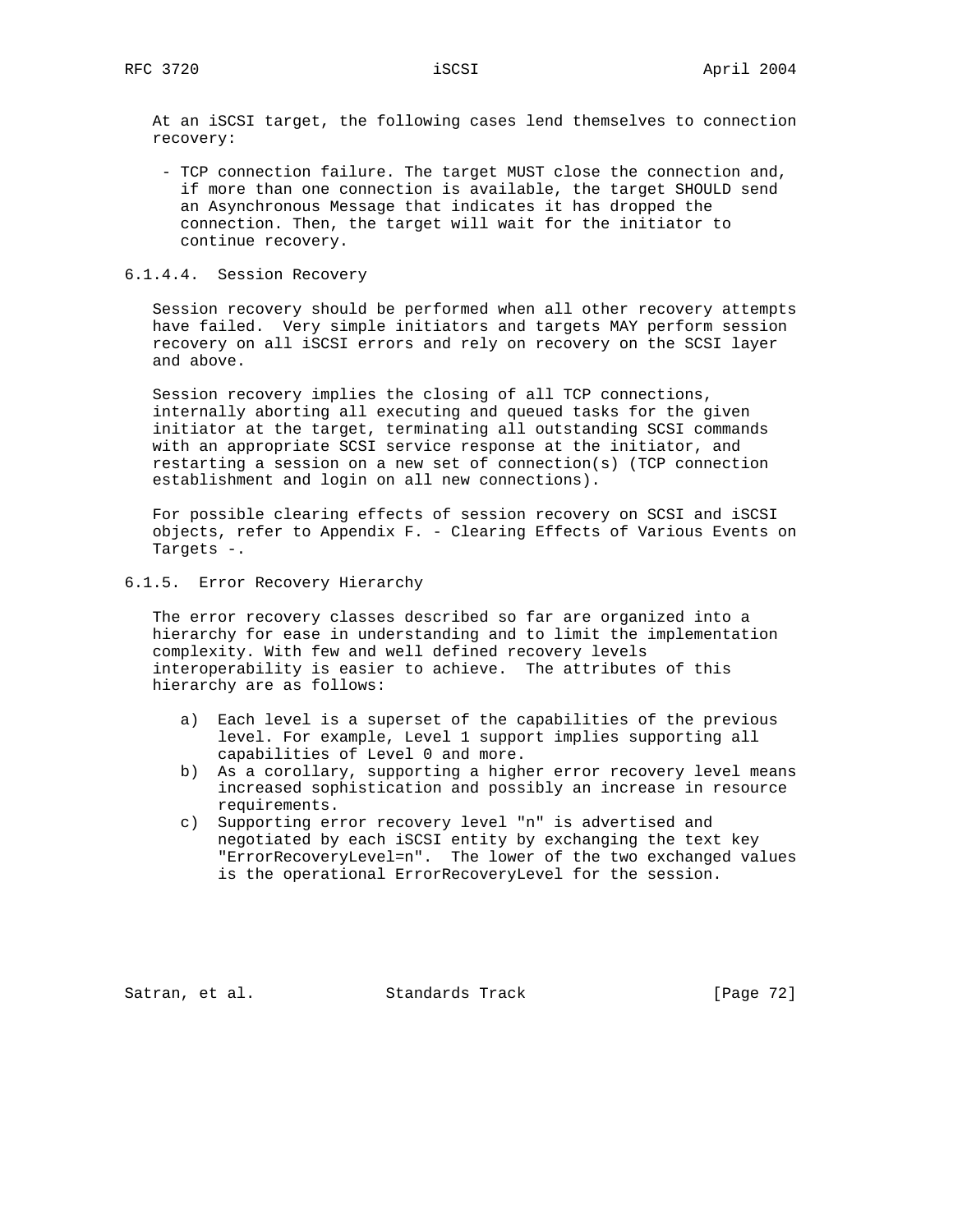The following diagram represents the error recovery hierarchy.

 $+$  /  $\sqrt{2}$  \  $\sqrt{2}$  <-- Connection recovery +-----+ / 1 \ <-- Digest failure recovery +---------+ / 0 \ <-- Session failure recovery +-------------+

 The following table lists the error recovery capabilities expected from the implementations that support each error recovery level.

| ErrorRecoveryLevel | Associated Error recovery capabilities                                                                    |
|--------------------|-----------------------------------------------------------------------------------------------------------|
|                    | Session recovery class<br>(Section 6.1.4.4 Session Recovery)                                              |
|                    | Digest failure recovery (See Note below.)<br>plus the capabilities of ER Level 0                          |
|                    | Connection recovery class<br>(Section 6.1.4.3 Connection Recovery)<br>plus the capabilities of ER Level 1 |

 Note: Digest failure recovery is comprised of two recovery classes: Within-Connection recovery class (Section 6.1.4.2 Recovery Within connection) and Within-Command recovery class (Section 6.1.4.1 Recovery Within-command).

 When a defined value of ErrorRecoveryLevel is proposed by an originator in a text negotiation, the originator MUST support the functionality defined for the proposed value and additionally, the functionality corresponding to any defined value numerically less than the proposed. When a defined value of ErrorRecoveryLevel is returned by a responder in a text negotiation, the responder MUST support the functionality corresponding to the ErrorRecoveryLevel it is accepting.

 When either party attempts to use error recovery functionality beyond what is negotiated, the recovery attempts MAY fail unless an a priori agreement outside the scope of this document exists between the two parties to provide such support.

Satran, et al. Standards Track [Page 73]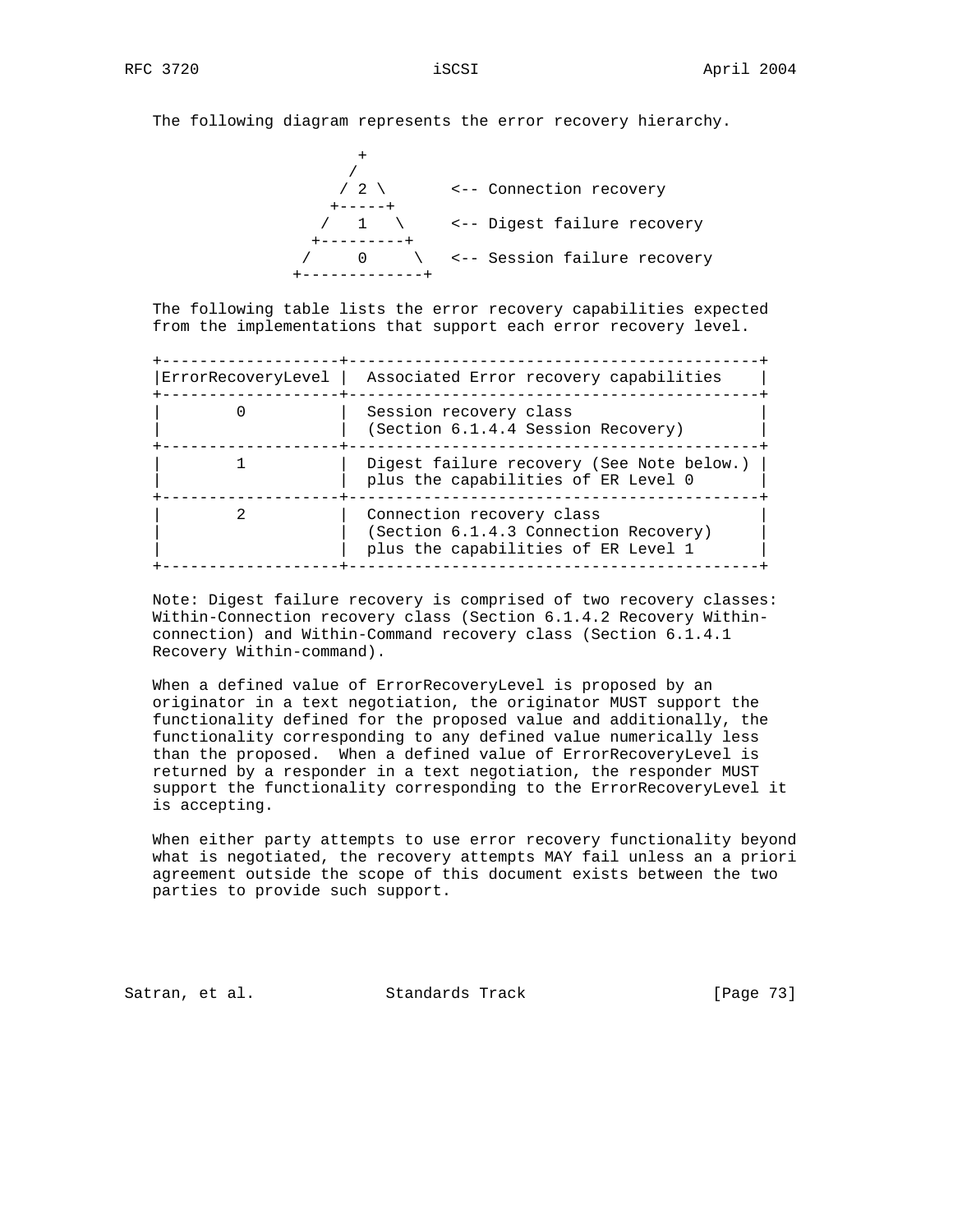Implementations MUST support error recovery level "0", while the rest are OPTIONAL to implement. In implementation terms, the above striation means that the following incremental sophistication with each level is required.

| Level transition | Incremental requirement                                          |
|------------------|------------------------------------------------------------------|
| $0 - > 1$        | PDU retransmissions on the same connection                       |
| $1 - 2.$         | Retransmission across connections and<br>allegiance reassignment |

### 6.2. Retry and Reassign in Recovery

 This section summarizes two important and somewhat related iSCSI protocol features used in error recovery.

### 6.2.1. Usage of Retry

 By resending the same iSCSI command PDU ("retry") in the absence of a command acknowledgement (by way of an ExpCmdSN update) or a response, an initiator attempts to "plug" (what it thinks are) the discontinuities in CmdSN ordering on the target end. Discarded command PDUs, due to digest errors, may have created these discontinuities.

 Retry MUST NOT be used for reasons other than plugging command sequence gaps, and in particular, cannot be used for requesting PDU retransmissions from a target. Any such PDU retransmission requests for a currently allegiant command in progress may be made using the SNACK mechanism described in section 10.16, although the usage of SNACK is OPTIONAL.

 If initiators, as part of plugging command sequence gaps as described above, inadvertently issue retries for allegiant commands already in progress (i.e., targets did not see the discontinuities in CmdSN ordering), the duplicate commands are silently ignored by targets as specified in section 3.2.2.1.

 When an iSCSI command is retried, the command PDU MUST carry the original Initiator Task Tag and the original operational attributes (e.g., flags, function names, LUN, CDB etc.) as well as the original CmdSN. The command being retried MUST be sent on the same connection as the original command unless the original connection was already successfully logged out.

Satran, et al. Standards Track [Page 74]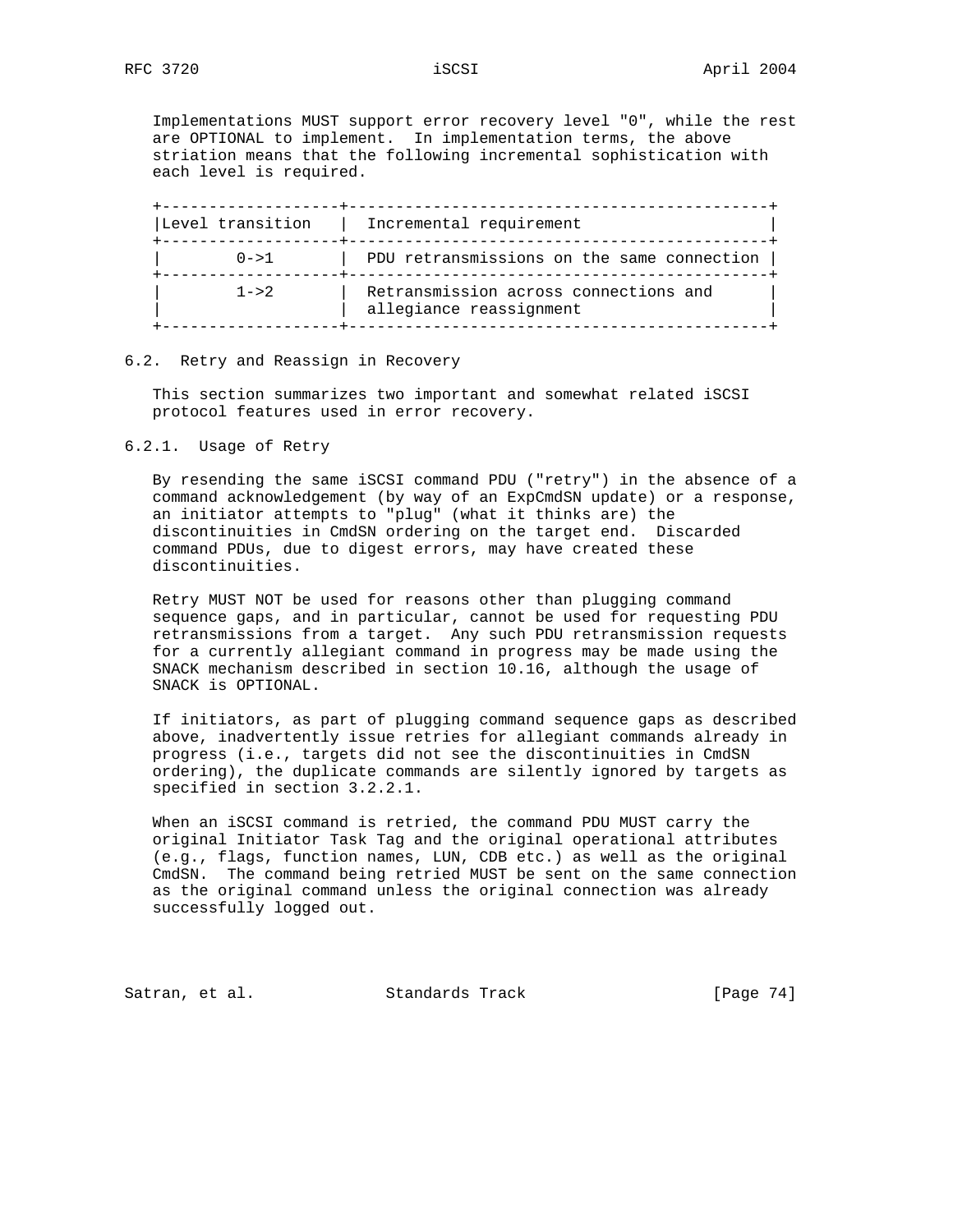## 6.2.2. Allegiance Reassignment

 By issuing a "task reassign" task management request (Section 10.5.1 Function), the initiator signals its intent to continue an already active command (but with no current connection allegiance) as part of connection recovery. This means that a new connection allegiance is requested for the command, which seeks to associate it to the connection on which the task management request is being issued. Before the allegiance reassignment is attempted for a task, an implicit or explicit Logout with the reason code "remove the connection for recovery" ( see section 10.14) MUST be successfully completed for the previous connection to which the task was allegiant.

 In reassigning connection allegiance for a command, the targets SHOULD continue the command from its current state. For example, when reassigning read commands, the target SHOULD take advantage of the ExpDataSN field provided by the Task Management function request (which must be set to zero if there was no data transfer) and bring the read command to completion by sending the remaining data and sending (or resending) the status. ExpDataSN acknowledges all data sent up to, but not including, the Data-In PDU and or R2T with DataSN (or R2TSN) equal to ExpDataSN. However, targets may choose to send/receive all unacknowledged data or all of the data on a reassignment of connection allegiance if unable to recover or maintain an accurate state. Initiators MUST not subsequently request data retransmission through Data SNACK for PDUs numbered less than ExpDataSN (i.e., prior to the acknowledged sequence number). For all types of commands, a reassignment request implies that the task is still considered in progress by the initiator and the target must conclude the task appropriately if the target returns the "Function Complete" response to the reassignment request. This might possibly involve retransmission of data/R2T/status PDUs as necessary, but MUST involve the (re)transmission of the status PDU.

 It is OPTIONAL for targets to support the allegiance reassignment. This capability is negotiated via the ErrorRecoveryLevel text key during the login time. When a target does not support allegiance reassignment, it MUST respond with a Task Management response code of "Allegiance reassignment not supported". If allegiance reassignment is supported by the target, but the task is still allegiant to a different connection, or a successful recovery Logout of the previously allegiant connection was not performed, the target MUST respond with a Task Management response code of "Task still allegiant".

Satran, et al. Standards Track [Page 75]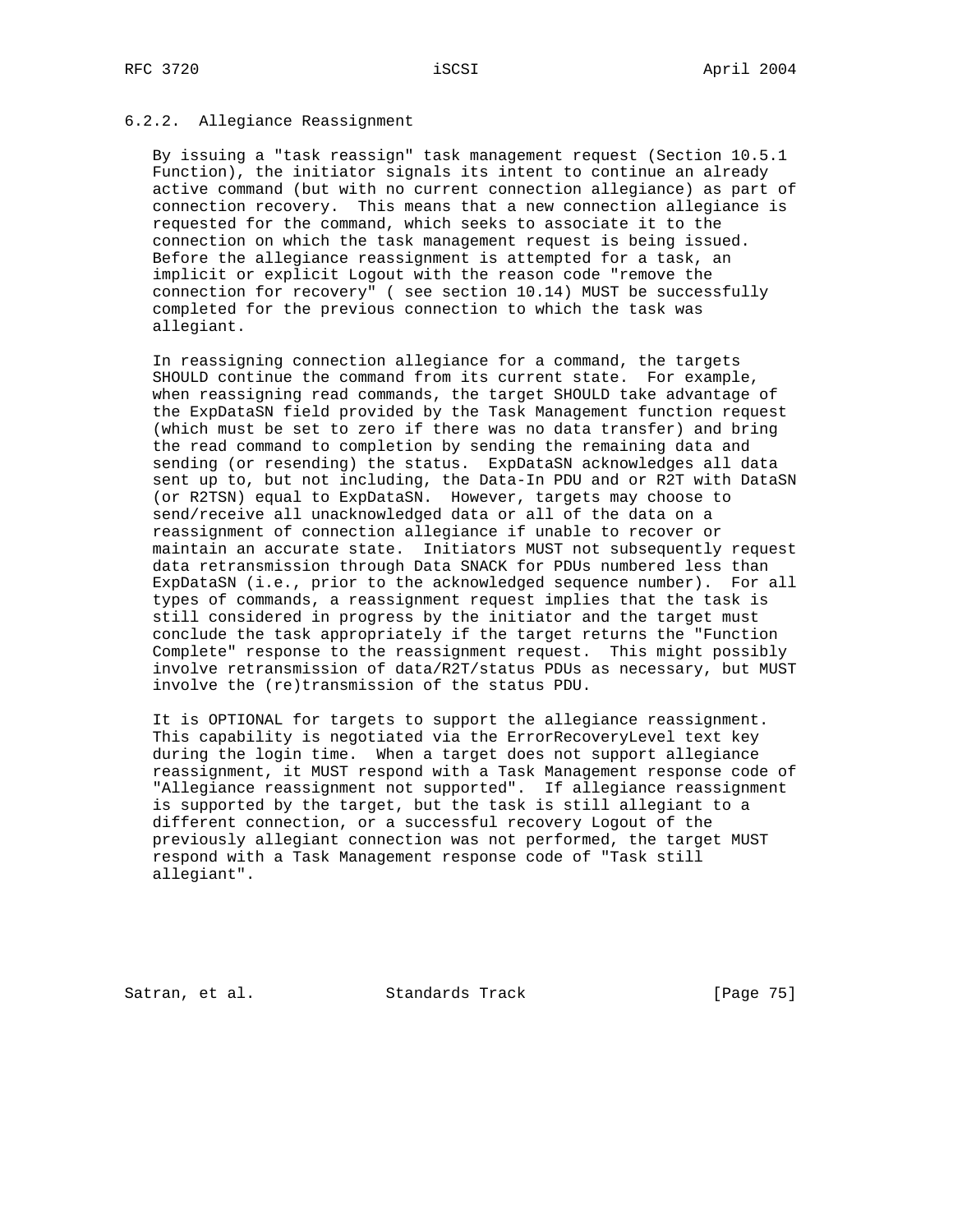If allegiance reassignment is supported by the target, the Task Management response to the reassignment request MUST be issued before the reassignment becomes effective.

 If a SCSI Command that involves data input is reassigned, any SNACK Tag it holds for a final response from the original connection is deleted and the default value of 0 MUST be used instead.

## 6.3. Usage Of Reject PDU in Recovery

 Targets MUST NOT implicitly terminate an active task by sending a Reject PDU for any PDU exchanged during the life of the task. If the target decides to terminate the task, a Response PDU (SCSI, Text, Task, etc.) must be returned by the target to conclude the task. If the task had never been active before the Reject (i.e., the Reject is on the command PDU), targets should not send any further responses because the command itself is being discarded.

 The above rule means that the initiator can eventually expect a response on receiving Rejects, if the received Reject is for a PDU other than the command PDU itself. The non-command Rejects only have diagnostic value in logging the errors, and they can be used for retransmission decisions by the initiators.

 The CmdSN of the rejected command PDU (if it is a non-immediate command) MUST NOT be considered received by the target (i.e., a command sequence gap must be assumed for the CmdSN), even though the CmdSN of the rejected command PDU may be reliably ascertained. Upon receiving the Reject, the initiator MUST plug the CmdSN gap in order to continue to use the session. The gap may be plugged either by transmitting a command PDU with the same CmdSN, or by aborting the task (see section 6.9 on how an abort may plug a CmdSN gap).

 When a data PDU is rejected and its DataSN can be ascertained, a target MUST advance ExpDataSN for the current data burst if a recovery R2T is being generated. The target MAY advance its ExpDataSN if it does not attempt to recover the lost data PDU.

## 6.4. Connection Timeout Management

 iSCSI defines two session-global timeout values (in seconds) - Time2Wait and Time2Retain - that are applicable when an iSCSI Full Feature Phase connection is taken out of service either intentionally or by an exception. Time2Wait is the initial "respite time" before attempting an explicit/implicit Logout for the CID in question or task reassignment for the affected tasks (if any). Time2Retain is the maximum time after the initial respite interval that the task and/or connection state(s) is/are guaranteed to be maintained on the

Satran, et al. Standards Track [Page 76]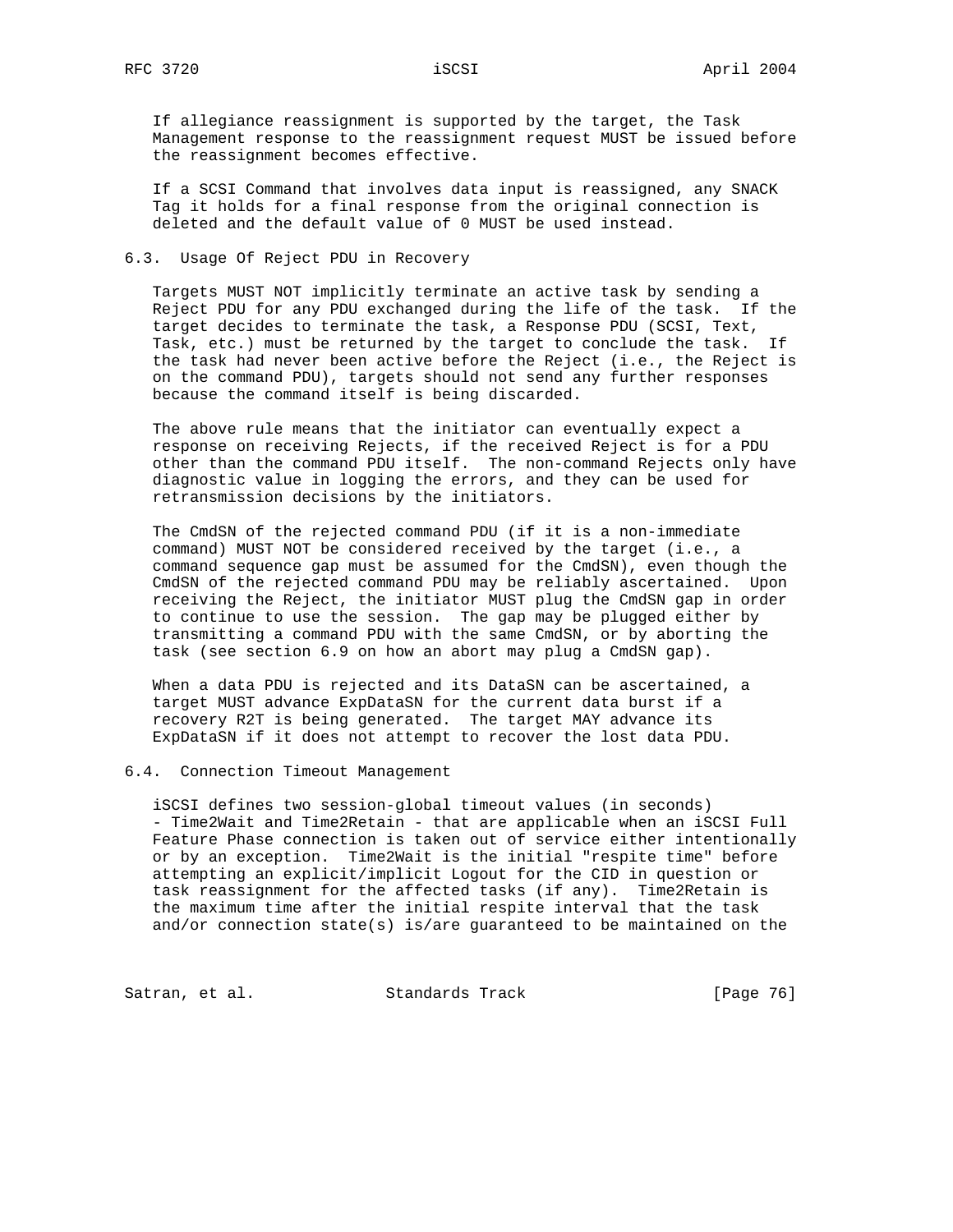target to cater to a possible recovery attempt. Recovery attempts for the connection and/or task(s) SHOULD NOT be made before Time2Wait seconds, but MUST be completed within Time2Retain seconds after that initial Time2Wait waiting period.

## 6.4.1. Timeouts on Transport Exception Events

 A transport connection shutdown or a transport reset without any preceding iSCSI protocol interactions informing the end-points of the fact causes a Full Feature Phase iSCSI connection to be abruptly terminated. The timeout values to be used in this case are the negotiated values of defaultTime2Wait (Section 12.15 DefaultTime2Wait) and DefaultTime2Retain (Section 12.16 DefaultTime2Retain) text keys for the session.

## 6.4.2. Timeouts on Planned Decommissioning

 Any planned decommissioning of a Full Feature Phase iSCSI connection is preceded by either a Logout Response PDU, or an Async Message PDU. The Time2Wait and Time2Retain field values (section 10.15) in a Logout Response PDU, and the Parameter2 and Parameter3 fields of an Async Message (AsyncEvent types "drop the connection" or "drop all the connections"; section 10.9.1) specify the timeout values to be used in each of these cases.

 These timeout values are only applicable for the affected connection, and the tasks active on that connection. These timeout values have no bearing on initiator timers (if any) that are already running on connections or tasks associated with that session.

## 6.5. Implicit Termination of Tasks

 A target implicitly terminates the active tasks due to iSCSI protocol dynamics in the following cases:

- a) When a connection is implicitly or explicitly logged out with the reason code of "Close the connection" and there are active tasks allegiant to that connection.
- b) When a connection fails and the connection state eventually times out (state transition M1 in Section 7.2.2 State Transition Descriptions for Initiators and Targets) and there are active tasks allegiant to that connection.
- c) When a successful Logout with the reason code of "remove the connection for recovery" is performed while there are active tasks allegiant to that connection, and those tasks eventually

Satran, et al. Standards Track [Page 77]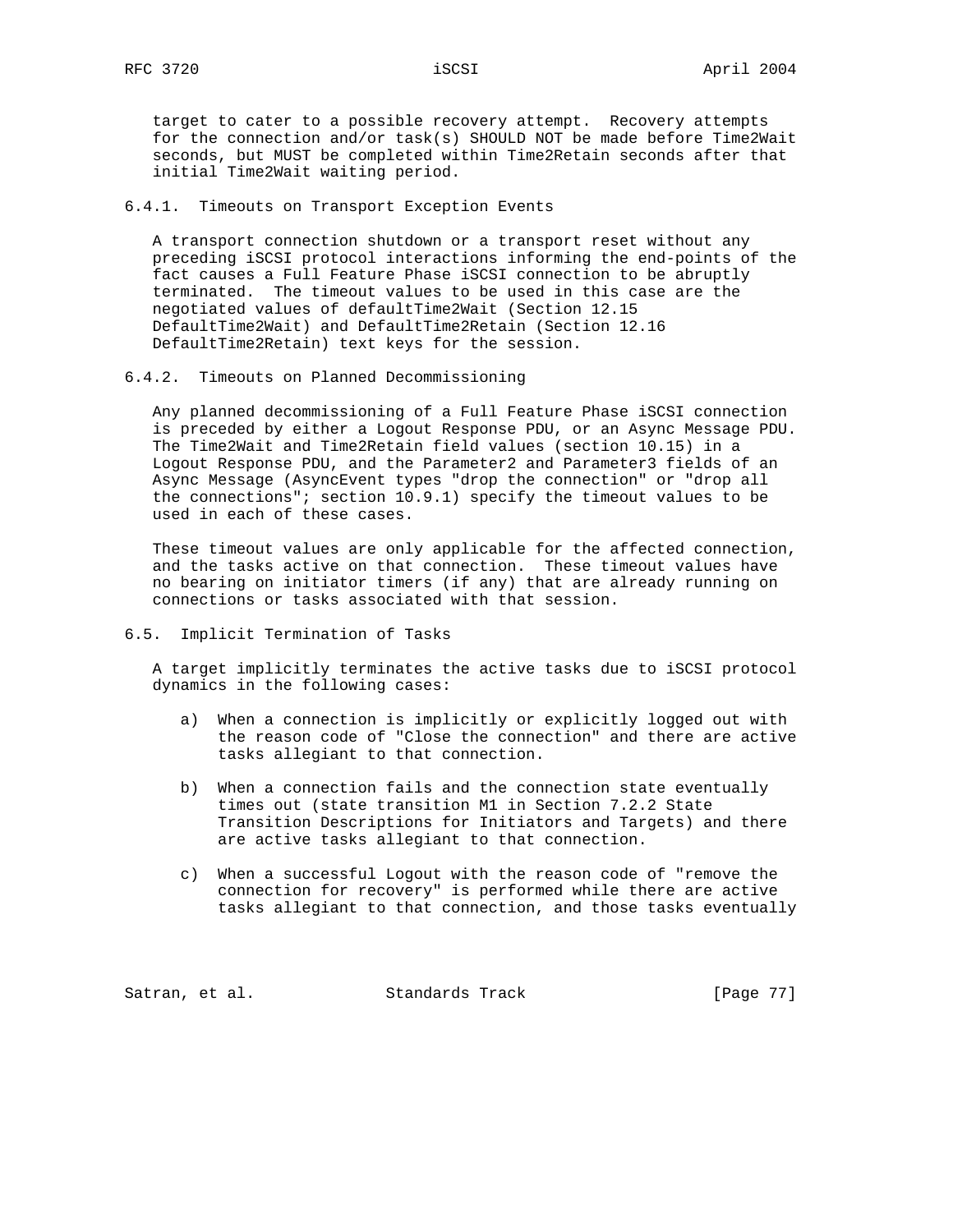time out after the Time2Wait and Time2Retain periods without allegiance reassignment.

 d) When a connection is implicitly or explicitly logged out with the reason code of "Close the session" and there are active tasks in that session.

If the tasks terminated in the above cases  $a$ ),  $b$ ,  $c$ ) and d)are SCSI tasks, they must be internally terminated as if with CHECK CONDITION status. This status is only meaningful for appropriately handling the internal SCSI state and SCSI side effects with respect to ordering because this status is never communicated back as a terminating status to the initiator. However additional actions may have to be taken at SCSI level depending on the SCSI context as defined by the SCSI standards (e.g., queued commands and ACA, in cases a), b), and c), after the tasks are terminated, the target MUST report a Unit Attention condition on the next command processed on any connection for each affected I\_T\_L nexus with the status of CHECK CONDITION, and the ASC/ASCQ value of 47h/7Fh - "SOME COMMANDS CLEARED BY ISCSI PROTOCOL EVENT" , etc. - see [SAM2] and [SPC3]).

6.6. Format Errors

 The following two explicit violations of PDU layout rules are format errors:

- a) Illegal contents of any PDU header field except the Opcode (legal values are specified in Section 10 iSCSI PDU Formats).
- b) Inconsistent field contents (consistent field contents are specified in Section 10 iSCSI PDU Formats).

 Format errors indicate a major implementation flaw in one of the parties.

 When a target or an initiator receives an iSCSI PDU with a format error, it MUST immediately terminate all transport connections in the session either with a connection close or with a connection reset and escalate the format error to session recovery (see Section 6.1.4.4 Session Recovery).

## 6.7. Digest Errors

 The discussion of the legal choices in handling digest errors below excludes session recovery as an explicit option, but either party detecting a digest error may choose to escalate the error to session recovery.

Satran, et al. Standards Track [Page 78]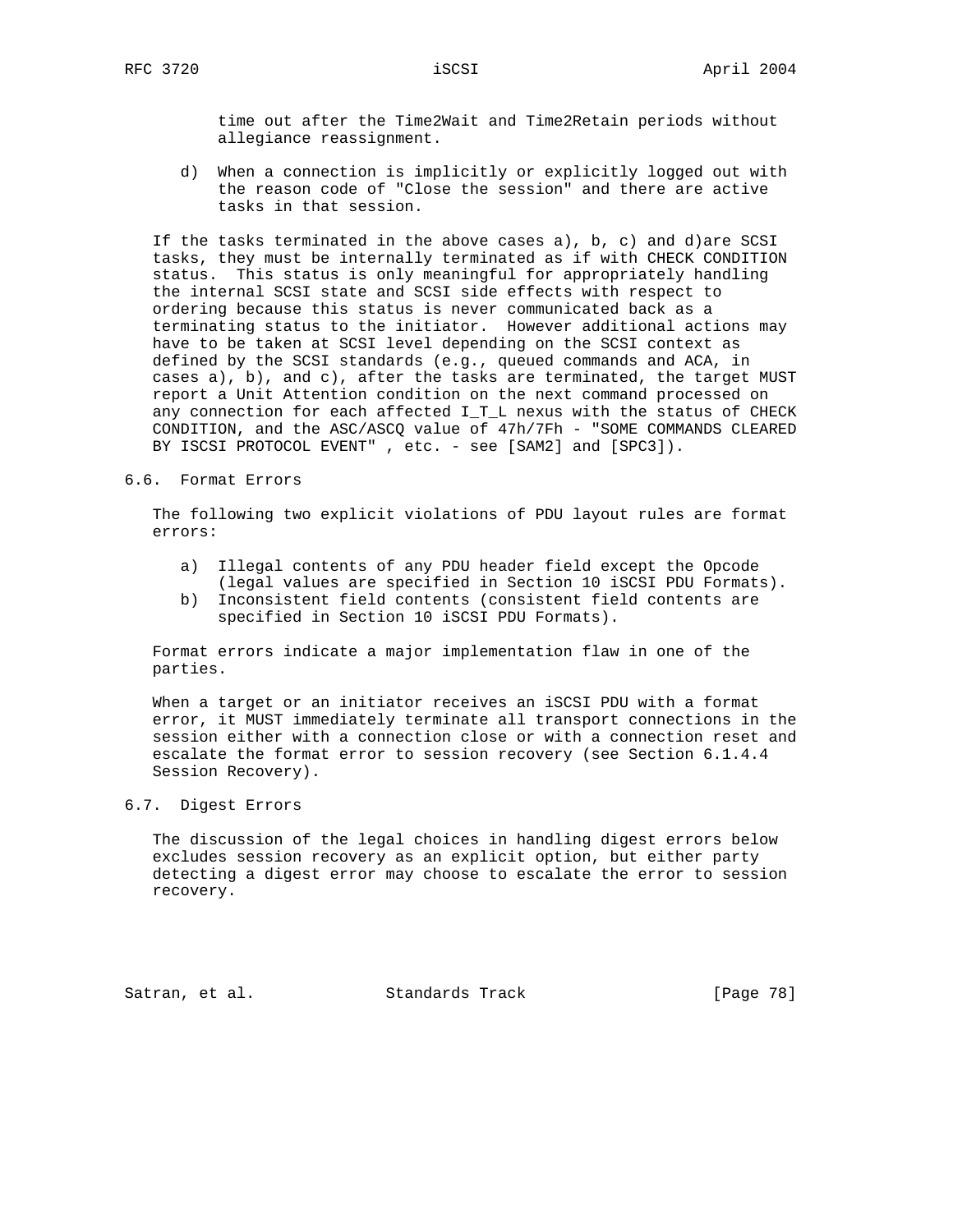When a target or an initiator receives any iSCSI PDU, with a header digest error, it MUST either discard the header and all data up to the beginning of a later PDU or close the connection. Because the digest error indicates that the length field of the header may have been corrupted, the location of the beginning of a later PDU needs to be reliably ascertained by other means such as the operation of a sync and steering layer.

 When a target receives any iSCSI PDU with a payload digest error, it MUST answer with a Reject PDU with a reason code of Data-Digest-Error and discard the PDU.

- If the discarded PDU is a solicited or unsolicited iSCSI data PDU (for immediate data in a command PDU, non-data PDU rule below applies), the target MUST do one of the following: a) Request retransmission with a recovery R2T.
	- b) Terminate the task with a response PDU with a CHECK CONDITION Status and an iSCSI Condition of "protocol service CRC error" (Section 10.4.7.2 Sense Data). If the target chooses to implement this option, it MUST wait to receive all the data (signaled by a Data PDU with the final bit set for all outstanding R2Ts) before sending the response PDU. A task management command (such as an abort task) from the initiator during this wait may also conclude the task.
- No further action is necessary for targets if the discarded PDU is a non-data PDU. In case of immediate data being present on a discarded command, the immediate data is implicitly recovered when the task is retried (see section 6.2.1), followed by the entire data transfer for the task.

When an initiator receives any iSCSI PDU with a payload digest error, it MUST discard the PDU.

- If the discarded PDU is an iSCSI data PDU, the initiator MUST do one of the following:
	- a) Request the desired data PDU through SNACK. In response to the SNACK, the target MUST either resend the data PDU or reject the SNACK with a Reject PDU with a reason code of "SNACK reject" in which case:
		- i) If the status has not already been sent for the command, the target MUST terminate the command with a CHECK CONDITION Status and an iSCSI Condition of "SNACK rejected" (Section 10.4.7.2 Sense Data).
		- ii) If the status was already sent, no further action is necessary for the target. The initiator in this case MUST wait for the status to be received and then discard it, so as to internally signal the completion with CHECK CONDITION

Satran, et al. Standards Track [Page 79]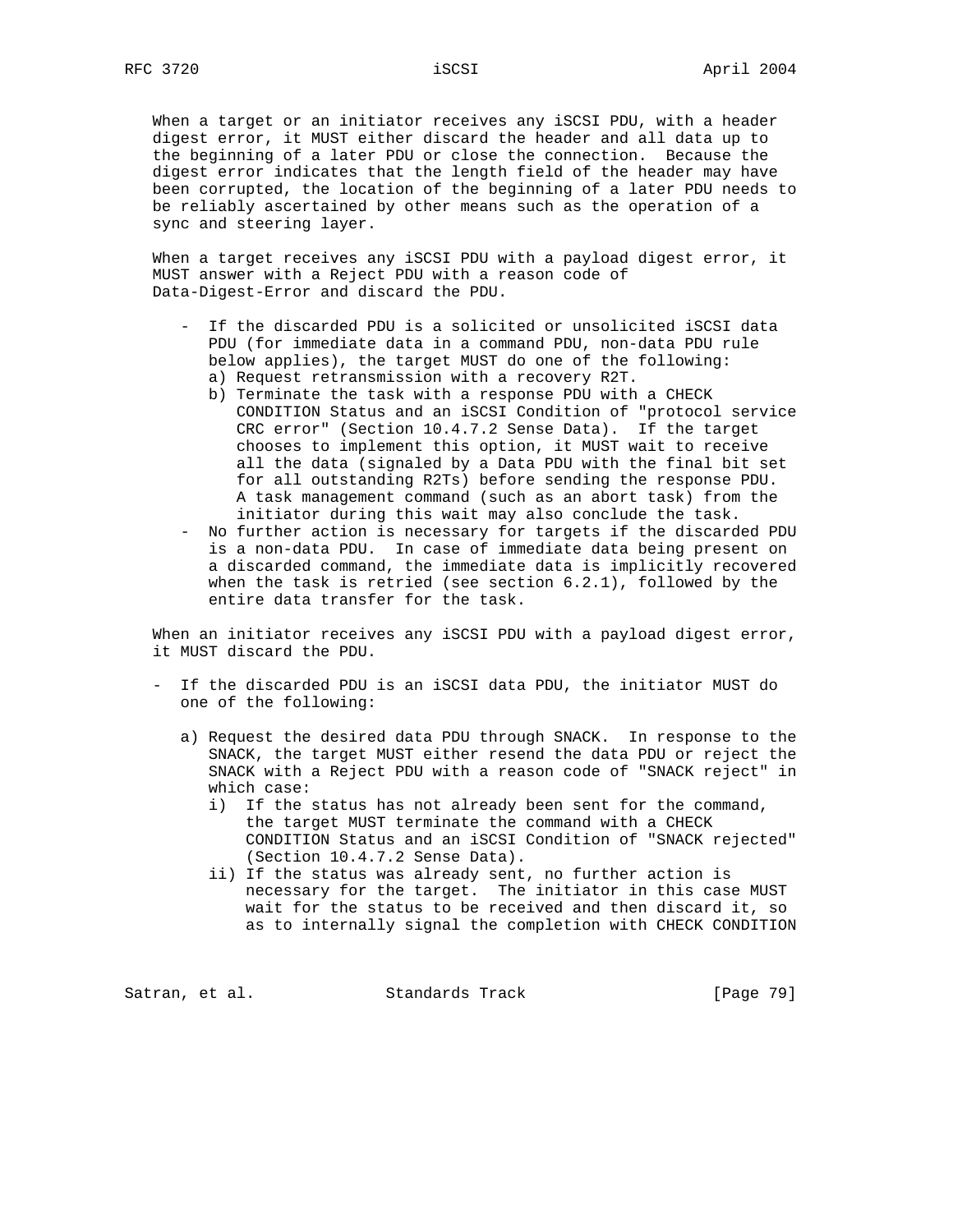Status and an iSCSI Condition of "protocol service CRC error" (Section 10.4.7.2 Sense Data).

- b) Abort the task and terminate the command with an error.
- If the discarded PDU is a response PDU, the initiator MUST do one of the following:
	- a) Request PDU retransmission with a status SNACK.
	- b) Logout the connection for recovery and continue the tasks on a different connection instance as described in Section 6.2 Retry and Reassign in Recovery.
	- c) Logout to close the connection (abort all the commands associated with the connection).
- No further action is necessary for initiators if the discarded PDU is an unsolicited PDU (e.g., Async, Reject). Task timeouts as in the initiator waiting for a command completion, or process timeouts, as in the target waiting for a Logout, will ensure that the correct operational behavior will result in these cases despite the discarded PDU.

## 6.8. Sequence Errors

 When an initiator receives an iSCSI R2T/data PDU with an out of order R2TSN/DataSN or a SCSI response PDU with an ExpDataSN that implies missing data PDU(s), it means that the initiator must have detected a header or payload digest error on one or more earlier R2T/data PDUs. The initiator MUST address these implied digest errors as described in Section 6.7 Digest Errors. When a target receives a data PDU with an out of order DataSN, it means that the target must have hit a header or payload digest error on at least one of the earlier data PDUs. The target MUST address these implied digest errors as described in Section 6.7 Digest Errors.

 When an initiator receives an iSCSI status PDU with an out of order StatSN that implies missing responses, it MUST address the one or more missing status PDUs as described in Section 6.7 Digest Errors. As a side effect of receiving the missing responses, the initiator may discover missing data PDUs. If the initiator wants to recover the missing data for a command, it MUST NOT acknowledge the received responses that start from the StatSN of the relevant command, until it has completed receiving all the data PDUs of the command.

 When an initiator receives duplicate R2TSNs (due to proactive retransmission of R2Ts by the target) or duplicate DataSNs (due to proactive SNACKs by the initiator), it MUST discard the duplicates.

Satran, et al. Standards Track [Page 80]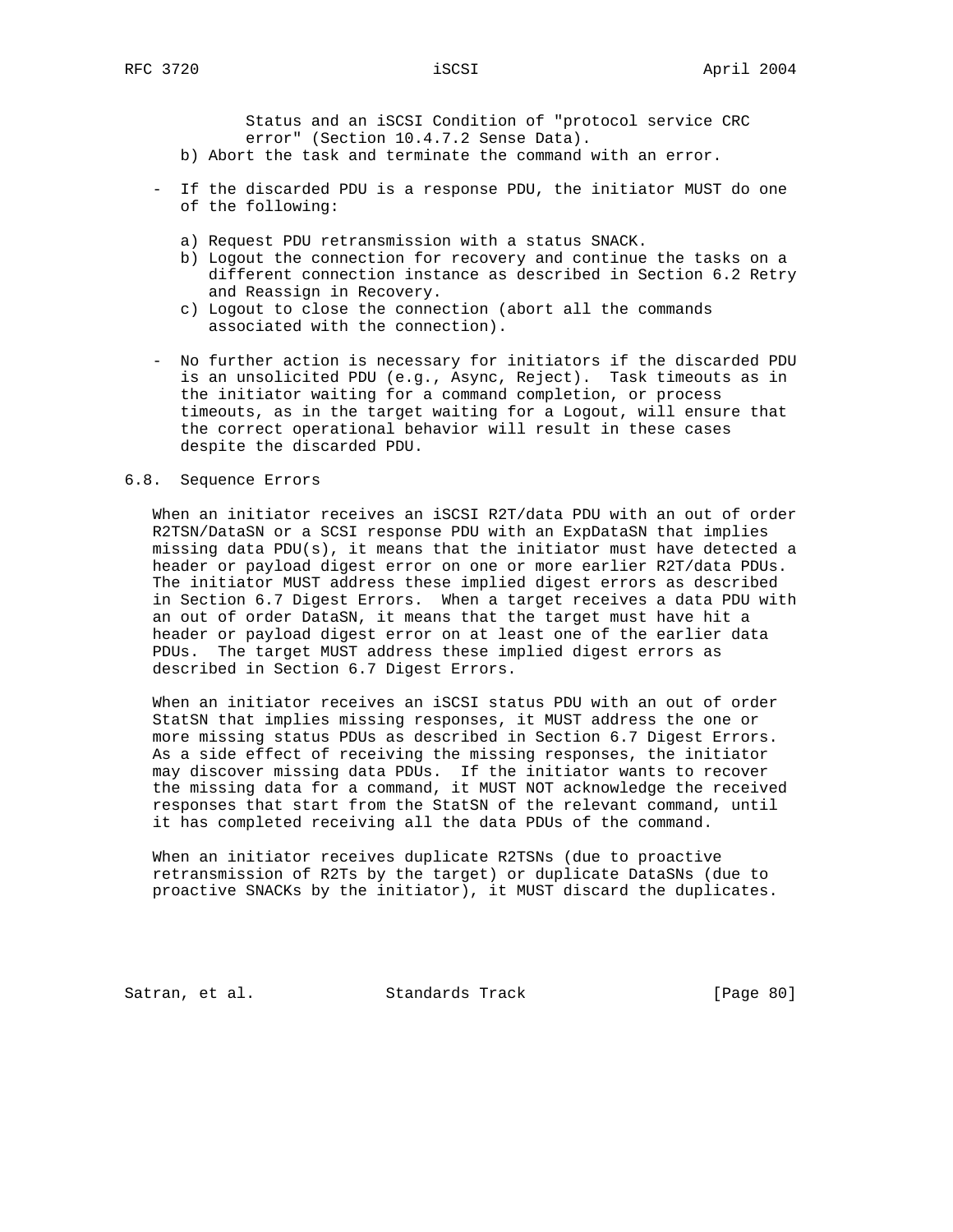# 6.9. SCSI Timeouts

 An iSCSI initiator MAY attempt to plug a command sequence gap on the target end (in the absence of an acknowledgement of the command by way of ExpCmdSN) before the ULP timeout by retrying the unacknowledged command, as described in Section 6.2 Retry and Reassign in Recovery.

 On a ULP timeout for a command (that carried a CmdSN of n), if the iSCSI initiator intends to continue the session, it MUST abort the command by either using an appropriate Task Management function request for the specific command, or a "close the connection" Logout. When using an ABORT TASK, if the ExpCmdSN is still less than  $(n+1)$ , the target may see the abort request while missing the original command itself due to one of the following reasons:

- Original command was dropped due to digest error.
- Connection on which the original command was sent was successfully logged out. Upon logout, the unacknowledged commands issued on the connection being logged out are discarded.

 If the abort request is received and the original command is missing, targets MUST consider the original command with that RefCmdSN to be received and issue a Task Management response with the response code: "Function Complete". This response concludes the task on both ends. If the abort request is received and the target can determine (based on the Referenced Task Tag) that the command was received and executed and also that the response was sent prior to the abort, then the target MUST respond with the response code of "Task Does Not Exist".

### 6.10. Negotiation Failures

 Text request and response sequences, when used to set/negotiate operational parameters, constitute the negotiation/parameter setting. A negotiation failure is considered to be one or more of the following:

- None of the choices, or the stated value, is acceptable to one of the sides in the negotiation.
- The text request timed out and possibly terminated.
- The text request was answered with a Reject PDU.

Satran, et al. Standards Track [Page 81]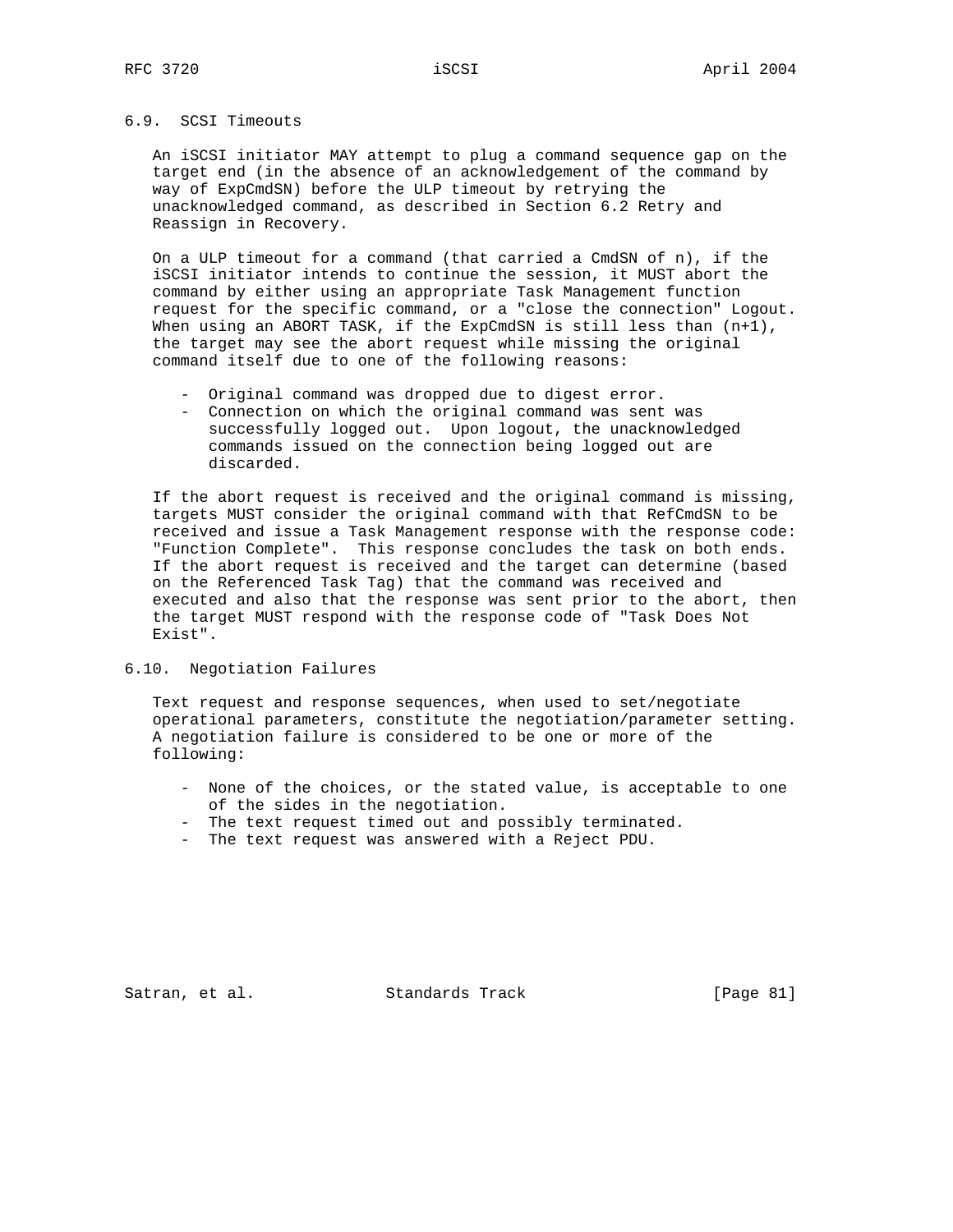The following two rules should be used to address negotiation failures:

- During Login, any failure in negotiation MUST be considered a login process failure and the Login Phase must be terminated, and with it, the connection. If the target detects the failure, it must terminate the login with the appropriate Login Response code.
- A failure in negotiation, while in the Full Feature Phase, will terminate the entire negotiation sequence that may consist of a series of text requests that use the same Initiator Task Tag. The operational parameters of the session or the connection MUST continue to be the values agreed upon during an earlier successful negotiation (i.e., any partial results of this unsuccessful negotiation MUST NOT take effect and MUST be discarded).

## 6.11. Protocol Errors

 Mapping framed messages over a "stream" connection, such as TCP, makes the proposed mechanisms vulnerable to simple software framing errors. On the other hand, the introduction of framing mechanisms to limit the effects of these errors may be onerous on performance for simple implementations. Command Sequence Numbers and the above mechanisms for connection drop and reestablishment help handle this type of mapping errors.

 All violations of iSCSI PDU exchange sequences specified in this document are also protocol errors. This category of errors can only be addressed by fixing the implementations; iSCSI defines Reject and response codes to enable this.

6.12. Connection Failures

 iSCSI can keep a session in operation if it is able to keep/establish at least one TCP connection between the initiator and the target in a timely fashion. Targets and/or initiators may recognize a failing connection by either transport level means (TCP), a gap in the command sequence number, a response stream that is not filled for a long time, or by a failing iSCSI NOP (acting as a ping). The latter MAY be used periodically to increase the speed and likelihood of detecting connection failures. Initiators and targets MAY also use the keep-alive option on the TCP connection to enable early link failure detection on otherwise idle links.

Satran, et al. Standards Track [Page 82]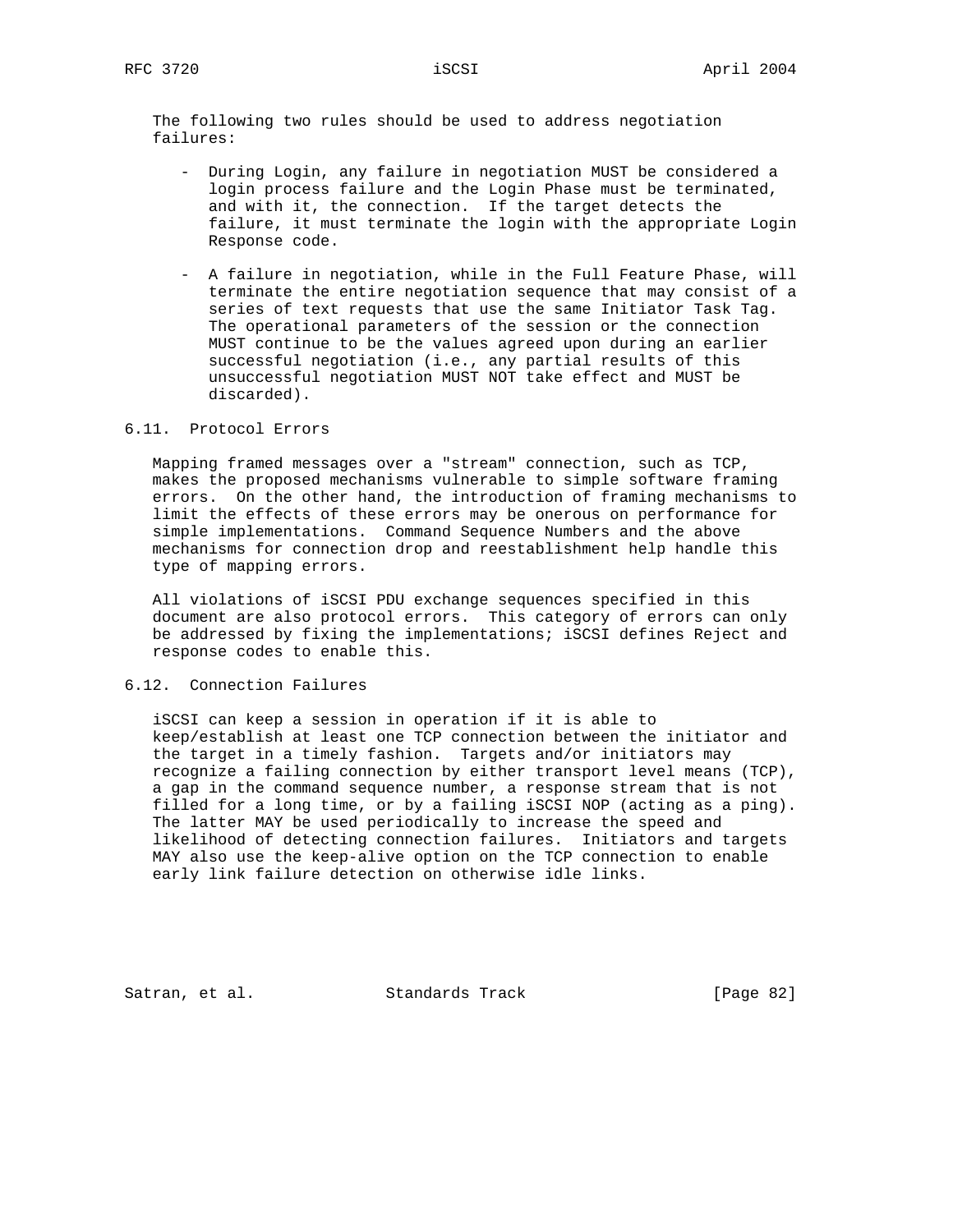On connection failure, the initiator and target MUST do one of the following:

- Attempt connection recovery within the session (Section 6.1.4.3 Connection Recovery).
- Logout the connection with the reason code "closes the connection" (Section 10.14.5 Implicit termination of tasks), re-issue missing commands, and implicitly terminate all active commands. This option requires support for the within-connection recovery class (Section 6.1.4.2 Recovery Within-connection).
- Perform session recovery (Section 6.1.4.4 Session Recovery).

 Either side may choose to escalate to session recovery (via the initiator dropping all the connections, or via an Async Message that announces the similar intent from a target), and the other side MUST give it precedence. On a connection failure, a target MUST terminate and/or discard all of the active immediate commands regardless of which of the above options is used (i.e., immediate commands are not recoverable across connection failures).

## 6.13. Session Errors

 If all of the connections of a session fail and cannot be reestablished in a short time, or if initiators detect protocol errors repeatedly, an initiator may choose to terminate a session and establish a new session.

In this case, the initiator takes the following actions:

- Resets or closes all the transport connections.
- Terminates all outstanding requests with an appropriate response before initiating a new session. If the same I\_T nexus is intended to be reestablished, the initiator MUST employ session reinstatement (see section 5.3.5).

 When the session timeout (the connection state timeout for the last failed connection) happens on the target, it takes the following actions:

- Resets or closes the TCP connections (closes the session).
- Terminates all active tasks that were allegiant to the connection(s) that constituted the session.

 A target MUST also be prepared to handle a session reinstatement request from the initiator, that may be addressing session errors.

Satran, et al. Standards Track [Page 83]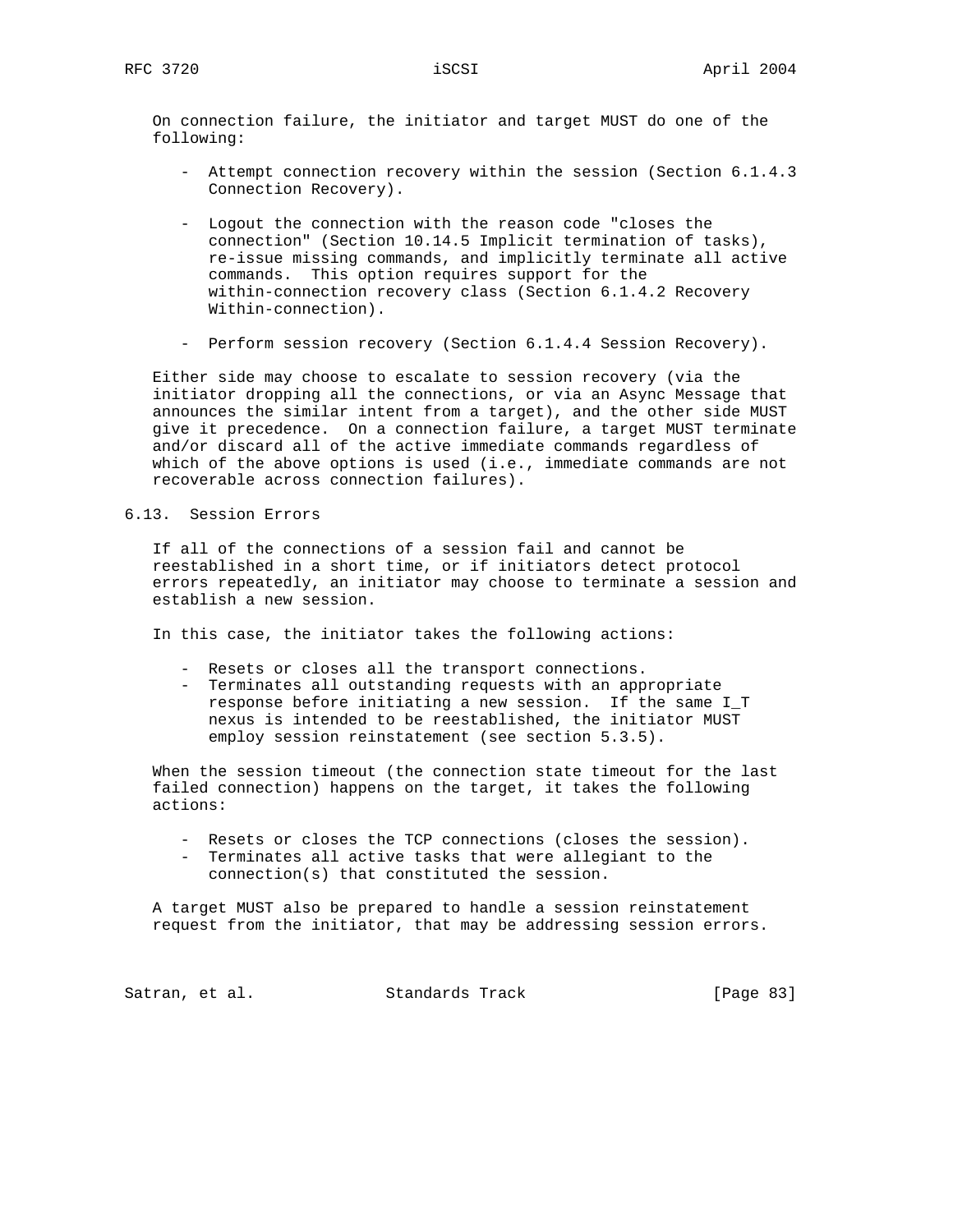7. State Transitions

 iSCSI connections and iSCSI sessions go through several well-defined states from the time they are created to the time they are cleared.

 The connection state transitions are described in two separate but dependent state diagrams for ease in understanding. The first diagram, "standard connection state diagram", describes the connection state transitions when the iSCSI connection is not waiting for, or undergoing, a cleanup by way of an explicit or implicit Logout. The second diagram, "connection cleanup state diagram", describes the connection state transitions while performing the iSCSI connection cleanup.

 The "session state diagram" describes the state transitions an iSCSI session would go through during its lifetime, and it depends on the states of possibly multiple iSCSI connections that participate in the session.

 States and state transitions are described in the text, tables and diagrams. The diagrams are used for illustration. The text and the tables are the governing specification.

- 7.1. Standard Connection State Diagrams
- 7.1.1. State Descriptions for Initiators and Targets

 State descriptions for the standard connection state diagram are as follows:

- -S1: FREE
	- -initiator: State on instantiation, or after successful connection closure.
	- -target: State on instantiation, or after successful connection closure.
- -S2: XPT\_WAIT

 -initiator: Waiting for a response to its transport connection establishment request.

- -target: Illegal
- -S3: XPT\_UP
	- -initiator: Illegal

-target: Waiting for the Login process to commence.

- -S4: IN\_LOGIN
	- -initiator: Waiting for the Login process to conclude, possibly involving several PDU exchanges.
	- -target: Waiting for the Login process to conclude, possibly involving several PDU exchanges.

Satran, et al. Standards Track [Page 84]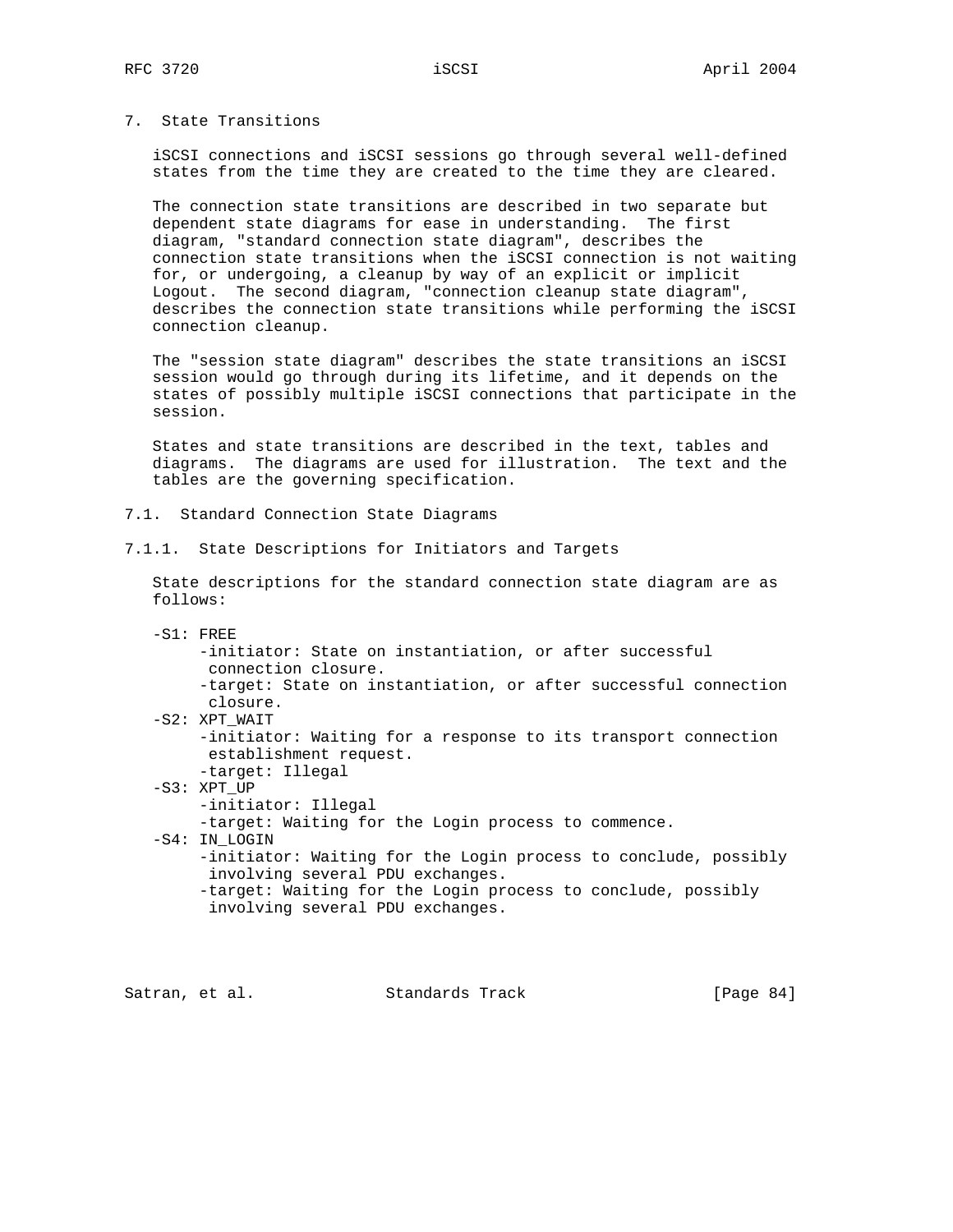-S5: LOGGED\_IN -initiator: In Full Feature Phase, waiting for all internal, iSCSI, and transport events. -target: In Full Feature Phase, waiting for all internal, iSCSI, and transport events. -S6: IN\_LOGOUT -initiator: Waiting for a Logout response. -target: Waiting for an internal event signaling completion of logout processing. -S7: LOGOUT REQUESTED -initiator: Waiting for an internal event signaling readiness to proceed with Logout. -target: Waiting for the Logout process to start after having requested a Logout via an Async Message. -S8: CLEANUP\_WAIT -initiator: Waiting for the context and/or resources to initiate the cleanup processing for this CSM. -target: Waiting for the cleanup process to start for this CSM. 7.1.2. State Transition Descriptions for Initiators and Targets  $-T1$ : -initiator: Transport connect request was made (e.g., TCP SYN sent). -target: Illegal  $-T2$ : -initiator: Transport connection request timed out, a transport reset was received, or an internal event of receiving a Logout response (success) on another connection for a "close the session" Logout request was received. -target:Illegal  $-T3$ : -initiator: Illegal -target: Received a valid transport connection request that establishes the transport connection.  $-T4$ : -initiator: Transport connection established, thus prompting the initiator to start the iSCSI Login. -target: Initial iSCSI Login Request was received.  $-T5$ : -initiator: The final iSCSI Login Response with a Status-Class of zero was received. -target: The final iSCSI Login Request to conclude the Login Phase was received, thus prompting the target to send the final iSCSI Login Response with a Status-Class of zero.

Satran, et al. Standards Track [Page 85]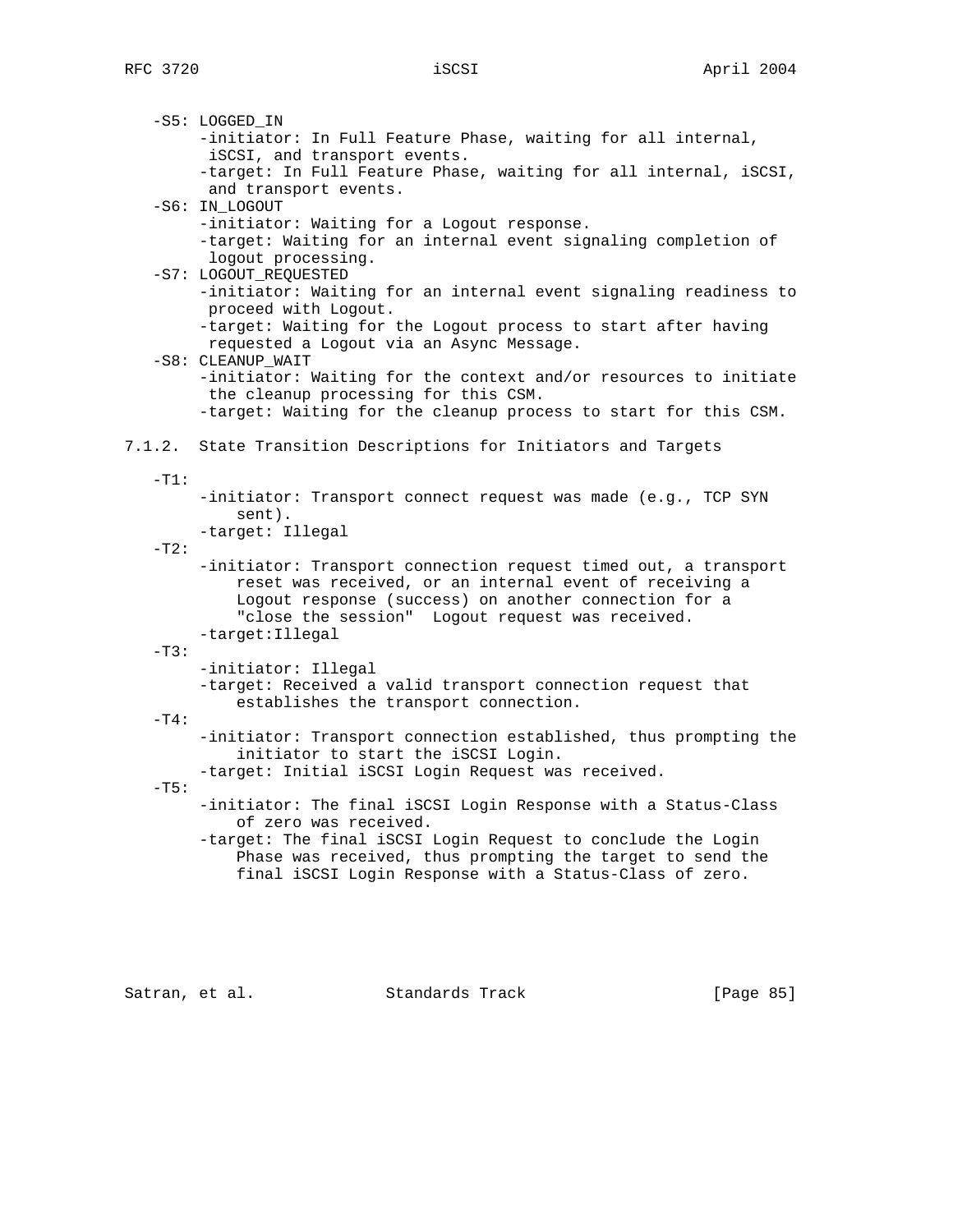| -т6:    | -initiator: Illegal<br>-target: Timed out waiting for an iSCSI Login, transport<br>disconnect indication was received, transport reset was<br>received, or an internal event indicating a transport<br>timeout was received. In all these cases, the connection is<br>to be closed.                                                                                                                                                                                                                                                                                                                                             |
|---------|---------------------------------------------------------------------------------------------------------------------------------------------------------------------------------------------------------------------------------------------------------------------------------------------------------------------------------------------------------------------------------------------------------------------------------------------------------------------------------------------------------------------------------------------------------------------------------------------------------------------------------|
| $-T7$ : | -initiator - one of the following events caused the transition:<br>- The final iSCSI Login Response was received with a<br>non-zero Status-Class.<br>- Login timed out.<br>- A transport disconnect indication was received.<br>- A transport reset was received.<br>- An internal event was received indicating a transport<br>timeout.<br>- An internal event of receiving a Logout response (success)<br>on another connection for a "close the session" Logout<br>request was received.                                                                                                                                     |
|         | In all these cases, the transport connection is closed.<br>-target - one of the following events caused the transition:<br>- The final iSCSI Login Request to conclude the Login Phase<br>was received, prompting the target to send the final iSCSI<br>Login Response with a non-zero Status-Class.<br>- Login timed out.<br>- Transport disconnect indication was received.<br>- Transport reset was received.<br>- An internal event indicating a transport timeout was<br>received.<br>- On another connection a "close the session" Logout request<br>was received.<br>In all these cases, the connection is to be closed. |
| $-T8$ : | -initiator: An internal event of receiving a Logout response<br>(success) on another connection for a "close the session"<br>Logout request was received, thus closing this connection<br>requiring no further cleanup.<br>-target: An internal event of sending a Logout response<br>(success) on another connection for a "close the session"<br>Loqout request was received, or an internal event of a<br>successful connection/session reinstatement is received,<br>thus prompting the target to close this connection cleanly.                                                                                            |

Satran, et al. Standards Track [Page 86]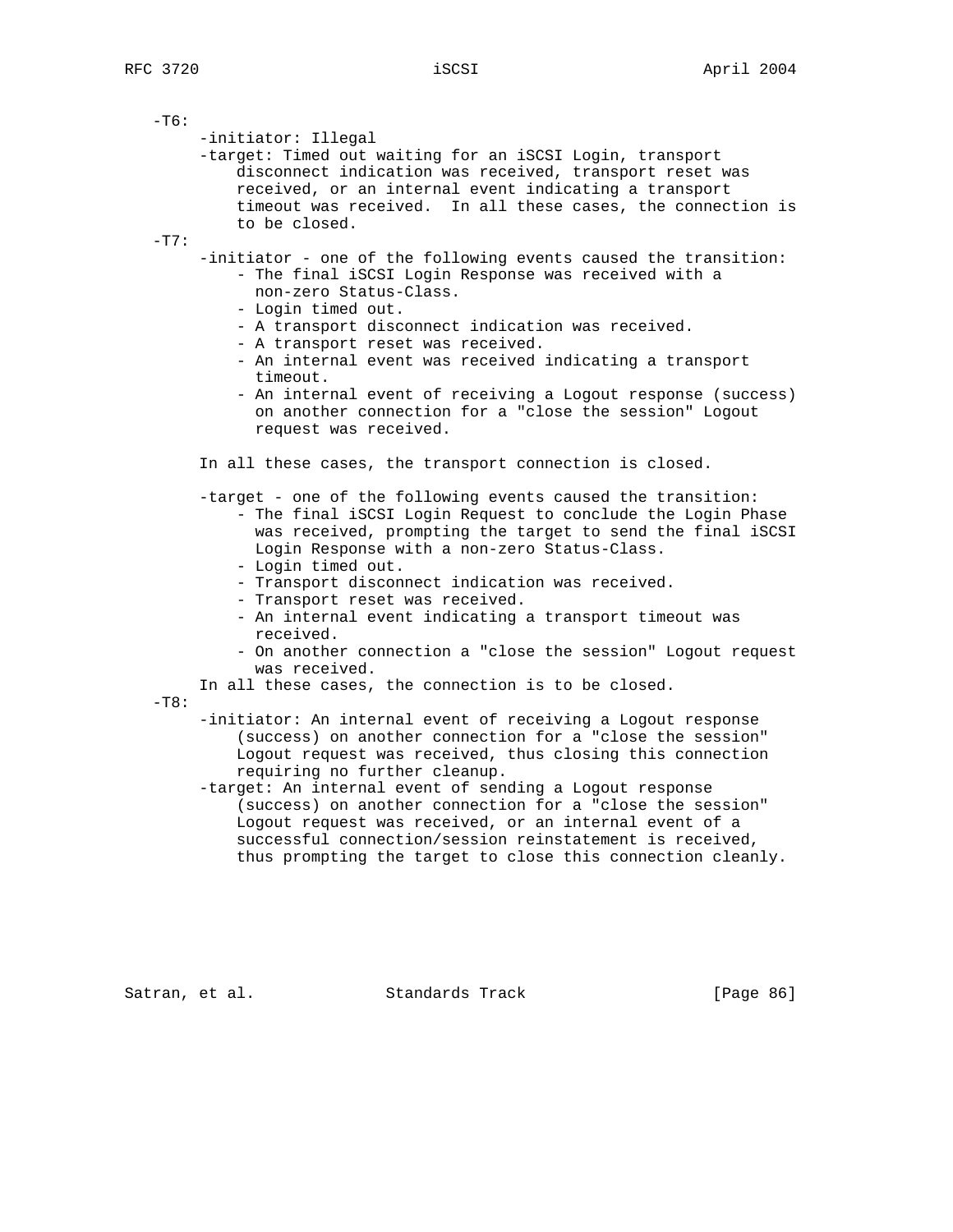$-T9, T10:$  -initiator: An internal event that indicates the readiness to start the Logout process was received, thus prompting an iSCSI Logout to be sent by the initiator. -target: An iSCSI Logout request was received. -T11, T12: -initiator: Async PDU with AsyncEvent "Request Logout" was received. -target: An internal event that requires the decommissioning of the connection is received, thus causing an Async PDU with an AsyncEvent "Request Logout" to be sent.  $-T13:$  -initiator: An iSCSI Logout response (success) was received, or an internal event of receiving a Logout response (success) on another connection for a "close the session" Logout request was received. -target: An internal event was received that indicates successful processing of the Logout, which prompts an iSCSI Logout response (success) to be sent; an internal event of sending a Logout response (success) on another connection for a "close the session" Logout request was received; or an internal event of a successful connection/session reinstatement is received. In all these cases, the transport connection is closed. -T14: -initiator: Async PDU with AsyncEvent "Request Logout" was received again. -target: Illegal  $-T15, T16:$  -initiator: One or more of the following events caused this transition: -Internal event that indicates a transport connection timeout was received thus prompting transport RESET or transport connection closure. -A transport RESET. -A transport disconnect indication. -Async PDU with AsyncEvent "Drop connection" (for this CID). -Async PDU with AsyncEvent "Drop all connections". -target: One or more of the following events caused this transition: -Internal event that indicates a transport connection timeout was received, thus prompting transport RESET or transport connection closure. -An internal event of a failed connection/session reinstatement is received. -A transport RESET. -A transport disconnect indication.

Satran, et al. Standards Track [Page 87]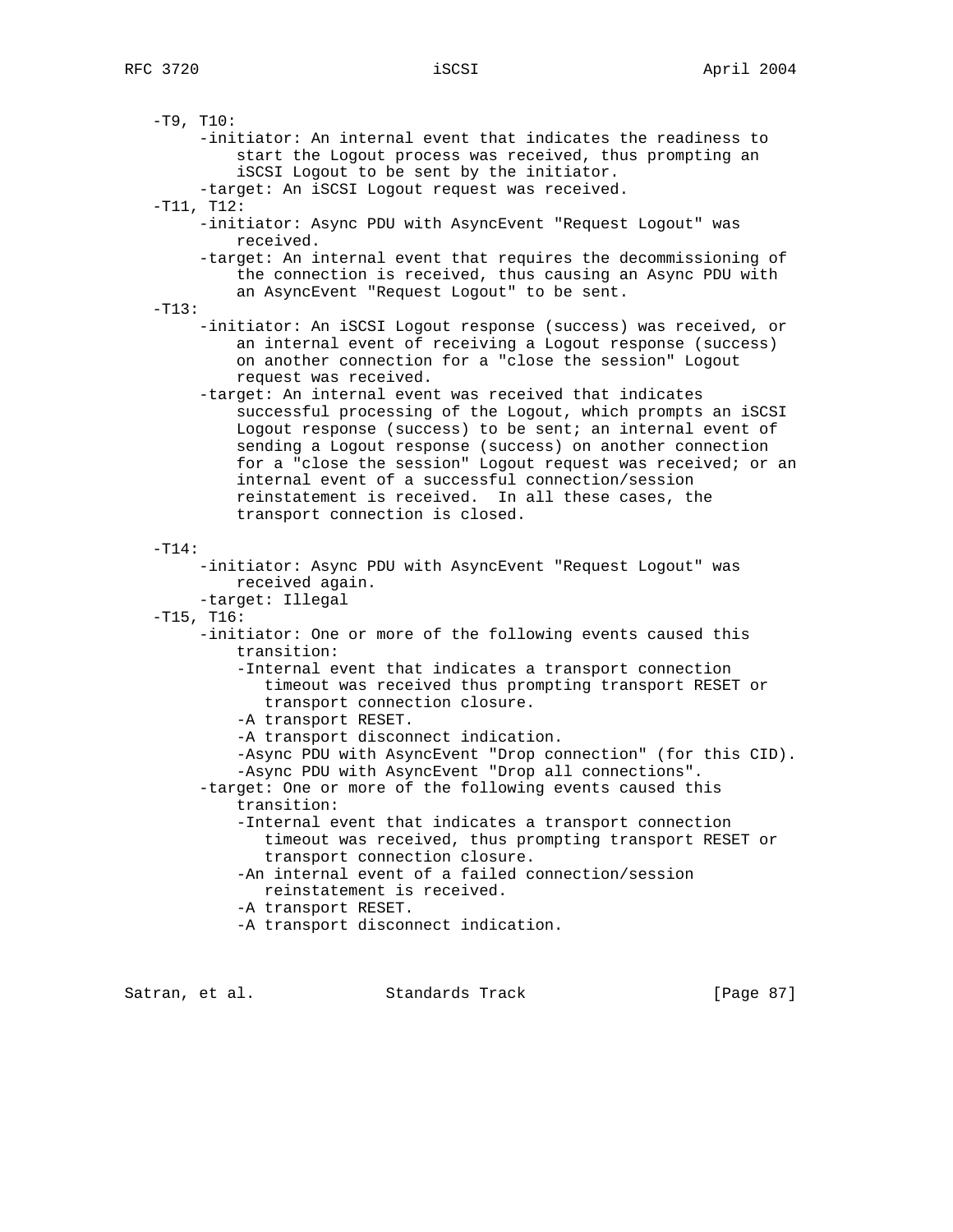-Internal emergency cleanup event was received which prompts an Async PDU with AsyncEvent "Drop connection" (for this CID), or event "Drop all connections".  $-T17:$  -initiator: One or more of the following events caused this transition: -Logout response, (failure i.e., a non-zero status) was received, or Logout timed out. -Any of the events specified for T15 and T16. -target: One or more of the following events caused this transition: -Internal event that indicates a failure of the Logout processing was received, which prompts a Logout response (failure, i.e., a non-zero status) to be sent. -Any of the events specified for T15 and T16. -T18: -initiator: An internal event of receiving a Logout response (success) on another connection for a "close the session" Logout request was received. -target: An internal event of sending a Logout response (success) on another connection for a "close the session" Logout request was received, or an internal event of a successful connection/session reinstatement is received. In both these cases, the connection is closed. The CLEANUP\_WAIT state (S8) implies that there are possible iSCSI tasks that have not reached conclusion and are still considered busy. 7.1.3. Standard Connection State Diagram for an Initiator

Symbolic names for States:

- S1: FREE S2: XPT\_WAIT S4: IN\_LOGIN S5: LOGGED\_IN S6: IN\_LOGOUT
- S7: LOGOUT\_REQUESTED
- S8: CLEANUP\_WAIT

Satran, et al. Standards Track [Page 88]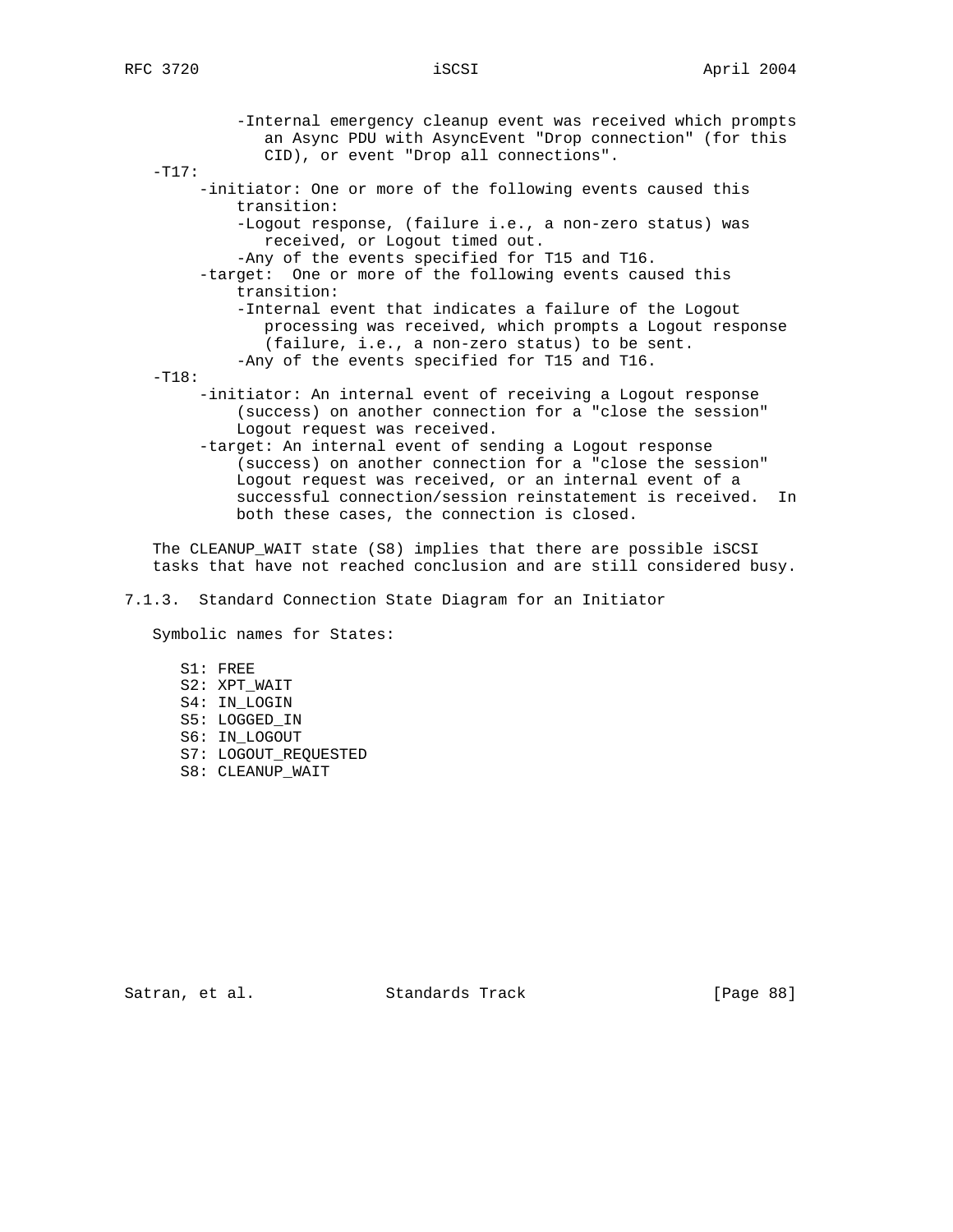States S5, S6, and S7 constitute the Full Feature Phase operation of the connection.



The state diagram is as follows:

Satran, et al. Standards Track [Page 89]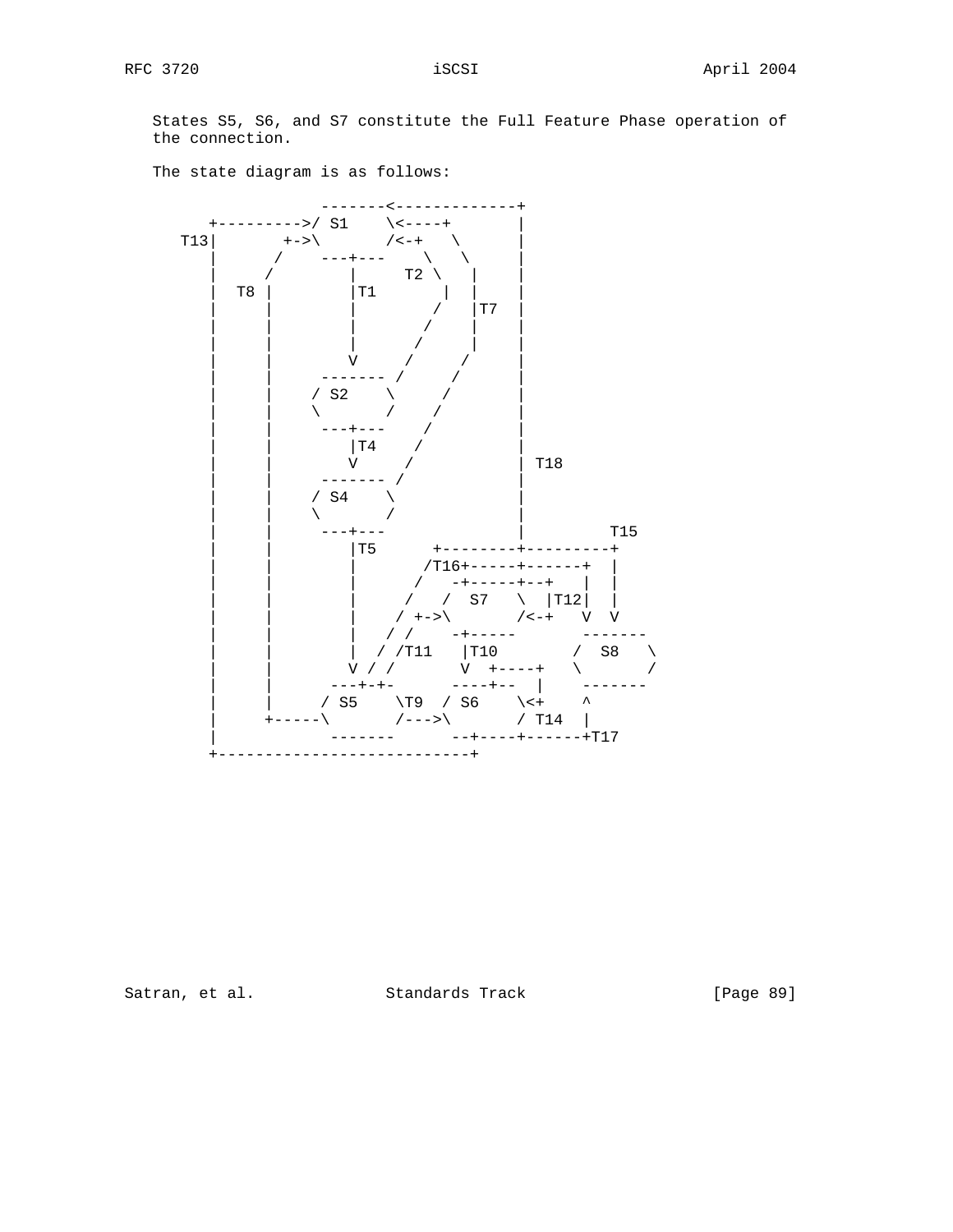The following state transition table represents the above diagram. Each row represents the starting state for a given transition, which after taking a transition marked in a table cell would end in the state represented by the column of the cell. For example, from state S1, the connection takes the T1 transition to arrive at state S2. The fields marked "-" correspond to undefined transitions.

|                                          |                                                       |               |               | S1  S2  S4  S5  S6  S7  S8 |     |
|------------------------------------------|-------------------------------------------------------|---------------|---------------|----------------------------|-----|
| S1 I                                     | $ \texttt{T1} $                                       |               | $- - + - - -$ | $        -$                |     |
| S2 T2                                    | $   T4  -  -$                                         | $- + - - - +$ | $---$         | $\overline{\phantom{a}}$   |     |
| $S4 T7$ $  T5$ $ -$                      |                                                       |               |               | ---+---+---+----           |     |
| --+----+---+---+---+---+---+---<br>S5 T8 |                                                       |               |               | -  -   -  T9  T11  T15     |     |
| S6 T13                                   | $\vert - \vert - \vert - \vert - \vert$ T14 $\vert -$ |               |               |                            | T17 |
| S7 T18                                   |                                                       |               | ---+---+      | -   -  T10 T12  T16        |     |
| S8 I                                     |                                                       | $1 - 1 - 1$   |               |                            |     |
|                                          |                                                       |               |               |                            |     |

7.1.4. Standard Connection State Diagram for a Target

Symbolic names for States:

- S1: FREE S3: XPT\_UP S4: IN\_LOGIN S5: LOGGED\_IN S6: IN\_LOGOUT S7: LOGOUT\_REQUESTED
- S8: CLEANUP\_WAIT

 States S5, S6, and S7 constitute the Full Feature Phase operation of the connection.

Satran, et al. Standards Track [Page 90]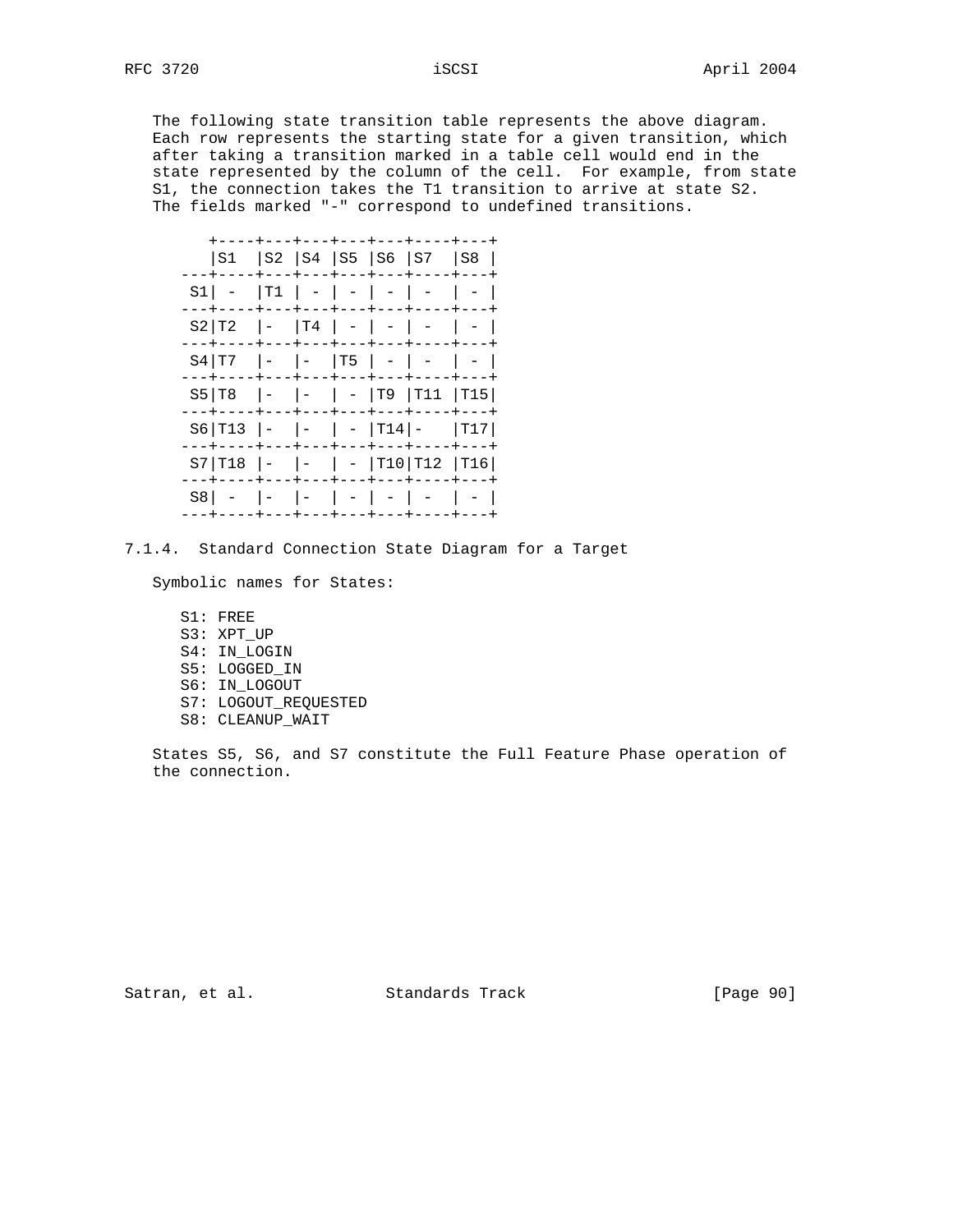---------------+<br>\<----+<sub>.</sub> +--------->/ S1 \<----+ | T13  $|$  +->\ /<-+  $/$  ---+---  $\setminus$  $|$  T6  $\backslash$ | T8 | |T3 | | | | | | / |T7 | | | | / | | | | | / | | | | V / / | | | ------- / / | | | / S3 \ / | | | \ / / | T18 | | ---+--- / |  $|T4$  $\mathbf{\dot{V}}$  | | ------- / | | | / S4 \ | |  $\sum_{i=1}^n | \alpha_i |$  | | ---+--- T15 | | | |T5 +--------+---------+ | | | /T16+-----+------+ |  $/$  -+-----+---+ | | | | / / S7 \ |T12| | | | | / +->\ /<-+ V V | | | / / -+----- ------- | | | / /T11 |T10 / S8 \ | | V / / V \ / | | ---+-+- ------- ------- | | / S5 \T9 / S6 \ ^  $|$  +-----\ /--->\ / /  $---+-----+T17$ +---------------------------+

The state diagram is as follows:

 The following state transition table represents the above diagram, and follows the conventions described for the initiator diagram.

Satran, et al. Standards Track [Page 91]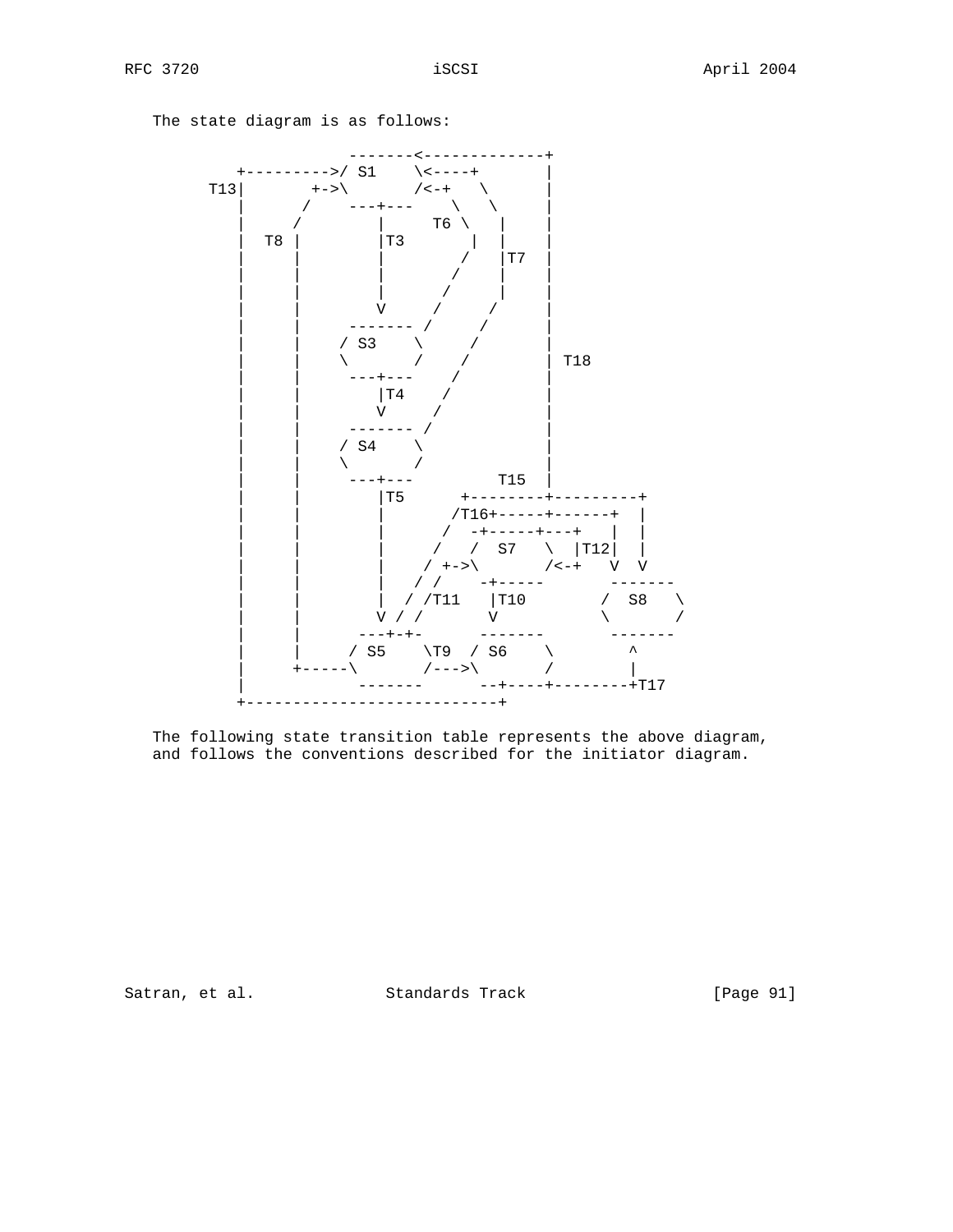+----+---+---+---+---+----+---+ |S1 |S3 |S4 |S5 |S6 |S7 |S8 | ---+----+---+---+---+---+----+---+ S1| - |T3 | - | - | - | - | - | ---+----+---+---+---+---+----+---+  $S3|T6$  |- |T4 | - | - | - | - | ---+----+---+---+---+---+----+---+  $S4|T7$  |- |- |T5 | - | - | - | ---+----+---+---+---+---+----+---+ S5|T8 |- |- | - |T9 |T11 |T15| ---+----+---+---+---+---+----+---+  $S6|T13$  |- |- |- |- |- |T17| ---+----+---+---+---+---+----+---+ S7|T18 |- |- | - |T10|T12 |T16| ---+----+---+---+---+---+----+---+ S8| - |- |- | - | - | - | - | ---+----+---+---+---+---+----+---+

7.2. Connection Cleanup State Diagram for Initiators and Targets

Symbolic names for states:

 R1: CLEANUP\_WAIT (same as S8) R2: IN\_CLEANUP R3: FREE (same as S1)

 Whenever a connection state machine (e.g., CSM-C) enters the CLEANUP WAIT state  $(S8)$ , it must go through the state transitions described in the connection cleanup state diagram either a) using a separate full-feature phase connection (let's call it CSM-E) in the LOGGED\_IN state in the same session, or b) using a new transport connection (let's call it CSM-I) in the FREE state that is to be added to the same session. In the CSM-E case, an explicit logout for the CID that corresponds to CSM-C (either as a connection or session logout) needs to be performed to complete the cleanup. In the CSM-I case, an implicit logout for the CID that corresponds to CSM-C needs to be performed by way of connection reinstatement (section 5.3.4) for that CID. In either case, the protocol exchanges on CSM-E or CSM-I determine the state transitions for CSM-C. Therefore, this cleanup state diagram is only applicable to the instance of the connection in cleanup (i.e., CSM-C). In the case of an implicit logout for example, CSM-C reaches FREE (R3) at the time CSM-I reaches LOGGED\_IN. In the case of an explicit logout, CSM-C reaches FREE (R3) when CSM-E receives a successful logout response while continuing to be in the LOGGED\_IN state.

Satran, et al. Standards Track [Page 92]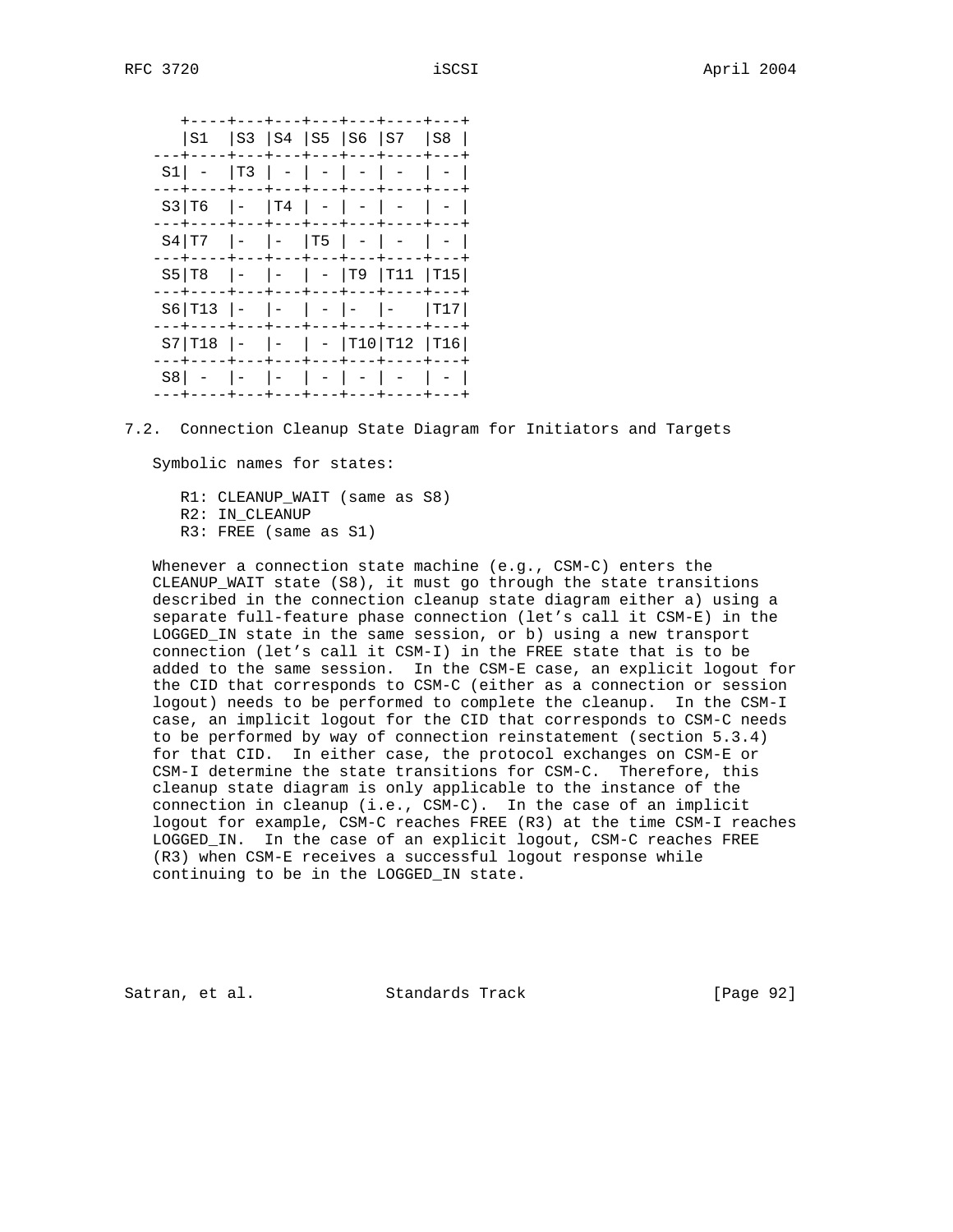An initiator must initiate an explicit or implicit connection logout for a connection in the CLEANUP\_WAIT state, if the initiator intends to continue using the associated iSCSI session.

The following state diagram applies to both initiators and targets.



 The following state transition table represents the above diagram, and follows the same conventions as in earlier sections.

|  |              | . - - - - + - - - - + - - - - .<br> R1   R2   R3 |              |  |
|--|--------------|--------------------------------------------------|--------------|--|
|  |              | ---+----+----+----<br>$R1$   -   M2   M1         |              |  |
|  | $----+----+$ | ----+----+---+-----<br>R2   M3   $-$   M4        | $----+-----$ |  |
|  |              | R3 $ -  -   -   -  $<br>----+----+----+          |              |  |
|  |              |                                                  |              |  |

Satran, et al. Standards Track [Page 93]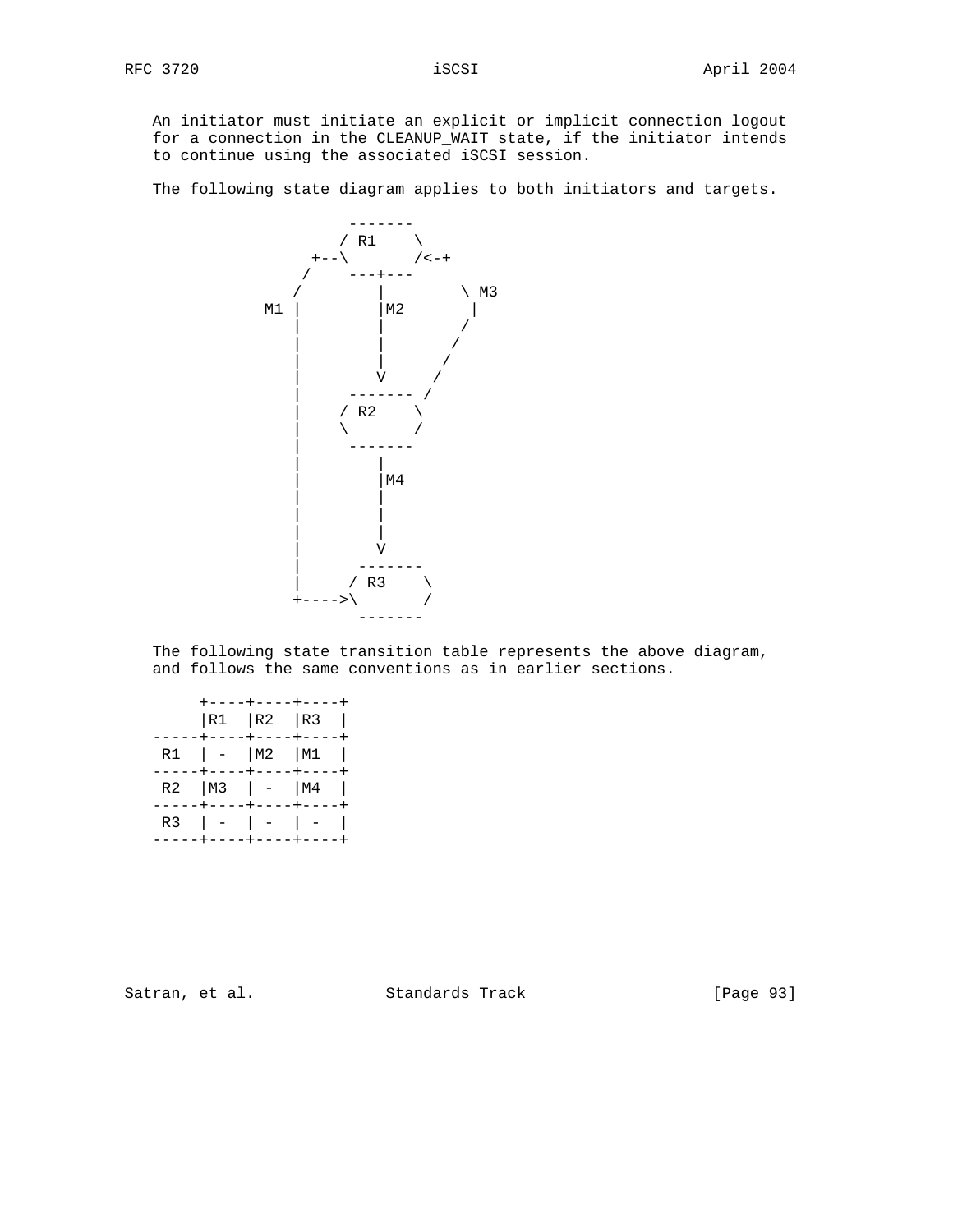7.2.1. State Descriptions for Initiators and Targets -R1: CLEANUP\_WAIT (Same as S8) -initiator: Waiting for the internal event to initiate the cleanup processing for CSM-C. -target: Waiting for the cleanup process to start for CSM-C. -R2: IN\_CLEANUP -initiator: Waiting for the connection cleanup process to conclude for CSM-C. -target: Waiting for the connection cleanup process to conclude for CSM-C. -R3: FREE (Same as S1) -initiator: End state for CSM-C. -target: End state for CSM-C. 7.2.2. State Transition Descriptions for Initiators and Targets -M1: One or more of the following events was received: -initiator: -An internal event that indicates connection state timeout. -An internal event of receiving a successful Logout response on a different connection for a "close the session" Logout. -target: -An internal event that indicates connection state timeout. -An internal event of sending a Logout response (success) on a different connection for a "close the session" Logout request. -M2: An implicit/explicit logout process was initiated by the initiator. -In CSM-I usage: -initiator: An internal event requesting the connection (or session) reinstatement was received, thus prompting a connection (or session) reinstatement Login to be sent transitioning CSM-I to state IN\_LOGIN. -target: A connection/session reinstatement Login was received while in state XPT\_UP. -In CSM-E usage: -initiator: An internal event that indicates that an explicit logout was sent for this CID in state LOGGED\_IN. -target: An explicit logout was received for this CID in state LOGGED\_IN.

Satran, et al. Standards Track [Page 94]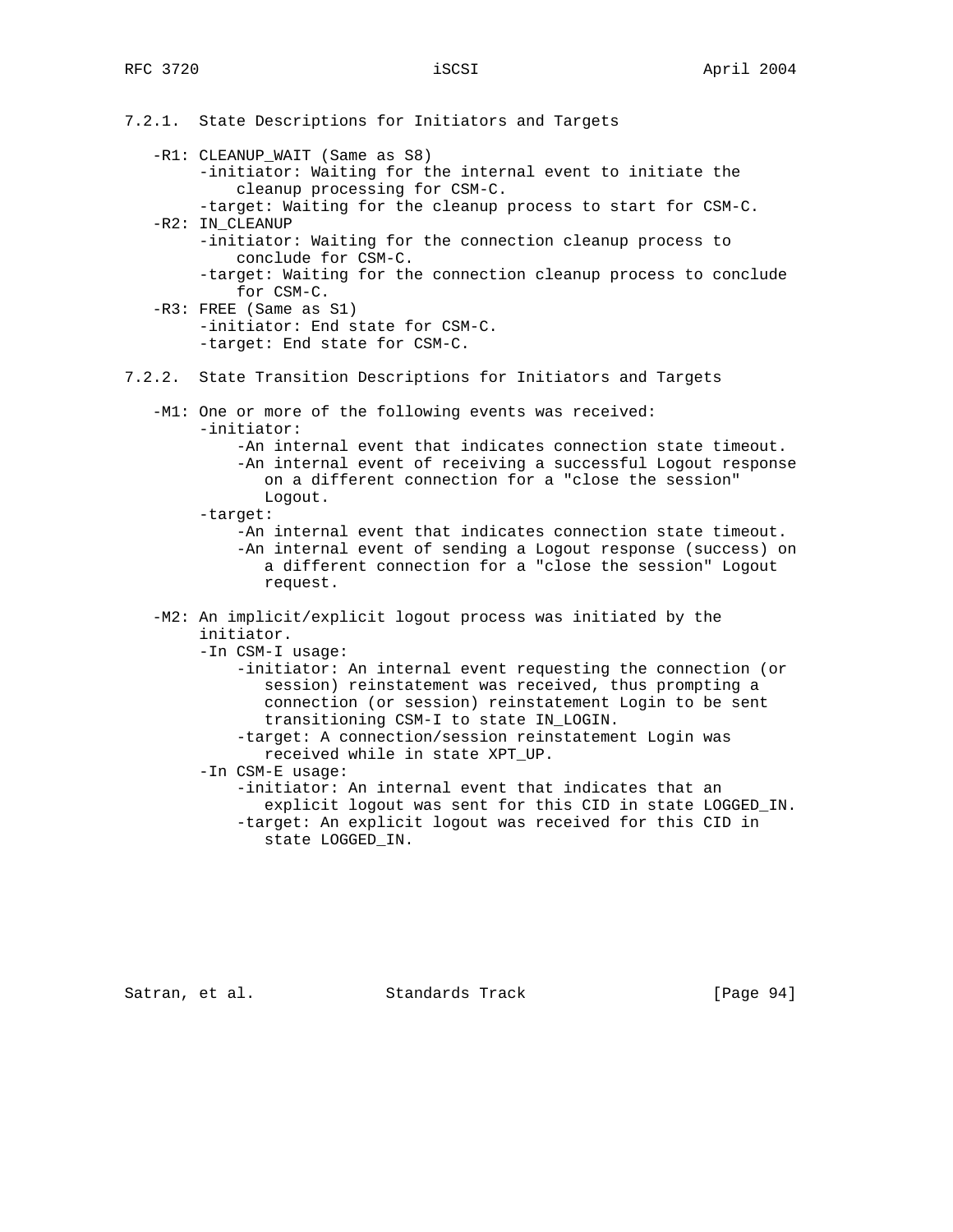-M3: Logout failure detected

- -In CSM-I usage:
	- -initiator: CSM-I failed to reach LOGGED\_IN and arrived into FREE instead.
	- -target: CSM-I failed to reach LOGGED\_IN and arrived into FREE instead.

-In CSM-E usage:

- -initiator: CSM-E either moved out of LOGGED\_IN, or Logout timed out and/or aborted, or Logout response (failure) was received.
- -target: CSM-E either moved out of LOGGED\_IN, Logout timed out and/or aborted, or an internal event that indicates a failed Logout processing was received. A Logout response (failure) was sent in the last case.
- -M4: Successful implicit/explicit logout was performed.
	- In CSM-I usage:
		- -initiator: CSM-I reached state LOGGED\_IN, or an internal event of receiving a Logout response (success) on another connection for a "close the session" Logout request was received.
		- -target: CSM-I reached state LOGGED\_IN, or an internal event of sending a Logout response (success) on a different connection for a "close the session" Logout request was received.
	- In CSM-E usage:
		- -initiator: CSM-E stayed in LOGGED\_IN and received a Logout response (success), or an internal event of receiving a Logout response (success) on another connection for a "close the session" Logout request was received. -target: CSM-E stayed in LOGGED\_IN and an internal event indicating a successful Logout processing was received, or an internal event of sending a Logout response (success) on a different connection for a "close the session" Logout request was received.

7.3. Session State Diagrams

7.3.1. Session State Diagram for an Initiator

Symbolic Names for States:

- Q1: FREE Q3: LOGGED\_IN
- Q4: FAILED

State Q3 represents the Full Feature Phase operation of the session.

Satran, et al. Standards Track [Page 95]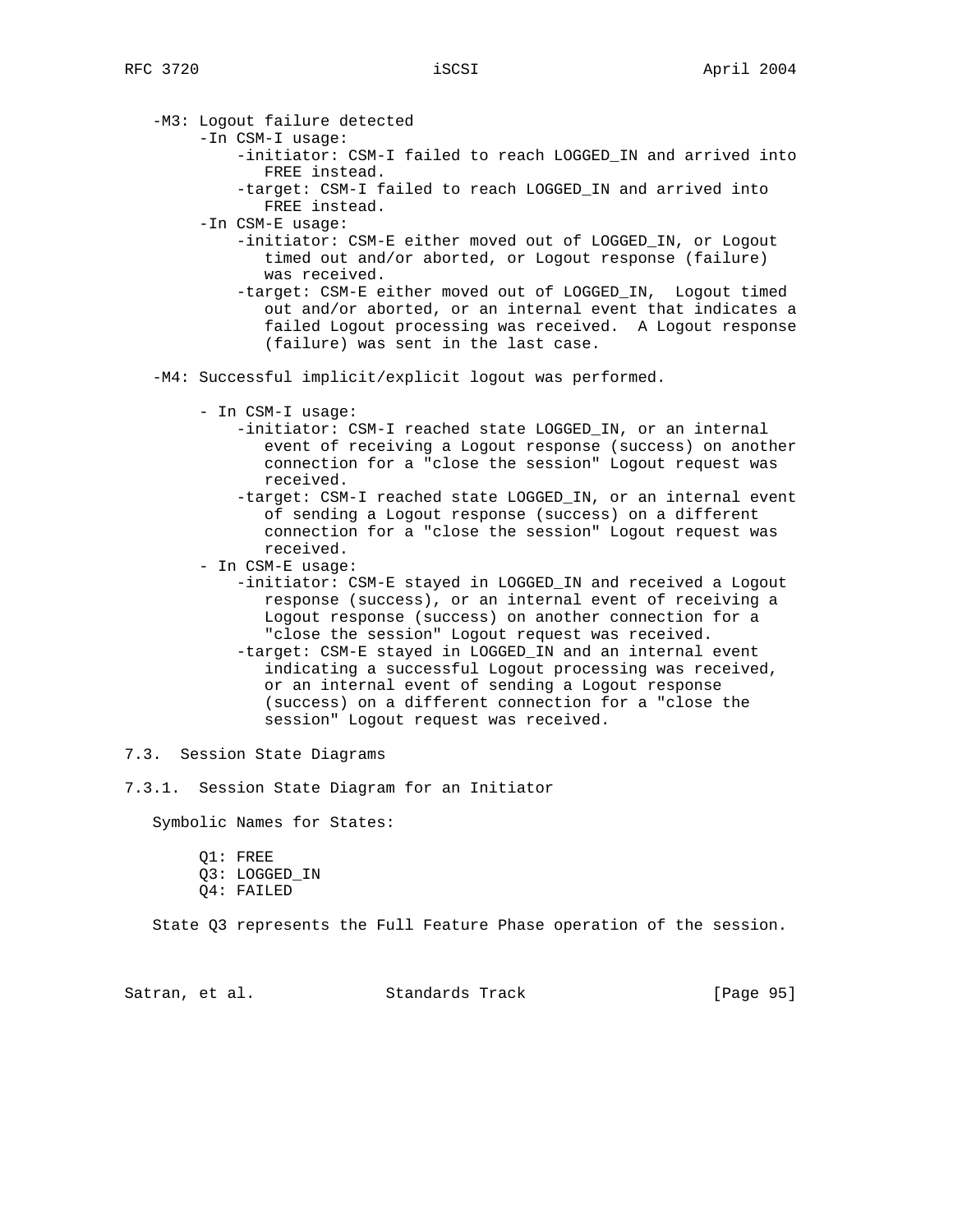The state diagram is as follows:



The state transition table is as follows:

|  | $ Q1 $ $ Q3 $ $ Q4 $ | ----+----+----+<br>---+----+----+----                        |     |
|--|----------------------|--------------------------------------------------------------|-----|
|  | Q1   -  N1   -       |                                                              | - 1 |
|  | ----+----+           | ----+<br>Q3   N3   -   N5                                    |     |
|  |                      | ----+----+----+----<br>Q4  N6  N4   -<br>----+----+----+---- |     |

7.3.2. Session State Diagram for a Target

Symbolic Names for States:

 Q1: FREE Q2: ACTIVE Q3: LOGGED\_IN Q4: FAILED Q5: IN\_CONTINUE

State Q3 represents the Full Feature Phase operation of the session.

Satran, et al. Standards Track [Page 96]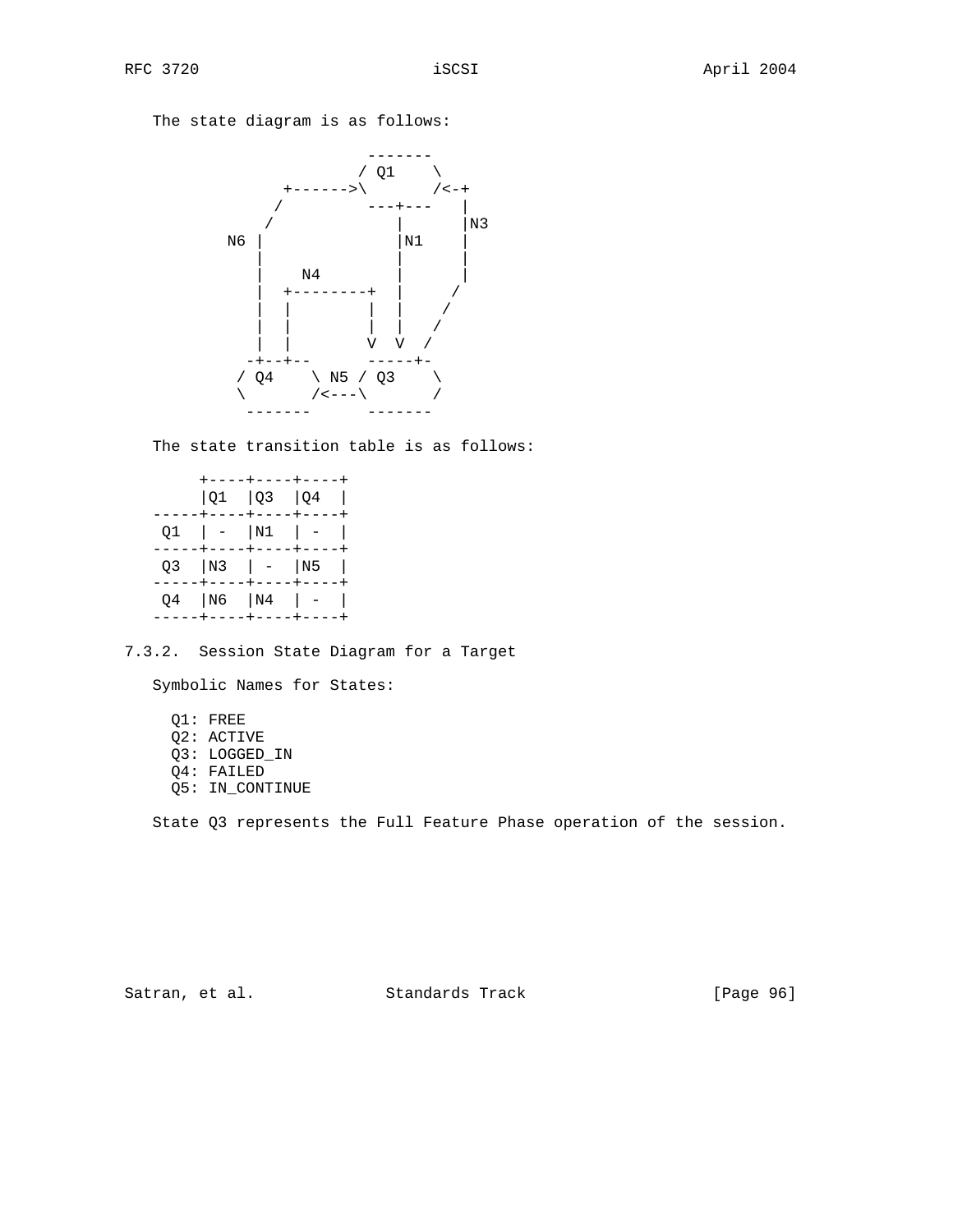The state diagram is as follows:



The state transition table is as follows:

|    |          |               | $ Q1 \t  Q2 \t  Q3 \t  Q4 \t  Q5$<br>----+----+----+----+---- |             |                             |  |
|----|----------|---------------|---------------------------------------------------------------|-------------|-----------------------------|--|
|    |          |               | $ N1  -   -$                                                  |             |                             |  |
| 02 | N9       |               | $  -  N2  -   -$                                              |             |                             |  |
| O3 | N3       |               | $  -   -   N5$                                                |             |                             |  |
| 04 | N6       |               |                                                               |             | l N7                        |  |
| 05 | ---+---- | $\cdot$ $  -$ | +----+---++---+----+---<br> N11   -  N10  N8<br>----          | $+ - - - -$ | $\frac{1}{2}$ $\frac{1}{2}$ |  |
|    |          |               |                                                               |             |                             |  |

7.3.3. State Descriptions for Initiators and Targets

 $-Q1:$  FREE

 -initiator: State on instantiation or after cleanup. -target: State on instantiation or after cleanup.

Satran, et al. Standards Track [Page 97]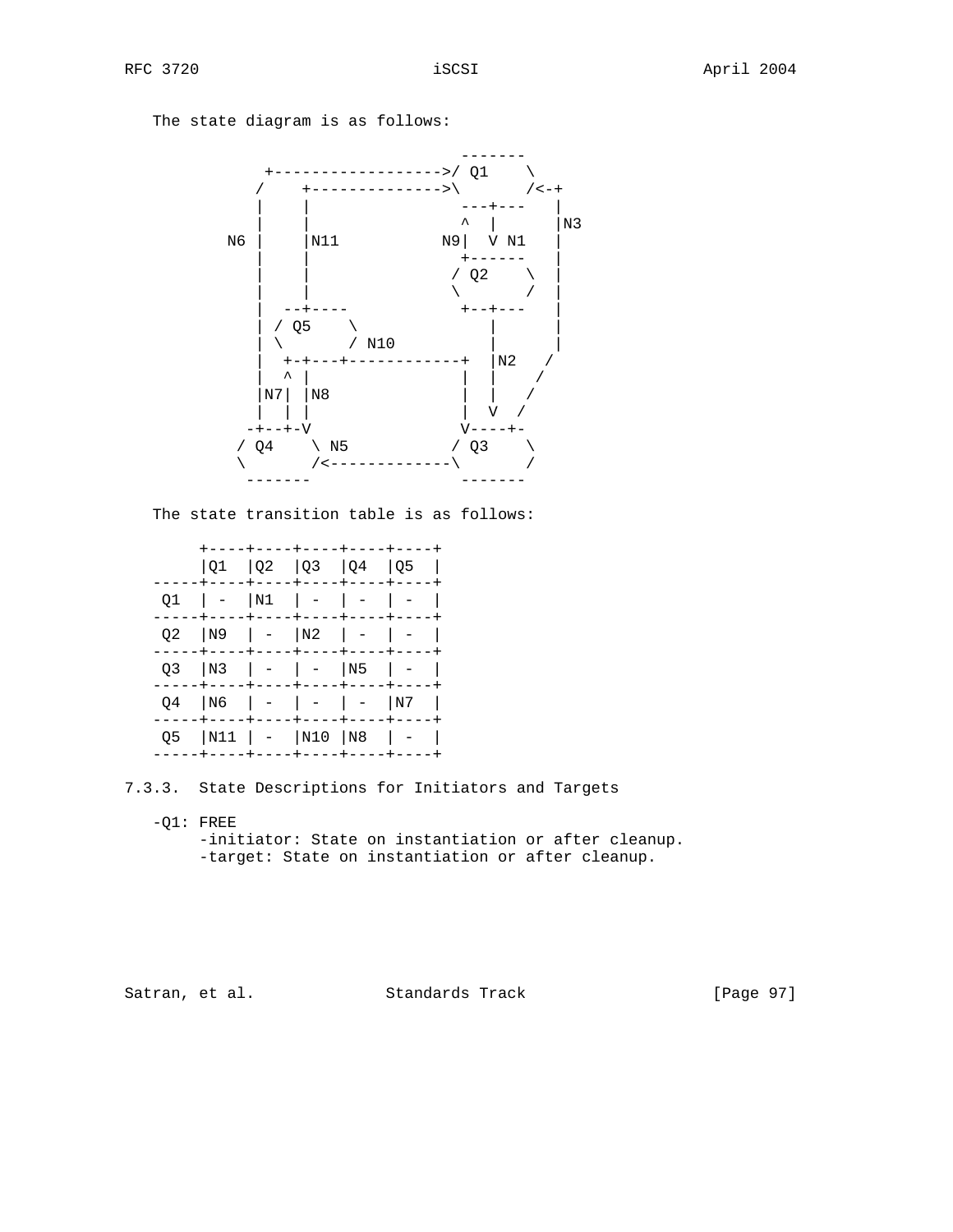-Q2: ACTIVE -initiator: Illegal. -target: The first iSCSI connection in the session transitioned to IN\_LOGIN, waiting for it to complete the login process. -Q3: LOGGED\_IN -initiator: Waiting for all session events. -target: Waiting for all session events. -Q4: FAILED -initiator: Waiting for session recovery or session continuation. -target: Waiting for session recovery or session continuation. -Q5: IN\_CONTINUE -initiator: Illegal. -target: Waiting for session continuation attempt to reach a conclusion. 7.3.4. State Transition Descriptions for Initiators and Targets  $-N1$ : -initiator: At least one transport connection reached the LOGGED\_IN state. -target: The first iSCSI connection in the session had reached the IN\_LOGIN state.  $-N2$ : -initiator: Illegal. -target: At least one iSCSI connection reached the LOGGED\_IN state.  $-N3$ : -initiator: Graceful closing of the session via session closure (Section 5.3.6 Session Continuation and Failure). -target: Graceful closing of the session via session closure (Section 5.3.6 Session Continuation and Failure) or a successful session reinstatement cleanly closed the session.  $-N4$ : -initiator: A session continuation attempt succeeded. -target: Illegal.  $-N5$ : -initiator: Session failure (Section 5.3.6 Session Continuation and Failure) occurred. -target: Session failure (Section 5.3.6 Session Continuation and Failure) occurred.

Satran, et al. Standards Track [Page 98]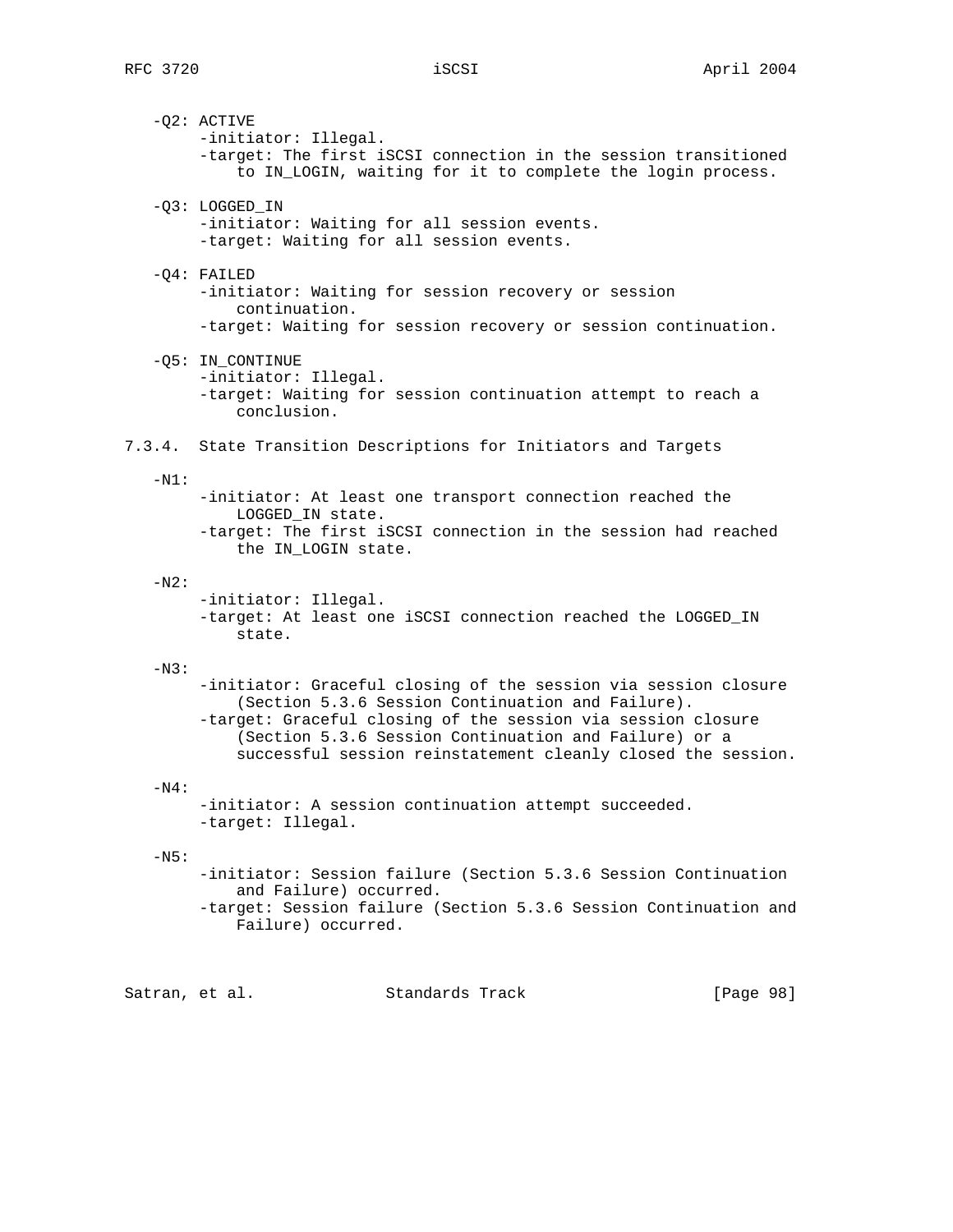| $-N6:$  |                                                                                                                                                                                                            |
|---------|------------------------------------------------------------------------------------------------------------------------------------------------------------------------------------------------------------|
|         | -initiator: Session state timeout occurred, or a session<br>reinstatement cleared this session instance. This results<br>in the freeing of all associated resources and the session<br>state is discarded. |
|         | -target: Session state timeout occurred, or a session<br>reinstatement cleared this session instance. This results<br>in the freeing of all associated resources and the session<br>state is discarded.    |
| $-N7:$  |                                                                                                                                                                                                            |
|         | -initiator: Illegal.<br>-target: A session continuation attempt is initiated.                                                                                                                              |
| $-N8:$  |                                                                                                                                                                                                            |
|         | -initiator: Illegal.<br>-target: The last session continuation attempt failed.                                                                                                                             |
| $-N9:$  |                                                                                                                                                                                                            |
|         | -initiator: Illegal.<br>-target: Login attempt on the leading connection failed.                                                                                                                           |
| $-N10:$ |                                                                                                                                                                                                            |
|         | -initiator: Illegal.<br>-target: A session continuation attempt succeeded.                                                                                                                                 |
| $-N11:$ |                                                                                                                                                                                                            |
|         | -initiator: Illegal.                                                                                                                                                                                       |
|         | -target: A successful session reinstatement cleanly closed the<br>session.                                                                                                                                 |

8. Security Considerations

 Historically, native storage systems have not had to consider security because their environments offered minimal security risks. That is, these environments consisted of storage devices either directly attached to hosts or connected via a Storage Area Network (SAN) distinctly separate from the communications network. The use of storage protocols, such as SCSI, over IP-networks requires that security concerns be addressed. iSCSI implementations MUST provide means of protection against active attacks (e.g., pretending to be another identity, message insertion, deletion, modification, and replaying) and passive attacks (e.g., eavesdropping, gaining advantage by analyzing the data sent over the line).

Satran, et al. Standards Track [Page 99]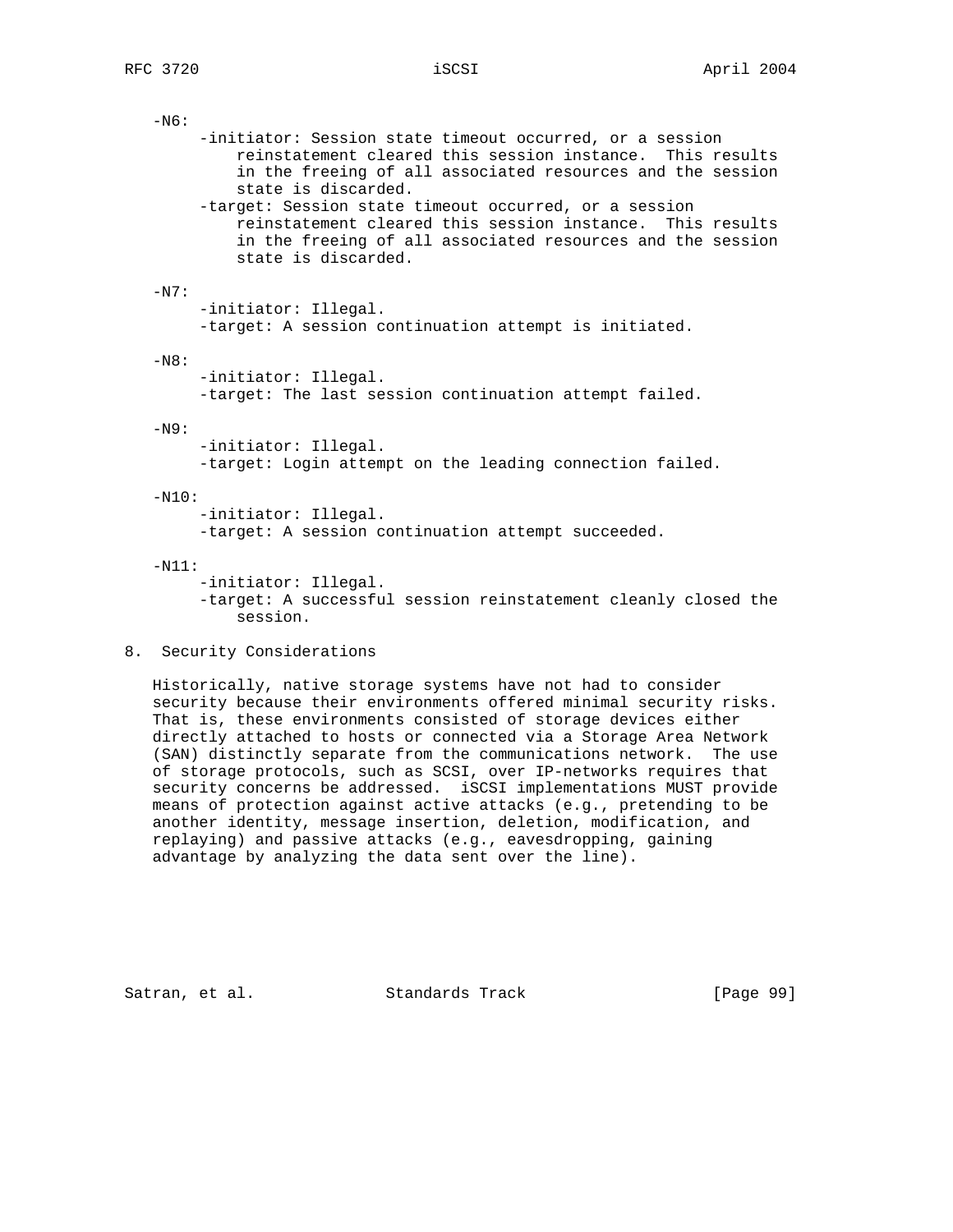Although technically possible, iSCSI SHOULD NOT be configured without security. iSCSI configured without security should be confined, in extreme cases, to closed environments without any security risk. [RFC3723] specifies the mechanisms that must be used in order to mitigate risks fully described in that document.

 The following section describes the security mechanisms provided by an iSCSI implementation.

## 8.1. iSCSI Security Mechanisms

 The entities involved in iSCSI security are the initiator, target, and the IP communication end points. iSCSI scenarios in which multiple initiators or targets share a single communication end point are expected. To accommodate such scenarios, iSCSI uses two separate security mechanisms: In-band authentication between the initiator and the target at the iSCSI connection level (carried out by exchange of iSCSI Login PDUs), and packet protection (integrity, authentication, and confidentiality) by IPsec at the IP level. The two security mechanisms complement each other. The in-band authentication provides end-to-end trust (at login time) between the iSCSI initiator and the target while IPsec provides a secure channel between the IP communication end points.

 Further details on typical iSCSI scenarios and the relation between the initiators, targets, and the communication end points can be found in [RFC3723].

## 8.2. In-band Initiator-Target Authentication

 During login, the target MAY authenticate the initiator and the initiator MAY authenticate the target. The authentication is performed on every new iSCSI connection by an exchange of iSCSI Login PDUs using a negotiated authentication method.

 The authentication method cannot assume an underlying IPsec protection, because IPsec is optional to use. An attacker should gain as little advantage as possible by inspecting the authentication phase PDUs. Therefore, a method using clear text (or equivalent) passwords is not acceptable; on the other hand, identity protection is not strictly required.

 The authentication mechanism protects against an unauthorized login to storage resources by using a false identity (spoofing). Once the authentication phase is completed, if the underlying IPsec is not used, all PDUs are sent and received in clear. The authentication

Satran, et al. Standards Track [Page 100]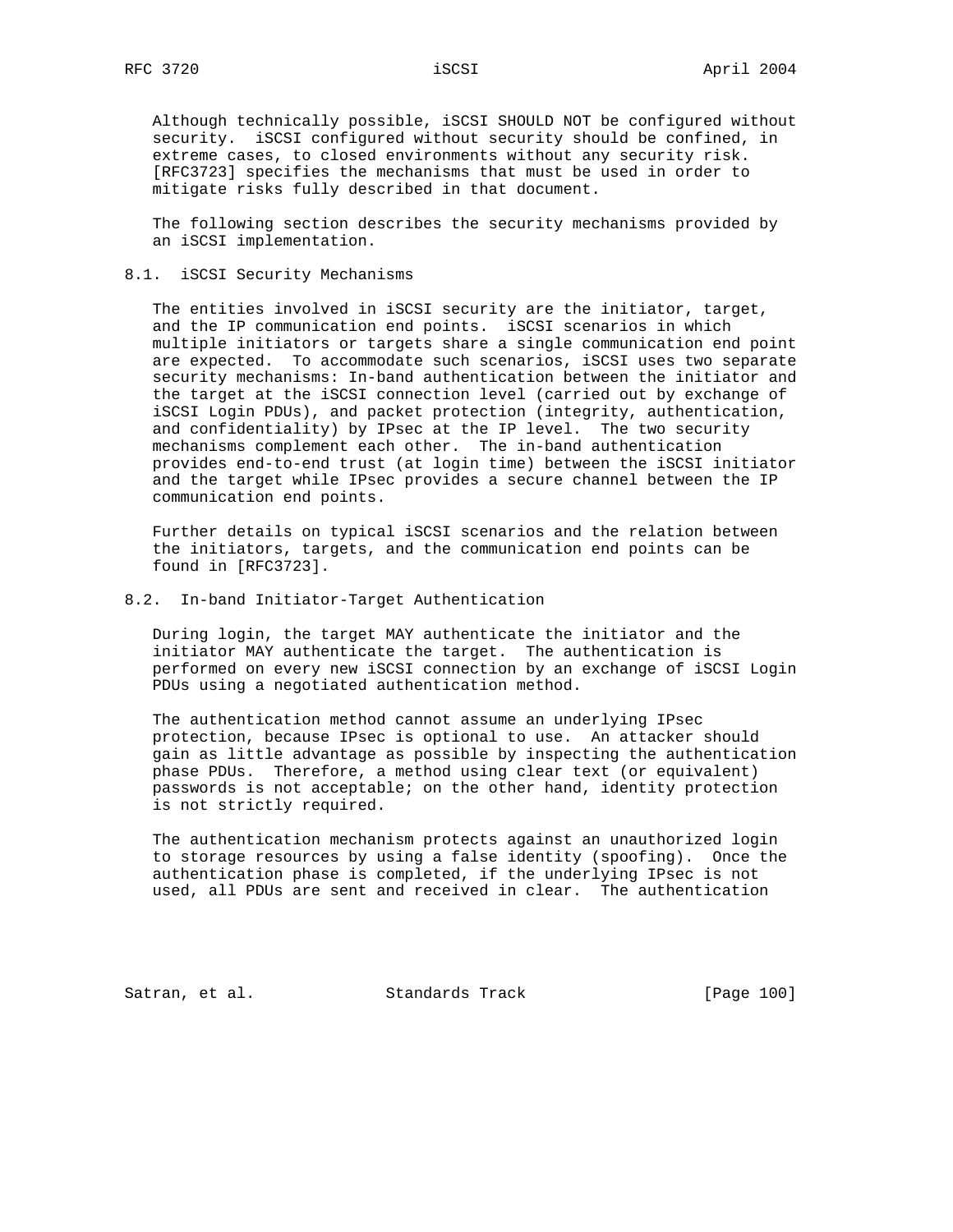mechanism alone (without underlying IPsec) should only be used when there is no risk of eavesdropping, message insertion, deletion, modification, and replaying.

 Section 11 iSCSI Security Text Keys and Authentication Methods defines several authentication methods and the exact steps that must be followed in each of them, including the iSCSI-text-keys and their allowed values in each step. Whenever an iSCSI initiator gets a response whose keys, or their values, are not according to the step definition, it MUST abort the connection. Whenever an iSCSI target gets a response whose keys, or their values, are not according to the step definition, it MUST answer with a Login reject with the "Initiator Error" or "Missing Parameter" status. These statuses are not intended for cryptographically incorrect values such as the CHAP response, for which "Authentication Failure" status MUST be specified. The importance of this rule can be illustrated in CHAP with target authentication (see Section 11.1.4 Challenge Handshake Authentication Protocol (CHAP)) where the initiator would have been able to conduct a reflection attack by omitting his response key (CHAP\_R) using the same CHAP challenge as the target and reflecting the target's response back to the target. In CHAP, this is prevented because the target must answer the missing CHAP\_R key with a Login reject with the "Missing Parameter" status.

 For some of the authentication methods, a key specifies the identity of the iSCSI initiator or target for authentication purposes. The value associated with that key MAY be different from the iSCSI name and SHOULD be configurable. (CHAP\_N, see Section 11.1.4 Challenge Handshake Authentication Protocol (CHAP) and SRP\_U, see Section 11.1.3 Secure Remote Password (SRP)).

# 8.2.1. CHAP Considerations

 Compliant iSCSI initiators and targets MUST implement the CHAP authentication method [RFC1994] (according to Section 11.1.4 Challenge Handshake Authentication Protocol (CHAP) including the target authentication option).

 When CHAP is performed over a non-encrypted channel, it is vulnerable to an off-line dictionary attack. Implementations MUST support use of up to 128 bit random CHAP secrets, including the means to generate such secrets and to accept them from an external generation source. Implementations MUST NOT provide secret generation (or expansion) means other than random generation.

 An administrative entity of an environment in which CHAP is used with a secret that has less than 96 random bits MUST enforce IPsec encryption (according to the implementation requirements in Section

Satran, et al. Standards Track [Page 101]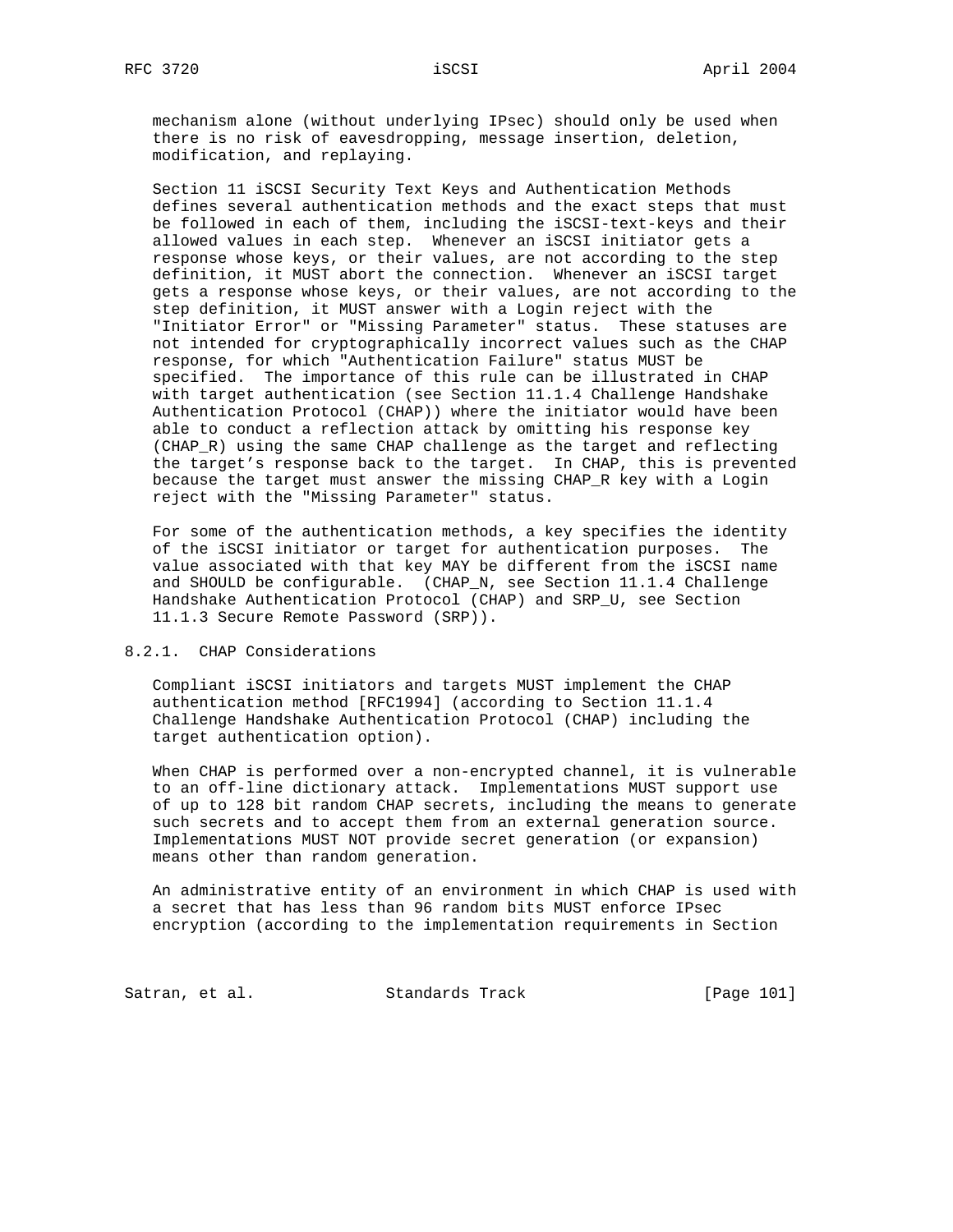8.3.2 Confidentiality) to protect the connection. Moreover, in this case IKE authentication with group pre-shared cryptographic keys SHOULD NOT be used unless it is not essential to protect group members against off-line dictionary attacks by other members.

 CHAP secrets MUST be an integral number of bytes (octets). A compliant implementation SHOULD NOT continue with the login step in which it should send a CHAP response (CHAP\_R, Section 11.1.4 Challenge Handshake Authentication Protocol (CHAP)) unless it can verify that the CHAP secret is at least 96 bits, or that IPsec encryption is being used to protect the connection.

 Any CHAP secret used for initiator authentication MUST NOT be configured for authentication of any target, and any CHAP secret used for target authentication MUST NOT be configured for authentication of any initiator. If the CHAP response received by one end of an iSCSI connection is the same as the CHAP response that the receiving endpoint would have generated for the same CHAP challenge, the response MUST be treated as an authentication failure and cause the connection to close (this ensures that the same CHAP secret is not used for authentication in both directions). Also, if an iSCSI implementation can function as both initiator and target, different CHAP secrets and identities MUST be configured for these two roles. The following is an example of the attacks prevented by the above requirements:

- Rogue wants to impersonate Storage to Alice, and knows that a single secret is used for both directions of Storage-Alice authentication.
- Rogue convinces Alice to open two connections to Rogue, and Rogue identifies itself as Storage on both connections.

 Rogue issues a CHAP challenge on connection 1, waits for Alice to respond, and then reflects Alice's challenge as the initial challenge to Alice on connection 2.

 If Alice doesn't check for the reflection across connections, Alice's response on connection 2 enables Rogue to impersonate Storage on connection 1, even though Rogue does not know the Alice-Storage CHAP secret.

 Originators MUST NOT reuse the CHAP challenge sent by the Responder for the other direction of a bidirectional authentication. Responders MUST check for this condition and close the iSCSI TCP connection if it occurs.

Satran, et al. Standards Track [Page 102]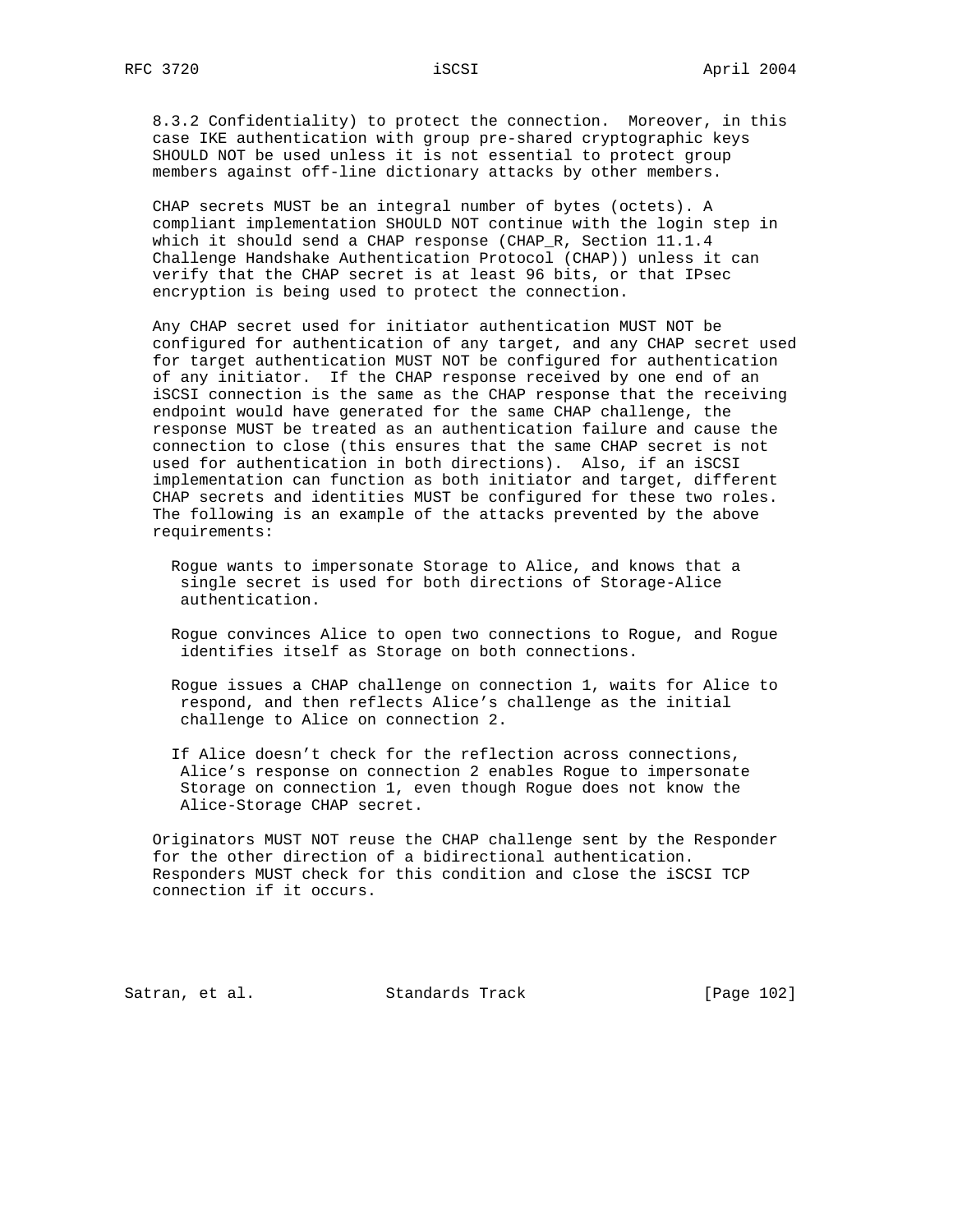The same CHAP secret SHOULD NOT be configured for authentication of multiple initiators or multiple targets, as this enables any of them to impersonate any other one of them, and compromising one of them enables the attacker to impersonate any of them. It is recommended that iSCSI implementations check for use of identical CHAP secrets by different peers when this check is feasible, and take appropriate measures to warn users and/or administrators when this is detected.

 When an iSCSI initiator or target authenticates itself to counterparts in multiple administrative domains, it SHOULD use a different CHAP secret for each administrative domain to avoid propagating security compromises across domains.

 Within a single administrative domain: - A single CHAP secret MAY be used for authentication of an initiator to multiple targets. - A single CHAP secret MAY be used for an authentication of a target to multiple initiators when the initiators use an external server (e.g., RADIUS) to verify the target's CHAP responses and do not know the target's CHAP secret.

 If an external response verification server (e.g., RADIUS) is not used, employing a single CHAP secret for authentication of a target to multiple initiators requires that all such initiators know that target secret. Any of these initiators can impersonate the target to any other such initiator, and compromise of such an initiator enables an attacker to impersonate the target to all such initiators. Targets SHOULD use separate CHAP secrets for authentication to each initiator when such risks are of concern; in this situation it may be useful to configure a separate logical iSCSI target with its own iSCSI Node Name for each initiator or group of initiators among which such separation is desired.

## 8.2.2. SRP Considerations

 The strength of the SRP authentication method (specified in [RFC2945]) is dependent on the characteristics of the group being used (i.e., the prime modulus N and generator g). As described in [RFC2945], N is required to be a Sophie-German prime (of the form  $N = 2q + 1$ , where q is also prime) and the generator g is a primitive root of GF(n). In iSCSI authentication, the prime modulus N MUST be at least 768 bits.

The list of allowed SRP groups is provided in [RFC3723].

Satran, et al. Standards Track [Page 103]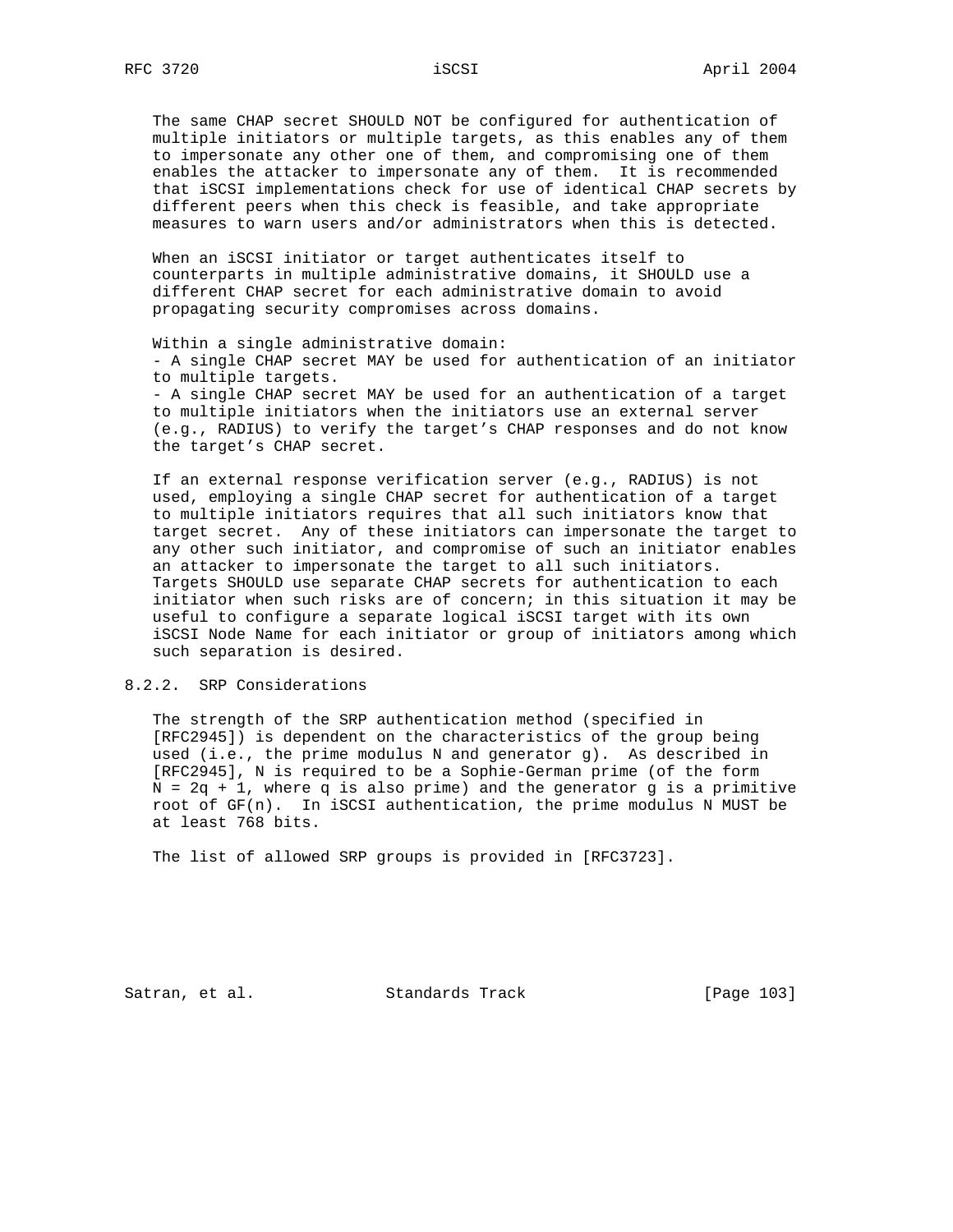# 8.3. IPsec

 iSCSI uses the IPsec mechanism for packet protection (cryptographic integrity, authentication, and confidentiality) at the IP level between the iSCSI communicating end points. The following sections describe the IPsec protocols that must be implemented for data integrity and authentication, confidentiality, and cryptographic key management.

 An iSCSI initiator or target may provide the required IPsec support fully integrated or in conjunction with an IPsec front-end device. In the latter case, the compliance requirements with regard to IPsec support apply to the "combined device". Only the "combined device" is to be considered an iSCSI device.

 Detailed considerations and recommendations for using IPsec for iSCSI are provided in [RFC3723].

8.3.1. Data Integrity and Authentication

 Data authentication and integrity is provided by a cryptographic keyed Message Authentication Code in every sent packet. This code protects against message insertion, deletion, and modification. Protection against message replay is realized by using a sequence counter.

 An iSCSI compliant initiator or target MUST provide data integrity and authentication by implementing IPsec [RFC2401] with ESP [RFC2406] in tunnel mode and MAY provide data integrity and authentication by implementing IPsec with ESP in transport mode. The IPsec implementation MUST fulfill the following iSCSI specific requirements:

- HMAC-SHA1 MUST be implemented [RFC2404].
- AES CBC MAC with XCBC extensions SHOULD be implemented [RFC3566].

The ESP anti-replay service MUST also be implemented.

 At the high speeds iSCSI is expected to operate, a single IPsec SA could rapidly cycle through the 32-bit IPsec sequence number space. In view of this, it may be desirable in the future for an iSCSI implementation that operates at speeds of 1 Gbps or greater to implement the IPsec sequence number extension [SEQ-EXT].

Satran, et al. Standards Track [Page 104]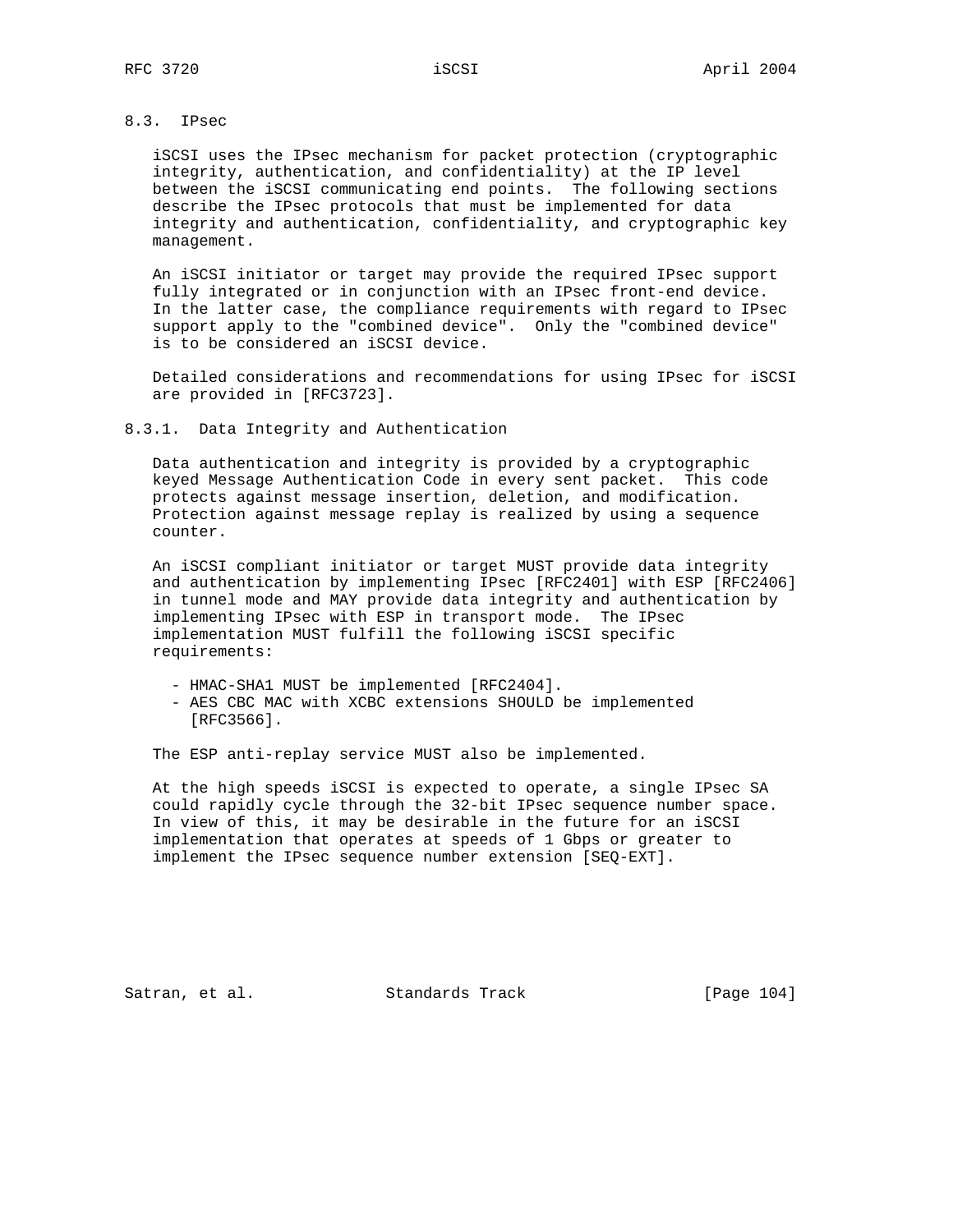# 8.3.2. Confidentiality

 Confidentiality is provided by encrypting the data in every packet. When confidentiality is used it MUST be accompanied by data integrity and authentication to provide comprehensive protection against eavesdropping, message insertion, deletion, modification, and replaying.

 An iSCSI compliant initiator or target MUST provide confidentiality by implementing IPsec [RFC2401] with ESP [RFC2406] in tunnel mode and MAY provide confidentiality by implementing IPsec with ESP in transport mode, with the following iSCSI specific requirements:

- 3DES in CBC mode MUST be implemented [RFC2451].
- AES in Counter mode SHOULD be implemented [RFC3686].

 DES in CBC mode SHOULD NOT be used due to its inherent weakness. The NULL encryption algorithm MUST also be implemented.

8.3.3. Policy, Security Associations, and Cryptographic Key Management

 A compliant iSCSI implementation MUST meet the cryptographic key management requirements of the IPsec protocol suite. Authentication, security association negotiation, and cryptographic key management MUST be provided by implementing IKE [RFC2409] using the IPsec DOI [RFC2407] with the following iSCSI specific requirements:

- Peer authentication using a pre-shared cryptographic key MUST be supported. Certificate-based peer authentication using digital signatures MAY be supported. Peer authentication using the public key encryption methods outlined in IKE sections 5.2 and 5.3[7] SHOULD NOT be used.
- When digital signatures are used to achieve authentication, an IKE negotiator SHOULD use IKE Certificate Request Payload(s) to specify the certificate authority. IKE negotiators SHOULD check the pertinent Certificate Revocation List (CRL) before accepting a PKI certificate for use in IKE authentication procedures.
- Conformant iSCSI implementations MUST support IKE Main Mode and SHOULD support Aggressive Mode. IKE main mode with pre-shared key authentication method SHOULD NOT be used when either the initiator or the target uses dynamically assigned IP addresses. While in many cases pre-shared keys offer good security, situations in which dynamically assigned addresses are used force the use of a group pre-shared key, which creates vulnerability to a man-in-the-middle attack.

Satran, et al. Standards Track [Page 105]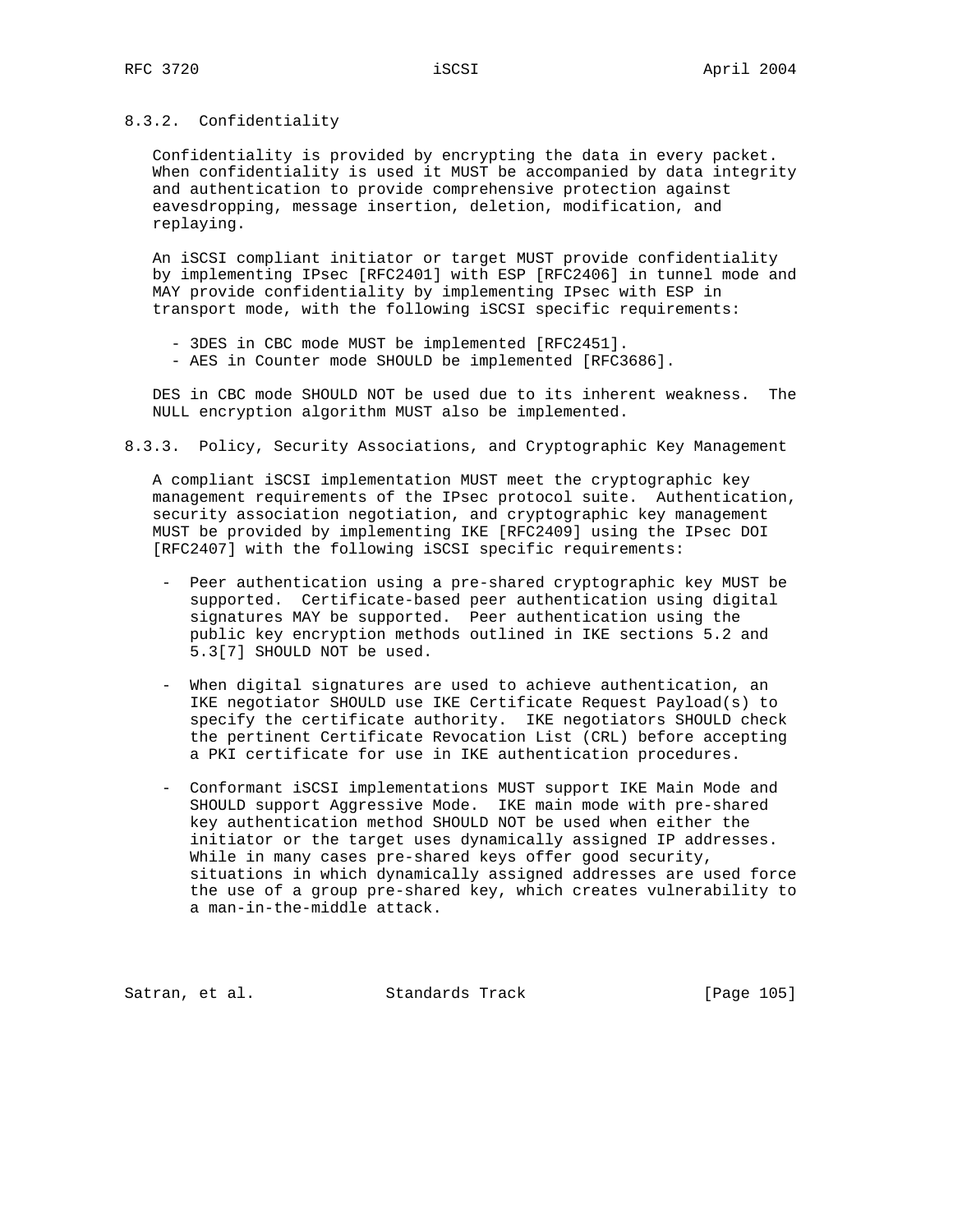- In the IKE Phase 2 Quick Mode, exchanges for creating the Phase 2 SA, the Identity Payload, fields MUST be present. ID\_IPV4\_ADDR, ID\_IPV6\_ADDR (if the protocol stack supports IPv6) and ID\_FQDN Identity payloads MUST be supported; ID\_USER\_FQDN SHOULD be supported. The IP Subnet, IP Address Range, ID\_DER\_ASN1\_DN, and ID\_DER\_ASN1\_GN formats SHOULD NOT be used. The ID\_KEY\_ID Identity Payload MUST NOT be used.

 Manual cryptographic keying MUST NOT be used because it does not provide the necessary re-keying support.

 When IPsec is used, the receipt of an IKE Phase 2 delete message SHOULD NOT be interpreted as a reason for tearing down the iSCSI TCP connection. If additional traffic is sent on it, a new IKE Phase 2 SA will be created to protect it.

 The method used by the initiator to determine whether the target should be connected using IPsec is regarded as an issue of IPsec policy administration, and thus not defined in the iSCSI standard.

 If an iSCSI target is discovered via a SendTargets request in a discovery session not using IPsec, the initiator should assume that it does not need IPsec to establish a session to that target. If an iSCSI target is discovered using a discovery session that does use IPsec, the initiator SHOULD use IPsec when establishing a session to that target.

9. Notes to Implementers

 This section notes some of the performance and reliability considerations of the iSCSI protocol. This protocol was designed to allow efficient silicon and software implementations. The iSCSI task tag mechanism was designed to enable Direct Data Placement (DDP - a DMA form) at the iSCSI level or lower.

 The guiding assumption made throughout the design of this protocol is that targets are resource constrained relative to initiators.

 Implementers are also advised to consider the implementation consequences of the iSCSI to SCSI mapping model as outlined in Section 3.4.3 Consequences of the Model.

9.1. Multiple Network Adapters

The iSCSI protocol allows multiple connections, not all of which need to go over the same network adapter. If multiple network connections are to be utilized with hardware support, the iSCSI protocol

Satran, et al. Standards Track [Page 106]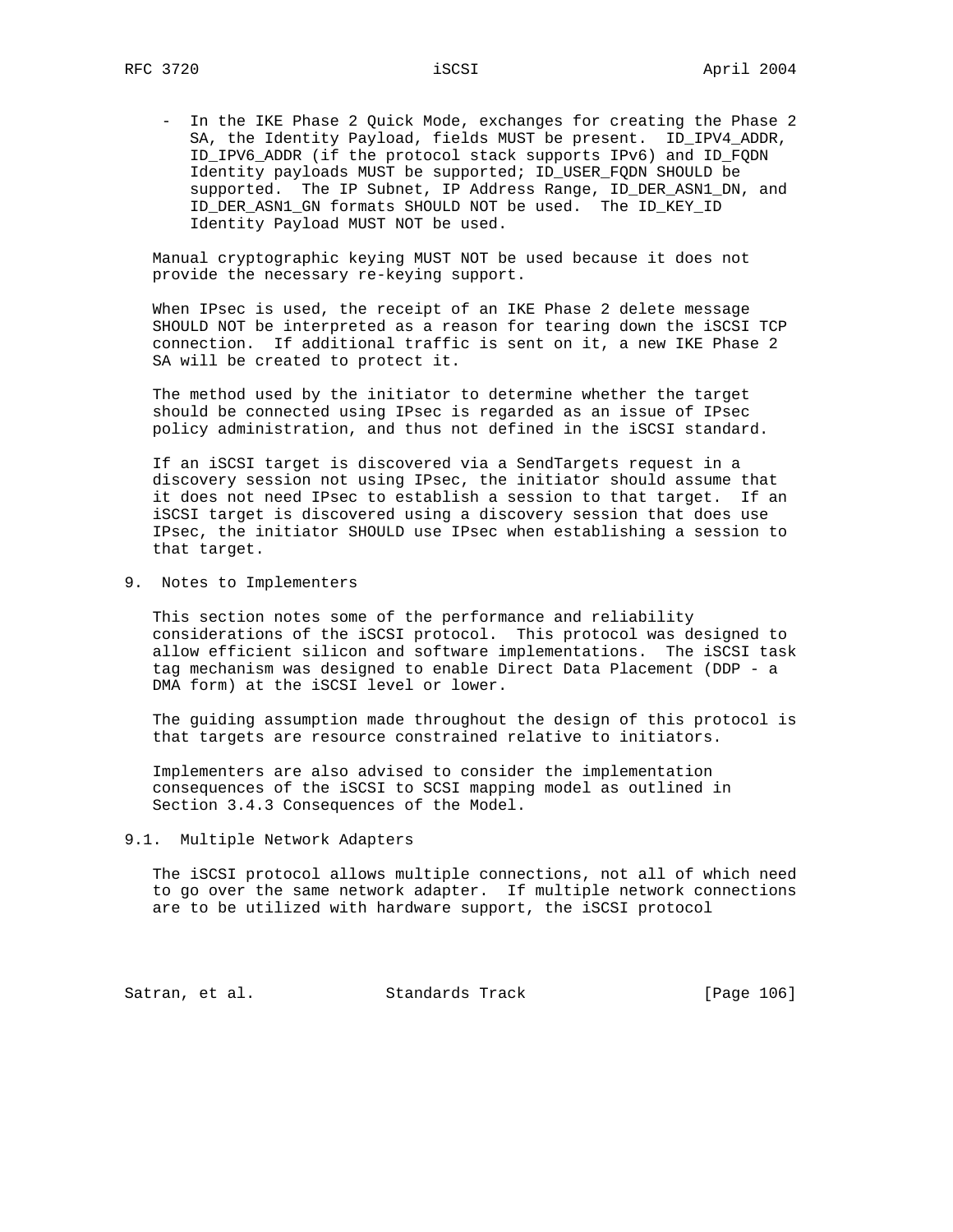command-data-status allegiance to one TCP connection ensures that there is no need to replicate information across network adapters or otherwise require them to cooperate.

 However, some task management commands may require some loose form of cooperation or replication at least on the target.

# 9.1.1. Conservative Reuse of ISIDs

 Historically, the SCSI model (and implementations and applications based on that model) has assumed that SCSI ports are static, physical entities. Recent extensions to the SCSI model have taken advantage of persistent worldwide unique names for these ports. In iSCSI however, the SCSI initiator ports are the endpoints of dynamically created sessions, so the presumptions of "static and physical" do not apply. In any case, the model clauses (particularly, Section 3.4.2 SCSI Architecture Model) provide for persistent, reusable names for the iSCSI-type SCSI initiator ports even though there does not need to be any physical entity bound to these names.

 To both minimize the disruption of legacy applications and to better facilitate the SCSI features that rely on persistent names for SCSI ports, iSCSI implementations SHOULD attempt to provide a stable presentation of SCSI Initiator Ports (both to the upper OS-layers and to the targets to which they connect). This can be achieved in an initiator implementation by conservatively reusing ISIDs. In other words, the same ISID should be used in the Login process to multiple target portal groups (of the same iSCSI Target or different iSCSI Targets). The ISID RULE (Section 3.4.3 Consequences of the Model) only prohibits reuse to the same target portal group. It does not "preclude" reuse to other target portal groups. The principle of conservative reuse "encourages" reuse to other target portal groups. When a SCSI target device sees the same (InitiatorName, ISID) pair in different sessions to different target portal groups, it can identify the underlying SCSI Initiator Port on each session as the same SCSI port. In effect, it can recognize multiple paths from the same source.

9.1.2. iSCSI Name, ISID, and TPGT Use

 The designers of the iSCSI protocol envisioned there being one iSCSI Initiator Node Name per operating system image on a machine. This enables SAN resource configuration and authentication schemes based on a system's identity. It supports the notion that it should be possible to assign access to storage resources based on "initiator device" identity.

Satran, et al. Standards Track [Page 107]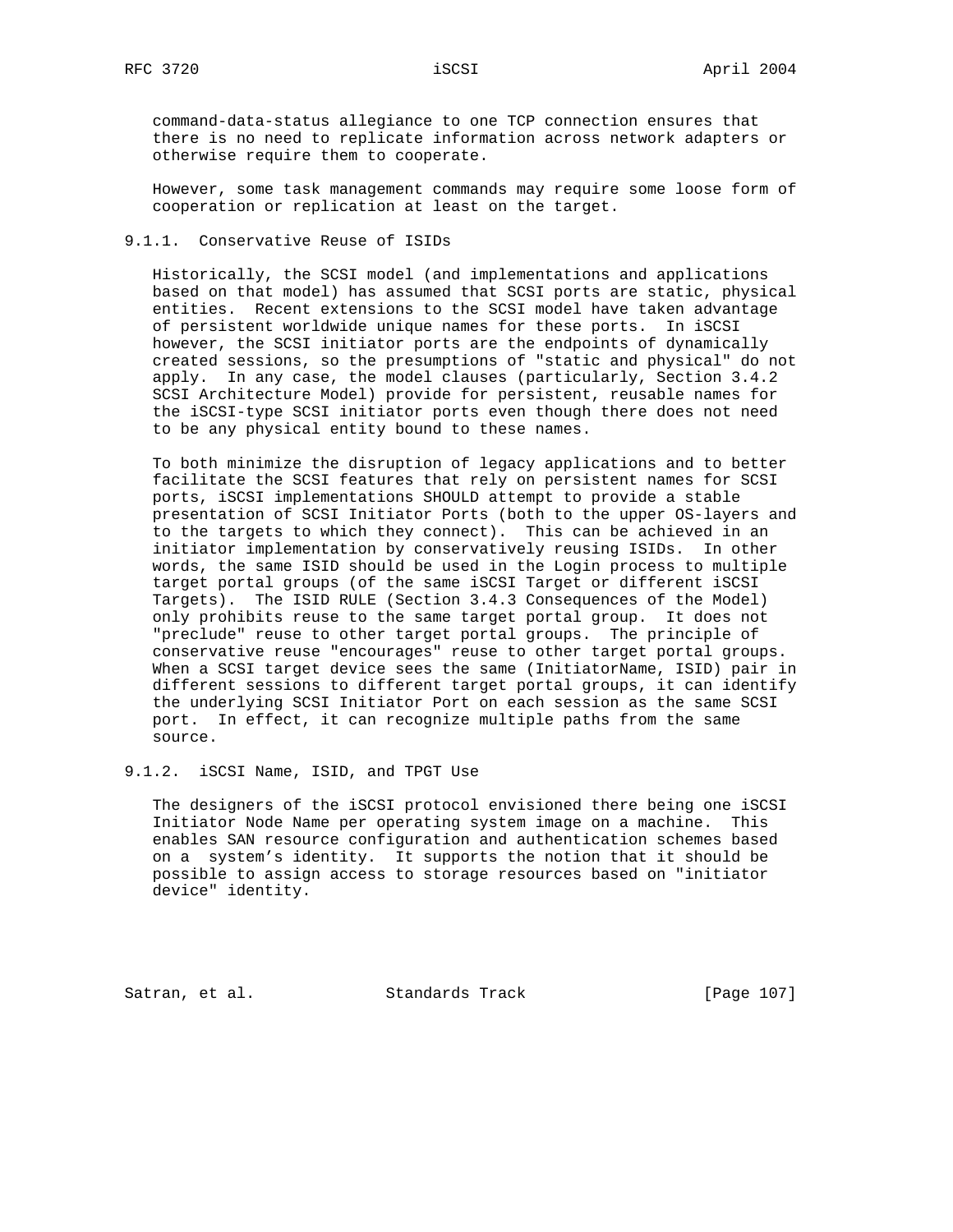When there are multiple hardware or software components coordinated as a single iSCSI Node, there must be some (logical) entity that represents the iSCSI Node that makes the iSCSI Node Name available to all components involved in session creation and login. Similarly, this entity that represents the iSCSI Node must be able to coordinate session identifier resources (ISID for initiators) to enforce both the ISID and TSIH RULES (see Section 3.4.3 Consequences of the Model).

 For targets, because of the closed environment, implementation of this entity should be straightforward. However, vendors of iSCSI hardware (e.g., NICs or HBAs) intended for targets, SHOULD provide mechanisms for configuration of the iSCSI Node Name across the portal groups instantiated by multiple instances of these components within a target.

 However, complex targets making use of multiple Target Portal Group Tags may reconfigure them to achieve various quality goals. The initiators have two mechanisms at their disposal to discover and/or check reconfiguring targets - the discovery session type and a key returned by the target during login to confirm the TPGT. An initiator should attempt to "rediscover" the target configuration anytime a session is terminated unexpectedly.

 For initiators, in the long term, it is expected that operating system vendors will take on the role of this entity and provide standard APIs that can inform components of their iSCSI Node Name and can configure and/or coordinate ISID allocation, use, and reuse.

 Recognizing that such initiator APIs are not available today, other implementations of the role of this entity are possible. For example, a human may instantiate the (common) Node name as part of the installation process of each iSCSI component involved in session creation and login. This may be done either by pointing the component to a vendor-specific location for this datum or to a system-wide location. The structure of the ISID namespace (see Section 10.12.5 ISID and [RFC3721]) facilitates implementation of the ISID coordination by allowing each component vendor to independently (of other vendor's components) coordinate allocation, use, and reuse of its own partition of the ISID namespace in a vendor-specific manner. Partitioning of the ISID namespace within initiator portal groups managed by that vendor allows each such initiator portal group to act independently of all other portal groups when selecting an ISID for a login; this facilitates enforcement of the ISID RULE (see Section 3.4.3 Consequences of the Model) at the initiator.

Satran, et al. Standards Track [Page 108]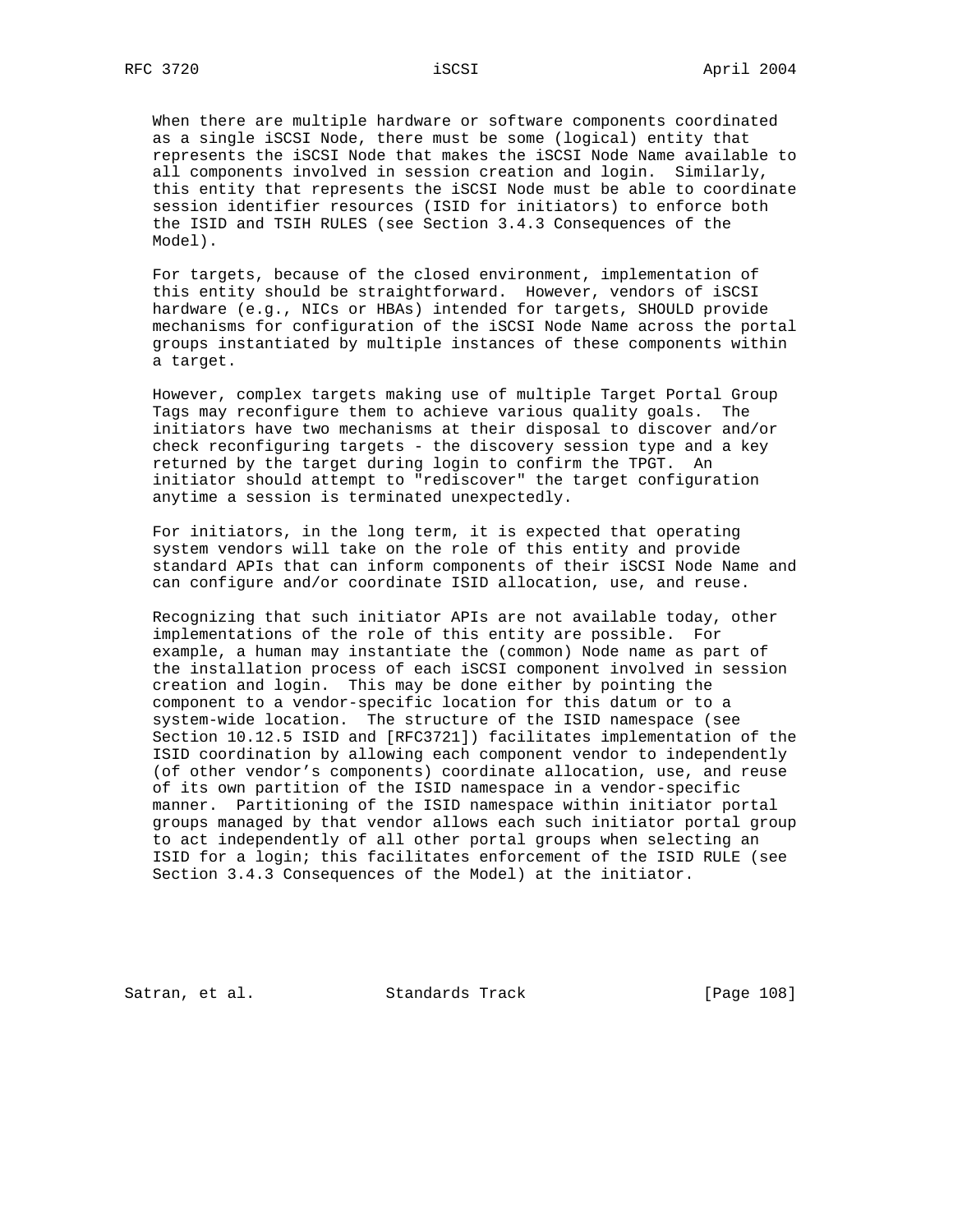A vendor of iSCSI hardware (e.g., NICs or HBAs) intended for use in initiators MUST implement a mechanism for configuring the iSCSI Node Name. Vendors, and administrators must ensure that iSCSI Node Names are unique worldwide. It is therefore important that when one chooses to reuse the iSCSI Node Name of a disabled unit, not to re-assign that name to the original unit unless its worldwide uniqueness can be ascertained again.

 In addition, a vendor of iSCSI hardware must implement a mechanism to configure and/or coordinate ISIDs for all sessions managed by multiple instances of that hardware within a given iSCSI Node. Such configuration might be either permanently pre-assigned at the factory (in a necessarily globally unique way), statically assigned (e.g., partitioned across all the NICs at initialization in a locally unique way), or dynamically assigned (e.g., on-line allocator, also in a locally unique way). In the latter two cases, the configuration may be via public APIs (perhaps driven by an independent vendor's software, such as the OS vendor) or via private APIs driven by the vendor's own software.

### 9.2. Autosense and Auto Contingent Allegiance (ACA)

 Autosense refers to the automatic return of sense data to the initiator in case a command did not complete successfully. iSCSI initiators and targets MUST support and use autosense.

 ACA helps preserve ordered command execution in the presence of errors. As iSCSI can have many commands in-flight between initiator and target, iSCSI initiators and targets SHOULD support ACA.

# 9.3. iSCSI Timeouts

 iSCSI recovery actions are often dependent on iSCSI time-outs being recognized and acted upon before SCSI time-outs. Determining the right time-outs to use for various iSCSI actions (command acknowledgements expected, status acknowledgements, etc.) is very much dependent on infrastructure (hardware, links, TCP/IP stack, iSCSI driver). As a guide, the implementer may use an average Nop-Out/Nop-In turnaround delay multiplied by a "safety factor" (e.g., 4) as a good estimate for the basic delay of the iSCSI stack for a given connection. The safety factor should account for the network load variability. For connection teardown the implementer may want to consider also the TCP common practice for the given infrastructure.

Satran, et al. Standards Track [Page 109]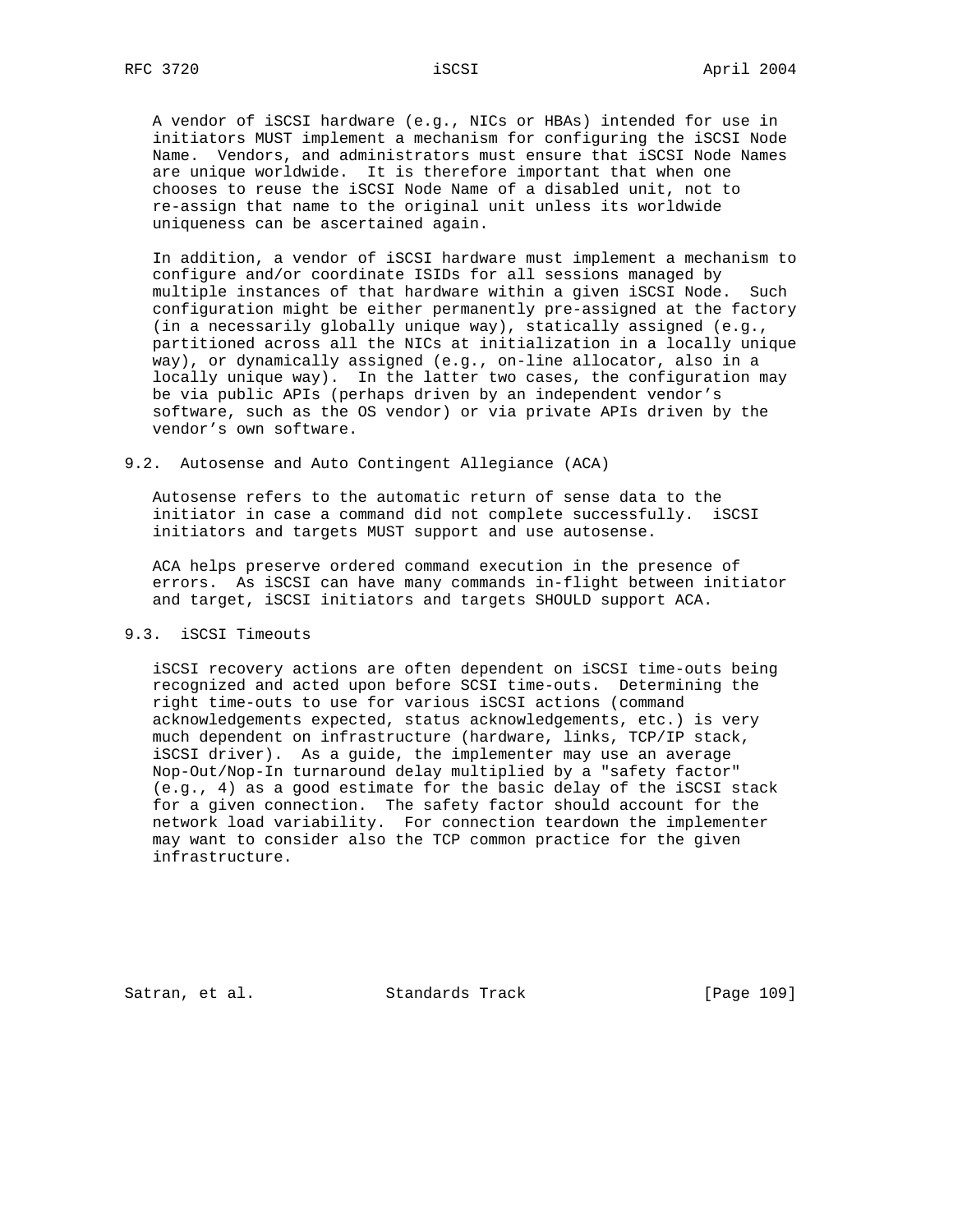Text negotiations MAY also be subject to either time-limits or limits in the number of exchanges. Those SHOULD be generous enough to avoid affecting interoperability (e.g., allowing each key to be negotiated on a separate exchange).

 The relation between iSCSI timeouts and SCSI timeouts should also be considered. SCSI timeouts should be longer than iSCSI timeouts plus the time required for iSCSI recovery whenever iSCSI recovery is planned. Alternatively, an implementer may choose to interlock iSCSI timeouts and recovery with SCSI timeouts so that SCSI recovery will become active only where iSCSI is not planned to, or failed to, recover.

 The implementer may also want to consider the interaction between various iSCSI exception events - such as a digest failure - and subsequent timeouts. When iSCSI error recovery is active, a digest failure is likely to result in discovering a missing command or data PDU. In these cases, an implementer may want to lower the timeout values to enable faster initiation for recovery procedures.

### 9.4. Command Retry and Cleaning Old Command Instances

 To avoid having old, retried command instances appear in a valid command window after a command sequence number wrap around, the protocol requires (see Section 3.2.2.1 Command Numbering and Acknowledging) that on every connection on which a retry has been issued, a non-immediate command be issued and acknowledged within a 2\*\*31-1 commands interval from the CmdSN of the retried command. This requirement can be fulfilled by an implementation in several ways.

 The simplest technique to use is to send a (non-retry) non-immediate SCSI command (or a NOP if no SCSI command is available for a while) after every command retry on the connection on which the retry was attempted. As errors are deemed rare events, this technique is probably the most effective, as it does not involve additional checks at the initiator when issuing commands.

9.5. Synch and Steering Layer and Performance

 While a synch and steering layer is optional, an initiator/target that does not have it working against a target/initiator that demands synch and steering may experience performance degradation caused by packet reordering and loss. Providing a synch and steering mechanism is recommended for all high-speed implementations.

Satran, et al. Standards Track [Page 110]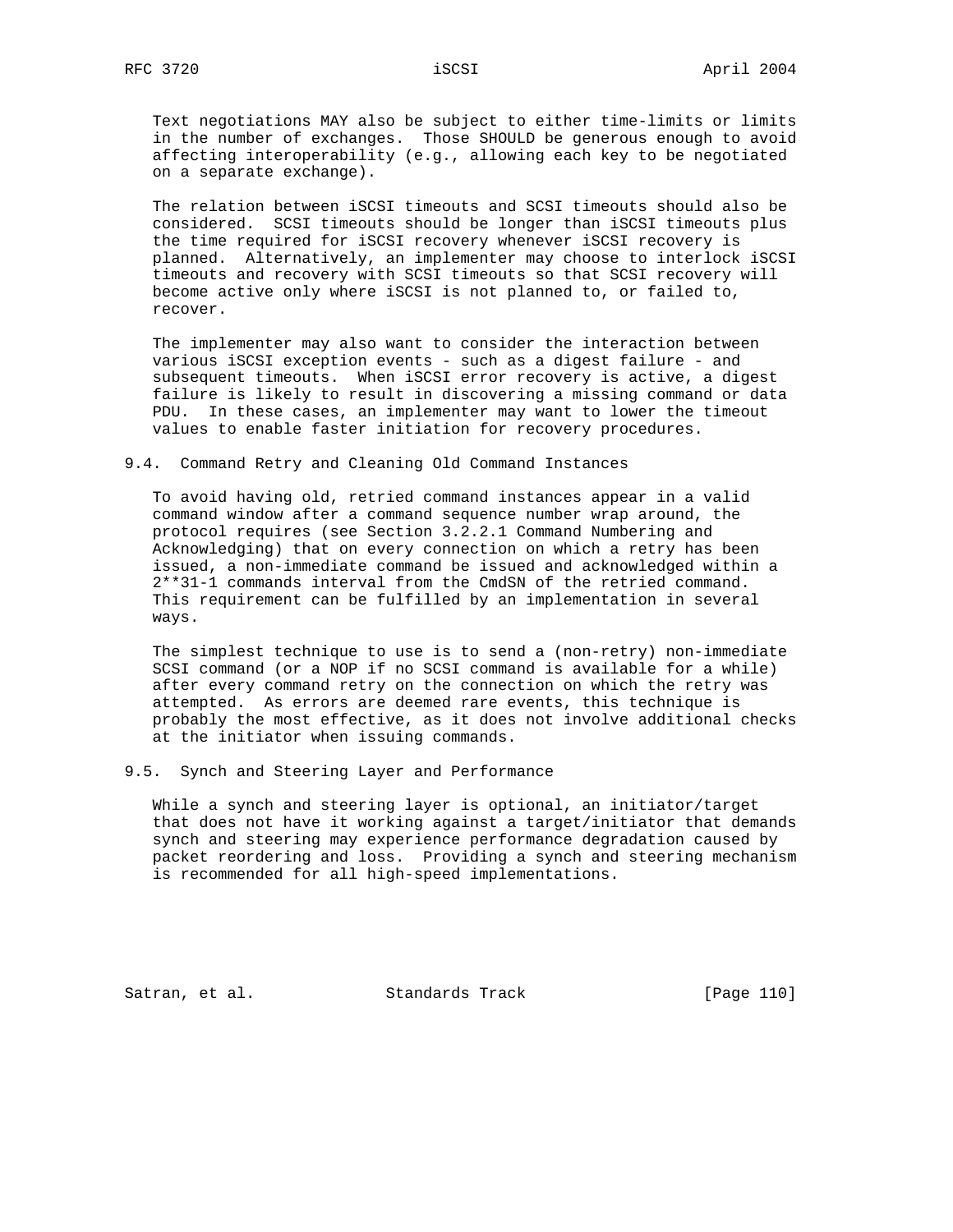9.6. Considerations for State-dependent Devices and Long-lasting SCSI Operations

 Sequential access devices operate on the principle that the position of the device is based on the last command processed. As such, command processing order and knowledge of whether or not the previous command was processed is of the utmost importance to maintain data integrity. For example, inadvertent retries of SCSI commands when it is not known if the previous SCSI command was processed is a potential data integrity risk.

 For a sequential access device, consider the scenario in which a SCSI SPACE command to backspace one filemark is issued and then re-issued due to no status received for the command. If the first SPACE command was actually processed, the re-issued SPACE command, if processed, will cause the position to change. Thus, a subsequent write operation will write data to the wrong position and any previous data at that position will be overwritten.

 For a medium changer device, consider the scenario in which an EXCHANGE MEDIUM command (the SOURCE ADDRESS and DESTINATION ADDRESS are the same thus performing a swap) is issued and then re-issued due to no status received for the command. If the first EXCHANGE MEDIUM command was actually processed, the re-issued EXCHANGE MEDIUM command, if processed, will perform the swap again. The net effect is that a swap was not performed thus leaving a data integrity exposure.

 All commands that change the state of the device (as in SPACE commands for sequential access devices, and EXCHANGE MEDIUM for medium changer device), MUST be issued as non-immediate commands for deterministic and in order delivery to iSCSI targets.

 For many of those state changing commands, the execution model also assumes that the command is executed exactly once. Devices implementing READ POSITION and LOCATE provide a means for SCSI level command recovery and new tape-class devices should support those commands. In their absence a retry at SCSI level is difficult and error recovery at iSCSI level is advisable.

 Devices operating on long latency delivery subsystems and performing long lasting SCSI operations may need mechanisms that enable connection replacement while commands are running (e.g., during an extended copy operation).

Satran, et al. Standards Track [Page 111]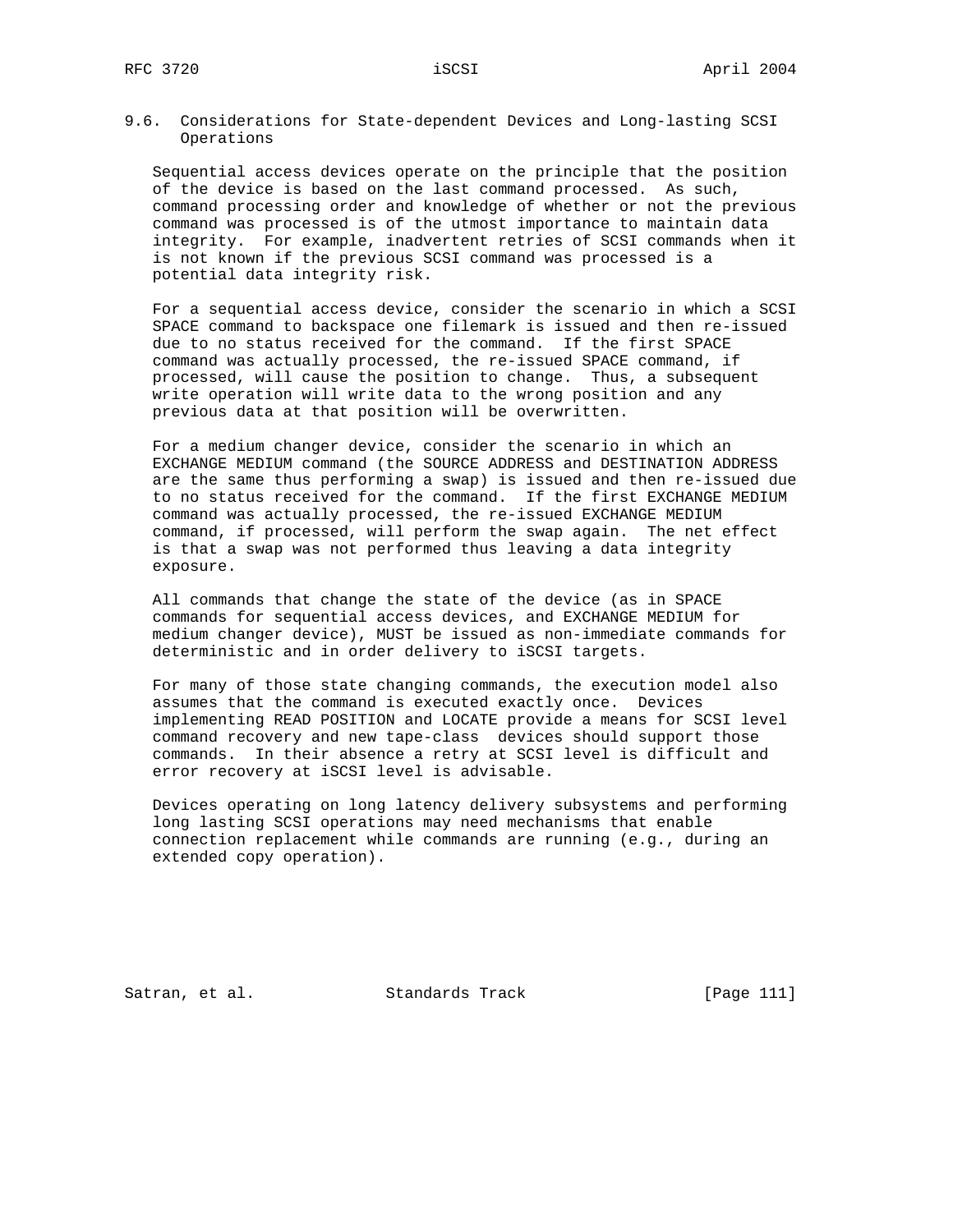## 9.6.1. Determining the Proper ErrorRecoveryLevel

 The implementation and use of a specific ErrorRecoveryLevel should be determined based on the deployment scenarios of a given iSCSI implementation. Generally, the following factors must be considered before deciding on the proper level of recovery:

- a) Application resilience to I/O failures.
- b) Required level of availability in the face of transport connection failures.
- c) Probability of transport layer "checksum escape". This in turn decides the iSCSI digest failure frequency, and thus the criticality of iSCSI-level error recovery. The details of estimating this probability are outside the scope of this document.

 A consideration of the above factors for SCSI tape devices as an example suggests that implementations SHOULD use ErrorRecoveryLevel=1 when transport connection failure is not a concern and SCSI level recovery is unavailable, and ErrorRecoveryLevel=2 when the connection failure is also of high likelihood during a backup/retrieval.

 For extended copy operations, implementations SHOULD use ErrorRecoveryLevel=2 whenever there is a relatively high likelihood of connection failure.

## 10. iSCSI PDU Formats

 All multi-byte integers that are specified in formats defined in this document are to be represented in network byte order (i.e., big endian). Any field that appears in this document assumes that the most significant byte is the lowest numbered byte and the most significant bit (within byte or field) is the lowest numbered bit unless specified otherwise.

 Any compliant sender MUST set all bits not defined and all reserved fields to zero unless specified otherwise. Any compliant receiver MUST ignore any bit not defined and all reserved fields unless specified otherwise. Receipt of reserved code values in defined fields MUST be reported as a protocol error.

 Reserved fields are marked by the word "reserved", some abbreviation of "reserved", or by "." for individual bits when no other form of marking is technically feasible.

Satran, et al. Standards Track [Page 112]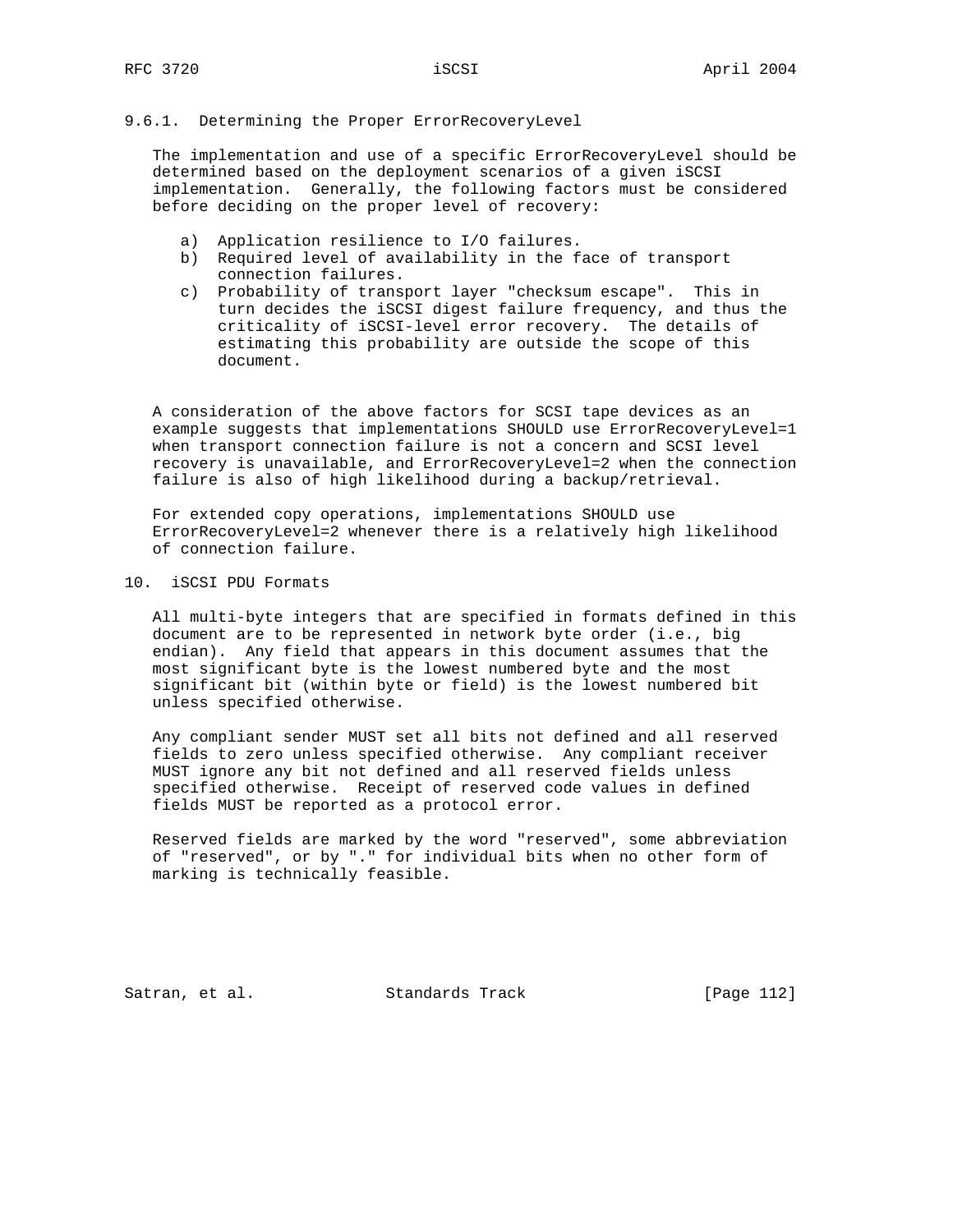# 10.1. iSCSI PDU Length and Padding

 iSCSI PDUs are padded to the closest integer number of four byte words. The padding bytes SHOULD be sent as 0.

10.2. PDU Template, Header, and Opcodes

 All iSCSI PDUs have one or more header segments and, optionally, a data segment. After the entire header segment group a header-digest MAY follow. The data segment MAY also be followed by a data-digest.

 The Basic Header Segment (BHS) is the first segment in all of the iSCSI PDUs. The BHS is a fixed-length 48-byte header segment. It MAY be followed by Additional Header Segments (AHS), a Header-Digest, a Data Segment, and/or a Data-Digest.

Satran, et al. Standards Track [Page 113]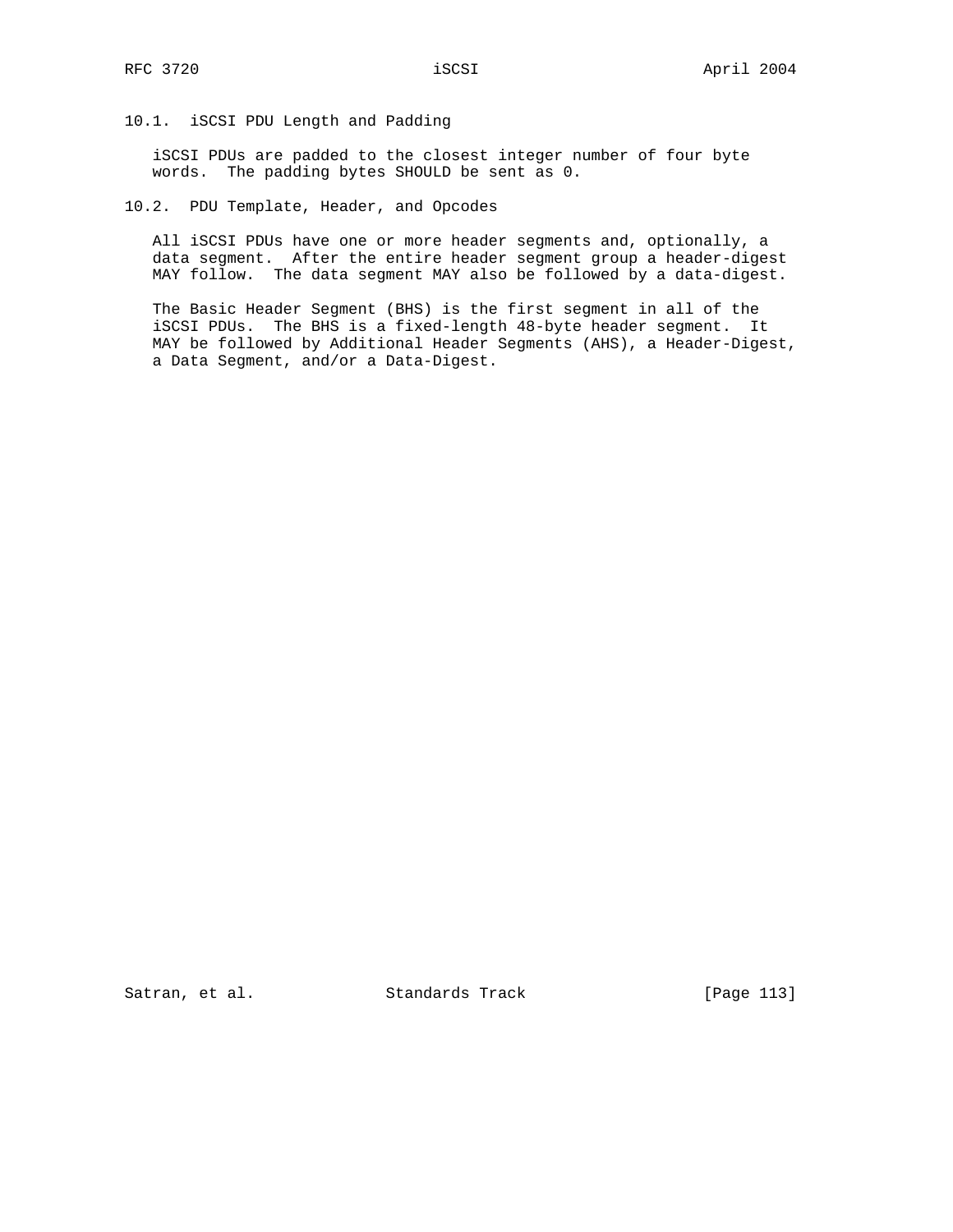The overall structure of an iSCSI PDU is as follows:

Byte/ 0 | 1 | 2 | 3 / | | | | |0 1 2 3 4 5 6 7|0 1 2 3 4 5 6 7|0 1 2 3 4 5 6 7|0 1 2 3 4 5 6 7| +---------------+---------------+---------------+---------------+ 0/ Basic Header Segment (BHS)  $^{+/-}$  /  $^{+/-}$  /  $^{+/-}$  /  $^{+/-}$  /  $^{+/-}$  /  $^{+/-}$  /  $^{+/-}$  /  $^{+/-}$  /  $^{+/-}$  /  $^{+/-}$  /  $^{+/-}$  /  $^{+/-}$  /  $^{+/-}$  /  $^{+/-}$  /  $^{+/-}$  /  $^{+/-}$  /  $^{+/-}$  /  $^{+/-}$  /  $^{+/-}$  /  $^{+/-}$  /  $^{+/-}$  /  $^{+/-}$  /  $^{+/-}$  /  $^{+/-}$  /  $^{+/-}$  +---------------+---------------+---------------+---------------+ 48/ Additional Header Segment 1 (AHS) (optional) /  $^{+/-}$  /  $^{+/-}$  /  $^{+/-}$  /  $^{+/-}$  /  $^{+/-}$  /  $^{+/-}$  /  $^{+/-}$  /  $^{+/-}$  /  $^{+/-}$  /  $^{+/-}$  /  $^{+/-}$  /  $^{+/-}$  /  $^{+/-}$  /  $^{+/-}$  /  $^{+/-}$  /  $^{+/-}$  /  $^{+/-}$  /  $^{+/-}$  /  $^{+/-}$  /  $^{+/-}$  /  $^{+/-}$  /  $^{+/-}$  /  $^{+/-}$  /  $^{+/-}$  /  $^{+/-}$  +---------------+---------------+---------------+---------------+ / Additional Header Segment 2 (AHS) (optional) /  $^{+/-}$  /  $^{+/-}$  /  $^{+/-}$  /  $^{+/-}$  /  $^{+/-}$  /  $^{+/-}$  /  $^{+/-}$  /  $^{+/-}$  /  $^{+/-}$  /  $^{+/-}$  /  $^{+/-}$  /  $^{+/-}$  /  $^{+/-}$  /  $^{+/-}$  /  $^{+/-}$  /  $^{+/-}$  /  $^{+/-}$  /  $^{+/-}$  /  $^{+/-}$  /  $^{+/-}$  /  $^{+/-}$  /  $^{+/-}$  /  $^{+/-}$  /  $^{+/-}$  /  $^{+/-}$  +---------------+---------------+---------------+---------------+ ---- +---------------+---------------+---------------+---------------+ / Additional Header Segment n (AHS) (optional) /  $^{+/-}$  /  $^{+/-}$  /  $^{+/-}$  /  $^{+/-}$  /  $^{+/-}$  /  $^{+/-}$  /  $^{+/-}$  /  $^{+/-}$  /  $^{+/-}$  /  $^{+/-}$  /  $^{+/-}$  /  $^{+/-}$  /  $^{+/-}$  /  $^{+/-}$  /  $^{+/-}$  /  $^{+/-}$  /  $^{+/-}$  /  $^{+/-}$  /  $^{+/-}$  /  $^{+/-}$  /  $^{+/-}$  /  $^{+/-}$  /  $^{+/-}$  /  $^{+/-}$  /  $^{+/-}$  +---------------+---------------+---------------+---------------+ ---- +---------------+---------------+---------------+---------------+ k/ Header-Digest (optional) /  $^{+/-}$  /  $^{+/-}$  /  $^{+/-}$  /  $^{+/-}$  /  $^{+/-}$  /  $^{+/-}$  /  $^{+/-}$  /  $^{+/-}$  /  $^{+/-}$  /  $^{+/-}$  /  $^{+/-}$  /  $^{+/-}$  /  $^{+/-}$  /  $^{+/-}$  /  $^{+/-}$  /  $^{+/-}$  /  $^{+/-}$  /  $^{+/-}$  /  $^{+/-}$  /  $^{+/-}$  /  $^{+/-}$  /  $^{+/-}$  /  $^{+/-}$  /  $^{+/-}$  /  $^{+/-}$  +---------------+---------------+---------------+---------------+ l/ Data Segment(optional) /  $^{+/-}$  /  $^{+/-}$  /  $^{+/-}$  /  $^{+/-}$  /  $^{+/-}$  /  $^{+/-}$  /  $^{+/-}$  /  $^{+/-}$  /  $^{+/-}$  /  $^{+/-}$  /  $^{+/-}$  /  $^{+/-}$  /  $^{+/-}$  /  $^{+/-}$  /  $^{+/-}$  /  $^{+/-}$  /  $^{+/-}$  /  $^{+/-}$  /  $^{+/-}$  /  $^{+/-}$  /  $^{+/-}$  /  $^{+/-}$  /  $^{+/-}$  /  $^{+/-}$  /  $^{+/-}$  +---------------+---------------+---------------+---------------+ m/ Data-Digest (optional) /  $^{+/-}$  /  $^{+/-}$  /  $^{+/-}$  /  $^{+/-}$  /  $^{+/-}$  /  $^{+/-}$  /  $^{+/-}$  /  $^{+/-}$  /  $^{+/-}$  /  $^{+/-}$  /  $^{+/-}$  /  $^{+/-}$  /  $^{+/-}$  /  $^{+/-}$  /  $^{+/-}$  /  $^{+/-}$  /  $^{+/-}$  /  $^{+/-}$  /  $^{+/-}$  /  $^{+/-}$  /  $^{+/-}$  /  $^{+/-}$  /  $^{+/-}$  /  $^{+/-}$  /  $^{+/-}$ +---------------+---------------+---------------+---------------+

 All PDU segments and digests are padded to the closest integer number of four byte words. For example, all PDU segments and digests start at a four byte word boundary and the padding ranges from 0 to 3 bytes. The padding bytes SHOULD be sent as 0.

iSCSI response PDUs do not have AH Segments.

10.2.1. Basic Header Segment (BHS)

 The BHS is 48 bytes long. The Opcode and DataSegmentLength fields appear in all iSCSI PDUs. In addition, when used, the Initiator Task Tag and Logical Unit Number always appear in the same location in the header.

Satran, et al. Standards Track [Page 114]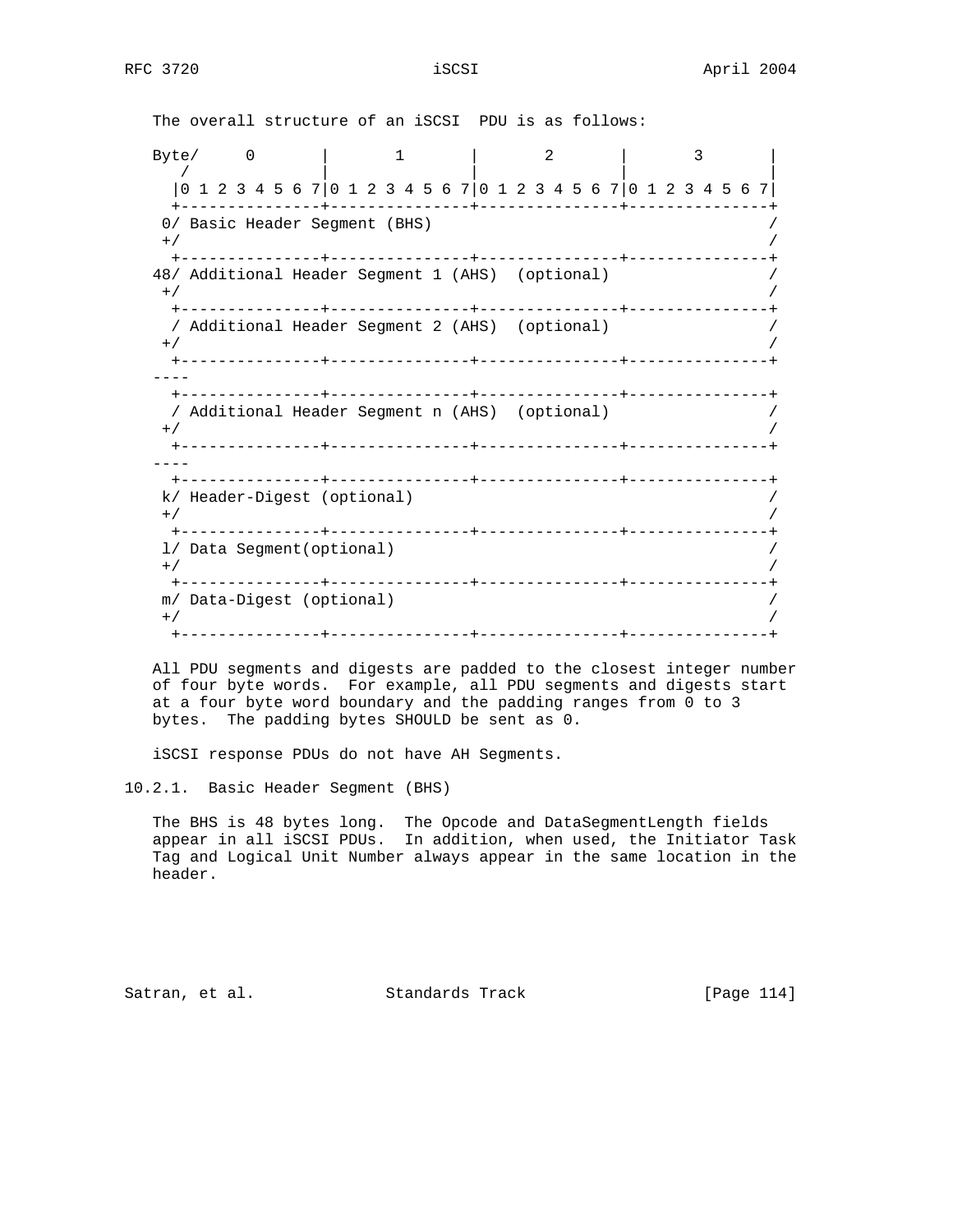```
 The format of the BHS is:
  Byte/ 0 | 1 | 2 | 3
 / | | | |
     |0 1 2 3 4 5 6 7|0 1 2 3 4 5 6 7|0 1 2 3 4 5 6 7|0 1 2 3 4 5 6 7|
     +---------------+---------------+---------------+---------------+
    0|.|I| Opcode |F| Opcode-specific fields |
    +---------------+---------------+---------------+---------------+
    4|TotalAHSLength | DataSegmentLength |
    +---------------+---------------+---------------+---------------+
    8| LUN or Opcode-specific fields |
 + +
\vert 12|
     +---------------+---------------+---------------+---------------+
   16| Initiator Task Tag |
    +---------------+---------------+---------------+---------------+
   20/ Opcode-specific fields /
^{+/-} / ^{+/-} / ^{+/-} / ^{+/-} / ^{+/-} / ^{+/-} / ^{+/-} / ^{+/-} / ^{+/-} / ^{+/-} / ^{+/-} / ^{+/-} / ^{+/-} / ^{+/-} / ^{+/-} / ^{+/-} / ^{+/-} / ^{+/-} / ^{+/-} / ^{+/-} / ^{+/-} / ^{+/-} / ^{+/-} / ^{+/-} / ^{+/-} +---------------+---------------+---------------+---------------+
   48
```
10.2.1.1 I

For request PDUs, the I bit set to 1 is an immediate delivery marker.

10.2.1.2. Opcode

The Opcode indicates the type of iSCSI PDU the header encapsulates.

 The Opcodes are divided into two categories: initiator opcodes and target opcodes. Initiator opcodes are in PDUs sent by the initiator (request PDUs). Target opcodes are in PDUs sent by the target (response PDUs).

 Initiators MUST NOT use target opcodes and targets MUST NOT use initiator opcodes.

Initiator opcodes defined in this specification are:

 0x00 NOP-Out 0x01 SCSI Command (encapsulates a SCSI Command Descriptor Block) 0x02 SCSI Task Management function request 0x03 Login Request 0x04 Text Request 0x05 SCSI Data-Out (for WRITE operations) 0x06 Logout Request 0x10 SNACK Request 0x1c-0x1e Vendor specific codes

Satran, et al. Standards Track [Page 115]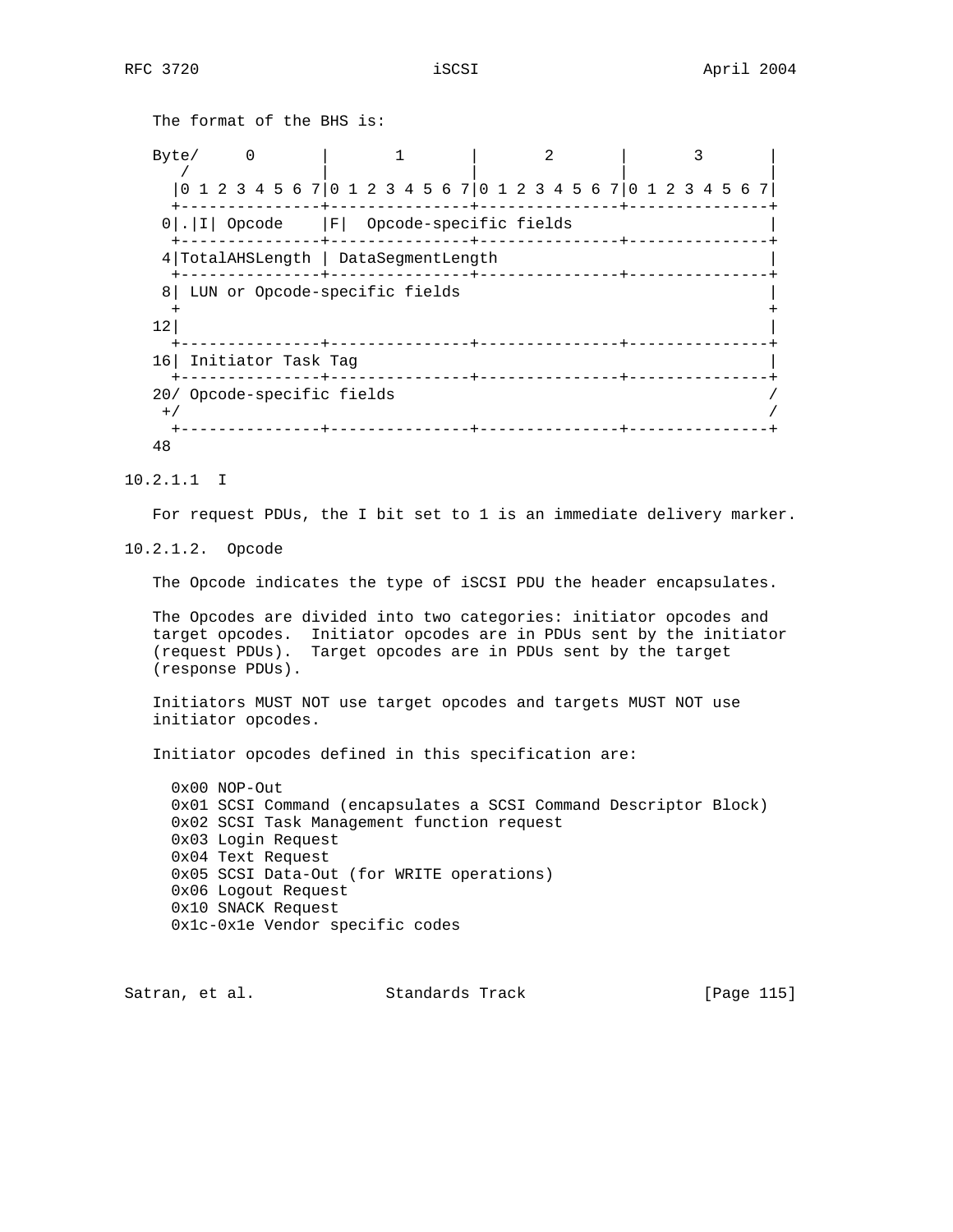0x20 NOP-In 0x21 SCSI Response - contains SCSI status and possibly sense information or other response information. 0x22 SCSI Task Management function response 0x23 Login Response 0x24 Text Response 0x25 SCSI Data-In - for READ operations. 0x26 Logout Response 0x31 Ready To Transfer (R2T) - sent by target when it is ready to receive data. 0x32 Asynchronous Message - sent by target to indicate certain special conditions. 0x3c-0x3e Vendor specific codes 0x3f Reject

All other opcodes are reserved.

10.2.1.3. Final (F) bit

Target opcodes are:

When set to 1 it indicates the final (or only) PDU of a sequence.

10.2.1.4. Opcode-specific Fields

These fields have different meanings for different opcode types.

10.2.1.5. TotalAHSLength

 Total length of all AHS header segments in units of four byte words including padding, if any.

 The TotalAHSLength is only used in PDUs that have an AHS and MUST be 0 in all other PDUs.

10.2.1.6. DataSegmentLength

 This is the data segment payload length in bytes (excluding padding). The DataSegmentLength MUST be 0 whenever the PDU has no data segment.

 Some opcodes operate on a specific Logical Unit. The Logical Unit Number (LUN) field identifies which Logical Unit. If the opcode does not relate to a Logical Unit, this field is either ignored or may be used in an opcode specific way. The LUN field is 64-bits and should

Satran, et al. Standards Track [Page 116]

<sup>10.2.1.7.</sup> LUN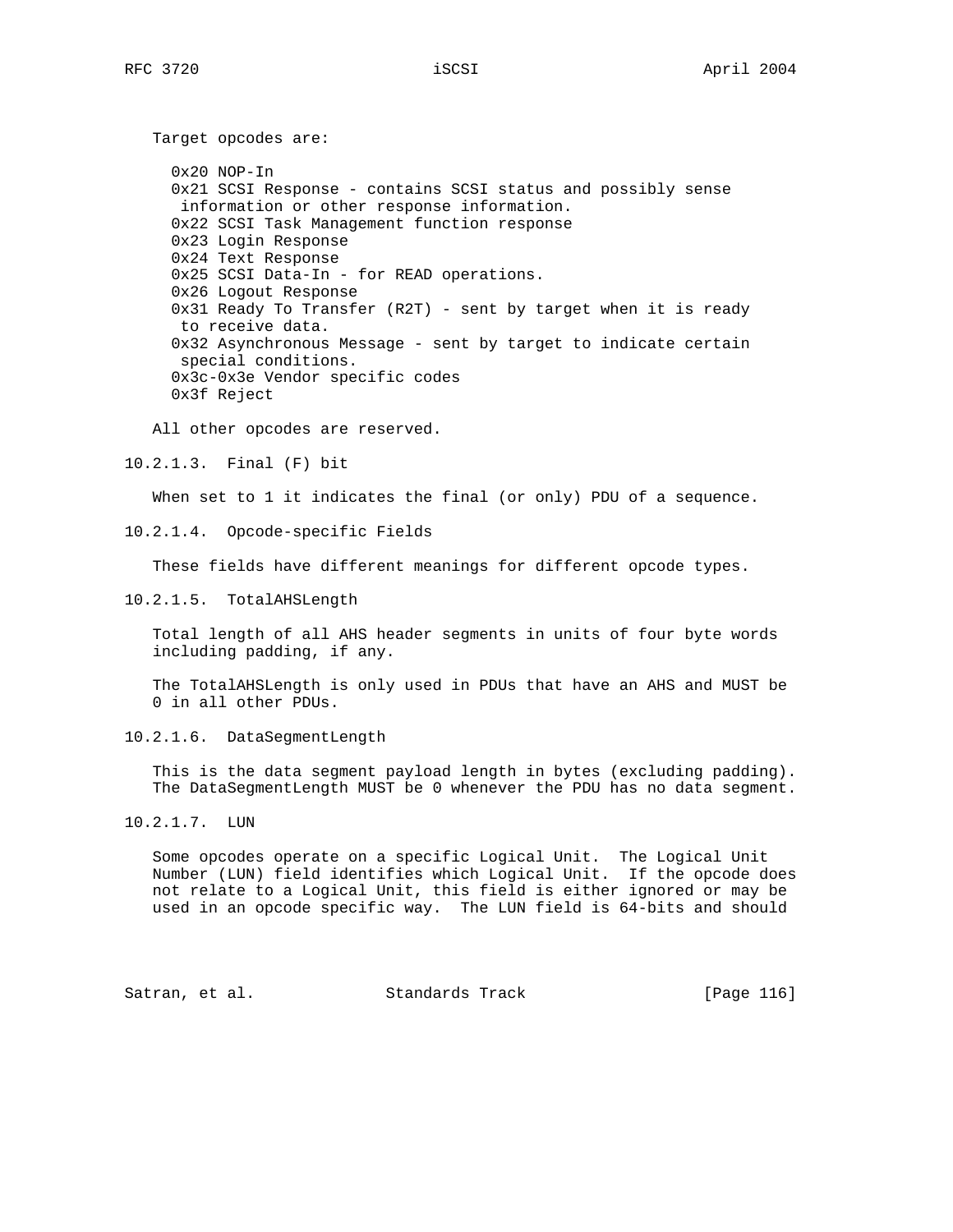be formatted in accordance with [SAM2]. For example, LUN[0] from [SAM2] is BHS byte 8 and so on up to LUN[7] from [SAM2], which is BHS byte 15.

10.2.1.8. Initiator Task Tag

 The initiator assigns a Task Tag to each iSCSI task it issues. While a task exists, this tag MUST uniquely identify the task session-wide. SCSI may also use the initiator task tag as part of the SCSI task identifier when the timespan during which an iSCSI initiator task tag must be unique extends over the timespan during which a SCSI task tag must be unique. However, the iSCSI Initiator Task Tag must exist and be unique even for untagged SCSI commands.

10.2.2. Additional Header Segment (AHS)

The general format of an AHS is:

Byte/ 0 | 1 | 2 | 3 / | | | | |0 1 2 3 4 5 6 7|0 1 2 3 4 5 6 7|0 1 2 3 4 5 6 7|0 1 2 3 4 5 6 7| +---------------+---------------+---------------+---------------+ 0| AHSLength  $|$  AHSType  $|$  AHS-Specific  $|$  +---------------+---------------+---------------+---------------+ 4/ AHS-Specific /  $^{+/-}$  /  $^{+/-}$  /  $^{+/-}$  /  $^{+/-}$  /  $^{+/-}$  /  $^{+/-}$  /  $^{+/-}$  /  $^{+/-}$  /  $^{+/-}$  /  $^{+/-}$  /  $^{+/-}$  /  $^{+/-}$  /  $^{+/-}$  /  $^{+/-}$  /  $^{+/-}$  /  $^{+/-}$  /  $^{+/-}$  /  $^{+/-}$  /  $^{+/-}$  /  $^{+/-}$  /  $^{+/-}$  /  $^{+/-}$  /  $^{+/-}$  /  $^{+/-}$  /  $^{+/-}$  +---------------+---------------+---------------+---------------+ x

10.2.2.1. AHSType

The AHSType field is coded as follows:

bit 0-1 - Reserved

bit 2-7 - AHS code

- 0 Reserved
- 1 Extended CDB
- 2 Expected Bidirectional Read Data Length
- 3 63 Reserved

10.2.2.2. AHSLength

 This field contains the effective length in bytes of the AHS excluding AHSType and AHSLength and padding, if any. The AHS is padded to the smallest integer number of 4 byte words (i.e., from 0 up to 3 padding bytes).

Satran, et al. Standards Track [Page 117]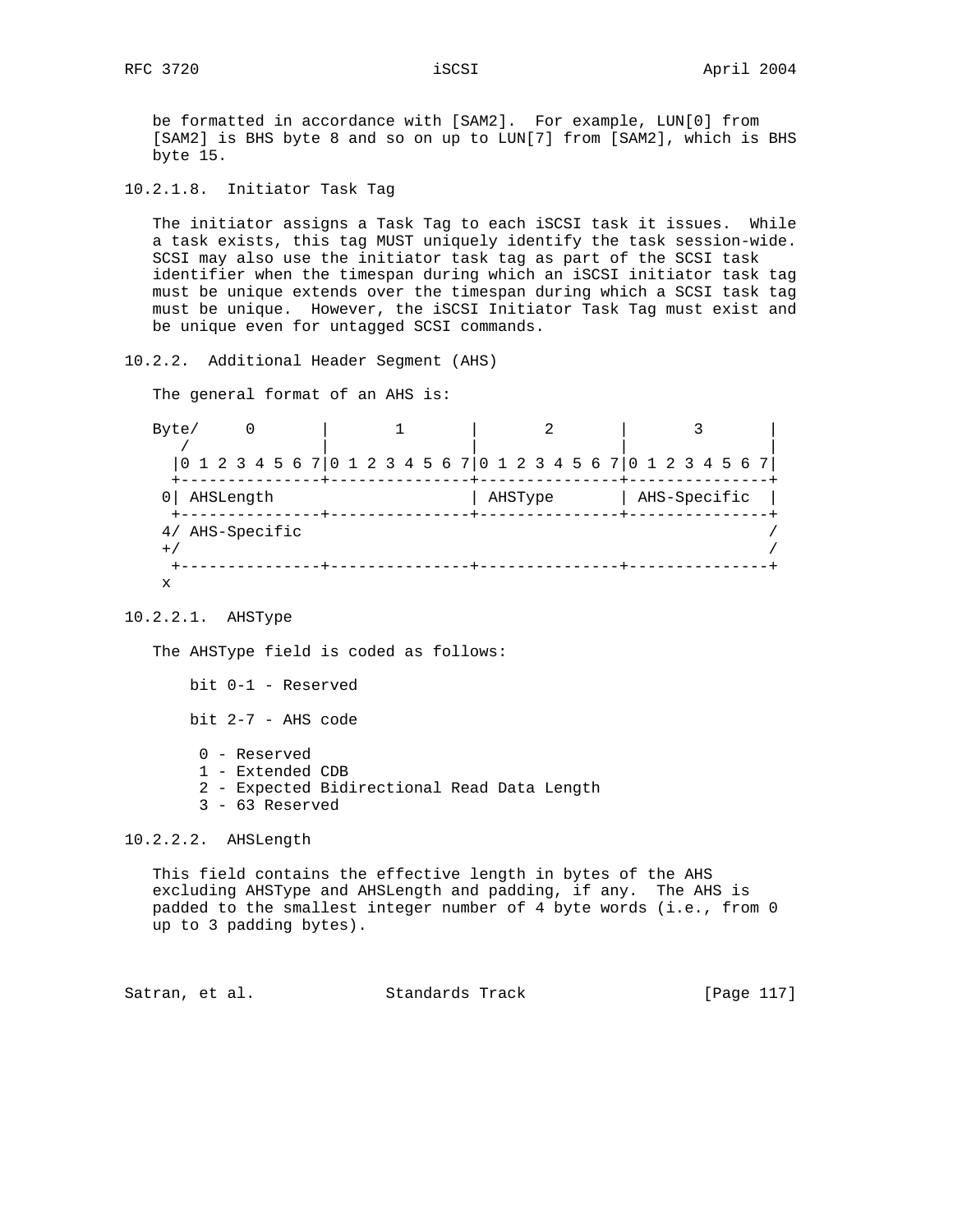10.2.2.3. Extended CDB AHS

The format of the Extended CDB AHS is:

Byte/ 0 | 1 | 2 | 3 / | | | | |0 1 2 3 4 5 6 7|0 1 2 3 4 5 6 7|0 1 2 3 4 5 6 7|0 1 2 3 4 5 6 7| +---------------+---------------+---------------+---------------+ 0| AHSLength (CDBLength-15) | 0x01 | Reserved +---------------+---------------+---------------+---------------+ 4/ ExtendedCDB...+padding /  $^{+/-}$  /  $^{+/-}$  /  $^{+/-}$  /  $^{+/-}$  /  $^{+/-}$  /  $^{+/-}$  /  $^{+/-}$  /  $^{+/-}$  /  $^{+/-}$  /  $^{+/-}$  /  $^{+/-}$  /  $^{+/-}$  /  $^{+/-}$  /  $^{+/-}$  /  $^{+/-}$  /  $^{+/-}$  /  $^{+/-}$  /  $^{+/-}$  /  $^{+/-}$  /  $^{+/-}$  /  $^{+/-}$  /  $^{+/-}$  /  $^{+/-}$  /  $^{+/-}$  /  $^{+/-}$  +---------------+---------------+---------------+---------------+ x

 This type of AHS MUST NOT be used if the CDBLength is less than 17. The length includes the reserved byte 3.

10.2.2.4. Bidirectional Expected Read-Data Length AHS

 The format of the Bidirectional Read Expected Data Transfer Length AHS is:

Byte/ 0 | 1 | 2 | 3 / | | | | |0 1 2 3 4 5 6 7|0 1 2 3 4 5 6 7|0 1 2 3 4 5 6 7|0 1 2 3 4 5 6 7| +---------------+---------------+---------------+---------------+ 0| AHSLength (0x0005) | 0x02 | Reserved | +---------------+---------------+---------------+---------------+ 4| Expected Read-Data Length | +---------------+---------------+---------------+---------------+ 8

10.2.3. Header Digest and Data Digest

 Optional header and data digests protect the integrity of the header and data, respectively. The digests, if present, are located, respectively, after the header and PDU-specific data, and cover respectively the header and the PDU data, each including the padding bytes, if any.

 The existence and type of digests are negotiated during the Login Phase.

 The separation of the header and data digests is useful in iSCSI routing applications, in which only the header changes when a message is forwarded. In this case, only the header digest should be recalculated.

Satran, et al. Standards Track [Page 118]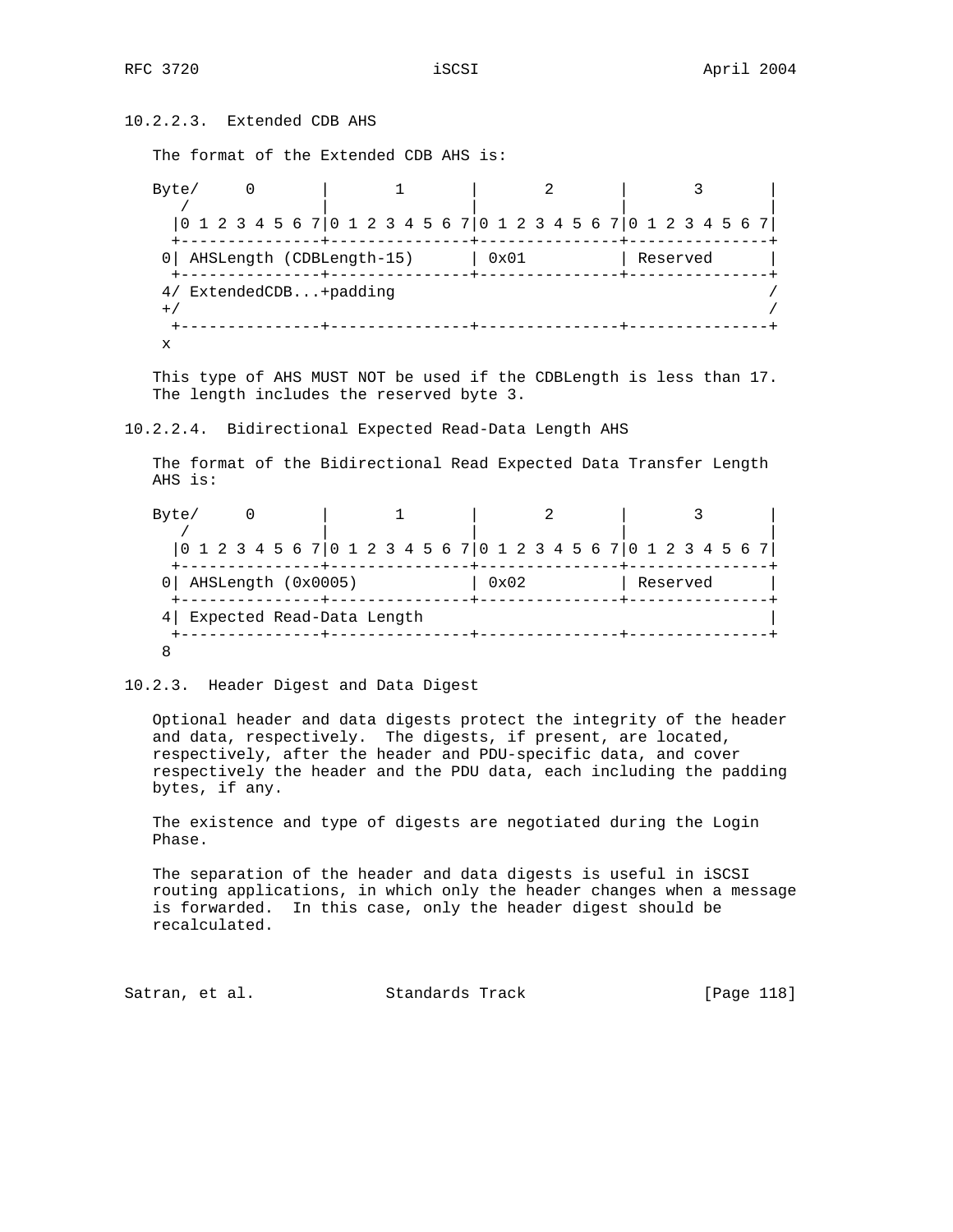Digests are not included in data or header length fields.

A zero-length Data Segment also implies a zero-length data-digest.

10.2.4. Data Segment

 The (optional) Data Segment contains PDU associated data. Its payload effective length is provided in the BHS field - DataSegmentLength. The Data Segment is also padded to an integer number of 4 byte words.

10.3. SCSI Command

The format of the SCSI Command PDU is:

| Byte/<br>$\overline{0}$                            |                                                                                                                 | $\mathfrak{D}$ | 3                    |  |  |  |  |  |  |  |  |  |  |  |  |
|----------------------------------------------------|-----------------------------------------------------------------------------------------------------------------|----------------|----------------------|--|--|--|--|--|--|--|--|--|--|--|--|
|                                                    | 0 1 2 3 4 5 6 7 0 1 2 3 4 5 6 7 0 1 2 3 4 5 6 7 0 1 2 3 4 5 6 7                                                 |                |                      |  |  |  |  |  |  |  |  |  |  |  |  |
|                                                    | $0$  . I  0x01   F R W . . ATTR   Reserved                                                                      |                |                      |  |  |  |  |  |  |  |  |  |  |  |  |
|                                                    | 4 TotalAHSLength   DataSegmentLength                                                                            |                |                      |  |  |  |  |  |  |  |  |  |  |  |  |
| 8                                                  | Logical Unit Number (LUN)                                                                                       |                |                      |  |  |  |  |  |  |  |  |  |  |  |  |
| 12                                                 |                                                                                                                 |                |                      |  |  |  |  |  |  |  |  |  |  |  |  |
|                                                    | 16 Initiator Task Tag                                                                                           |                |                      |  |  |  |  |  |  |  |  |  |  |  |  |
| 201                                                | Expected Data Transfer Length                                                                                   |                |                      |  |  |  |  |  |  |  |  |  |  |  |  |
| CmdSN<br>24 <sub>1</sub>                           |                                                                                                                 |                |                      |  |  |  |  |  |  |  |  |  |  |  |  |
| 28  <br>ExpStatSN                                  |                                                                                                                 |                |                      |  |  |  |  |  |  |  |  |  |  |  |  |
| 32/ SCSI Command Descriptor Block (CDB)<br>$+$ /   | the contract of the contract of the contract of the contract of the contract of the contract of the contract of |                |                      |  |  |  |  |  |  |  |  |  |  |  |  |
| 48/ AHS (Optional)                                 |                                                                                                                 |                |                      |  |  |  |  |  |  |  |  |  |  |  |  |
| x/ Header Digest (Optional)                        |                                                                                                                 |                |                      |  |  |  |  |  |  |  |  |  |  |  |  |
| y/ (DataSegment, Command Data) (Optional)<br>$+ /$ |                                                                                                                 |                |                      |  |  |  |  |  |  |  |  |  |  |  |  |
| z/ Data Digest (Optional)                          |                                                                                                                 |                | ________+___________ |  |  |  |  |  |  |  |  |  |  |  |  |

Satran, et al. Standards Track [Page 119]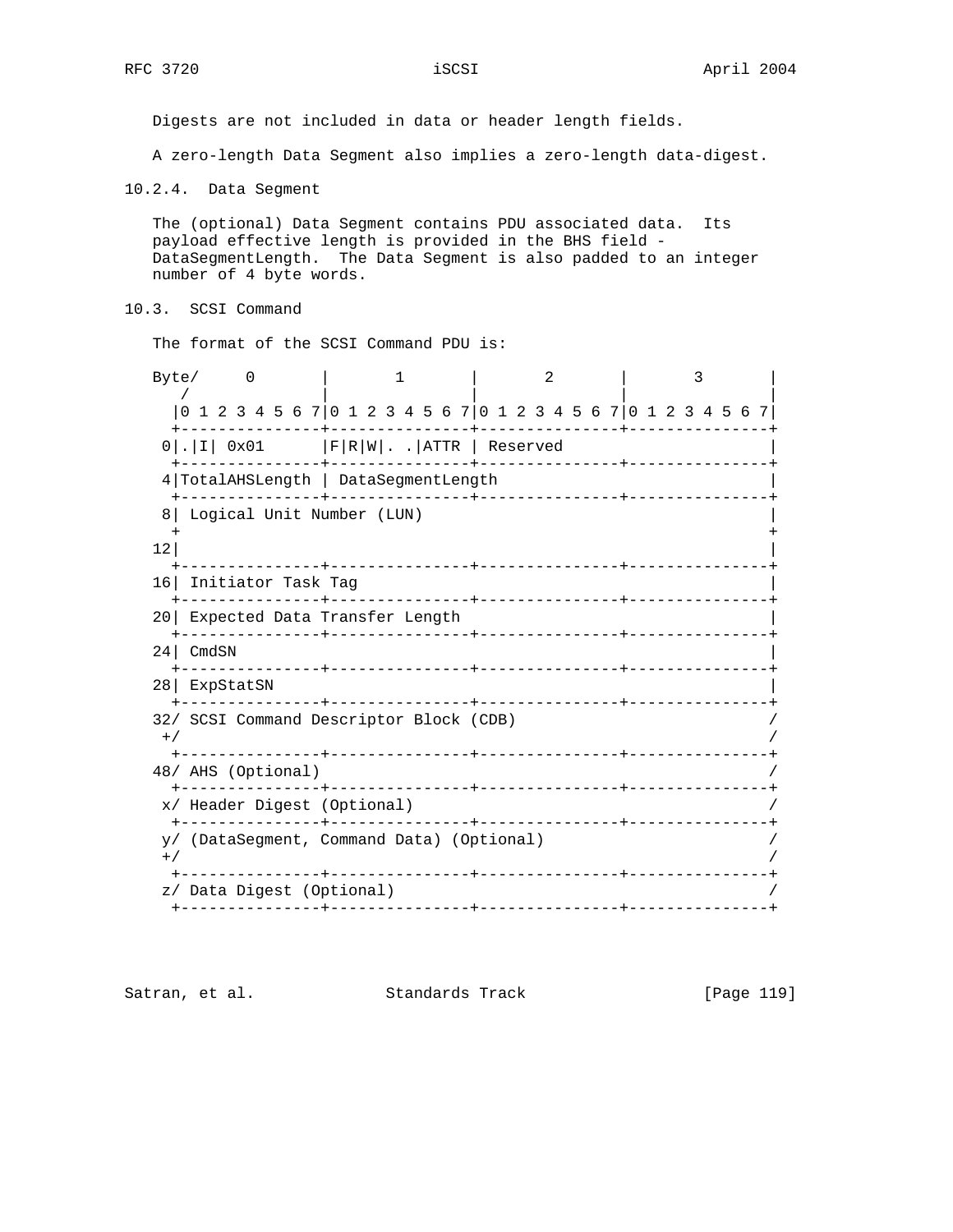10.3.1. Flags and Task Attributes (byte 1)

The flags for a SCSI Command are:

 bit 0 (F) is set to 1 when no unsolicited SCSI Data-Out PDUs follow this PDU. When F=1 for a write and if Expected Data Transfer Length is larger than the DataSegmentLength, the target may solicit additional data through R2T.

bit 1 (R) is set to 1 when the command is expected to input data.

bit 2 (W) is set to 1 when the command is expected to output data.

bit 3-4 Reserved.

bit 5-7 contains Task Attributes.

 Task Attributes (ATTR) have one of the following integer values (see [SAM2] for details):

 0 - Untagged 1 - Simple 2 - Ordered 3 - Head of Queue 4 - ACA 5-7 - Reserved

 Setting both the W and the F bit to 0 is an error. Either or both of R and W MAY be 1 when either the Expected Data Transfer Length and/or Bidirectional Read Expected Data Transfer Length are 0, but they MUST NOT both be 0 when the Expected Data Transfer Length and/or Bidirectional Read Expected Data Transfer Length are not 0 (i.e., when some data transfer is expected the transfer direction is indicated by the R and/or W bit).

10.3.2. CmdSN - Command Sequence Number

 Enables ordered delivery across multiple connections in a single session.

10.3.3. ExpStatSN

 Command responses up to ExpStatSN-1 (mod 2\*\*32) have been received (acknowledges status) on the connection.

Satran, et al. Standards Track [Page 120]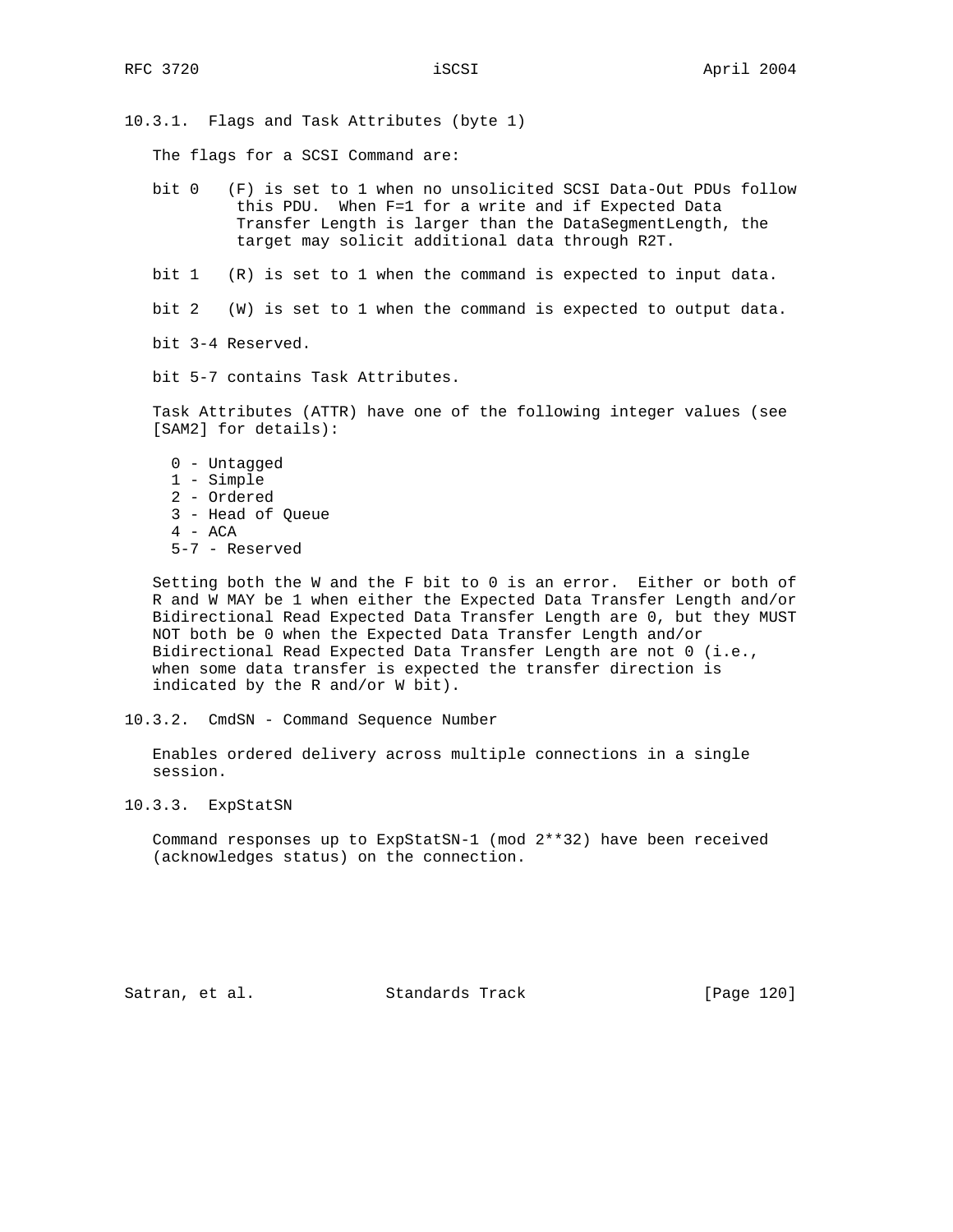## 10.3.4. Expected Data Transfer Length

 For unidirectional operations, the Expected Data Transfer Length field contains the number of bytes of data involved in this SCSI operation. For a unidirectional write operation (W flag set to 1 and R flag set to 0), the initiator uses this field to specify the number of bytes of data it expects to transfer for this operation. For a unidirectional read operation (W flag set to 0 and R flag set to 1), the initiator uses this field to specify the number of bytes of data it expects the target to transfer to the initiator. It corresponds to the SAM2 byte count.

 For bidirectional operations (both R and W flags are set to 1), this field contains the number of data bytes involved in the write transfer. For bidirectional operations, an additional header segment MUST be present in the header sequence that indicates the Bidirectional Read Expected Data Transfer Length. The Expected Data Transfer Length field and the Bidirectional Read Expected Data Transfer Length field correspond to the SAM2 byte count

 If the Expected Data Transfer Length for a write and the length of the immediate data part that follows the command (if any) are the same, then no more data PDUs are expected to follow. In this case, the F bit MUST be set to 1.

 If the Expected Data Transfer Length is higher than the FirstBurstLength (the negotiated maximum amount of unsolicited data the target will accept), the initiator MUST send the maximum amount of unsolicited data OR ONLY the immediate data, if any.

 Upon completion of a data transfer, the target informs the initiator (through residual counts) of how many bytes were actually processed (sent and/or received) by the target.

10.3.5. CDB - SCSI Command Descriptor Block

 There are 16 bytes in the CDB field to accommodate the commonly used CDBs. Whenever the CDB is larger than 16 bytes, an Extended CDB AHS MUST be used to contain the CDB spillover.

10.3.6. Data Segment - Command Data

 Some SCSI commands require additional parameter data to accompany the SCSI command. This data may be placed beyond the boundary of the iSCSI header in a data segment. Alternatively, user data (e.g., from a WRITE operation) can be placed in the data segment (both cases are

Satran, et al. Standards Track [Page 121]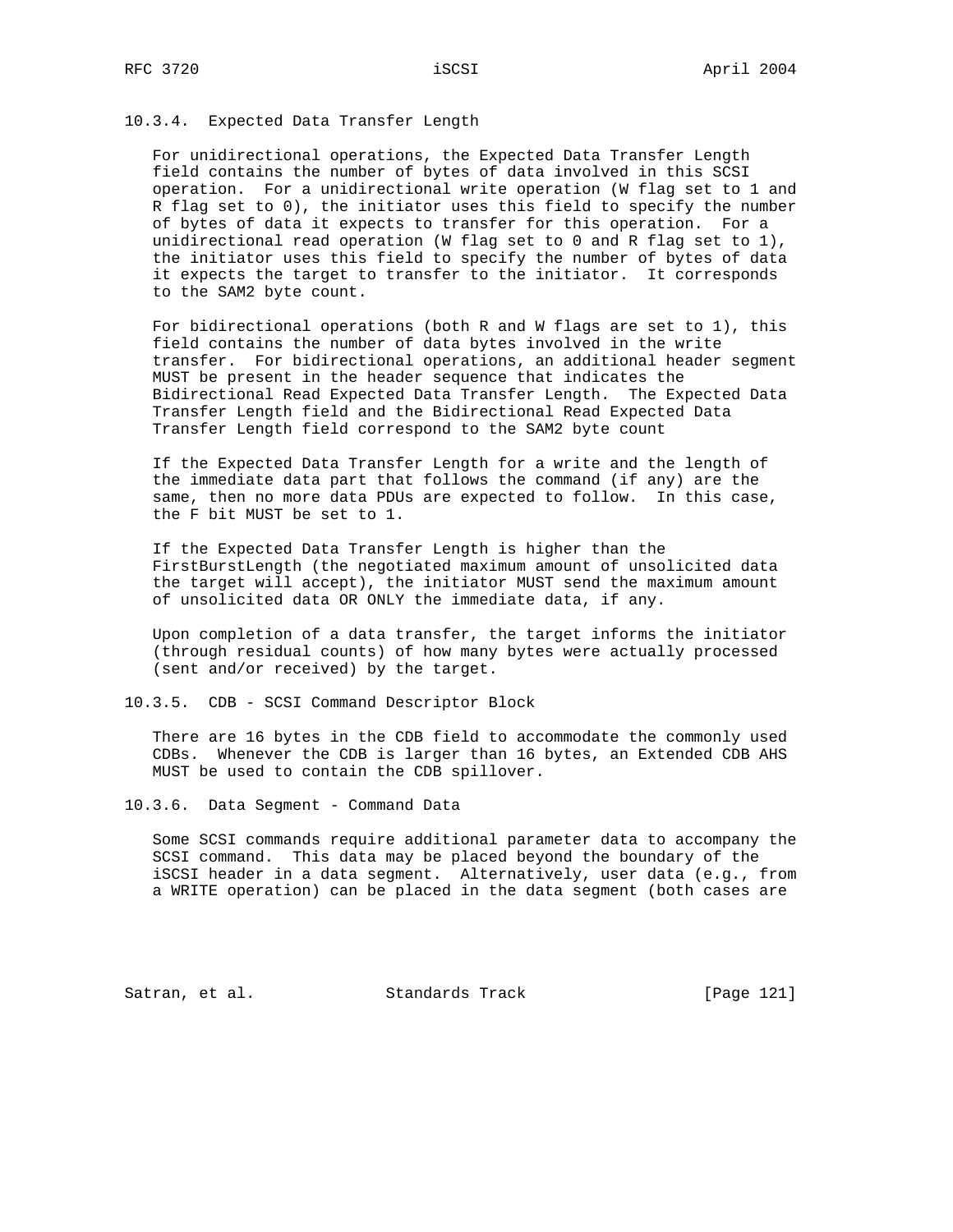referred to as immediate data). These data are governed by the rules for solicited vs. unsolicited data outlined in Section 3.2.4.2 Data Transfer Overview.

```
10.4. SCSI Response
```
The format of the SCSI Response PDU is:

| Byte/           | $\left($                                       | 1                                                             | $\mathfrak{D}$                | 3 |  |  |  |  |  |  |  |
|-----------------|------------------------------------------------|---------------------------------------------------------------|-------------------------------|---|--|--|--|--|--|--|--|
|                 |                                                | 1 2 3 4 5 6 7 0 1 2 3 4 5 6 7 0 1 2 3 4 5 6 7 0 1 2 3 4 5 6 7 |                               |   |  |  |  |  |  |  |  |
|                 |                                                | $0 . .$ 0x21  1  o u 0 U . Response   Status                  |                               |   |  |  |  |  |  |  |  |
|                 | 4 TotalAHSLength   DataSegmentLength           |                                                               |                               |   |  |  |  |  |  |  |  |
| 8               | Reserved                                       |                                                               |                               |   |  |  |  |  |  |  |  |
| 12 <sup>°</sup> |                                                |                                                               |                               |   |  |  |  |  |  |  |  |
| 16 <sup>1</sup> | Initiator Task Tag                             |                                                               |                               |   |  |  |  |  |  |  |  |
| 20              | SNACK Tag or Reserved<br>-------------         | ______________________________                                | ----------+------------       |   |  |  |  |  |  |  |  |
| 24              | StatSN                                         |                                                               |                               |   |  |  |  |  |  |  |  |
| 28              | ExpCmdSN<br>. <u>_ _ _ _ _ _ _ _ _ _ _ _</u> _ | ____________                                                  | _____________________________ |   |  |  |  |  |  |  |  |
| 32              | MaxCmdSN                                       | --------------+-----------------                              |                               |   |  |  |  |  |  |  |  |
| 361             | ExpDataSN or Reserved<br>____________          | _______________                                               | _____________                 |   |  |  |  |  |  |  |  |
| 40              |                                                | Bidirectional Read Residual Count or Reserved                 |                               |   |  |  |  |  |  |  |  |
| 44              | Residual Count or Reserved                     |                                                               |                               |   |  |  |  |  |  |  |  |
| 48              | Header-Digest (Optional)                       |                                                               |                               |   |  |  |  |  |  |  |  |
| $+$ /           | Data Segment (Optional)                        |                                                               |                               |   |  |  |  |  |  |  |  |
|                 | Data-Digest (Optional)                         | ------------                                                  |                               |   |  |  |  |  |  |  |  |
|                 |                                                |                                                               |                               |   |  |  |  |  |  |  |  |

Satran, et al. Standards Track [Page 122]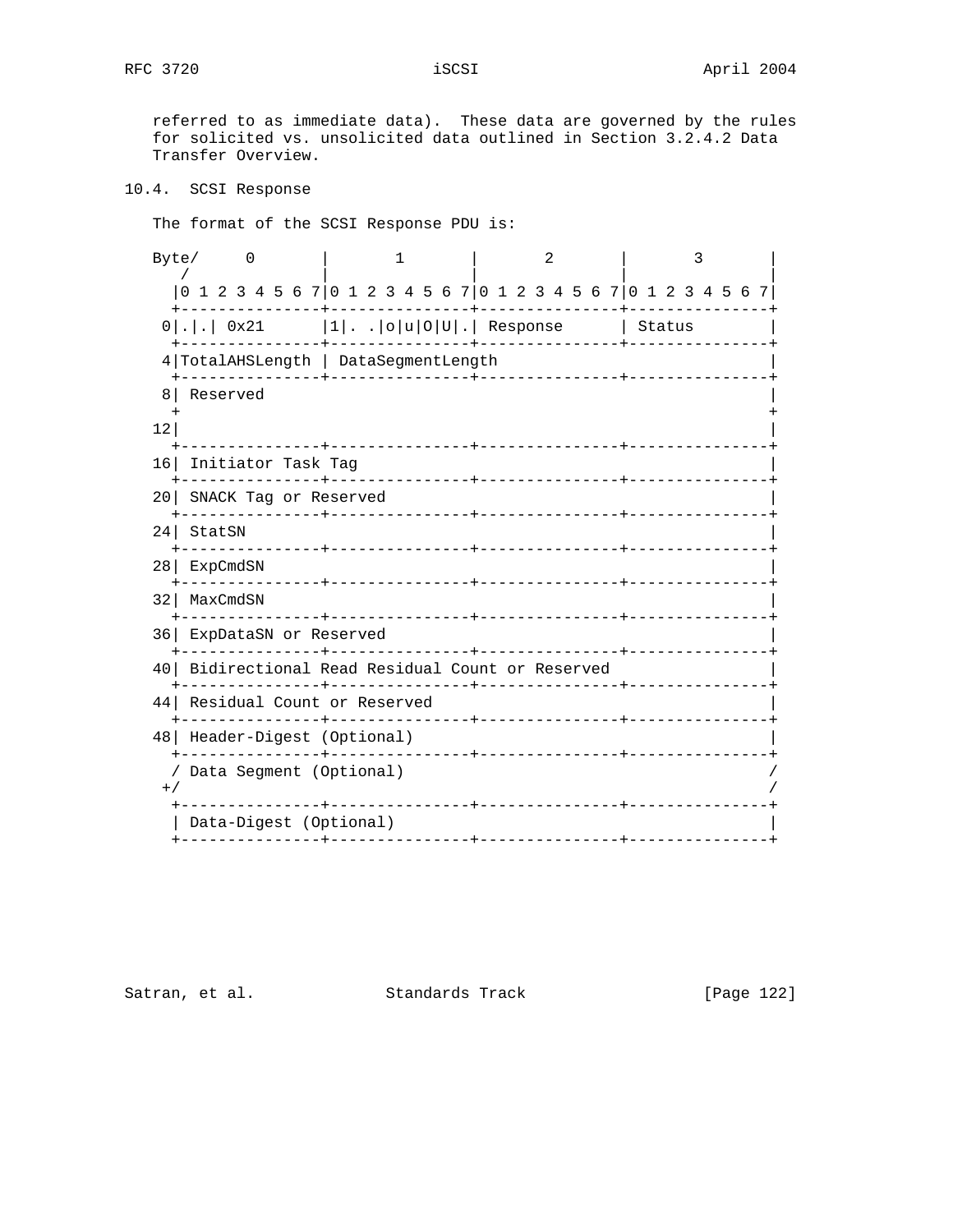10.4.1. Flags (byte 1)

bit 1-2 Reserved.

- bit 3 (o) set for Bidirectional Read Residual Overflow. In this case, the Bidirectional Read Residual Count indicates the number of bytes that were not transferred to the initiator because the initiator's Expected Bidirectional Read Data Transfer Length was not sufficient.
- bit 4 (u) set for Bidirectional Read Residual Underflow. In this case, the Bidirectional Read Residual Count indicates the number of bytes that were not transferred to the initiator out of the number of bytes expected to be transferred.
- bit 5 (O) set for Residual Overflow. In this case, the Residual Count indicates the number of bytes that were not transferred because the initiator's Expected Data Transfer Length was not sufficient. For a bidirectional operation, the Residual Count contains the residual for the write operation.
- bit 6 (U) set for Residual Underflow. In this case, the Residual Count indicates the number of bytes that were not transferred out of the number of bytes that were expected to be transferred. For a bidirectional operation, the Residual Count contains the residual for the write operation.

bit 7 - (0) Reserved.

 Bits O and U and bits o and u are mutually exclusive (i.e., having both o and u or O and U set to 1 is a protocol error). For a response other than "Command Completed at Target", bits 3-6 MUST be 0.

10.4.2. Status

 The Status field is used to report the SCSI status of the command (as specified in [SAM2]) and is only valid if the Response Code is Command Completed at target.

Satran, et al. Standards Track [Page 123]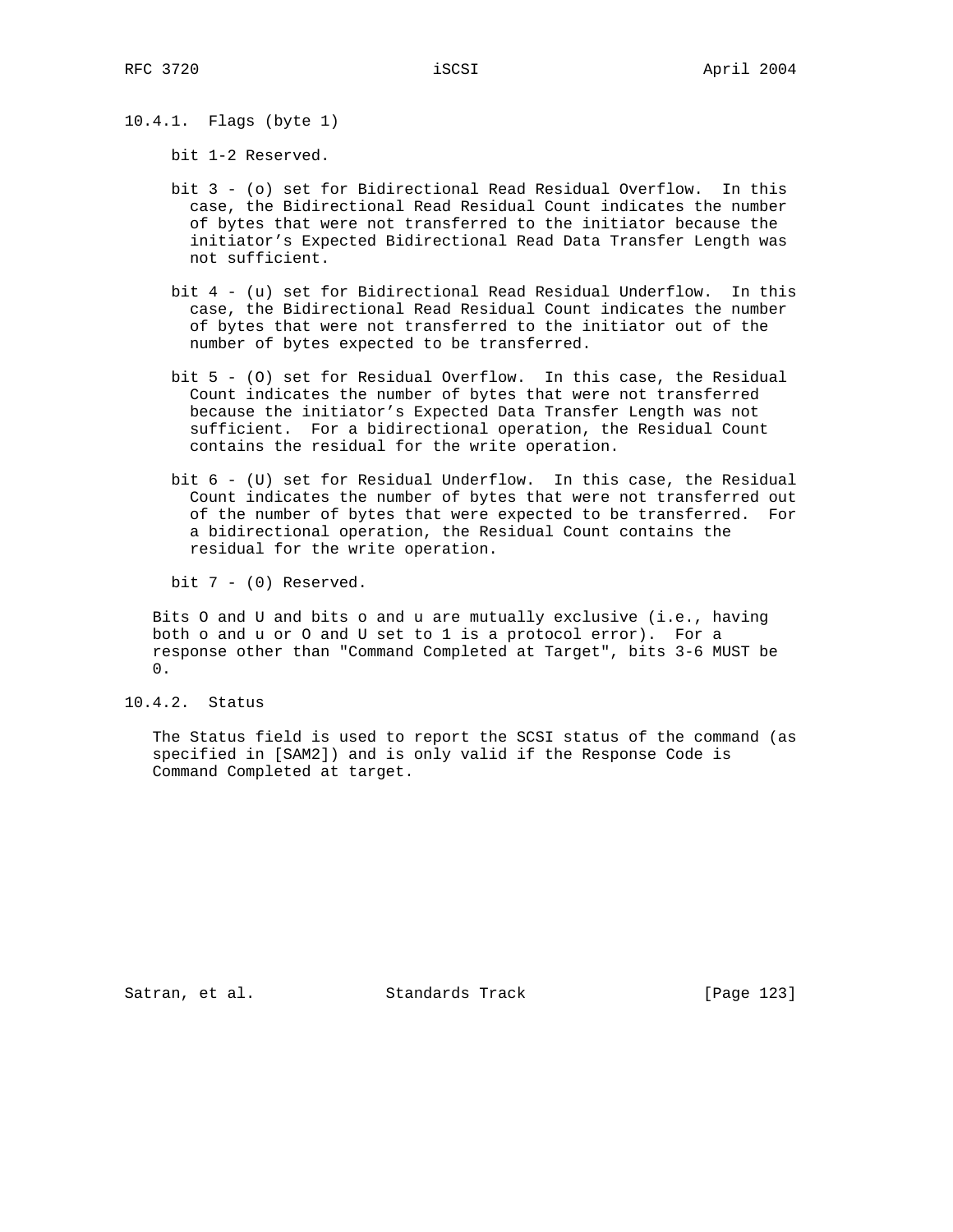Some of the status codes defined in [SAM2] are:

 0x00 GOOD 0x02 CHECK CONDITION 0x08 BUSY 0x18 RESERVATION CONFLICT 0x28 TASK SET FULL 0x30 ACA ACTIVE 0x40 TASK ABORTED

See [SAM2] for the complete list and definitions.

 If a SCSI device error is detected while data from the initiator is still expected (the command PDU did not contain all the data and the target has not received a Data PDU with the final bit Set), the target MUST wait until it receives a Data PDU with the F bit set in the last expected sequence before sending the Response PDU.

10.4.3. Response

This field contains the iSCSI service response.

iSCSI service response codes defined in this specification are:

 0x00 - Command Completed at Target 0x01 - Target Failure 0x80-0xff - Vendor specific

All other response codes are reserved.

 The Response is used to report a Service Response. The mapping of the response code into a SCSI service response code value, if needed, is outside the scope of this document. However, in symbolic terms response value 0x00 maps to the SCSI service response (see [SAM2] and [SPC3]) of TASK COMPLETE or LINKED COMMAND COMPLETE. All other Response values map to the SCSI service response of SERVICE DELIVERY OR TARGET FAILURE.

 If a PDU that includes SCSI status (Response PDU or Data-In PDU including status) does not arrive before the session is terminated, the SCSI service response is SERVICE DELIVERY OR TARGET FAILURE.

 A non-zero Response field indicates a failure to execute the command in which case the Status and Flag fields are undefined.

Satran, et al. Standards Track [Page 124]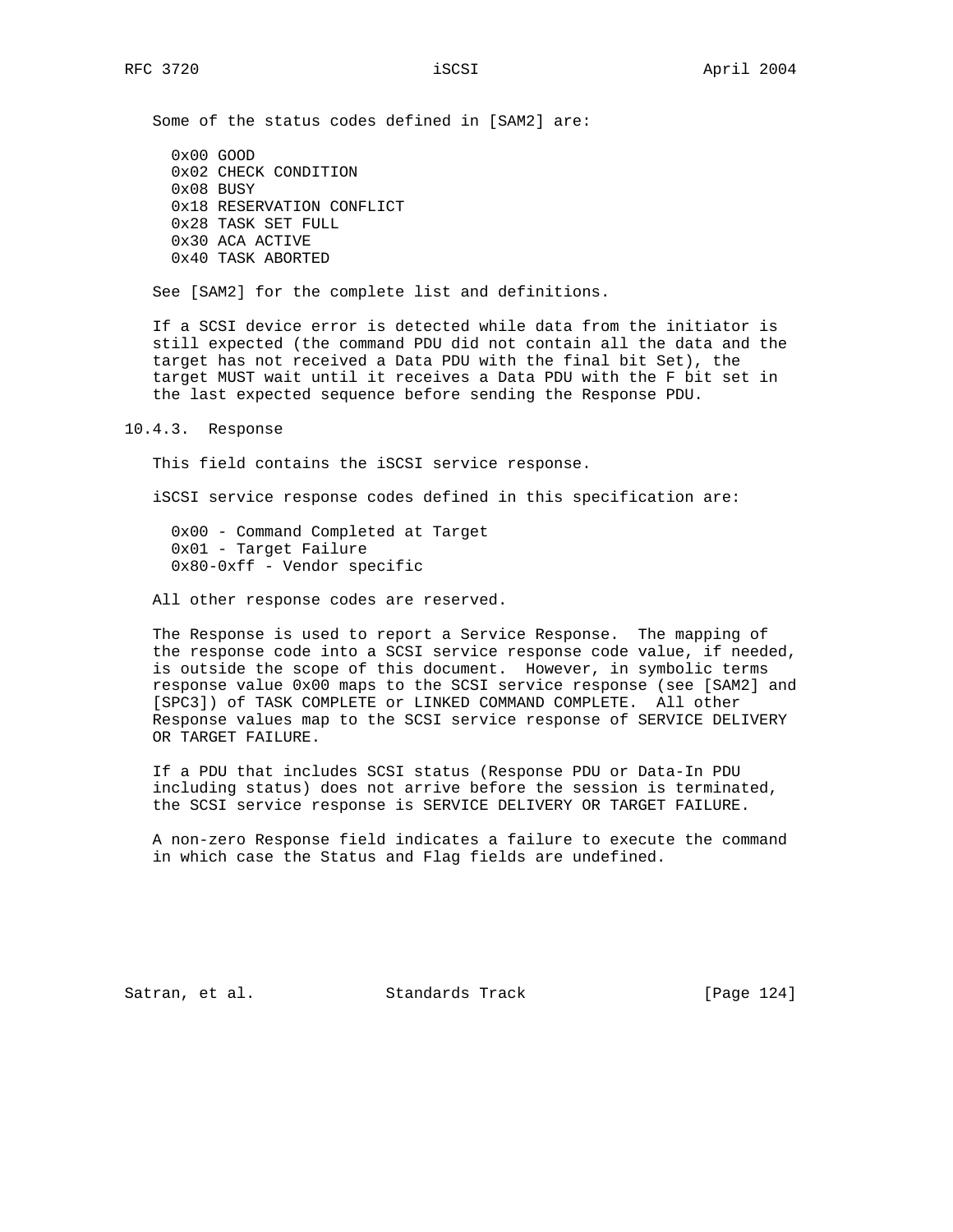10.4.4. SNACK Tag

 This field contains a copy of the SNACK Tag of the last SNACK Tag accepted by the target on the same connection and for the command for which the response is issued. Otherwise it is reserved and should be set to 0.

 After issuing a R-Data SNACK the initiator must discard any SCSI status unless contained in an SCSI Response PDU carrying the same SNACK Tag as the last issued R-Data SNACK for the SCSI command on the current connection.

 For a detailed discussion on R-Data SNACK see Section 10.16 SNACK Request.

10.4.5. Residual Count

 The Residual Count field MUST be valid in the case where either the U bit or the O bit is set. If neither bit is set, the Residual Count field is reserved. Targets may set the residual count and initiators may use it when the response code is "completed at target" (even if the status returned is not GOOD). If the O bit is set, the Residual Count indicates the number of bytes that were not transferred because the initiator's Expected Data Transfer Length was not sufficient. If the U bit is set, the Residual Count indicates the number of bytes that were not transferred out of the number of bytes expected to be transferred.

10.4.6. Bidirectional Read Residual Count

 The Bidirectional Read Residual Count field MUST be valid in the case where either the u bit or the o bit is set. If neither bit is set, the Bidirectional Read Residual Count field is reserved. Targets may set the Bidirectional Read Residual Count and initiators may use it when the response code is "completed at target". If the o bit is set, the Bidirectional Read Residual Count indicates the number of bytes that were not transferred to the initiator because the initiator's Expected Bidirectional Read Transfer Length was not sufficient. If the u bit is set, the Bidirectional Read Residual Count indicates the number of bytes that were not transferred to the initiator out of the number of bytes expected to be transferred.

10.4.7. Data Segment - Sense and Response Data Segment

 iSCSI targets MUST support and enable autosense. If Status is CHECK CONDITION  $(0x02)$ , then the Data Segment MUST contain sense data for the failed command.

Satran, et al. Standards Track [Page 125]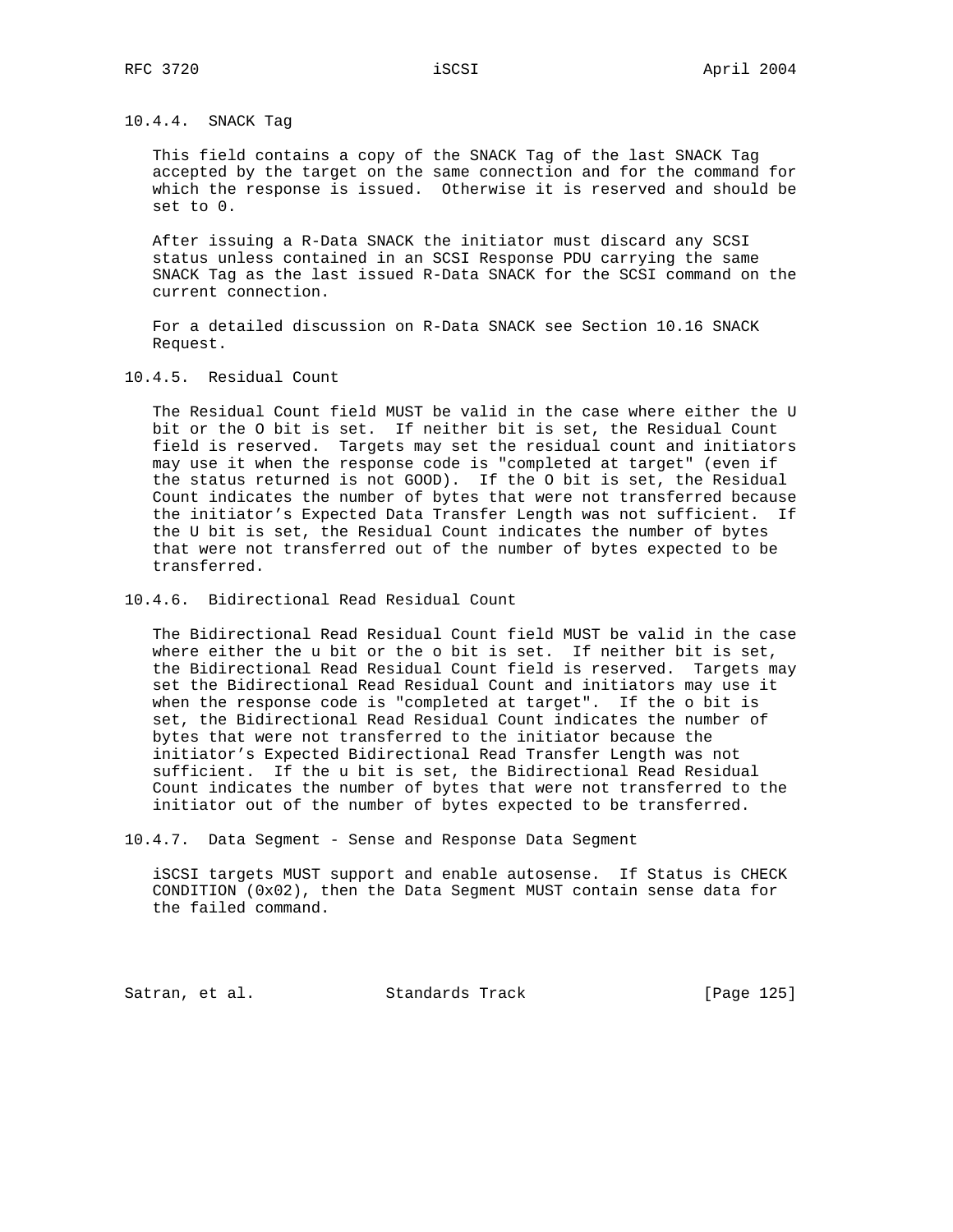For some iSCSI responses, the response data segment MAY contain some response related information, (e.g., for a target failure, it may contain a vendor specific detailed description of the failure).

 If the DataSegmentLength is not 0, the format of the Data Segment is as follows:

| Byte/                                                              |  |  |  |  |  |  |  |  |  |  |            |  |  |  |  |  |  |  |  |  |  |  |
|--------------------------------------------------------------------|--|--|--|--|--|--|--|--|--|--|------------|--|--|--|--|--|--|--|--|--|--|--|
| 0 1 2 3 4 5 6 7  0 1 2 3 4 5 6 7  0 1 2 3 4 5 6 7  0 1 2 3 4 5 6 7 |  |  |  |  |  |  |  |  |  |  |            |  |  |  |  |  |  |  |  |  |  |  |
| $0 $ SenseLength                                                   |  |  |  |  |  |  |  |  |  |  | Sense Data |  |  |  |  |  |  |  |  |  |  |  |
| x/ Sense Data                                                      |  |  |  |  |  |  |  |  |  |  |            |  |  |  |  |  |  |  |  |  |  |  |
| y/ Response Data                                                   |  |  |  |  |  |  |  |  |  |  |            |  |  |  |  |  |  |  |  |  |  |  |
| Ζ                                                                  |  |  |  |  |  |  |  |  |  |  |            |  |  |  |  |  |  |  |  |  |  |  |

10.4.7.1. SenseLength

Length of Sense Data.

10.4.7.2. Sense Data

 The Sense Data contains detailed information about a check condition and [SPC3] specifies the format and content of the Sense Data.

 Certain iSCSI conditions result in the command being terminated at the target (response Command Completed at Target) with a SCSI Check Condition Status as outlined in the next table:

Satran, et al. Standards Track [Page 126]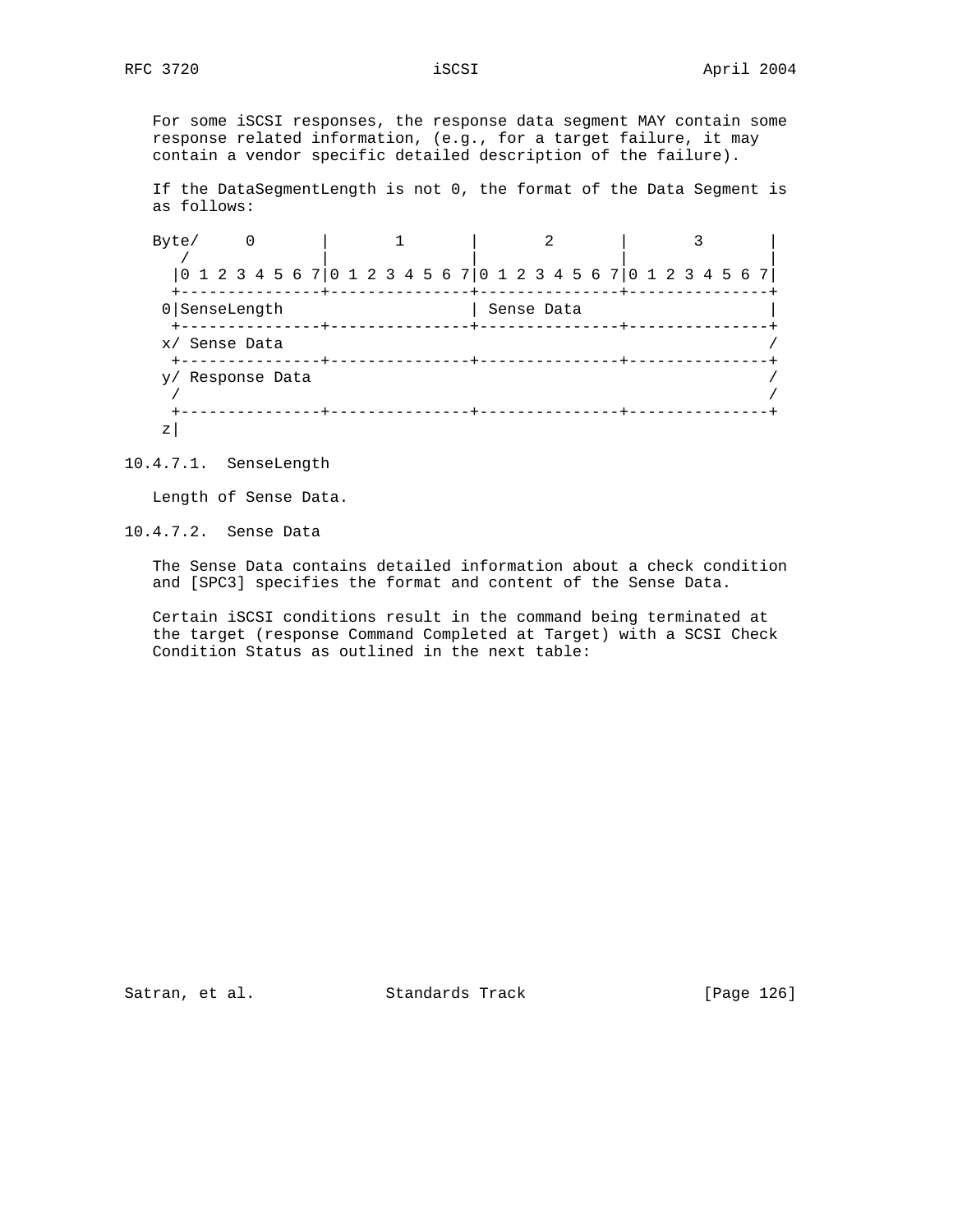| iSCSI Condition                | Sense<br>Key | Additional Sense Code &<br>Oualifier                                                               |
|--------------------------------|--------------|----------------------------------------------------------------------------------------------------|
| Unexpected unsolicited<br>data | Aborted      | $\text{ASC} = 0 \times 0 \text{ c} \text{ ASCO} = 0 \times 0 \text{ c}$<br>Command-0B  Write Error |
| Incorrect amount of data       | Aborted      | $\text{ASC} = 0 \times 0 \text{ c } \text{ASCO} = 0 \times 0 \text{ d}$<br>Command-0B  Write Error |
| Protocol Service CRC<br>error  | Aborted      | $\text{ASC} = 0 \times 47 \text{ ASCQ} = 0 \times 05$<br>Command-0B CRC Error Detected             |
| SNACK rejected                 | Aborted      | $\text{ASC} = 0 \times 11 \text{ ASCO} = 0 \times 13$<br>Command-0B Read Error                     |

 The target reports the "Incorrect amount of data" condition if during data output the total data length to output is greater than FirstBurstLength and the initiator sent unsolicited non-immediate data but the total amount of unsolicited data is different than FirstBurstLength. The target reports the same error when the amount of data sent as a reply to an R2T does not match the amount requested.

10.4.8. ExpDataSN

 The number of R2T and Data-In (read) PDUs the target has sent for the command.

 This field MUST be 0 if the response code is not Command Completed at Target or the target sent no Data-In PDUs for the command.

10.4.9. StatSN - Status Sequence Number

 StatSN is a Sequence Number that the target iSCSI layer generates per connection and that in turn, enables the initiator to acknowledge status reception. StatSN is incremented by 1 for every response/status sent on a connection except for responses sent as a result of a retry or SNACK. In the case of responses sent due to a retransmission request, the StatSN MUST be the same as the first time the PDU was sent unless the connection has since been restarted.

Satran, et al. Standards Track [Page 127]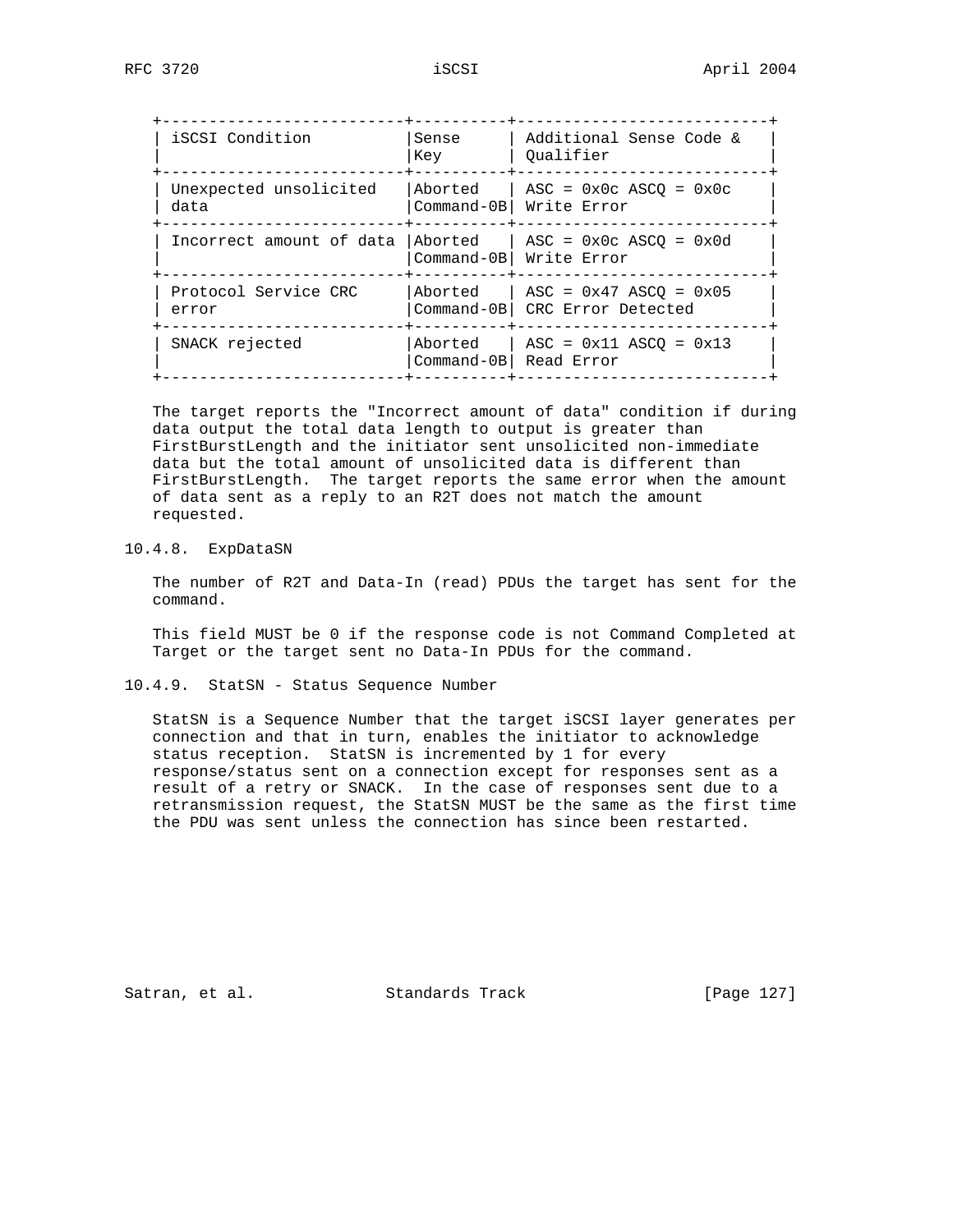# 10.4.10. ExpCmdSN - Next Expected CmdSN from this Initiator

 ExpCmdSN is a Sequence Number that the target iSCSI returns to the initiator to acknowledge command reception. It is used to update a local variable with the same name. An ExpCmdSN equal to MaxCmdSN+1 indicates that the target cannot accept new commands.

## 10.4.11. MaxCmdSN - Maximum CmdSN from this Initiator

 MaxCmdSN is a Sequence Number that the target iSCSI returns to the initiator to indicate the maximum CmdSN the initiator can send. It is used to update a local variable with the same name. If MaxCmdSN is equal to ExpCmdSN-1, this indicates to the initiator that the target cannot receive any additional commands. When MaxCmdSN changes at the target while the target has no pending PDUs to convey this information to the initiator, it MUST generate a NOP-IN to carry the new MaxCmdSN.

Satran, et al. Standards Track [Page 128]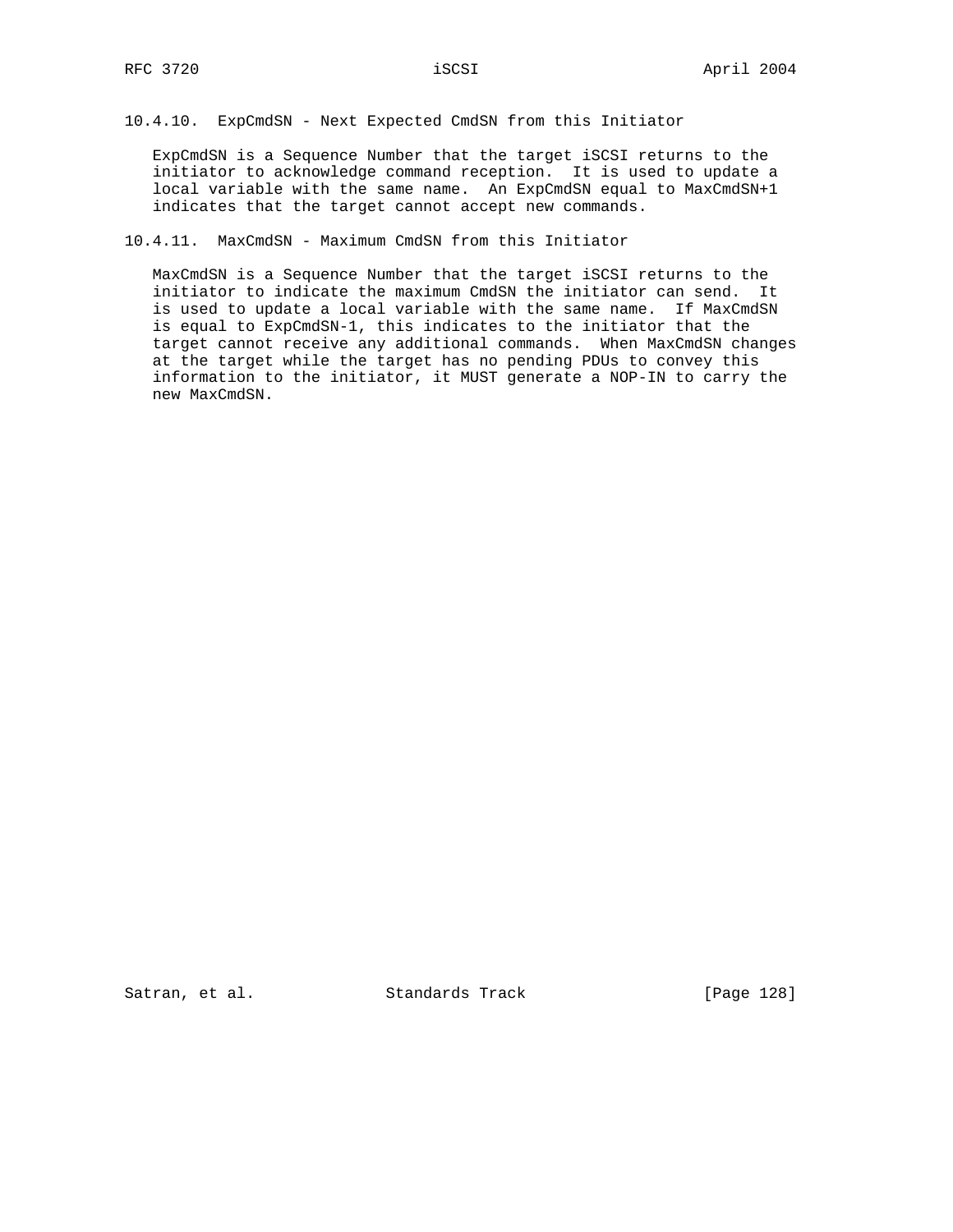# Byte/ 0 | 1 | 2 | 3 / | | | | |0 1 2 3 4 5 6 7|0 1 2 3 4 5 6 7|0 1 2 3 4 5 6 7|0 1 2 3 4 5 6 7| +---------------+---------------+---------------+---------------+  $0$ |.|I| 0x02 |1| Function | Reserved +---------------+---------------+---------------+---------------+ 4|TotalAHSLength | DataSegmentLength | +---------------+---------------+---------------+---------------+ 8| Logical Unit Number (LUN) or Reserved | + +  $\vert$  12| +---------------+---------------+---------------+---------------+ 16| Initiator Task Tag | +---------------+---------------+---------------+---------------+ 20 Referenced Task Tag or 0xffffffff +---------------+---------------+---------------+---------------+ 24| CmdSN | +---------------+---------------+---------------+---------------+ 28| ExpStatSN | +---------------+---------------+---------------+---------------+ 32| RefCmdSN or Reserved | +---------------+---------------+---------------+---------------+ 36| ExpDataSN or Reserved | +---------------+---------------+---------------+---------------+ 40/ Reserved /  $^{+/-}$  /  $^{+/-}$  /  $^{+/-}$  /  $^{+/-}$  /  $^{+/-}$  /  $^{+/-}$  /  $^{+/-}$  /  $^{+/-}$  /  $^{+/-}$  /  $^{+/-}$  /  $^{+/-}$  /  $^{+/-}$  /  $^{+/-}$  /  $^{+/-}$  /  $^{+/-}$  /  $^{+/-}$  /  $^{+/-}$  /  $^{+/-}$  /  $^{+/-}$  /  $^{+/-}$  /  $^{+/-}$  /  $^{+/-}$  /  $^{+/-}$  /  $^{+/-}$  /  $^{+/-}$  +---------------+---------------+---------------+---------------+ 48| Header-Digest (Optional) | +---------------+---------------+---------------+---------------+

10.5. Task Management Function Request

10.5.1. Function

 The Task Management functions provide an initiator with a way to explicitly control the execution of one or more Tasks (SCSI and iSCSI tasks). The Task Management function codes are listed below. For a more detailed description of SCSI task management, see [SAM2].

- 1 ABORT TASK aborts the task identified by the Referenced Task Tag field.
- 2 ABORT TASK SET aborts all Tasks issued via this session on the logical unit.
- 3 CLEAR ACA clears the Auto Contingent Allegiance condition.

Satran, et al. Standards Track [Page 129]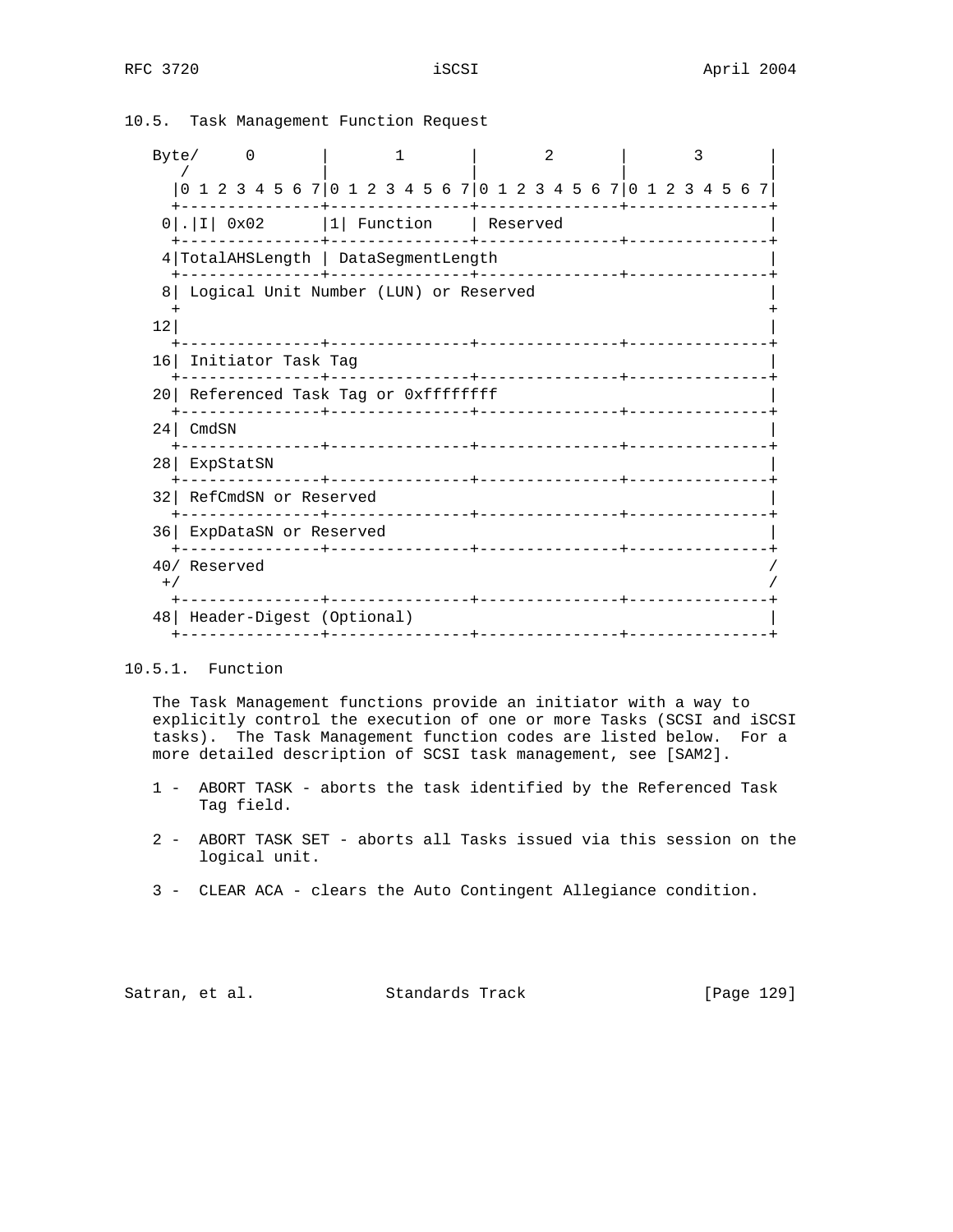- 4 CLEAR TASK SET aborts all Tasks in the appropriate task set as defined by the TST field in the Control mode page (see [SPC3]).
- 5 LOGICAL UNIT RESET
- 6 TARGET WARM RESET
- 7 TARGET COLD RESET
- 8 TASK REASSIGN reassigns connection allegiance for the task identified by the Referenced Task Tag field to this connection, thus resuming the iSCSI exchanges for the task.

 For all these functions, the Task Management function response MUST be returned as detailed in Section 10.6 Task Management Function Response. All these functions apply to the referenced tasks regardless of whether they are proper SCSI tasks or tagged iSCSI operations. Task management requests must act on all the commands from the same session having a CmdSN lower than the task management CmdSN. LOGICAL UNIT RESET, TARGET WARM RESET and TARGET COLD RESET may affect commands from other sessions or commands from the same session with CmdSN equal or exceeding CmdSN.

 If the task management request is marked for immediate delivery, it must be considered immediately for execution, but the operations involved (all or part of them) may be postponed to allow the target to receive all relevant tasks. According to [SAM2], for all the tasks covered by the Task Management response (i.e., with CmdSN lower than the task management command CmdSN) but except the Task Management response to a TASK REASSIGN, additional responses MUST NOT be delivered to the SCSI layer after the Task Management response. The iSCSI initiator MAY deliver to the SCSI layer all responses received before the Task Management response (i.e., it is a matter of implementation if the SCSI responses, received before the Task Management response but after the task management request was issued, are delivered to the SCSI layer by the iSCSI layer in the initiator). The iSCSI target MUST ensure that no responses for the tasks covered by a task management function are delivered to the iSCSI initiator after the Task Management response except for a task covered by a TASK REASSIGN.

 For ABORT TASK SET and CLEAR TASK SET, the issuing initiator MUST continue to respond to all valid target transfer tags (received via R2T, Text Response, NOP-In, or SCSI Data-In PDUs) related to the affected task set, even after issuing the task management request. The issuing initiator SHOULD however terminate (i.e., by setting the F-bit to 1) these response sequences as quickly as possible. The target on its part MUST wait for responses on all affected target

Satran, et al. Standards Track [Page 130]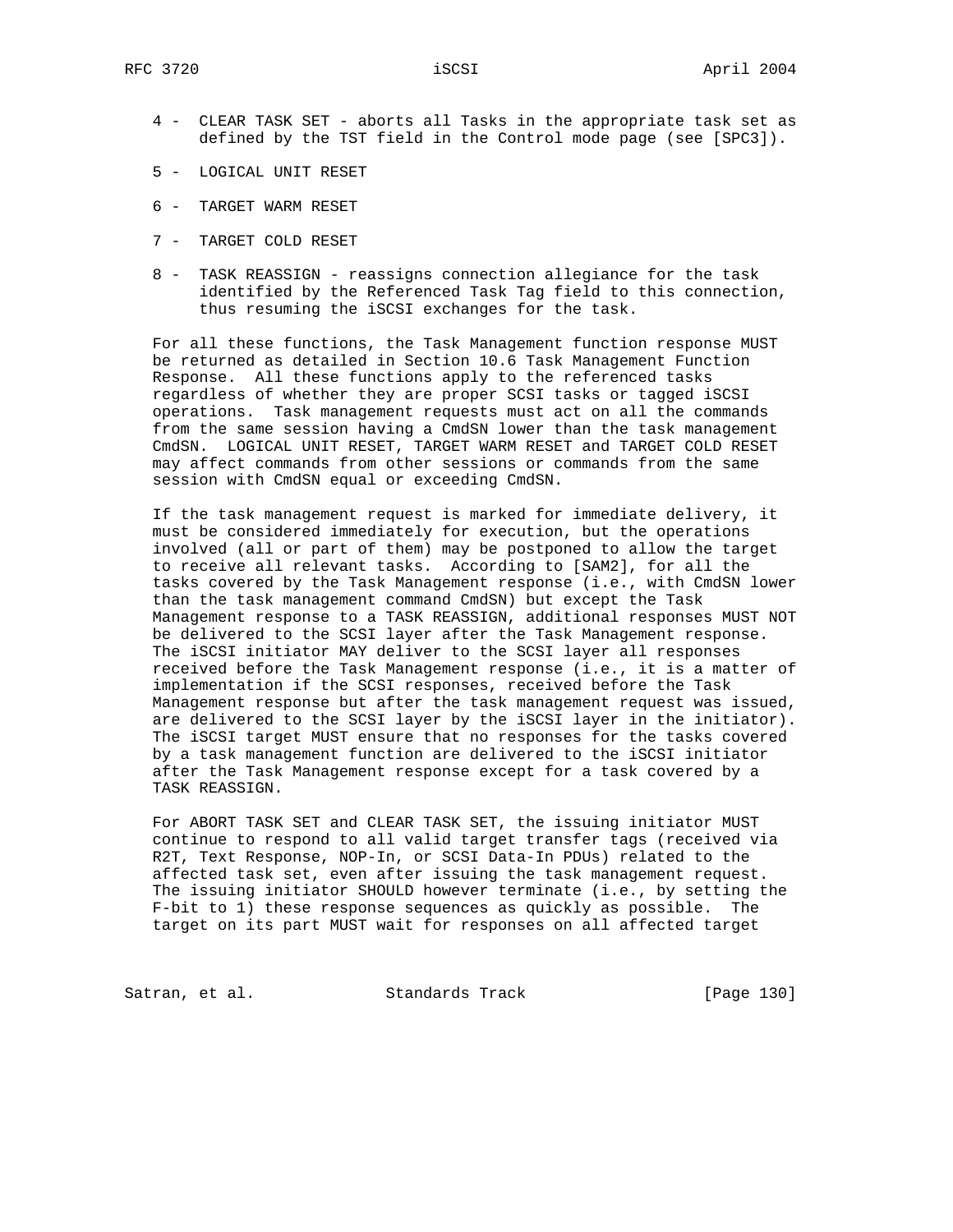transfer tags before acting on either of these two task management requests. In case all or part of the response sequence is not received (due to digest errors) for a valid TTT, the target MAY treat it as a case of within-command error recovery class (see Section 6.1.4.1 Recovery Within-command) if it is supporting ErrorRecoveryLevel >= 1, or alternatively may drop the connection to complete the requested task set function.

 If an ABORT TASK is issued for a task created by an immediate command then RefCmdSN MUST be that of the Task Management request itself (i.e., CmdSN and RefCmdSN are equal); otherwise RefCmdSN MUST be set to the CmdSN of the task to be aborted (lower than CmdSN).

 If the connection is still active (it is not undergoing an implicit or explicit logout), ABORT TASK MUST be issued on the same connection to which the task to be aborted is allegiant at the time the Task Management Request is issued. If the connection is implicitly or explicitly logged out (i.e., no other request will be issued on the failing connection and no other response will be received on the failing connection), then an ABORT TASK function request may be issued on another connection. This Task Management request will then establish a new allegiance for the command to be aborted as well as abort it (i.e., the task to be aborted will not have to be retried or reassigned, and its status, if issued but not acknowledged, will be reissued followed by the Task Management response).

 At the target an ABORT TASK function MUST NOT be executed on a Task Management request; such a request MUST result in Task Management response of "Function rejected".

 For the LOGICAL UNIT RESET function, the target MUST behave as dictated by the Logical Unit Reset function in [SAM2].

 The implementation of the TARGET WARM RESET function and the TARGET COLD RESET function is OPTIONAL and when implemented, should act as described below. The TARGET WARM RESET is also subject to SCSI access controls on the requesting initiator as defined in [SPC3]. When authorization fails at the target, the appropriate response as described in Section 10.6 Task Management Function Response MUST be returned by the target. The TARGET COLD RESET function is not subject to SCSI access controls, but its execution privileges may be managed by iSCSI mechanisms such as login authentication.

 When executing the TARGET WARM RESET and TARGET COLD RESET functions, the target cancels all pending operations on all Logical Units known by the issuing initiator. Both functions are equivalent to the Target Reset function specified by [SAM2]. They can affect many other initiators logged in with the servicing SCSI target port.

Satran, et al. Standards Track [Page 131]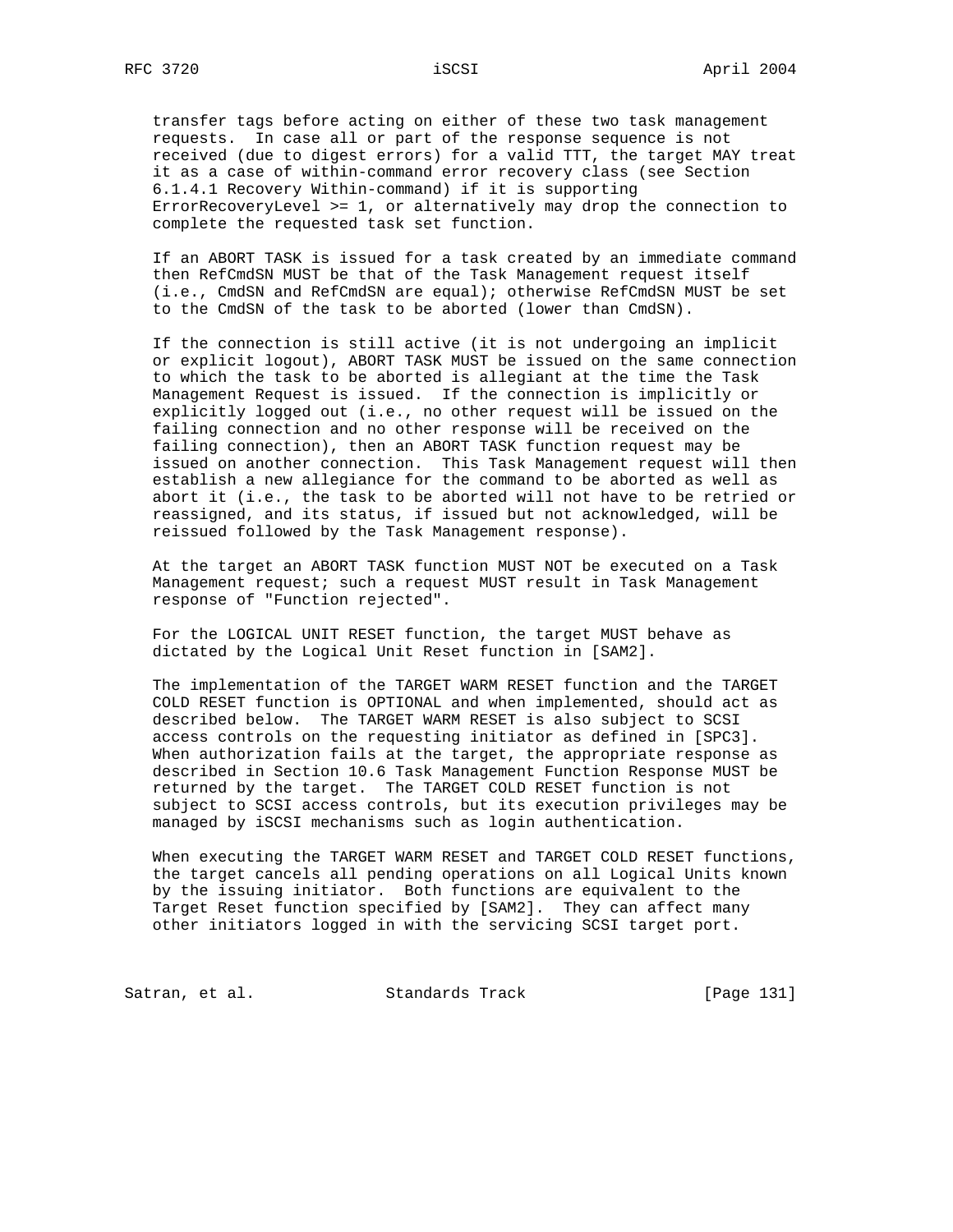The target MUST treat the TARGET COLD RESET function additionally as a power on event, thus terminating all of its TCP connections to all initiators (all sessions are terminated). For this reason, the Service Response (defined by [SAM2]) for this SCSI task management function may not be reliably delivered to the issuing initiator port.

 For the TASK REASSIGN function, the target should reassign the connection allegiance to this new connection (and thus resume iSCSI exchanges for the task). TASK REASSIGN MUST ONLY be received by the target after the connection on which the command was previously executing has been successfully logged-out. The Task Management response MUST be issued before the reassignment becomes effective. For additional usage semantics see Section 6.2 Retry and Reassign in Recovery.

 At the target a TASK REASSIGN function request MUST NOT be executed to reassign the connection allegiance of a Task Management function request, an active text negotiation task, or a Logout task; such a request MUST result in Task Management response of "Function rejected".

TASK REASSIGN MUST be issued as an immediate command.

10.5.2. TotalAHSLength and DataSegmentLength

For this PDU TotalAHSLength and DataSegmentLength MUST be 0.

10.5.3. LUN

 This field is required for functions that address a specific LU (ABORT TASK, CLEAR TASK SET, ABORT TASK SET, CLEAR ACA, LOGICAL UNIT RESET) and is reserved in all others.

10.5.4. Referenced Task Tag

 The Initiator Task Tag of the task to be aborted for the ABORT TASK function or reassigned for the TASK REASSIGN function. For all the other functions this field MUST be set to the reserved value 0xffffffff.

10.5.5. RefCmdSN

 If an ABORT TASK is issued for a task created by an immediate command then RefCmdSN MUST be that of the Task Management request itself (i.e., CmdSN and RefCmdSN are equal).

Satran, et al. Standards Track [Page 132]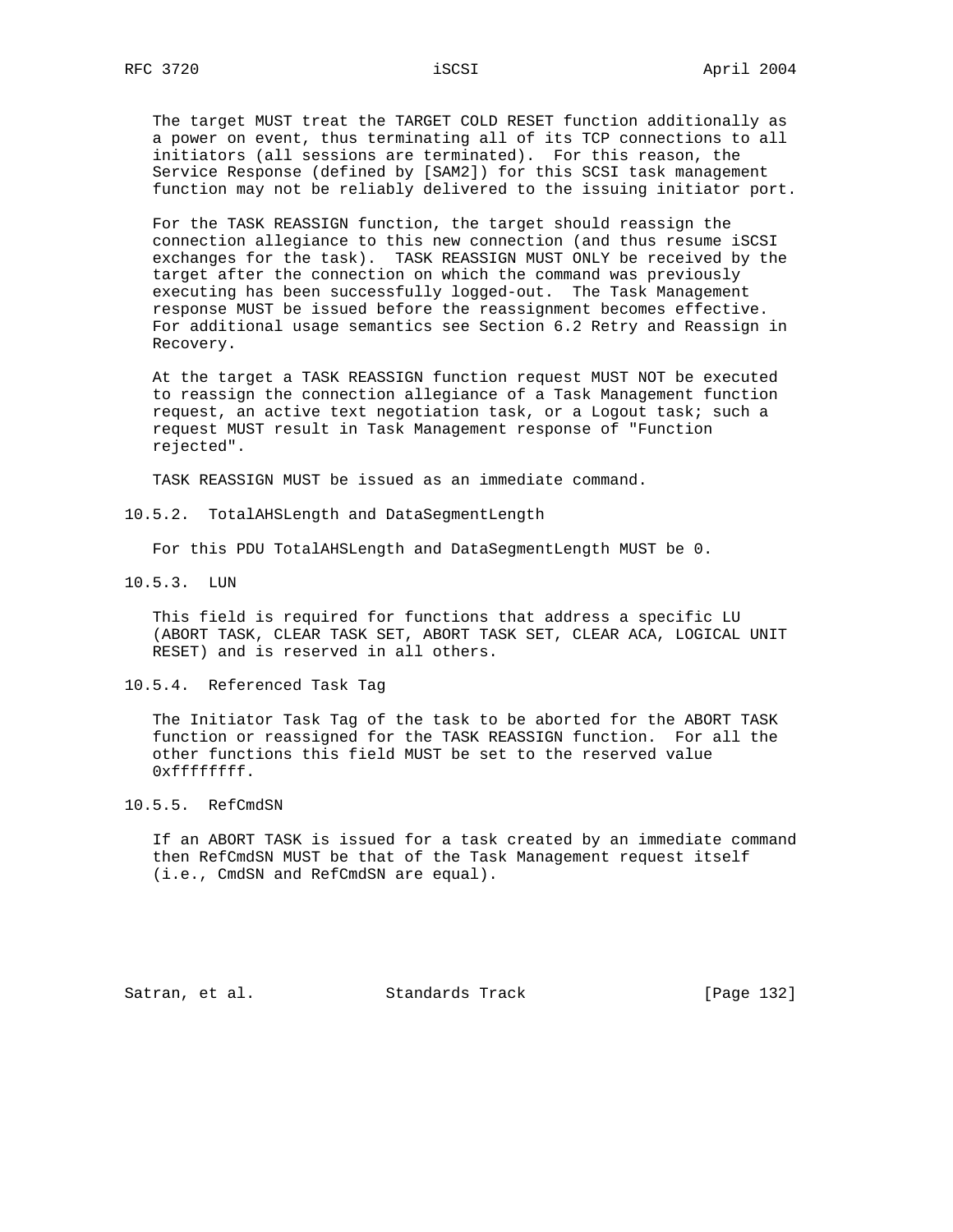For an ABORT TASK of a task created by non-immediate command RefCmdSN MUST be set to the CmdSN of the task identified by the Referenced Task Tag field. Targets must use this field as described in section 10.6.1 when the task identified by the Referenced Task Tag field is not with the target.

Otherwise, this field is reserved.

### 10.5.6. ExpDataSN

 For recovery purposes, the iSCSI target and initiator maintain a data acknowledgement reference number - the first input DataSN number unacknowledged by the initiator. When issuing a new command, this number is set to 0. If the function is TASK REASSIGN, which establishes a new connection allegiance for a previously issued Read or Bidirectional command, ExpDataSN will contain an updated data acknowledgement reference number or the value 0; the latter indicating that the data acknowledgement reference number is unchanged. The initiator MUST discard any data PDUs from the previous execution that it did not acknowledge and the target MUST transmit all Data-In PDUs (if any) starting with the data acknowledgement reference number. The number of retransmitted PDUs may or may not be the same as the original transmission depending on if there was a change in MaxRecvDataSegmentLength in the reassignment. The target MAY also send no more Data-In PDUs if all data has been acknowledged.

 The value of ExpDataSN MUST be 0 or higher than the DataSN of the last acknowledged Data-In PDU, but not larger than DataSN+1 of the last Data-In PDU sent by the target. Any other value MUST be ignored by the target.

For other functions this field is reserved.

Satran, et al. Standards Track [Page 133]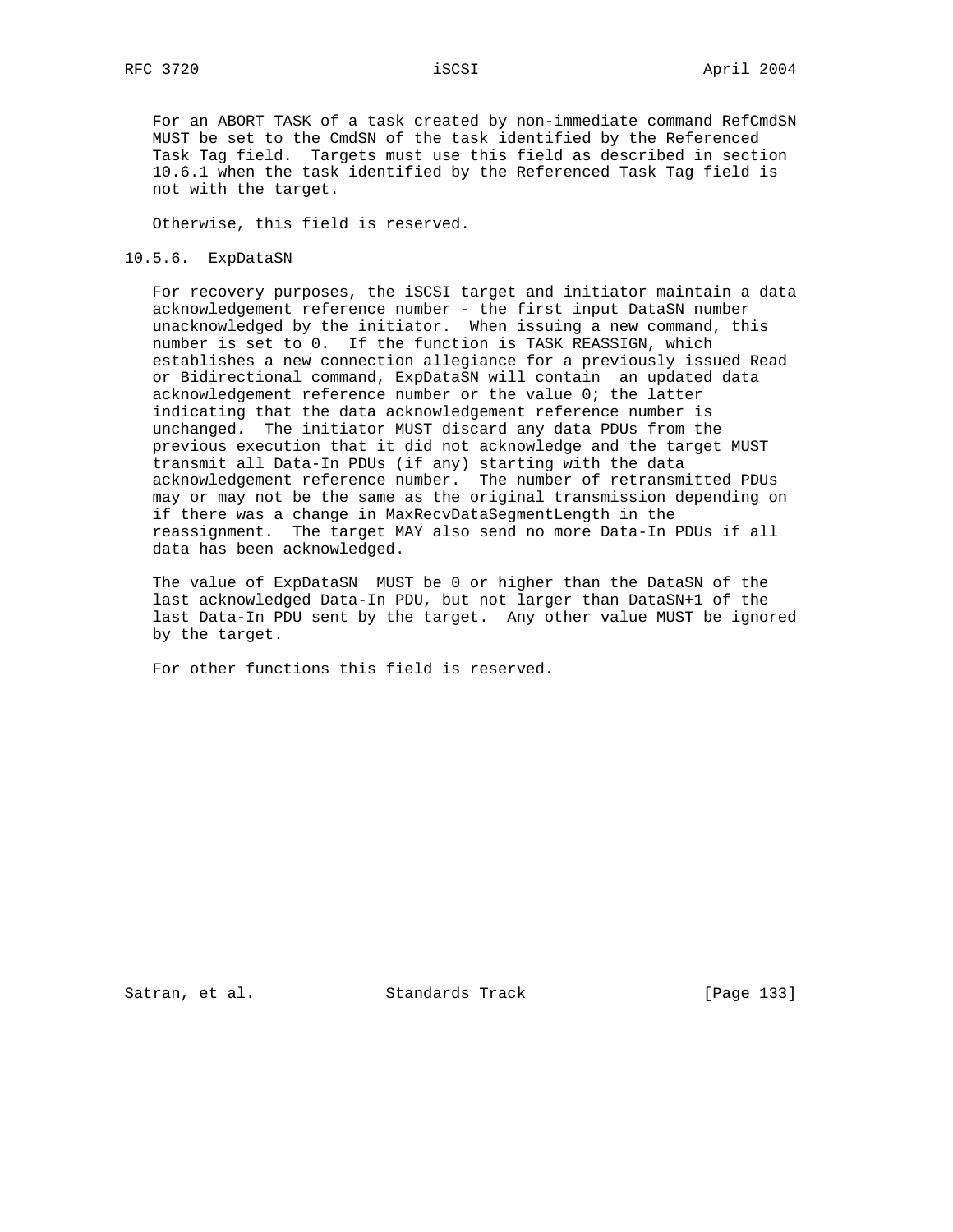| Byte/                                                              |                                 |                                 |                                                                 |  |  |  |  |  |  |  |  |  |  |  |
|--------------------------------------------------------------------|---------------------------------|---------------------------------|-----------------------------------------------------------------|--|--|--|--|--|--|--|--|--|--|--|
|                                                                    |                                 |                                 | 0 1 2 3 4 5 6 7 0 1 2 3 4 5 6 7 0 1 2 3 4 5 6 7 0 1 2 3 4 5 6 7 |  |  |  |  |  |  |  |  |  |  |  |
| $0$ 0x22  1 Reserved   Response   Reserved                         |                                 |                                 |                                                                 |  |  |  |  |  |  |  |  |  |  |  |
| 4 TotalAHSLength   DataSegmentLength                               |                                 |                                 |                                                                 |  |  |  |  |  |  |  |  |  |  |  |
| 8/ Reserved                                                        |                                 |                                 |                                                                 |  |  |  |  |  |  |  |  |  |  |  |
| 16 Initiator Task Tag                                              |                                 |                                 |                                                                 |  |  |  |  |  |  |  |  |  |  |  |
| 20 Reserved                                                        |                                 |                                 |                                                                 |  |  |  |  |  |  |  |  |  |  |  |
| 24 StatSN                                                          |                                 | ______________________________  |                                                                 |  |  |  |  |  |  |  |  |  |  |  |
| 28   ExpCmdSN                                                      | -------------+----------------+ | _______________________________ |                                                                 |  |  |  |  |  |  |  |  |  |  |  |
| 32   MaxCmdSN                                                      |                                 |                                 |                                                                 |  |  |  |  |  |  |  |  |  |  |  |
| 36/ Reserved<br>$+$ /                                              |                                 |                                 |                                                                 |  |  |  |  |  |  |  |  |  |  |  |
| 48   Header-Digest (Optional)<br>------------- <del>-</del> ------ |                                 |                                 |                                                                 |  |  |  |  |  |  |  |  |  |  |  |

10.6. Task Management Function Response

 For the functions ABORT TASK, ABORT TASK SET, CLEAR ACA, CLEAR TASK SET, LOGICAL UNIT RESET, TARGET COLD RESET, TARGET WARM RESET and TASK REASSIGN, the target performs the requested Task Management function and sends a Task Management response back to the initiator. For TASK REASSIGN, the new connection allegiance MUST ONLY become effective at the target after the target issues the Task Management Response.

## 10.6.1. Response

 The target provides a Response, which may take on the following values:

- a) 0 Function complete.
- b) 1 Task does not exist.
- c) 2 LUN does not exist.
- d) 3 Task still allegiant.
- e) 4 Task allegiance reassignment not supported.

Satran, et al. Standards Track [Page 134]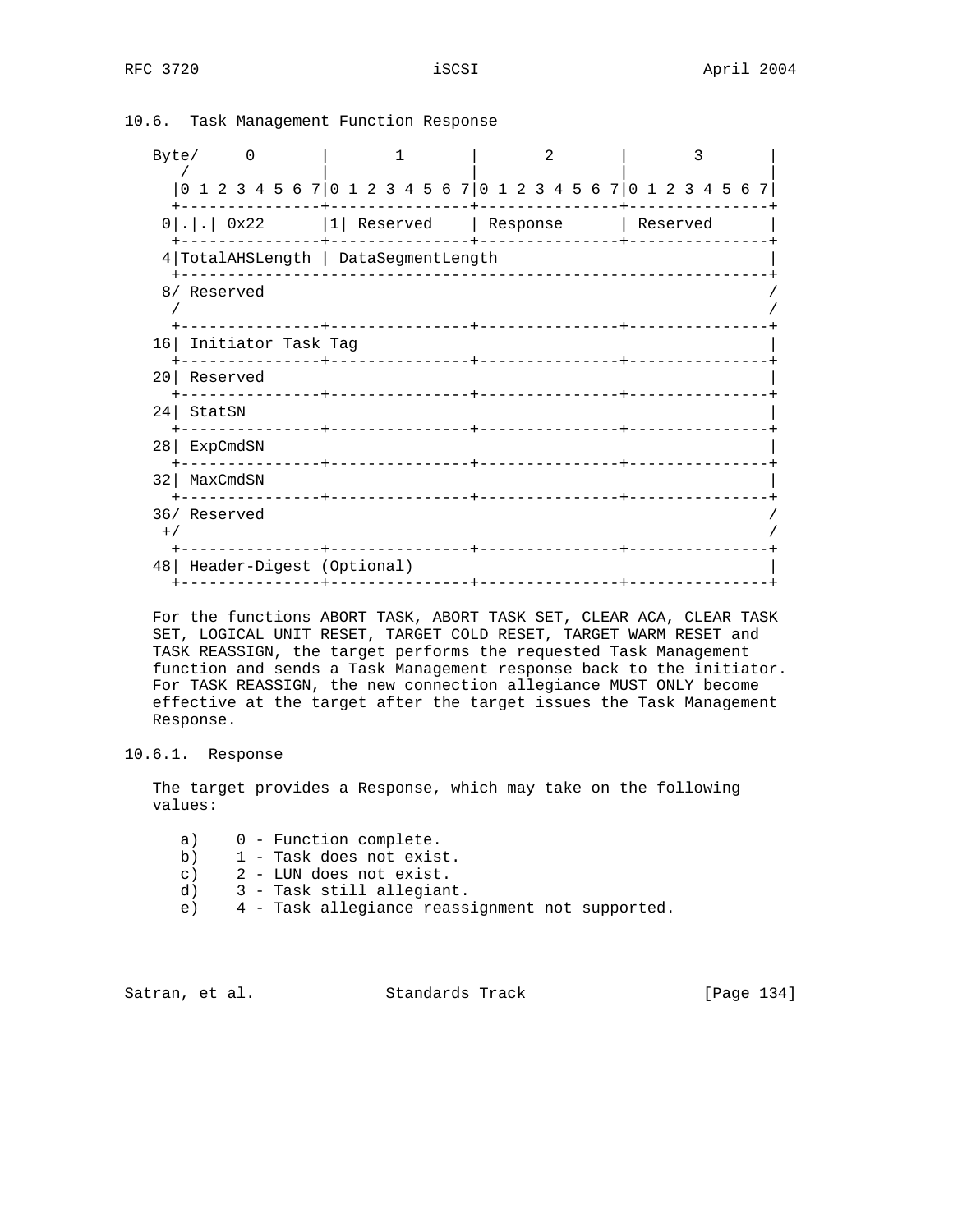- f) 5 Task management function not supported.
- g) 6 Function authorization failed.
- h) 255 Function rejected.

All other values are reserved.

 For a discussion on usage of response codes 3 and 4, see Section 6.2.2 Allegiance Reassignment.

 For the TARGET COLD RESET and TARGET WARM RESET functions, the target cancels all pending operations across all Logical Units known to the issuing initiator. For the TARGET COLD RESET function, the target MUST then close all of its TCP connections to all initiators (terminates all sessions).

 The mapping of the response code into a SCSI service response code value, if needed, is outside the scope of this document. However, in symbolic terms Response values 0 and 1 map to the SCSI service response of FUNCTION COMPLETE. All other Response values map to the SCSI service response of FUNCTION REJECTED. If a Task Management function response PDU does not arrive before the session is terminated, the SCSI service response is SERVICE DELIVERY OR TARGET FAILURE.

 The response to ABORT TASK SET and CLEAR TASK SET MUST only be issued by the target after all of the commands affected have been received by the target, the corresponding task management functions have been executed by the SCSI target, and the delivery of all responses delivered until the task management function completion have been confirmed (acknowledged through ExpStatSN) by the initiator on all connections of this session. For the exact timeline of events, refer to Section 10.6.2 Task Management Actions on Task Sets.

For the ABORT TASK function,

- a) If the Referenced Task Tag identifies a valid task leading to a successful termination, then targets must return the "Function complete" response.
- b) If the Referenced Task Tag does not identify an existing task, but if the CmdSN indicated by the RefCmdSN field in the Task Management function request is within the valid CmdSN window and less than the CmdSN of the Task Management function request itself, then targets must consider the CmdSN received and return the "Function complete" response.

Satran, et al. Standards Track [Page 135]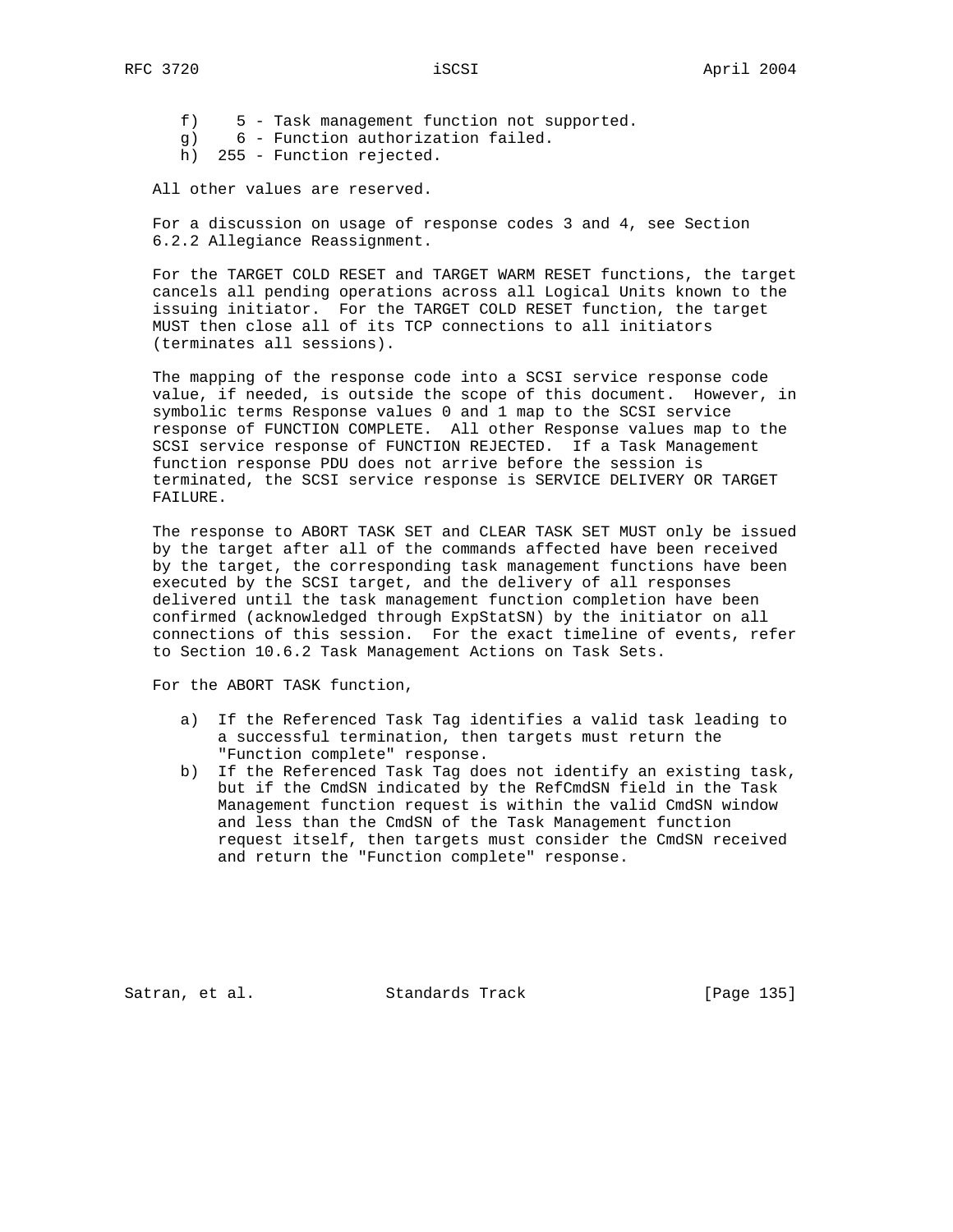- c) If the Referenced Task Tag does not identify an existing task and if the CmdSN indicated by the RefCmdSN field in the Task Management function request is outside the valid CmdSN window, then targets must return the "Task does not exist" response.
- 10.6.2. Task Management Actions on Task Sets

 The execution of ABORT TASK SET and CLEAR TASK SET Task Management function requests consists of the following sequence of events in the specified order on each of the entities.

The initiator:

- a) Issues ABORT TASK SET/CLEAR TASK SET request.
- b) Continues to respond to each target transfer tag received for the affected task set.
- c) Receives any responses for the tasks in the affected task set (may process them as usual because they are guaranteed to be valid).
- d) Receives the task set management response, thus concluding all the tasks in the affected task set.

The target:

- a) Receives the ABORT TASK SET/CLEAR TASK SET request.
- b) Waits for all target transfer tags to be responded to and for all affected tasks in the task set to be received.
- c) Propagates the command to and receives the response from the target SCSI layer.
- d) Takes note of last-sent StatSN on each of the connections in the iSCSI sessions (one or more) sharing the affected task set, and waits for acknowledgement of each StatSN (may solicit for acknowledgement by way of a NOP-In). If some tasks originate from non-iSCSI I T L nexi then the means by which the target insures that all affected tasks have returned their status to the initiator are defined by the specific protocol.
- e) Sends the task set management response to the issuing initiator.

Satran, et al. Standards Track [Page 136]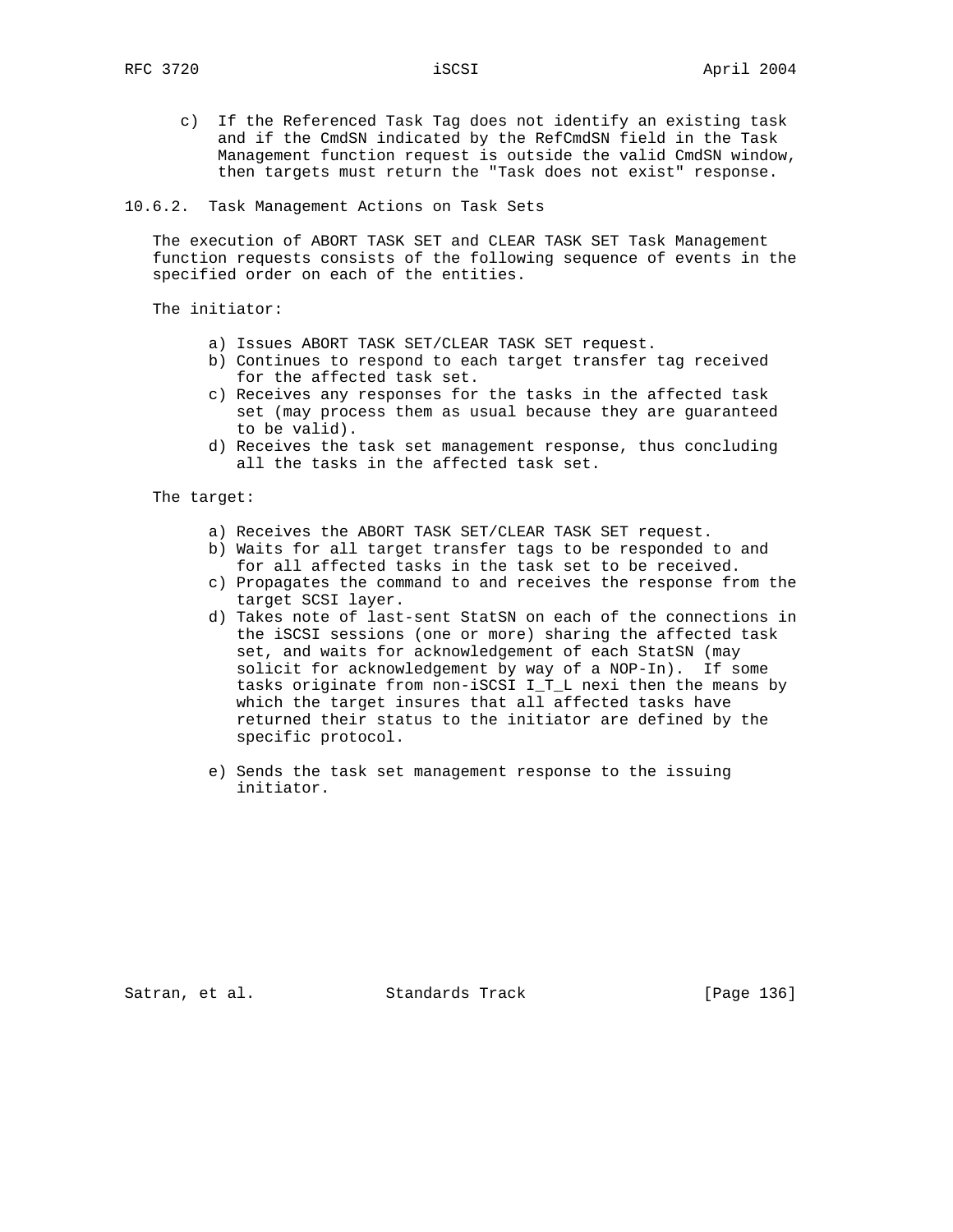10.6.3. TotalAHSLength and DataSegmentLength

For this PDU TotalAHSLength and DataSegmentLength MUST be 0.

10.7. SCSI Data-Out & SCSI Data-In

| Data-Digest (Optional) |

 The SCSI Data-Out PDU for WRITE operations has the following format: Byte/ 0 | 1 | 2 | 3 | / | | | | |0 1 2 3 4 5 6 7|0 1 2 3 4 5 6 7|0 1 2 3 4 5 6 7|0 1 2 3 4 5 6 7| +---------------+---------------+---------------+---------------+ 0 | . | . | 0x05 | F | Reserved +---------------+---------------+---------------+---------------+ 4|TotalAHSLength | DataSegmentLength | +---------------+---------------+---------------+---------------+ 8| LUN or Reserved | + +  $\vert$  12| +---------------+---------------+---------------+---------------+ 16| Initiator Task Tag | +---------------+---------------+---------------+---------------+ 20 Target Transfer Tag or 0xffffffff +---------------+---------------+---------------+---------------+ 24| Reserved | +---------------+---------------+---------------+---------------+ 28| ExpStatSN | +---------------+---------------+---------------+---------------+ 32| Reserved | +---------------+---------------+---------------+---------------+ 36| DataSN | +---------------+---------------+---------------+---------------+ 40| Buffer Offset | +---------------+---------------+---------------+---------------+ 44| Reserved | +---------------+---------------+---------------+---------------+ 48| Header-Digest (Optional) | +---------------+---------------+---------------+---------------+ / DataSegment /  $^{+/-}$  /  $^{+/-}$  /  $^{+/-}$  /  $^{+/-}$  /  $^{+/-}$  /  $^{+/-}$  /  $^{+/-}$  /  $^{+/-}$  /  $^{+/-}$  /  $^{+/-}$  /  $^{+/-}$  /  $^{+/-}$  /  $^{+/-}$  /  $^{+/-}$  /  $^{+/-}$  /  $^{+/-}$  /  $^{+/-}$  /  $^{+/-}$  /  $^{+/-}$  /  $^{+/-}$  /  $^{+/-}$  /  $^{+/-}$  /  $^{+/-}$  /  $^{+/-}$  /  $^{+/-}$ +---------------+---------------+---------------+---------------+

Satran, et al. Standards Track [Page 137]

+---------------+---------------+---------------+---------------+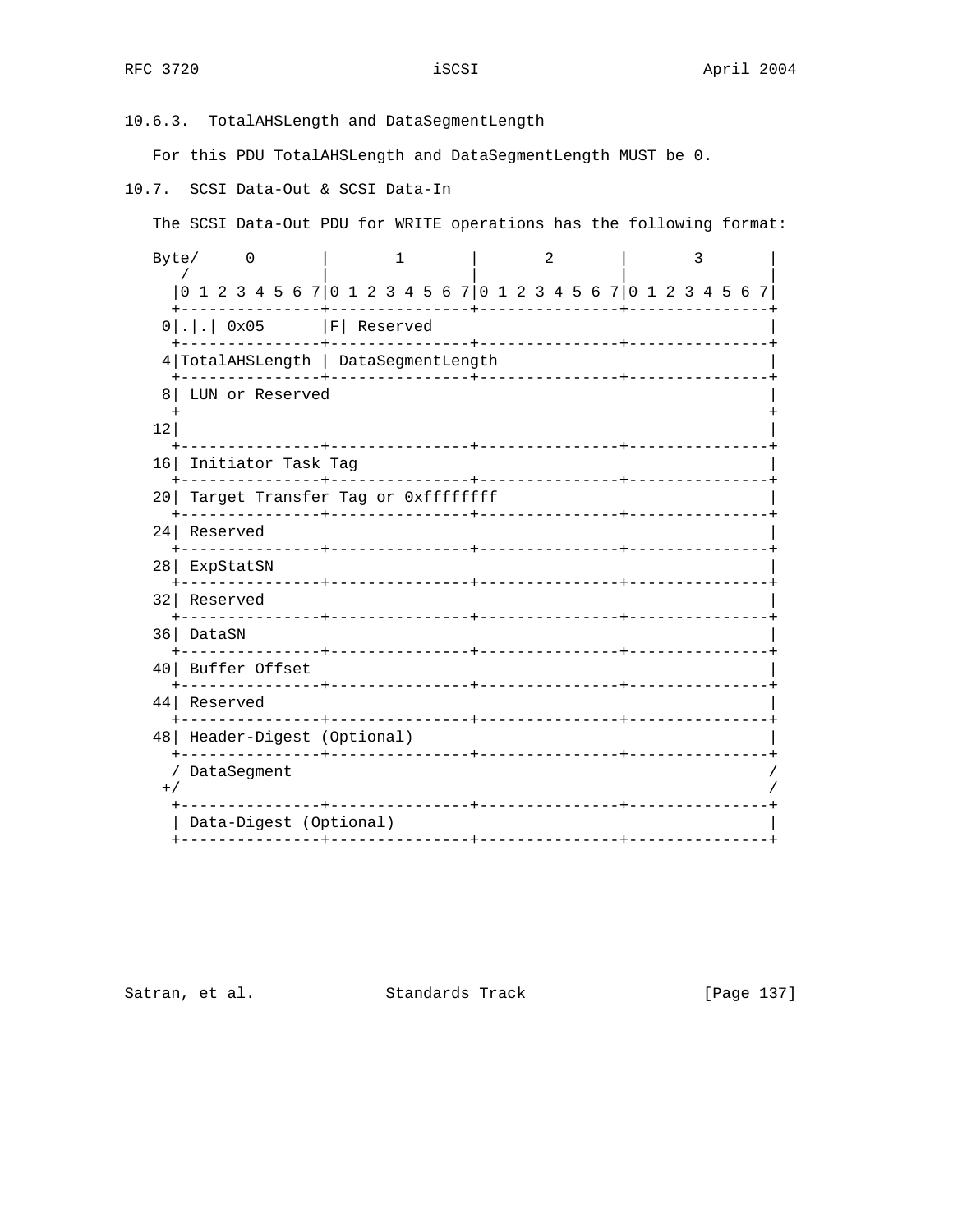|                 | The SCSI Data-In PDU for READ operations has the following format: |   |  |                                                                                               |  |  |  |  |                |  |  |  |  |  |   |  |  |  |  |  |  |  |
|-----------------|--------------------------------------------------------------------|---|--|-----------------------------------------------------------------------------------------------|--|--|--|--|----------------|--|--|--|--|--|---|--|--|--|--|--|--|--|
|                 | Byte/                                                              | 1 |  |                                                                                               |  |  |  |  | $\overline{2}$ |  |  |  |  |  | 3 |  |  |  |  |  |  |  |
|                 | 0 1 2 3 4 5 6 7 0 1 2 3 4 5 6 7 0 1 2 3 4 5 6 7 0 1 2 3 4 5 6 7    |   |  |                                                                                               |  |  |  |  |                |  |  |  |  |  |   |  |  |  |  |  |  |  |
|                 | $0$  . .  0x25   F A 0 0 0 O U S  Reserved   Status or Rsvd        |   |  |                                                                                               |  |  |  |  |                |  |  |  |  |  |   |  |  |  |  |  |  |  |
|                 |                                                                    |   |  | 4 TotalAHSLength   DataSegmentLength<br>-+--------------<br>-+----------------+-------------- |  |  |  |  |                |  |  |  |  |  |   |  |  |  |  |  |  |  |
| 8               | LUN or Reserved                                                    |   |  |                                                                                               |  |  |  |  |                |  |  |  |  |  |   |  |  |  |  |  |  |  |
| 12 <sup>°</sup> |                                                                    |   |  |                                                                                               |  |  |  |  |                |  |  |  |  |  |   |  |  |  |  |  |  |  |
| 161             | Initiator Task Tag                                                 |   |  |                                                                                               |  |  |  |  |                |  |  |  |  |  |   |  |  |  |  |  |  |  |
| 20 I            | Target Transfer Tag or 0xffffffff                                  |   |  |                                                                                               |  |  |  |  |                |  |  |  |  |  |   |  |  |  |  |  |  |  |
| 24 I            | StatSN or Reserved                                                 |   |  |                                                                                               |  |  |  |  |                |  |  |  |  |  |   |  |  |  |  |  |  |  |
| 28              | ExpCmdSN                                                           |   |  |                                                                                               |  |  |  |  |                |  |  |  |  |  |   |  |  |  |  |  |  |  |
| 321             | MaxCmdSN                                                           |   |  |                                                                                               |  |  |  |  |                |  |  |  |  |  |   |  |  |  |  |  |  |  |
| 361             | DataSN                                                             |   |  |                                                                                               |  |  |  |  |                |  |  |  |  |  |   |  |  |  |  |  |  |  |
| 40              | Buffer Offset                                                      |   |  |                                                                                               |  |  |  |  |                |  |  |  |  |  |   |  |  |  |  |  |  |  |
| 44              | Residual Count                                                     |   |  |                                                                                               |  |  |  |  |                |  |  |  |  |  |   |  |  |  |  |  |  |  |
|                 | 48   Header-Digest (Optional)                                      |   |  |                                                                                               |  |  |  |  |                |  |  |  |  |  |   |  |  |  |  |  |  |  |
|                 | / DataSegment                                                      |   |  |                                                                                               |  |  |  |  |                |  |  |  |  |  |   |  |  |  |  |  |  |  |
| $+$ /           |                                                                    |   |  |                                                                                               |  |  |  |  |                |  |  |  |  |  |   |  |  |  |  |  |  |  |
|                 | Data-Digest (Optional)                                             |   |  |                                                                                               |  |  |  |  |                |  |  |  |  |  |   |  |  |  |  |  |  |  |

 Status can accompany the last Data-In PDU if the command did not end with an exception (i.e., the status is "good status" - GOOD, CONDITION MET or INTERMEDIATE CONDITION MET). The presence of status (and of a residual count) is signaled though the S flag bit. Although targets MAY choose to send even non-exception status in separate responses, initiators MUST support non-exception status in Data-In PDUs.

Satran, et al. Standards Track [Page 138]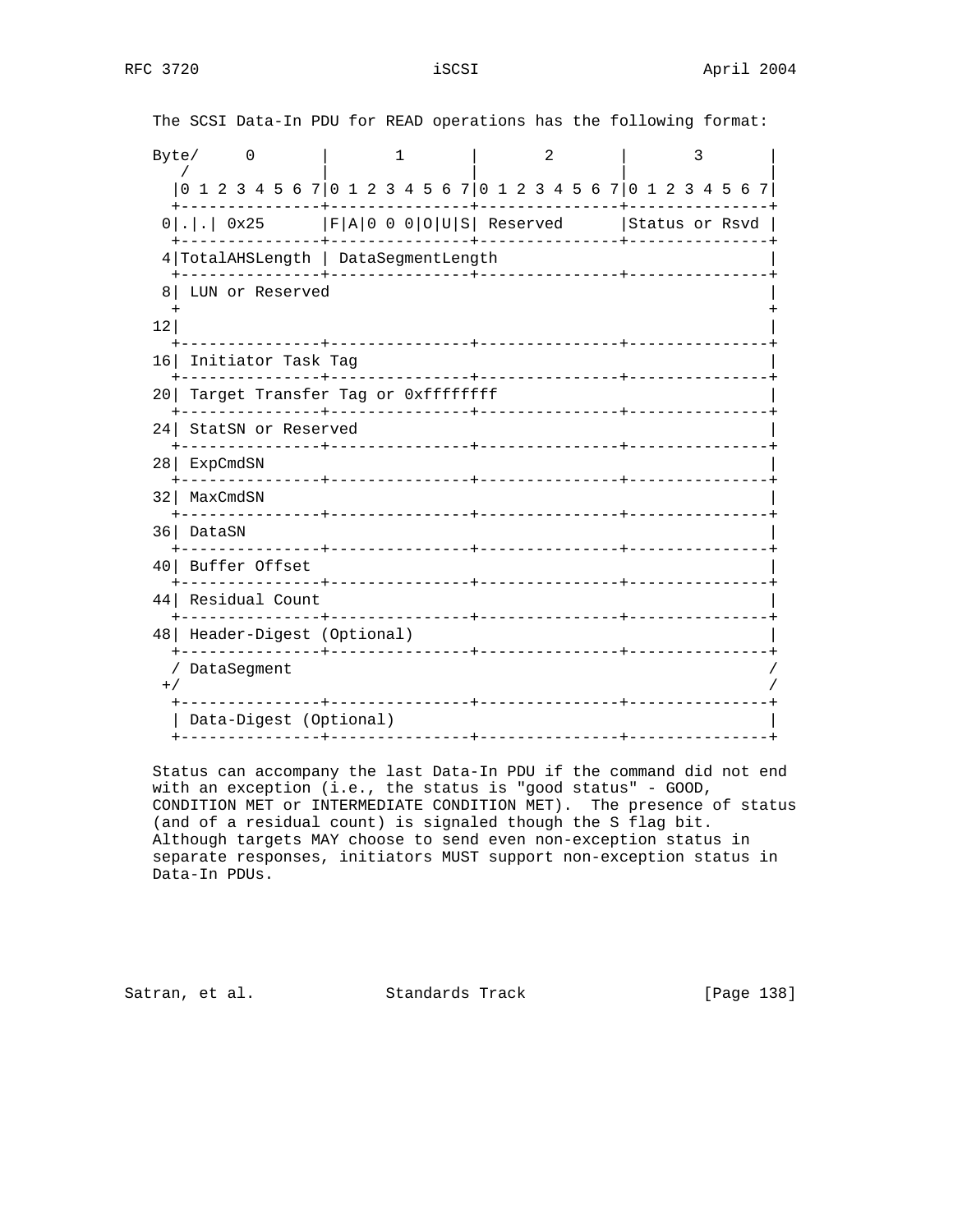10.7.1. F (Final) Bit

 For outgoing data, this bit is 1 for the last PDU of unsolicited data or the last PDU of a sequence that answers an R2T.

 For incoming data, this bit is 1 for the last input (read) data PDU of a sequence. Input can be split into several sequences, each having its own F bit. Splitting the data stream into sequences does not affect DataSN counting on Data-In PDUs. It MAY be used as a "change direction" indication for Bidirectional operations that need such a change.

 DataSegmentLength MUST not exceed MaxRecvDataSegmentLength for the direction it is sent and the total of all the DataSegmentLength of all PDUs in a sequence MUST not exceed MaxBurstLength (or FirstBurstLength for unsolicited data). However the number of individual PDUs in a sequence (or in total) may be higher than the MaxBurstLength (or FirstBurstLength) to MaxRecvDataSegmentLength ratio (as PDUs may be limited in length by the sender capabilities). Using DataSegmentLength of 0 may increase beyond what is reasonable for the number of PDUs and should therefore be avoided.

 For Bidirectional operations, the F bit is 1 for both the end of the input sequences and the end of the output sequences.

10.7.2. A (Acknowledge) Bit

 For sessions with ErrorRecoveryLevel 1 or higher, the target sets this bit to 1 to indicate that it requests a positive acknowledgement from the initiator for the data received. The target should use the A bit moderately; it MAY only set the A bit to 1 once every MaxBurstLength bytes, or on the last Data-In PDU that concludes the entire requested read data transfer for the task from the target's perspective, and it MUST NOT do so more frequently. The target MUST NOT set to 1 the A bit for sessions with ErrorRecoveryLevel=0. The initiator MUST ignore the A bit set to 1 for sessions with ErrorRecoveryLevel=0.

 On receiving a Data-In PDU with the A bit set to 1 on a session with ErrorRecoveryLevel greater than 0, if there are no holes in the read data until that Data-In PDU, the initiator MUST issue a SNACK of type DataACK except when it is able to acknowledge the status for the task immediately via ExpStatSN on other outbound PDUs if the status for the task is also received. In the latter case (acknowledgement through ExpStatSN), sending a SNACK of type DataACK in response to the A bit is OPTIONAL, but if it is done, it must not be sent after the status acknowledgement through ExpStatSN. If the initiator has detected holes in the read data prior to that Data-In PDU, it MUST

Satran, et al. Standards Track [Page 139]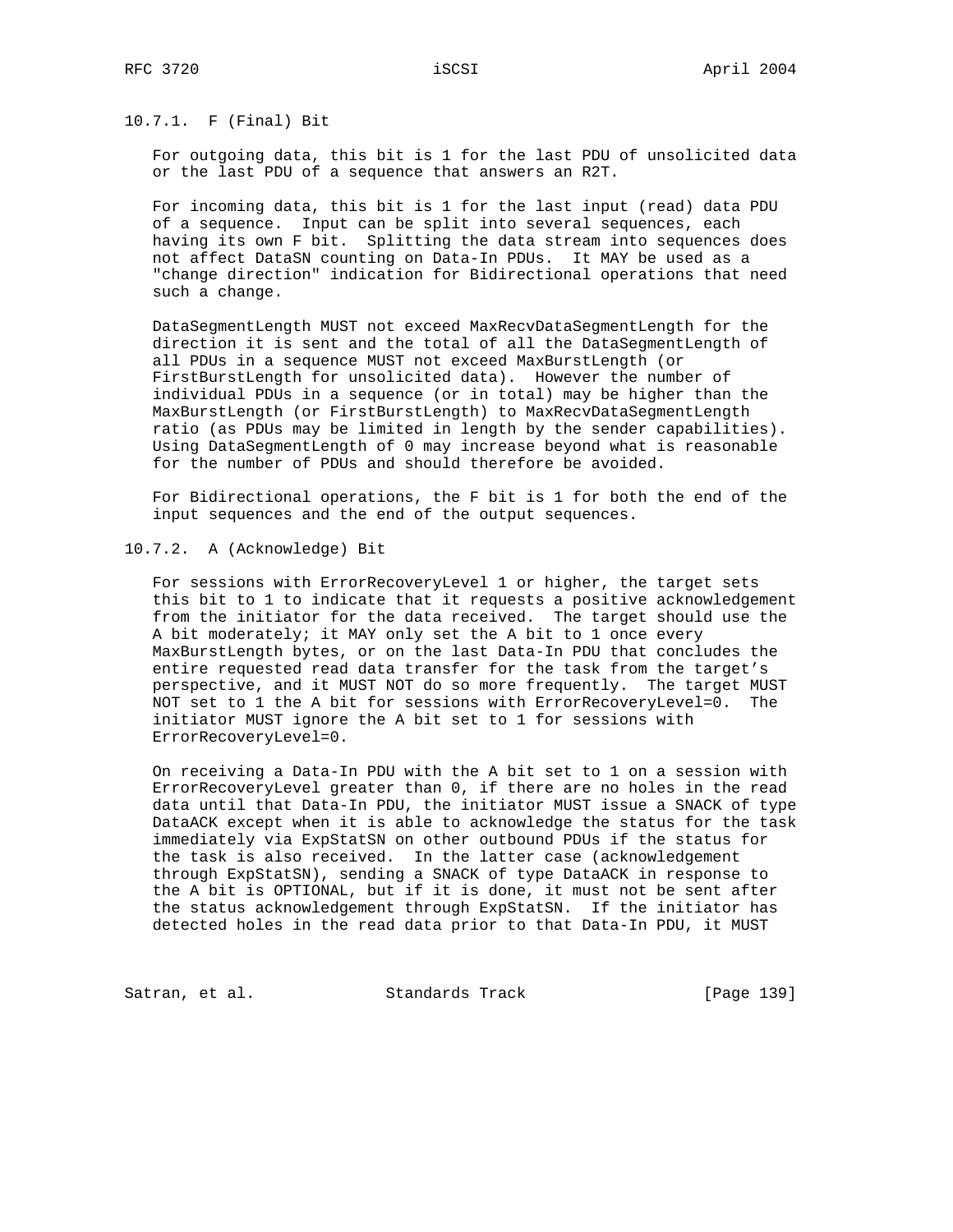postpone issuing the SNACK of type DataACK until the holes are filled. An initiator also MUST NOT acknowledge the status for the task before those holes are filled. A status acknowledgement for a task that generated the Data-In PDUs is considered by the target as an implicit acknowledgement of the Data-In PDUs if such an acknowledgement was requested by the target.

### 10.7.3. Flags (byte 1)

 The last SCSI Data packet sent from a target to an initiator for a SCSI command that completed successfully (with a status of GOOD, CONDITION MET, INTERMEDIATE or INTERMEDIATE CONDITION MET) may also optionally contain the Status for the data transfer. As Sense Data cannot be sent together with the Command Status, if the command is completed with an error, then the response and sense data MUST be sent in a SCSI Response PDU (i.e., MUST NOT be sent in a SCSI Data packet). If Status is sent with the data, then a SCSI Response PDU MUST NOT be sent as this would violate SCSI rules (a single status). For Bidirectional commands, the status MUST be sent in a SCSI Response PDU.

bit 2-4 - Reserved.

- bit 5-6 used the same as in a SCSI Response. These bits are only valid when S is set to 1. For details see Section 10.4.1 Flags (byte 1).
- bit 7 S (status)- set to indicate that the Command Status field contains status. If this bit is set to 1, the F bit MUST also be set to 1.

 The fields StatSN, Status, and Residual Count only have meaningful content if the S bit is set to 1 and their values are defined in Section 10.4 SCSI Response.

10.7.4. Target Transfer Tag and LUN

 On outgoing data, the Target Transfer Tag is provided to the target if the transfer is honoring an R2T. In this case, the Target Transfer Tag field is a replica of the Target Transfer Tag provided with the R2T.

 On incoming data, the Target Transfer Tag and LUN MUST be provided by the target if the A bit is set to 1; otherwise they are reserved. The Target Transfer Tag and LUN are copied by the initiator into the SNACK of type DataACK that it issues as a result of receiving a SCSI Data-In PDU with the A bit set to 1.

Satran, et al. Standards Track [Page 140]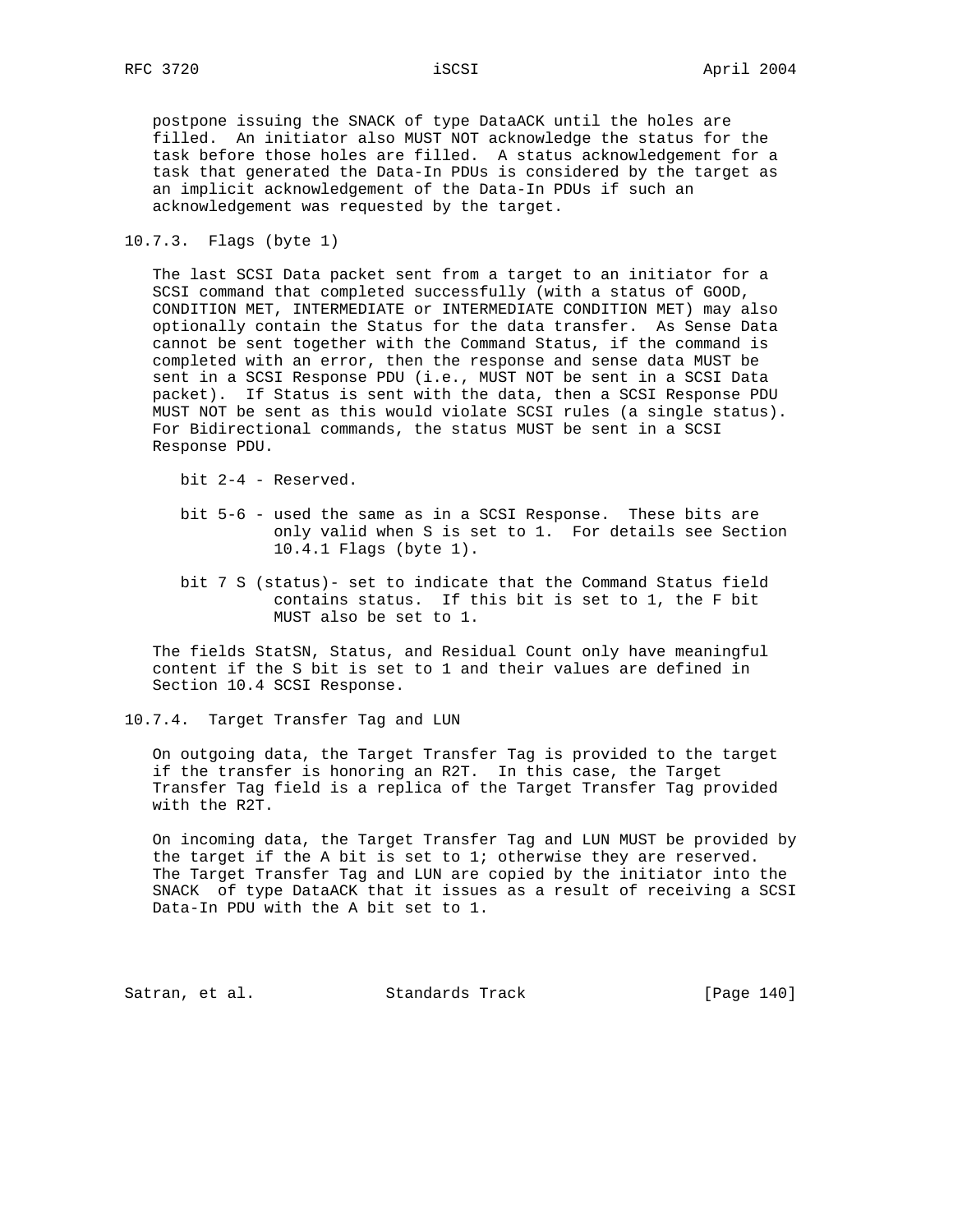The Target Transfer Tag values are not specified by this protocol except that the value 0xffffffff is reserved and means that the Target Transfer Tag is not supplied. If the Target Transfer Tag is provided, then the LUN field MUST hold a valid value and be consistent with whatever was specified with the command; otherwise, the LUN field is reserved.

10.7.5. DataSN

 For input (read) or bidirectional Data-In PDUs, the DataSN is the input PDU number within the data transfer for the command identified by the Initiator Task Tag.

 R2T and Data-In PDUs, in the context of bidirectional commands, share the numbering sequence (see Section 3.2.2.3 Data Sequencing).

For output (write) data PDUs, the DataSN is the Data-Out PDU number within the current output sequence. The current output sequence is either identified by the Initiator Task Tag (for unsolicited data) or is a data sequence generated for one R2T (for data solicited through R2T).

10.7.6. Buffer Offset

 The Buffer Offset field contains the offset of this PDU payload data within the complete data transfer. The sum of the buffer offset and length should not exceed the expected transfer length for the command.

 The order of data PDUs within a sequence is determined by DataPDUInOrder. When set to Yes, it means that PDUs have to be in increasing Buffer Offset order and overlays are forbidden.

 The ordering between sequences is determined by DataSequenceInOrder. When set to Yes, it means that sequences have to be in increasing Buffer Offset order and overlays are forbidden.

10.7.7. DataSegmentLength

 This is the data payload length of a SCSI Data-In or SCSI Data-Out PDU. The sending of 0 length data segments should be avoided, but initiators and targets MUST be able to properly receive 0 length data segments.

 The Data Segments of Data-In and Data-Out PDUs SHOULD be filled to the integer number of 4 byte words (real payload) unless the F bit is set to 1.

Satran, et al. Standards Track [Page 141]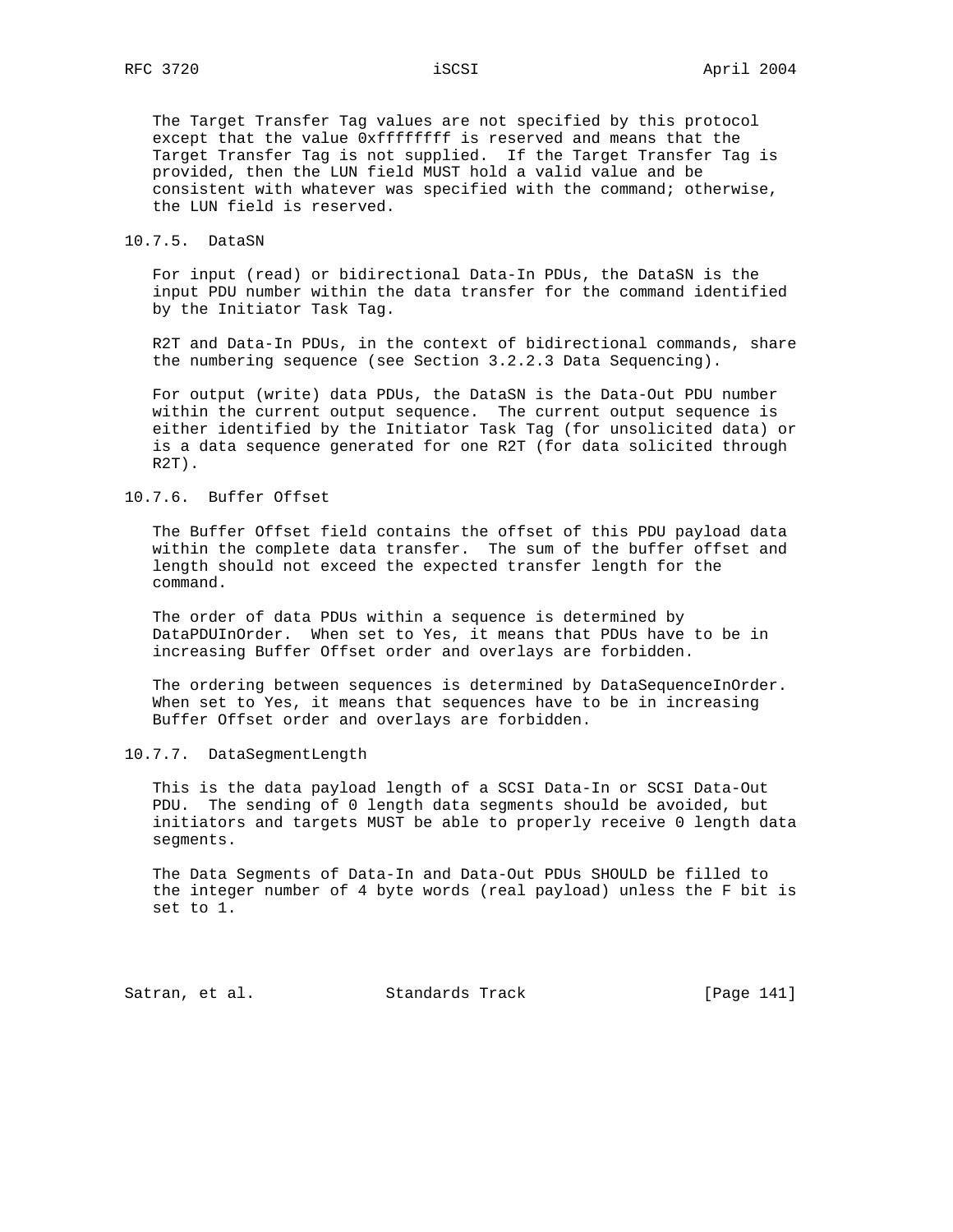| 10.8. Ready To Transfer (R2T) |                                                                 |   |              |               |  |                          |  |  |   |  |  |  |  |  |  |   |  |  |  |  |  |  |  |  |
|-------------------------------|-----------------------------------------------------------------|---|--------------|---------------|--|--------------------------|--|--|---|--|--|--|--|--|--|---|--|--|--|--|--|--|--|--|
|                               | Byte/                                                           | 0 | $\mathbf{1}$ |               |  |                          |  |  | 2 |  |  |  |  |  |  | 3 |  |  |  |  |  |  |  |  |
|                               | 0 1 2 3 4 5 6 7 0 1 2 3 4 5 6 7 0 1 2 3 4 5 6 7 0 1 2 3 4 5 6 7 |   |              |               |  |                          |  |  |   |  |  |  |  |  |  |   |  |  |  |  |  |  |  |  |
|                               | $0 . $ $0x31$   Reserved                                        |   |              |               |  |                          |  |  |   |  |  |  |  |  |  |   |  |  |  |  |  |  |  |  |
|                               | 4 TotalAHSLength   DataSegmentLength                            |   |              |               |  |                          |  |  |   |  |  |  |  |  |  |   |  |  |  |  |  |  |  |  |
| 8                             | LUN                                                             |   |              |               |  |                          |  |  |   |  |  |  |  |  |  |   |  |  |  |  |  |  |  |  |
| 12                            |                                                                 |   |              |               |  |                          |  |  |   |  |  |  |  |  |  |   |  |  |  |  |  |  |  |  |
|                               | 16 Initiator Task Tag                                           |   |              |               |  |                          |  |  |   |  |  |  |  |  |  |   |  |  |  |  |  |  |  |  |
|                               | 20 Target Transfer Tag                                          |   |              |               |  |                          |  |  |   |  |  |  |  |  |  |   |  |  |  |  |  |  |  |  |
|                               | 24 StatSN                                                       |   |              |               |  |                          |  |  |   |  |  |  |  |  |  |   |  |  |  |  |  |  |  |  |
|                               | 28   ExpCmdSN                                                   |   |              |               |  |                          |  |  |   |  |  |  |  |  |  |   |  |  |  |  |  |  |  |  |
|                               | 32   MaxCmdSN                                                   |   |              |               |  |                          |  |  |   |  |  |  |  |  |  |   |  |  |  |  |  |  |  |  |
|                               | $36$ R2TSN                                                      |   |              |               |  |                          |  |  |   |  |  |  |  |  |  |   |  |  |  |  |  |  |  |  |
| 40 l                          |                                                                 |   |              | Buffer Offset |  |                          |  |  |   |  |  |  |  |  |  |   |  |  |  |  |  |  |  |  |
|                               | 44 Desired Data Transfer Length                                 |   |              |               |  |                          |  |  |   |  |  |  |  |  |  |   |  |  |  |  |  |  |  |  |
| 48                            |                                                                 |   |              |               |  | Header-Digest (Optional) |  |  |   |  |  |  |  |  |  |   |  |  |  |  |  |  |  |  |
|                               |                                                                 |   |              |               |  |                          |  |  |   |  |  |  |  |  |  |   |  |  |  |  |  |  |  |  |

 When an initiator has submitted a SCSI Command with data that passes from the initiator to the target (WRITE), the target may specify which blocks of data it is ready to receive. The target may request that the data blocks be delivered in whichever order is convenient for the target at that particular instant. This information is passed from the target to the initiator in the Ready To Transfer (R2T) PDU.

 In order to allow write operations without an explicit initial R2T, the initiator and target MUST have negotiated the key InitialR2T to No during Login.

 An R2T MAY be answered with one or more SCSI Data-Out PDUs with a matching Target Transfer Tag. If an R2T is answered with a single Data-Out PDU, the Buffer Offset in the Data PDU MUST be the same as

Satran, et al. Standards Track [Page 142]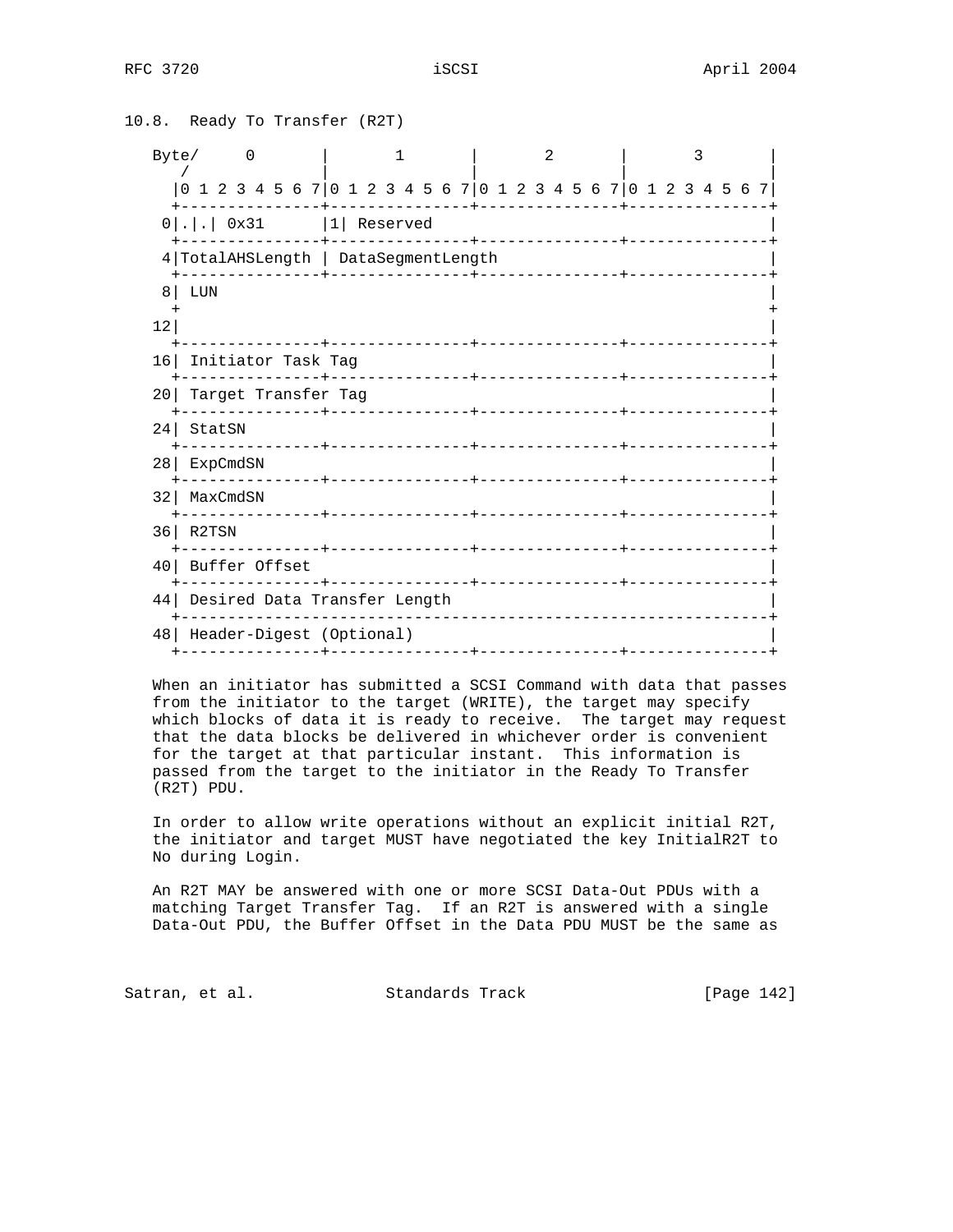the one specified by the R2T, and the data length of the Data PDU MUST be the same as the Desired Data Transfer Length specified in the R2T. If the R2T is answered with a sequence of Data PDUs, the Buffer Offset and Length MUST be within the range of those specified by R2T, and the last PDU MUST have the F bit set to 1. If the last PDU (marked with the F bit) is received before the Desired Data Transfer Length is transferred, a target MAY choose to Reject that

 PDU with "Protocol error" reason code. DataPDUInOrder governs the Data-Out PDU ordering. If DataPDUInOrder is set to Yes, the Buffer Offsets and Lengths for consecutive PDUs MUST form a continuous non-overlapping range and the PDUs MUST be sent in increasing offset order.

 The target may send several R2T PDUs. It, therefore, can have a number of pending data transfers. The number of outstanding R2T PDUs are limited by the value of the negotiated key MaxOutstandingR2T. Within a connection, outstanding R2Ts MUST be fulfilled by the initiator in the order in which they were received.

 R2T PDUs MAY also be used to recover Data Out PDUs. Such an R2T (Recovery-R2T) is generated by a target upon detecting the loss of one or more Data-Out PDUs due to:

- Digest error
- Sequence error
- Sequence reception timeout

 A Recovery-R2T carries the next unused R2TSN, but requests part of or the entire data burst that an earlier R2T (with a lower R2TSN) had already requested.

 DataSequenceInOrder governs the buffer offset ordering in consecutive R2Ts. If DataSequenceInOrder is Yes, then consecutive R2Ts MUST refer to continuous non-overlapping ranges except for Recovery-R2Ts.

10.8.1. TotalAHSLength and DataSegmentLength

For this PDU TotalAHSLength and DataSegmentLength MUST be 0.

10.8.2. R2TSN

 R2TSN is the R2T PDU input PDU number within the command identified by the Initiator Task Tag.

 For bidirectional commands R2T and Data-In PDUs share the input PDU numbering sequence (see Section 3.2.2.3 Data Sequencing).

Satran, et al. Standards Track [Page 143]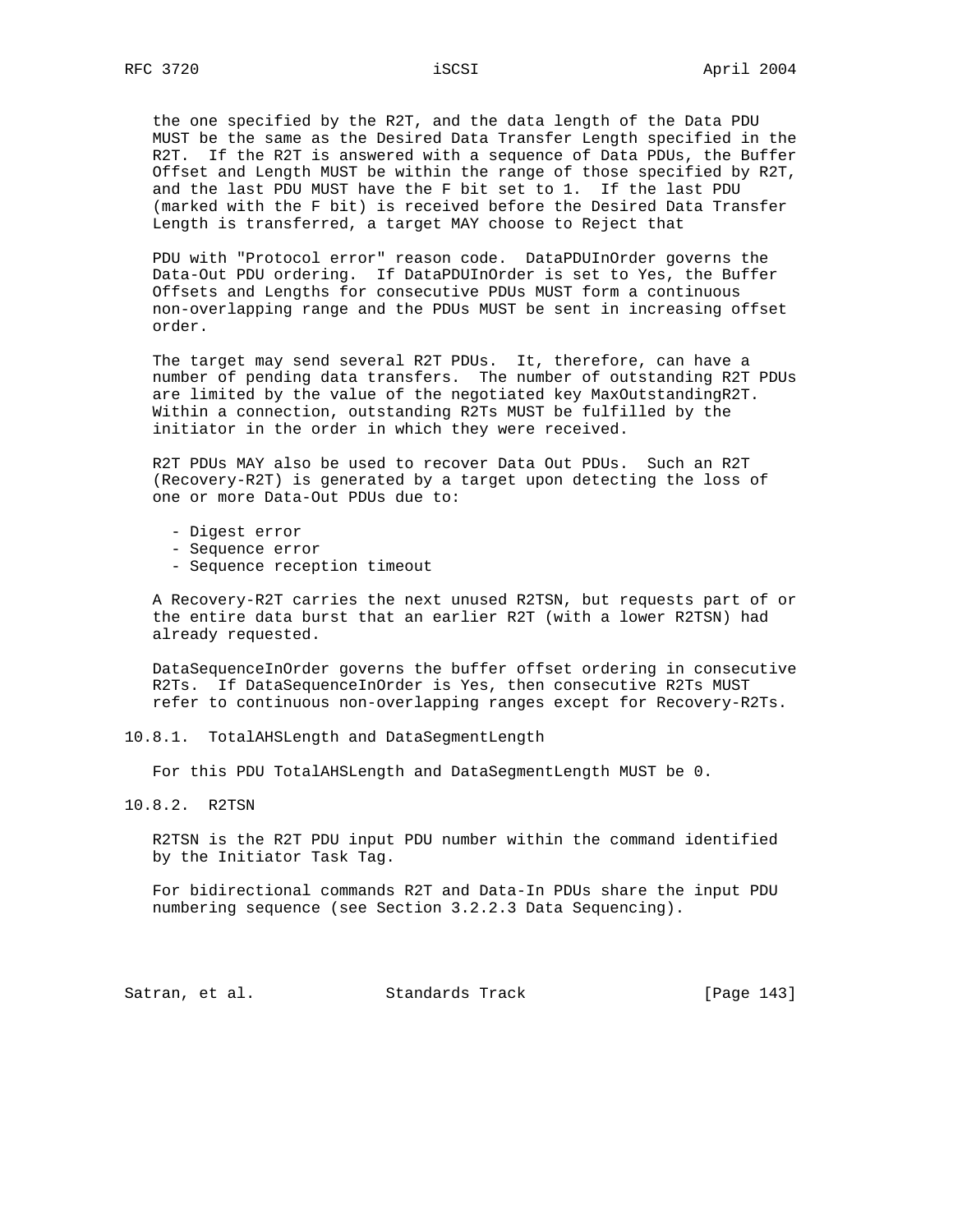## 10.8.3. StatSN

 The StatSN field will contain the next StatSN. The StatSN for this connection is not advanced after this PDU is sent.

10.8.4. Desired Data Transfer Length and Buffer Offset

 The target specifies how many bytes it wants the initiator to send because of this R2T PDU. The target may request the data from the initiator in several chunks, not necessarily in the original order of the data. The target, therefore, also specifies a Buffer Offset that indicates the point at which the data transfer should begin, relative to the beginning of the total data transfer. The Desired Data Transfer Length MUST NOT be 0 and MUST not exceed MaxBurstLength.

10.8.5. Target Transfer Tag

 The target assigns its own tag to each R2T request that it sends to the initiator. This tag can be used by the target to easily identify the data it receives. The Target Transfer Tag and LUN are copied in the outgoing data PDUs and are only used by the target. There is no protocol rule about the Target Transfer Tag except that the value 0xffffffff is reserved and MUST NOT be sent by a target in an R2T.

Satran, et al. Standards Track [Page 144]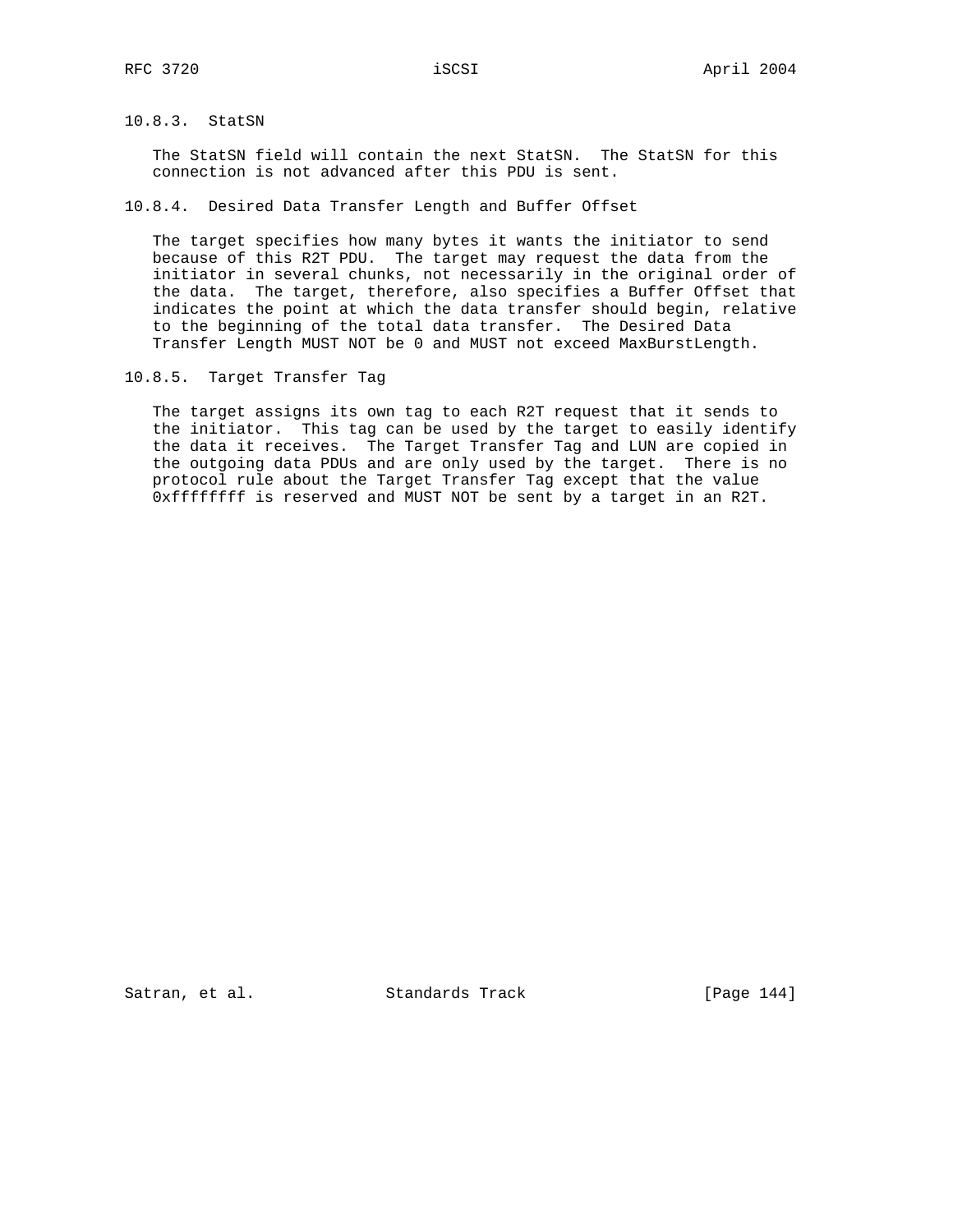# 10.9. Asynchronous Message

 An Asynchronous Message may be sent from the target to the initiator without correspondence to a particular command. The target specifies the reason for the event and sense data.

| Byte/           |                                                                 | 0 |                       |  | 1                 |  |  |                 |  |  |  | 2 |                              |  |  |  |  |  | 3 |  |             |  |  |  |  |  |
|-----------------|-----------------------------------------------------------------|---|-----------------------|--|-------------------|--|--|-----------------|--|--|--|---|------------------------------|--|--|--|--|--|---|--|-------------|--|--|--|--|--|
|                 | 0 1 2 3 4 5 6 7 0 1 2 3 4 5 6 7 0 1 2 3 4 5 6 7 0 1 2 3 4 5 6 7 |   |                       |  |                   |  |  |                 |  |  |  |   |                              |  |  |  |  |  |   |  |             |  |  |  |  |  |
|                 | $0 . .$ 0x32  1 Reserved                                        |   |                       |  |                   |  |  |                 |  |  |  |   |                              |  |  |  |  |  |   |  |             |  |  |  |  |  |
|                 | 4 TotalAHSLength   DataSegmentLength                            |   |                       |  |                   |  |  |                 |  |  |  |   |                              |  |  |  |  |  |   |  |             |  |  |  |  |  |
| 8               | LUN or Reserved                                                 |   |                       |  |                   |  |  |                 |  |  |  |   |                              |  |  |  |  |  |   |  |             |  |  |  |  |  |
| 12              |                                                                 |   |                       |  |                   |  |  |                 |  |  |  |   |                              |  |  |  |  |  |   |  |             |  |  |  |  |  |
| 16 <sup>1</sup> | Oxfffffffff                                                     |   |                       |  |                   |  |  |                 |  |  |  |   |                              |  |  |  |  |  |   |  |             |  |  |  |  |  |
| 201             | Reserved                                                        |   |                       |  |                   |  |  |                 |  |  |  |   |                              |  |  |  |  |  |   |  |             |  |  |  |  |  |
| 24              | StatSN                                                          |   |                       |  | +---------------- |  |  |                 |  |  |  |   | ____________________________ |  |  |  |  |  |   |  |             |  |  |  |  |  |
| 28              | ExpCmdSN<br>. _ _ _ _ _ _ _ _ _ _ _ _                           |   |                       |  |                   |  |  | ____________    |  |  |  |   |                              |  |  |  |  |  |   |  |             |  |  |  |  |  |
| 32              | MaxCmdSN                                                        |   |                       |  |                   |  |  |                 |  |  |  |   |                              |  |  |  |  |  |   |  |             |  |  |  |  |  |
| 361             | AsyncEvent   AsyncVCode   Parameter1 or Reserved                |   |                       |  |                   |  |  | --------------- |  |  |  |   |                              |  |  |  |  |  |   |  | ----------- |  |  |  |  |  |
| 40              | Parameter2 or Reserved Parameter3 or Reserved                   |   |                       |  |                   |  |  |                 |  |  |  |   |                              |  |  |  |  |  |   |  |             |  |  |  |  |  |
| 44              | Reserved                                                        |   | _____________________ |  |                   |  |  |                 |  |  |  |   |                              |  |  |  |  |  |   |  |             |  |  |  |  |  |
|                 | 48   Header-Digest (Optional)                                   |   |                       |  |                   |  |  |                 |  |  |  |   |                              |  |  |  |  |  |   |  |             |  |  |  |  |  |
| $+$ /           | DataSegment - Sense Data and iSCSI Event Data<br>--------       |   |                       |  |                   |  |  |                 |  |  |  |   |                              |  |  |  |  |  |   |  |             |  |  |  |  |  |
|                 | Data-Digest (Optional)                                          |   |                       |  |                   |  |  |                 |  |  |  |   |                              |  |  |  |  |  |   |  |             |  |  |  |  |  |
|                 |                                                                 |   |                       |  |                   |  |  |                 |  |  |  |   |                              |  |  |  |  |  |   |  |             |  |  |  |  |  |

 Some Asynchronous Messages are strictly related to iSCSI while others are related to SCSI [SAM2].

 StatSN counts this PDU as an acknowledgeable event (StatSN is advanced), which allows for initiator and target state synchronization.

Satran, et al. Standards Track [Page 145]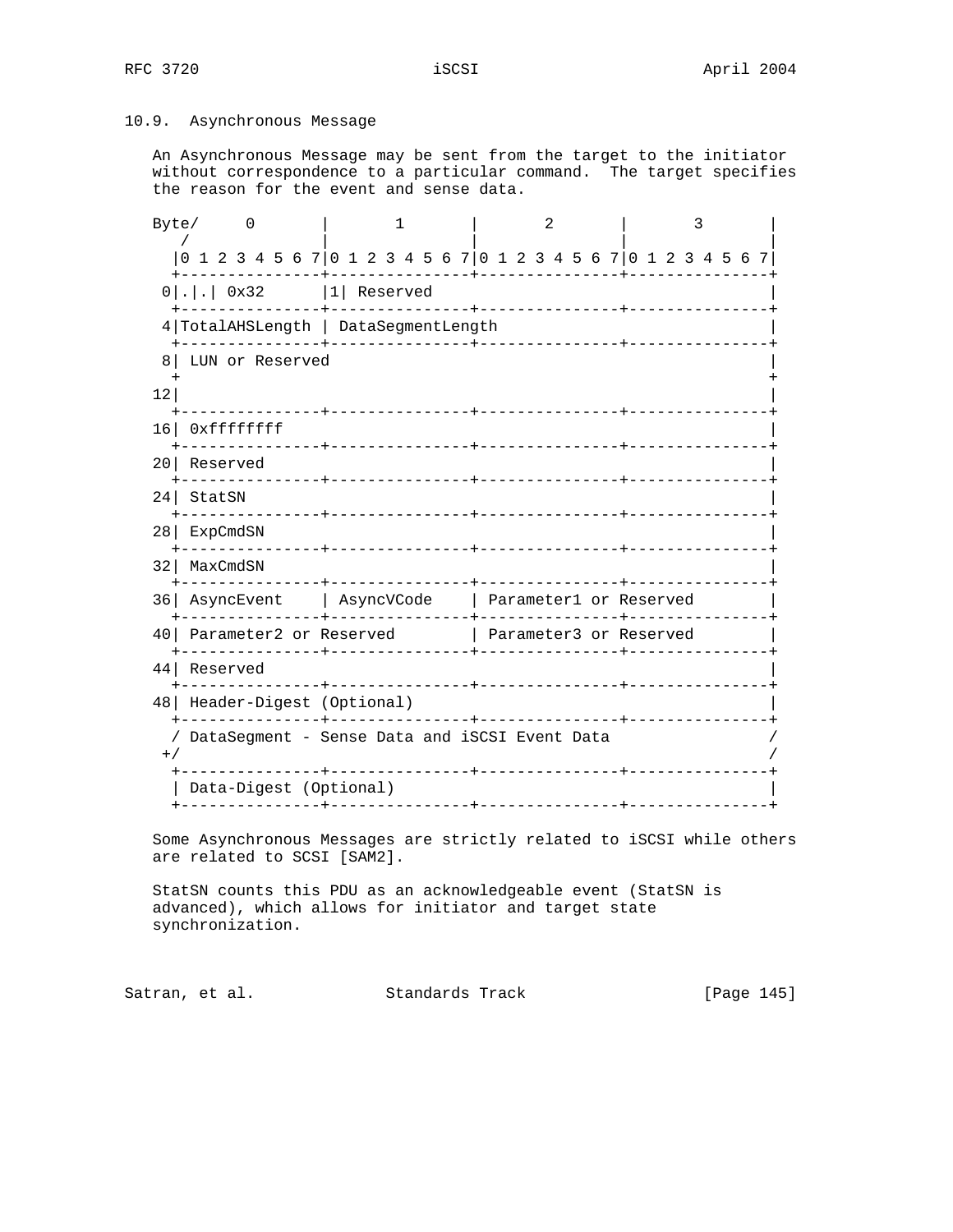# 10.9.1. AsyncEvent

The codes used for iSCSI Asynchronous Messages (events) are:

- 0 a SCSI Asynchronous Event is reported in the sense data. Sense Data that accompanies the report, in the data segment, identifies the condition. The sending of a SCSI Event (Asynchronous Event Reporting in SCSI terminology) is dependent on the target support for SCSI asynchronous event reporting (see [SAM2]) as indicated in the standard INQUIRY data (see [SPC3]). Its use may be enabled by parameters in the SCSI Control mode page (see [SPC3]).
- 1 target requests Logout. This Async Message MUST be sent on the same connection as the one requesting to be logged out. The initiator MUST honor this request by issuing a Logout as early as possible, but no later than Parameter3 seconds. Initiator MUST send a Logout with a reason code of "Close the connection" OR "Close the session" to close all the connections. Once this message is received, the initiator SHOULD NOT issue new iSCSI commands on the connection to be logged out. The target MAY reject any new I/O requests that it receives after this Message with the reason code "Waiting for Logout". If the initiator does not Logout in Parameter3 seconds, the target should send an Async PDU with iSCSI event code "Dropped the connection" if possible, or simply terminate the transport connection. Parameter1 and Parameter2 are reserved.
- 2 target indicates it will drop the connection. The Parameter1 field indicates the CID of the connection that is going to be dropped.

 The Parameter2 field (Time2Wait) indicates, in seconds, the minimum time to wait before attempting to reconnect or reassign.

 The Parameter3 field (Time2Retain) indicates the maximum time allowed to reassign commands after the initial wait (in Parameter2).

 If the initiator does not attempt to reconnect and/or reassign the outstanding commands within the time specified by Parameter3, or if Parameter3 is 0, the target will terminate all outstanding commands on this connection. In this case, no other responses should be expected from the target for the outstanding commands on this connection.

Satran, et al. Standards Track [Page 146]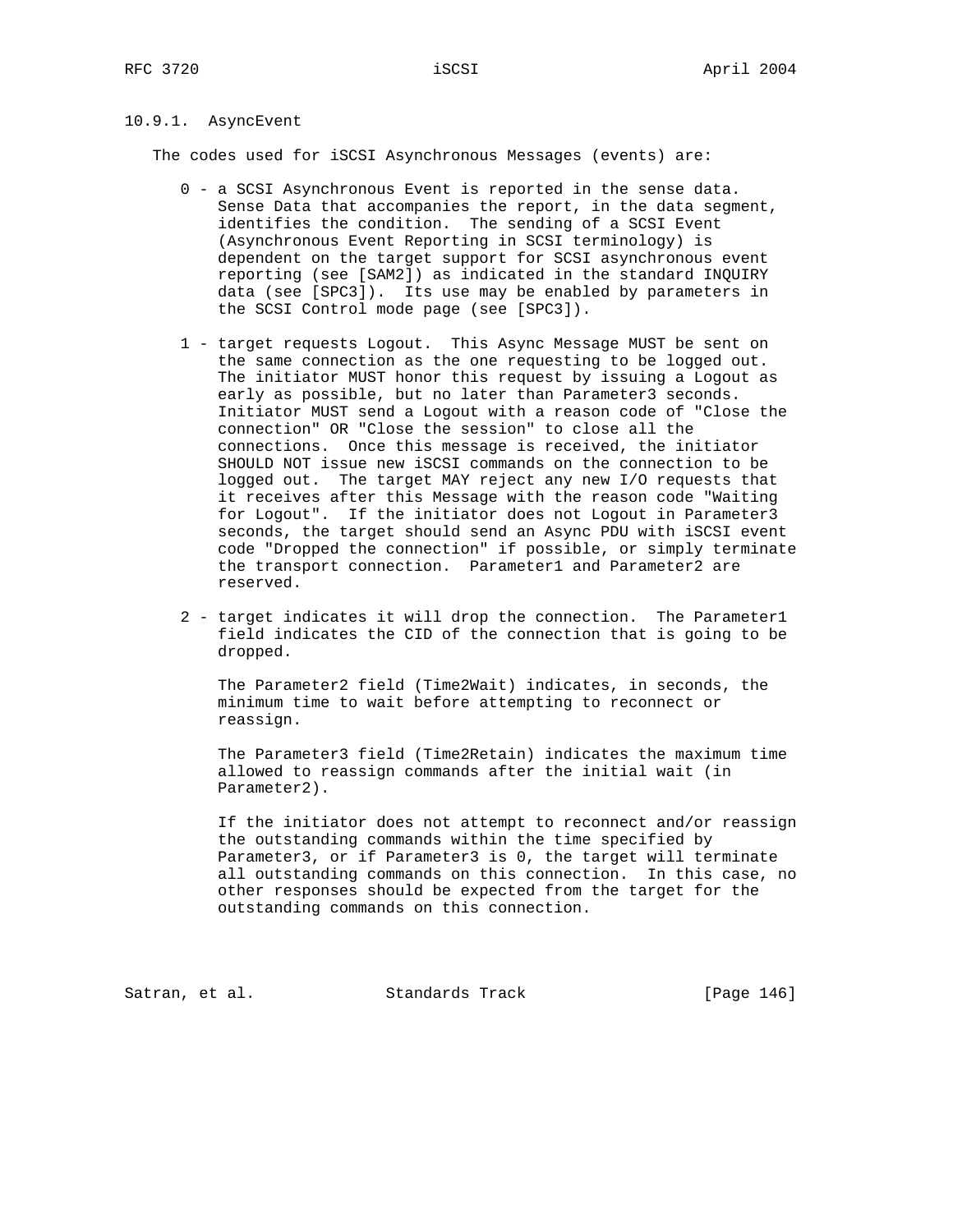A value of 0 for Parameter2 indicates that reconnect can be attempted immediately.

 3 - target indicates it will drop all the connections of this session.

Parameter1 field is reserved.

 The Parameter2 field (Time2Wait) indicates, in seconds, the minimum time to wait before attempting to reconnect. The Parameter3 field (Time2Retain) indicates the maximum time allowed to reassign commands after the initial wait (in Parameter2).

 If the initiator does not attempt to reconnect and/or reassign the outstanding commands within the time specified by Parameter3, or if Parameter3 is 0, the session is terminated.

 In this case, the target will terminate all outstanding commands in this session; no other responses should be expected from the target for the outstanding commands in this session. A value of 0 for Parameter2 indicates that reconnect can be attempted immediately.

- 4 target requests parameter negotiation on this connection. The initiator MUST honor this request by issuing a Text Request (that can be empty) on the same connection as early as possible, but no later than Parameter3 seconds, unless a Text Request is already pending on the connection, or by issuing a Logout Request. If the initiator does not issue a Text Request the target may reissue the Asynchronous Message requesting parameter negotiation.
- 255 vendor specific iSCSI Event. The AsyncVCode details the vendor code, and data MAY accompany the report.

All other event codes are reserved.

## 10.9.2. AsyncVCode

 AsyncVCode is a vendor specific detail code that is only valid if the AsyncEvent field indicates a vendor specific event. Otherwise, it is reserved.

10.9.3. LUN

 The LUN field MUST be valid if AsyncEvent is 0. Otherwise, this field is reserved.

| Satran, et al. |  | Standards Track | [Page 147] |  |  |
|----------------|--|-----------------|------------|--|--|
|----------------|--|-----------------|------------|--|--|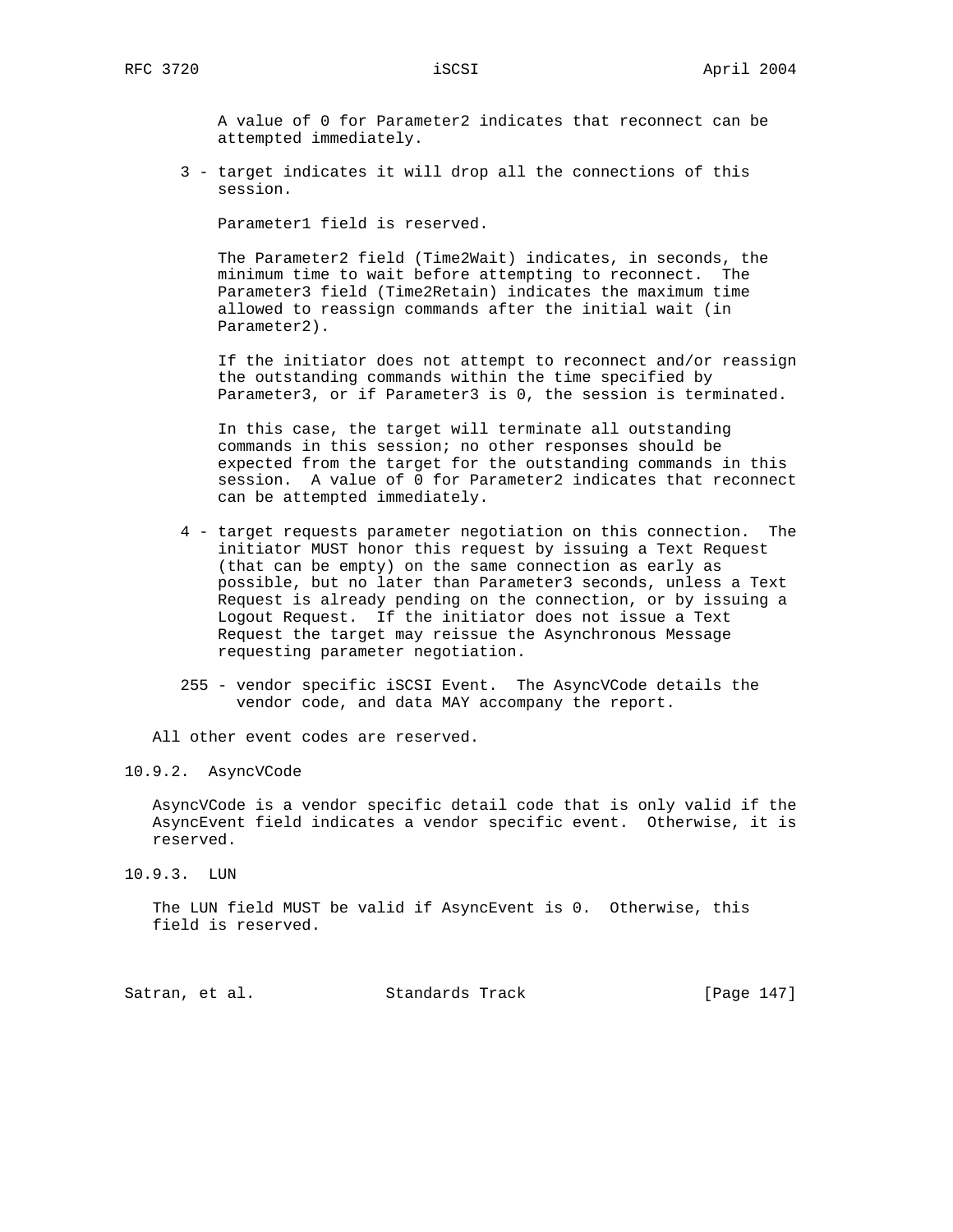10.9.4. Sense Data and iSCSI Event Data

 For a SCSI event, this data accompanies the report in the data segment and identifies the condition.

 For an iSCSI event, additional vendor-unique data MAY accompany the Async event. Initiators MAY ignore the data when not understood while processing the rest of the PDU.

 If the DataSegmentLength is not 0, the format of the DataSegment is as follows:

| Byte/                                                           |  |  |  |  |  |  |            |  |  |  |  |  |  |  |  |  |  |  |  |  |  |
|-----------------------------------------------------------------|--|--|--|--|--|--|------------|--|--|--|--|--|--|--|--|--|--|--|--|--|--|
| 0 1 2 3 4 5 6 7 0 1 2 3 4 5 6 7 0 1 2 3 4 5 6 7 0 1 2 3 4 5 6 7 |  |  |  |  |  |  |            |  |  |  |  |  |  |  |  |  |  |  |  |  |  |
| 0 SenseLength                                                   |  |  |  |  |  |  | Sense Data |  |  |  |  |  |  |  |  |  |  |  |  |  |  |
| x/ Sense Data                                                   |  |  |  |  |  |  |            |  |  |  |  |  |  |  |  |  |  |  |  |  |  |
| y/ iSCSI Event Data                                             |  |  |  |  |  |  |            |  |  |  |  |  |  |  |  |  |  |  |  |  |  |
| Ζ                                                               |  |  |  |  |  |  |            |  |  |  |  |  |  |  |  |  |  |  |  |  |  |

10.9.4.1. SenseLength

 This is the length of Sense Data. When the Sense Data field is empty (e.g., the event is not a SCSI event) SenseLength is 0.

Satran, et al. Standards Track [Page 148]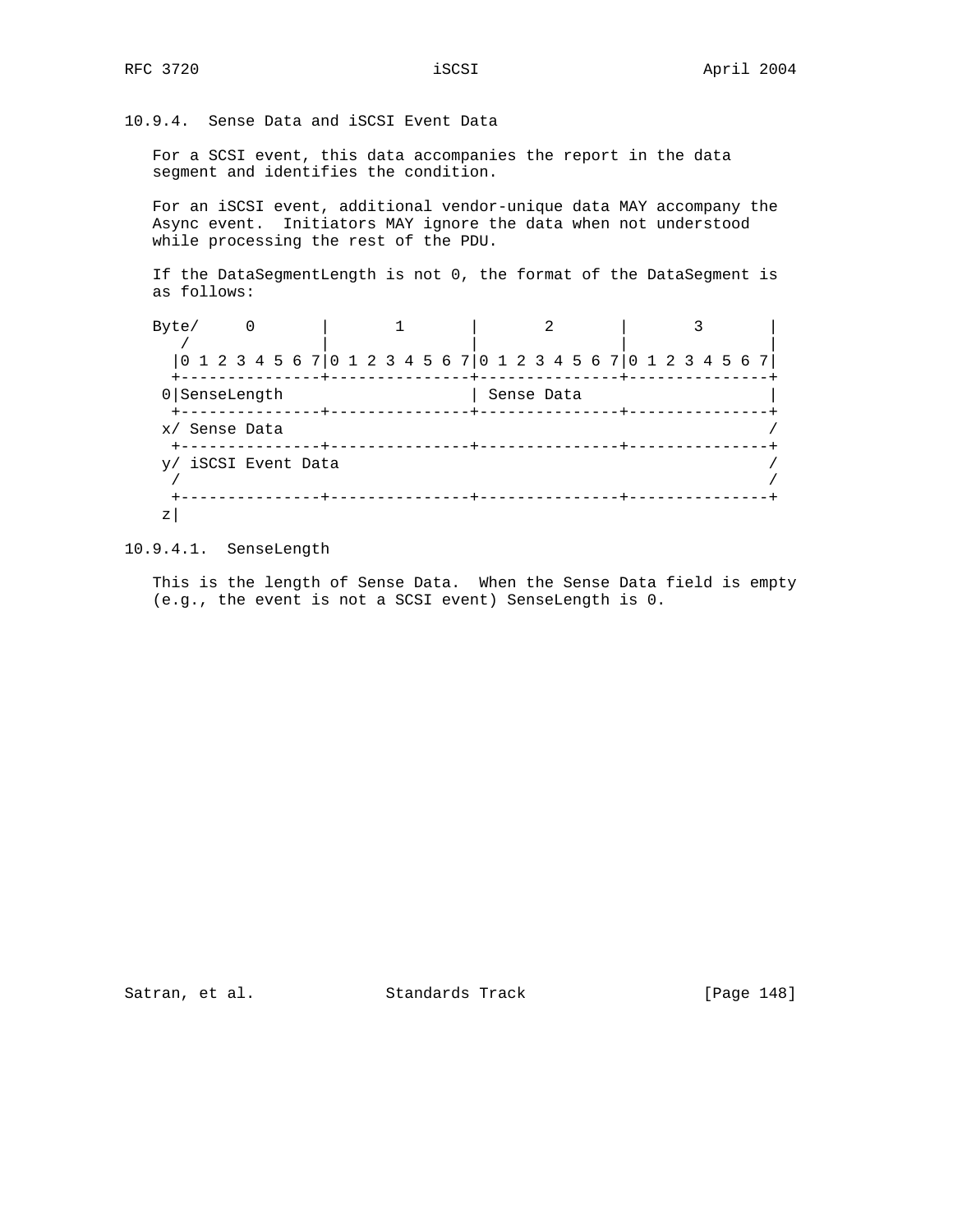10.10. Text Request

 The Text Request is provided to allow for the exchange of information and for future extensions. It permits the initiator to inform a target of its capabilities or to request some special operations.

| Byte/ 0                              | 1 | $\overline{2}$                                                  | 3 |  |  |  |  |  |  |  |
|--------------------------------------|---|-----------------------------------------------------------------|---|--|--|--|--|--|--|--|
|                                      |   | 0 1 2 3 4 5 6 7 0 1 2 3 4 5 6 7 0 1 2 3 4 5 6 7 0 1 2 3 4 5 6 7 |   |  |  |  |  |  |  |  |
| $0 . I $ 0x04   F C  Reserved        |   |                                                                 |   |  |  |  |  |  |  |  |
| 4 TotalAHSLength   DataSegmentLength |   |                                                                 |   |  |  |  |  |  |  |  |
| LUN or Reserved<br>8 I               |   |                                                                 |   |  |  |  |  |  |  |  |
| 12                                   |   |                                                                 |   |  |  |  |  |  |  |  |
| 16 Initiator Task Tag                |   |                                                                 |   |  |  |  |  |  |  |  |
| 20 Target Transfer Tag or 0xffffffff |   |                                                                 |   |  |  |  |  |  |  |  |
| 24 CmdSN                             |   |                                                                 |   |  |  |  |  |  |  |  |
| 28 ExpStatSN                         |   |                                                                 |   |  |  |  |  |  |  |  |
| 32/ Reserved<br>$+$ /                |   |                                                                 |   |  |  |  |  |  |  |  |
| 48   Header-Digest (Optional)        |   |                                                                 |   |  |  |  |  |  |  |  |
| / DataSeqment (Text)<br>$+ /$        |   |                                                                 |   |  |  |  |  |  |  |  |
| Data-Digest (Optional)               |   |                                                                 |   |  |  |  |  |  |  |  |

 An initiator MUST have at most one outstanding Text Request on a connection at any given time.

 On a connection failure, an initiator must either explicitly abort any active allegiant text negotiation task or must cause such a task to be implicitly terminated by the target.

Satran, et al. Standards Track [Page 149]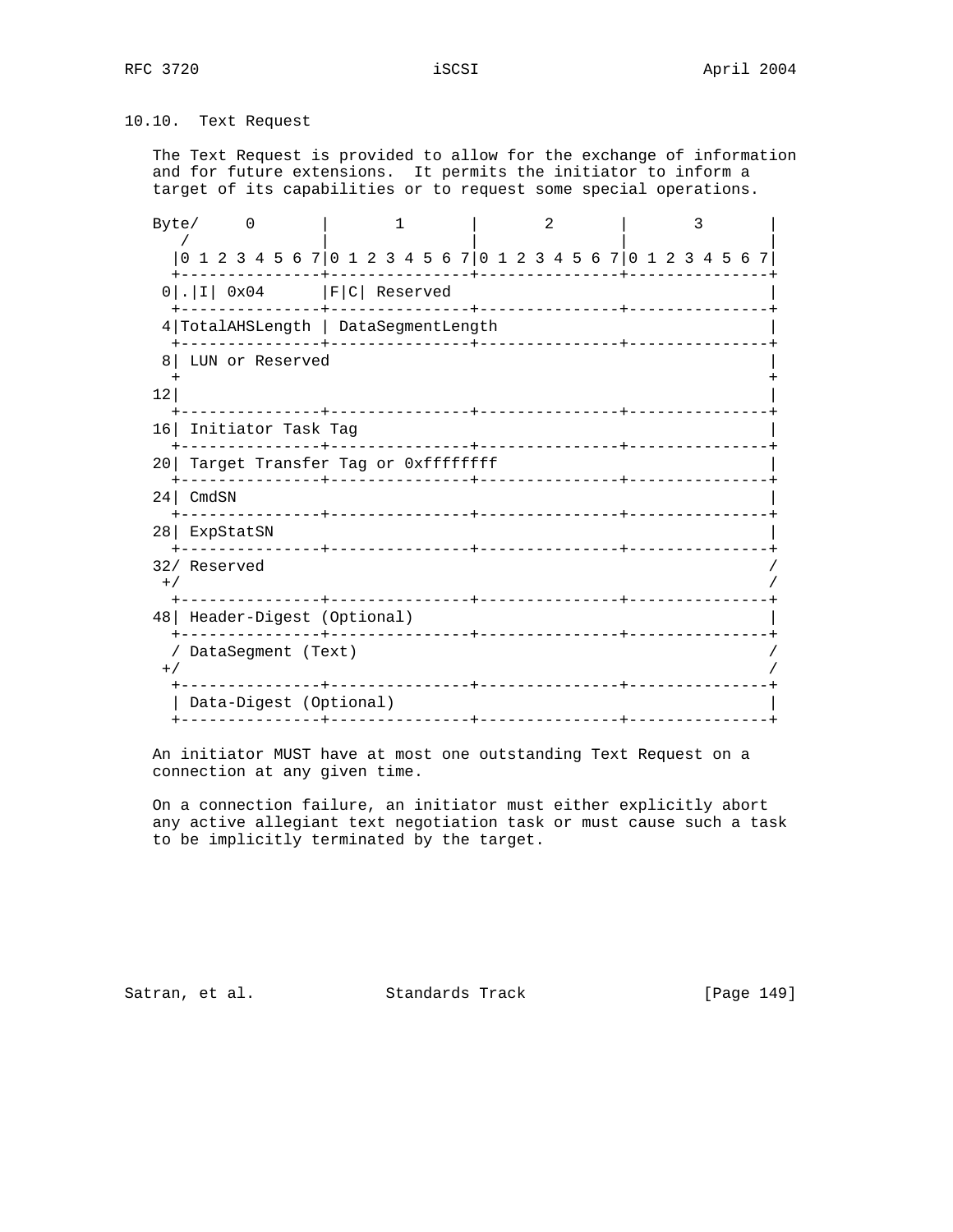10.10.1. F (Final) Bit

When set to 1, indicates that this is the last or only text request in a sequence of Text Requests; otherwise, it indicates that more Text Requests will follow.

10.10.2. C (Continue) Bit

 When set to 1, indicates that the text (set of key=value pairs) in this Text Request is not complete (it will be continued on subsequent Text Requests); otherwise, it indicates that this Text Request ends a set of key=value pairs. A Text Request with the C bit set to 1 MUST have the F bit set to 0.

10.10.3. Initiator Task Tag

 The initiator assigned identifier for this Text Request. If the command is sent as part of a sequence of text requests and responses, the Initiator Task Tag MUST be the same for all the requests within the sequence (similar to linked SCSI commands). The I bit for all requests in a sequence also MUST be the same.

10.10.4. Target Transfer Tag

When the Target Transfer Tag is set to the reserved value 0xffffffff, it tells the target that this is a new request and the target resets any internal state associated with the Initiator Task Tag (resets the current negotiation state).

 The target sets the Target Transfer Tag in a text response to a value other than the reserved value Oxffffffff whenever it indicates that it has more data to send or more operations to perform that are associated with the specified Initiator Task Tag. It MUST do so whenever it sets the F bit to 0 in the response. By copying the Target Transfer Tag from the response to the next Text Request, the initiator tells the target to continue the operation for the specific Initiator Task Tag. The initiator MUST ignore the Target Transfer Tag in the Text Response when the F bit is set to 1.

 This mechanism allows the initiator and target to transfer a large amount of textual data over a sequence of text-command/text-response exchanges, or to perform extended negotiation sequences.

 If the Target Transfer Tag is not 0xffffffff, the LUN field MUST be sent by the target in the Text Response.

Satran, et al. Standards Track [Page 150]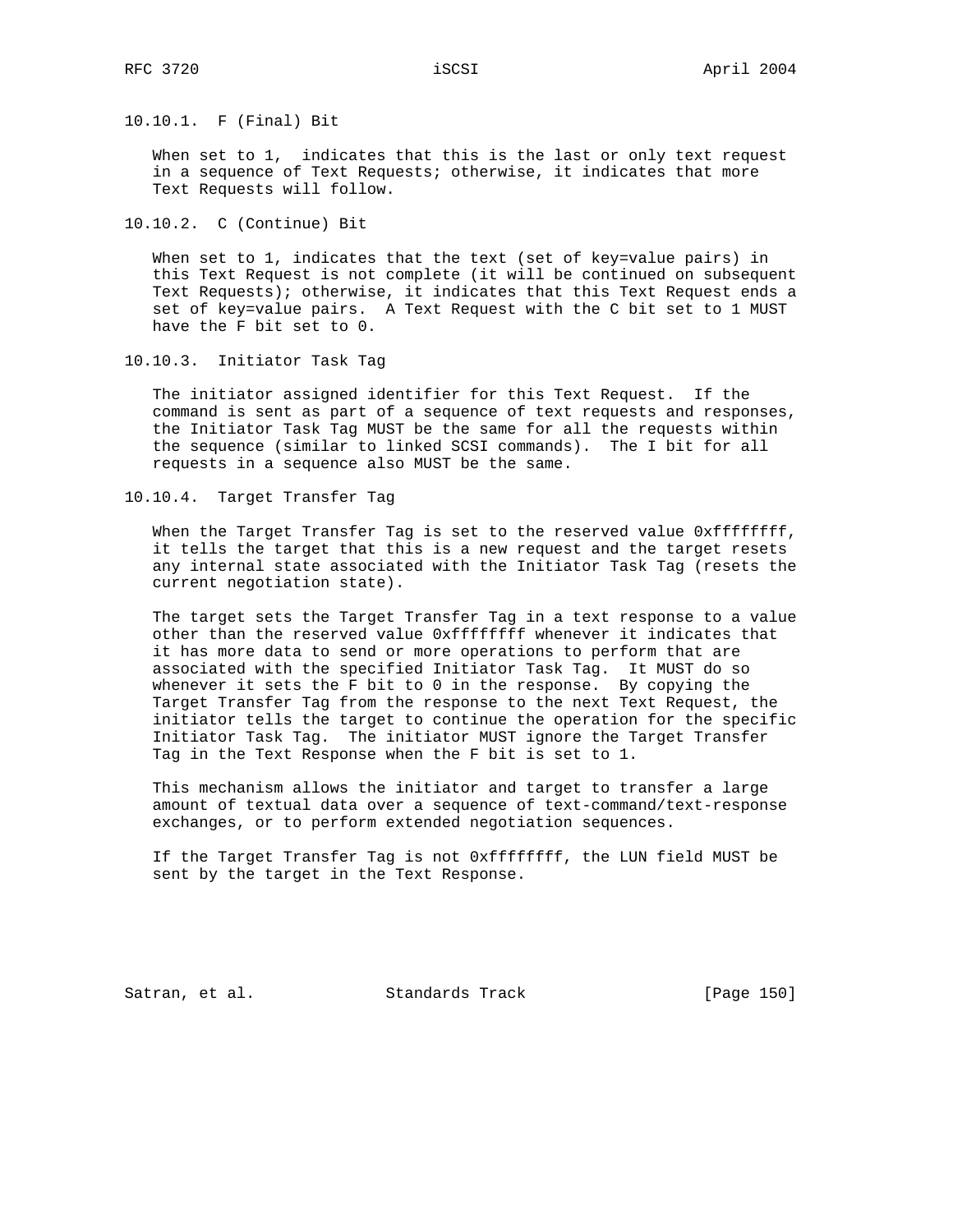A target MAY reset its internal negotiation state if an exchange is stalled by the initiator for a long time or if it is running out of resources.

Long text responses are handled as in the following example:

 I->T Text SendTargets=All (F=1,TTT=0xffffffff) T->I Text <part 1> (F=0,TTT=0x12345678) I->T Text <empty> (F=1, TTT=0x12345678) T->I Text <part 2> (F=0, TTT=0x12345678) I->T Text <empty> (F=1, TTT=0x12345678) ... T->I Text <part n> (F=1, TTT=0xffffffff)

10.10.5. Text

 The data lengths of a text request MUST NOT exceed the iSCSI target MaxRecvDataSegmentLength (a per connection and per direction negotiated parameter). The text format is specified in Section 5.2 Text Mode Negotiation.

 Chapter 11 and Chapter 12 list some basic Text key=value pairs, some of which can be used in Login Request/Response and some in Text Request/Response.

 A key=value pair can span Text request or response boundaries. A key=value pair can start in one PDU and continue on the next. In other words the end of a PDU does not necessarily signal the end of a key=value pair.

 The target responds by sending its response back to the initiator. The response text format is similar to the request text format. The text response MAY refer to key=value pairs presented in an earlier text request and the text in the request may refer to earlier responses.

Chapter 5 details the rules for the Text Requests and Responses.

 Text operations are usually meant for parameter setting/ negotiations, but can also be used to perform some long lasting operations.

 Text operations that take a long time should be placed in their own Text request.

Satran, et al. Standards Track [Page 151]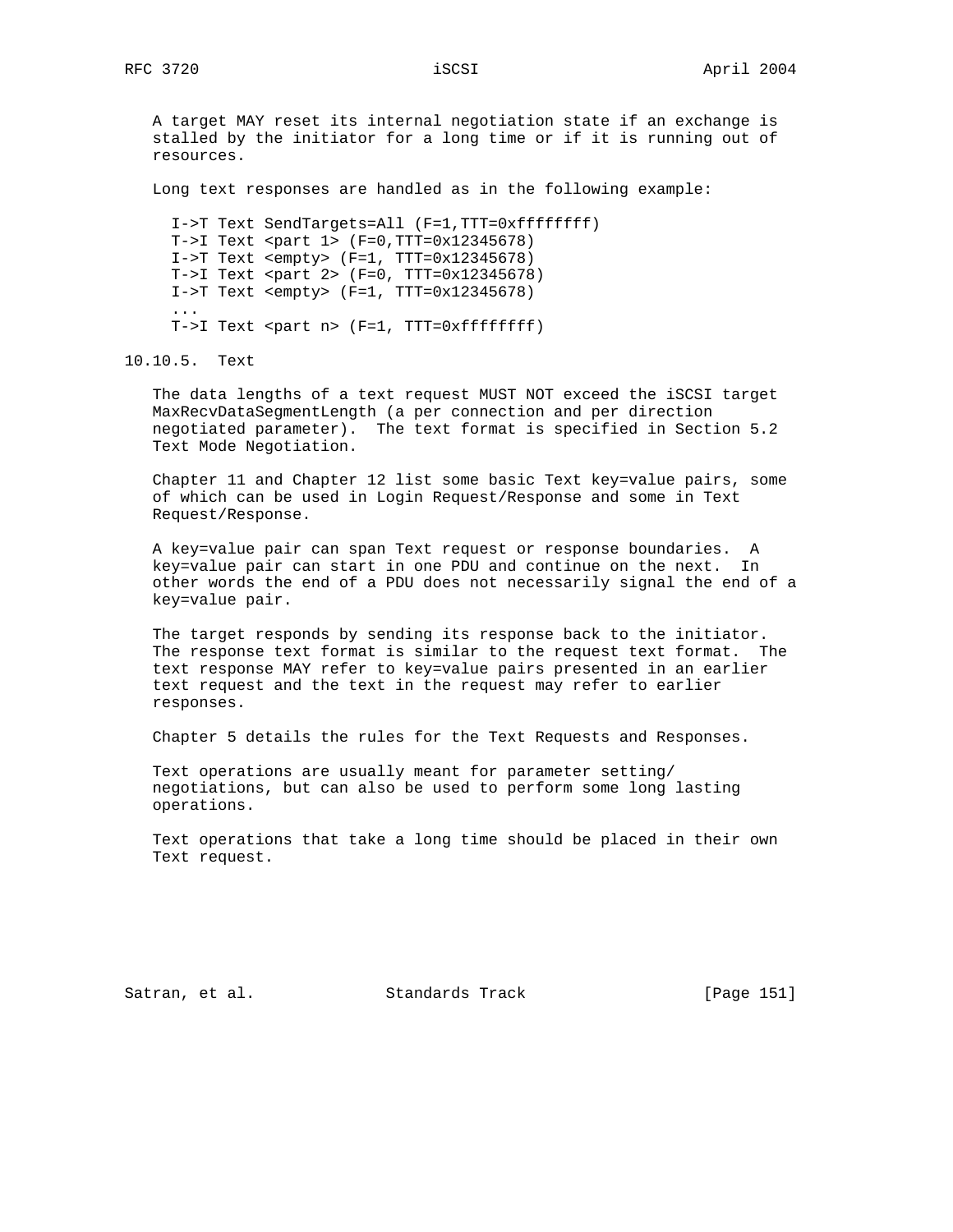# 10.11. Text Response

 The Text Response PDU contains the target's responses to the initiator's Text request. The format of the Text field matches that of the Text request.

Byte/ 0 | 1 | 2 | 3 / | | | | |0 1 2 3 4 5 6 7|0 1 2 3 4 5 6 7|0 1 2 3 4 5 6 7|0 1 2 3 4 5 6 7| +---------------+---------------+---------------+---------------+  $0|.|.$  0x24 |F|C| Reserved +---------------+---------------+---------------+---------------+ 4|TotalAHSLength | DataSegmentLength | +---------------+---------------+---------------+---------------+ 8| LUN or Reserved | + +  $\vert$  12| +---------------+---------------+---------------+---------------+ 16| Initiator Task Tag | +---------------+---------------+---------------+---------------+ 20 Target Transfer Tag or 0xffffffff +---------------+---------------+---------------+---------------+ 24| StatSN | +---------------+---------------+---------------+---------------+ 28| ExpCmdSN | +---------------+---------------+---------------+---------------+ 32| MaxCmdSN | +---------------+---------------+---------------+---------------+ 36/ Reserved /  $^{+/-}$  /  $^{+/-}$  /  $^{+/-}$  /  $^{+/-}$  /  $^{+/-}$  /  $^{+/-}$  /  $^{+/-}$  /  $^{+/-}$  /  $^{+/-}$  /  $^{+/-}$  /  $^{+/-}$  /  $^{+/-}$  /  $^{+/-}$  /  $^{+/-}$  /  $^{+/-}$  /  $^{+/-}$  /  $^{+/-}$  /  $^{+/-}$  /  $^{+/-}$  /  $^{+/-}$  /  $^{+/-}$  /  $^{+/-}$  /  $^{+/-}$  /  $^{+/-}$  /  $^{+/-}$  +---------------+---------------+---------------+---------------+ 48| Header-Digest (Optional) | +---------------+---------------+---------------+---------------+ / DataSegment (Text) /  $^{+/-}$  /  $^{+/-}$  /  $^{+/-}$  /  $^{+/-}$  /  $^{+/-}$  /  $^{+/-}$  /  $^{+/-}$  /  $^{+/-}$  /  $^{+/-}$  /  $^{+/-}$  /  $^{+/-}$  /  $^{+/-}$  /  $^{+/-}$  /  $^{+/-}$  /  $^{+/-}$  /  $^{+/-}$  /  $^{+/-}$  /  $^{+/-}$  /  $^{+/-}$  /  $^{+/-}$  /  $^{+/-}$  /  $^{+/-}$  /  $^{+/-}$  /  $^{+/-}$  /  $^{+/-}$  +---------------+---------------+---------------+---------------+ | Data-Digest (Optional) | +---------------+---------------+---------------+---------------+

## 10.11.1. F (Final) Bit

 When set to 1, in response to a Text Request with the Final bit set to 1, the F bit indicates that the target has finished the whole operation. Otherwise, if set to 0 in response to a Text Request with the Final Bit set to 1, it indicates that the target has more work to do (invites a follow-on text request). A Text Response with the F bit set to 1 in response to a Text Request with the F bit set to 0 is a protocol error.

Satran, et al. Standards Track [Page 152]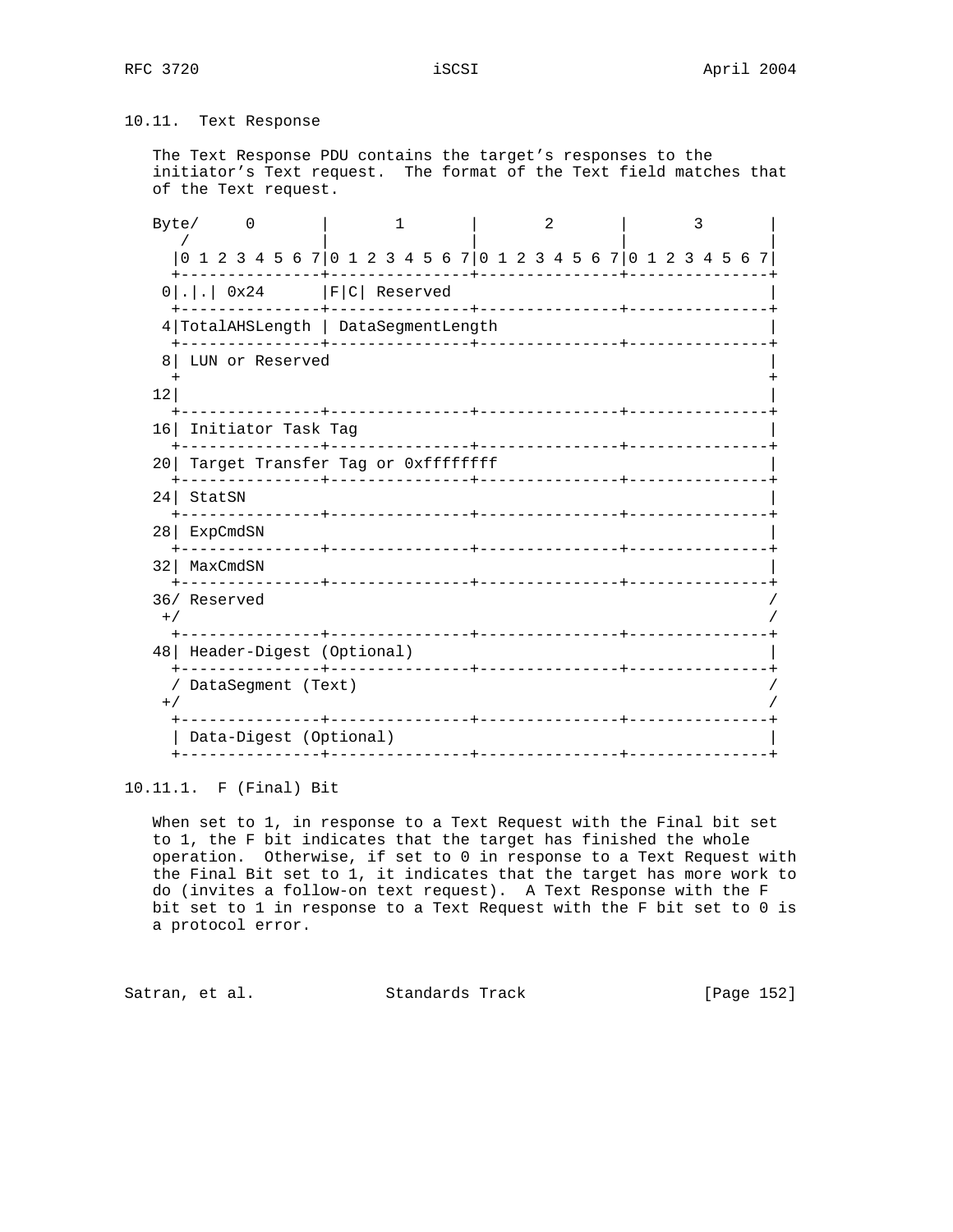A Text Response with the F bit set to 1 MUST NOT contain key=value pairs that may require additional answers from the initiator.

 A Text Response with the F bit set to 1 MUST have a Target Transfer Tag field set to the reserved value of 0xffffffff.

 A Text Response with the F bit set to 0 MUST have a Target Transfer Tag field set to a value other than the reserved 0xffffffff.

10.11.2. C (Continue) Bit

 When set to 1, indicates that the text (set of key=value pairs) in this Text Response is not complete (it will be continued on subsequent Text Responses); otherwise, it indicates that this Text Response ends a set of key=value pairs. A Text Response with the C bit set to 1 MUST have the F bit set to 0.

10.11.3. Initiator Task Tag

 The Initiator Task Tag matches the tag used in the initial Text Request.

10.11.4. Target Transfer Tag

 When a target has more work to do (e.g., cannot transfer all the remaining text data in a single Text Response or has to continue the negotiation) and has enough resources to proceed, it MUST set the Target Transfer Tag to a value other than the reserved value of 0xffffffff. Otherwise, the Target Transfer Tag MUST be set to 0xffffffff.

When the Target Transfer Tag is not 0xffffffff, the LUN field may be significant.

 The initiator MUST copy the Target Transfer Tag and LUN in its next request to indicate that it wants the rest of the data.

 When the target receives a Text Request with the Target Transfer Tag set to the reserved value of 0xffffffff, it resets its internal information (resets state) associated with the given Initiator Task Tag (restarts the negotiation).

 When a target cannot finish the operation in a single Text Response, and does not have enough resources to continue, it rejects the Text Request with the appropriate Reject code.

Satran, et al. Standards Track [Page 153]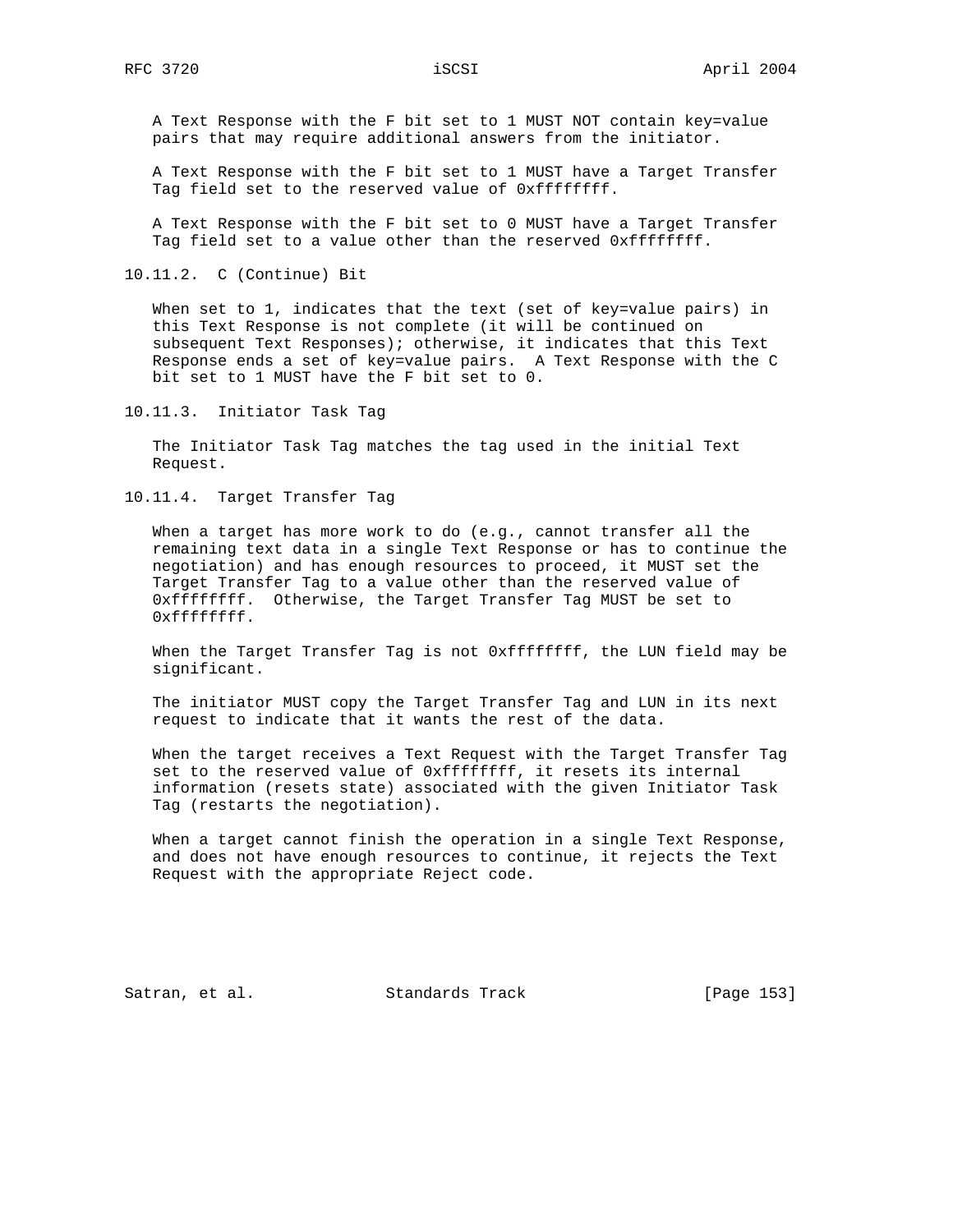A target may reset its internal state associated with an Initiator Task Tag (the current negotiation state), state expressed through the Target Transfer Tag if the initiator fails to continue the exchange for some time. The target may reject subsequent Text Requests with the Target Transfer Tag set to the "stale" value.

10.11.5. StatSN

The target StatSN variable is advanced by each Text Response sent.

10.11.6. Text Response Data

 The data lengths of a text response MUST NOT exceed the iSCSI initiator MaxRecvDataSegmentLength (a per connection and per direction negotiated parameter).

 The text in the Text Response Data is governed by the same rules as the text in the Text Request Data (see Section 10.10.5 Text).

 Although the initiator is the requesting party and controls the request-response initiation and termination, the target can offer key=value pairs of its own as part of a sequence and not only in response to the initiator.

10.12. Login Request

 After establishing a TCP connection between an initiator and a target, the initiator MUST start a Login Phase to gain further access to the target's resources.

 The Login Phase (see Chapter 5) consists of a sequence of Login Requests and Responses that carry the same Initiator Task Tag.

Login Requests are always considered as immediate.

Satran, et al. Standards Track [Page 154]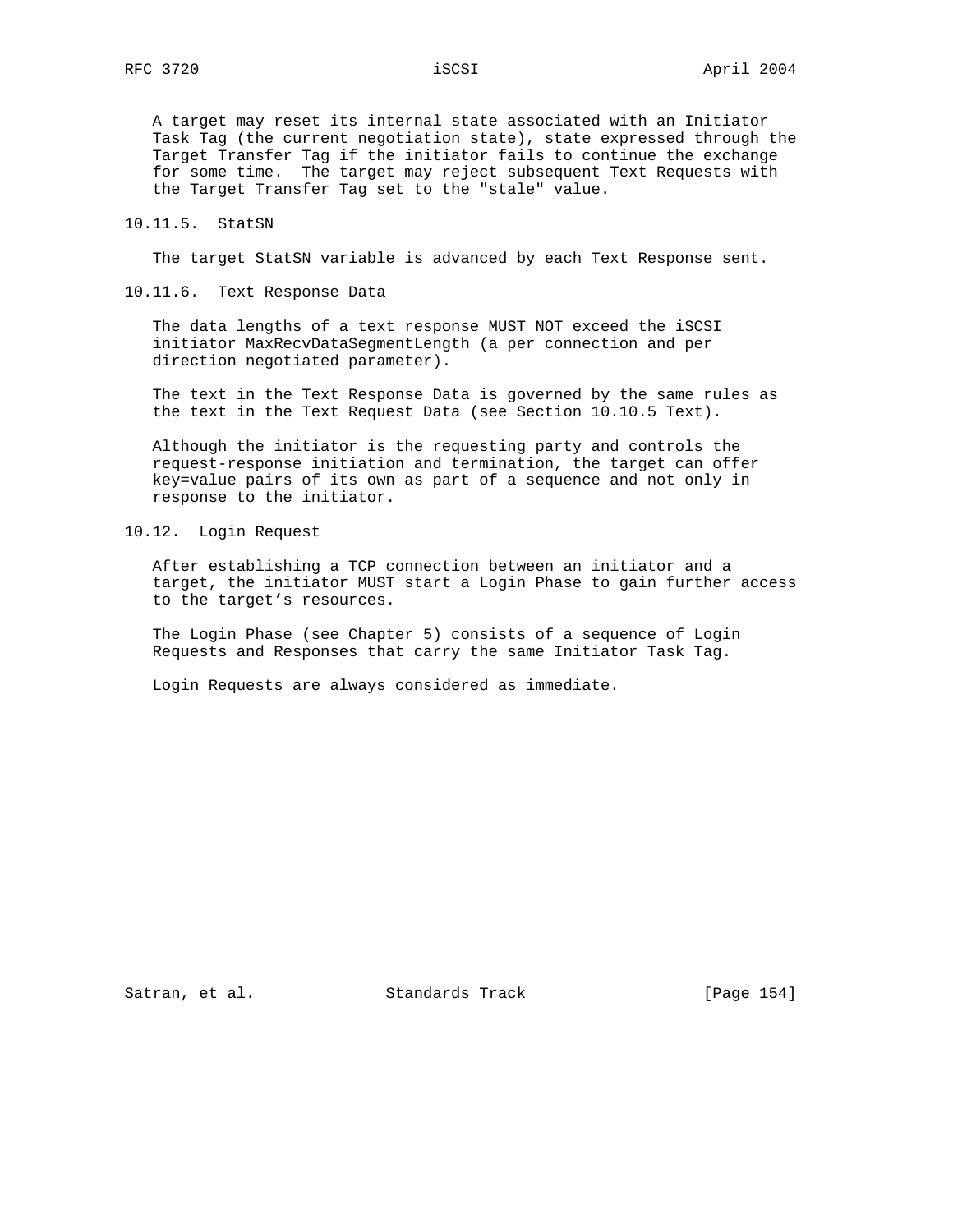| Byte/           | $\left($                                                        |  |                    |  | 2           |  | 3 |  |  |  |  |  |  |  |
|-----------------|-----------------------------------------------------------------|--|--------------------|--|-------------|--|---|--|--|--|--|--|--|--|
|                 | 0 1 2 3 4 5 6 7 0 1 2 3 4 5 6 7 0 1 2 3 4 5 6 7 0 1 2 3 4 5 6 7 |  |                    |  |             |  |   |  |  |  |  |  |  |  |
|                 | $0$  . 1  0x03  T C . . CSG NSG  Version-max   Version-min      |  |                    |  |             |  |   |  |  |  |  |  |  |  |
|                 | 4 TotalAHSLength   DataSegmentLength                            |  |                    |  |             |  |   |  |  |  |  |  |  |  |
| 8               | ISID                                                            |  |                    |  | ----------- |  |   |  |  |  |  |  |  |  |
| 12              |                                                                 |  |                    |  | TSIH        |  |   |  |  |  |  |  |  |  |
| 16 <sub>1</sub> | Initiator Task Tag                                              |  |                    |  |             |  |   |  |  |  |  |  |  |  |
| 20              | <b>CID</b>                                                      |  |                    |  | Reserved    |  |   |  |  |  |  |  |  |  |
| 24 <sub>1</sub> | CmdSN                                                           |  |                    |  |             |  |   |  |  |  |  |  |  |  |
| 28 <sub>1</sub> | ExpStatSN or Reserved                                           |  |                    |  |             |  |   |  |  |  |  |  |  |  |
| 32              | Reserved                                                        |  |                    |  |             |  |   |  |  |  |  |  |  |  |
| 36              | Reserved                                                        |  | ------+----------- |  |             |  |   |  |  |  |  |  |  |  |
| $+$ /           | 40/ Reserved                                                    |  |                    |  |             |  |   |  |  |  |  |  |  |  |
| $+$ /           | 48/ DataSegment - Login Parameters in Text request Format       |  | +---------------+  |  |             |  |   |  |  |  |  |  |  |  |

10.12.1. T (Transit) Bit

 If set to 1, indicates that the initiator is ready to transit to the next stage.

 If the T bit is set to 1 and NSG is FullFeaturePhase, then this also indicates that the initiator is ready for the Final Login Response (see Chapter 5).

10.12.2. C (Continue) Bit

When set to 1, indicates that the text (set of key=value pairs) in this Login Request is not complete (it will be continued on subsequent Login Requests); otherwise, it indicates that this Login Request ends a set of key=value pairs. A Login Request with the C bit set to 1 MUST have the T bit set to 0.

Satran, et al. Standards Track [Page 155]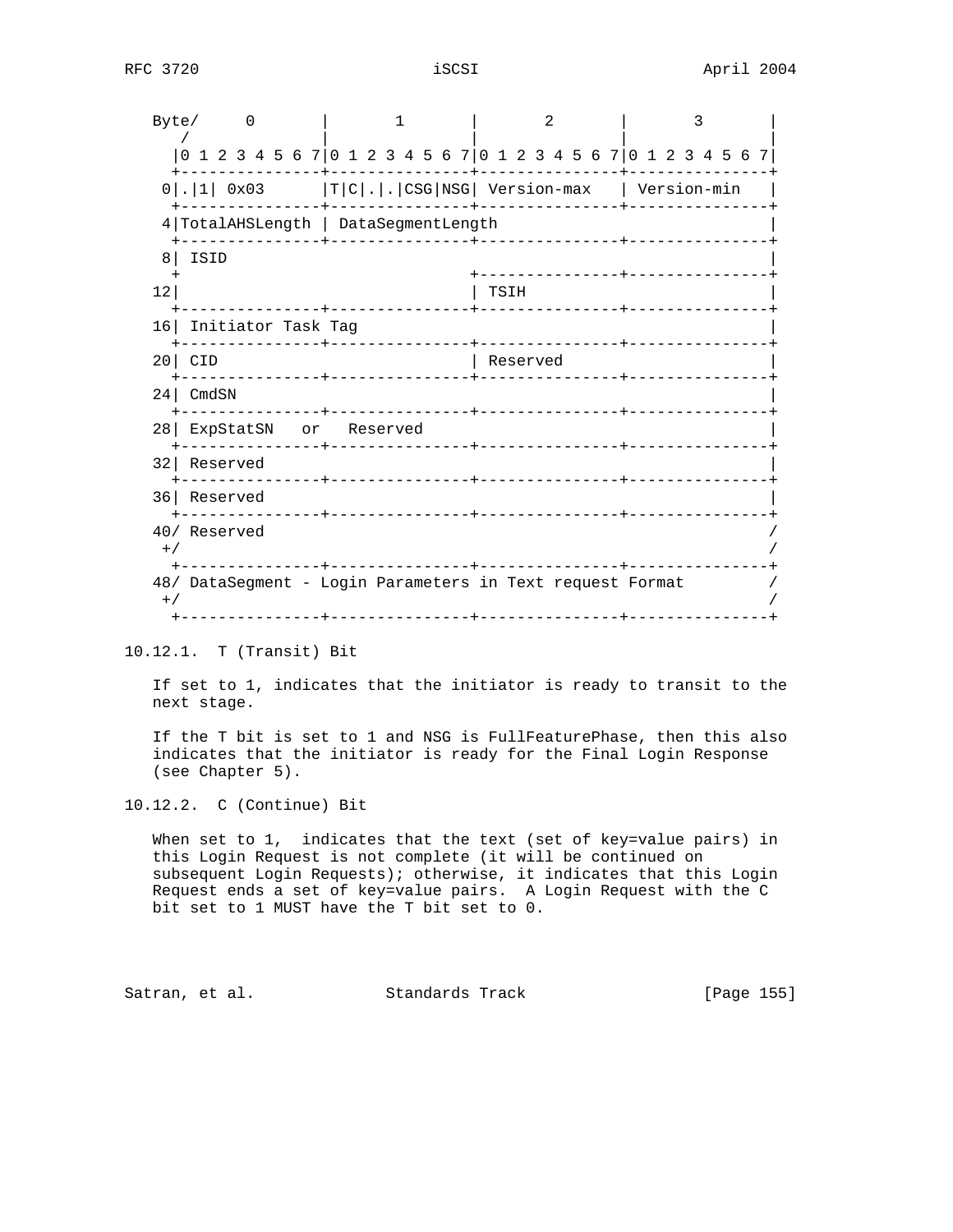10.12.3. CSG and NSG

 Through these fields, Current Stage (CSG) and Next Stage (NSG), the Login negotiation requests and responses are associated with a specific stage in the session (SecurityNegotiation, LoginOperationalNegotiation, FullFeaturePhase) and may indicate the next stage to which they want to move (see Chapter 5). The next stage value is only valid when the T bit is 1; otherwise, it is reserved.

The stage codes are:

- 0 SecurityNegotiation
- 1 LoginOperationalNegotiation
- 3 FullFeaturePhase

All other codes are reserved.

10.12.4. Version

 The version number of the current draft is 0x00. As such, all devices MUST carry version 0x00 for both Version-min and Version-max.

10.12.4.1. Version-max

Maximum Version number supported.

 All Login Requests within the Login Phase MUST carry the same Version-max.

The target MUST use the value presented with the first Login Request.

10.12.4.2. Version-min

 All Login Requests within the Login Phase MUST carry the same Version-min. The target MUST use the value presented with the first Login Request.

Satran, et al. Standards Track [Page 156]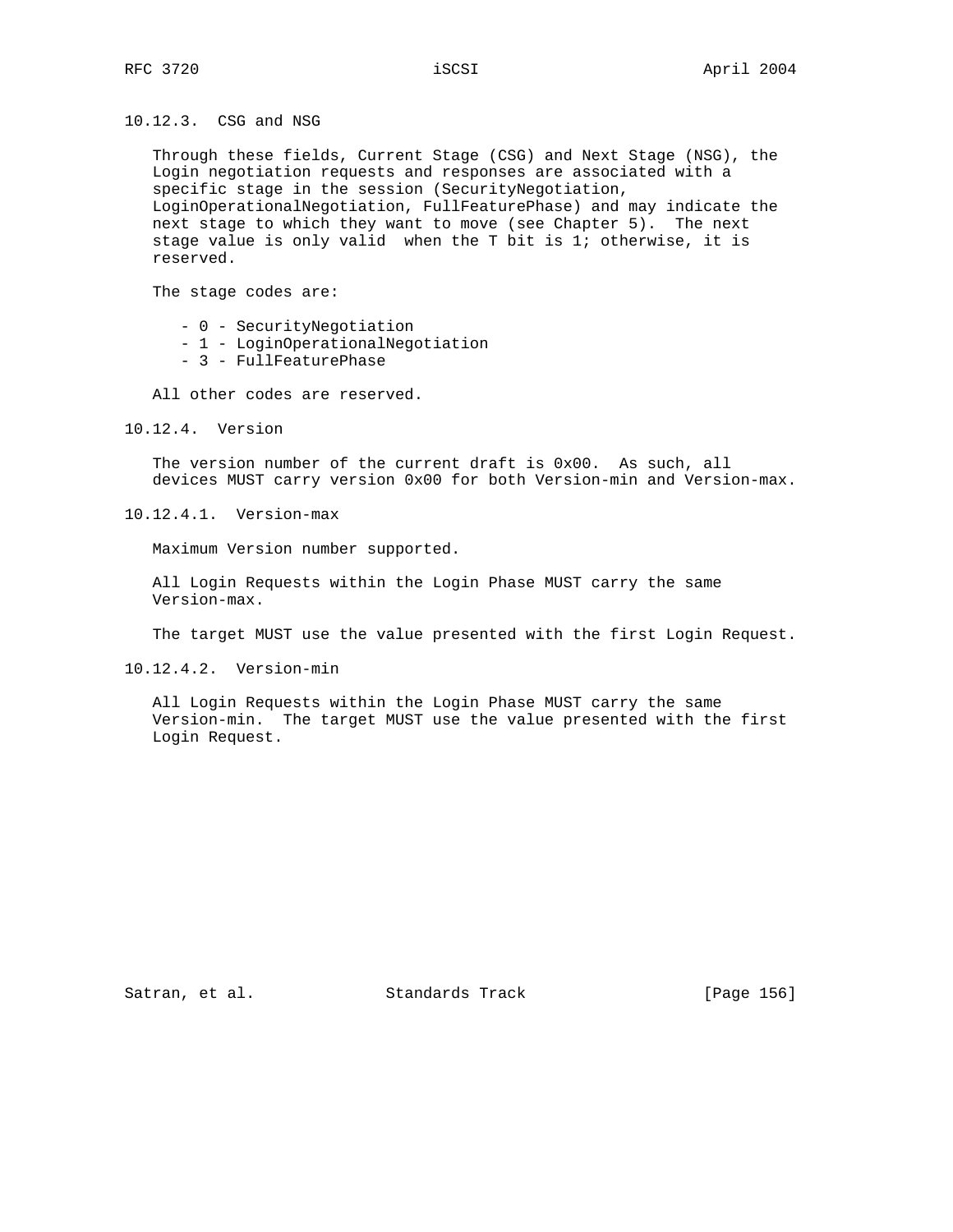10.12.5. ISID

 This is an initiator-defined component of the session identifier and is structured as follows (see [RFC3721] and Section 9.1.1 Conservative Reuse of ISIDs for details):

| Byte/       |  |                                                                        |  |  |  |  |  |  |  |  |
|-------------|--|------------------------------------------------------------------------|--|--|--|--|--|--|--|--|
|             |  | $[0 1 2 3 4 5 6 7] 0 1 2 3 4 5 6 7] 0 1 2 3 4 5 6 7] 0 1 2 3 4 5 6 7]$ |  |  |  |  |  |  |  |  |
| $8$ $T$ $A$ |  |                                                                        |  |  |  |  |  |  |  |  |
|             |  |                                                                        |  |  |  |  |  |  |  |  |

 The T field identifies the format and usage of A, B, C, and D as indicated below:

T

| OUI-Format<br>A&B are a 22 bit OUI                       |
|----------------------------------------------------------|
| (the I/G & U/L bits are omitted)<br>C&D 24 bit qualifier |
| EN - Format (IANA Enterprise Number)                     |
| A - Reserved                                             |
| B&C EN (IANA Enterprise Number)                          |
| D - Qualifier                                            |
| "Random"                                                 |
| A - Reserved                                             |
| B&C Random                                               |
| D - Oualifier                                            |
| A.B.C&D Reserved                                         |
|                                                          |

 For the T field values 00b and 01b, a combination of A and B (for 00b) or B and C (for 01b) identifies the vendor or organization whose component (software or hardware) generates this ISID. A vendor or organization with one or more OUIs, or one or more Enterprise Numbers, MUST use at least one of these numbers and select the appropriate value for the T field when its components generate ISIDs. An OUI or EN MUST be set in the corresponding fields in network byte order (byte big-endian).

 If the T field is 10b, B and C are set to a random 24-bit unsigned integer value in network byte order (byte big-endian). See [RFC3721] for how this affects the principle of "conservative reuse".

Satran, et al. Standards Track [Page 157]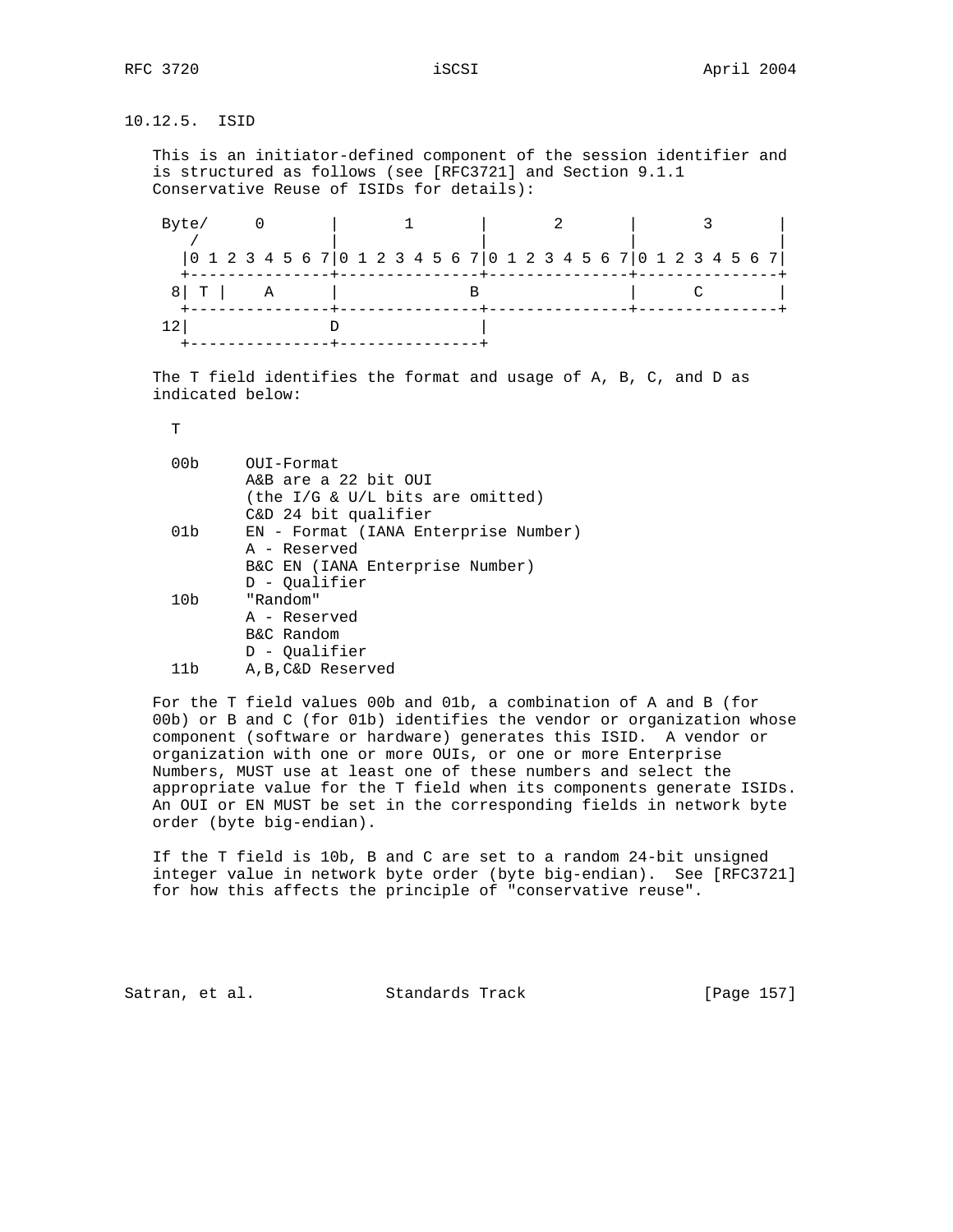The Qualifier field is a 16 or 24-bit unsigned integer value that provides a range of possible values for the ISID within the selected namespace. It may be set to any value within the constraints specified in the iSCSI protocol (see Section 3.4.3 Consequences of the Model and Section 9.1.1 Conservative Reuse of ISIDs).

The T field value of 11b is reserved.

 If the ISID is derived from something assigned to a hardware adapter or interface by a vendor, as a preset default value, it MUST be configurable to a value assigned according to the SCSI port behavior desired by the system in which it is installed (see Section 9.1.1 Conservative Reuse of ISIDs and Section 9.1.2 iSCSI Name, ISID, and TPGT Use). The resultant ISID MUST also be persistent over power cycles, reboot, card swap, etc.

10.12.6. TSIH

 TSIH must be set in the first Login Request. The reserved value 0 MUST be used on the first connection for a new session. Otherwise, the TSIH sent by the target at the conclusion of the successful login of the first connection for this session MUST be used. The TSIH identifies to the target the associated existing session for this new connection.

All Login Requests within a Login Phase MUST carry the same TSIH.

 The target MUST check the value presented with the first Login Request and act as specified in Section 5.3.1 Login Phase Start.

10.12.7. Connection ID - CID

A unique ID for this connection within the session.

All Login Requests within the Login Phase MUST carry the same CID.

The target MUST use the value presented with the first Login Request.

 A Login Request with a non-zero TSIH and a CID equal to that of an existing connection implies a logout of the connection followed by a Login (see Section 5.3.4 Connection Reinstatement). For the details of the implicit Logout Request, see Section 10.14 Logout Request.

Satran, et al. Standards Track [Page 158]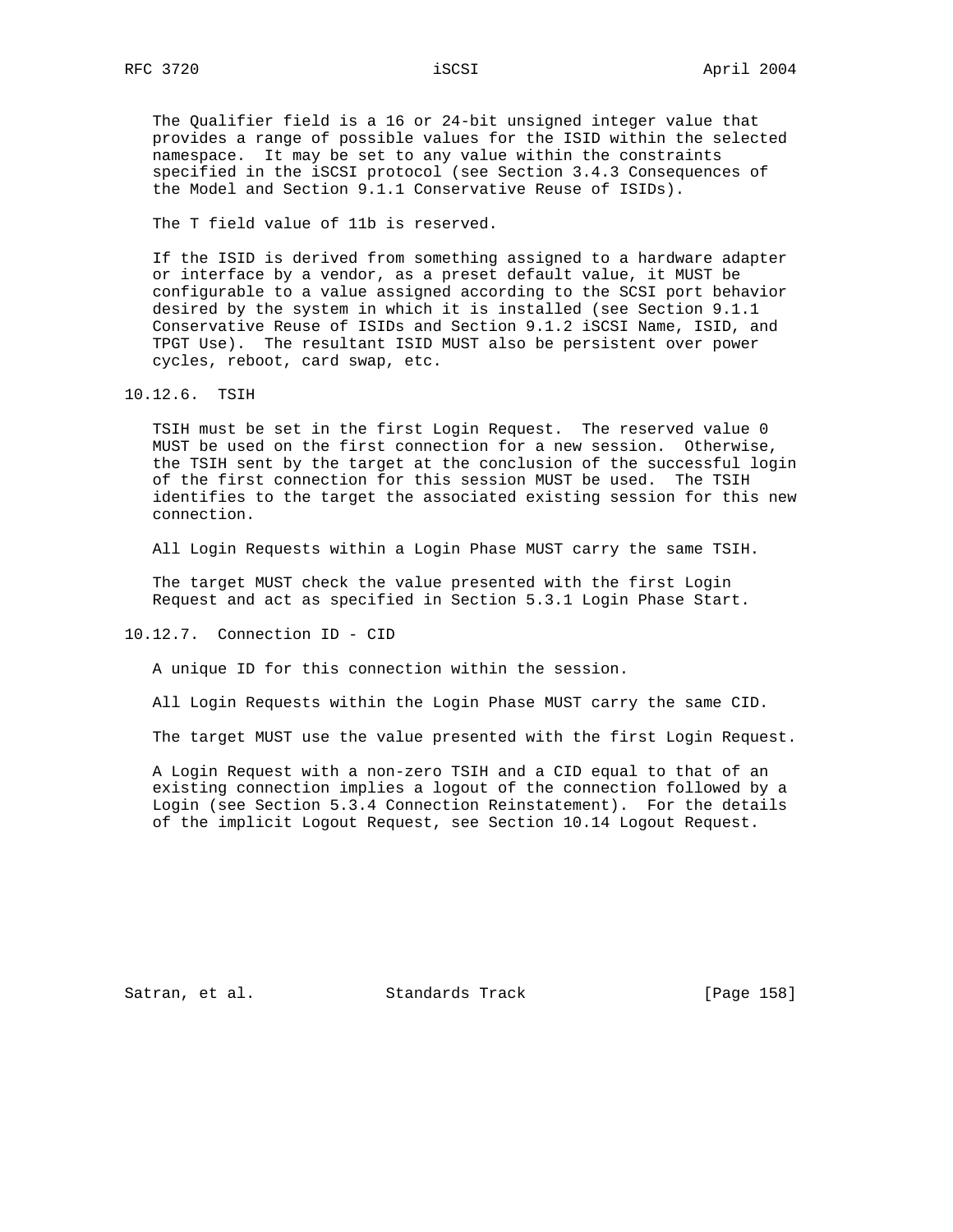# 10.12.8. CmdSN

 CmdSN is either the initial command sequence number of a session (for the first Login Request of a session - the "leading" login), or the command sequence number in the command stream if the login is for a new connection in an existing session.

Examples:

- Login on a leading connection if the leading login carries the CmdSN 123, all other Login Requests in the same Login Phase carry the CmdSN 123 and the first non-immediate command in FullFeaturePhase also carries the CmdSN 123.
- Login on other than a leading connection if the current CmdSN at the time the first login on the connection is issued is 500, then that PDU carries CmdSN=500. Subsequent Login Requests that are needed to complete this Login Phase may carry a CmdSN higher than 500 if non-immediate requests that were issued on other connections in the same session advance CmdSN.

 If the Login Request is a leading Login Request, the target MUST use the value presented in CmdSN as the target value for ExpCmdSN.

10.12.9. ExpStatSN

 For the first Login Request on a connection this is ExpStatSN for the old connection and this field is only valid if the Login Request restarts a connection (see Section 5.3.4 Connection Reinstatement).

 For subsequent Login Requests it is used to acknowledge the Login Responses with their increasing StatSN values.

10.12.10. Login Parameters

 The initiator MUST provide some basic parameters in order to enable the target to determine if the initiator may use the target's resources and the initial text parameters for the security exchange.

 All the rules specified in Section 10.10.5 Text for text requests also hold for Login Requests. Keys and their explanations are listed in Chapter 11 (security negotiation keys) and Chapter 12 (operational parameter negotiation keys). All keys in Chapter 12, except for the X extension formats, MUST be supported by iSCSI initiators and targets. Keys in Chapter 11 only need to be supported when the function to which they refer is mandatory to implement.

Satran, et al. Standards Track [Page 159]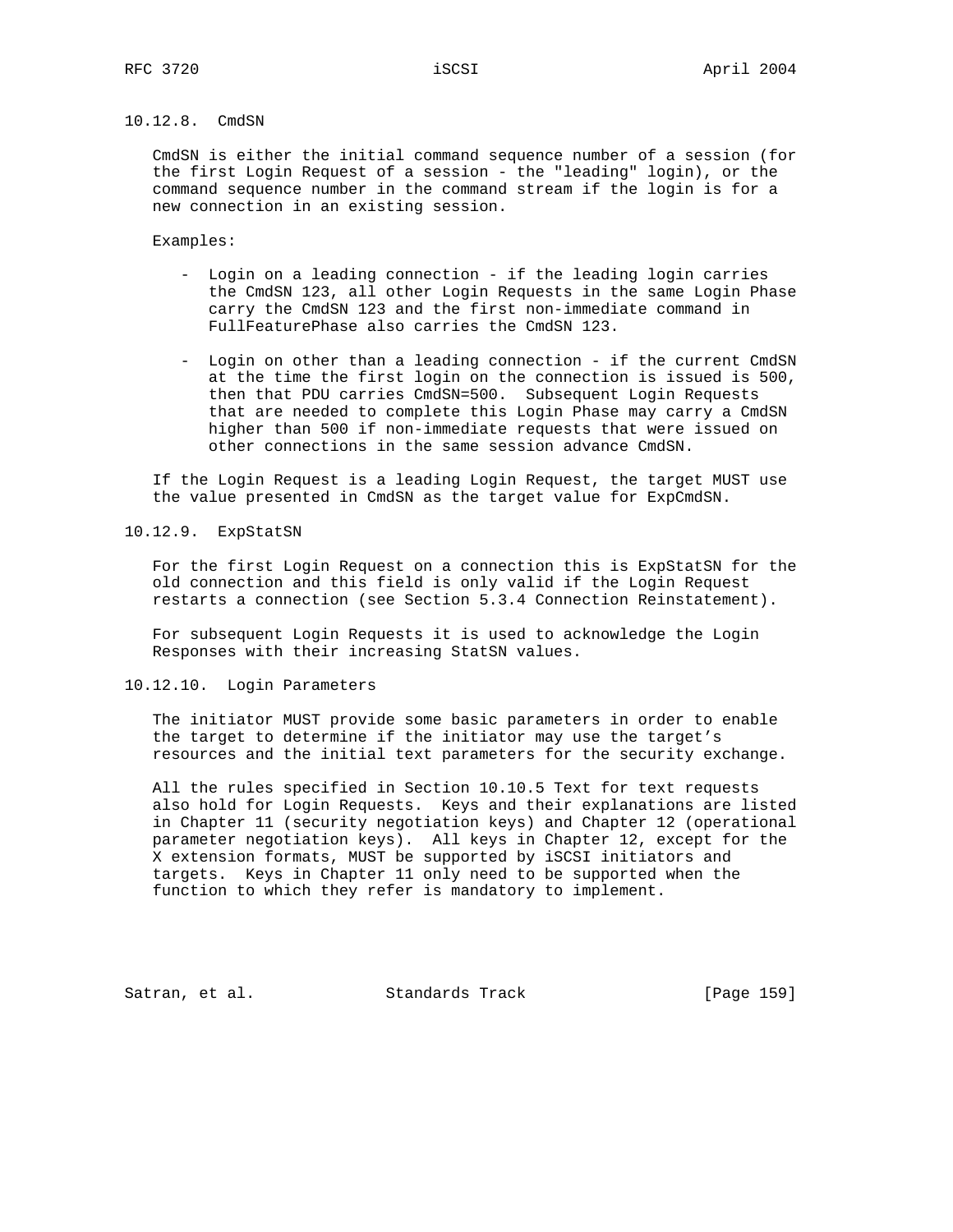# 10.13. Login Response

 The Login Response indicates the progress and/or end of the Login Phase.

|                 | Byte/<br>$\Omega$                               | 1                                                               | 2                                       | 3 |  |  |  |  |  |  |  |
|-----------------|-------------------------------------------------|-----------------------------------------------------------------|-----------------------------------------|---|--|--|--|--|--|--|--|
|                 |                                                 | 0 1 2 3 4 5 6 7 0 1 2 3 4 5 6 7 0 1 2 3 4 5 6 7 0 1 2 3 4 5 6 7 |                                         |   |  |  |  |  |  |  |  |
|                 |                                                 | 0 . .  0x23  T C . . CSG NSG  Version-max   Version-active      |                                         |   |  |  |  |  |  |  |  |
|                 |                                                 | 4 TotalAHSLength   DataSegmentLength                            |                                         |   |  |  |  |  |  |  |  |
| 8               | ISID                                            |                                                                 | --------------                          |   |  |  |  |  |  |  |  |
| 12              |                                                 |                                                                 | TSIH                                    |   |  |  |  |  |  |  |  |
| 16 <sup>1</sup> | Initiator Task Tag<br>- - - - - - - - - - - + - |                                                                 |                                         |   |  |  |  |  |  |  |  |
| 20              | Reserved                                        | . _ _ _ _ _ _ + _ _ _ _ _ _ _ _ _ _ _ _                         | <u> - - - - - - - - - - - - - - - -</u> |   |  |  |  |  |  |  |  |
| 24 <sub>1</sub> | StatSN                                          |                                                                 | __________________________              |   |  |  |  |  |  |  |  |
| 28              | ExpCmdSN                                        | ______+___________                                              | <u> - - - - - - - - - - - - - -</u>     |   |  |  |  |  |  |  |  |
| 32              | MaxCmdSN                                        |                                                                 |                                         |   |  |  |  |  |  |  |  |
|                 |                                                 | 36 Status-Class   Status-Detail   Reserved                      |                                         |   |  |  |  |  |  |  |  |
| $+ /$           | 40/ Reserved                                    |                                                                 |                                         |   |  |  |  |  |  |  |  |
| $+$ /           |                                                 | 48/ DataSegment - Login Parameters in Text request Format       |                                         |   |  |  |  |  |  |  |  |
|                 |                                                 |                                                                 |                                         |   |  |  |  |  |  |  |  |

10.13.1. Version-max

This is the highest version number supported by the target.

 All Login Responses within the Login Phase MUST carry the same Version-max.

 The initiator MUST use the value presented as a response to the first Login Request.

Satran, et al. Standards Track [Page 160]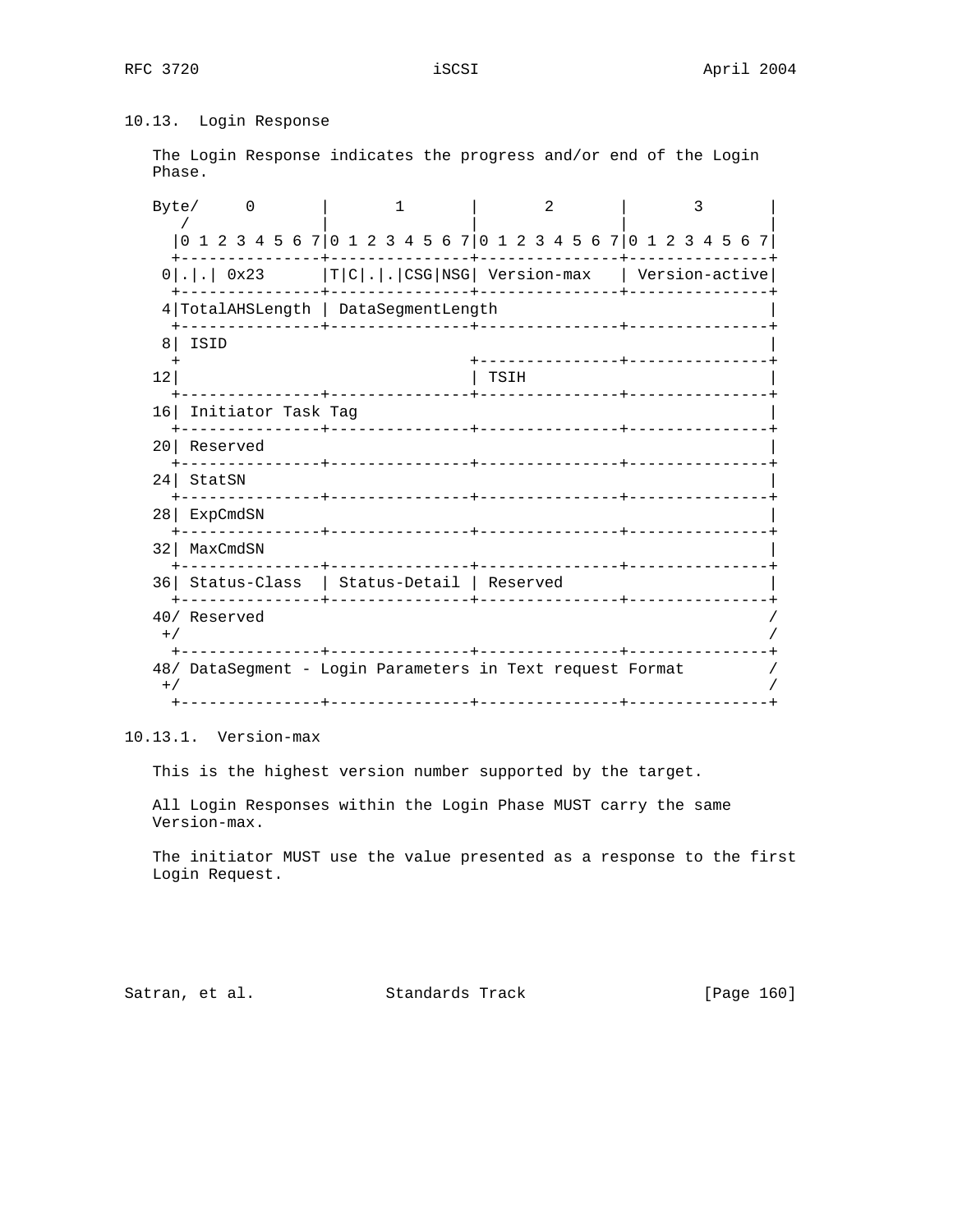10.13.2. Version-active

 Indicates the highest version supported by the target and initiator. If the target does not support a version within the range specified by the initiator, the target rejects the login and this field indicates the lowest version supported by the target.

 All Login Responses within the Login Phase MUST carry the same Version-active.

 The initiator MUST use the value presented as a response to the first Login Request.

10.13.3. TSIH

 The TSIH is the target assigned session identifying handle. Its internal format and content are not defined by this protocol except for the value 0 that is reserved. With the exception of the Login Final-Response in a new session, this field should be set to the TSIH provided by the initiator in the Login Request. For a new session, the target MUST generate a non-zero TSIH and ONLY return it in the Login Final-Response (see Section 5.3 Login Phase).

10.13.4. StatSN

 For the first Login Response (the response to the first Login Request), this is the starting status Sequence Number for the connection. The next response of any kind, including the next Login Response, if any, in the same Login Phase, will carry this number + 1. This field is only valid if the Status-Class is 0.

10.13.5. Status-Class and Status-Detail

 The Status returned in a Login Response indicates the execution status of the Login Phase. The status includes:

 Status-Class Status-Detail

0 Status-Class indicates success.

 A non-zero Status-Class indicates an exception. In this case, Status-Class is sufficient for a simple initiator to use when handling exceptions, without having to look at the Status-Detail. The Status-Detail allows finer-grained exception handling for more sophisticated initiators and for better information for logging.

Satran, et al. Standards Track [Page 161]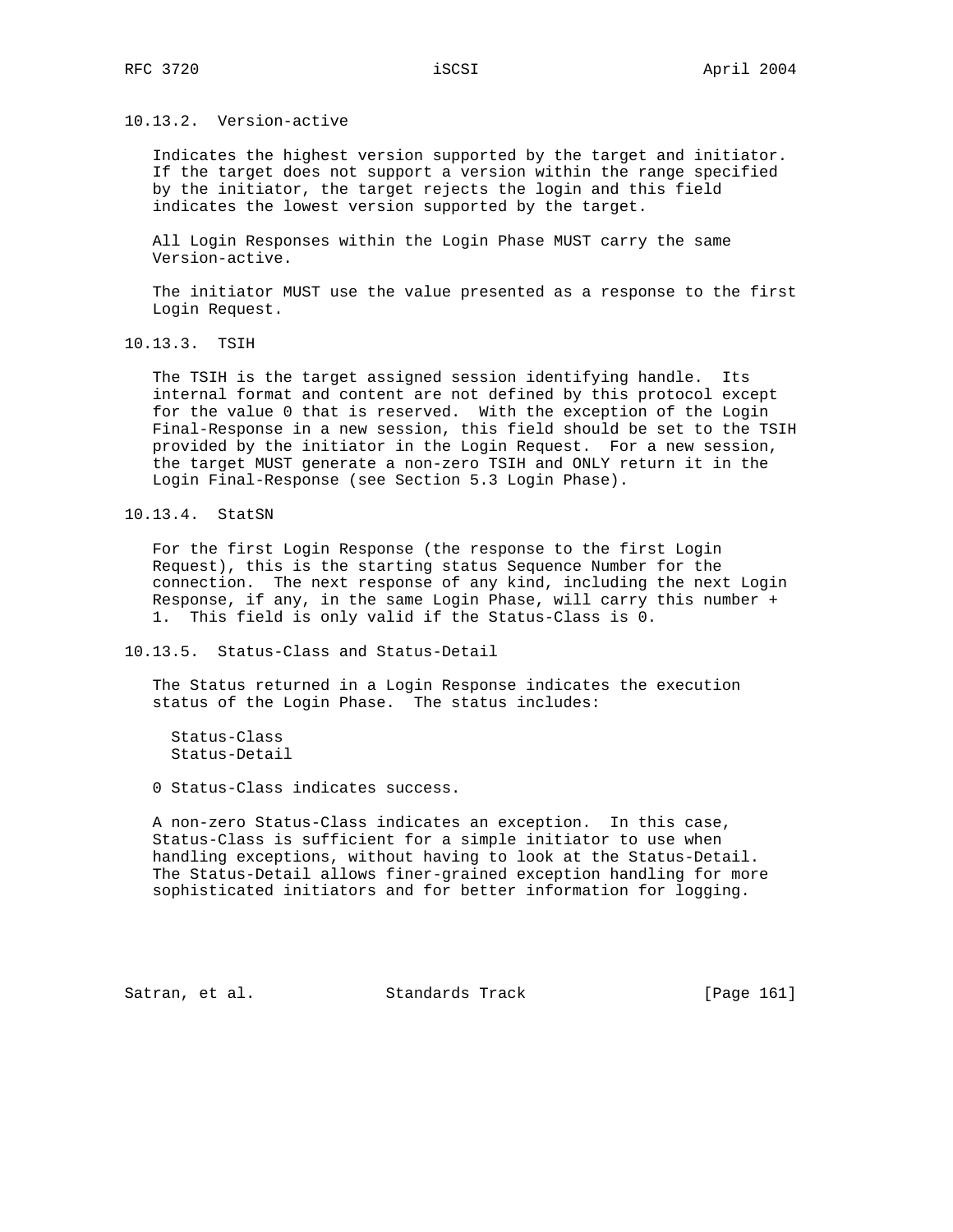The status classes are as follows:

- 0 Success indicates that the iSCSI target successfully received, understood, and accepted the request. The numbering fields (StatSN, ExpCmdSN, MaxCmdSN) are only valid if Status-Class is 0.
- 1 Redirection indicates that the initiator must take further action to complete the request. This is usually due to the target moving to a different address. All of the redirection status class responses MUST return one or more text key parameters of the type "TargetAddress", which indicates the target's new address. A redirection response MAY be issued by a target prior or after completing a security negotiation if a security negotiation is required. A redirection SHOULD be accepted by an initiator even without having the target complete a security negotiation if any security negotiation is required, and MUST be accepted by the initiator after the completion of the security negotiation if any security negotiation is required.
- 2 Initiator Error (not a format error) indicates that the initiator most likely caused the error. This MAY be due to a request for a resource for which the initiator does not have permission. The request should not be tried again.
- 3 Target Error indicates that the target sees no errors in the initiator's Login Request, but is currently incapable of fulfilling the request. The initiator may re-try the same Login Request later.

 The table below shows all of the currently allocated status codes. The codes are in hexadecimal; the first byte is the status class and the second byte is the status detail.

| Status                      | (hex) | Code   Description                                                                         |
|-----------------------------|-------|--------------------------------------------------------------------------------------------|
| Success                     |       | 0000   Login is proceeding OK (*1).                                                        |
| Target moved<br>temporarily | 0101  | The requested iSCSI Target Name (ITN)<br>has temporarily moved<br>to the address provided. |
| Target moved<br>permanently | 0102  | The requested ITN has permanently moved<br>to the address provided.                        |

-----------------------------------------------------------------

Satran, et al. Standards Track [Page 162]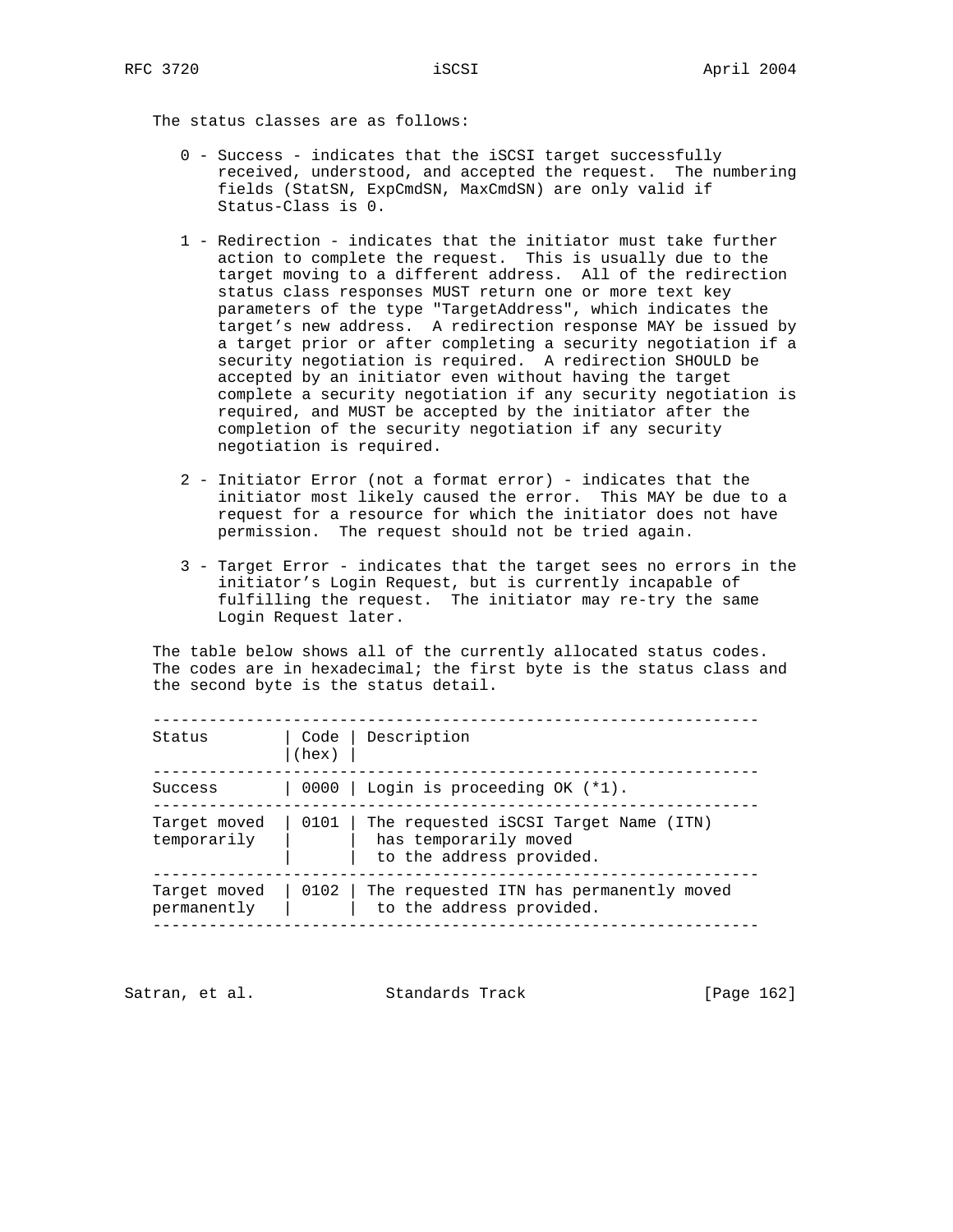| Initiator<br>error            | 0200             | Miscellaneous iSCSI initiator<br>errors.                                                               |
|-------------------------------|------------------|--------------------------------------------------------------------------------------------------------|
| Authentication<br>failure     | 0201             | The initiator could not be<br>successfully authenticated or target<br>authentication is not supported. |
| Authorization<br>failure      | 0202             | The initiator is not allowed access<br>to the given target.                                            |
| Not found                     | 0203             | The requested ITN does not<br>exist at this address.                                                   |
| Target removed                | 0204             | The requested ITN has been removed and<br>no forwarding address is provided.                           |
| Unsupported<br>version        | 0205             | The requested iSCSI version range is<br>not supported by the target.                                   |
| Too many<br>connections       | 0206             | Too many connections on this SSID.                                                                     |
| Missing<br>parameter          | 0207             | Missing parameters (e.g., iSCSI<br>Initiator and/or Target Name).                                      |
| Can't include<br>in session   | 0208             | Target does not support session<br>spanning to this connection (address).                              |
| Session type<br>not supported | 0209             | Target does not support this type of<br>of session or not from this Initiator.                         |
| Session does<br>not exist     | 020a             | Attempt to add a connection<br>to a non-existent session.                                              |
| Invalid during<br>login       | 020 <sub>b</sub> | Invalid Request type during Login.                                                                     |
| Target error                  | 0300             | Target hardware or software error.                                                                     |
| Service<br>unavailable        | 0301             | The iSCSI service or target is not<br>currently operational.                                           |
| Out of<br>resources           | 0302             | The target has insufficient session,<br>connection, or other resources.                                |

Satran, et al. Standards Track [Page 163]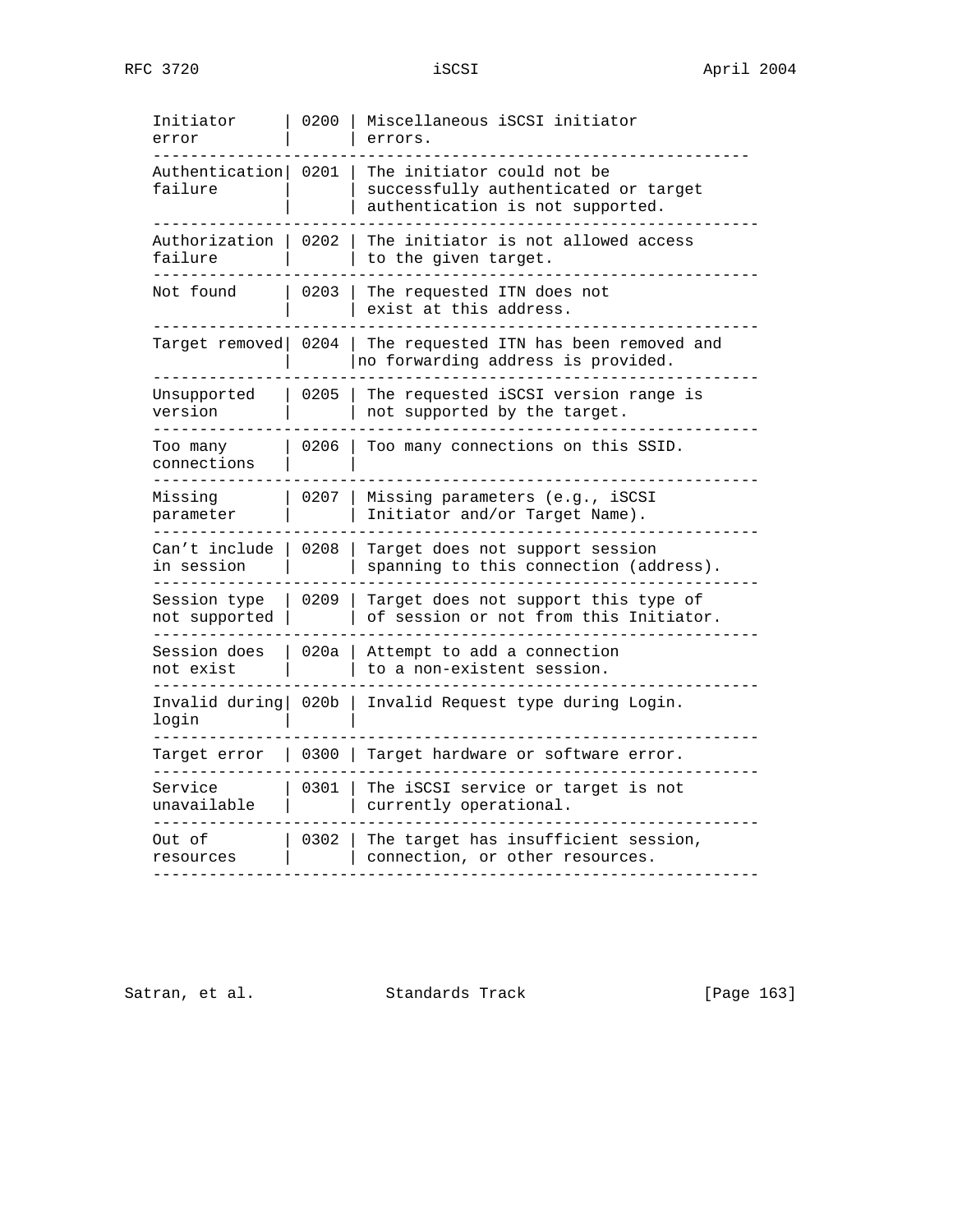(\*1) If the response T bit is 1 in both the request and the matching response, and the NSG is FullFeaturePhase in both the request and the matching response, the Login Phase is finished and the initiator may proceed to issue SCSI commands.

 If the Status Class is not 0, the initiator and target MUST close the TCP connection.

 If the target wishes to reject the Login Request for more than one reason, it should return the primary reason for the rejection.

10.13.6. T (Transit) bit

 The T bit is set to 1 as an indicator of the end of the stage. If the T bit is set to 1 and NSG is FullFeaturePhase, then this is also the Final Login Response (see Chapter 5). A T bit of 0 indicates a "partial" response, which means "more negotiation needed".

 A Login Response with a T bit set to 1 MUST NOT contain key=value pairs that may require additional answers from the initiator within the same stage.

 If the status class is 0, the T bit MUST NOT be set to 1 if the T bit in the request was set to 0.

10.13.7. C (Continue) Bit

When set to 1, indicates that the text (set of key=value pairs) in this Login Response is not complete (it will be continued on subsequent Login Responses); otherwise, it indicates that this Login Response ends a set of key=value pairs. A Login Response with the C bit set to 1 MUST have the T bit set to 0.

10.13.8. Login Parameters

 The target MUST provide some basic parameters in order to enable the initiator to determine if it is connected to the correct port and the initial text parameters for the security exchange.

 All the rules specified in Section 10.11.6 Text Response Data for text responses also hold for Login Responses. Keys and their explanations are listed in Chapter 11 (security negotiation keys) and Chapter 12 (operational parameter negotiation keys). All keys in Chapter 12, except for the X extension formats, MUST be supported by iSCSI initiators and targets. Keys in Chapter 11, only need to be supported when the function to which they refer is mandatory to implement.

Satran, et al. Standards Track [Page 164]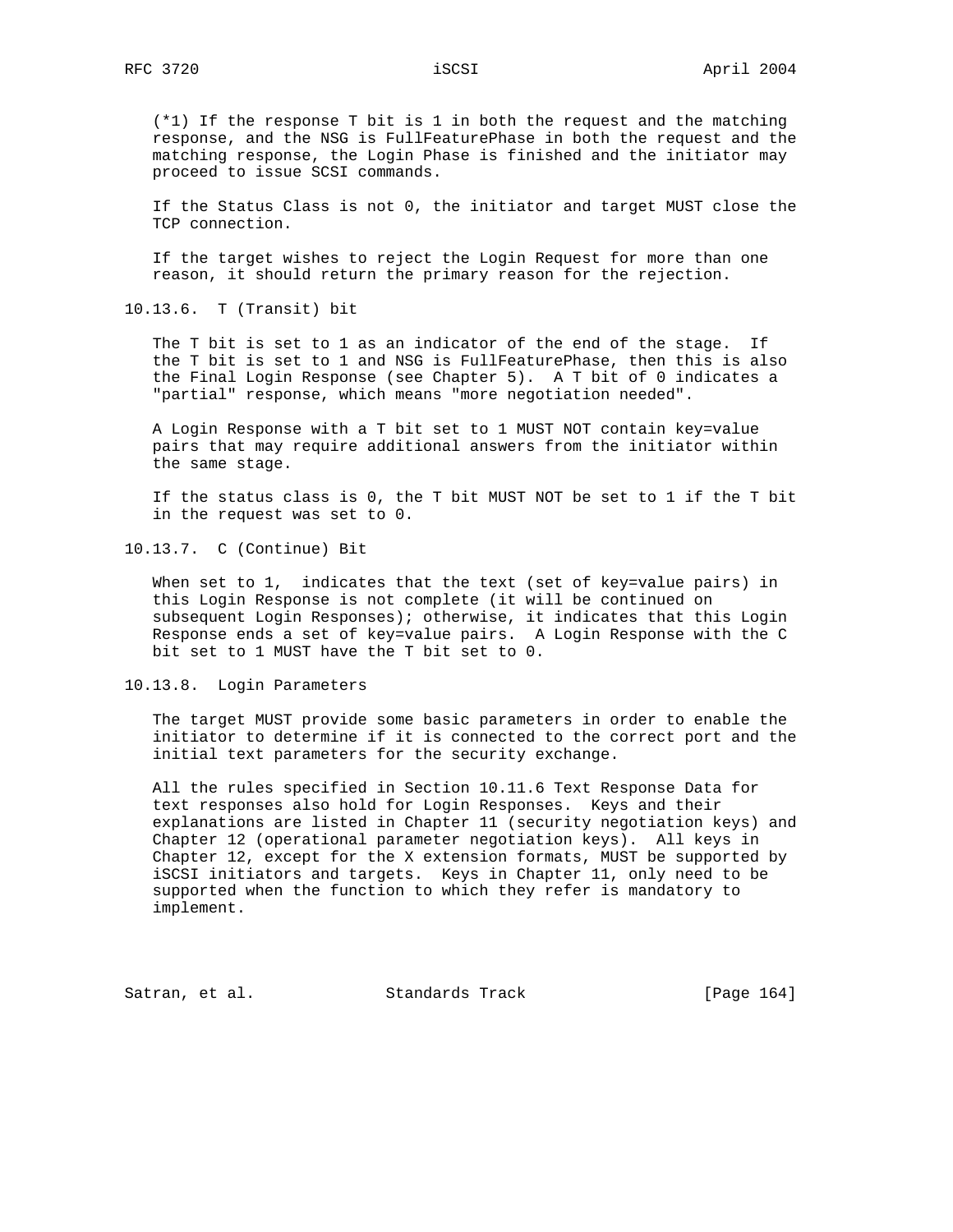## 10.14. Logout Request

 The Logout Request is used to perform a controlled closing of a connection.

 An initiator MAY use a Logout Request to remove a connection from a session or to close an entire session.

 After sending the Logout Request PDU, an initiator MUST NOT send any new iSCSI requests on the closing connection. If the Logout Request is intended to close the session, new iSCSI requests MUST NOT be sent on any of the connections participating in the session.

 When receiving a Logout Request with the reason code of "close the connection" or "close the session", the target MUST terminate all pending commands, whether acknowledged via ExpCmdSN or not, on that connection or session respectively.

 When receiving a Logout Request with the reason code "remove connection for recovery", the target MUST discard all requests not yet acknowledged via ExpCmdSN that were issued on the specified connection, and suspend all data/status/R2T transfers on behalf of pending commands on the specified connection.

 The target then issues the Logout Response and half-closes the TCP connection (sends FIN). After receiving the Logout Response and attempting to receive the FIN (if still possible), the initiator MUST completely close the logging-out connection. For the terminated commands, no additional responses should be expected.

 A Logout for a CID may be performed on a different transport connection when the TCP connection for the CID has already been terminated. In such a case, only a logical "closing" of the iSCSI connection for the CID is implied with a Logout.

 All commands that were not terminated or not completed (with status) and acknowledged when the connection is closed completely can be reassigned to a new connection if the target supports connection recovery.

 If an initiator intends to start recovery for a failing connection, it MUST use the Logout Request to "clean-up" the target end of a failing connection and enable recovery to start, or the Login Request with a non-zero TSIH and the same CID on a new connection for the same effect (see Section 10.14.3 CID). In sessions with a single connection, the connection can be closed and then a new connection reopened. A connection reinstatement login can be used for recovery (see Section 5.3.4 Connection Reinstatement).

Satran, et al. Standards Track [Page 165]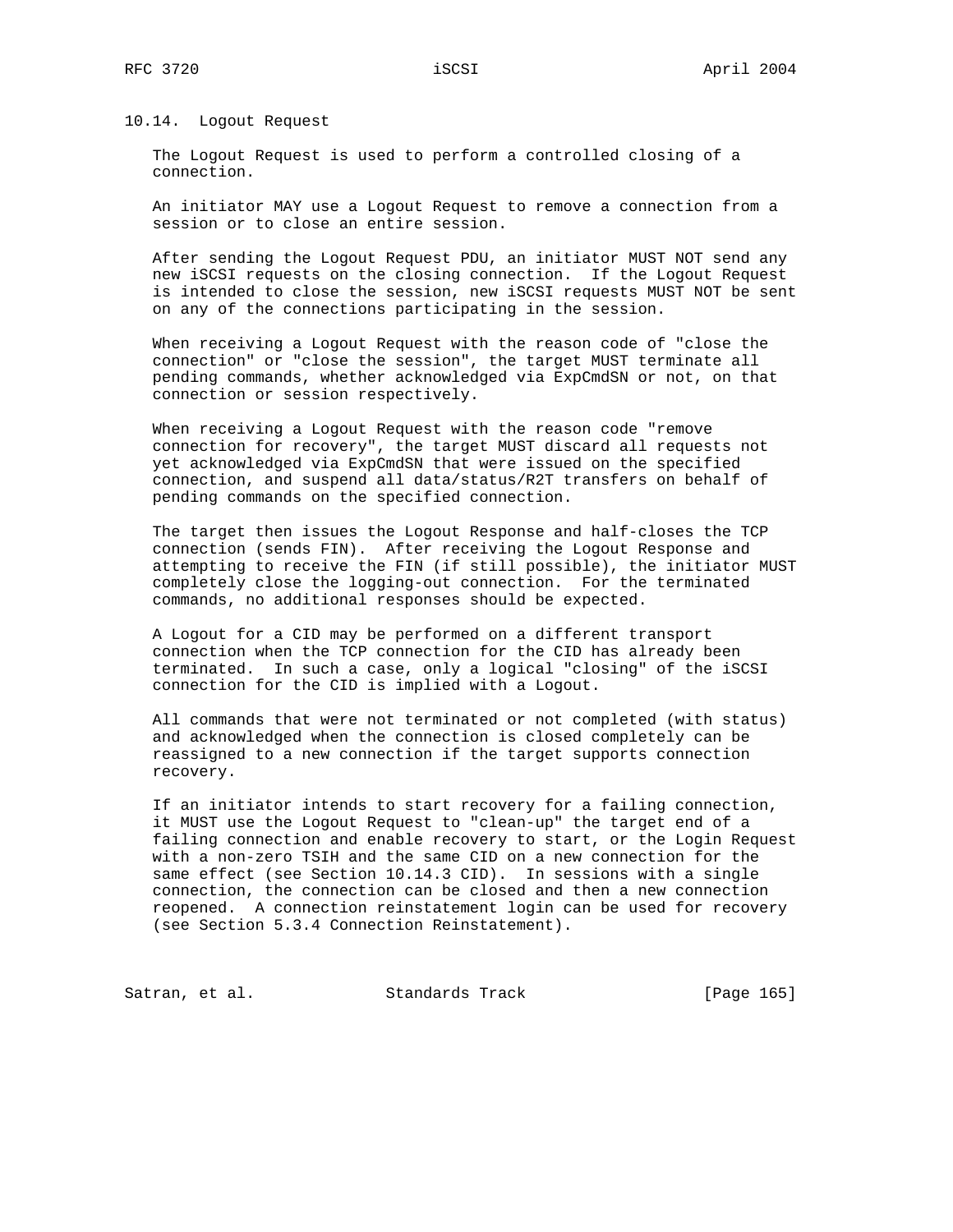A successful completion of a Logout Request with the reason code of "close the connection" or "remove the connection for recovery" results at the target in the discarding of unacknowledged commands received on the connection being logged out. These are commands that have arrived on the connection being logged out, but have not been delivered to SCSI because one or more commands with a smaller CmdSN has not been received by iSCSI. See Section 3.2.2.1 Command Numbering and Acknowledging. The resulting holes the in command sequence numbers will have to be handled by appropriate recovery (see Chapter 6) unless the session is also closed.

 The entire logout discussion in this section is also applicable for an implicit Logout realized via a connection reinstatement or session reinstatement. When a Login Request performs an implicit Logout, the implicit Logout is performed as if having the reason codes specified below:

| Reason code | Type of implicit Logout                                                 |
|-------------|-------------------------------------------------------------------------|
|             | session reinstatement                                                   |
|             | connection reinstatement when                                           |
|             | the operational ErrorRecoveryLevel < 2<br>connection reinstatement when |
|             | the operational ErrorRecoveryLevel = $2$                                |

Satran, et al. Standards Track [Page 166]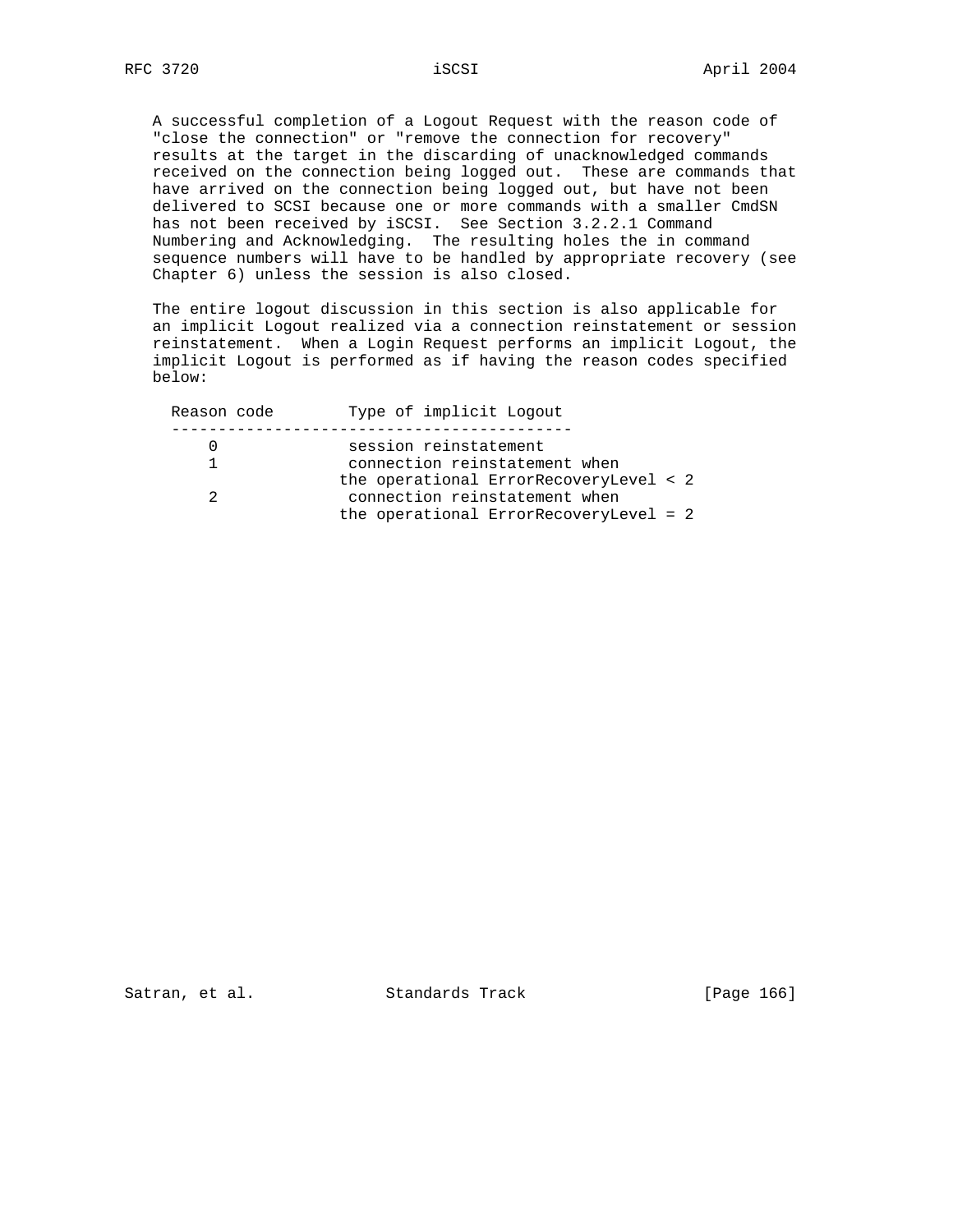| Byte/           |                                                                 |                        |  |  |  |  |  |  | 2        |  |  |  |  |  |  |  |  |  |  |  |  |  |  |  |  |  |
|-----------------|-----------------------------------------------------------------|------------------------|--|--|--|--|--|--|----------|--|--|--|--|--|--|--|--|--|--|--|--|--|--|--|--|--|
|                 | 0 1 2 3 4 5 6 7 0 1 2 3 4 5 6 7 0 1 2 3 4 5 6 7 0 1 2 3 4 5 6 7 |                        |  |  |  |  |  |  |          |  |  |  |  |  |  |  |  |  |  |  |  |  |  |  |  |  |
|                 | $0$ .   I   0x06   1   Reason Code   Reserved                   |                        |  |  |  |  |  |  |          |  |  |  |  |  |  |  |  |  |  |  |  |  |  |  |  |  |
|                 | 4 TotalAHSLength   DataSegmentLength                            |                        |  |  |  |  |  |  |          |  |  |  |  |  |  |  |  |  |  |  |  |  |  |  |  |  |
| $+$ /           | 8/ Reserved                                                     |                        |  |  |  |  |  |  |          |  |  |  |  |  |  |  |  |  |  |  |  |  |  |  |  |  |
|                 | 16 Initiator Task Tag                                           |                        |  |  |  |  |  |  |          |  |  |  |  |  |  |  |  |  |  |  |  |  |  |  |  |  |
|                 | 20 CID or Reserved                                              |                        |  |  |  |  |  |  | Reserved |  |  |  |  |  |  |  |  |  |  |  |  |  |  |  |  |  |
|                 | $24$ CmdSN                                                      |                        |  |  |  |  |  |  |          |  |  |  |  |  |  |  |  |  |  |  |  |  |  |  |  |  |
| 28 <sup>1</sup> | ExpStatSN                                                       | _______+______________ |  |  |  |  |  |  |          |  |  |  |  |  |  |  |  |  |  |  |  |  |  |  |  |  |
| $+$ /           | 32/ Reserved                                                    |                        |  |  |  |  |  |  |          |  |  |  |  |  |  |  |  |  |  |  |  |  |  |  |  |  |
|                 | 48   Header-Digest (Optional)                                   |                        |  |  |  |  |  |  |          |  |  |  |  |  |  |  |  |  |  |  |  |  |  |  |  |  |

# 10.14.1. Reason Code

Reason Code indicates the reason for Logout as follows:

- 0 close the session. All commands associated with the session (if any) are terminated.
- 1 close the connection. All commands associated with connection (if any) are terminated.
- 2 remove the connection for recovery. Connection is closed and all commands associated with it, if any, are to be prepared for a new allegiance.

All other values are reserved.

Satran, et al. Standards Track [Page 167]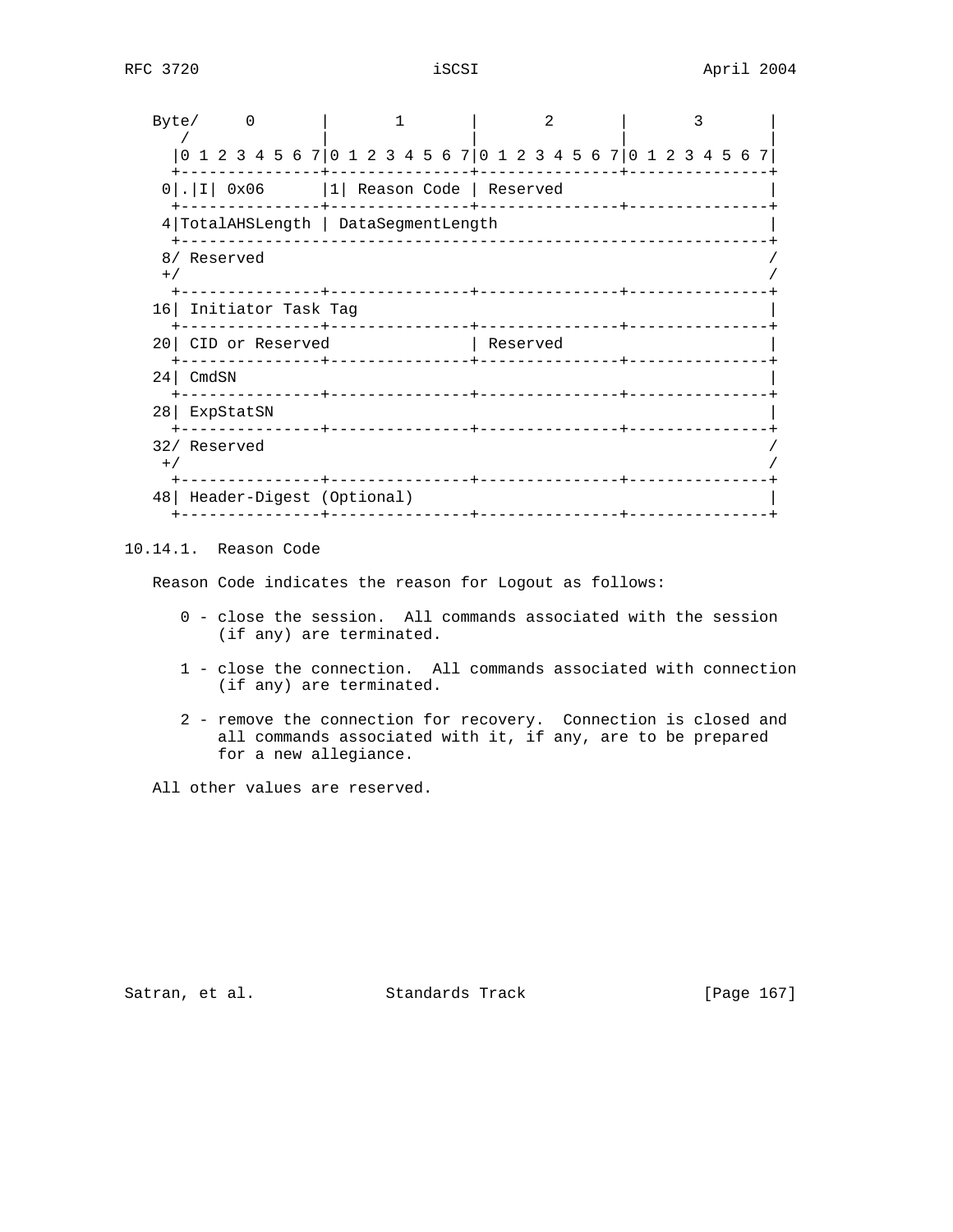10.14.2. TotalAHSLength and DataSegmentLength

For this PDU TotalAHSLength and DataSegmentLength MUST be 0.

10.14.3. CID

 This is the connection ID of the connection to be closed (including closing the TCP stream). This field is only valid if the reason code is not "close the session".

10.14.4. ExpStatSN

This is the last ExpStatSN value for the connection to be closed.

10.14.5. Implicit termination of tasks

 A target implicitly terminates the active tasks due to the iSCSI protocol in the following cases:

- a) When a connection is implicitly or explicitly logged out with the reason code of "Close the connection" and there are active tasks allegiant to that connection.
- b) When a connection fails and eventually the connection state times out (state transition M1 in Section 7.2.2 State Transition Descriptions for Initiators and Targets) and there are active tasks allegiant to that connection.
- c) When a successful recovery Logout is performed while there are active tasks allegiant to that connection, and those tasks eventually time out after the Time2Wait and Time2Retain periods without allegiance reassignment.
- d) When a connection is implicitly or explicitly logged out with the reason code of "Close the session" and there are active tasks in that session.

 If the tasks terminated in any of the above cases are SCSI tasks, they must be internally terminated as if with CHECK CONDITION status. This status is only meaningful for appropriately handling the internal SCSI state and SCSI side effects with respect to ordering because this status is never communicated back as a terminating status to the initiator. However additional actions may have to be taken at SCSI level depending on the SCSI context as defined by the SCSI standards (e.g., queued commands and ACA, in cases a), b), and c), after the tasks are terminated, the target MUST report a Unit Attention condition on the next command processed on any connection for each affected I\_T\_L nexus with the status of CHECK CONDITION, and

Satran, et al. Standards Track [Page 168]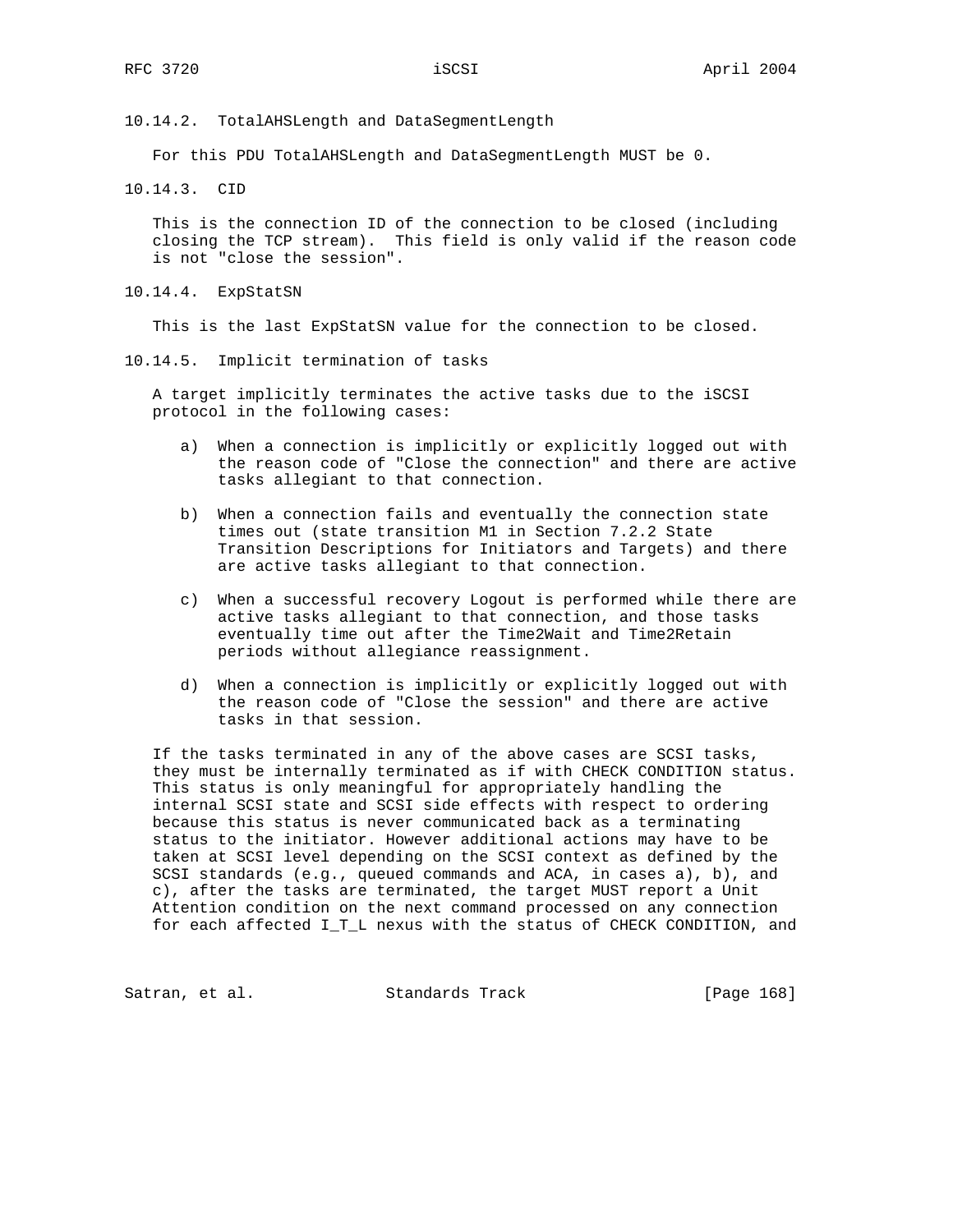the ASC/ASCQ value of 47h/7Fh - "SOME COMMANDS CLEARED BY ISCSI PROTOCOL EVENT" - etc. - see [SAM2] and [SPC3]).

10.15. Logout Response

 The Logout Response is used by the target to indicate if the cleanup operation for the connection(s) has completed.

 After Logout, the TCP connection referred by the CID MUST be closed at both ends (or all connections must be closed if the logout reason was session close).

| Byte/ | $\Omega$                                                  |                                                                 | 2                                    | 3        |
|-------|-----------------------------------------------------------|-----------------------------------------------------------------|--------------------------------------|----------|
|       |                                                           | 0 1 2 3 4 5 6 7 0 1 2 3 4 5 6 7 0 1 2 3 4 5 6 7 0 1 2 3 4 5 6 7 |                                      |          |
|       | $0$ 0x26                                                  | 1  Reserved   Response                                          |                                      | Reserved |
|       |                                                           | 4 TotalAHSLength   DataSegmentLength                            |                                      |          |
| $+$ / | 8/ Reserved                                               | --------+------------                                           |                                      |          |
|       | 16 Initiator Task Tag                                     |                                                                 |                                      |          |
| 20    | Reserved                                                  | _______________                                                 |                                      |          |
| 24    | StatSN                                                    | _____________________________                                   |                                      |          |
| 28    | ExpCmdSN<br>------------                                  | _______________                                                 | ________________ <b>____</b> _______ |          |
| 32    | MaxCmdSN                                                  | -------+------------                                            |                                      |          |
| 36    | Reserved                                                  |                                                                 |                                      |          |
| 40    | Time2Wait                                                 |                                                                 | Time2Retain                          |          |
| 44    | Reserved                                                  |                                                                 |                                      |          |
| 48    | Header-Digest (Optional)<br>-------------- <b>-</b> ----- |                                                                 |                                      |          |

Satran, et al. Standards Track [Page 169]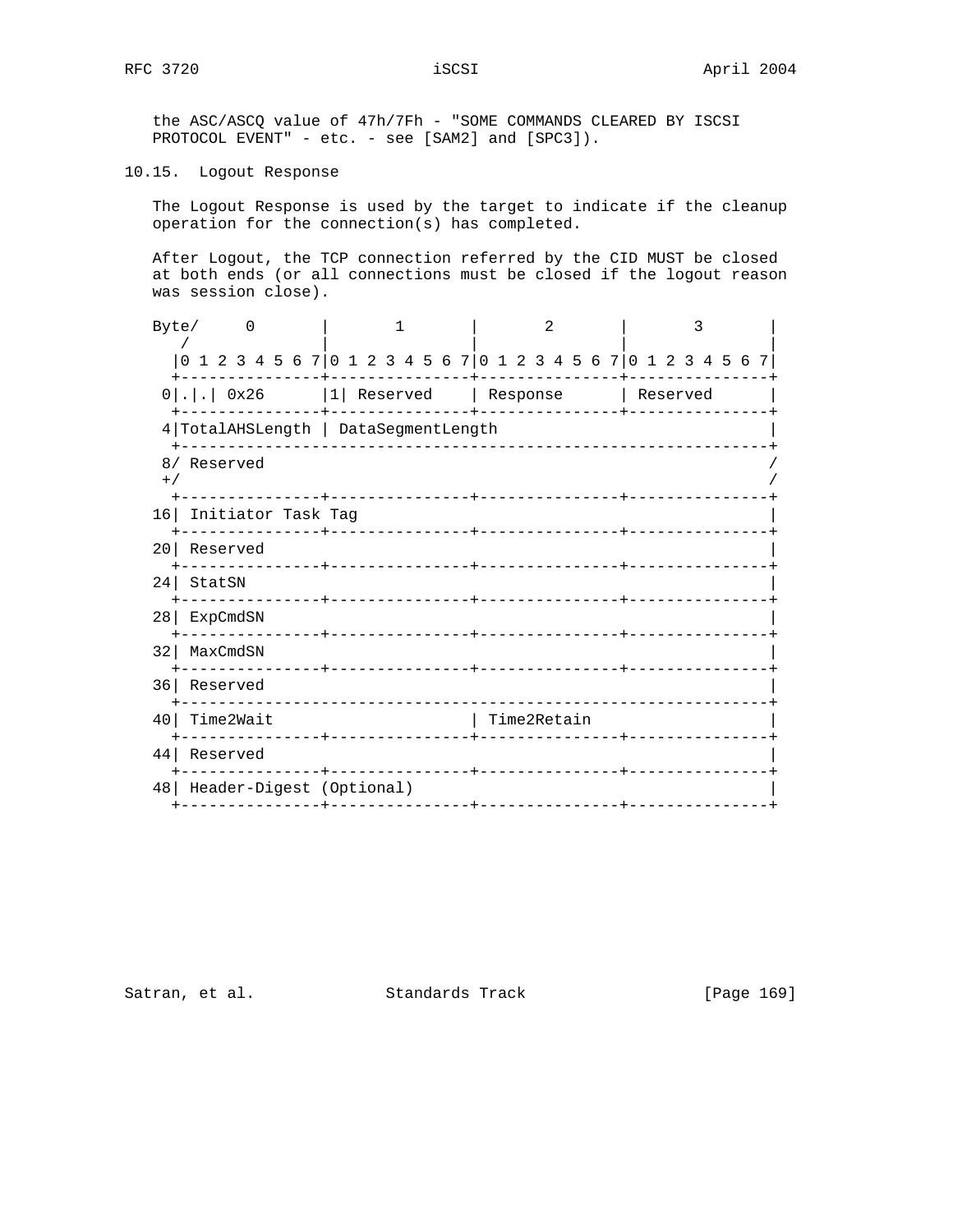10.15.1. Response

Logout Response:

- 0 connection or session closed successfully.
- 1 CID not found.
- 2 connection recovery is not supported. If Logout reason code was recovery and target does not support it as indicated by the ErrorRecoveryLevel.
- 3 cleanup failed for various reasons.
- 10.15.2. TotalAHSLength and DataSegmentLength

For this PDU TotalAHSLength and DataSegmentLength MUST be 0.

10.15.3. Time2Wait

 If the Logout Response code is 0 and if the operational ErrorRecoveryLevel is 2, this is the minimum amount of time, in seconds, to wait before attempting task reassignment. If the Logout Response code is 0 and if the operational ErrorRecoveryLevel is less than 2, this field is to be ignored.

This field is invalid if the Logout Response code is 1.

 If the Logout response code is 2 or 3, this field specifies the minimum time to wait before attempting a new implicit or explicit logout.

 If Time2Wait is 0, the reassignment or a new Logout may be attempted immediately.

## 10.15.4. Time2Retain

 If the Logout response code is 0 and if the operational ErrorRecoveryLevel is 2, this is the maximum amount of time, in seconds, after the initial wait (Time2Wait), the target waits for the allegiance reassignment for any active task after which the task state is discarded. If the Logout response code is 0 and if the operational ErrorRecoveryLevel is less than 2, this field is to be ignored.

This field is invalid if the Logout response code is 1.

Satran, et al. Standards Track [Page 170]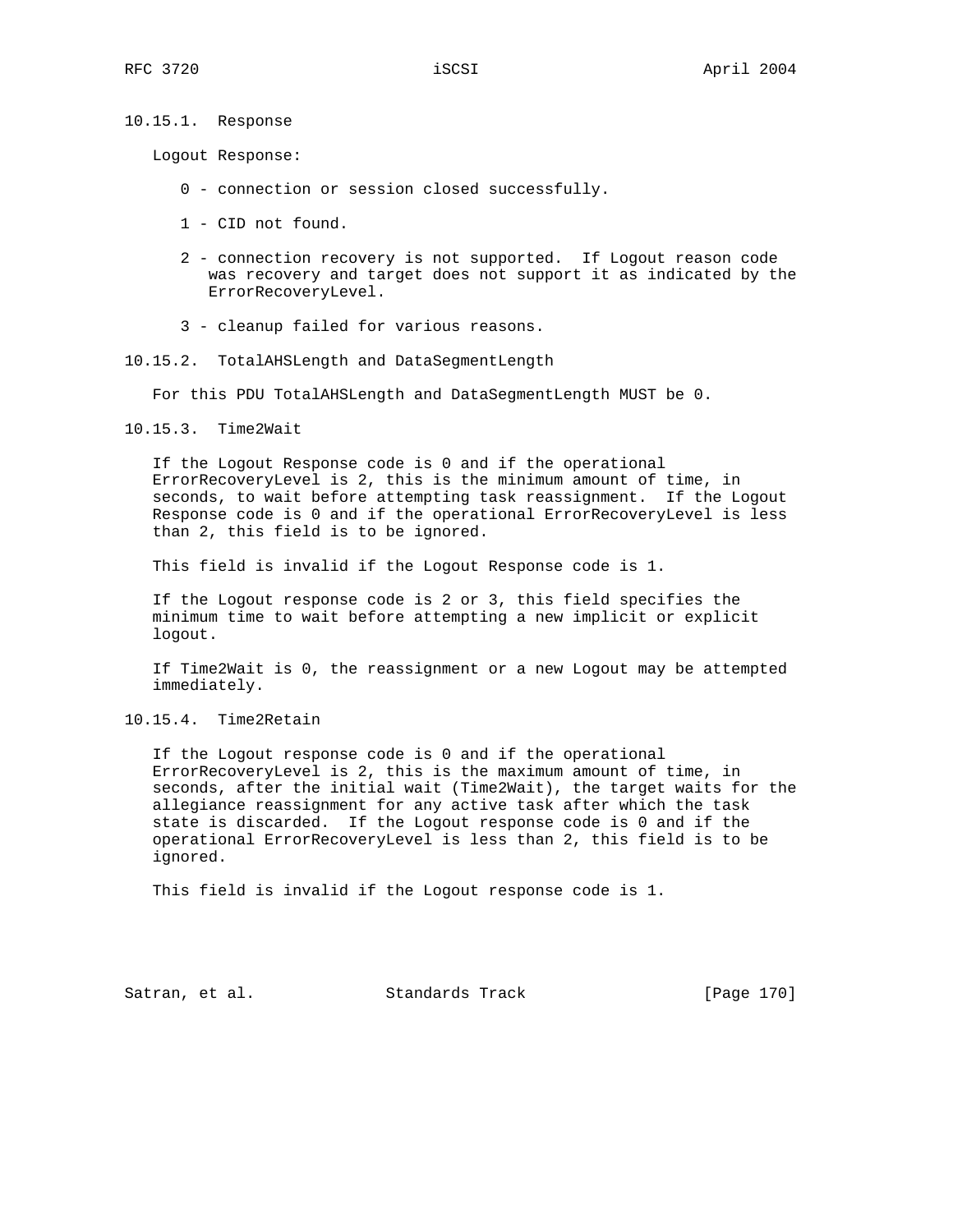If the Logout response code is 2 or 3, this field specifies the maximum amount of time, in seconds, after the initial wait (Time2Wait), the target waits for a new implicit or explicit logout.

 If it is the last connection of a session, the whole session state is discarded after Time2Retain.

 If Time2Retain is 0, the target has already discarded the connection (and possibly the session) state along with the task states. No reassignment or Logout is required in this case.

```
10.16. SNACK Request
```
Byte/ 0 | 1 | 2 | 3 / | | | | |0 1 2 3 4 5 6 7|0 1 2 3 4 5 6 7|0 1 2 3 4 5 6 7|0 1 2 3 4 5 6 7| +---------------+---------------+---------------+---------------+ 0|.|.| 0x10 |1|.|.|.| Type | Reserved +---------------+---------------+---------------+---------------+ 4|TotalAHSLength | DataSegmentLength | +---------------+---------------+---------------+---------------+ 8| LUN or Reserved | + +  $\vert$  12| +---------------+---------------+---------------+---------------+ 16| Initiator Task Tag or 0xffffffff +---------------+---------------+---------------+---------------+ 20 Target Transfer Tag or SNACK Tag or 0xffffffff +---------------+---------------+---------------+---------------+ 24| Reserved | +---------------+---------------+---------------+---------------+ 28| ExpStatSN | +---------------+---------------+---------------+---------------+ 32/ Reserved /  $^{+/-}$  /  $^{+/-}$  /  $^{+/-}$  /  $^{+/-}$  /  $^{+/-}$  /  $^{+/-}$  /  $^{+/-}$  /  $^{+/-}$  /  $^{+/-}$  /  $^{+/-}$  /  $^{+/-}$  /  $^{+/-}$  /  $^{+/-}$  /  $^{+/-}$  /  $^{+/-}$  /  $^{+/-}$  /  $^{+/-}$  /  $^{+/-}$  /  $^{+/-}$  /  $^{+/-}$  /  $^{+/-}$  /  $^{+/-}$  /  $^{+/-}$  /  $^{+/-}$  /  $^{+/-}$  +---------------+---------------+---------------+---------------+ 40| BegRun | +---------------------------------------------------------------+ 44| RunLength | +---------------------------------------------------------------+ 48| Header-Digest (Optional) | +---------------+---------------+---------------+---------------+

 If the implementation supports ErrorRecoveryLevel greater than zero, it MUST support all SNACK types.

Satran, et al. Standards Track [Page 171]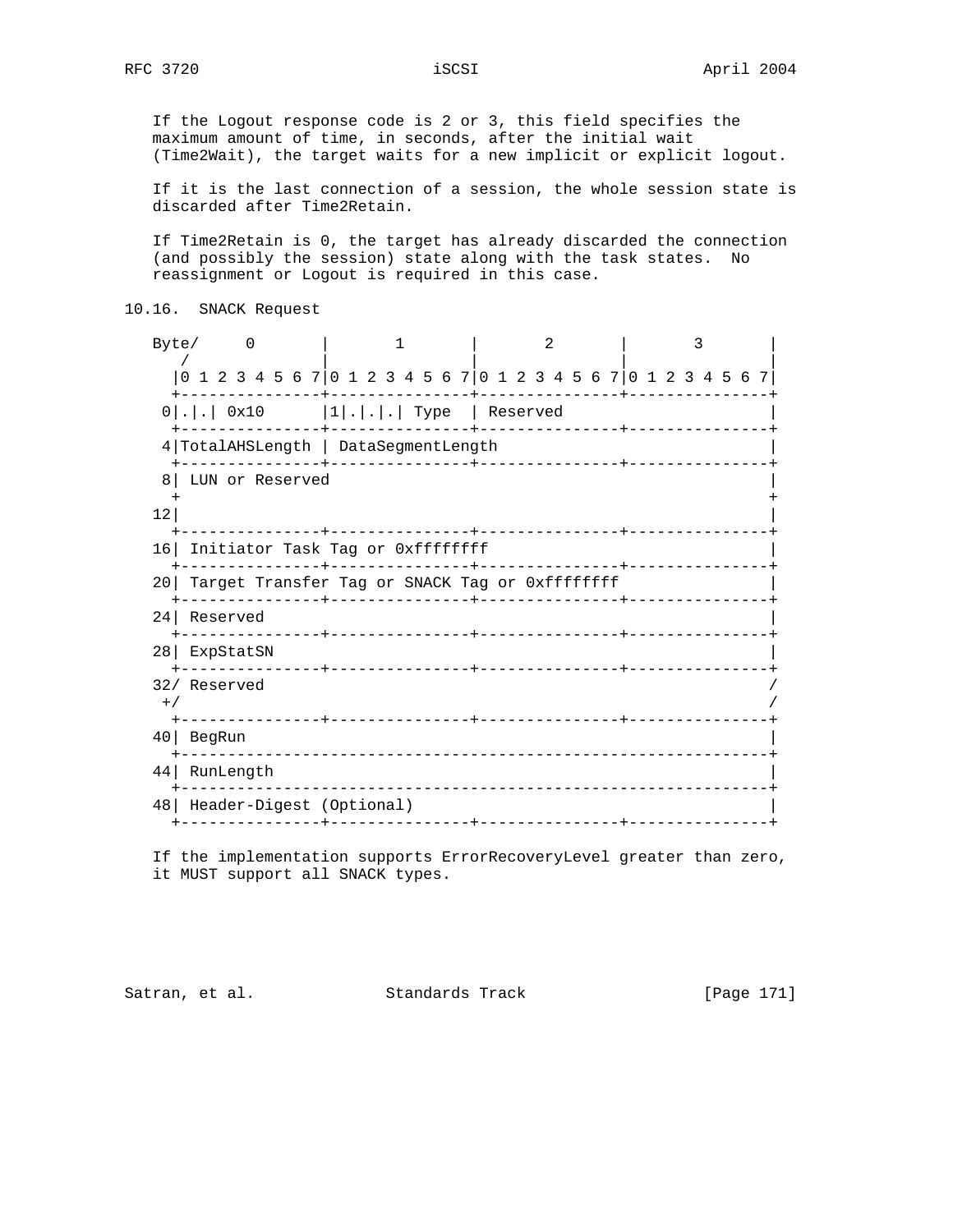The SNACK is used by the initiator to request the retransmission of numbered-responses, data, or R2T PDUs from the target. The SNACK request indicates the numbered-responses or data "runs" whose retransmission is requested by the target, where the run starts with the first StatSN, DataSN, or R2TSN whose retransmission is requested and indicates the number of Status, Data, or R2T PDUs requested including the first. 0 has special meaning when used as a starting number and length:

- When used in RunLength, it means all PDUs starting with the initial.
- When used in both BegRun and RunLength, it means all unacknowledged PDUs.

 The numbered-response(s) or R2T(s), requested by a SNACK, MUST be delivered as exact replicas of the ones that the target transmitted originally except for the fields ExpCmdSN, MaxCmdSN, and ExpDataSN, which MUST carry the current values. R2T(s)requested by SNACK MUST also carry the current value of StatSN.

 The numbered Data-In PDUs, requested by a Data SNACK MUST be delivered as exact replicas of the ones that the target transmitted originally except for the fields ExpCmdSN and MaxCmdSN, which MUST carry the current values and except for resegmentation (see Section 10.16.3 Resegmentation).

 Any SNACK that requests a numbered-response, Data, or R2T that was not sent by the target or was already acknowledged by the initiator, MUST be rejected with a reason code of "Protocol error".

10.16.1. Type

This field encodes the SNACK function as follows:

- 0-Data/R2T SNACK requesting retransmission of one or more Data- In or R2T PDUs.
- 1-Status SNACK requesting retransmission of one or more numbered responses.
- 2-DataACK positively acknowledges Data-In PDUs.
- 3-R-Data SNACK requesting retransmission of Data-In PDUs with possible resegmentation and status tagging.

Satran, et al. Standards Track [Page 172]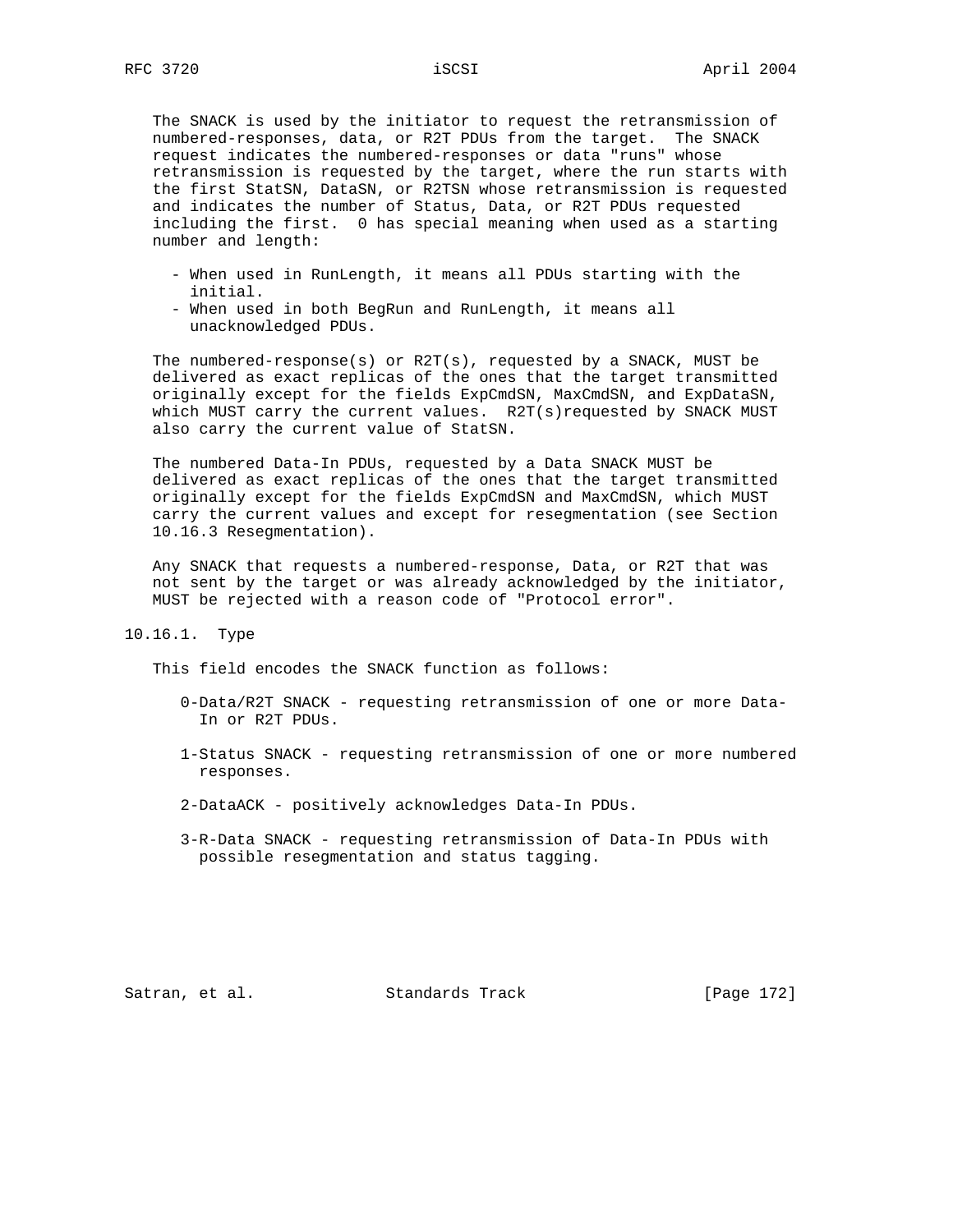All other values are reserved.

 Data/R2T SNACK, Status SNACK, or R-Data SNACK for a command MUST precede status acknowledgement for the given command.

10.16.2. Data Acknowledgement

 If an initiator operates at ErrorRecoveryLevel 1 or higher, it MUST issue a SNACK of type DataACK after receiving a Data-In PDU with the A bit set to 1. However, if the initiator has detected holes in the input sequence, it MUST postpone issuing the SNACK of type DataACK until the holes are filled. An initiator MAY ignore the A bit if it deems that the bit is being set aggressively by the target (i.e., before the MaxBurstLength limit is reached).

 The DataACK is used to free resources at the target and not to request or imply data retransmission.

 An initiator MUST NOT request retransmission for any data it had already acknowledged.

## 10.16.3. Resegmentation

 If the initiator MaxRecvDataSegmentLength changed between the original transmission and the time the initiator requests retransmission, the initiator MUST issue a R-Data SNACK (see Section 10.16.1 Type). With R-Data SNACK, the initiator indicates that it discards all the unacknowledged data and expects the target to resend it. It also expects resegmentation. In this case, the retransmitted Data-In PDUs MAY be different from the ones originally sent in order to reflect changes in MaxRecvDataSegmentLength. Their DataSN starts with the BegRun of the last DataACK received by the target if any was received; otherwise it starts with 0 and is increased by 1 for each resent Data-In PDU.

 A target that has received a R-Data SNACK MUST return a SCSI Response that contains a copy of the SNACK Tag field from the R-Data SNACK in the SCSI Response SNACK Tag field as its last or only Response. For example, if it has already sent a response containing another value in the SNACK Tag field or had the status included in the last Data-In PDU, it must send a new SCSI Response PDU. If a target sends more than one SCSI Response PDU due to this rule, all SCSI responses must carry the same StatSN (see Section 10.4.4 SNACK Tag). If an initiator attempts to recover a lost SCSI Response (with a Status SNACK, see Section 10.16.1 Type) when more than one response has been sent, the target will send the SCSI Response with the latest content known to the target, including the last SNACK Tag for the command.

Satran, et al. Standards Track [Page 173]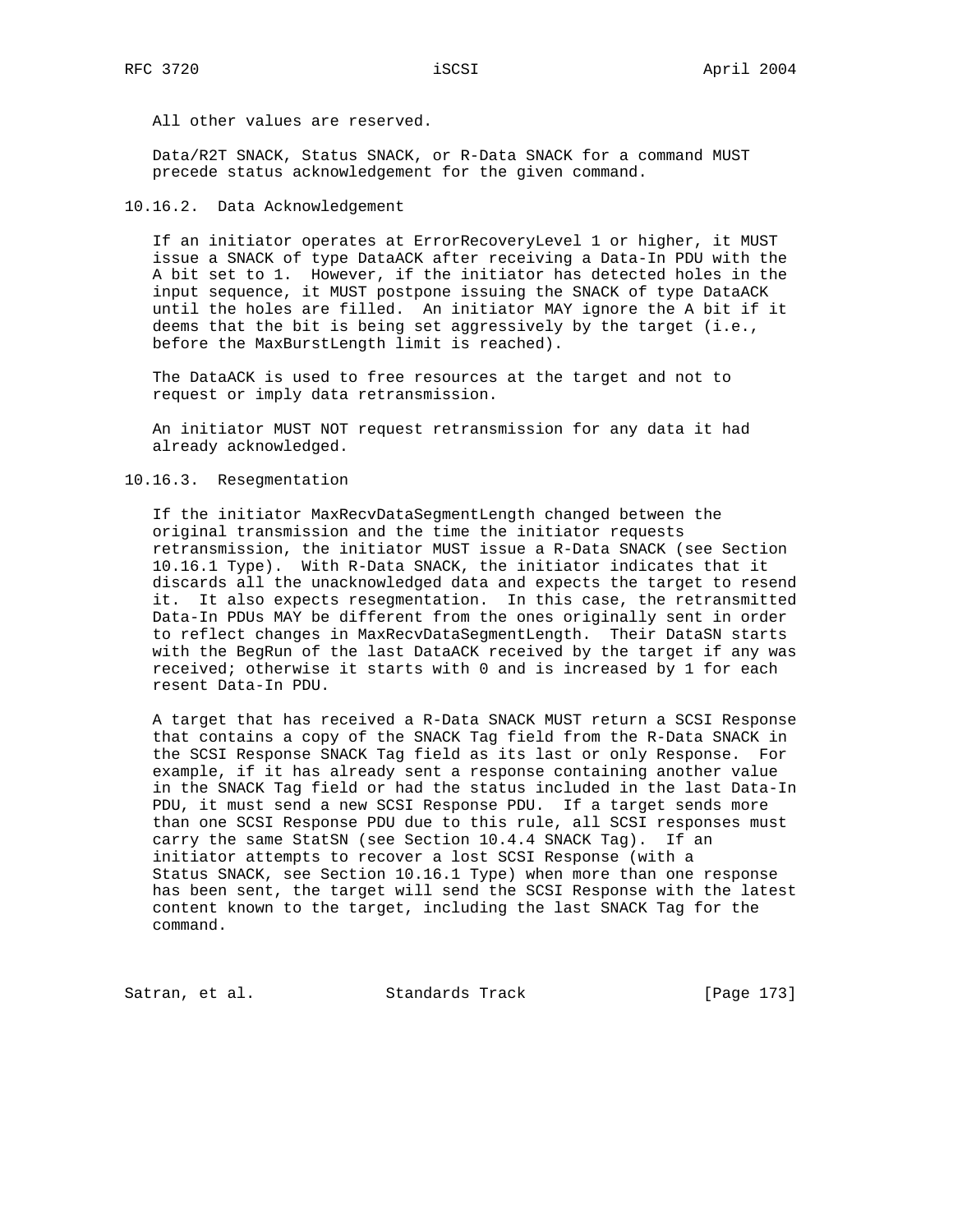For considerations in allegiance reassignment of a task to a connection with a different MaxRecvDataSegmentLength, refer to Section 6.2.2 Allegiance Reassignment.

10.16.4. Initiator Task Tag

 For Status SNACK and DataACK, the Initiator Task Tag MUST be set to the reserved value 0xffffffff. In all other cases, the Initiator Task Tag field MUST be set to the Initiator Task Tag of the referenced command.

10.16.5. Target Transfer Tag or SNACK Tag

 For an R-Data SNACK, this field MUST contain a value that is different from 0 or 0xffffffff and is unique for the task (identified by the Initiator Task Tag). This value MUST be copied by the iSCSI target in the last or only SCSI Response PDU it issues for the command.

 For DataACK, the Target Transfer Tag MUST contain a copy of the Target Transfer Tag and LUN provided with the SCSI Data-In PDU with the A bit set to 1.

 In all other cases, the Target Transfer Tag field MUST be set to the reserved value of 0xffffffff.

10.16.6. BegRun

 The DataSN, R2TSN, or StatSN of the first PDU whose retransmission is requested (Data/R2T and Status SNACK), or the next expected DataSN (DataACK SNACK).

 BegRun 0 when used in conjunction with RunLength 0 means resend all unacknowledged Data-In, R2T or Response PDUs.

BegRun MUST be 0 for a R-Data SNACK.

10.16.7. RunLength

The number of PDUs whose retransmission is requested.

 RunLength 0 signals that all Data-In, R2T, or Response PDUs carrying the numbers equal to or greater than BegRun have to be resent.

 The RunLength MUST also be 0 for a DataACK SNACK in addition to R-Data SNACK.

Satran, et al. Standards Track [Page 174]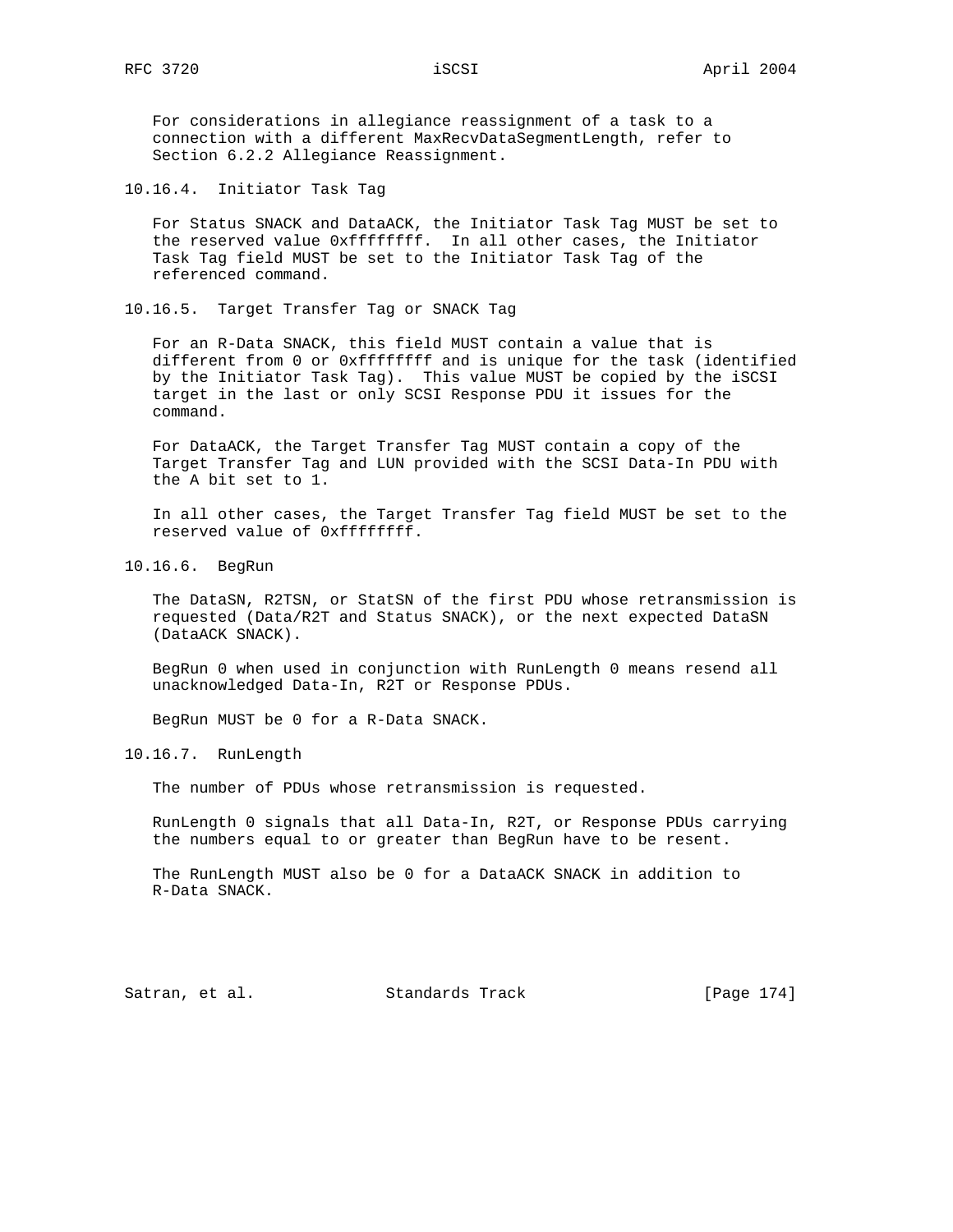| 10.17. | Reject |
|--------|--------|
|--------|--------|

| Byte/<br>$\overline{\phantom{0}}$                                     | 1                                 |                | 2 |  |                   | 3 |  |  |
|-----------------------------------------------------------------------|-----------------------------------|----------------|---|--|-------------------|---|--|--|
| $[0 1 2 3 4 5 6 7] 0 1 2 3 4 5 6 7] 0 1 2 3 4 5 6 7] 0 1 2 3 4 5 6 7$ |                                   |                |   |  |                   |   |  |  |
| $0$ 0x3f  1  Reserved   Reason                                        |                                   |                |   |  | Reserved Reserved |   |  |  |
| 4   TotalAHSLength   DataSegmentLength                                |                                   |                |   |  |                   |   |  |  |
| 8/ Reserved<br>$+ /$                                                  |                                   |                |   |  |                   |   |  |  |
| 16 Oxffffffff                                                         |                                   |                |   |  |                   |   |  |  |
| 20 Reserved                                                           |                                   |                |   |  |                   |   |  |  |
| $24$ StatSN                                                           |                                   |                |   |  |                   |   |  |  |
| 28   ExpCmdSN                                                         |                                   |                |   |  |                   |   |  |  |
| 32   MaxCmdSN                                                         |                                   |                |   |  |                   |   |  |  |
| +--------------+-<br>36 DataSN/R2TSN or Reserved                      |                                   |                |   |  |                   |   |  |  |
| 40 Reserved                                                           |                                   |                |   |  |                   |   |  |  |
| 44 Reserved                                                           |                                   |                |   |  |                   |   |  |  |
| 48   Header-Digest (Optional)                                         |                                   |                |   |  |                   |   |  |  |
| xx/ Complete Header of Bad PDU<br>$+$ /                               |                                   |                |   |  |                   |   |  |  |
| yy/Vendor specific data (if any)                                      | . _ _ _ _ _ _ _ _ _ _ _ _ _ _ _ + | ______________ |   |  |                   |   |  |  |
| zz   Data-Digest (Optional)<br>---------+---                          | ----------+---------------+---    |                |   |  |                   |   |  |  |

Reject is used to indicate an iSCSI error condition (protocol, unsupported option, etc.).

Satran, et al. Standards Track

[Page 175]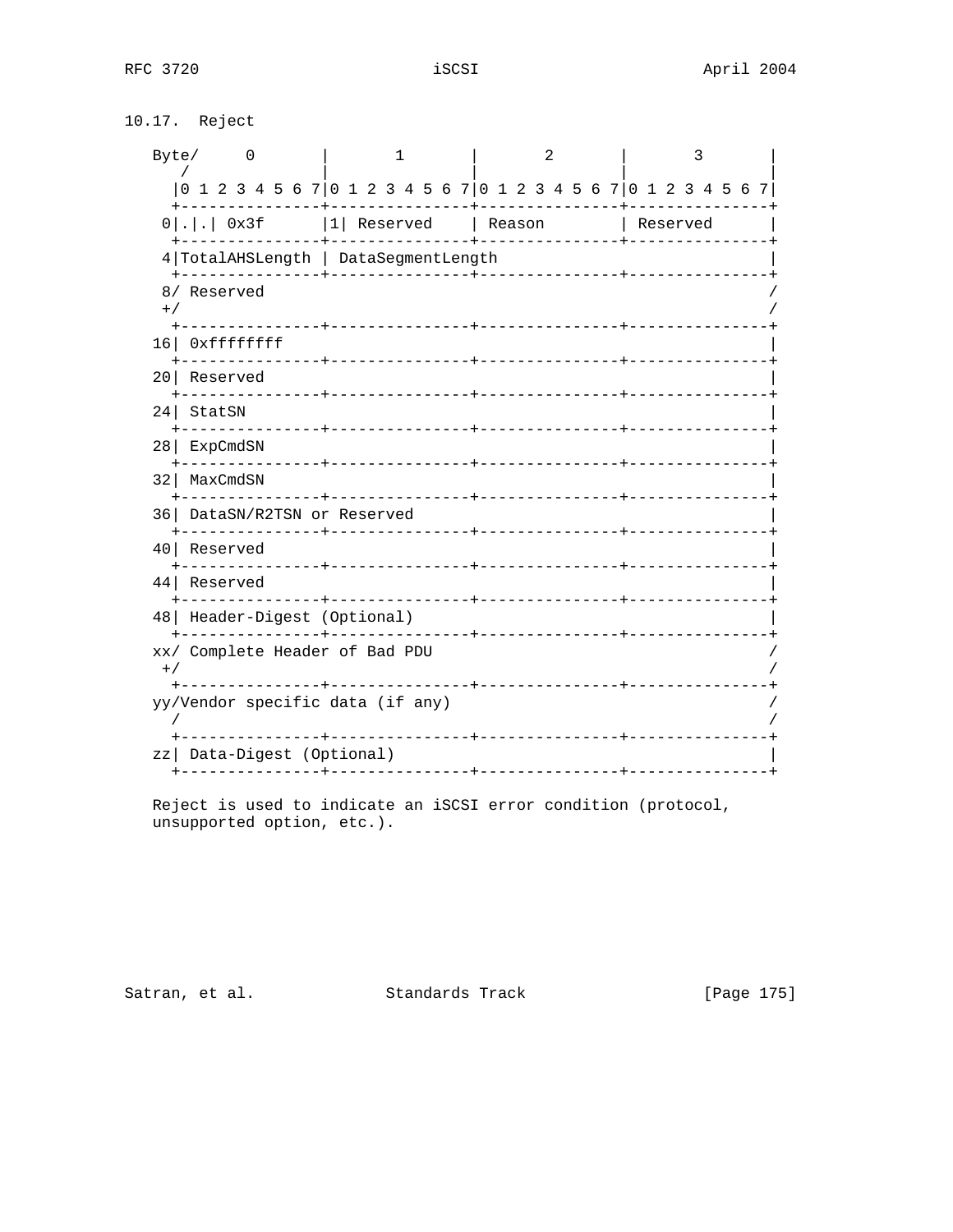# 10.17.1. Reason

The reject Reason is coded as follows:

| Code<br>(hex) | Explanation<br>-------------------------------                                     |     | Can the original<br>PDU be re-sent? |
|---------------|------------------------------------------------------------------------------------|-----|-------------------------------------|
| 0x01          | Reserved                                                                           | no  |                                     |
| 0x02          | Data (payload) Digest Error                                                        |     | yes (Note 1)                        |
| 0x03          | SNACK Reject                                                                       | yes |                                     |
| 0x04          | Protocol Error (e.g., SNACK request for<br>a status that was already acknowledged) | no  |                                     |
| 0x05          | Command not supported                                                              | no  |                                     |
| 0x06          | Immediate Command Reject - too many<br>immediate commands                          | yes |                                     |
| $0 \times 07$ | Task in progress                                                                   | no  |                                     |
| $0 \times 08$ | Invalid Data ACK                                                                   | no  |                                     |
| $0 \times 09$ | Invalid PDU field                                                                  | no  | (Note 2)                            |
| 0x0a          | Long Operation Reject - Can't generate<br>Target Transfer Tag - out of resources   | yes |                                     |
| 0x0b          | Negotiation Reset                                                                  | no  |                                     |
| 0x0c          | Waiting for Logout<br>________________________                                     | no  |                                     |
|               |                                                                                    |     |                                     |

 Note 1: For iSCSI, Data-Out PDU retransmission is only done if the target requests retransmission with a recovery R2T. However, if this is the data digest error on immediate data, the initiator may choose to retransmit the whole PDU including the immediate data.

 Note 2: A target should use this reason code for all invalid values of PDU fields that are meant to describe a task, a response, or a data transfer. Some examples are invalid TTT/ITT, buffer offset, LUN qualifying a TTT, and an invalid sequence number in a SNACK.

All other values for Reason are reserved.

Satran, et al. Standards Track [Page 176]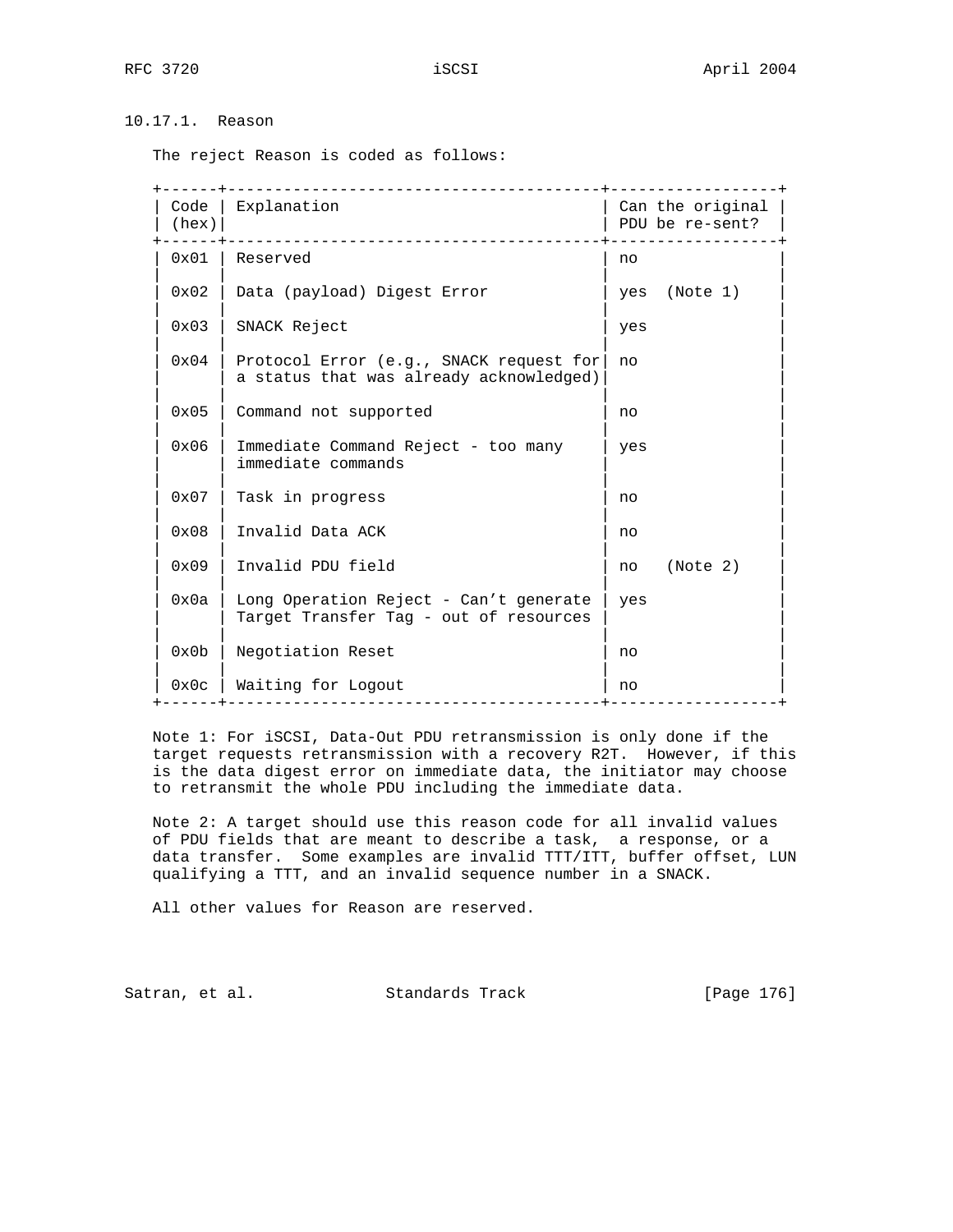In all the cases in which a pre-instantiated SCSI task is terminated because of the reject, the target MUST issue a proper SCSI command response with CHECK CONDITION as described in Section 10.4.3 Response. In these cases in which a status for the SCSI task was already sent before the reject, no additional status is required. If the error is detected while data from the initiator is still expected (i.e., the command PDU did not contain all the data and the target has not received a Data-Out PDU with the Final bit set to 1 for the unsolicited data, if any, and all outstanding R2Ts, if any), the target MUST wait until it receives the last expected Data-Out PDUs with the F bit set to 1 before sending the Response PDU.

 For additional usage semantics of Reject PDU, see Section 6.3 Usage Of Reject PDU in Recovery.

# 10.17.2. DataSN/R2TSN

 This field is only valid if the rejected PDU is a Data/R2T SNACK and the Reject reason code is "Protocol error" (see Section 10.16 SNACK Request). The DataSN/R2TSN is the next Data/R2T sequence number that the target would send for the task, if any.

10.17.3. StatSN, ExpCmdSN and MaxCmdSN

 These fields carry their usual values and are not related to the rejected command. StatSN is advanced after a Reject.

10.17.4. Complete Header of Bad PDU

 The target returns the header (not including digest) of the PDU in error as the data of the response.

Satran, et al. Standards Track [Page 177]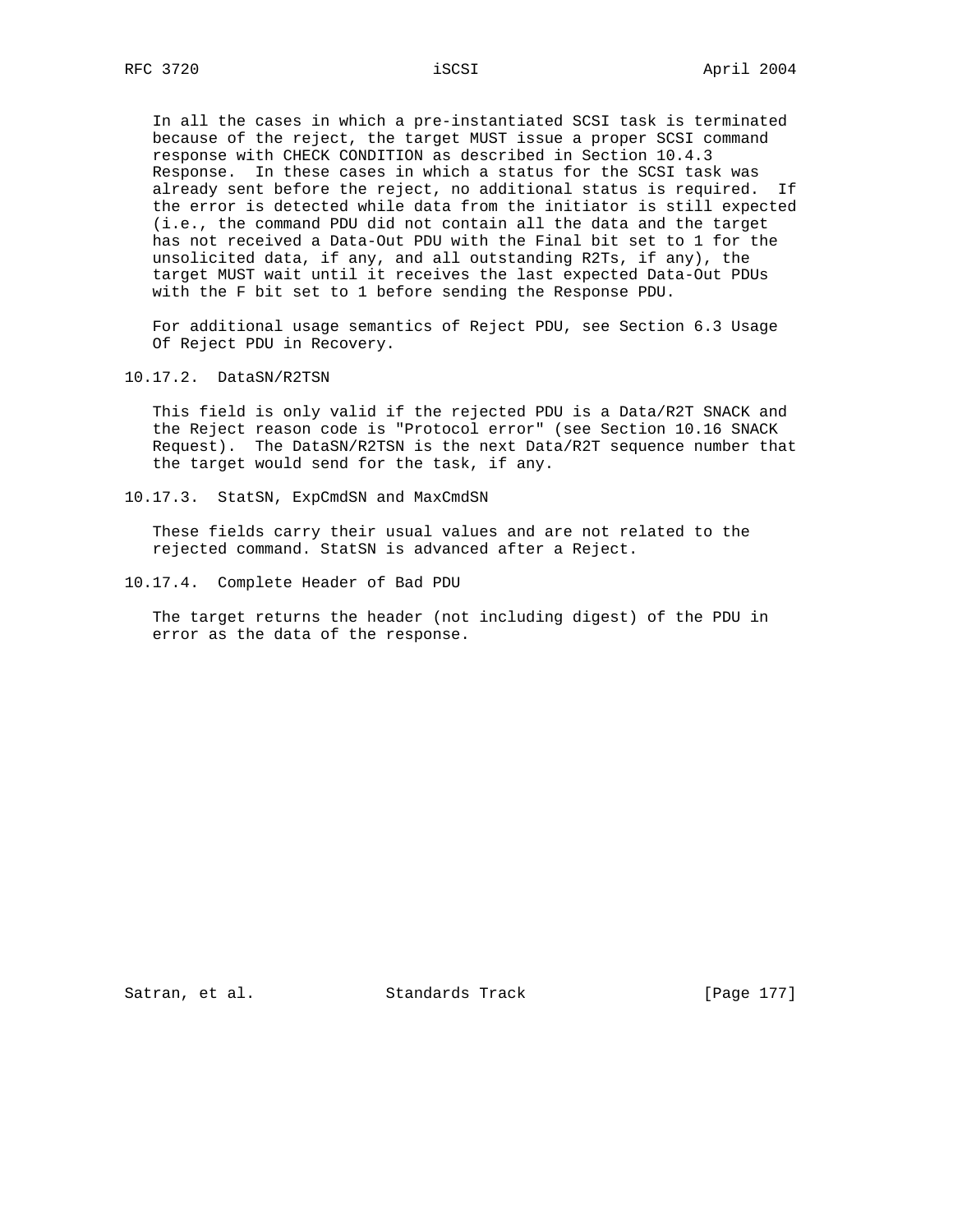10.18. NOP-Out

| Byte/0                                        | 1                                 | $\mathfrak{D}$                |                                                                 |
|-----------------------------------------------|-----------------------------------|-------------------------------|-----------------------------------------------------------------|
|                                               |                                   |                               | 0 1 2 3 4 5 6 7 0 1 2 3 4 5 6 7 0 1 2 3 4 5 6 7 0 1 2 3 4 5 6 7 |
| $0   .   I   0x00$   1 Reserved               |                                   |                               |                                                                 |
| 4 TotalAHSLength   DataSegmentLength          |                                   |                               |                                                                 |
| LUN or Reserved<br>81                         |                                   |                               |                                                                 |
| 12                                            |                                   |                               |                                                                 |
| 16 Initiator Task Tag or 0xffffffff           |                                   |                               |                                                                 |
| 20 L                                          | Target Transfer Tag or Oxffffffff |                               |                                                                 |
| $24$ CmdSN                                    |                                   |                               |                                                                 |
| 28 ExpStatSN                                  |                                   |                               |                                                                 |
| 32/ Reserved<br>$+$ /                         |                                   |                               |                                                                 |
| 48   Header-Digest (Optional)                 |                                   |                               |                                                                 |
| / DataSegment - Ping Data (optional)<br>$+$ / | -----------+-----------------     | _____________________________ |                                                                 |
| Data-Digest (Optional)                        |                                   |                               |                                                                 |

 A NOP-Out may be used by an initiator as a "ping request" to verify that a connection/session is still active and all its components are operational. The NOP-In response is the "ping echo".

A NOP-Out is also sent by an initiator in response to a NOP-In.

 A NOP-Out may also be used to confirm a changed ExpStatSN if another PDU will not be available for a long time.

 Upon receipt of a NOP-In with the Target Transfer Tag set to a valid value (not the reserved 0xffffffff), the initiator MUST respond with a NOP-Out. In this case, the NOP-Out Target Transfer Tag MUST contain a copy of the NOP-In Target Transfer Tag.

Satran, et al. Standards Track [Page 178]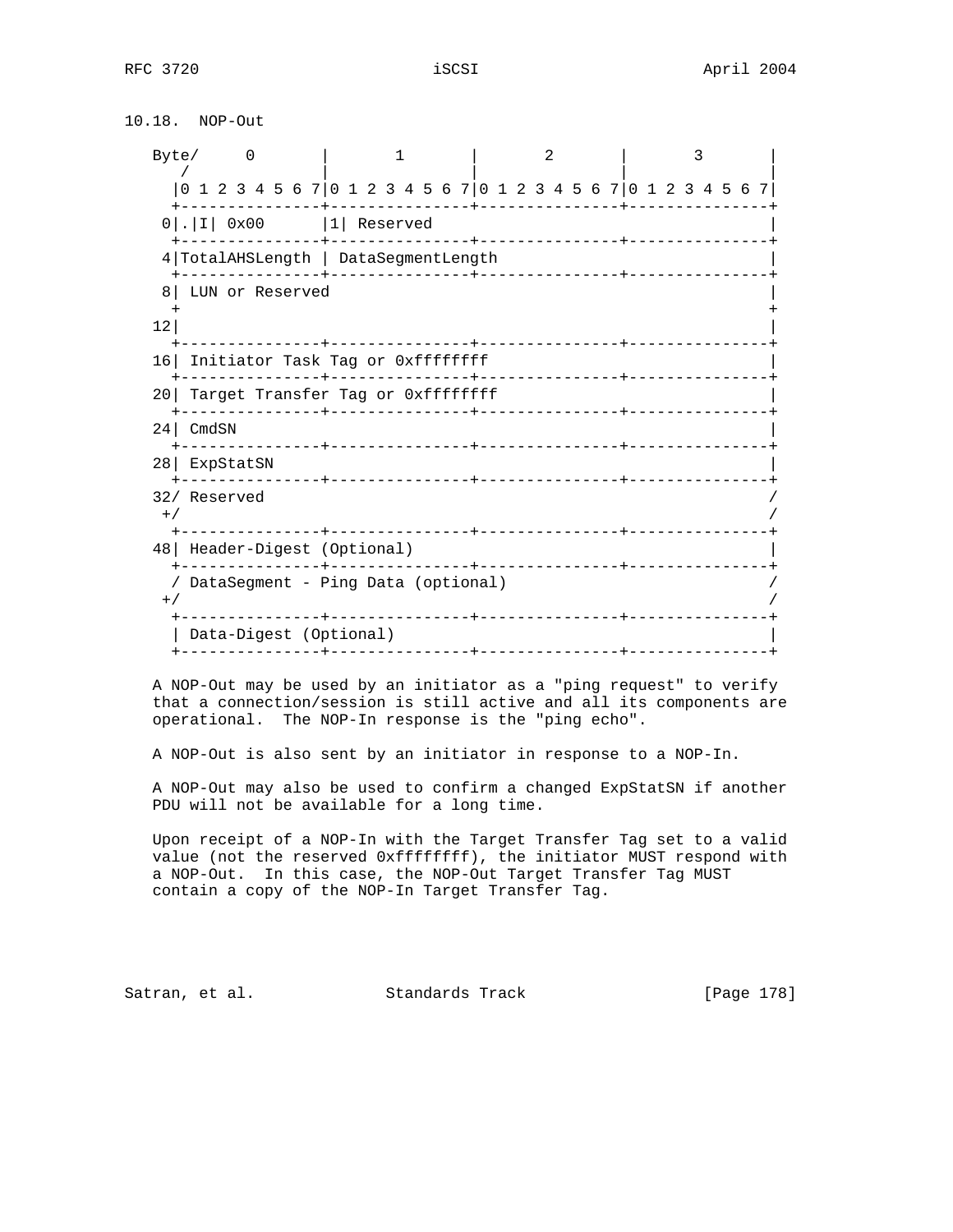10.18.1. Initiator Task Tag

 The NOP-Out MUST have the Initiator Task Tag set to a valid value only if a response in the form of NOP-In is requested (i.e., the NOP-Out is used as a ping request). Otherwise, the Initiator Task Tag MUST be set to 0xffffffff.

 When a target receives the NOP-Out with a valid Initiator Task Tag, it MUST respond with a Nop-In Response (see Section 10.19 NOP-In).

 If the Initiator Task Tag contains 0xffffffff, the I bit MUST be set to 1 and the CmdSN is not advanced after this PDU is sent.

10.18.2. Target Transfer Tag

A target assigned identifier for the operation.

 The NOP-Out MUST only have the Target Transfer Tag set if it is issued in response to a NOP-In with a valid Target Transfer Tag. In this case, it copies the Target Transfer Tag from the NOP-In PDU. Otherwise, the Target Transfer Tag MUST be set to 0xffffffff.

When the Target Transfer Tag is set to a value other than 0xfffffffff, the LUN field MUST also be copied from the NOP-In.

10.18.3. Ping Data

 Ping data are reflected in the NOP-In Response. The length of the reflected data are limited to MaxRecvDataSegmentLength. The length of ping data are indicated by the DataSegmentLength. 0 is a valid value for the DataSegmentLength and indicates the absence of ping data.

Satran, et al. Standards Track [Page 179]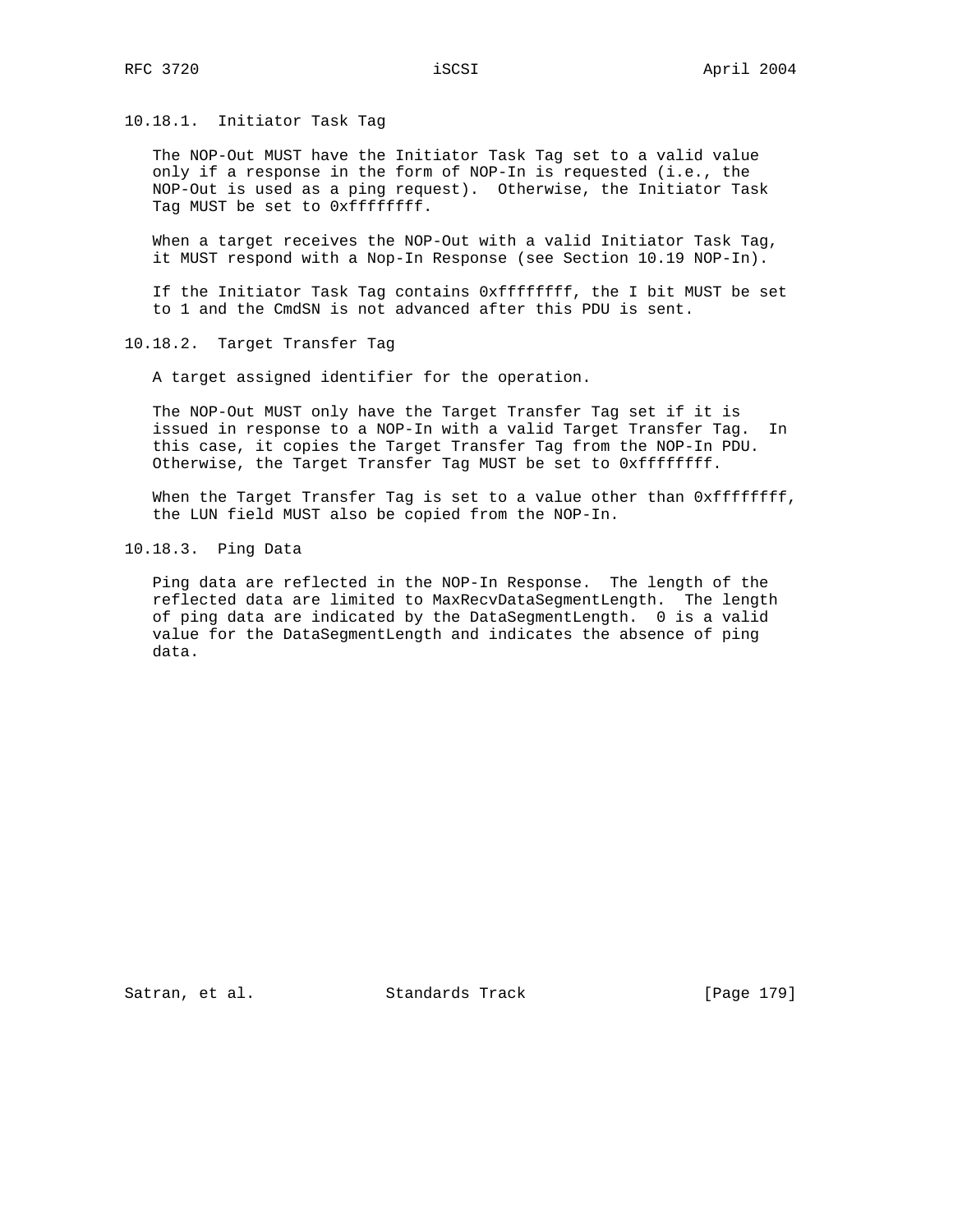10.19. NOP-In

| Byte/ | $\overline{0}$                                                |                 |  | 1                           |  |                    |  | $\mathfrak{D}$ |  |                                       | 3 |  |  |
|-------|---------------------------------------------------------------|-----------------|--|-----------------------------|--|--------------------|--|----------------|--|---------------------------------------|---|--|--|
|       | 1 2 3 4 5 6 7 0 1 2 3 4 5 6 7 0 1 2 3 4 5 6 7 0 1 2 3 4 5 6 7 |                 |  |                             |  |                    |  |                |  |                                       |   |  |  |
|       | $0 $ . $ $ .   0x20                                           |                 |  | $ 1 $ Reserved              |  | -----+------------ |  |                |  |                                       |   |  |  |
|       | 4 TotalAHSLength   DataSegmentLength                          |                 |  |                             |  |                    |  |                |  |                                       |   |  |  |
| 8     | LUN or Reserved                                               |                 |  |                             |  |                    |  |                |  |                                       |   |  |  |
| 12    |                                                               |                 |  |                             |  |                    |  |                |  |                                       |   |  |  |
| 16    | Initiator Task Tag or Oxffffffff                              | ___________     |  |                             |  | _________________  |  |                |  |                                       |   |  |  |
| 201   | Target Transfer Tag or Oxffffffff                             |                 |  |                             |  |                    |  | ----------     |  |                                       |   |  |  |
| 24    | StatSN                                                        |                 |  |                             |  |                    |  |                |  | <u> Le Le Le Le Le Le Le Le Le Le</u> |   |  |  |
| 28    | ExpCmdSN                                                      |                 |  |                             |  |                    |  |                |  |                                       |   |  |  |
| 32    | MaxCmdSN                                                      |                 |  | ____ <b>__</b> ____________ |  |                    |  |                |  |                                       |   |  |  |
|       | 36/ Reserved                                                  |                 |  |                             |  |                    |  |                |  |                                       |   |  |  |
| $+$ / |                                                               |                 |  |                             |  |                    |  |                |  |                                       |   |  |  |
|       | 48   Header-Digest (Optional)                                 |                 |  |                             |  | __________________ |  |                |  |                                       |   |  |  |
| $+$ / | DataSegment - Return Ping Data                                |                 |  |                             |  |                    |  |                |  |                                       |   |  |  |
|       | Data-Digest (Optional)                                        |                 |  |                             |  |                    |  |                |  |                                       |   |  |  |
|       |                                                               | -----------+--- |  |                             |  |                    |  |                |  |                                       |   |  |  |

 NOP-In is either sent by a target as a response to a NOP-Out, as a "ping" to an initiator, or as a means to carry a changed ExpCmdSN and/or MaxCmdSN if another PDU will not be available for a long time (as determined by the target).

 When a target receives the NOP-Out with a valid Initiator Task Tag (not the reserved value 0xffffffff), it MUST respond with a NOP-In with the same Initiator Task Tag that was provided in the NOP-Out request. It MUST also duplicate up to the first MaxRecvDataSegmentLength bytes of the initiator provided Ping Data. For such a response, the Target Transfer Tag MUST be 0xffffffff.

Satran, et al. Standards Track [Page 180]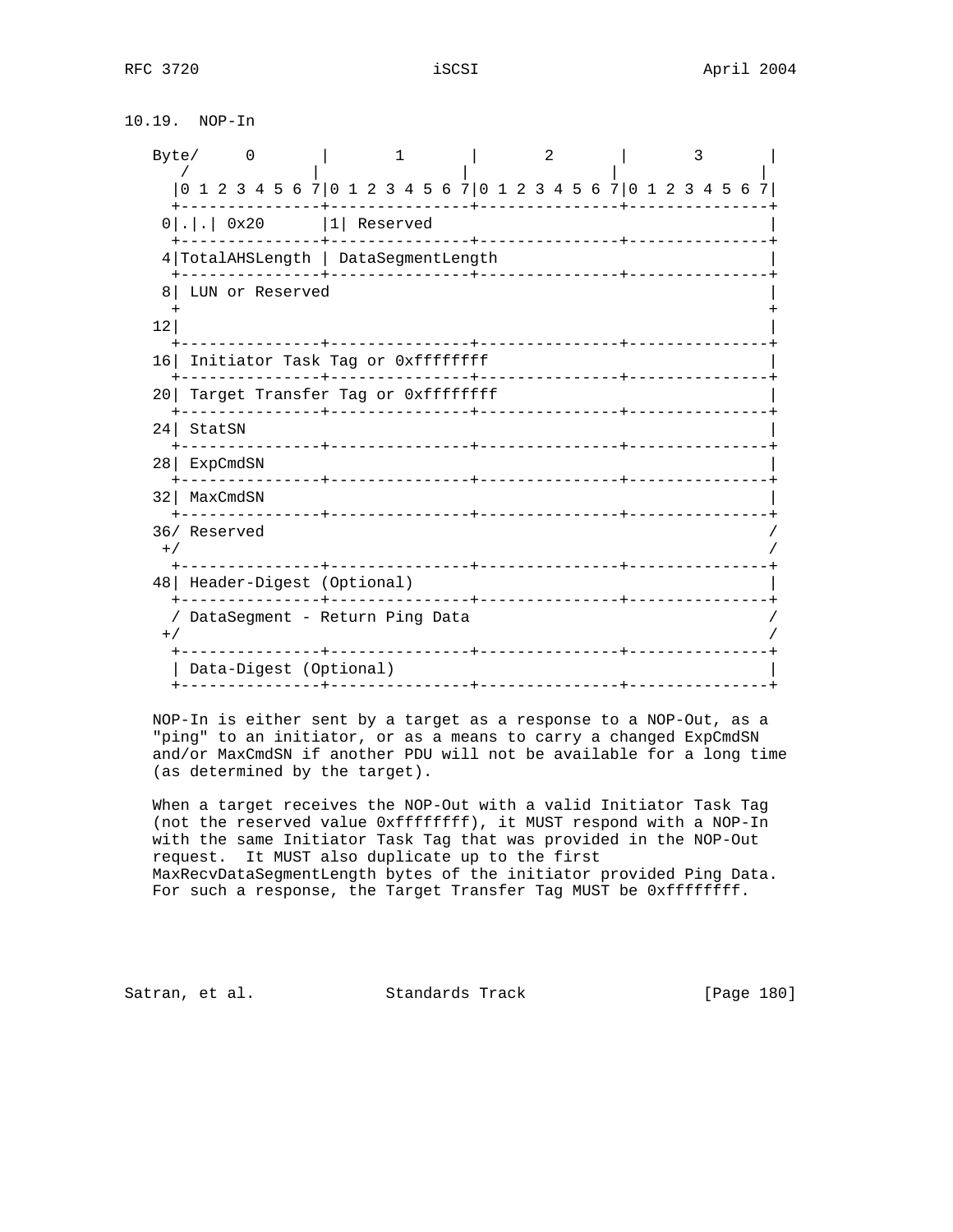Otherwise, when a target sends a NOP-In that is not a response to a Nop-Out received from the initiator, the Initiator Task Tag MUST be set to 0xffffffff and the Data Segment MUST NOT contain any data (DataSegmentLength MUST be 0).

10.19.1. Target Transfer Tag

 If the target is responding to a NOP-Out, this is set to the reserved value 0xffffffff.

 If the target is sending a NOP-In as a Ping (intending to receive a corresponding NOP-Out), this field is set to a valid value (not the reserved 0xffffffff).

 If the target is initiating a NOP-In without wanting to receive a corresponding NOP-Out, this field MUST hold the reserved value of 0xffffffff.

10.19.2. StatSN

 The StatSN field will always contain the next StatSN. However, when the Initiator Task Tag is set to 0xffffffff, StatSN for the connection is not advanced after this PDU is sent.

10.19.3. LUN

 A LUN MUST be set to a correct value when the Target Transfer Tag is valid (not the reserved value 0xffffffff).

11. iSCSI Security Text Keys and Authentication Methods

 Only the following keys are used during the SecurityNegotiation stage of the Login Phase:

 SessionType InitiatorName TargetName TargetAddress InitiatorAlias TargetAlias TargetPortalGroupTag AuthMethod and the keys used by the authentication methods specified under Section 11.1 AuthMethod along with all of their associated keys as well as Vendor Specific Authentication Methods.

Satran, et al. Standards Track [Page 181]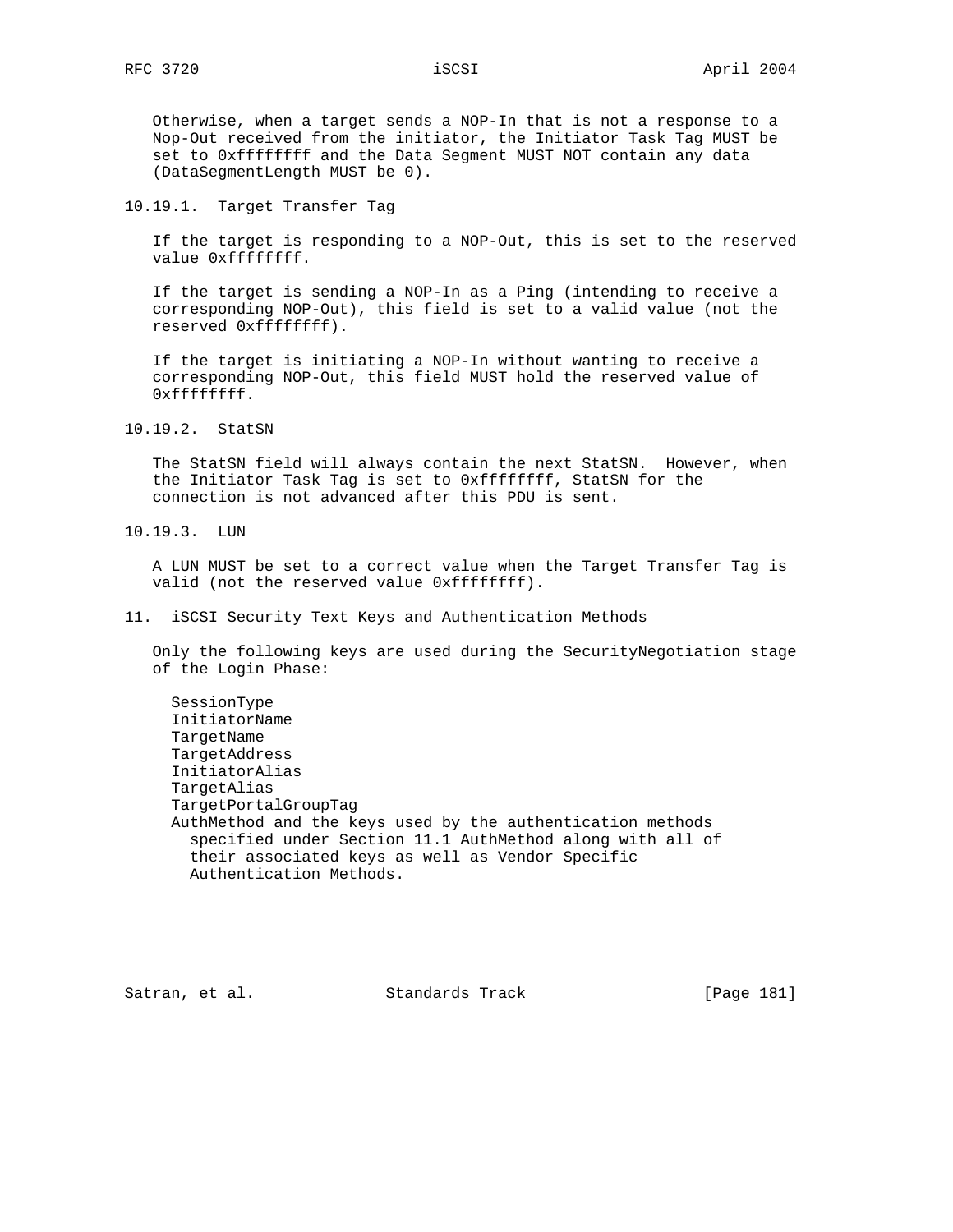Other keys MUST NOT be used.

 SessionType, InitiatorName, TargetName, InitiatorAlias, TargetAlias, and TargetPortalGroupTag are described in Chapter 12 as they can be used also in the OperationalNegotiation stage.

All security keys have connection-wide applicability.

11.1. AuthMethod

 Use: During Login - Security Negotiation Senders: Initiator and Target Scope: connection

AuthMethod = <list-of-values>

 The main item of security negotiation is the authentication method (AuthMethod).

 The authentication methods that can be used (appear in the list-of-values) are either those listed in the following table or are vendor-unique methods:

| Name              | Description                                                         |
|-------------------|---------------------------------------------------------------------|
| KRB5              | Kerberos V5 - defined in [RFC1510]                                  |
| SPKM1             | Simple Public-Key GSS-API Mechanism<br>defined in [RFC2025]         |
| SPKM <sub>2</sub> | Simple Public-Key GSS-API Mechanism<br>defined in [RFC2025]         |
| SRP               | Secure Remote Password<br>defined in [RFC2945]                      |
| CHAP              | Challenge Handshake Authentication Protocol<br>defined in [RFC1994] |
| None              | No authentication                                                   |
|                   |                                                                     |

 The AuthMethod selection is followed by an "authentication exchange" specific to the authentication method selected.

 The authentication method proposal may be made by either the initiator or the target. However the initiator MUST make the first step specific to the selected authentication method as soon as it is

Satran, et al. Standards Track [Page 182]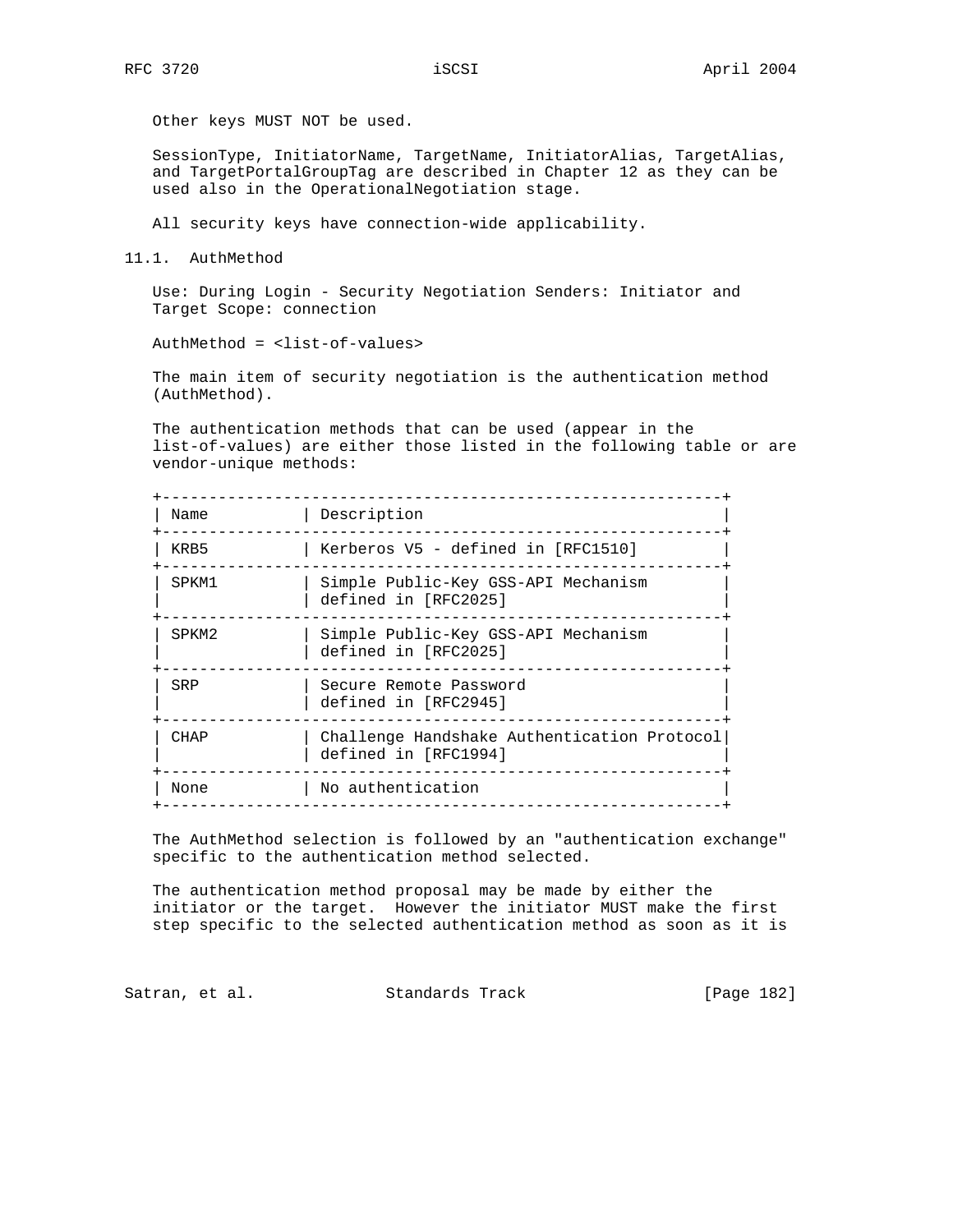selected. It follows that if the target makes the authentication method proposal the initiator sends the first keys(s) of the exchange together with its authentication method selection.

 The authentication exchange authenticates the initiator to the target, and optionally, the target to the initiator. Authentication is OPTIONAL to use but MUST be supported by the target and initiator.

 The initiator and target MUST implement CHAP. All other authentication methods are OPTIONAL.

 Private or public extension algorithms MAY also be negotiated for authentication methods. Whenever a private or public extension algorithm is part of the default offer (the offer made in absence of explicit administrative action) the implementer MUST ensure that CHAP is listed as an alternative in the default offer and "None" is not part of the default offer.

 Extension authentication methods MUST be named using one of the following two formats:

- a) Z-reversed.vendor.dns\_name.do\_something=
- b) Z<#><IANA-registered-string>=

 Authentication methods named using the Z- format are used as private extensions. Authentication methods named using the Z# format are used as public extensions that must be registered with IANA and MUST be described by an informational RFC.

 For all of the public or private extension authentication methods, the method specific keys MUST conform to the format specified in Section 5.1 Text Format for standard-label.

 To identify the vendor for private extension authentication methods, we suggest you use the reversed DNS-name as a prefix to the proper digest names.

 The part of digest-name following Z- and Z# MUST conform to the format for standard-label specified in Section 5.1 Text Format.

 Support for public or private extension authentication methods is OPTIONAL.

 The following subsections define the specific exchanges for each of the standardized authentication methods. As mentioned earlier the first step is always done by the initiator.

Satran, et al. Standards Track [Page 183]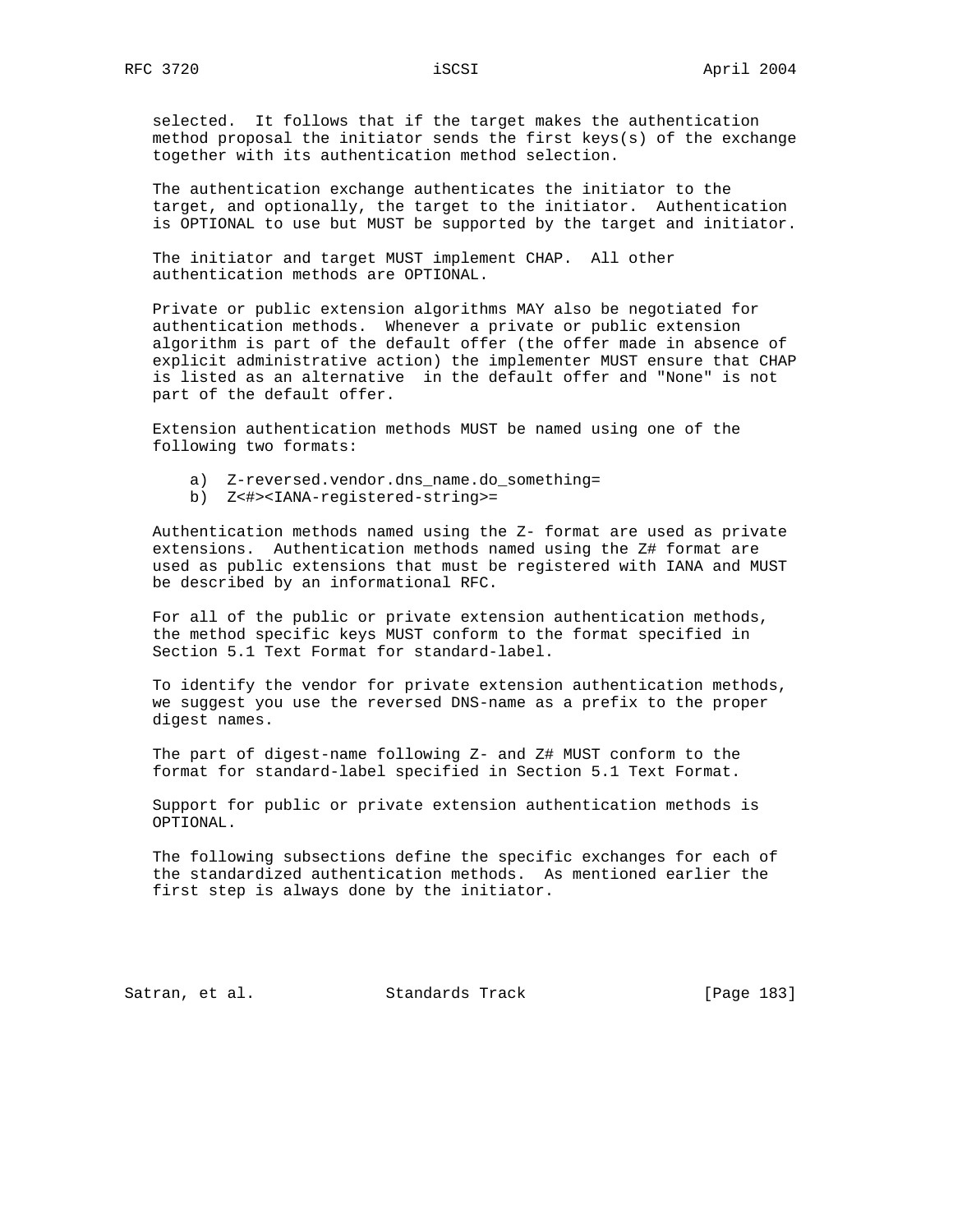11.1.1. Kerberos

 For KRB5 (Kerberos V5) [RFC1510] and [RFC1964], the initiator MUST use:

KRB\_AP\_REQ=<KRB\_AP\_REQ>

where KRB\_AP\_REQ is the client message as defined in [RFC1510].

 The default principal name assumed by an iSCSI initiator or target (prior to any administrative configuration action) MUST be the iSCSI Initiator Name or iSCSI Target Name respectively, prefixed by the string "iscsi/".

 If the initiator authentication fails, the target MUST respond with a Login reject with "Authentication Failure" status. Otherwise, if the initiator has selected the mutual authentication option (by setting MUTUAL-REQUIRED in the ap-options field of the KRB\_AP\_REQ), the target MUST reply with:

KRB\_AP\_REP=<KRB\_AP\_REP>

 where KRB\_AP\_REP is the server's response message as defined in [RFC1510].

 If mutual authentication was selected and target authentication fails, the initiator MUST close the connection.

 KRB\_AP\_REQ and KRB\_AP\_REP are binary-values and their binary length (not the length of the character string that represents them in encoded form) MUST not exceed 65536 bytes.

11.1.2. Simple Public-Key Mechanism (SPKM)

For SPKM1 and SPKM2 [RFC2025], the initiator MUST use:

SPKM\_REQ=<SPKM-REQ>

where SPKM-REQ is the first initiator token as defined in [RFC2025].

 [RFC2025] defines situations where each side may send an error token that may cause the peer to re-generate and resend its last token. This scheme is followed in iSCSI, and the error token syntax is:

SPKM\_ERROR=<SPKM-ERROR>

Satran, et al. Standards Track [Page 184]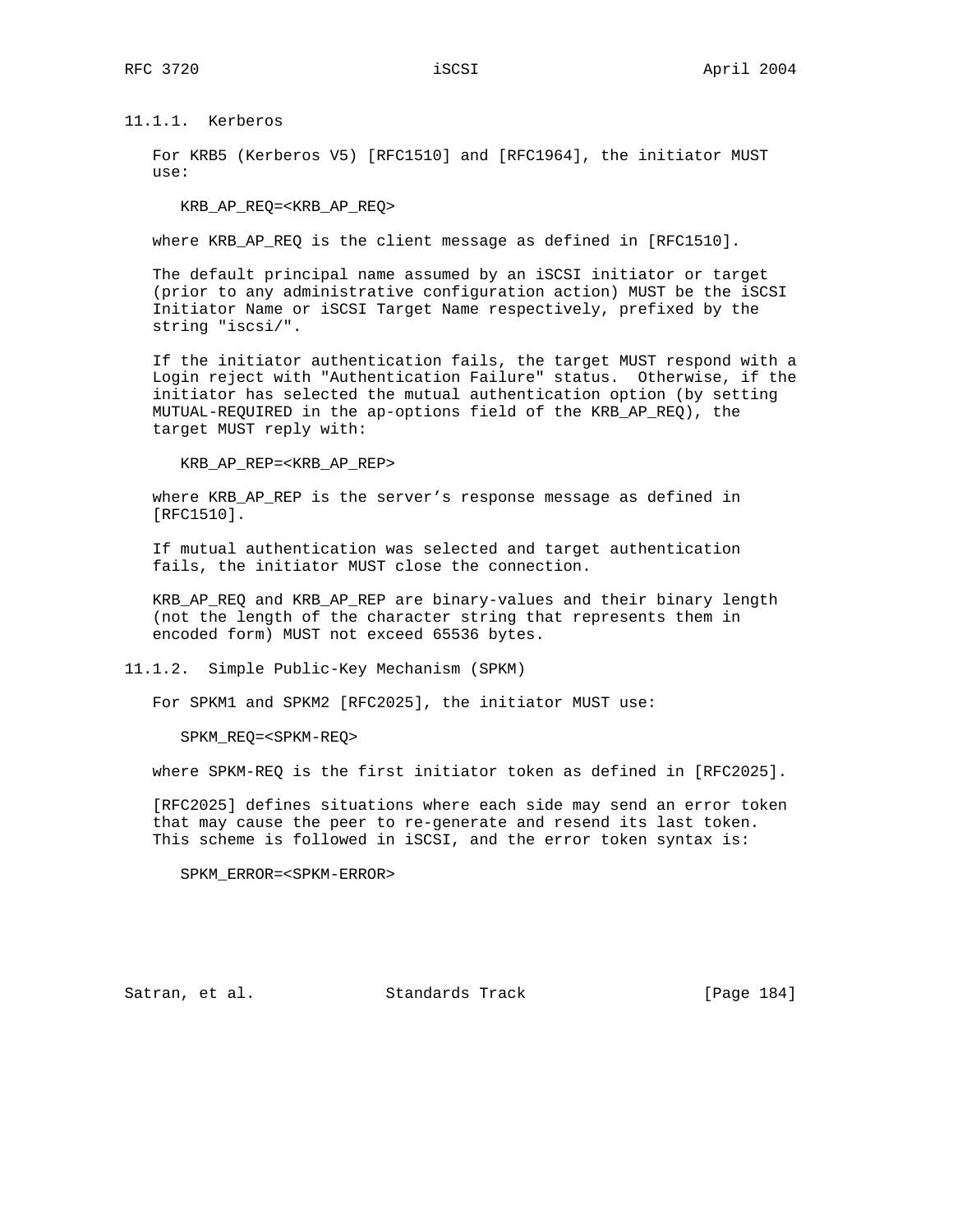However, SPKM-DEL tokens that are defined by [RFC2025] for fatal errors will not be used by iSCSI. If the target needs to send a SPKM-DEL token, it will, instead, send a Login "login reject" message with the "Authentication Failure" status and terminate the connection. If the initiator needs to send a SPKM-DEL token, it will close the connection.

 In the following sections, we assume that no SPKM-ERROR tokens are required.

 If the initiator authentication fails, the target MUST return an error. Otherwise, if the AuthMethod is SPKM1 or if the initiator has selected the mutual authentication option (by setting mutual-state bit in the options field of the REQ-TOKEN in the SPKM-REQ), the target MUST reply with:

SPKM\_REP\_TI=<SPKM-REP-TI>

where SPKM-REP-TI is the target token as defined in [RFC2025].

 If mutual authentication was selected and target authentication fails, the initiator MUST close the connection. Otherwise, if the AuthMethod is SPKM1, the initiator MUST continue with:

SPKM\_REP\_IT=<SPKM-REP-IT>

 where SPKM-REP-IT is the second initiator token as defined in [RFC2025]. If the initiator authentication fails, the target MUST answer with a Login reject with "Authentication Failure" status.

SPKM requires support for very long authentication items.

 All the SPKM-\* tokens are binary-values and their binary length (not the length of the character string that represents them in encoded form) MUST not exceed 65536 bytes.

11.1.3. Secure Remote Password (SRP)

For SRP [RFC2945], the initiator MUST use:

SRP\_U=<U> TargetAuth=Yes /\* or TargetAuth=No \*/

 The target MUST answer with a Login reject with the "Authorization Failure" status or reply with:

SRP\_GROUP=<G1,G2...> SRP\_s=<s>

Where G1, G2... are proposed groups, in order of preference.

Satran, et al. Standards Track [Page 185]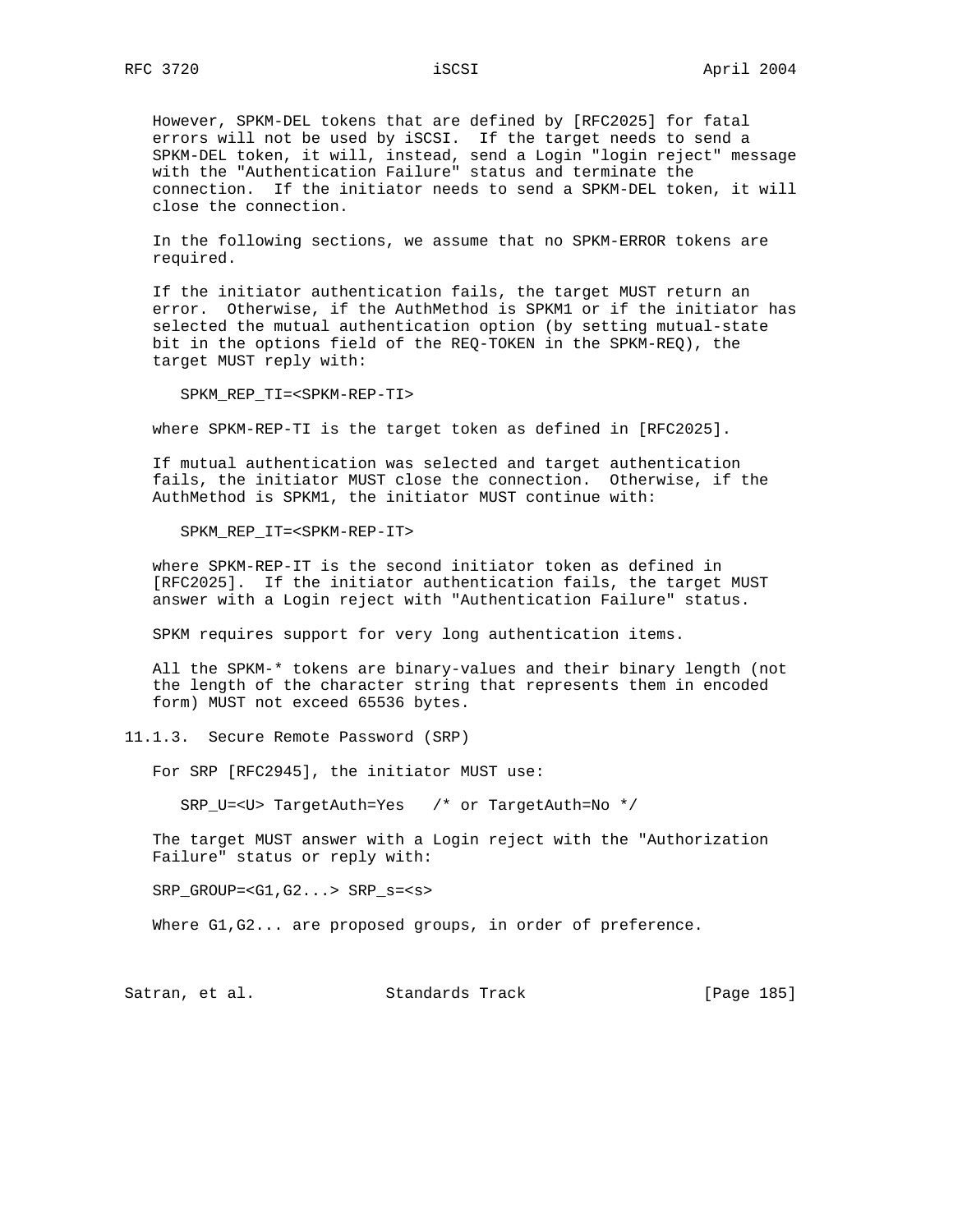The initiator MUST either close the connection or continue with:

SRP\_A=<A> SRP\_GROUP=<G>

Where G is one of G1, G2... that were proposed by the target.

 The target MUST answer with a Login reject with the "Authentication Failure" status or reply with:

SRP\_B=<B>

The initiator MUST close the connection or continue with:

SRP\_M=<M>

 If the initiator authentication fails, the target MUST answer with a Login reject with "Authentication Failure" status. Otherwise, if the initiator sent TargetAuth=Yes in the first message (requiring target authentication), the target MUST reply with:

```
SRP_HM=< H(A | M | K)
```
 If the target authentication fails, the initiator MUST close the connection.

Where U, s, A, B, M, and  $H(A \mid M \mid K)$  are defined in [RFC2945] (using the SHA1 hash function, such as SRP-SHA1) and G,Gn (Gn stands for G1,G2...) are identifiers of SRP groups specified in [RFC3723]. G, Gn, and U are text strings,  $s, A, B, M$ , and  $H(A \mid M \mid K)$  are binary-values. The length of  $s, A, B, M$  and  $H(A \mid M \mid K)$  in binary form (not the length of the character string that represents them in encoded form) MUST not exceed 1024 bytes.

For the SRP GROUP, all the groups specified in [RFC3723] up to 1536 bits (i.e., SRP-768, SRP-1024, SRP-1280, SRP-1536) must be supported by initiators and targets. To guarantee interoperability, targets MUST always offer "SRP-1536" as one of the proposed groups.

11.1.4. Challenge Handshake Authentication Protocol (CHAP)

For CHAP [RFC1994], in the first step, the initiator MUST send:

 $CHAP_A=$ 

Where A1, A2... are proposed algorithms, in order of preference.

Satran, et al. Standards Track [Page 186]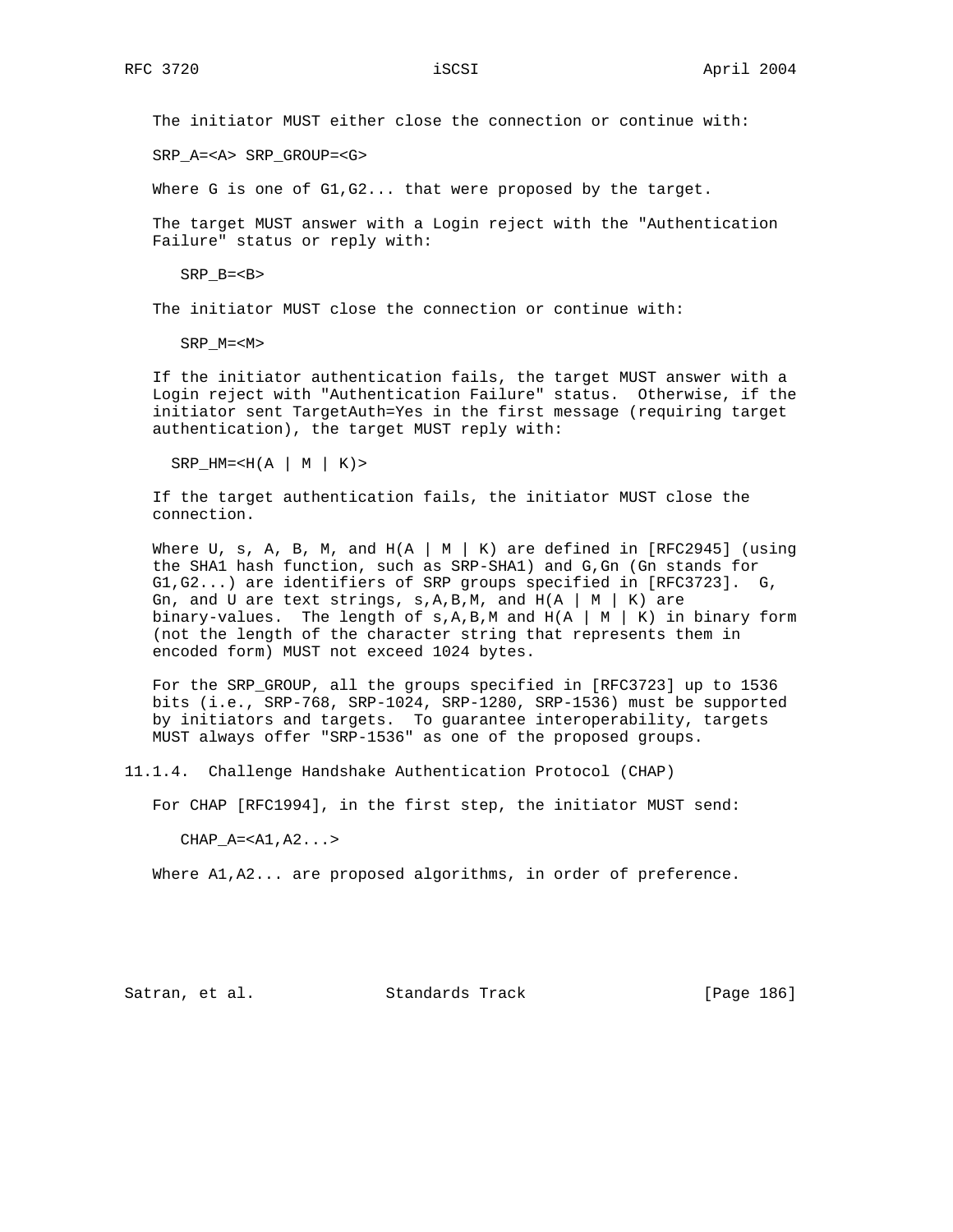In the second step, the target MUST answer with a Login reject with the "Authentication Failure" status or reply with:

CHAP\_A=<A> CHAP\_I=<I> CHAP\_C=<C>

Where A is one of  $A1, A2...$  that were proposed by the initiator.

In the third step, the initiator MUST continue with:

CHAP\_N=<N> CHAP\_R=<R>

or, if it requires target authentication, with:

CHAP\_N=<N> CHAP\_R=<R> CHAP\_I=<I> CHAP\_C=<C>

 If the initiator authentication fails, the target MUST answer with a Login reject with "Authentication Failure" status. Otherwise, if the initiator required target authentication, the target MUST either answer with a Login reject with "Authentication Failure" or reply with:

CHAP\_N=<N> CHAP\_R=<R>

 If target authentication fails, the initiator MUST close the connection.

Where N, (A,A1,A2), I, C, and R are (correspondingly) the Name, Algorithm, Identifier, Challenge, and Response as defined in [RFC1994], N is a text string, A,A1,A2, and I are numbers, and C and R are large-binary-values and their binary length (not the length of the character string that represents them in encoded form) MUST not exceed 1024 bytes.

 For the Algorithm, as stated in [RFC1994], one value is required to be implemented:

5 (CHAP with MD5)

 To guarantee interoperability, initiators MUST always offer it as one of the proposed algorithms.

12. Login/Text Operational Text Keys

 Some session specific parameters MUST only be carried on the leading connection and cannot be changed after the leading connection login (e.g., MaxConnections, the maximum number of connections). This

Satran, et al. Standards Track [Page 187]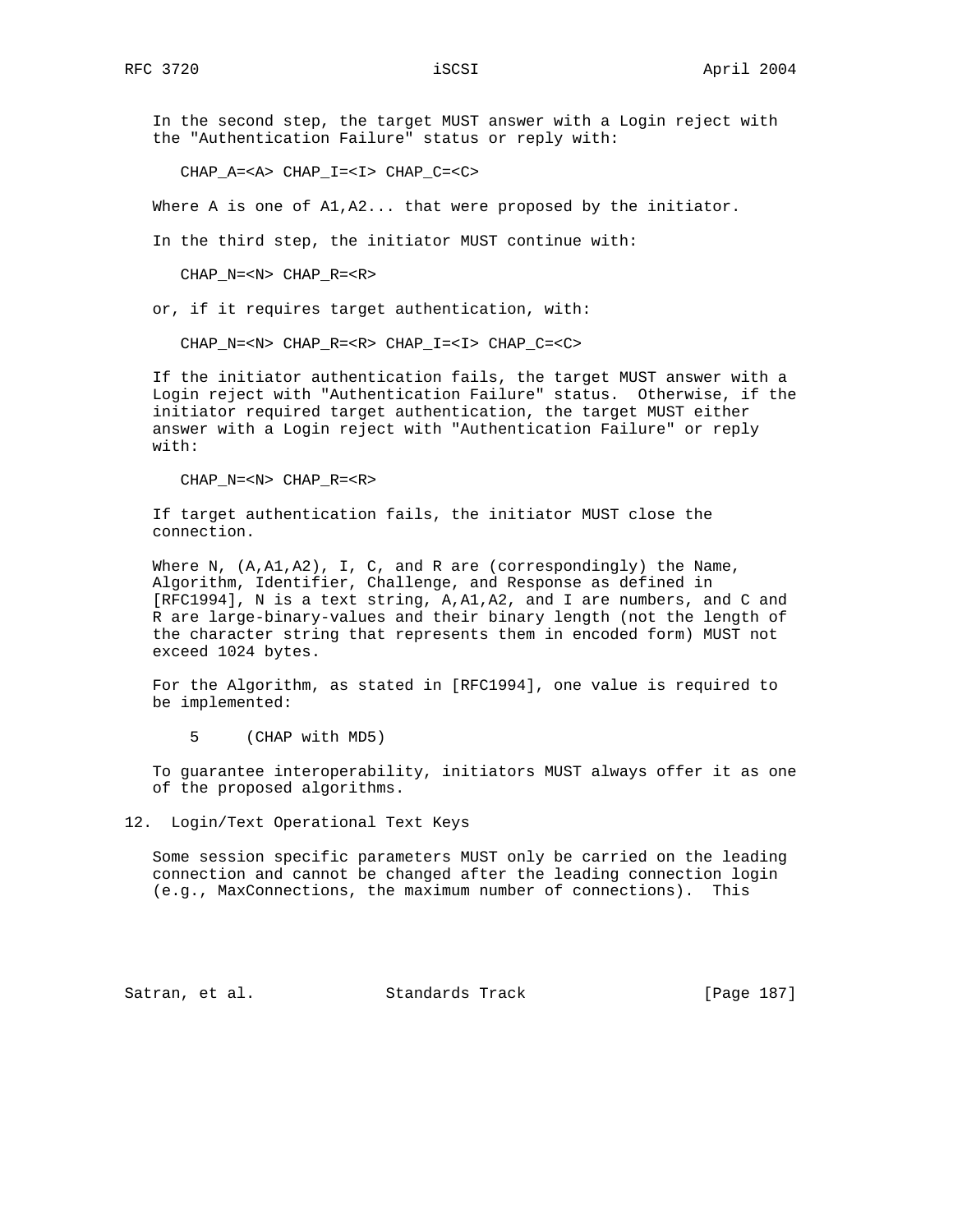holds for a single connection session with regard to connection restart. The keys that fall into this category have the use: LO (Leading Only).

 Keys that can only be used during login have the use: IO (initialize only), while those that can be used in both the Login Phase and Full Feature Phase have the use: ALL.

 Keys that can only be used during Full Feature Phase use FFPO (Full Feature Phase only).

 Keys marked as Any-Stage may also appear in the SecurityNegotiation stage while all other keys described in this chapter are operational keys.

Keys that do not require an answer are marked as Declarative.

Key scope is indicated as session-wide (SW) or connection-only (CO).

 Result function, wherever mentioned, states the function that can be applied to check the validity of the responder selection. Minimum means that the selected value cannot exceed the offered value. Maximum means that the selected value cannot be lower than the offered value. AND means that the selected value must be a possible result of a Boolean "and" function with an arbitrary Boolean value (e.g., if the offered value is No the selected value must be No). OR means that the selected value must be a possible result of a Boolean "or" function with an arbitrary Boolean value (e.g., if the offered value is Yes the selected value must be Yes).

12.1. HeaderDigest and DataDigest

 Use: IO Senders: Initiator and Target Scope: CO

 HeaderDigest = <list-of-values> DataDigest = <list-of-values>

Default is None for both HeaderDigest and DataDigest.

 Digests enable the checking of end-to-end, non-cryptographic data integrity beyond the integrity checks provided by the link layers and the covering of the whole communication path including all elements that may change the network level PDUs such as routers, switches, and proxies.

Satran, et al. Standards Track [Page 188]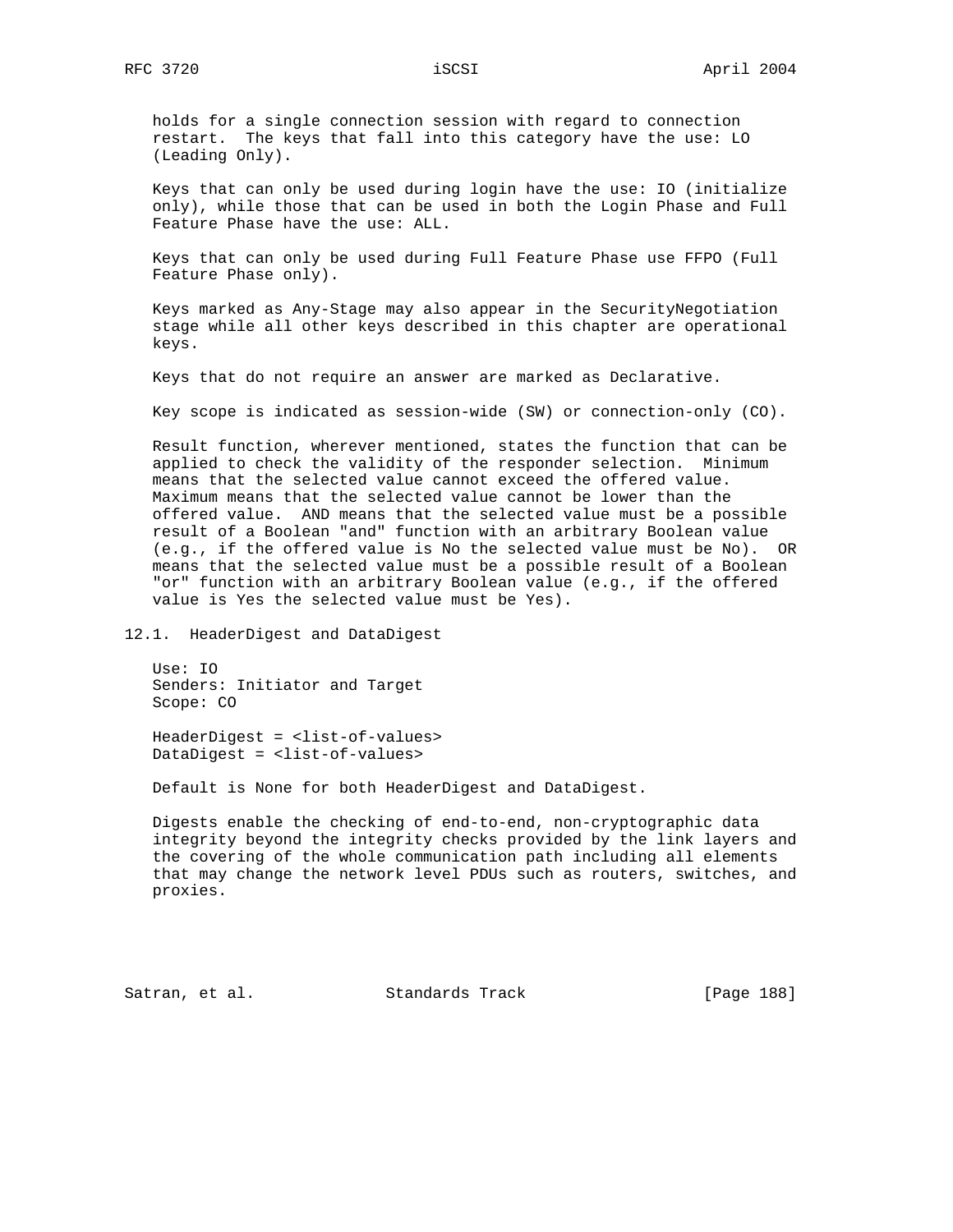The following table lists cyclic integrity checksums that can be negotiated for the digests and that MUST be implemented by every iSCSI initiator and target. These digest options only have error detection significance.

| Name   | Description | Generator   |
|--------|-------------|-------------|
| CRC32C | 32 bit CRC  | 0x11edc6f41 |
| None   | no digest   |             |

 The generator polynomial for this digest is given in hex-notation (e.g., 0x3b stands for 0011 1011 and the polynomial is  $x***5+X***4+x***3+x+1$ ).

 When the Initiator and Target agree on a digest, this digest MUST be used for every PDU in Full Feature Phase.

 Padding bytes, when present in a segment covered by a CRC, SHOULD be set to 0 and are included in the CRC.

 The CRC MUST be calculated by a method that produces the same results as the following process:

- The PDU bits are considered as the coefficients of a polynomial M(x) of degree n-1; bit 7 of the lowest numbered byte is considered the most significant bit  $(x^n-1)$ , followed by bit 6 of the lowest numbered byte through bit 0 of the highest numbered byte (x^0).
- The most significant 32 bits are complemented.
- The polynomial is multiplied by  $x^3$ 2 then divided by  $G(x)$ . The generator polynomial produces a remainder  $R(x)$  of degree <= 31.
- The coefficients of  $R(x)$  are considered a 32 bit sequence.
- The bit sequence is complemented and the result is the CRC.
- The CRC bits are mapped into the digest word. The x^31 coefficient in bit 7 of the lowest numbered byte of the digest continuing through to the byte up to the x^24 coefficient in bit 0 of the lowest numbered byte, continuing with the x^23 coefficient in bit 7 of next byte through x^0 in bit 0 of the highest numbered byte.

Satran, et al. Standards Track [Page 189]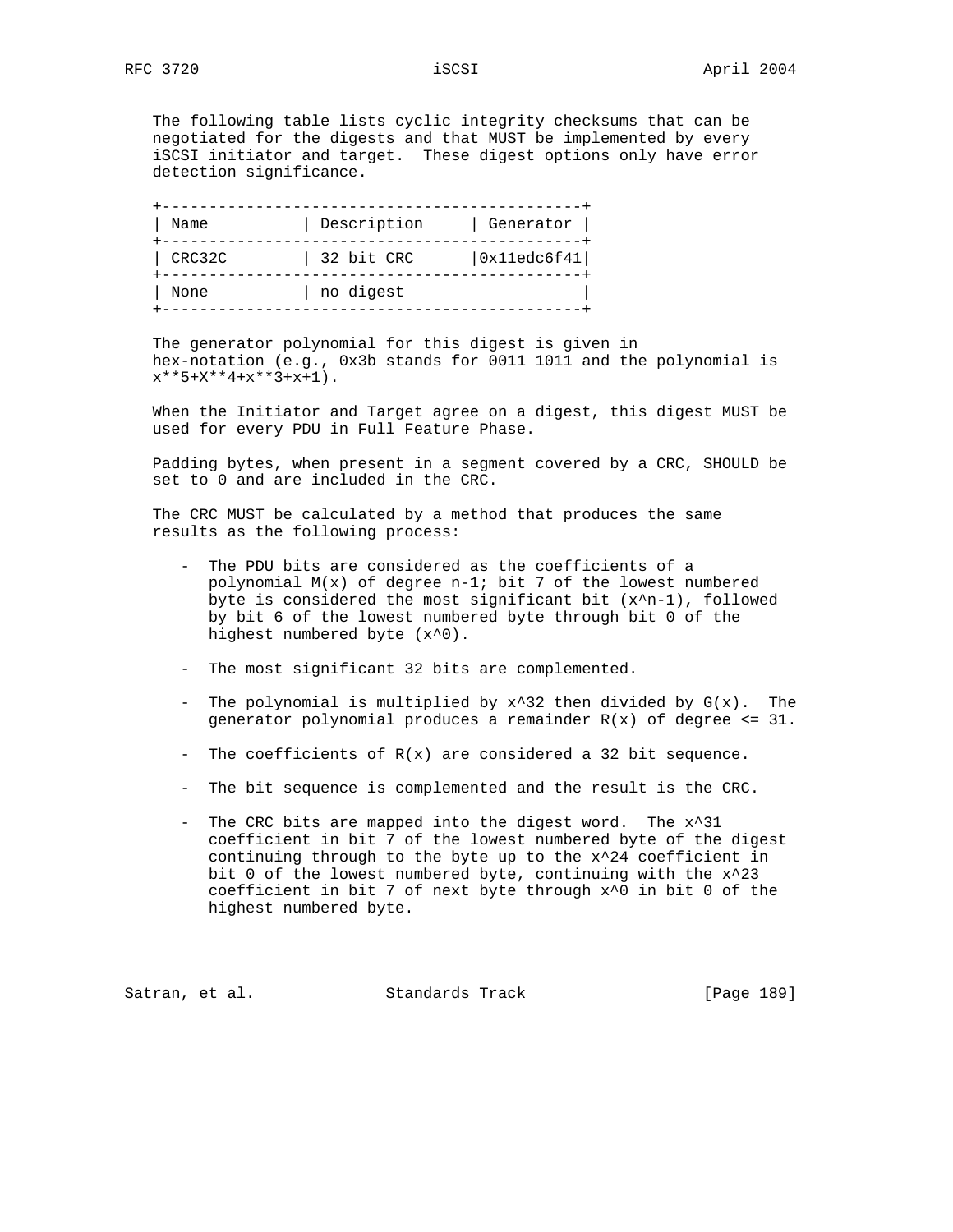- Computing the CRC over any segment (data or header) extended to include the CRC built using the generator 0x11edc6f41 will always get the value  $0x1c2d19ed$  as its final remainder  $(R(x))$ . This value is given here in its polynomial form (i.e., not mapped as the digest word).

 For a discussion about selection criteria for the CRC, see [RFC3385]. For a detailed analysis of the iSCSI polynomial, see [Castagnoli93].

 Private or public extension algorithms MAY also be negotiated for digests. Whenever a private or public digest extension algorithm is part of the default offer (the offer made in absence of explicit administrative action) the implementer MUST ensure that CRC32C is listed as an alternative in the default offer and "None" is not part of the default offer.

 Extension digest algorithms MUST be named using one of the following two formats:

- a) Y-reversed.vendor.dns\_name.do\_something=
- b) Y<#><IANA-registered-string>=

 Digests named using the Y- format are used for private purposes (unregistered). Digests named using the Y# format (public extension) must be registered with IANA and MUST be described by an informational RFC.

 For private extension digests, to identify the vendor, we suggest you use the reversed DNS-name as a prefix to the proper digest names.

 The part of digest-name following Y- and Y# MUST conform to the format for standard-label specified in Section 5.1 Text Format.

Support for public or private extension digests is OPTIONAL.

12.2. MaxConnections

 $Use: LO$  Senders: Initiator and Target Scope: SW Irrelevant when: SessionType=Discovery

MaxConnections=<numerical-value-from-1-to-65535>

 Default is 1. Result function is Minimum.

Satran, et al. Standards Track [Page 190]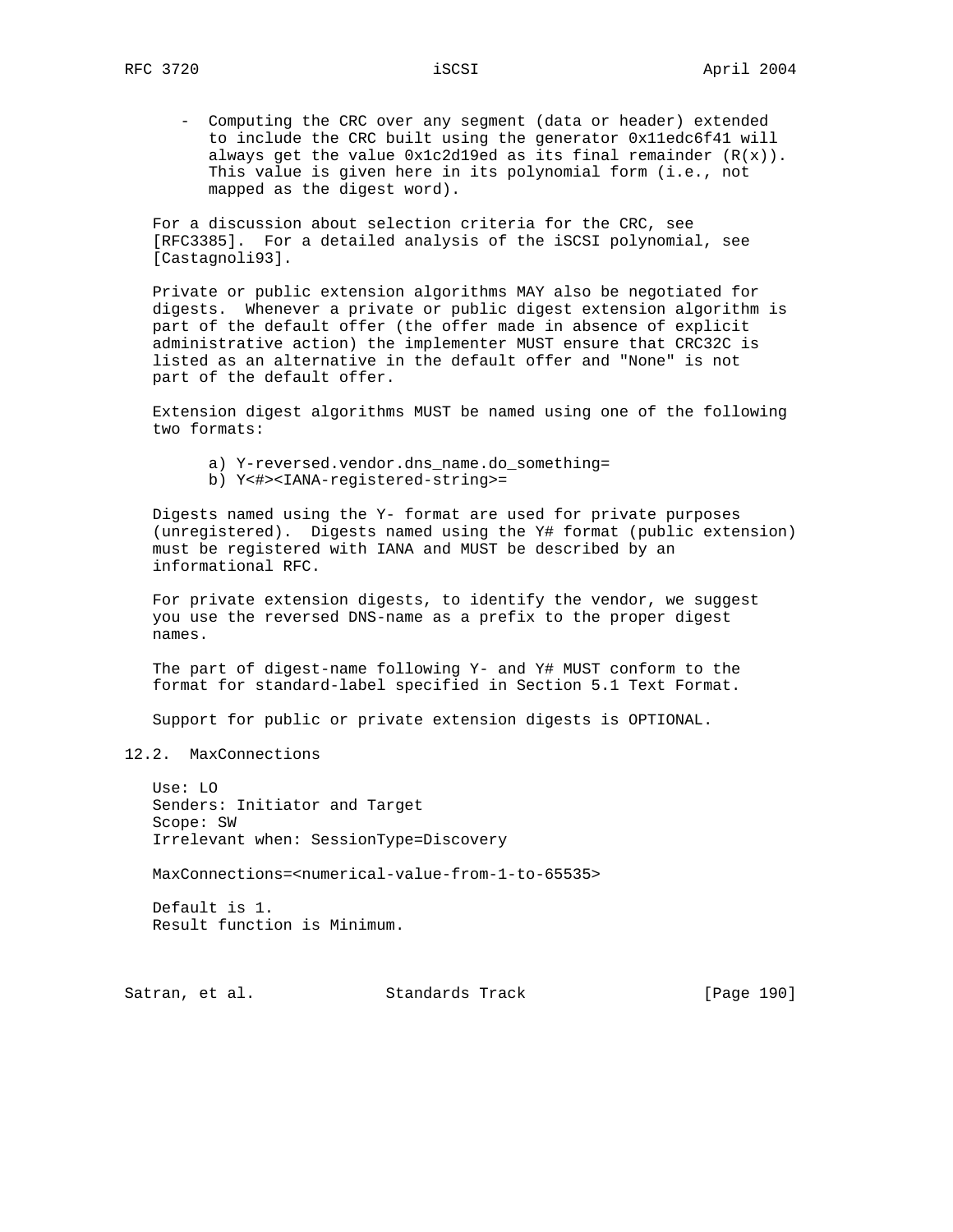Initiator and target negotiate the maximum number of connections requested/acceptable.

12.3. SendTargets

 Use: FFPO Senders: Initiator Scope: SW

For a complete description, see Appendix D. - SendTargets Operation -.

12.4. TargetName

 Use: IO by initiator, FFPO by target - only as response to a SendTargets, Declarative, Any-Stage

 Senders: Initiator and Target Scope: SW

TargetName=<iSCSI-name-value>

Examples:

 TargetName=iqn.1993-11.com.disk-vendor:diskarrays.sn.45678 TargetName=eui.020000023B040506

 The initiator of the TCP connection MUST provide this key to the remote endpoint in the first login request if the initiator is not establishing a discovery session. The iSCSI Target Name specifies the worldwide unique name of the target.

 The TargetName key may also be returned by the "SendTargets" text request (which is its only use when issued by a target).

TargetName MUST not be redeclared within the login phase.

Satran, et al. Standards Track [Page 191]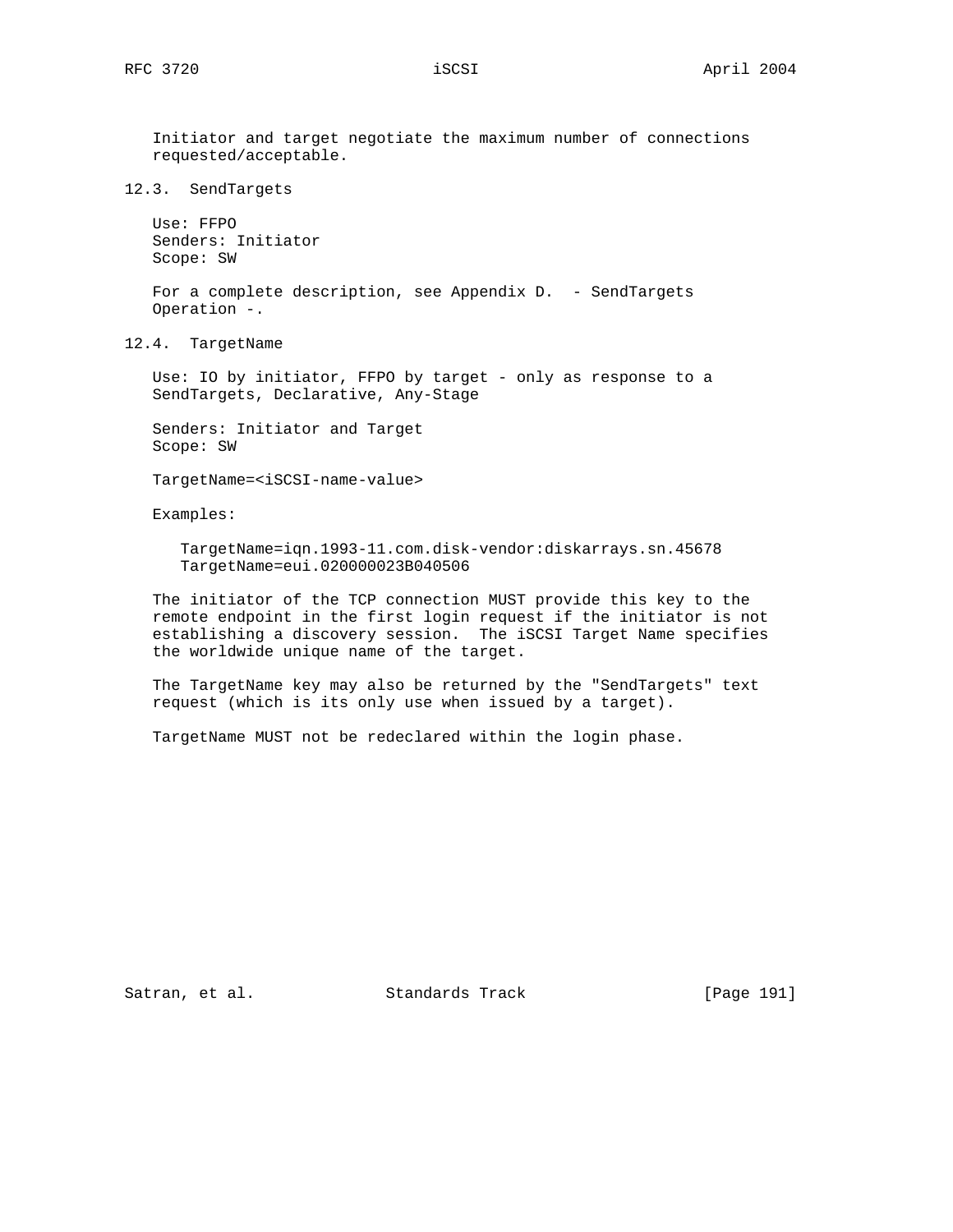12.5. InitiatorName

 Use: IO, Declarative, Any-Stage Senders: Initiator Scope: SW

InitiatorName=<iSCSI-name-value>

Examples:

 InitiatorName=iqn.1992-04.com.os-vendor.plan9:cdrom.12345 InitiatorName=iqn.2001-02.com.ssp.users:customer235.host90

 The initiator of the TCP connection MUST provide this key to the remote endpoint at the first Login of the Login Phase for every connection. The InitiatorName key enables the initiator to identify itself to the remote endpoint.

InitiatorName MUST not be redeclared within the login phase.

12.6. TargetAlias

 Use: ALL, Declarative, Any-Stage Senders: Target Scope: SW

TargetAlias=<iSCSI-local-name-value>

Examples:

 TargetAlias=Bob-s Disk TargetAlias=Database Server 1 Log Disk TargetAlias=Web Server 3 Disk 20

 If a target has been configured with a human-readable name or description, this name SHOULD be communicated to the initiator during a Login Response PDU if SessionType=Normal (see Section 12.21 SessionType). This string is not used as an identifier, nor is it meant to be used for authentication or authorization decisions. It can be displayed by the initiator's user interface in a list of targets to which it is connected.

Satran, et al. Standards Track [Page 192]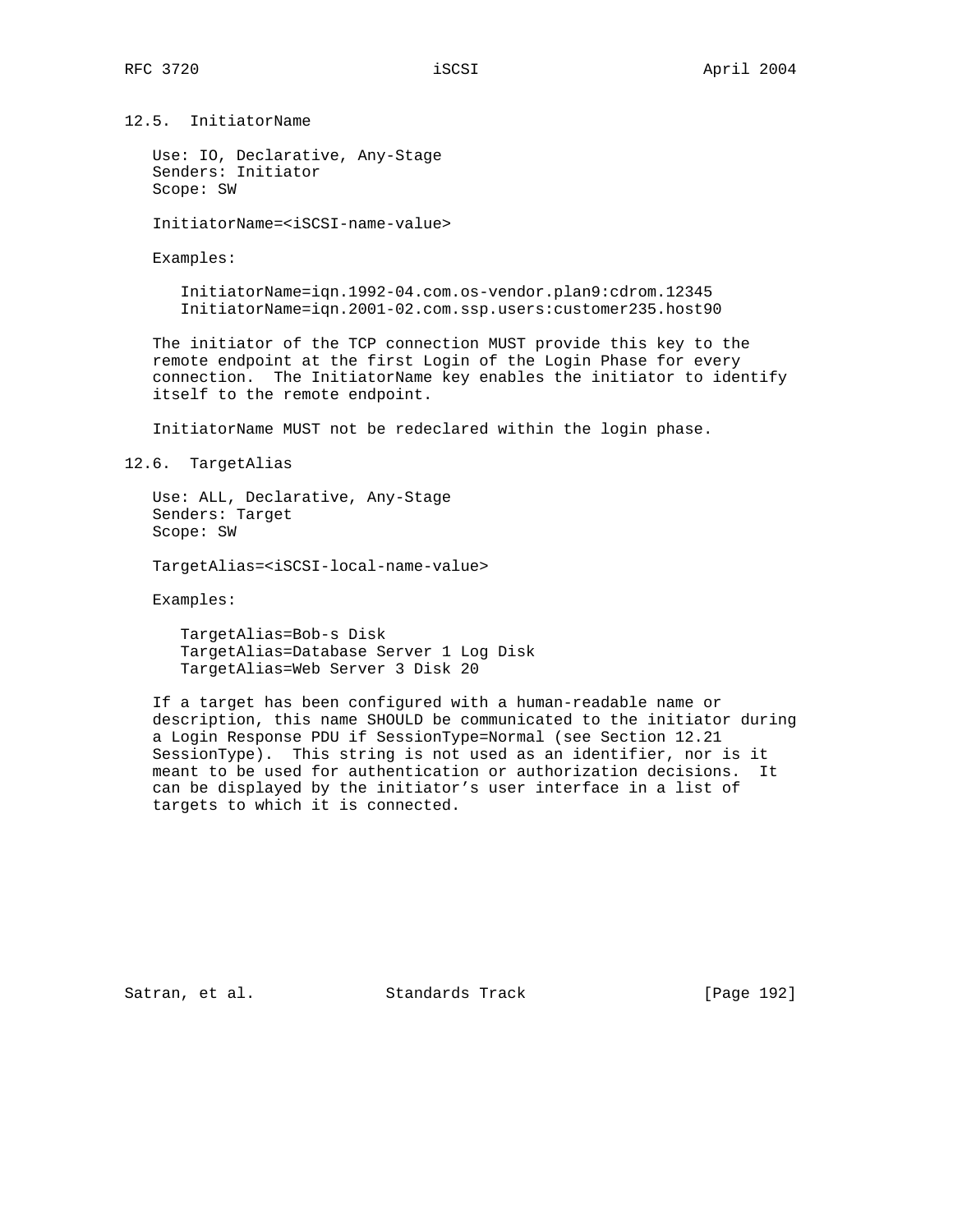12.7. InitiatorAlias

 Use: ALL, Declarative, Any-Stage Senders: Initiator Scope: SW

InitiatorAlias=<iSCSI-local-name-value>

Examples:

 InitiatorAlias=Web Server 4 InitiatorAlias=spyalley.nsa.gov InitiatorAlias=Exchange Server

 If an initiator has been configured with a human-readable name or description, it SHOULD be communicated to the target during a Login Request PDU. If not, the host name can be used instead. This string is not used as an identifier, nor is meant to be used for authentication or authorization decisions. It can be displayed by the target's user interface in a list of initiators to which it is connected.

12.8. TargetAddress

 Use: ALL, Declarative, Any-Stage Senders: Target Scope: SW

TargetAddress=domainname[:port][,portal-group-tag]

 The domainname can be specified as either a DNS host name, a dotted-decimal IPv4 address, or a bracketed IPv6 address as specified in [RFC2732].

 If the TCP port is not specified, it is assumed to be the IANA-assigned default port for iSCSI (see Section 13 IANA Considerations).

 If the TargetAddress is returned as the result of a redirect status in a login response, the comma and portal group tag MUST be omitted.

 If the TargetAddress is returned within a SendTargets response, the portal group tag MUST be included.

Satran, et al. Standards Track [Page 193]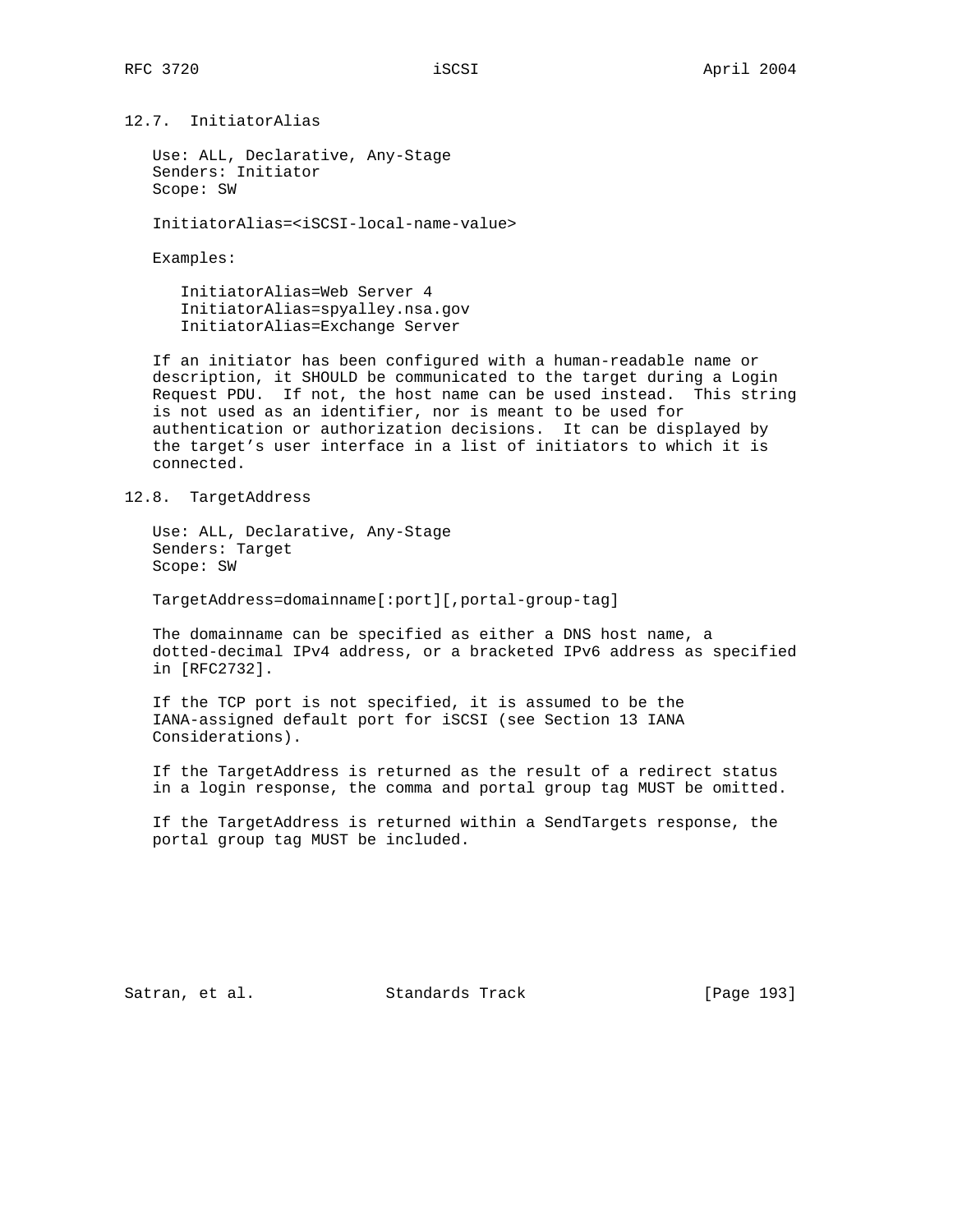Examples:

 TargetAddress=10.0.0.1:5003,1 TargetAddress=[1080:0:0:0:8:800:200C:417A],65 TargetAddress=[1080::8:800:200C:417A]:5003,1 TargetAddress=computingcenter.example.com,23

 Use of the portal-group-tag is described in Appendix D. - SendTargets Operation -. The formats for the port and portal-group-tag are the same as the one specified in Section 12.9 TargetPortalGroupTag.

12.9. TargetPortalGroupTag

 Use: IO by target, Declarative, Any-Stage Senders: Target Scope: SW

TargetPortalGroupTag=<16-bit-binary-value>

 Examples: TargetPortalGroupTag=1

 The target portal group tag is a 16-bit binary-value that uniquely identifies a portal group within an iSCSI target node. This key carries the value of the tag of the portal group that is servicing the Login request. The iSCSI target returns this key to the initiator in the Login Response PDU to the first Login Request PDU that has the C bit set to 0 when TargetName is given by the initiator.

 For the complete usage expectations of this key see Section 5.3 Login Phase.

12.10. InitialR2T

 Use: LO Senders: Initiator and Target Scope: SW Irrelevant when: SessionType=Discovery

InitialR2T=<boolean-value>

Examples:

 I->InitialR2T=No T->InitialR2T=No

Satran, et al. Standards Track [Page 194]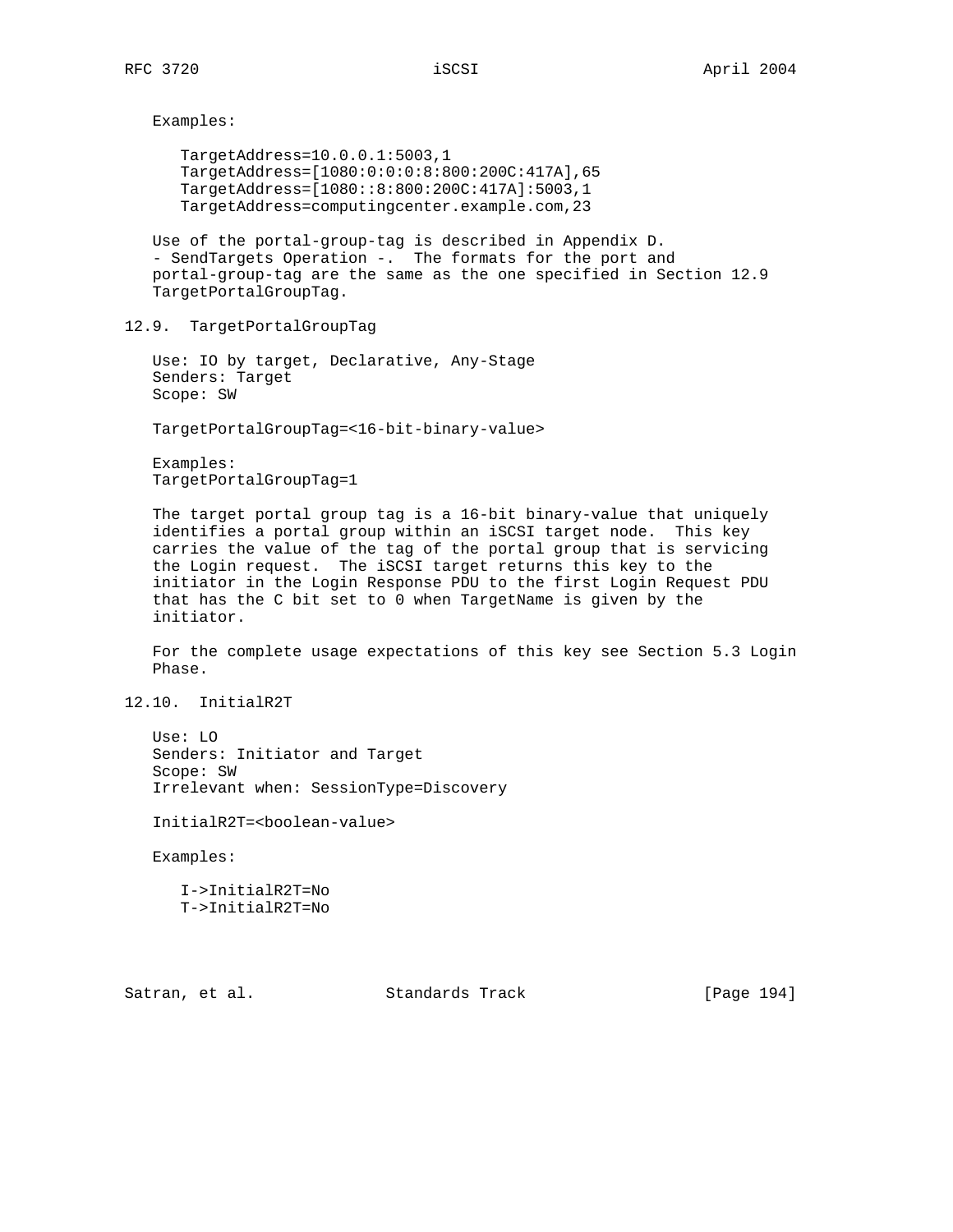Default is Yes. Result function is OR.

 The InitialR2T key is used to turn off the default use of R2T for unidirectional and the output part of bidirectional commands, thus allowing an initiator to start sending data to a target as if it has received an initial R2T with Buffer Offset=Immediate Data Length and Desired Data Transfer Length=(min(FirstBurstLength, Expected Data Transfer Length) - Received Immediate Data Length).

 The default action is that R2T is required, unless both the initiator and the target send this key-pair attribute specifying InitialR2T=No. Only the first outgoing data burst (immediate data and/or separate PDUs) can be sent unsolicited (i.e., not requiring an explicit R2T).

12.11. ImmediateData

 Use: LO Senders: Initiator and Target Scope: SW Irrelevant when: SessionType=Discovery

ImmediateData=<boolean-value>

 Default is Yes. Result function is AND.

 The initiator and target negotiate support for immediate data. To turn immediate data off, the initiator or target must state its desire to do so. ImmediateData can be turned on if both the initiator and target have ImmediateData=Yes.

 If ImmediateData is set to Yes and InitialR2T is set to Yes (default), then only immediate data are accepted in the first burst.

 If ImmediateData is set to No and InitialR2T is set to Yes, then the initiator MUST NOT send unsolicited data and the target MUST reject unsolicited data with the corresponding response code.

 If ImmediateData is set to No and InitialR2T is set to No, then the initiator MUST NOT send unsolicited immediate data, but MAY send one unsolicited burst of Data-Out PDUs.

 If ImmediateData is set to Yes and InitialR2T is set to No, then the initiator MAY send unsolicited immediate data and/or one unsolicited burst of Data-Out PDUs.

Satran, et al. Standards Track [Page 195]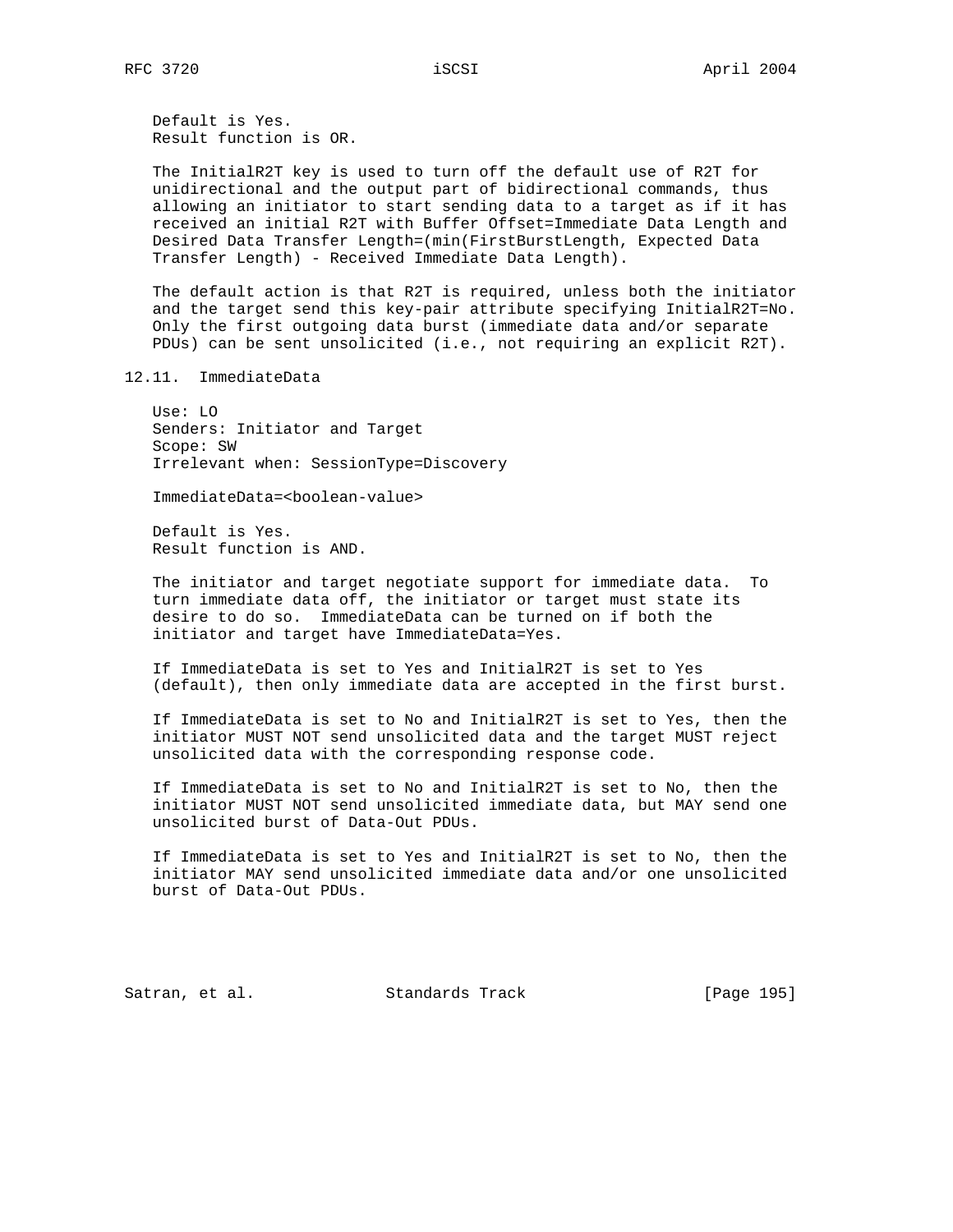The following table is a summary of unsolicited data options:

|     | InitialR2T ImmediateData | Unsolicited<br>Data Out PDUs | Immediate Data |
|-----|--------------------------|------------------------------|----------------|
| Νo  | No                       | Yes                          | No             |
| Νo  | Yes                      | Yes                          | Yes            |
| Yes | No                       | No                           | No             |
| Yes | Yes                      | No                           | Yes            |

#### 12.12. MaxRecvDataSegmentLength

 Use: ALL, Declarative Senders: Initiator and Target Scope: CO

MaxRecvDataSegmentLength=<numerical-value-512-to-(2\*\*24-1)>

Default is 8192 bytes.

 The initiator or target declares the maximum data segment length in bytes it can receive in an iSCSI PDU.

 The transmitter (initiator or target) is required to send PDUs with a data segment that does not exceed MaxRecvDataSegmentLength of the receiver.

 A target receiver is additionally limited by MaxBurstLength for solicited data and FirstBurstLength for unsolicited data. An initiator MUST NOT send solicited PDUs exceeding MaxBurstLength nor unsolicited PDUs exceeding FirstBurstLength (or FirstBurstLength-Immediate Data Length if immediate data were sent).

## 12.13. MaxBurstLength

 Use: LO Senders: Initiator and Target Scope: SW Irrelevant when: SessionType=Discovery

MaxBurstLength=<numerical-value-512-to-(2\*\*24-1)>

Satran, et al. Standards Track [Page 196]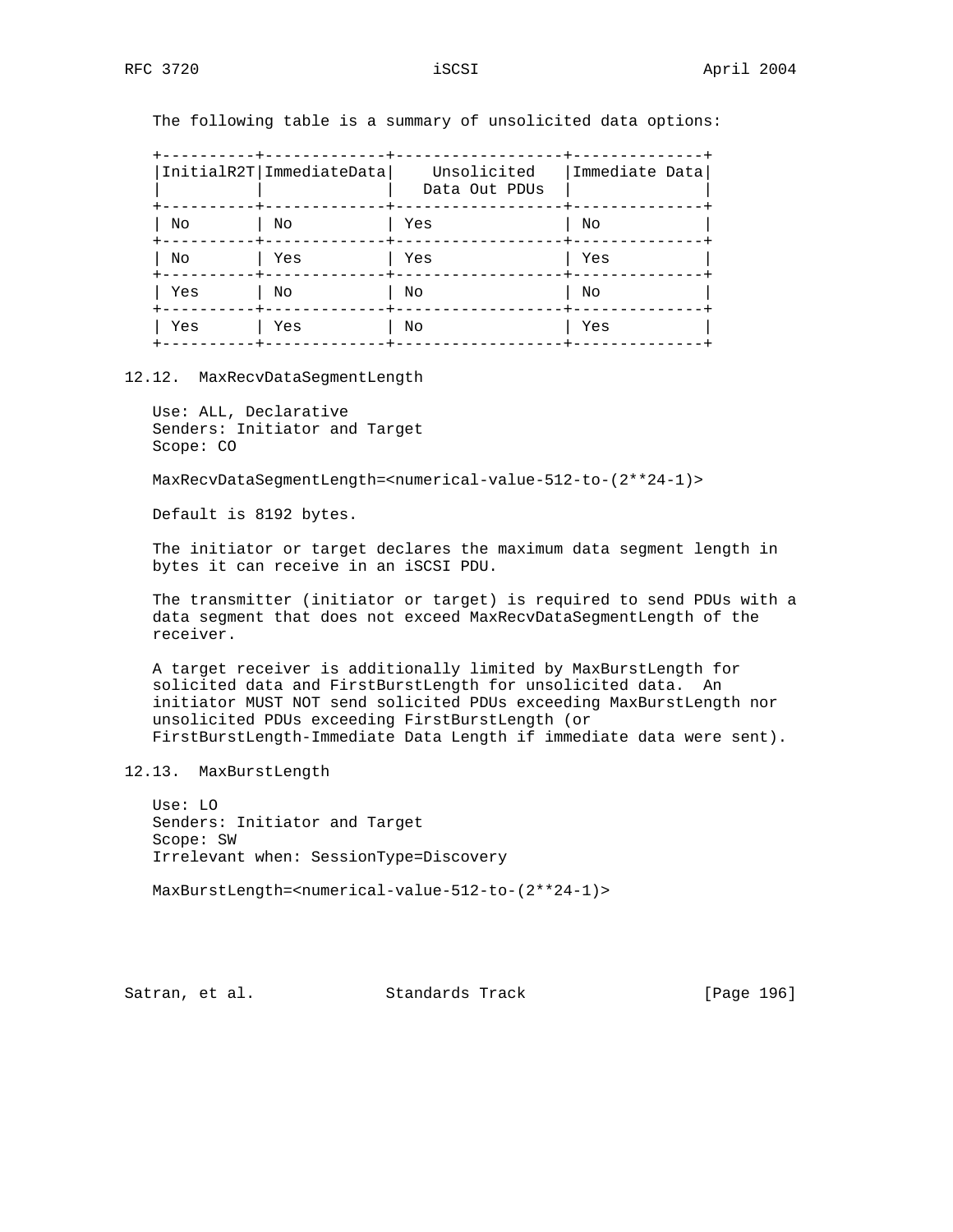Default is 262144 (256 Kbytes). Result function is Minimum.

 The initiator and target negotiate maximum SCSI data payload in bytes in a Data-In or a solicited Data-Out iSCSI sequence. A sequence consists of one or more consecutive Data-In or Data-Out PDUs that end with a Data-In or Data-Out PDU with the F bit set to one.

12.14. FirstBurstLength

 Use: LO Senders: Initiator and Target Scope: SW Irrelevant when: SessionType=Discovery Irrelevant when: ( InitialR2T=Yes and ImmediateData=No )

FirstBurstLength=<numerical-value-512-to-(2\*\*24-1)>

 Default is 65536 (64 Kbytes). Result function is Minimum.

 The initiator and target negotiate the maximum amount in bytes of unsolicited data an iSCSI initiator may send to the target during the execution of a single SCSI command. This covers the immediate data (if any) and the sequence of unsolicited Data-Out PDUs (if any) that follow the command.

FirstBurstLength MUST NOT exceed MaxBurstLength.

12.15. DefaultTime2Wait

 Use: LO Senders: Initiator and Target Scope: SW

DefaultTime2Wait=<numerical-value-0-to-3600>

 Default is 2. Result function is Maximum.

 The initiator and target negotiate the minimum time, in seconds, to wait before attempting an explicit/implicit logout or an active task reassignment after an unexpected connection termination or a connection reset.

 A value of 0 indicates that logout or active task reassignment can be attempted immediately.

Satran, et al. Standards Track [Page 197]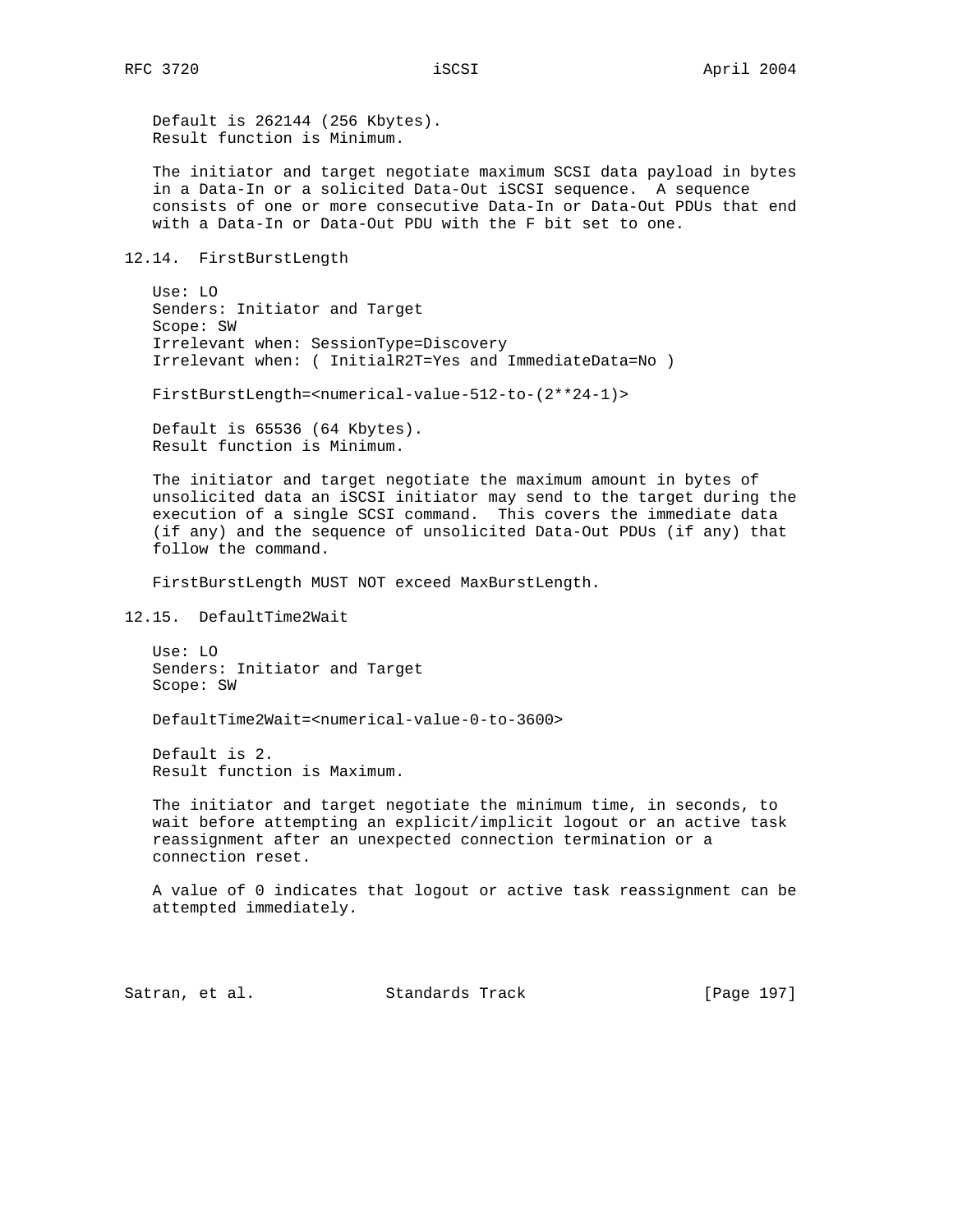12.16. DefaultTime2Retain

Use: LO Senders: Initiator and Target Scope: SW

DefaultTime2Retain=<numerical-value-0-to-3600>

Default is 20. Result function is Minimum.

 The initiator and target negotiate the maximum time, in seconds after an initial wait (Time2Wait), before which an active task reassignment is still possible after an unexpected connection termination or a connection reset.

 This value is also the session state timeout if the connection in question is the last LOGGED\_IN connection in the session.

 A value of 0 indicates that connection/task state is immediately discarded by the target.

12.17. MaxOutstandingR2T

 Use: LO Senders: Initiator and Target Scope: SW

 MaxOutstandingR2T=<numerical-value-from-1-to-65535> Irrelevant when: SessionType=Discovery

 Default is 1. Result function is Minimum.

 Initiator and target negotiate the maximum number of outstanding R2Ts per task, excluding any implied initial R2T that might be part of that task. An R2T is considered outstanding until the last data PDU (with the F bit set to 1) is transferred, or a sequence reception timeout (Section 6.1.4.1 Recovery Within-command) is encountered for that data sequence.

12.18. DataPDUInOrder

 Use: LO Senders: Initiator and Target Scope: SW Irrelevant when: SessionType=Discovery

DataPDUInOrder=<boolean-value>

Satran, et al. Standards Track [Page 198]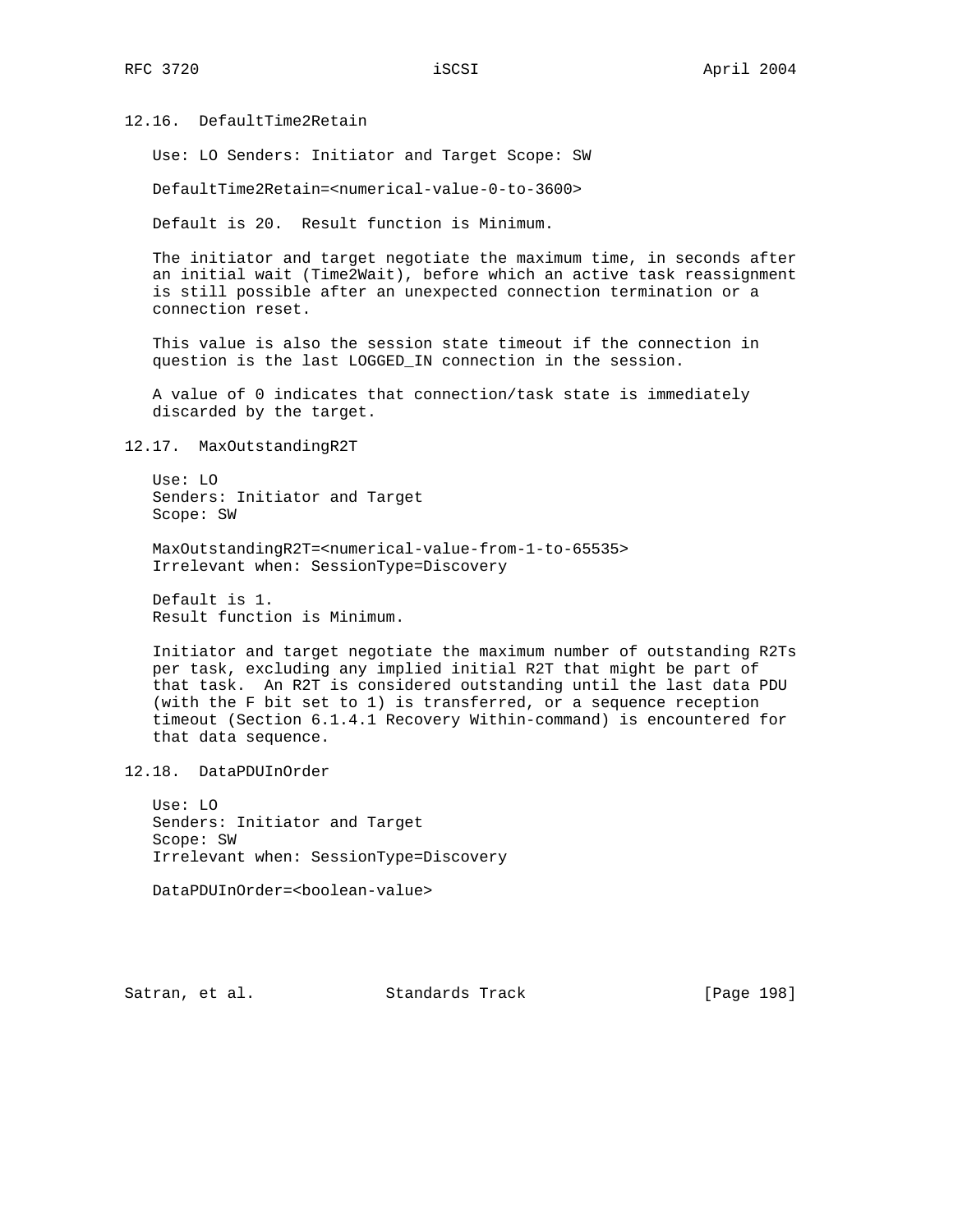Default is Yes. Result function is OR.

 No is used by iSCSI to indicate that the data PDUs within sequences can be in any order. Yes is used to indicate that data PDUs within sequences have to be at continuously increasing addresses and overlays are forbidden.

12.19. DataSequenceInOrder

 Use: LO Senders: Initiator and Target Scope: SW Irrelevant when: SessionType=Discovery

DataSequenceInOrder=<boolean-value>

 Default is Yes. Result function is OR.

 A Data Sequence is a sequence of Data-In or Data-Out PDUs that end with a Data-In or Data-Out PDU with the F bit set to one. A Data-Out sequence is sent either unsolicited or in response to an R2T. Sequences cover an offset-range.

 If DataSequenceInOrder is set to No, Data PDU sequences may be transferred in any order.

 If DataSequenceInOrder is set to Yes, Data Sequences MUST be transferred using continuously non-decreasing sequence offsets (R2T buffer offset for writes, or the smallest SCSI Data-In buffer offset within a read data sequence).

 If DataSequenceInOrder is set to Yes, a target may retry at most the last R2T, and an initiator may at most request retransmission for the last read data sequence. For this reason, if ErrorRecoveryLevel is not 0 and DataSequenceInOrder is set to Yes then MaxOustandingR2T MUST be set to 1.

12.20. ErrorRecoveryLevel

 Use: LO Senders: Initiator and Target Scope: SW

ErrorRecoveryLevel=<numerical-value-0-to-2>

Satran, et al. Standards Track [Page 199]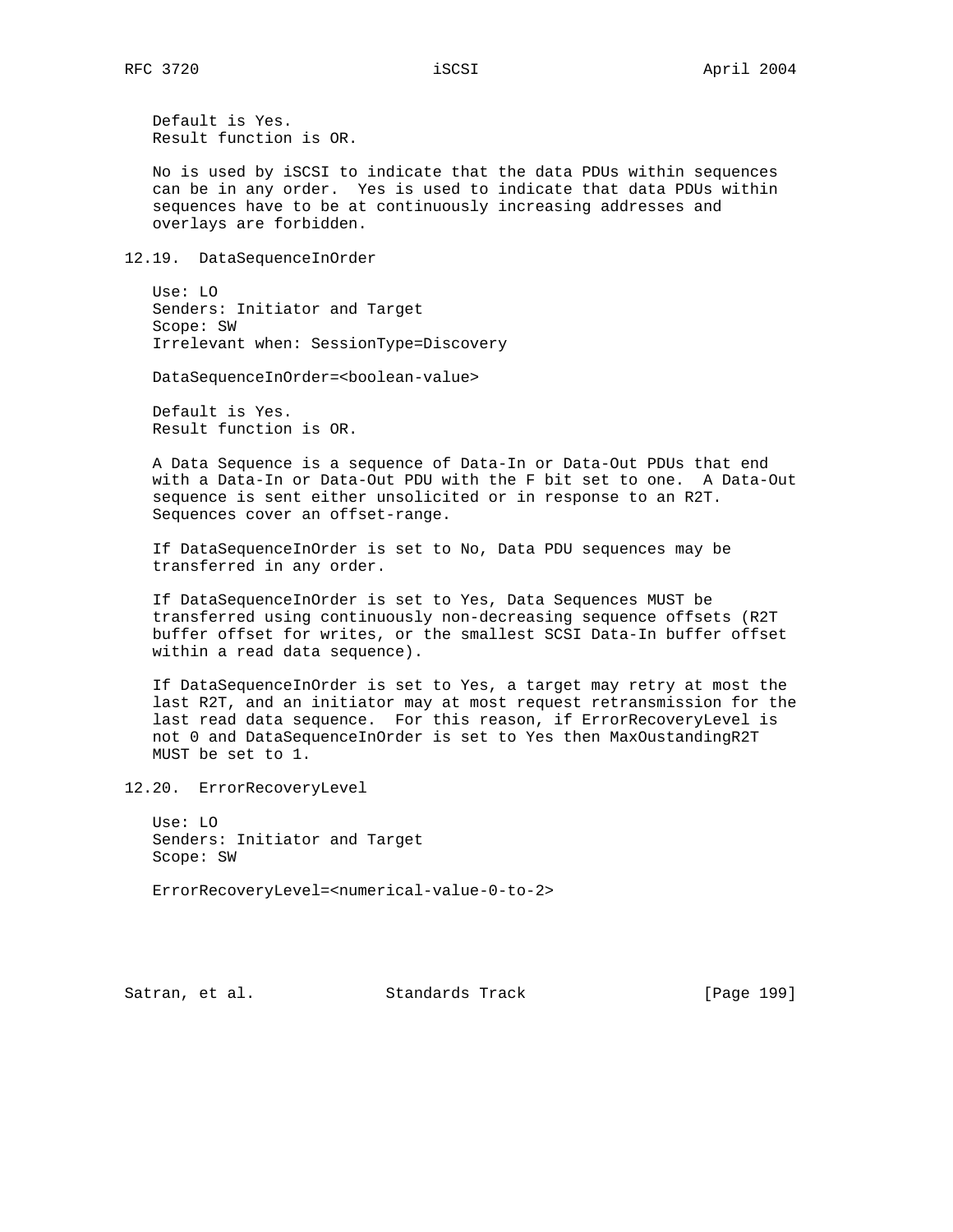Default is 0. Result function is Minimum.

The initiator and target negotiate the recovery level supported.

 Recovery levels represent a combination of recovery capabilities. Each recovery level includes all the capabilities of the lower recovery levels and adds some new ones to them.

 In the description of recovery mechanisms, certain recovery classes are specified. Section 6.1.5 Error Recovery Hierarchy describes the mapping between the classes and the levels.

12.21. SessionType

 Use: LO, Declarative, Any-Stage Senders: Initiator Scope: SW

SessionType= <Discovery|Normal>

Default is Normal.

 The initiator indicates the type of session it wants to create. The target can either accept it or reject it.

 A discovery session indicates to the Target that the only purpose of this Session is discovery. The only requests a target accepts in this type of session are a text request with a SendTargets key and a logout request with reason "close the session".

 The discovery session implies MaxConnections = 1 and overrides both the default and an explicit setting.

12.22. The Private or Public Extension Key Format

 Use: ALL Senders: Initiator and Target Scope: specific key dependent

X-reversed.vendor.dns\_name.do\_something=

or

X<#><IANA-registered-string>=

Satran, et al. Standards Track [Page 200]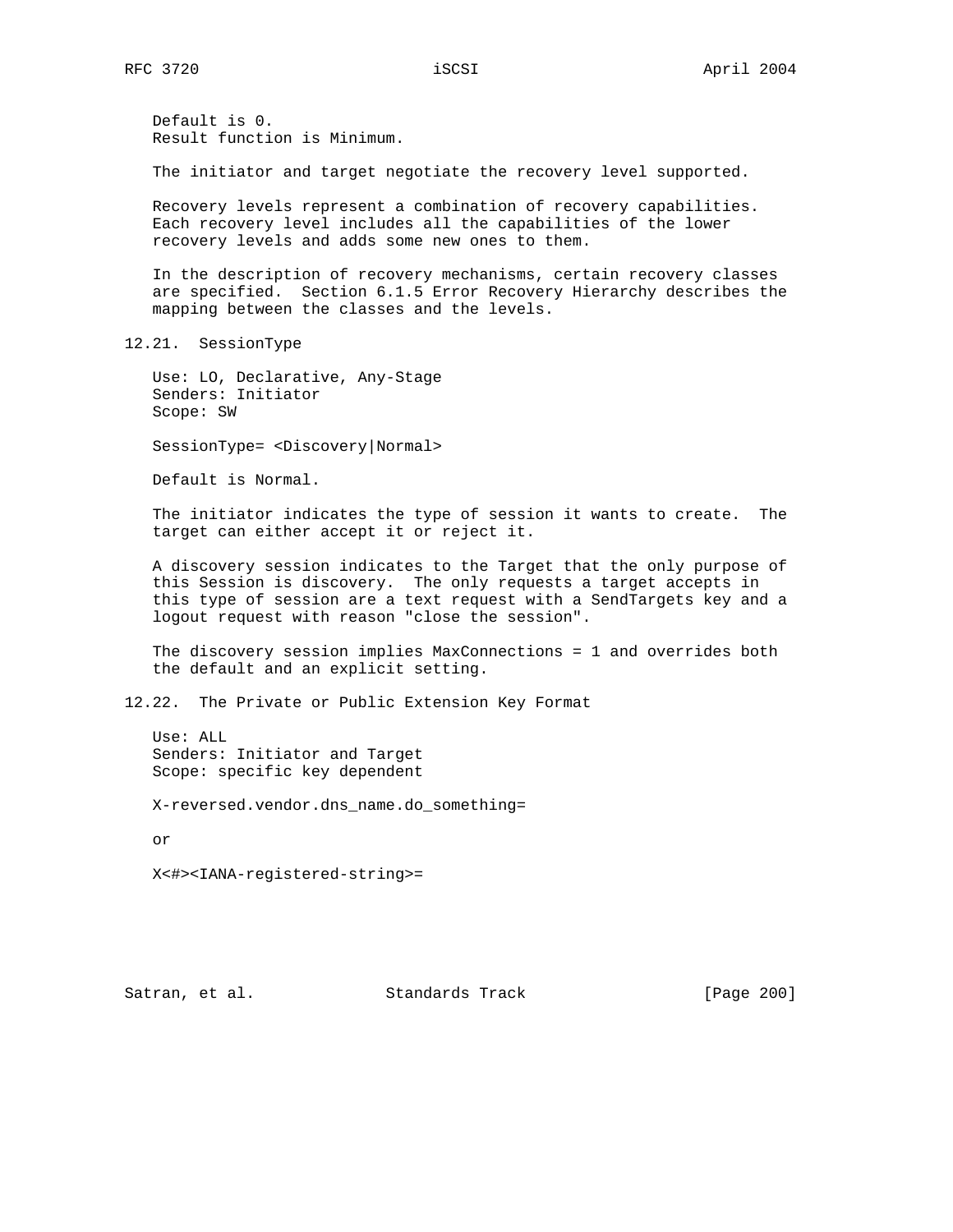Keys with this format are used for public or private extension purposes. These keys always start with X- if unregistered with IANA (private) or X# if registered with IANA (public).

 For unregistered keys, to identify the vendor, we suggest you use the reversed DNS-name as a prefix to the key-proper.

 The part of key-name following X- and X# MUST conform to the format for key-name specified in Section 5.1 Text Format.

 For IANA registered keys the string following X# must be registered with IANA and the use of the key MUST be described by an informational RFC.

Vendor specific keys MUST ONLY be used in normal sessions.

Support for public or private extension keys is OPTIONAL.

13. IANA Considerations

This section conforms to [RFC2434].

 The well-known user TCP port number for iSCSI connections assigned by IANA is 3260 and this is the default iSCSI port. Implementations needing a system TCP port number may use port 860, the port assigned by IANA as the iSCSI system port; however in order to use port 860, it MUST be explicitly specified - implementations MUST NOT default to use of port 860, as 3260 is the only allowed default.

 Extension keys, authentication methods, or digest types for which a vendor or group of vendors intend to provide publicly available descriptions MUST be described by an RFC and MUST be registered with IANA.

The IANA has set up the following three registries:

- a) iSCSI extended key registry
- b) iSCSI authentication methods registry
- c) iSCSI digests registry

 [RFC3723] also instructs IANA to maintain a registry for the values of the SRP\_GROUP key. The format of these values must conform to the one specified for iSCSI extension item-label in Section 13.5.4 Standard iSCSI extension item-label format.

Satran, et al. Standards Track [Page 201]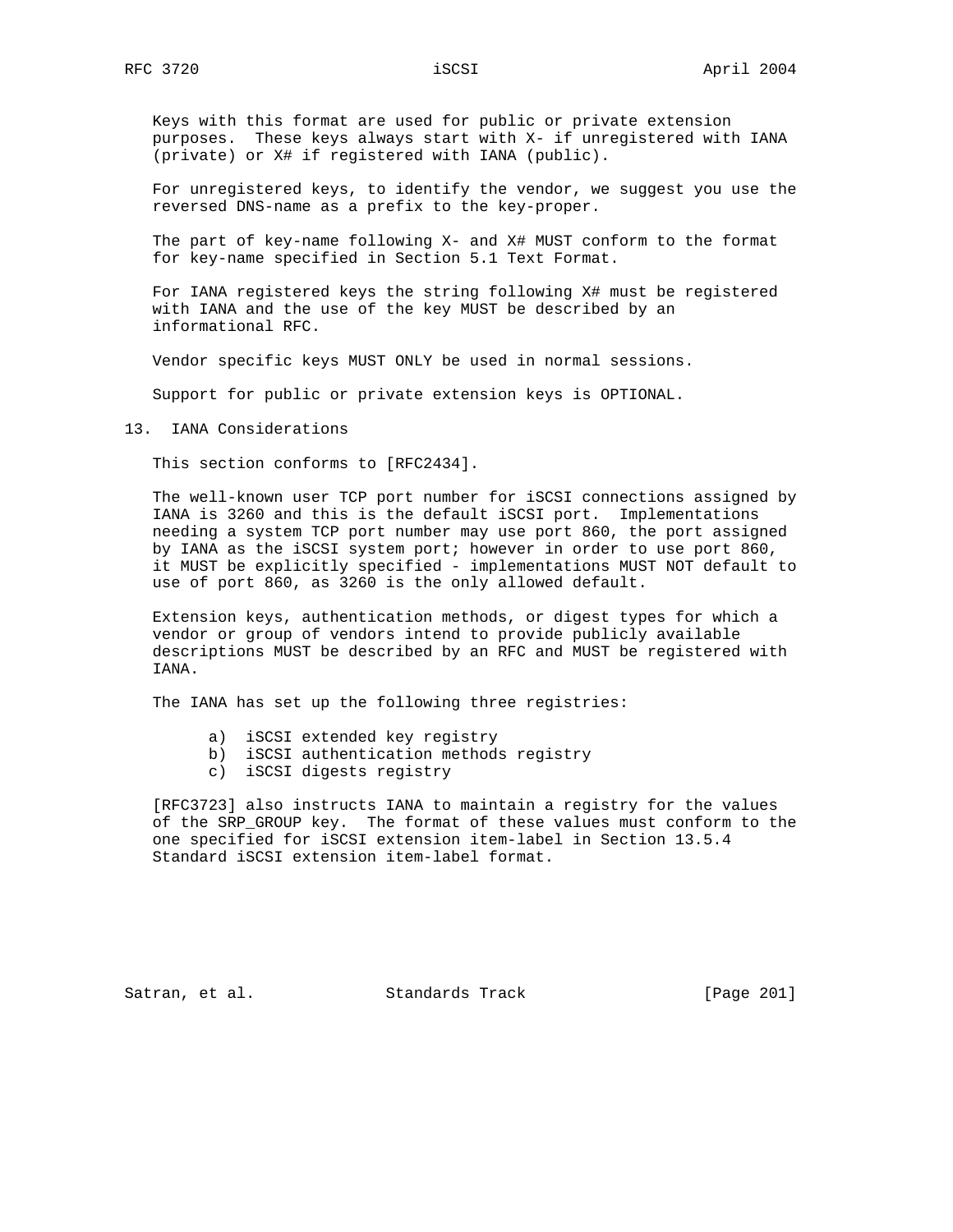For the iSCSI authentication methods registry and the iSCSI digests registry, IANA MUST also assign a 16-bit unsigned integer number (the method number for the authentication method and the digest number for the digest).

 The following initial values for the registry for authentication methods are specified by the standards action of this document:

| Authentication Method<br>------------ | Number    |
|---------------------------------------|-----------|
| --------<br><b>CHAP</b>               | -+------- |
| SRP                                   |           |
| KRB5                                  |           |
| SPKM1                                 |           |
| SPKM2                                 |           |

 All other record numbers from 0 to 255 are reserved. IANA will register numbers above 255.

 Authentication methods with numbers above 255 MUST be unique within the registry and MUST be used with the prefix Z#.

 The following initial values for the registry for digests are specified by the standards action of this document:

| Digest | Number |  |
|--------|--------|--|
|        |        |  |
| CRC32C |        |  |
|        |        |  |

 All other record numbers from 0 to 255 are reserved. IANA will register numbers above 255.

 Digests with numbers above 255 MUST be unique within the registry and MUST be used with the prefix Y#.

 The RFC that describes the item to be registered MUST indicate in the IANA Considerations section the string and iSCSI registry to which it should be recorded.

 Extension Keys, Authentication Methods, and digests (iSCSI extension items) must conform to a number of requirements as described below.

Satran, et al. Standards Track [Page 202]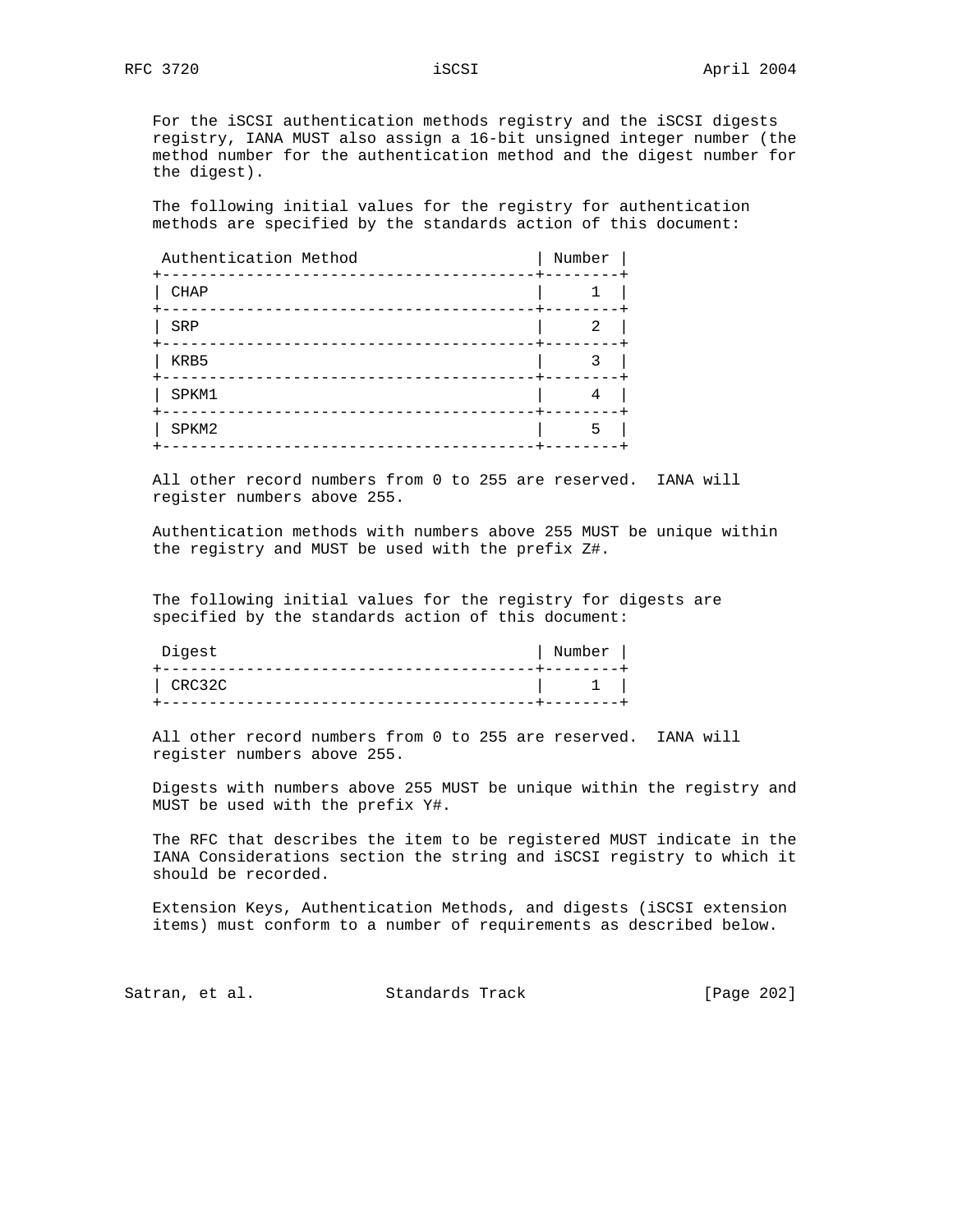### 13.1. Naming Requirements

 Each iSCSI extension item must have a unique name in its category. This name will be used as a standard-label for the key, access method, or digest and must conform to the syntax specified in Section 13.5.4 Standard iSCSI extension item-label format for iSCSI extension item-labels.

### 13.2. Mechanism Specification Requirements

 For iSCSI extension items all of the protocols and procedures used by a given iSCSI extension item must be described, either in the specification of the iSCSI extension item itself or in some other publicly available specification, in sufficient detail for the iSCSI extension item to be implemented by any competent implementor. Use of secret and/or proprietary methods in iSCSI extension items are expressly prohibited. In addition, the restrictions imposed by [RFC1602] on the standardization of patented algorithms must be respected.

13.3. Publication Requirements

 All iSCSI extension items must be described by an RFC. The RFC may be informational rather than Standards-Track, although Standards Track review and approval are encouraged for all iSCSI extension items.

13.4. Security Requirements

 Any known security issues that arise from the use of the iSCSI extension item must be completely and fully described. It is not required that the iSCSI extension item be secure or that it be free from risks, but that the known risks be identified. Publication of a new iSCSI extension item does not require an exhaustive security review, and the security considerations section is subject to continuing evaluation.

 Additional security considerations should be addressed by publishing revised versions of the iSCSI extension item specification.

 For each of these registries, IANA must record the registered string, which MUST conform to the format rules described in Section 13.5.4 Standard iSCSI extension item-label format for iSCSI extension item-labels, and the RFC number that describes it. The key prefix (X#, Y# or Z#) is not part of the recorded string.

Satran, et al. Standards Track [Page 203]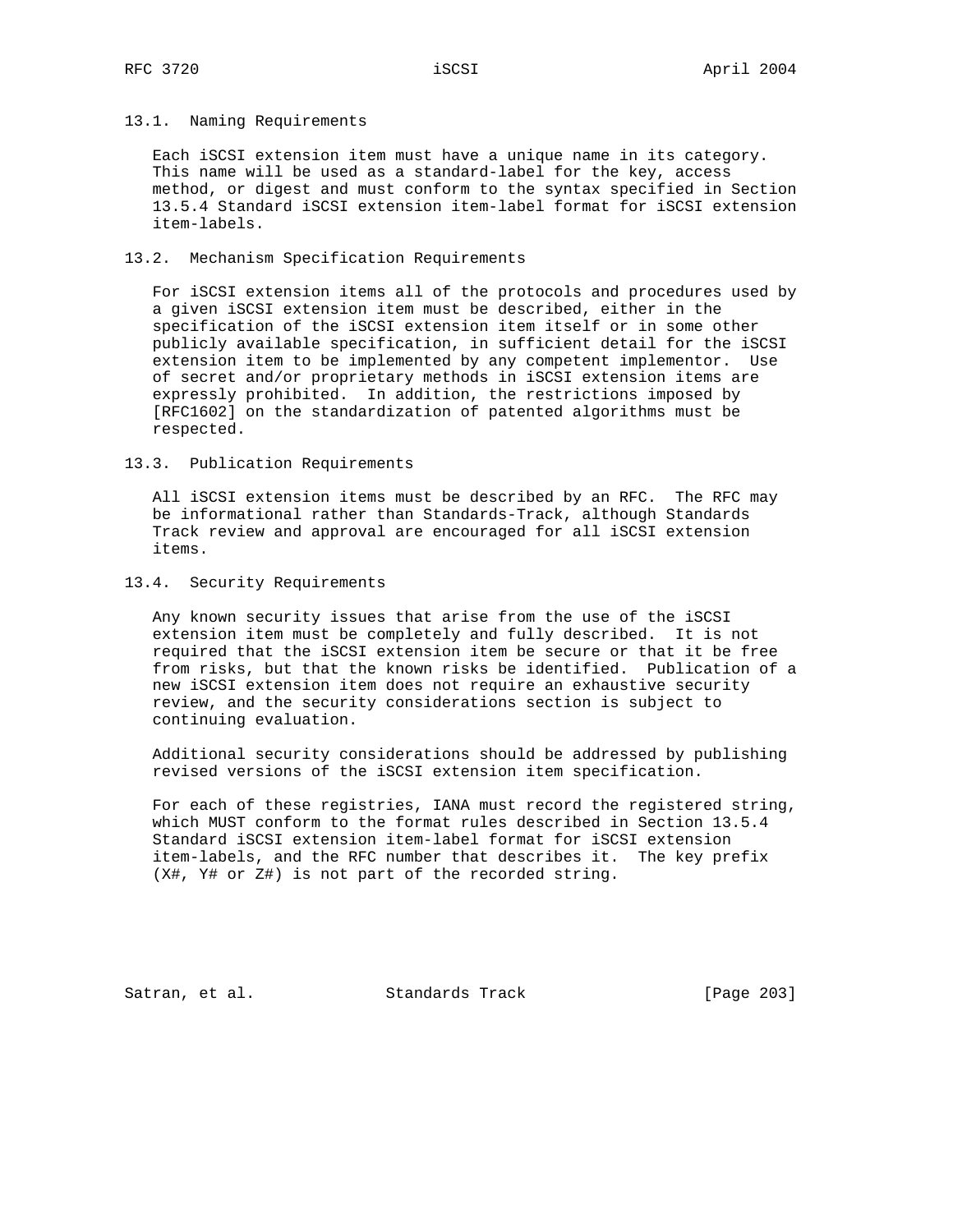13.5. Registration Procedure

 Registration of a new iSCSI extension item starts with the construction of an Internet Draft to become an RFC.

13.5.1. Present the iSCSI extension item to the Community

 Send a proposed access type specification to the IPS WG mailing list, or if the IPS WG is disbanded at the registration time, to a mailing list designated by the IETF Transport Area Director for a review period of a month. The intent of the public posting is to solicit comments and feedback on the iSCSI extension item specification and a review of any security considerations.

13.5.2. iSCSI extension item review and IESG approval

 When the one month period has passed, the IPS WG chair or a person nominated by the IETF Transport Area Director (the iSCSI extension item reviewer) forwards the Internet Draft to the IESG for publication as an informational RFC or rejects it. If the specification is a standards track document, the usual IETF procedures for such documents are followed.

 Decisions made by the iSCSI extension item reviewer must be published within two weeks after the month-long review period. Decisions made by the iSCSI extension item reviewer can be appealed through the IESG appeal process.

13.5.3. IANA Registration

 Provided that the iSCSI extension item has either passed review or has been successfully appealed to the IESG, and the specification is published as an RFC, then IANA will register the iSCSI extension item and make the registration available to the community.

13.5.4. Standard iSCSI extension item-label format

 The following character symbols are used iSCSI extension item-labels (the hexadecimal values represent Unicode code points):

 (a-z, A-Z) - letters  $(0-9)$  - digits "." (0x2e) - dot  $"$ -" (0x2d) - minus  $"$  +" (0x2b) - plus "@" (0x40) - commercial at "\_" (0x5f) - underscore

Satran, et al. Standards Track [Page 204]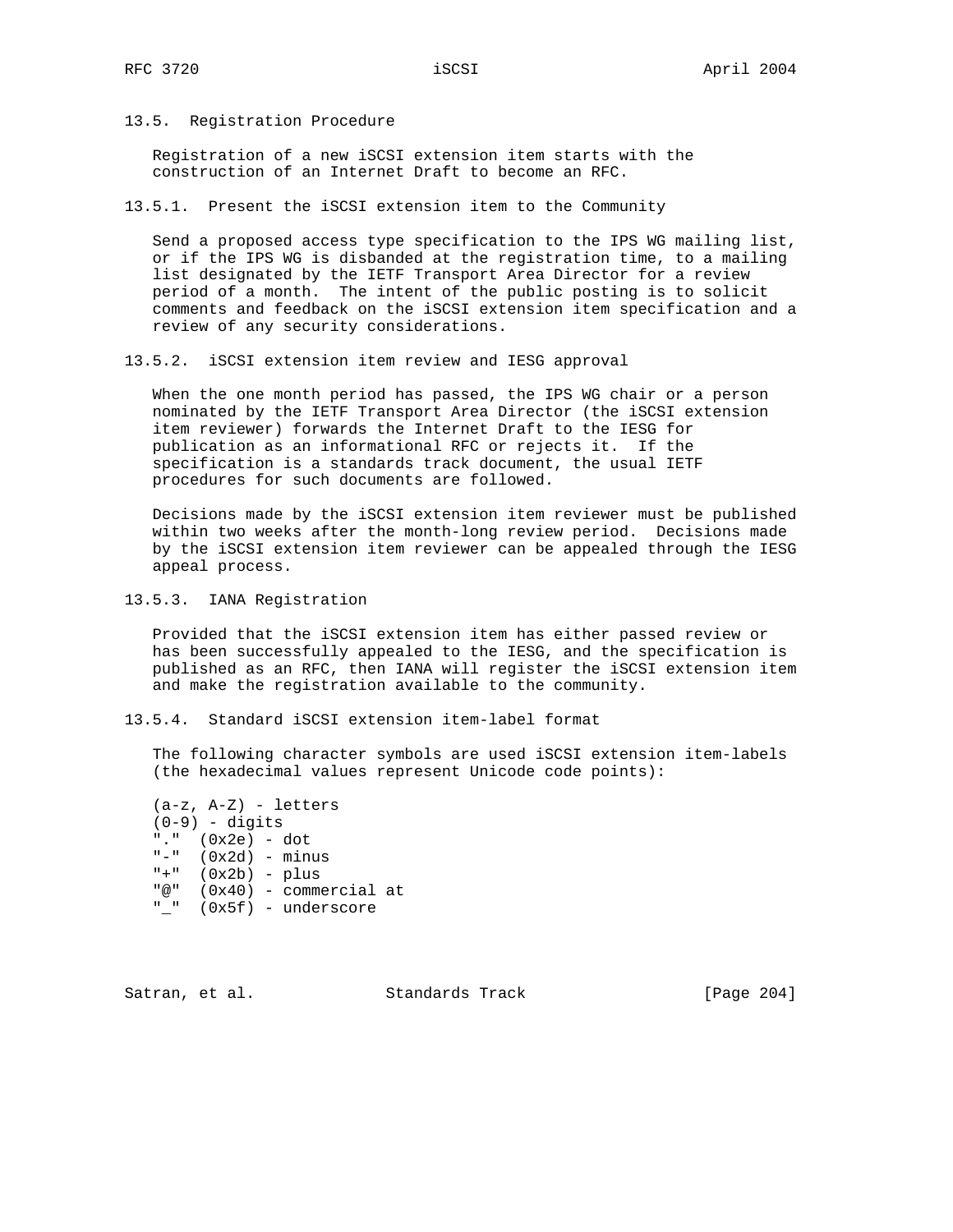An iSCSI extension item-label is a string of one or more characters that consist of letters, digits, dot, minus, plus, commercial at, or underscore. An iSCSI extension item-label MUST begin with a capital letter and must not exceed 63 characters.

13.6. IANA Procedures for Registering iSCSI extension items

 The identity of the iSCSI extension item reviewer is communicated to the IANA by the IESG. Then, the IANA only acts in response to iSCSI extension item definitions that are approved by the iSCSI extension item reviewer and forwarded by the reviewer to the IANA for registration, or in response to a communication from the IESG that an iSCSI extension item definition appeal has overturned the iSCSI extension item reviewer's ruling.

References

Normative References

| $[$ CAM $]$ | ANSI X3.232-199X, Common Access Method-3.                                                                             |
|-------------|-----------------------------------------------------------------------------------------------------------------------|
| [EUI]       | "Guidelines for 64-bit Global Identifier (EUI-64)",<br>http:<br>//standards.ieee.org/regauth/oui/tutorials/EUI64.html |
| [OUI]       | "IEEE OUI and Company Id Assignments",<br>http://standards.ieee.org/regauth/oui                                       |
| [RFC791]    | Postel, J., "Internet Protocol", STD 5, RFC 791,<br>September 1981.                                                   |
| [RFC793]    | Postel, J., "Transmission Control Protocol", STD 7,<br>RFC 793, September 1981.                                       |
| [RFC1035]   | Mockapetris, P., "Domain Names - Implementation and<br>Specification", STD 13, RFC 1035, November 1987.               |
| [RFC1122]   | Braden, R., Ed., "Requirements for Internet Hosts-<br>Communication Layer", STD 3, RFC 1122, October 1989.            |
| [RFC1510]   | Kohl, J. and C. Neuman, "The Kerberos Network<br>Authentication Service (V5)", RFC 1510, September<br>1993.           |
| [RFC1737]   | Sollins, K. and L. Masinter "Functional Requirements<br>for Uniform Resource Names"RFC 1737, December 1994.           |
|             |                                                                                                                       |

Satran, et al. Standards Track [Page 205]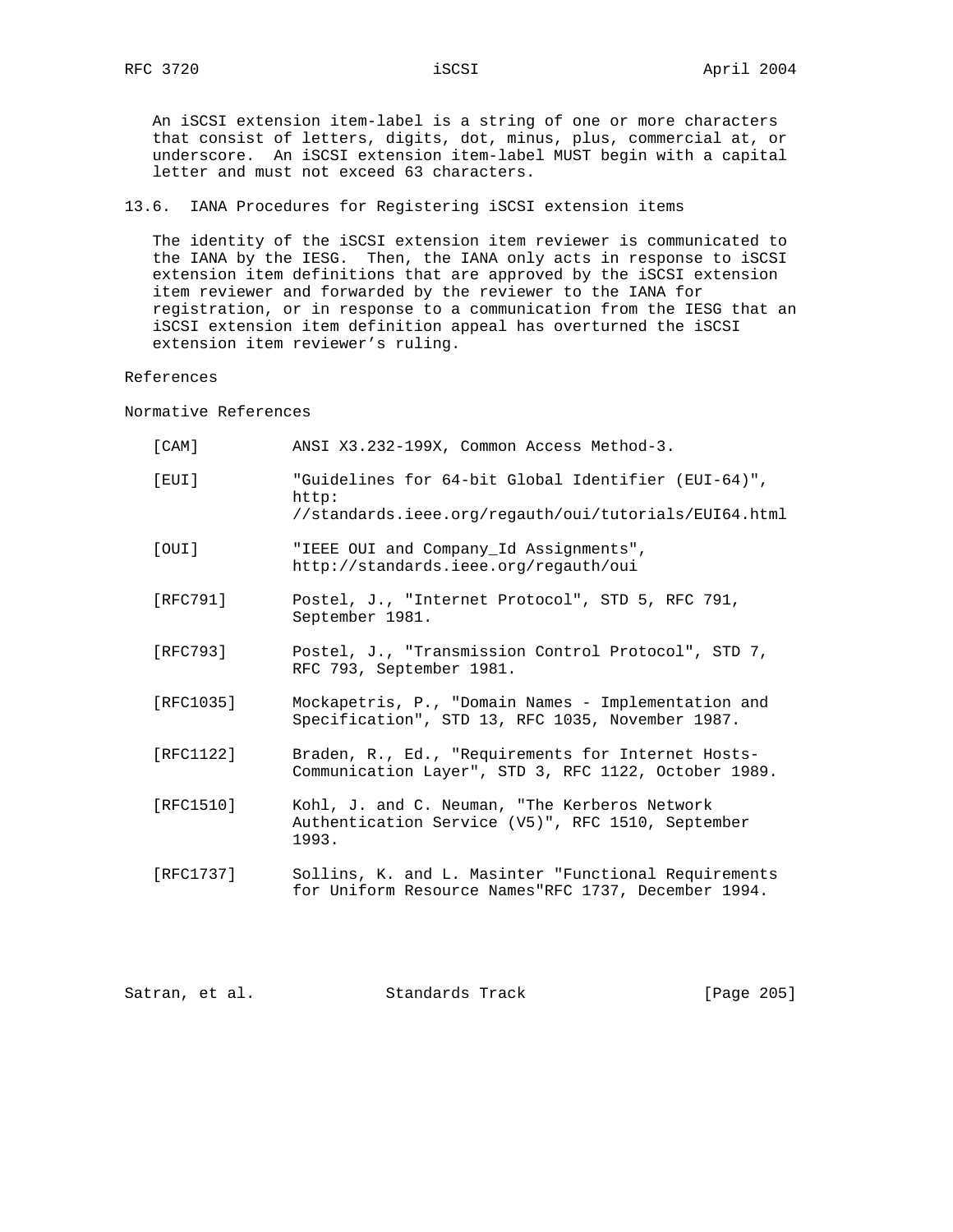- [RFC1964] Linn, J., "The Kerberos Version 5 GSS-API Mechanism", RFC 1964, June 1996.
- [RFC1982] Elz, R. and R. Bush, "Serial Number Arithmetic", RFC 1982, August 1996.
- [RFC1994] Simpson, W., "PPP Challenge Handshake Authentication Protocol (CHAP)", RFC 1994, August 1996.
- [RFC2025] Adams, C., "The Simple Public-Key GSS-API Mechanism (SPKM)", RFC 2025, October 1996.
- [RFC2045] Borenstein, N. and N. Freed, "MIME (Multipurpose Internet Mail Extensions) Part One: Mechanisms for Specifying and Describing the Format of Internet Message Bodies", RFC 2045, November 1996.
- [RFC2119] Bradner, S. "Key Words for use in RFCs to Indicate Requirement Levels", BCP 14, RFC 2119, March 1997.
- [RFC2279] Yergeau, F., "UTF-8, a Transformation Format of ISO 10646", RFC 2279 October 1996.
- [RFC2373] Hinden, R. and S. Deering, "IP Version 6 Addressing Architecture", RFC 2373, July 1998.
- [RFC2396] Berners-Lee, T., Fielding, R. and L. Masinter "Uniform Resource Identifiers", RFC 2396, August 1998.
- [RFC2401] Kent, S. and R. Atkinson, "Security Architecture for the Internet Protocol", RFC 2401, November 1998.
- [RFC2404] Madson, C. and R. Glenn, "The Use of HMAC-SHA-1-96 within ESP and AH", RFC 2404, November 1998.
- [RFC2406] Kent, S. and R. Atkinson, "IP Encapsulating Security Payload (ESP)", RFC 2406, November 1998.
- [RFC2407] Piper, D., "The Internet IP Security Domain of Interpretation of ISAKMP", RFC 2407, November 1998.
- [RFC2409] Harkins, D. and D. Carrel, "The Internet Key Exchange (IKE)", RFC2409, November 1998.
- [RFC2434] Narten, T. and H. Alvestrand, "Guidelines for Writing an IANA Considerations Section in RFCs.", BCP 26, RFC 2434, October 1998.

Satran, et al. Standards Track [Page 206]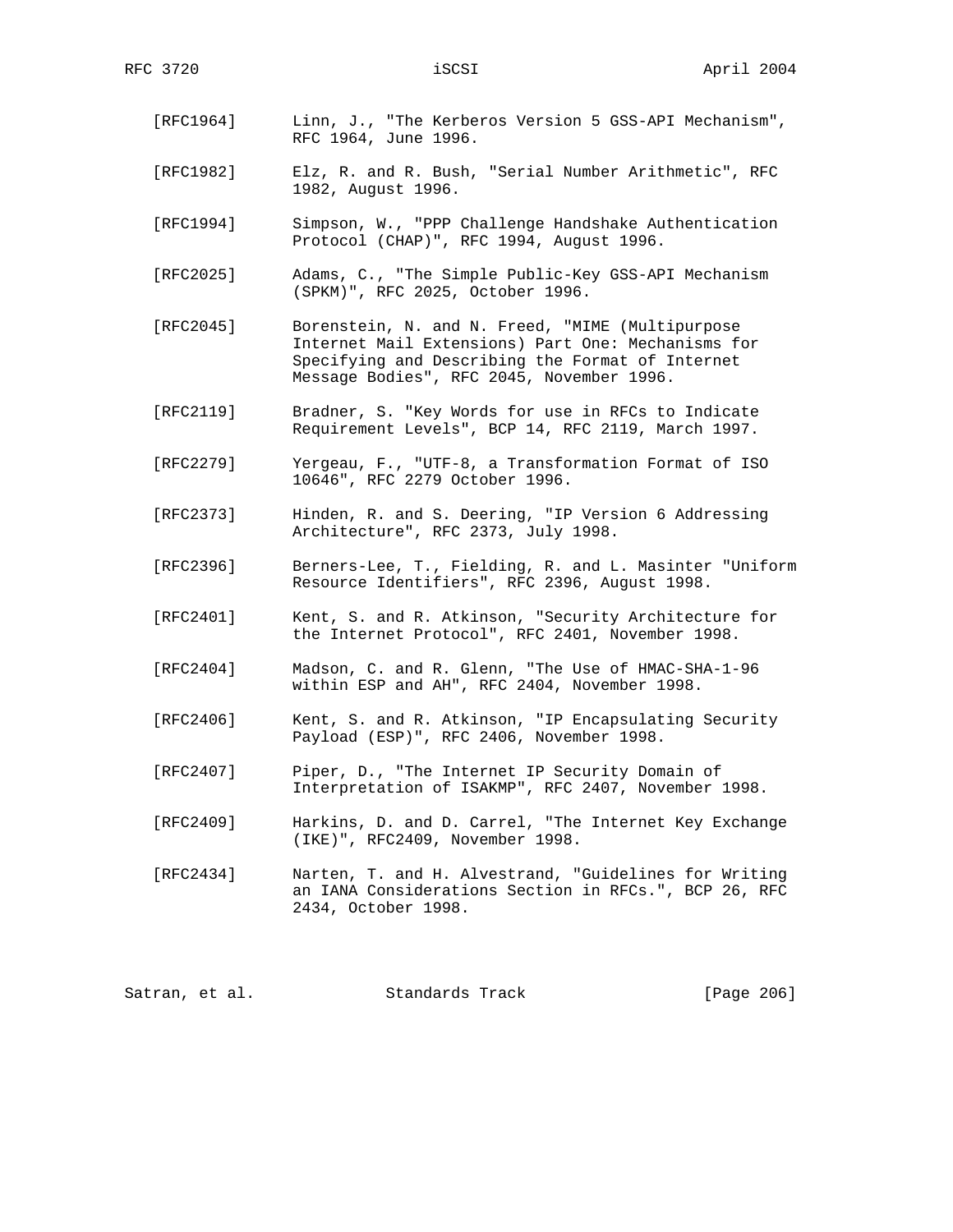- [RFC2451] Pereira, R. and R. Adams " The ESP CBC-Mode Cipher Algorithms", RFC 2451, November 1998.
- [RFC2732] Hinden, R., Carpenter, B. and L. Masinter, "Format for Literal IPv6 Addresses in URL's", RFC 2451, December 1999.
- [RFC2945] Wu, T., "The SRP Authentication and Key Exchange System", RFC 2945, September 2000.
- [RFC3066] Alvestrand, H., "Tags for the Identification of Languages", STD 47, RFC 3066, January 2001.
- [RFC3454] Hoffman, P. and M. Blanchet, "Preparation of Internationalized Strings ("stringprep")", RFC 3454, December 2002.
- [RFC3566] Frankel, S. and H. Herbert, "The AES-XCBC-MAC-96 Algorithm and Its Use With IPsec", RFC 3566, September 2003.
- [RFC3686] Housley, R., "Using Advanced Encryption Standard (AES) Counter Mode with IPsec Encapsulating Security Payload (ESP)", RFC 3686, January 2004.
- [RFC3722] Bakke, M., "String Profile for Internet Small Computer Systems Interface (iSCSI) Names", RFC 3722, March 2004.
- [RFC3723] Aboba, B., Tseng, J., Walker, J., Rangan, V. and F. Travostino, "Securing Block Storage Protocols over IP", RFC 3723, March 2004.
- [SAM2] T10/1157D, SCSI Architecture Model 2 (SAM-2).
- [SBC] NCITS.306-1998, SCSI-3 Block Commands (SBC).
- [SPC3] T10/1416-D, SCSI Primary Commands-3.
- [UNICODE] Unicode Standard Annex #15, "Unicode Normalization Forms", http://www.unicode.org/unicode/reports/tr15

Satran, et al. Standards Track [Page 207]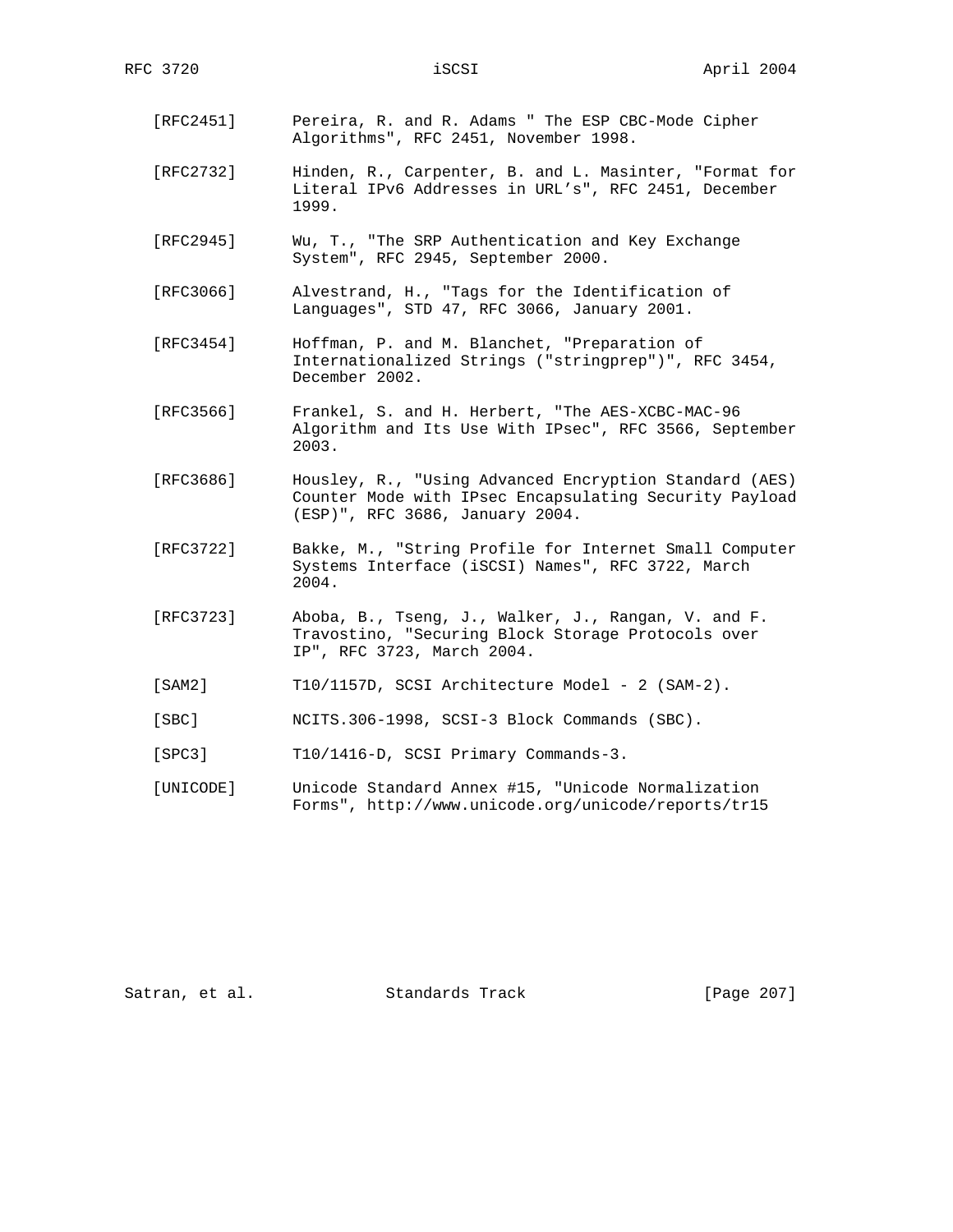Informative References

 [BOOT] P. Sarkar, et al., "Bootstrapping Clients using the iSCSI Protocol", Work in Progress, July 2003.

 [Castagnoli93] G. Castagnoli, S. Braeuer and M. Herrman "Optimization of Cyclic Redundancy-Check Codes with 24 and 32 Parity Bits", IEEE Transact. on Communications, Vol. 41, No. 6, June 1993.

- [CORD] Chadalapaka, M. and R. Elliott, "SCSI Command Ordering Considerations with iSCSI", Work in Progress.
- [RFC3347] Krueger, M., Haagens, R., Sapuntzakis, C. and M. Bakke, "Small Computer Systems Interface protocol over the Internet (iSCSI) Requirements and Design Considerations", RFC 3347, July 2002.
- [RFC3385] Sheinwald, D., Staran, J., Thaler, P. and V. Cavanna, "Internet Protocol Small Computer System Interface (iSCSI) Cyclic Redundancy Check (CRC)/Checksum Considerations", RFC 3385, September 2002.
- [RFC3721] Bakke M., Hafner, J., Hufferd, J., Voruganti, K. and M. Krueger, "Internet Small Computer Systems Interface (iSCSI) Naming and Discovery, RFC 3721, March 2004.
- [SEQ-EXT] Kent, S., "IP Encapsulating Security Payload (ESP)", Work in Progress, July 2002.

Satran, et al. Standards Track [Page 208]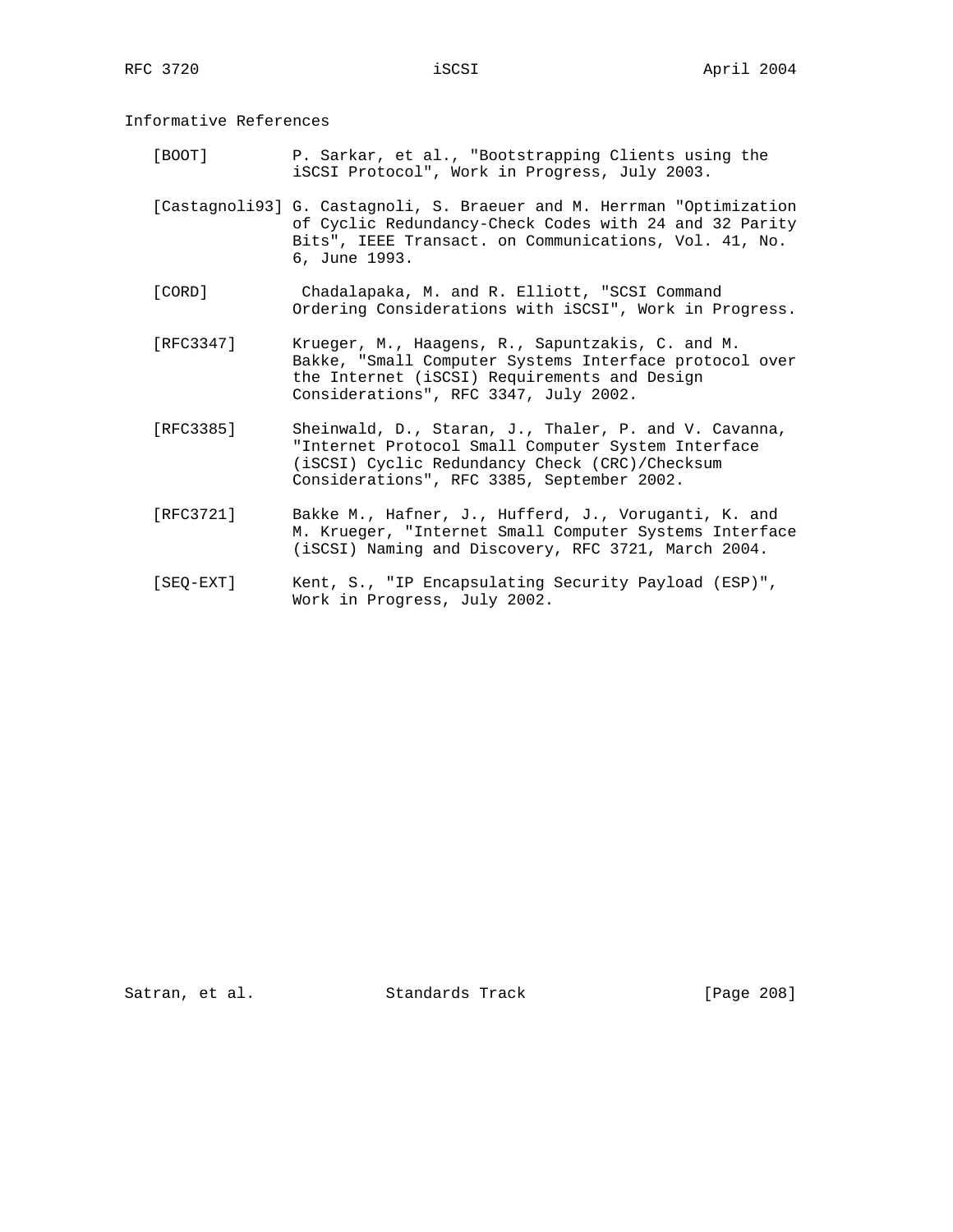Appendix A. Sync and Steering with Fixed Interval Markers

 This appendix presents a simple scheme for synchronization (PDU boundary retrieval). It uses markers that include synchronization information placed at fixed intervals in the TCP stream.

A Marker consists of:

| Byte /                                                                 |  |  |  |  |  |  |  |  |  |  |  |  |  |
|------------------------------------------------------------------------|--|--|--|--|--|--|--|--|--|--|--|--|--|
|                                                                        |  |  |  |  |  |  |  |  |  |  |  |  |  |
| $[0 1 2 3 4 5 6 7] 0 1 2 3 4 5 6 7] 0 1 2 3 4 5 6 7] 0 1 2 3 4 5 6 7]$ |  |  |  |  |  |  |  |  |  |  |  |  |  |
| 0   Next-iSCSI-PDU-start pointer - copy #1                             |  |  |  |  |  |  |  |  |  |  |  |  |  |
| 4 Next-iSCSI-PDU-start pointer - copy #2                               |  |  |  |  |  |  |  |  |  |  |  |  |  |

 The Marker scheme uses payload byte stream counting that includes every byte placed by iSCSI in the TCP stream except for the markers themselves. It also excludes any bytes that TCP counts but are not originated by iSCSI.

Markers MUST NOT be included in digest calculation.

 The Marker indicates the offset to the next iSCSI PDU header. The Marker is eight bytes in length and contains two 32-bit offset fields that indicate how many bytes to skip in the TCP stream in order to find the next iSCSI PDU header. The marker uses two copies of the pointer so that a marker that spans a TCP packet boundary should leave at least one valid copy in one of the packets.

 The structure and semantics of an inserted marker are independent of the marker interval.

 The use of markers is negotiable. The initiator and target MAY indicate their readiness to receive and/or send markers during login separately for each connection. The default is No.

## A.1. Markers At Fixed Intervals

 A marker is inserted at fixed intervals in the TCP byte stream. During login, each end of the iSCSI session specifies the interval at which it is willing to receive the marker, or it disables the marker altogether. If a receiver indicates that it desires a marker, the sender MAY agree (during negotiation) and provide the marker at the desired interval. However, in certain environments, a sender that does not provide markers to a receiver that wants markers may suffer an appreciable performance degradation.

Satran, et al. Standards Track [Page 209]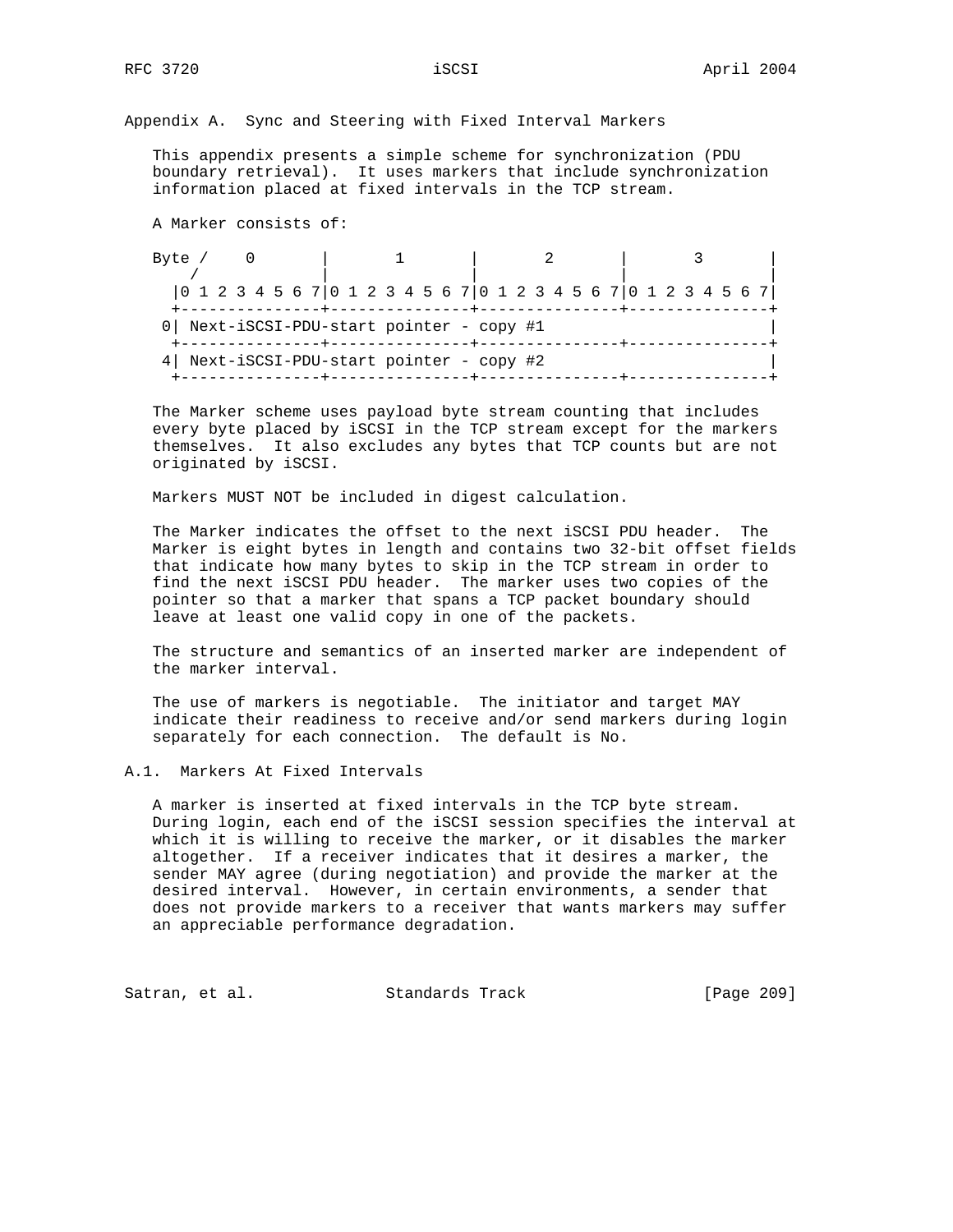The marker interval and the initial marker-less interval are counted in terms of the bytes placed in the TCP stream data by iSCSI.

 When reduced to iSCSI terms, markers MUST indicate the offset to a 4-byte word boundary in the stream. The least significant two bits of each marker word are reserved and are considered 0 for offset computation.

 Padding iSCSI PDU payloads to 4-byte word boundaries simplifies marker manipulation.

#### A.2. Initial Marker-less Interval

 To enable the connection setup including the Login Phase negotiation, marking (if any) is only started at the first marker interval after the end of the Login Phase. However, in order to enable the marker inclusion and exclusion mechanism to work without knowledge of the length of the Login Phase, the first marker will be placed in the TCP stream as if the Marker-less interval had included markers.

 Thus, all markers appear in the stream at locations conforming to the formula:  $[(MI + 8) * n - 8]$  where MI = Marker Interval,  $n = integer$ number.

 For example, if the marker interval is 512 bytes and the login ended at byte 1003 (first iSCSI placed byte is 0), the first marker will be inserted after byte 1031 in the stream.

#### A.3. Negotiation

 The following operational key=value pairs are used to negotiate the fixed interval markers. The direction (output or input) is relative to the initiator.

### A.3.1. OFMarker, IFMarker

 Use: IO Senders: Initiator and Target Scope: CO

 OFMarker=<boolean-value> IFMarker=<boolean-value>

Default is No.

Result function is AND.

Satran, et al. Standards Track [Page 210]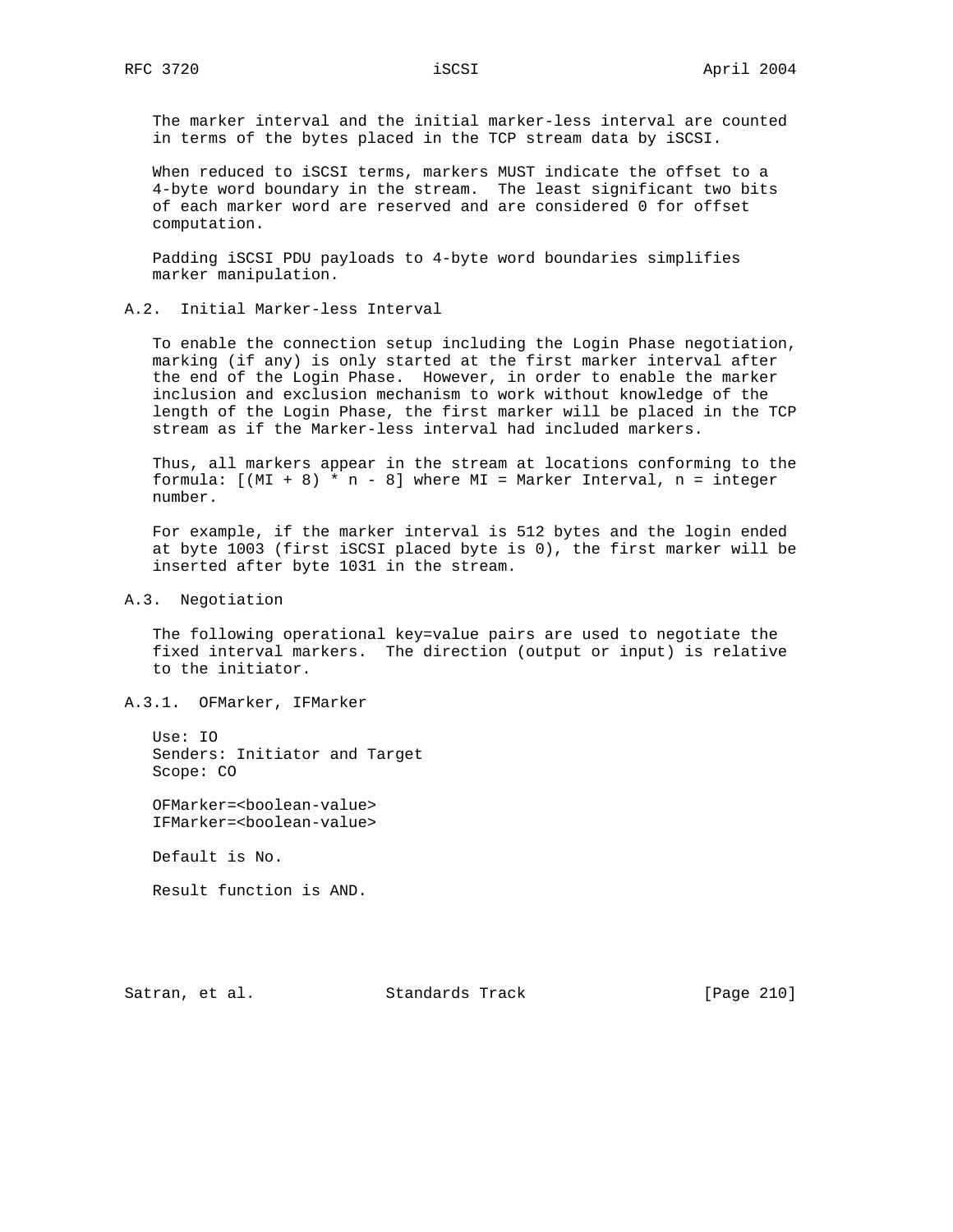OFMarker is used to turn on or off the initiator to target markers on the connection. IFMarker is used to turn on or off the target to initiator markers on the connection.

Examples:

 I->OFMarker=Yes,IFMarker=Yes T->OFMarker=Yes,IFMarker=Yes

Results in the Marker being used in both directions while:

 I->OFMarker=Yes,IFMarker=Yes T->OFMarker=Yes,IFMarker=No

 Results in Marker being used from the initiator to the target, but not from the target to initiator.

A.3.2. OFMarkInt, IFMarkInt

 Use: IO Senders: Initiator and Target Scope: CO OFMarkInt is Irrelevant when: OFMarker=No IFMarkInt is Irrelevant when: IFMarker=No

Offering:

 OFMarkInt=<numeric-range-from-1-to-65535> IFMarkInt=<numeric-range-from-1-to-65535>

Responding:

 OFMarkInt=<numeric-value-from-1-to-65535>|Reject IFMarkInt=<numeric-value-from-1-to-65535>|Reject

 OFMarkInt is used to set the interval for the initiator to target markers on the connection. IFMarkInt is used to set the interval for the target to initiator markers on the connection.

 For the offering, the initiator or target indicates the minimum to maximum interval (in 4-byte words) it wants the markers for one or both directions. In case it only wants a specific value, only a single value has to be specified. The responder selects a value within the minimum and maximum offered or the only value offered or indicates through the xFMarker key=value its inability to set and/or receive markers. When the interval is unacceptable the responder answers with "Reject". Reject is resetting the marker function in the specified direction (Output or Input) to No.

Satran, et al. Standards Track [Page 211]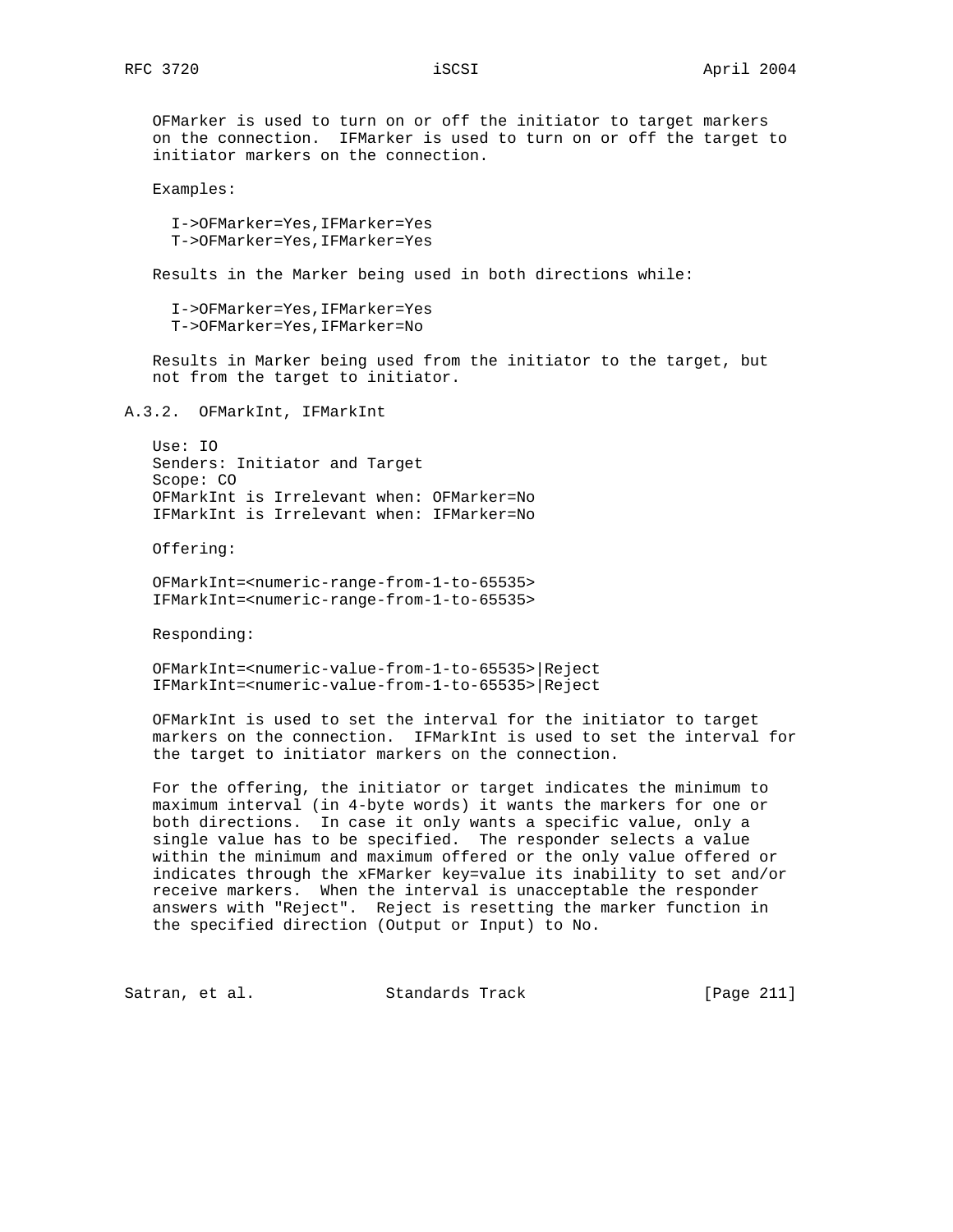The interval is measured from the end of a marker to the beginning of the next marker. For example, a value of 1024 means 1024 words (4096 bytes of iSCSI payload between markers).

The default is 2048.

Appendix B. Examples

B.1. Read Operation Example

| Initiator Function PDU Type |                                           | Target Function       |
|-----------------------------|-------------------------------------------|-----------------------|
| $(\text{read})$             | Command request   SCSI Command (READ) >>> |                       |
|                             |                                           | Prepare Data Transfer |
| Receive Data                | <<< SCSI Data-In                          | Send Data             |
| Receive Data                | <<< SCSI Data-In                          | Send Data             |
| Receive Data                | <<< SCSI Data-In                          | Send Data             |
|                             | <<< SCSI Response                         | Send Status and Sense |
| Command Complete            |                                           |                       |

Satran, et al. Standards Track [Page 212]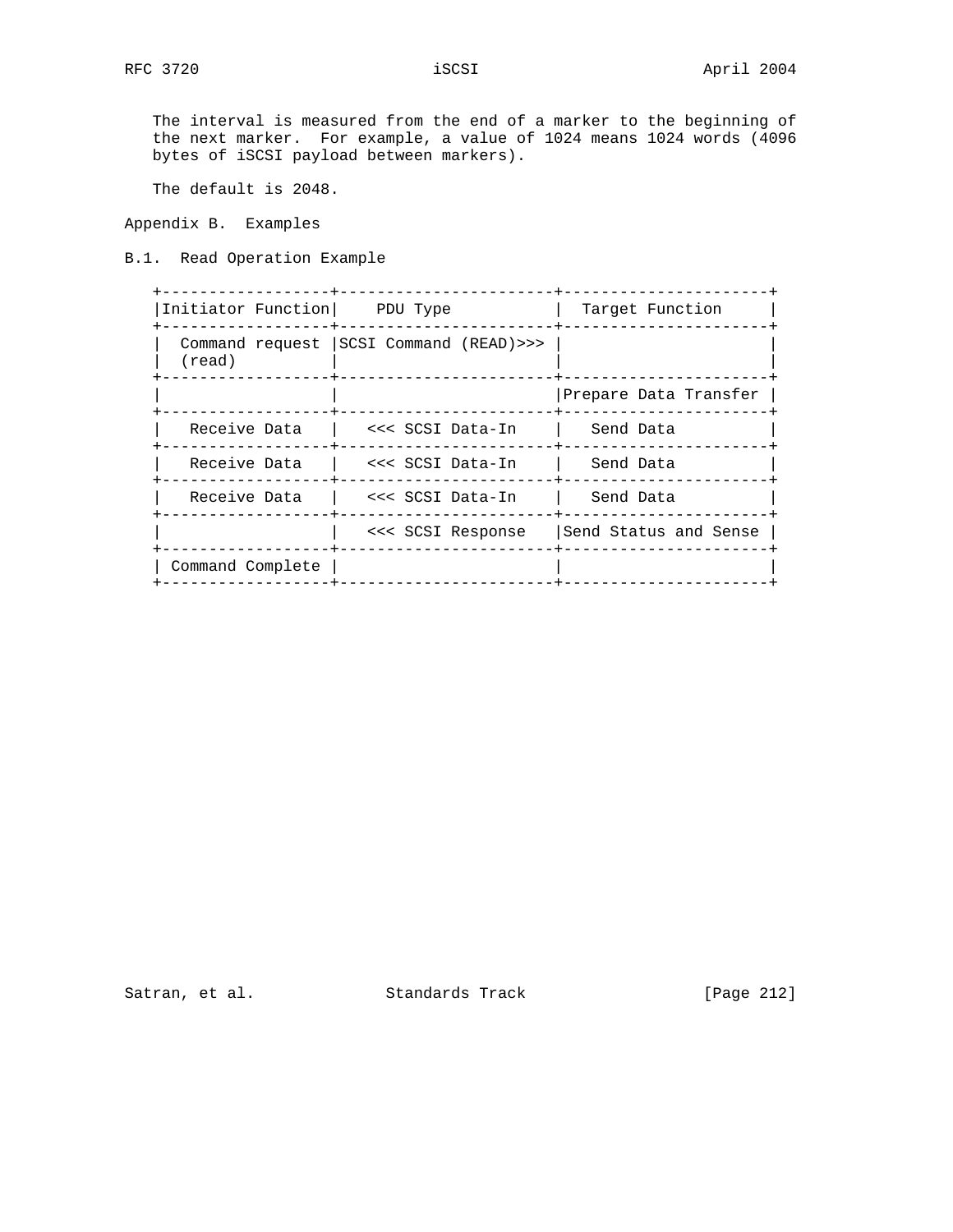# B.2. Write Operation Example

| Initiator Function   PDU Type |                         | Target Function                   |
|-------------------------------|-------------------------|-----------------------------------|
| Command request<br>(write)    | SCSI Command (WRITE)>>> | Receive command<br>and queue it   |
|                               |                         | Process old commands              |
|                               | $<<$ R2T                | Ready to process<br>WRITE command |
| Send Data                     | $SCSI$ Data-Out $>>$    | Receive Data                      |
|                               | $<<$ R2T                | Ready for data                    |
|                               | $<<$ R2T                | Ready for data                    |
| Send Data                     | SCSI Data-Out >>>       | Receive Data                      |
| Send Data                     | SCSI Data-Out >>>       | Receive Data                      |
|                               | <<< SCSI Response       | Send Status and Sense             |
| Command Complete              |                         |                                   |
|                               |                         |                                   |

Satran, et al. Standards Track [Page 213]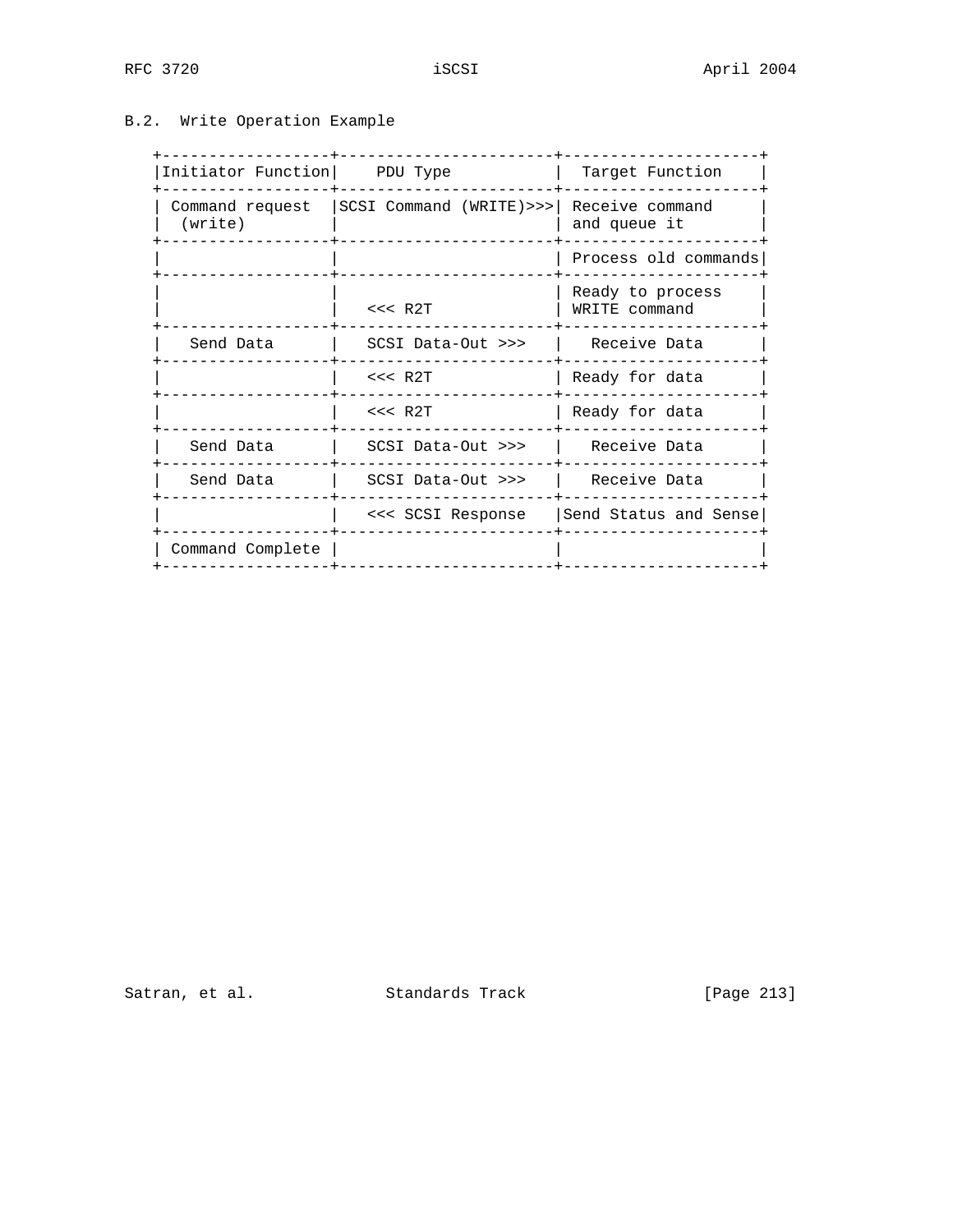# B.3. R2TSN/DataSN Use Examples

Output (write) data DataSN/R2TSN Example

|                          | Initiator Function PDU Type & Content                      | Target Function       |
|--------------------------|------------------------------------------------------------|-----------------------|
| (write)                  | Command request   SCSI Command (WRITE) >>> Receive command | and queue it          |
|                          |                                                            | Process old commands  |
|                          | $<<$ R2T<br>$R2TSN = 0$                                    | Ready for data        |
|                          | $<<$ R $2T$<br>$R2TSN = 1$                                 | Ready for more data   |
| Send Data<br>for R2TSN 0 | SCSI Data-Out >>><br>DataSN = $0$ , F=0                    | Receive Data          |
| Send Data<br>for R2TSN 0 | SCSI Data-Out >>><br>DataSN = $1$ , F=1                    | Receive Data          |
| Send Data<br>for R2TSN 1 | SCSI Data >>><br>DataSN = $0$ , F=1                        | Receive Data          |
|                          | <<< SCSI Response<br>ExpDataSN = $0$                       | Send Status and Sense |
| Command Complete         |                                                            |                       |

Satran, et al. Standards Track [Page 214]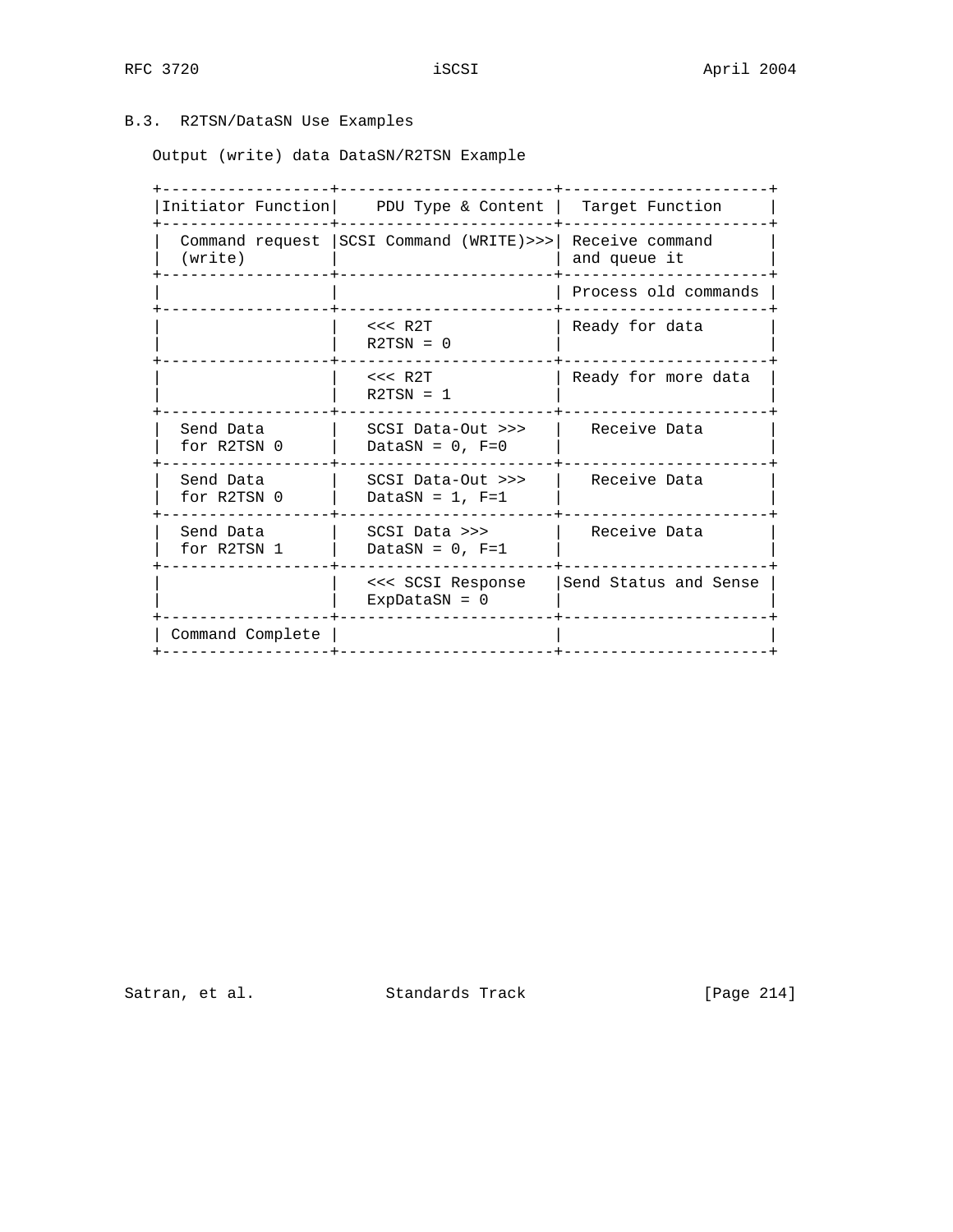Input (read) data DataSN Example

| Initiator Function PDU Type               | Target Function       |
|-------------------------------------------|-----------------------|
| Command request   SCSI Command (READ) >>> |                       |
|                                           | Prepare Data Transfer |
| <<< SCSI Data-In<br>DataSN = $0$ , F=0    | Send Data             |
| <<< SCSI Data-In<br>DataSN = $1$ , F=0    | Send Data             |
| <<< SCSI Data-In<br>DataSN = $2$ , F=1    | Send Data             |
| <<< SCSI Response<br>$ExpDatasN = 3$      | Send Status and Sense |
|                                           |                       |
|                                           |                       |

Satran, et al. Standards Track [Page 215]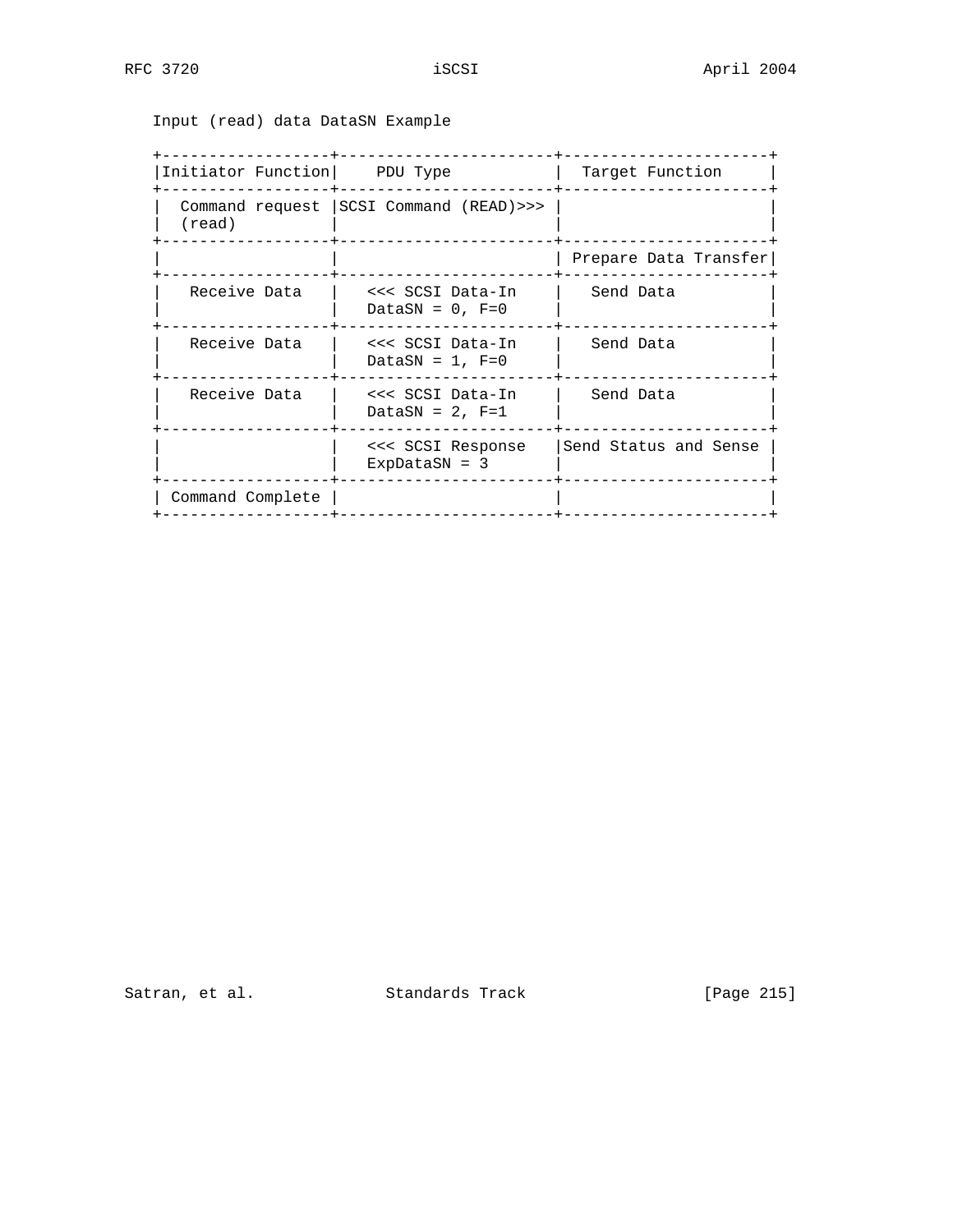Bidirectional DataSN Example

| Initiator Function PDU Type                                     |                                         | Target Function                   |
|-----------------------------------------------------------------|-----------------------------------------|-----------------------------------|
| Command request   SCSI Command >>><br>(Read-Write)   Read-Write |                                         |                                   |
|                                                                 |                                         | Process old commands              |
|                                                                 | $<<$ R2T<br>$R2TSN = 0$                 | Ready to process<br>WRITE command |
| * Receive Data                                                  | <<< SCSI Data-In<br>DataSN = $1$ , F=0  | Send Data                         |
| * Receive Data                                                  | <<< SCSI Data-In<br>DataSN = $2$ , F=1  | Send Data                         |
| * Send Data<br>for R2TSN 0                                      | SCSI Data-Out >>><br>DataSN = $0$ , F=1 | Receive Data                      |
|                                                                 | <<< SCSI Response<br>ExpDataSN = $3$    | Send Status and Sense             |
| Command Complete                                                |                                         |                                   |

 \*) Send data and Receive Data may be transferred simultaneously as in an atomic Read-Old-Write-New or sequentially as in an atomic Read-Update-Write (in the latter case the R2T may follow the received data).

Satran, et al. Standards Track [Page 216]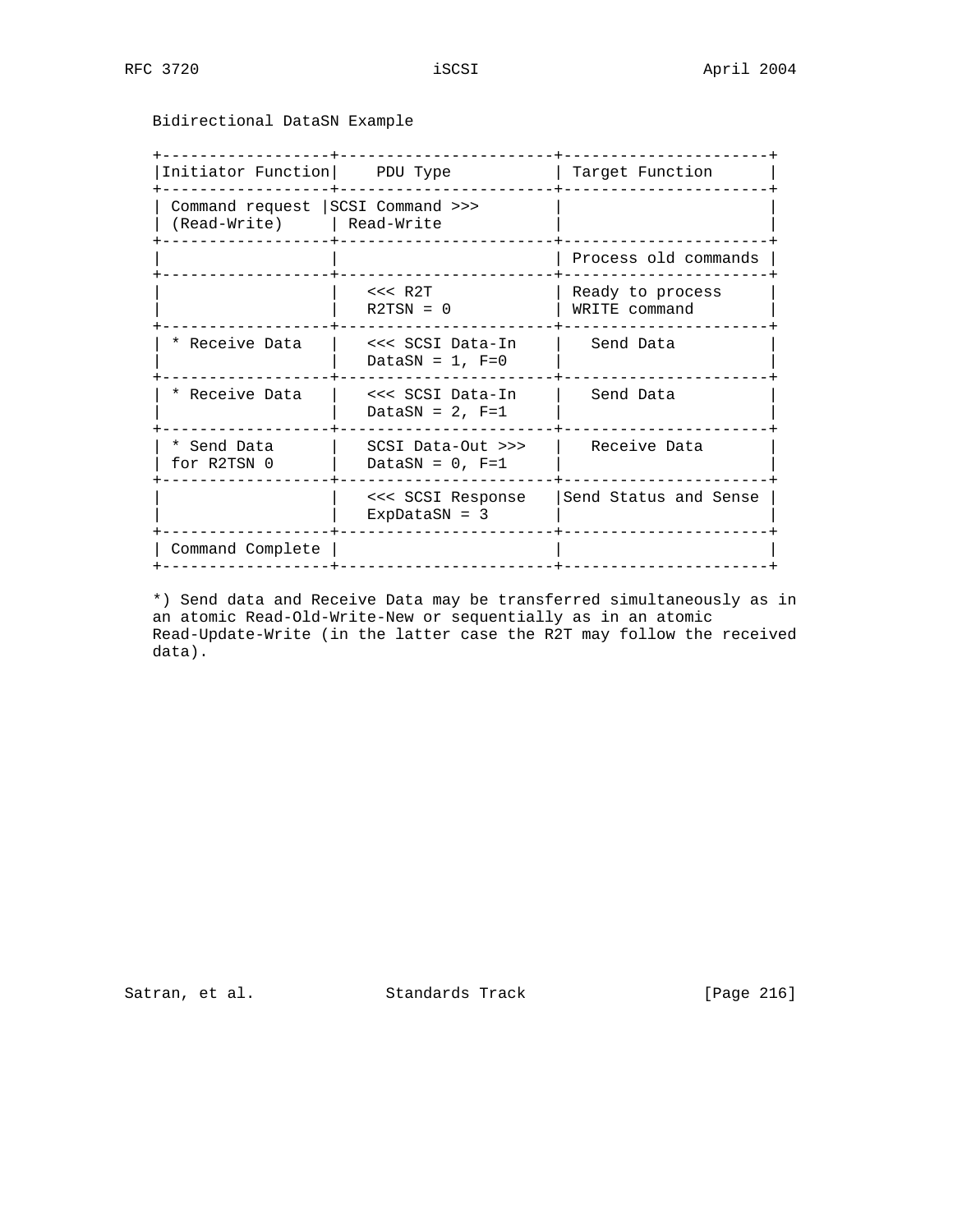Unsolicited and immediate output (write) data with DataSN Example

+------------------+-----------------------+----------------------+

|                                                | Initiator Function PDU Type & Content       | Target Function                             |
|------------------------------------------------|---------------------------------------------|---------------------------------------------|
| Command request<br>(write)<br>+ Immediate data | $SCSI$ Command $(WRITE) >>$<br>$F=0$        | Receive command<br>and data<br>and queue it |
| Send Unsolicited  <br>Data                     | SCSI Write Data >>>  <br>DataSN = $0$ , F=1 | l Receive more Data                         |
|                                                |                                             | Process old commands                        |
|                                                | $<<$ R2T<br>$R2TSN = 0$                     | Ready for more data                         |
| Send Data<br>for R2TSN 0                       | SCSI Write Data >>>  <br>DataSN = $0.$ F=1  | Receive Data                                |
|                                                | <<< SCSI Response                           | Send Status and Sense                       |
| Command Complete                               |                                             |                                             |

# B.4. CRC Examples

N.B. all Values are Hexadecimal

32 bytes of zeroes:

| 0 1 2 3     |  | Byte:      |
|-------------|--|------------|
| 00 00 00 00 |  | $\Omega$ : |
| 00 00 00 00 |  | 28:        |
| aa 36 91 8a |  | CRC:       |

32 bytes of ones:

| Byte:           |  | 0 1 2 3     |  |
|-----------------|--|-------------|--|
| <u>n:</u>       |  | ff ff ff ff |  |
| $\cdots$<br>28: |  | ff ff ff ff |  |

Satran, et al. Standards Track [Page 217]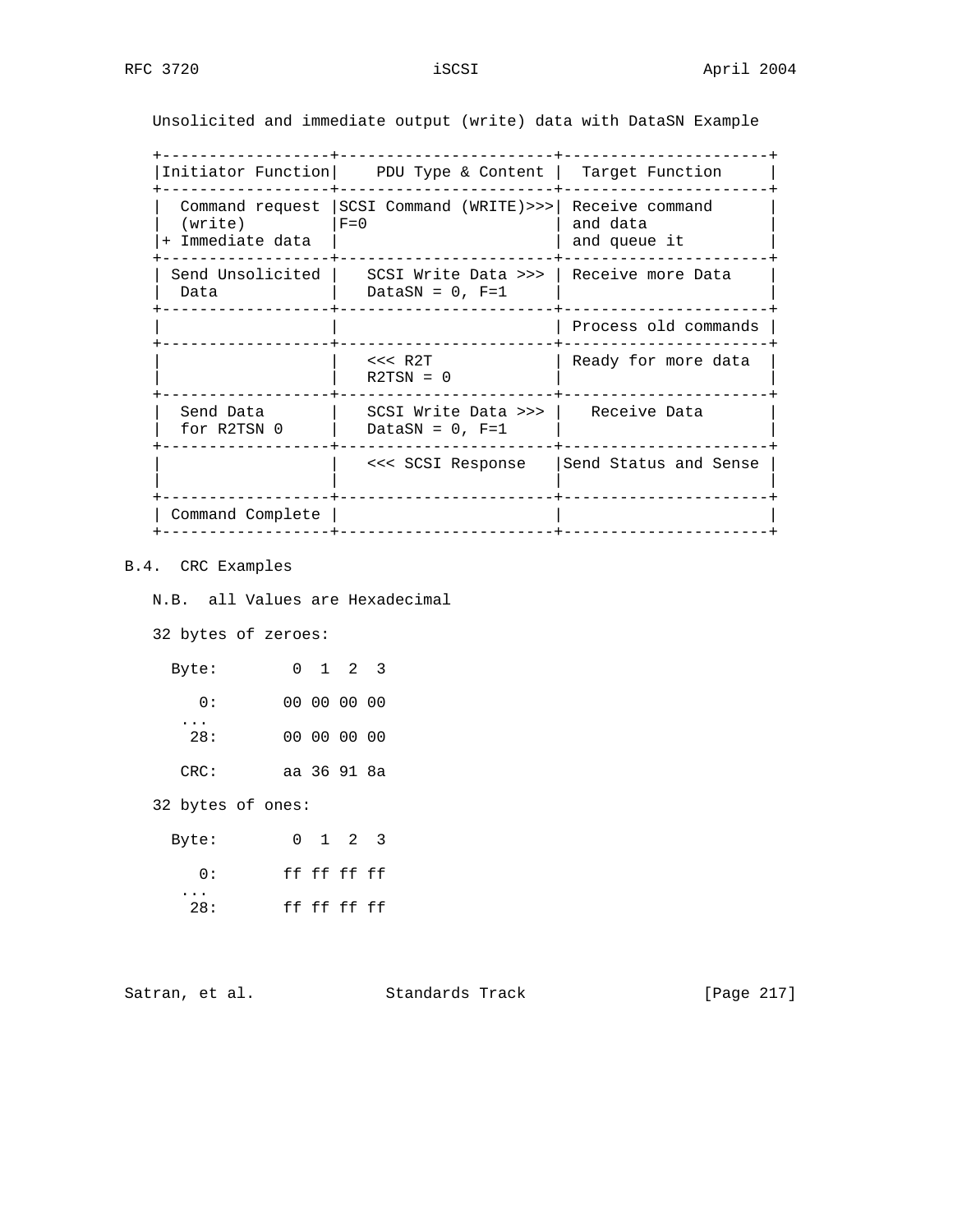CRC: 43 ab a8 62 32 bytes of incrementing 00..1f: Byte: 0 1 2 3 0: 00 01 02 03 ... 28: 1c 1d 1e 1f CRC: 4e 79 dd 46 32 bytes of decrementing 1f..00: Byte: 0 1 2 3 0: 1f 1e 1d 1c  $\frac{1}{28}$ : 28: 03 02 01 00 CRC: 5c db 3f 11 An iSCSI - SCSI Read (10) Command PDU Byte: 0 1 2 3 0: 01 c0 00 00 4: 00 00 00 00  $8: 00 00 00 00$ <br>12: 00 00 00 00 12: 00 00 00 00 16: 14 00 00 00<br>20: 00 00 04 00 20: 00 00 04 00 24: 00 00 00 14 28: 00 00 00 18<br>32: 28 00 00 00 32: 28 00 00 00 36: 00 00 00 00 40: 02 00 00 00 44: 00 00 00 00 CRC: 56 3a 96 d9

Satran, et al. Standards Track [Page 218]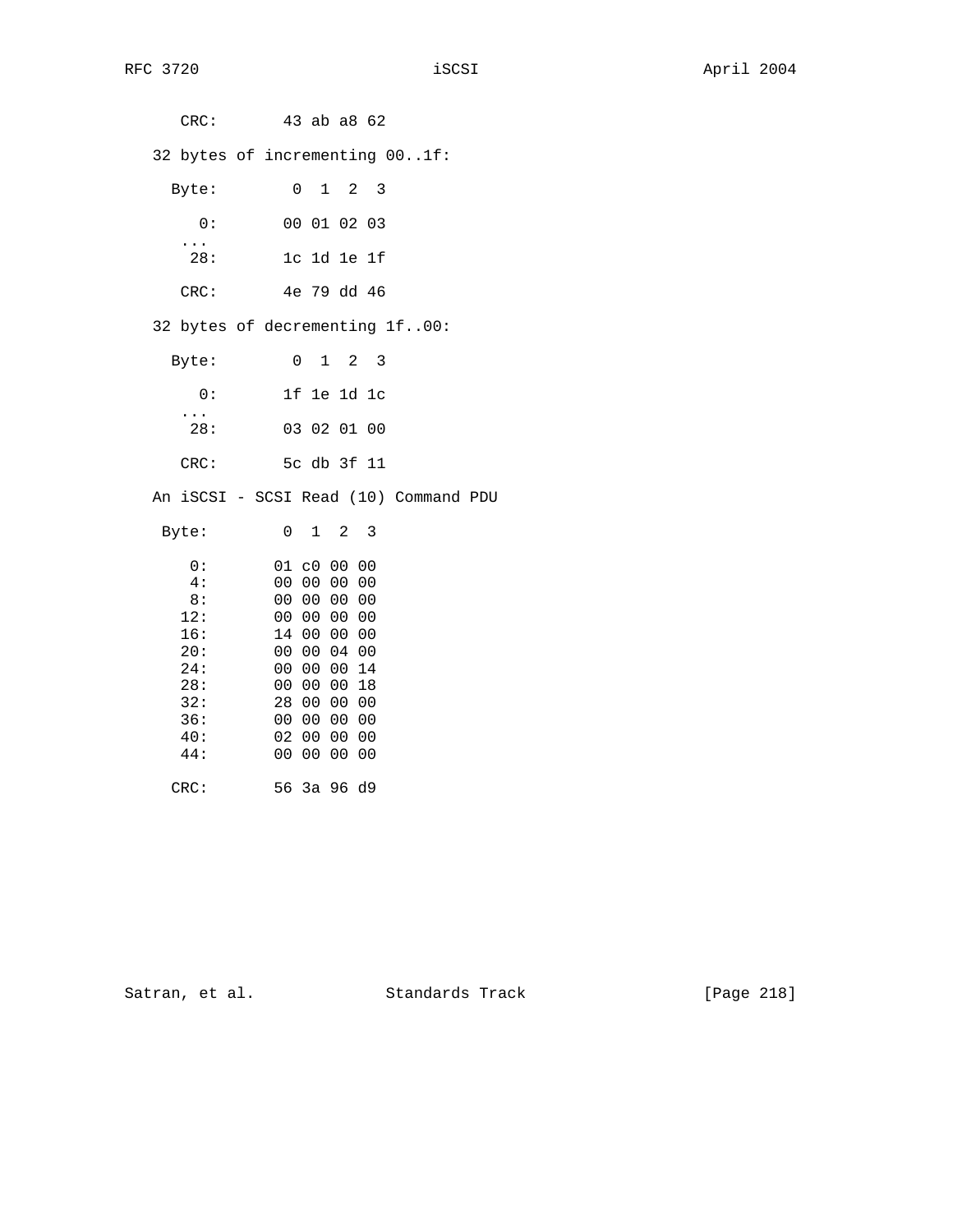Appendix C. Login Phase Examples In the first example, the initiator and target authenticate each other via Kerberos: I-> Login (CSG,NSG=0,1 T=1) InitiatorName=iqn.1999-07.com.os:hostid.77 TargetName=iqn.1999-07.com.example:diskarray.sn.88 AuthMethod=KRB5,SRP,None T-> Login (CSG,NSG=0,0 T=0) AuthMethod=KRB5 I-> Login (CSG,NSG=0,1 T=1) KRB\_AP\_REQ=<krb\_ap\_req> (krb\_ap\_req contains the Kerberos V5 ticket and authenticator with MUTUAL-REQUIRED set in the ap-options field) If the authentication is successful, the target proceeds with: T-> Login (CSG,NSG=0,1 T=1) KRB\_AP\_REP=<krb\_ap\_rep> (krb\_ap\_rep is the Kerberos V5 mutual authentication reply) If the authentication is successful, the initiator may proceed with: I-> Login (CSG,NSG=1,0 T=0) FirstBurstLength=8192 T-> Login (CSG,NSG=1,0 T=0) FirstBurstLength=4096 MaxBurstLength=8192 I-> Login (CSG,NSG=1,0 T=0) MaxBurstLength=8192 ... more iSCSI Operational Parameters  $T->$  Login  $(CSG, NSG=1, 0 T=0)$  ... more iSCSI Operational Parameters And at the end: I-> Login (CSG,NSG=1,3 T=1) optional iSCSI parameters T-> Login (CSG,NSG=1,3 T=1) "login accept"

Satran, et al. Standards Track [Page 219]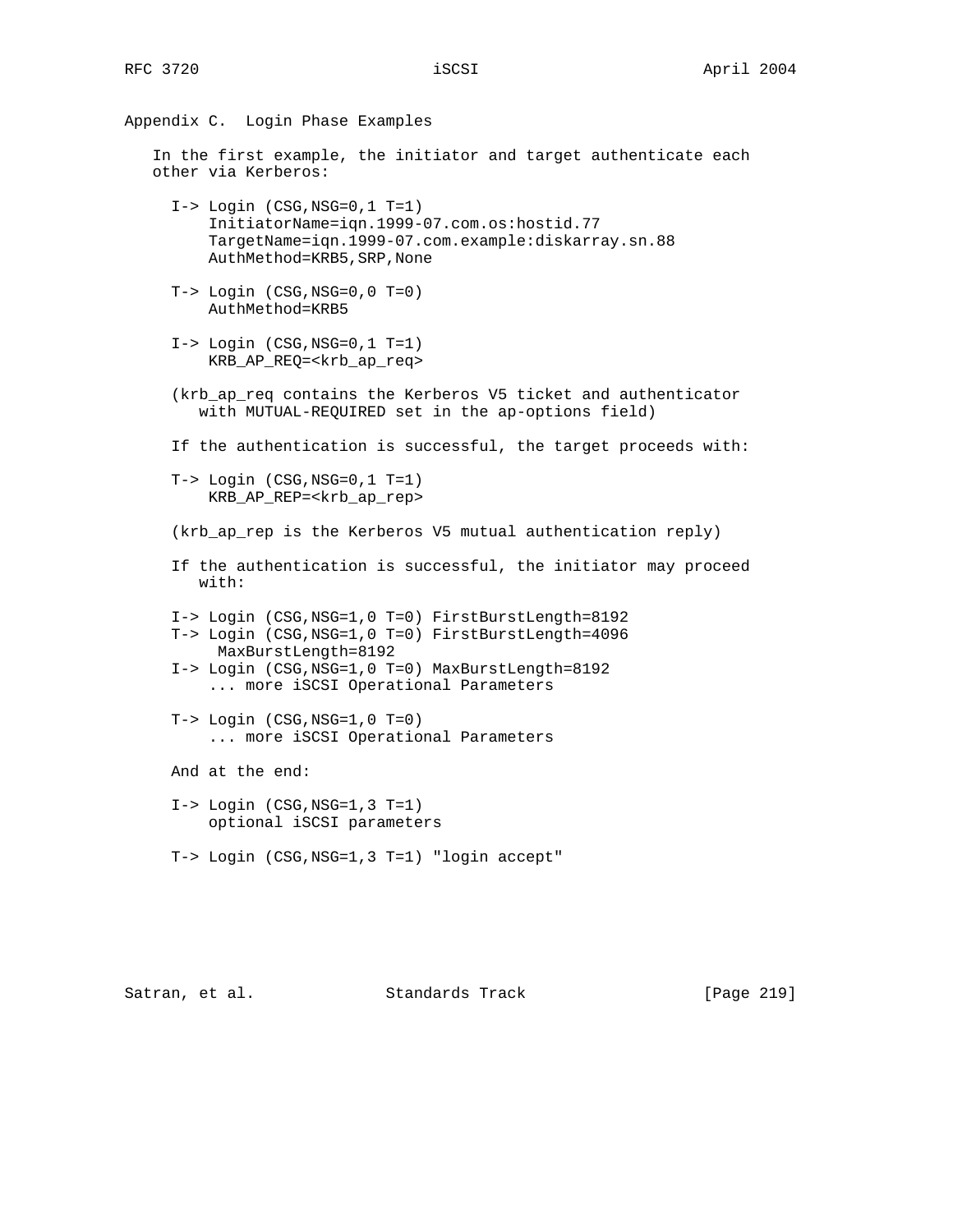If the initiator's authentication by the target is not successful, the target responds with:

T-> Login "login reject"

- instead of the Login KRB\_AP\_REP message, and terminates the connection.
- If the target's authentication by the initiator is not successful, the initiator terminates the connection (without responding to the Login KRB\_AP\_REP message).

 In the next example only the initiator is authenticated by the target via Kerberos:

- I-> Login (CSG,NSG=0,1 T=1) InitiatorName=iqn.1999-07.com.os:hostid.77 TargetName=iqn.1999-07.com.example:diskarray.sn.88 AuthMethod=SRP,KRB5,None
- T-> Login-PR (CSG,NSG=0,0 T=0) AuthMethod=KRB5
- I-> Login (CSG,NSG=0,1 T=1) KRB\_AP\_REQ=krb\_ap\_req

(MUTUAL-REQUIRED not set in the ap-options field of krb\_ap\_req)

If the authentication is successful, the target proceeds with:

T-> Login (CSG,NSG=0,1 T=1)

- $I->$  Login  $(CSG, NSG=1, 0 T=0)$ ... iSCSI parameters
- $T->$  Login  $(CSG, NSG=1, 0 T=0)$ ... iSCSI parameters
- . . .

T-> Login (CSG,NSG=1,3 T=1)"login accept"

Satran, et al. Standards Track [Page 220]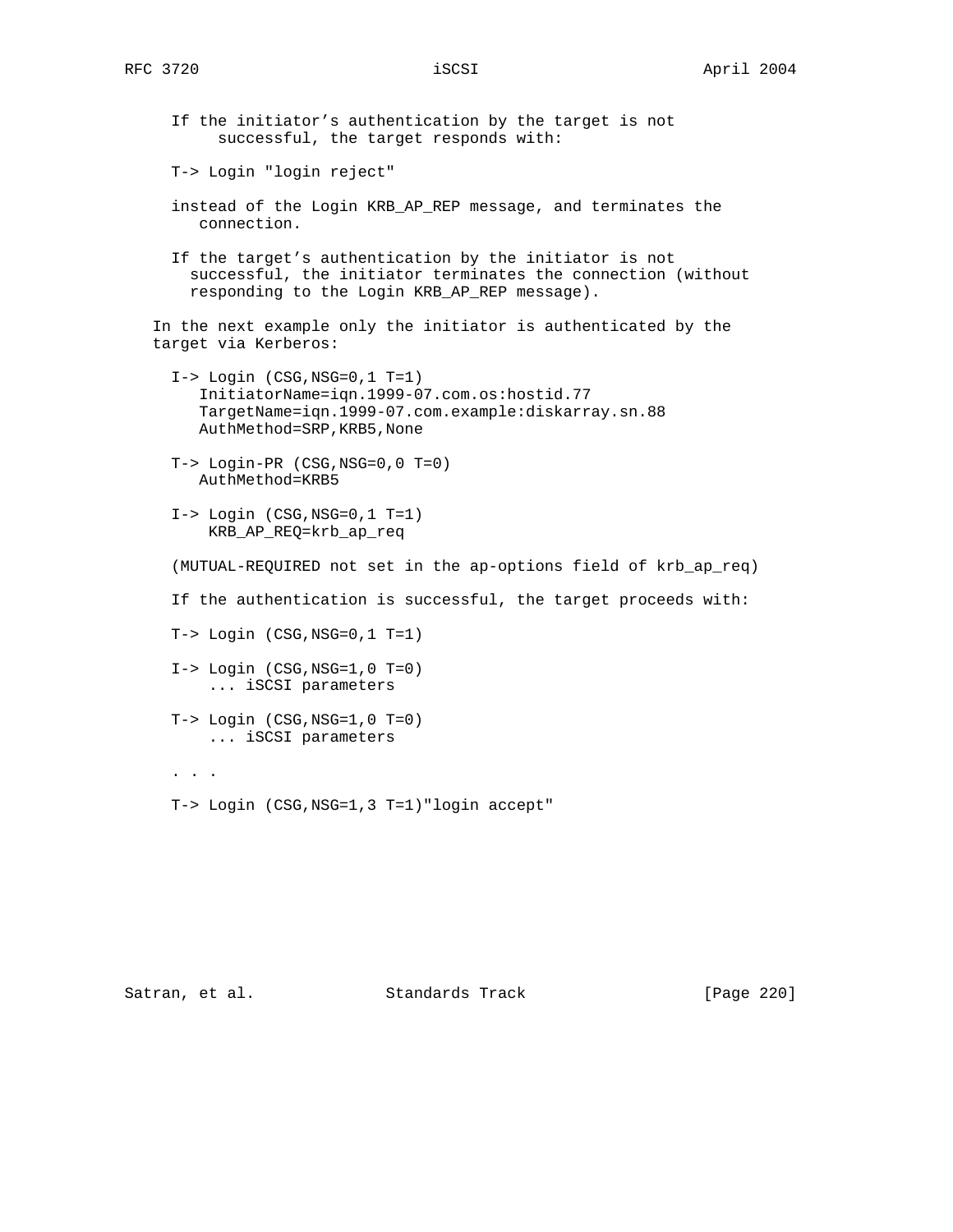In the next example, the initiator and target authenticate each other via SPKM1: I-> Login (CSG,NSG=0,1 T=1) InitiatorName=iqn.1999-07.com.os:hostid.77 TargetName=iqn.1999-07.com.example:diskarray.sn.88 AuthMethod=SPKM1,KRB5,None  $T->$  Login  $(CSG, NSG=0, 0 T=0)$  AuthMethod=SPKM1  $I->$  Login  $(CSG, NSG=0, 0 T=0)$  SPKM\_REQ=<spkm-req> (spkm-req is the SPKM-REQ token with the mutual-state bit in the options field of the REQ-TOKEN set) T-> Login (CSG,NSG=0,0 T=0) SPKM\_REP\_TI=<spkm-rep-ti> If the authentication is successful, the initiator proceeds: I-> Login (CSG,NSG=0,1 T=1) SPKM\_REP\_IT=<spkm-rep-it> If the authentication is successful, the target proceeds with: T-> Login (CSG,NSG=0,1 T=1) The initiator may proceed: I-> Login (CSG,NSG=1,0 T=0) ... iSCSI parameters T-> Login (CSG,NSG=1,0 T=0) ... iSCSI parameters And at the end: I-> Login (CSG,NSG=1,3 T=1) optional iSCSI parameters T-> Login (CSG,NSG=1,3 T=1) "login accept" If the target's authentication by the initiator is not successful, the initiator terminates the connection (without responding to the Login SPKM\_REP\_TI message).

Satran, et al. Standards Track [Page 221]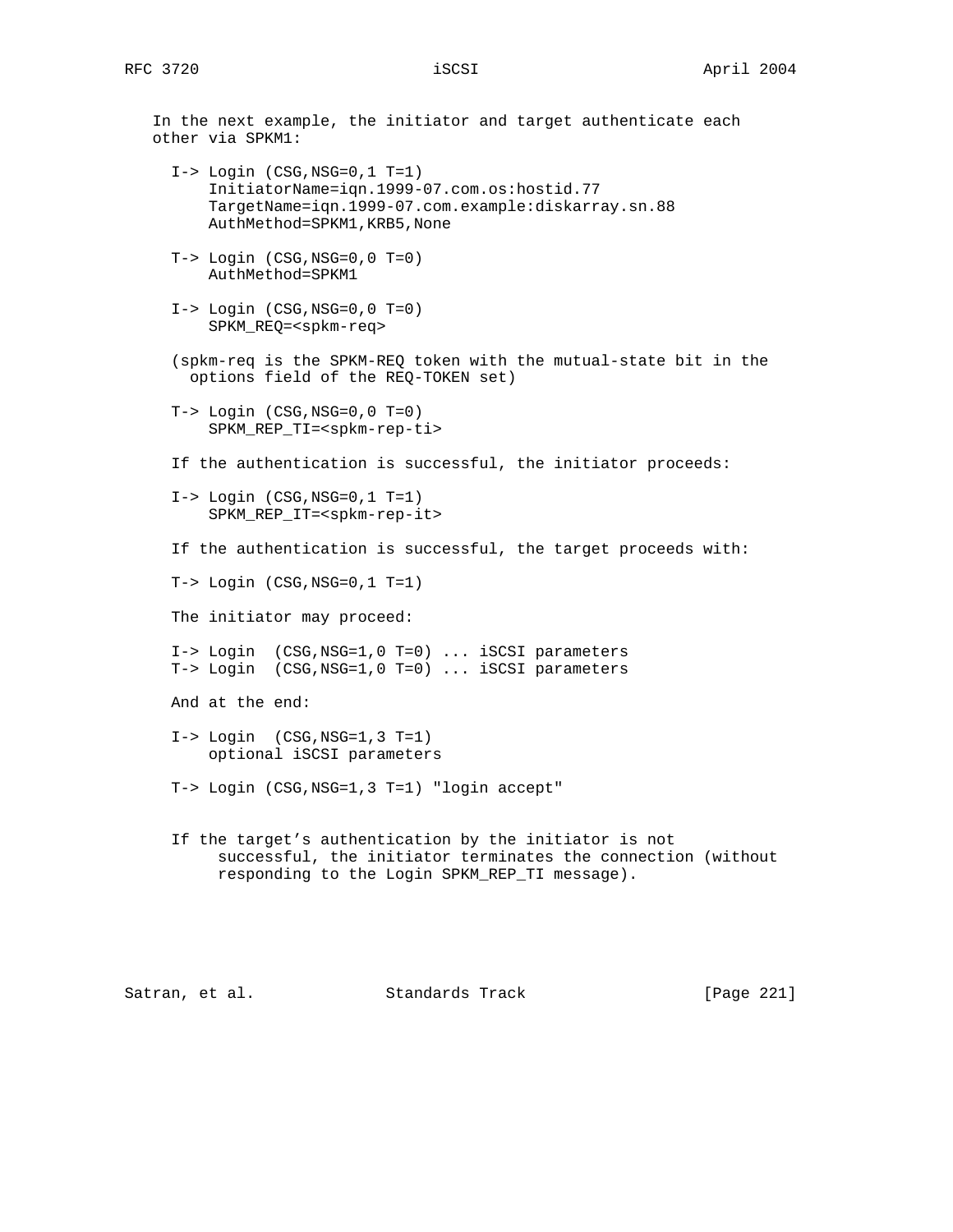If the initiator's authentication by the target is not successful, the target responds with:

T-> Login "login reject"

 instead of the Login "proceed and change stage" message, and terminates the connection.

 In the next example, the initiator and target authenticate each other via SPKM2:

- $I->$  Login  $(CSG, NSG=0, 0 T=0)$  InitiatorName=iqn.1999-07.com.os:hostid.77 TargetName=iqn.1999-07.com.example:diskarray.sn.88 AuthMethod=SPKM1,SPKM2
- T-> Login-PR (CSG,NSG=0,0 T=0) AuthMethod=SPKM2
- I-> Login (CSG,NSG=0,1 T=1) SPKM\_REQ=<spkm-req>
- (spkm-req is the SPKM-REQ token with the mutual-state bit in the options field of the REQ-TOKEN not set)
- If the authentication is successful, the target proceeds with:
- T-> Login (CSG,NSG=0,1 T=1)
- The initiator may proceed:
- $I->$  Login  $(CSG, NSG=1, 0 T=0)$ ... iSCSI parameters
- $T->$  Login  $(CSG, NSG=1, 0 T=0)$ ... iSCSI parameters

And at the end:

- $I->$  Login  $(CSG, NSG=1, 3 T=1)$ optional iSCSI parameters
- T-> Login (CSG,NSG=1,3 T=1) "login accept"

Satran, et al. Standards Track [Page 222]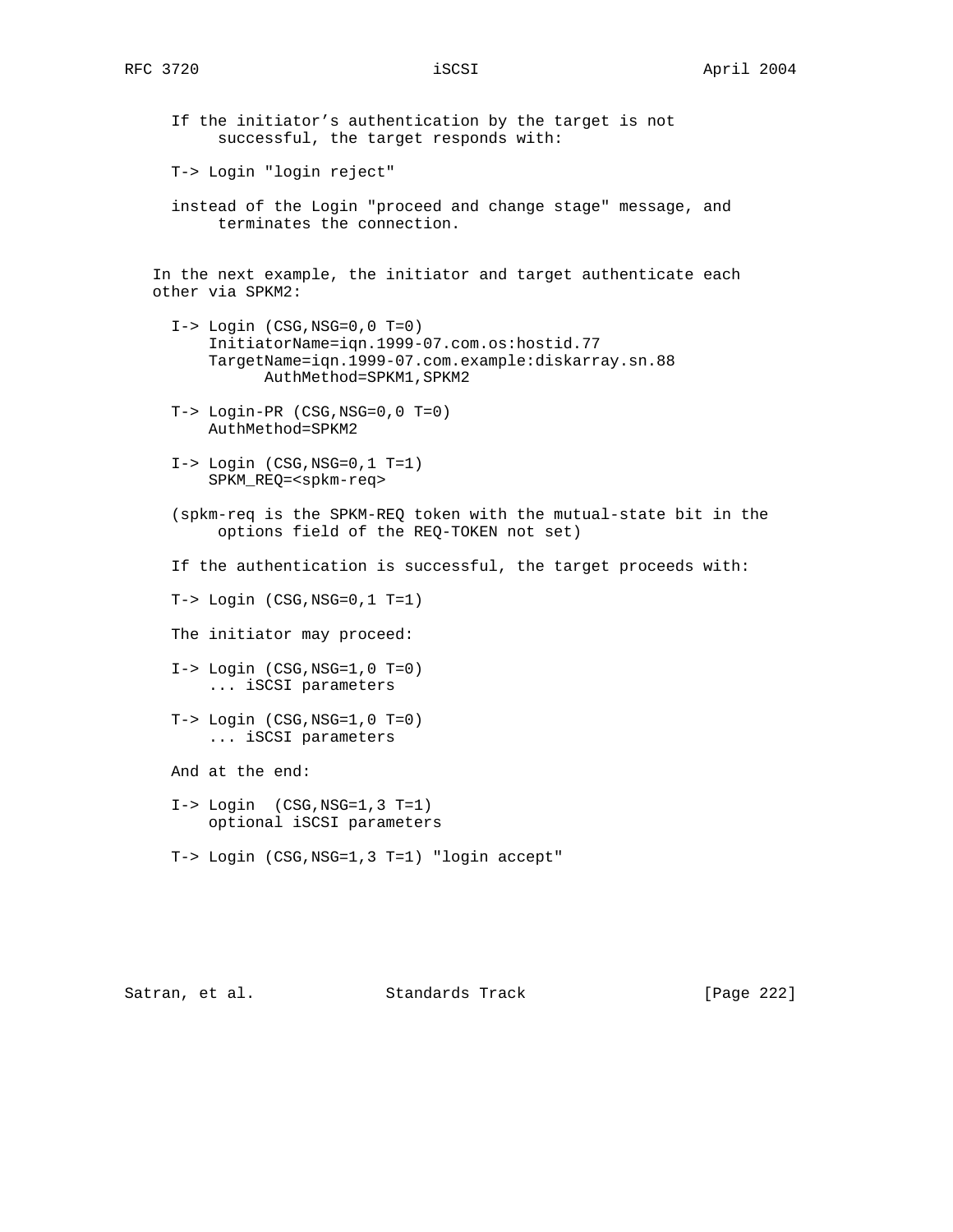In the next example, the initiator and target authenticate each other via SRP:  $I->$  Login (CSG, NSG=0, 1 T=1) InitiatorName=iqn.1999-07.com.os:hostid.77 TargetName=iqn.1999-07.com.example:diskarray.sn.88 AuthMethod=KRB5,SRP,None T-> Login-PR (CSG,NSG=0,0 T=0) AuthMethod=SRP  $I->$  Login  $(CSG, NSG=0, 0 T=0)$  SRP\_U=<user> TargetAuth=Yes T-> Login (CSG,NSG=0,0 T=0) SRP\_GROUP=SRP-1536,SRP-1024 SRP\_s=<s> I-> Login (CSG,NSG=0,0 T=0) SRP\_GROUP=SRP-1536 SRP\_A=<A> T-> Login (CSG,NSG=0,0 T=0) SRP\_B=<B> I-> Login (CSG,NSG=0,1 T=1) SRP\_M=<M> If the initiator authentication is successful, the target proceeds:  $T->$  Login  $(CSG, NSG=0, 1 T=1)$  $SRP_{H}M=$ Where N, g, s, A, B, M, and  $H(A \mid M \mid K)$  are defined in [RFC2945]. If the target authentication is not successful, the initiator terminates the connection; otherwise, it proceeds.  $I->$  Login  $(CSG, NSG=1, 0 T=0)$  ... iSCSI parameters  $T->$  Login  $(CSG, NSG=1, 0 T=0)$ ... iSCSI parameters

Satran, et al. Standards Track [Page 223]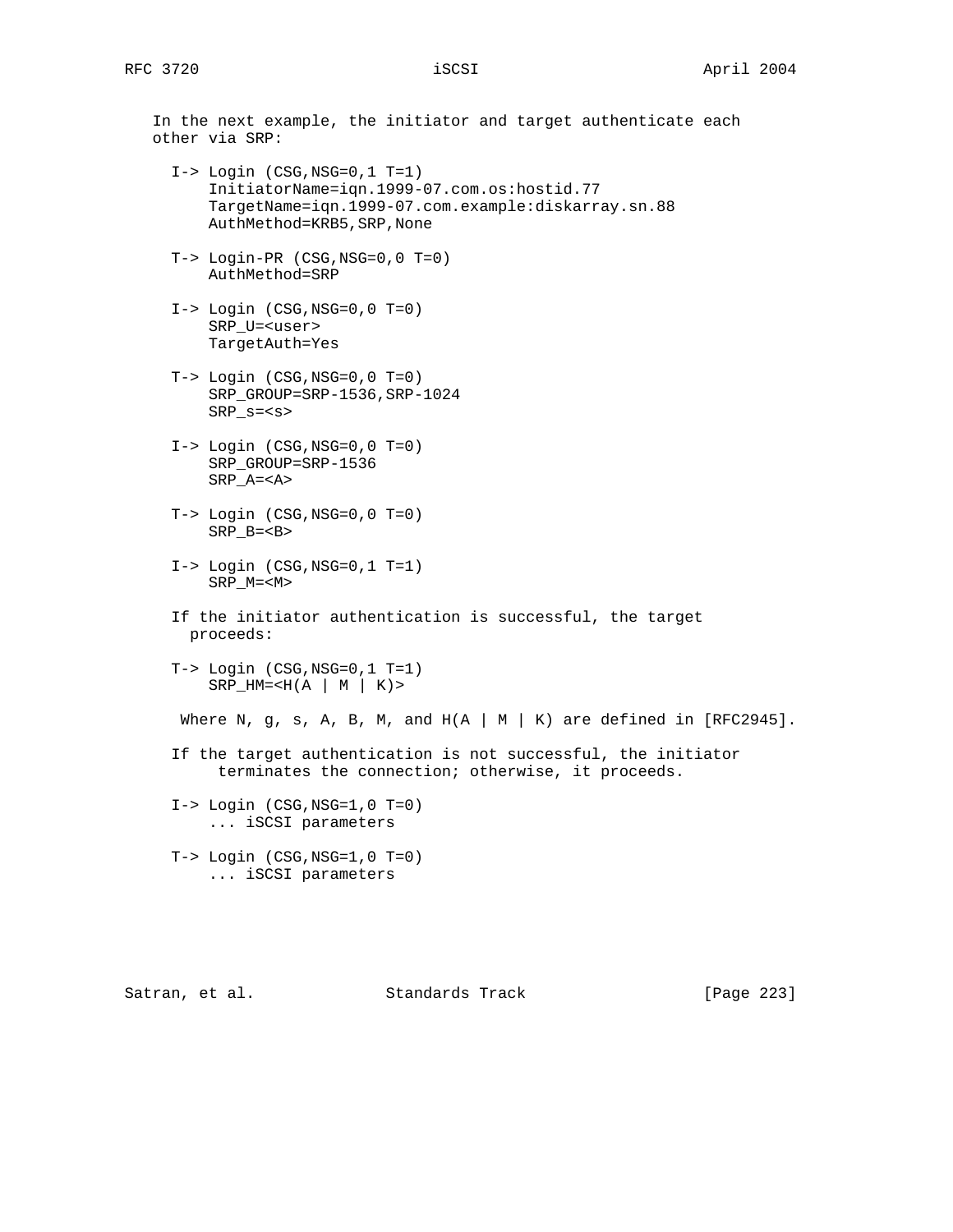And at the end:  $I->$  Login  $(CSG, NSG=1, 3 T=1)$  optional iSCSI parameters T-> Login (CSG,NSG=1,3 T=1) "login accept" If the initiator authentication is not successful, the target responds with: T-> Login "login reject" Instead of the T-> Login SRP\_HM=<H(A | M | K)> message and terminates the connection. In the next example, the initiator and target authenticate each other via SRP: I-> Login (CSG,NSG=0,1 T=1) InitiatorName=iqn.1999-07.com.os:hostid.77 TargetName=iqn.1999-07.com.example:diskarray.sn.88 AuthMethod=KRB5,SRP,None T-> Login-PR (CSG,NSG=0,0 T=0) AuthMethod=SRP  $I->$  Login  $(CSG, NSG=0, 0 T=0)$  SRP\_U=<user> TargetAuth=No T-> Login (CSG,NSG=0,0 T=0) SRP\_GROUP=SRP-1536 SRP\_s=<s>  $I->$  Login  $(CSG, NSG=0, 0 T=0)$  SRP\_GROUP=SRP-1536 SRP\_A=<A> T-> Login (CSG,NSG=0,0 T=0) SRP\_B=<B> I-> Login (CSG,NSG=0,1 T=1) SRP\_M=<M> If the initiator authentication is successful, the target proceeds: T-> Login (CSG,NSG=0,1 T=1)

Satran, et al. Standards Track [Page 224]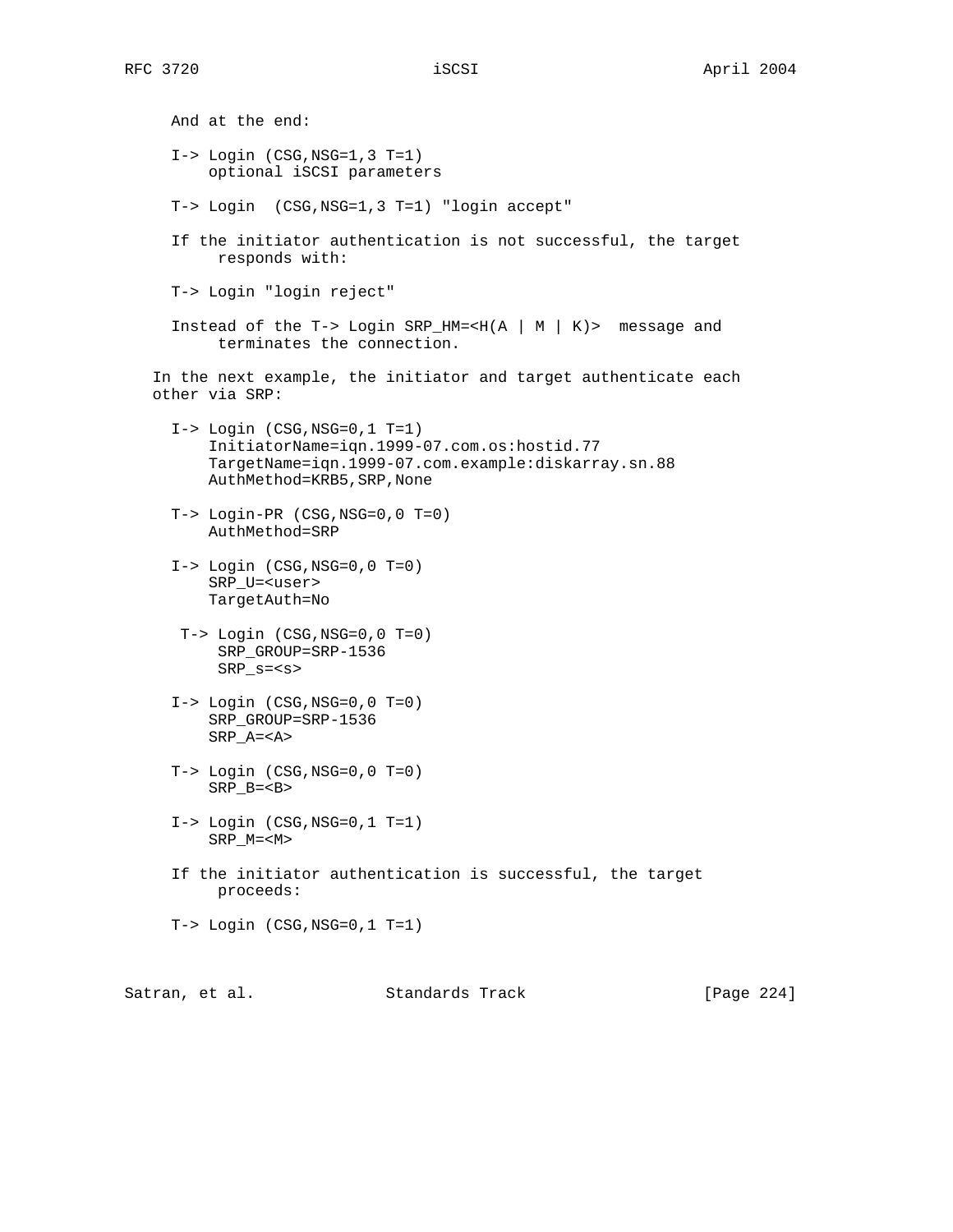$I->$  Login  $(CSG, NSG=1, 0 T=0)$  ... iSCSI parameters  $T->$  Login  $(CSG, NSG=1, 0 T=0)$  ... iSCSI parameters And at the end: I-> Login (CSG,NSG=1,3 T=1) optional iSCSI parameters T-> Login (CSG,NSG=1,3 T=1) "login accept" In the next example the initiator and target authenticate each other via CHAP: I-> Login (CSG,NSG=0,0 T=0) InitiatorName=iqn.1999-07.com.os:hostid.77 TargetName=iqn.1999-07.com.example:diskarray.sn.88 AuthMethod=KRB5,CHAP,None T-> Login-PR (CSG,NSG=0,0 T=0) AuthMethod=CHAP  $I->$  Login  $(CSG, NSG=0, 0 T=0)$  CHAP\_A=<A1,A2> T-> Login (CSG,NSG=0,0 T=0) CHAP\_A=<A1>  $CHAP_I=$  $CHAP_C=$  I-> Login (CSG,NSG=0,1 T=1) CHAP\_N=<N> CHAP\_R=<R> CHAP\_I=<I>

CHAP\_C=<C>

Satran, et al. Standards Track [Page 225]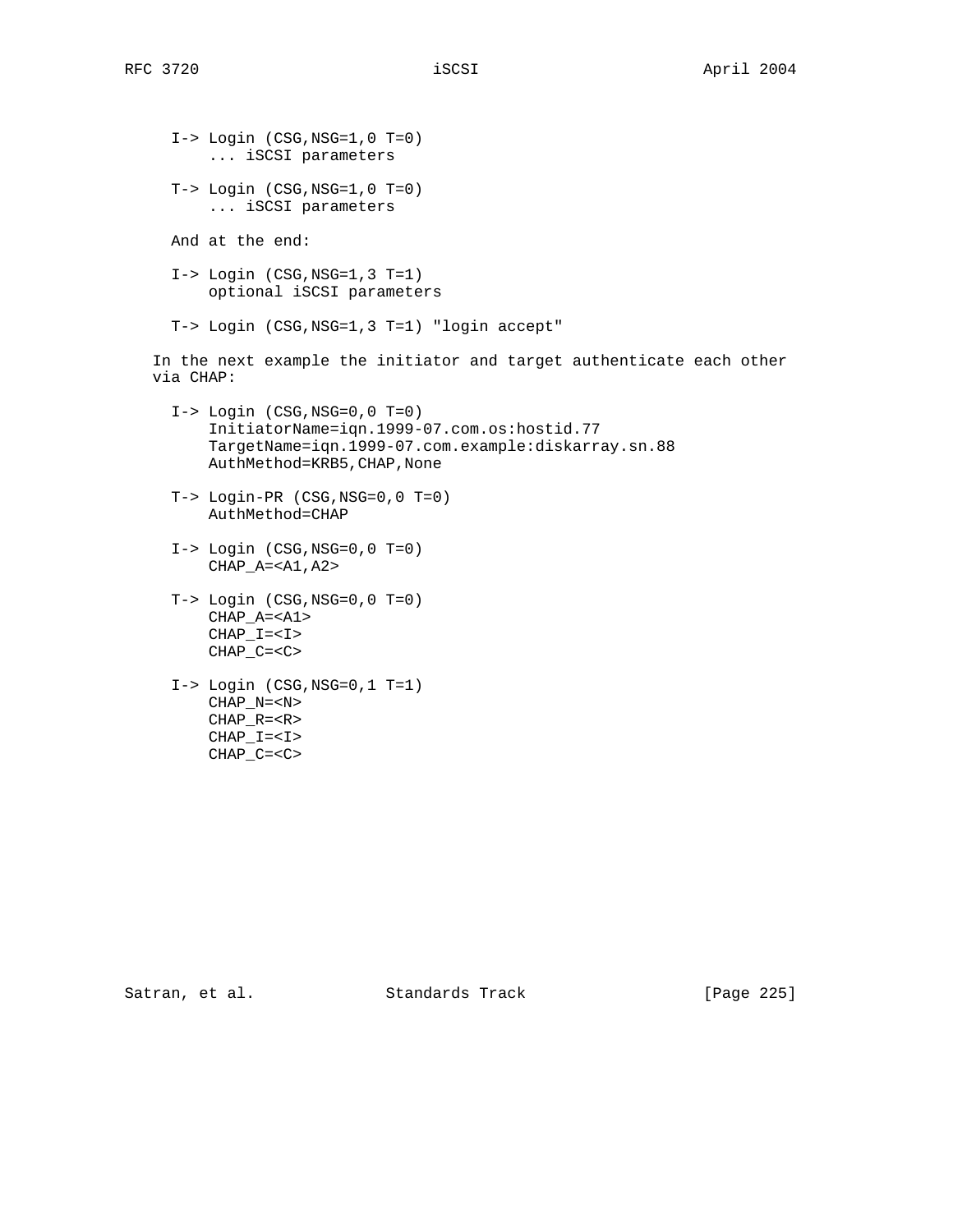If the initiator authentication is successful, the target proceeds: T-> Login (CSG,NSG=0,1 T=1) CHAP\_N=<N> CHAP\_R=<R> If the target authentication is not successful, the initiator aborts the connection; otherwise, it proceeds.  $I->$  Login  $(CSG, NSG=1, 0 T=0)$  ... iSCSI parameters T-> Login (CSG,NSG=1,0 T=0) ... iSCSI parameters And at the end:  $I->$  Login  $(CSG, NSG=1, 3 T=1)$  optional iSCSI parameters T-> Login (CSG,NSG=1,3 T=1) "login accept" If the initiator authentication is not successful, the target responds with: T-> Login "login reject" Instead of the Login CHAP\_R=<response> "proceed and change stage" message and terminates the connection. In the next example, only the initiator is authenticated by the target via CHAP:  $I->$  Login  $(CSG, NSG=0, 1 T=0)$  InitiatorName=iqn.1999-07.com.os:hostid.77 TargetName=iqn.1999-07.com.example:diskarray.sn.88 AuthMethod=KRB5,CHAP,None T-> Login-PR (CSG,NSG=0,0 T=0) AuthMethod=CHAP  $I->$  Login  $(CSG, NSG=0, 0 T=0)$ CHAP\_A=<A1,A2>

Satran, et al. Standards Track [Page 226]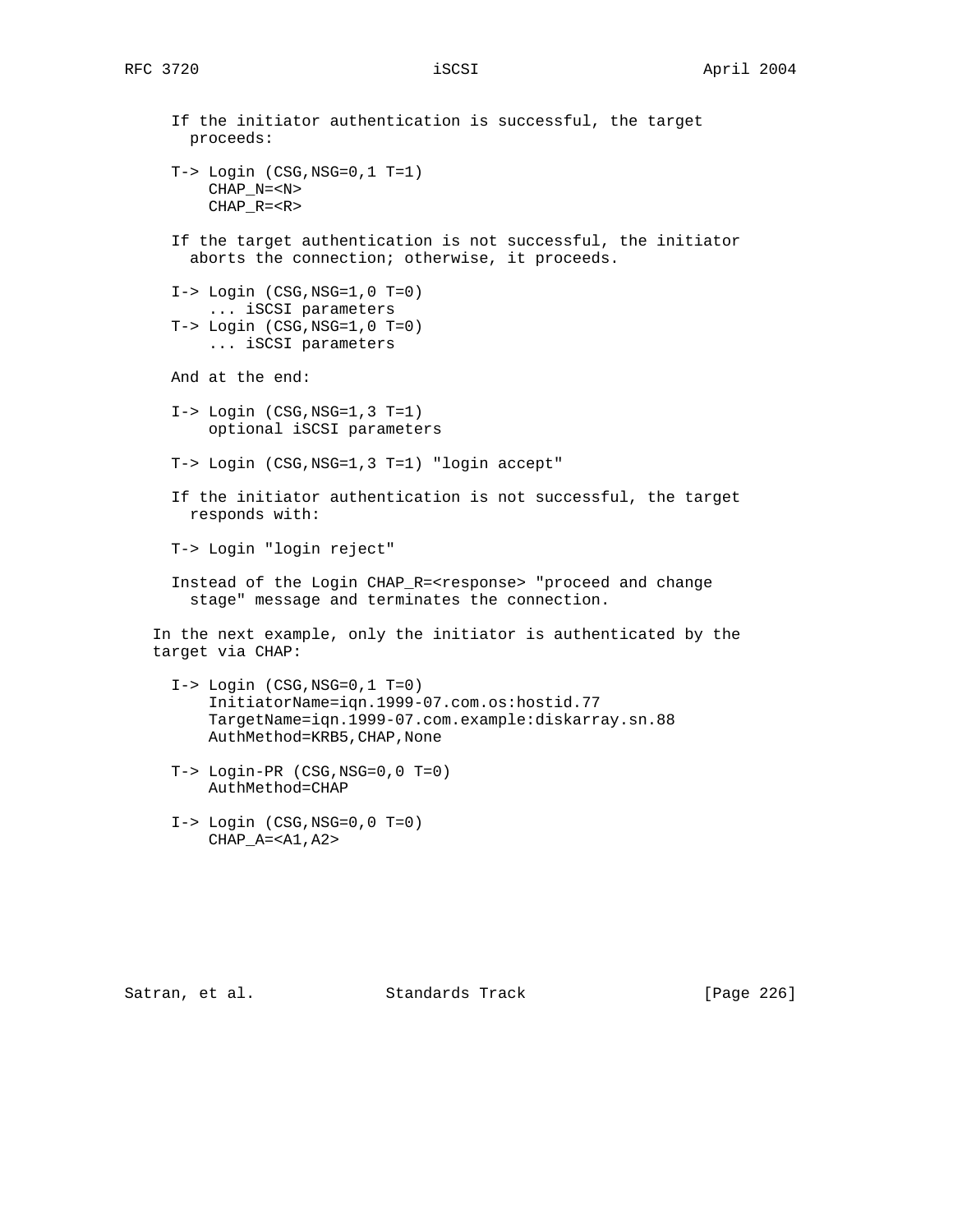T-> Login (CSG,NSG=0,0 T=0) CHAP\_A=<A1>  $CHAP_I=$  CHAP\_C=<C>  $I->$  Login  $(CSG, NSG=0, 1 T=1)$  CHAP\_N=<N> CHAP\_R=<R> If the initiator authentication is successful, the target proceeds: T-> Login (CSG,NSG=0,1 T=1)  $I->$  Login  $(CSG, NSG=1, 0 T=0)$  ... iSCSI parameters  $T->$  Login  $(CSG, NSG=1, 0 T=0)$  ... iSCSI parameters And at the end: I-> Login (CSG,NSG=1,3 T=1) optional iSCSI parameters T-> Login (CSG,NSG=1,3 T=1) "login accept" In the next example, the initiator does not offer any security parameters. It therefore may offer iSCSI parameters on the Login PDU with the T bit set to 1, and the target may respond with a final Login Response PDU immediately: I-> Login (CSG,NSG=1,3 T=1) InitiatorName=iqn.1999-07.com.os:hostid.77 TargetName=iqn.1999-07.com.example:diskarray.sn.88 ... iSCSI parameters T-> Login (CSG,NSG=1,3 T=1) "login accept" ... ISCSI parameters In the next example, the initiator does offer security parameters on the Login PDU, but the target does not choose any (i.e., chooses the "None" values):  $I->$  Login  $(CSG, NSG=0, 1 T=1)$  InitiatorName=iqn.1999-07.com.os:hostid.77 TargetName=iqn.1999-07.com.example:diskarray.sn.88 AuthMethod=KRB5,SRP,None Satran, et al. Standards Track [Page 227]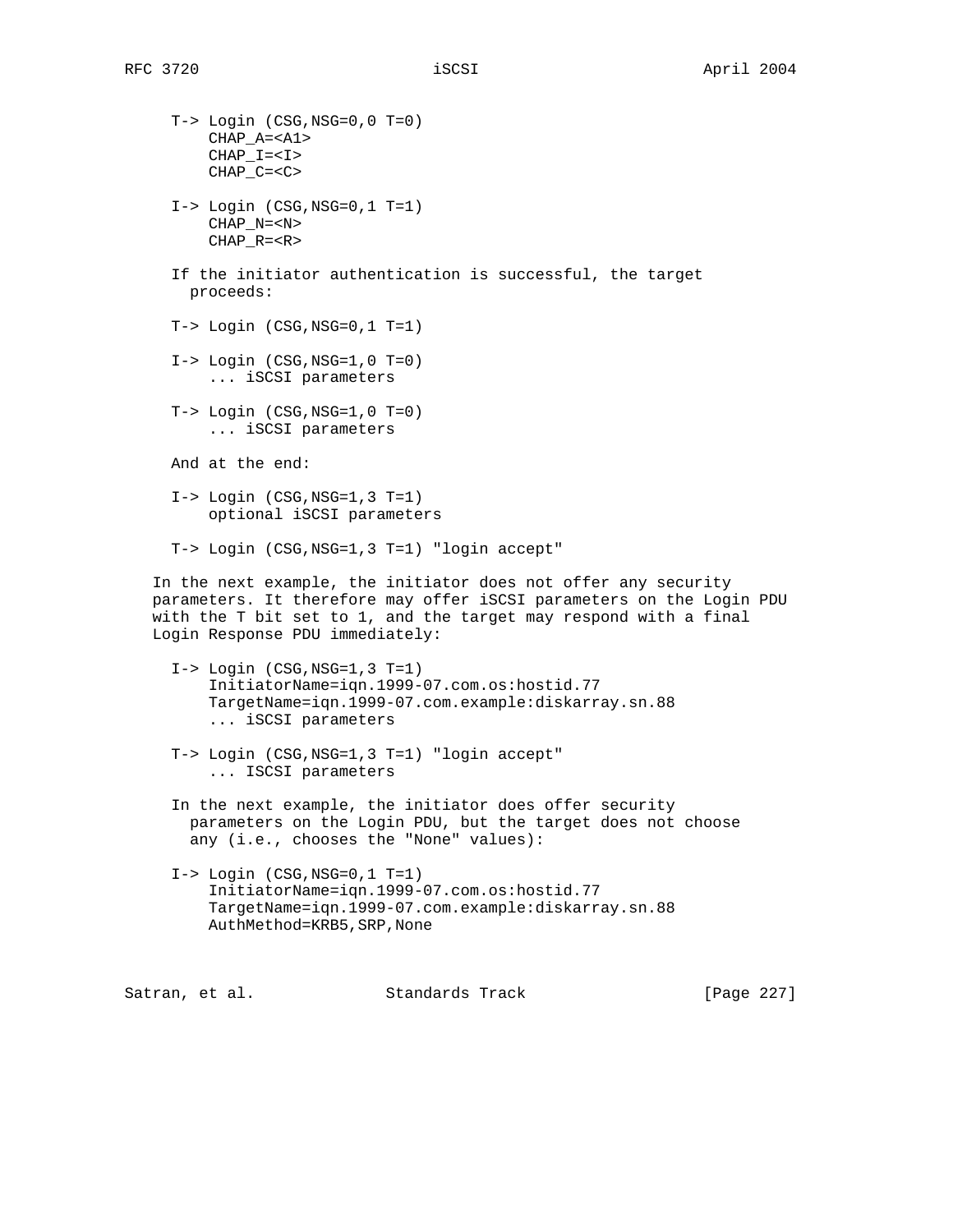T-> Login-PR (CSG,NSG=0,1 T=1) AuthMethod=None I-> Login (CSG,NSG=1,0 T=0) ... iSCSI parameters T-> Login (CSG,NSG=1,0 T=0) ... iSCSI parameters And at the end: I-> Login (CSG,NSG=1,3 T=1) optional iSCSI parameters

T-> Login (CSG,NSG=1,3 T=1) "login accept"

Satran, et al. Standards Track [Page 228]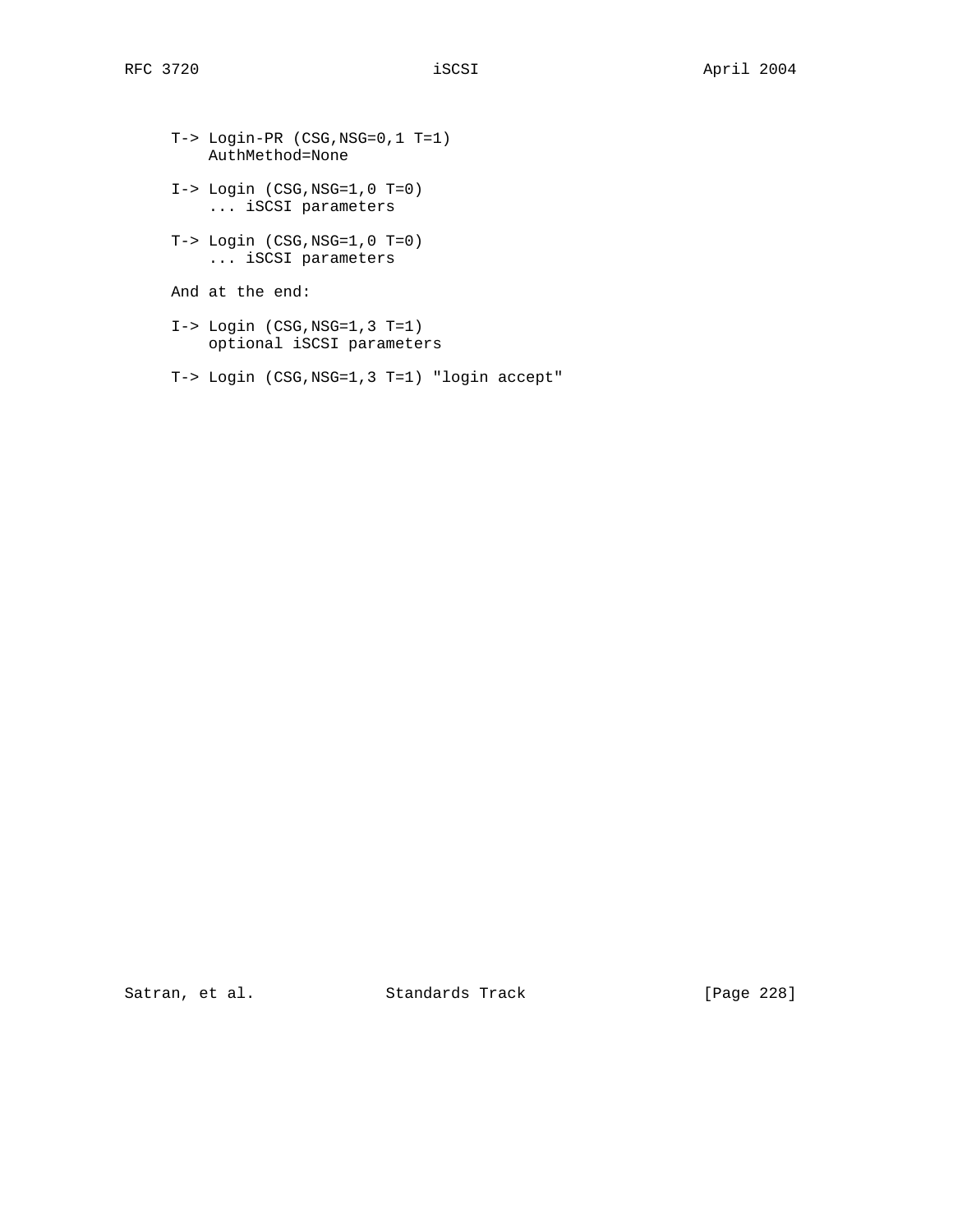Appendix D. SendTargets Operation

 To reduce the amount of configuration required on an initiator, iSCSI provides the SendTargets text request. The initiator uses the SendTargets request to get a list of targets to which it may have access, as well as the list of addresses (IP address and TCP port) on which these targets may be accessed.

 To make use of SendTargets, an initiator must first establish one of two types of sessions. If the initiator establishes the session using the key "SessionType=Discovery", the session is a discovery session, and a target name does not need to be specified. Otherwise, the session is a normal, operational session. The SendTargets command MUST only be sent during the Full Feature Phase of a normal or discovery session.

 A system that contains targets MUST support discovery sessions on each of its iSCSI IP address-port pairs, and MUST support the SendTargets command on the discovery session. In a discovery session, a target MUST return all path information (target name and IP address-port pairs and portal group tags) for the targets on the target network entity which the requesting initiator is authorized to access.

 A target MUST support the SendTargets command on operational sessions; these will only return path information about the target to which the session is connected, and do not need to return information about other target names that may be defined in the responding system.

An initiator MAY make use of the SendTargets as it sees fit.

 A SendTargets command consists of a single Text request PDU. This PDU contains exactly one text key and value. The text key MUST be SendTargets. The expected response depends upon the value, as well as whether the session is a discovery or operational session.

The value must be one of:

All

 The initiator is requesting that information on all relevant targets known to the implementation be returned. This value MUST be supported on a discovery session, and MUST NOT be supported on an operational session.

Satran, et al. Standards Track [Page 229]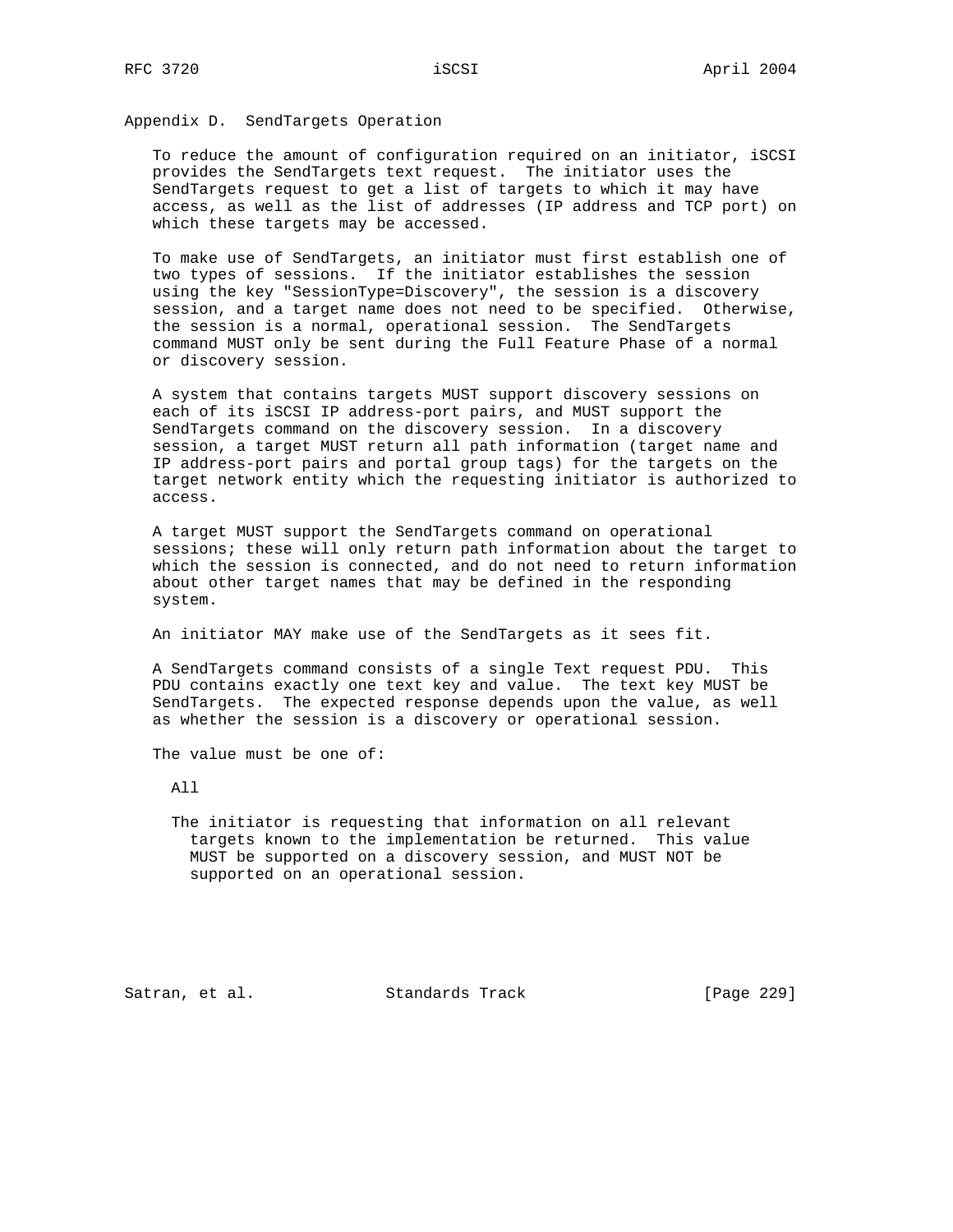### <iSCSI-target-name>

 If an iSCSI target name is specified, the session should respond with addresses for only the named target, if possible. This value MUST be supported on discovery sessions. A discovery session MUST be capable of returning addresses for those targets that would have been returned had value=All had been designated.

<nothing>

 The session should only respond with addresses for the target to which the session is logged in. This MUST be supported on operational sessions, and MUST NOT return targets other than the one to which the session is logged in.

 The response to this command is a text response that contains a list of zero or more targets and, optionally, their addresses. Each target is returned as a target record. A target record begins with the TargetName text key, followed by a list of TargetAddress text keys, and bounded by the end of the text response or the next TargetName key, which begins a new record. No text keys other than TargetName and TargetAddress are permitted within a SendTargets response.

For the format of the TargetName, see Section 12.4 TargetName.

 In a discovery session, a target MAY respond to a SendTargets request with its complete list of targets, or with a list of targets that is based on the name of the initiator logged in to the session.

 A SendTargets response MUST NOT contain target names if there are no targets for the requesting initiator to access.

 Each target record returned includes zero or more TargetAddress fields.

Each target record starts with one text key of the form:

TargetName=<target-name-goes-here>

Followed by zero or more address keys of the form:

 TargetAddress=<hostname-or-ipaddress>[:<tcp-port>], <portal-group-tag>

 The hostname-or-ipaddress contains a domain name, IPv4 address, or IPv6 address, as specified for the TargetAddress key.

Satran, et al. Standards Track [Page 230]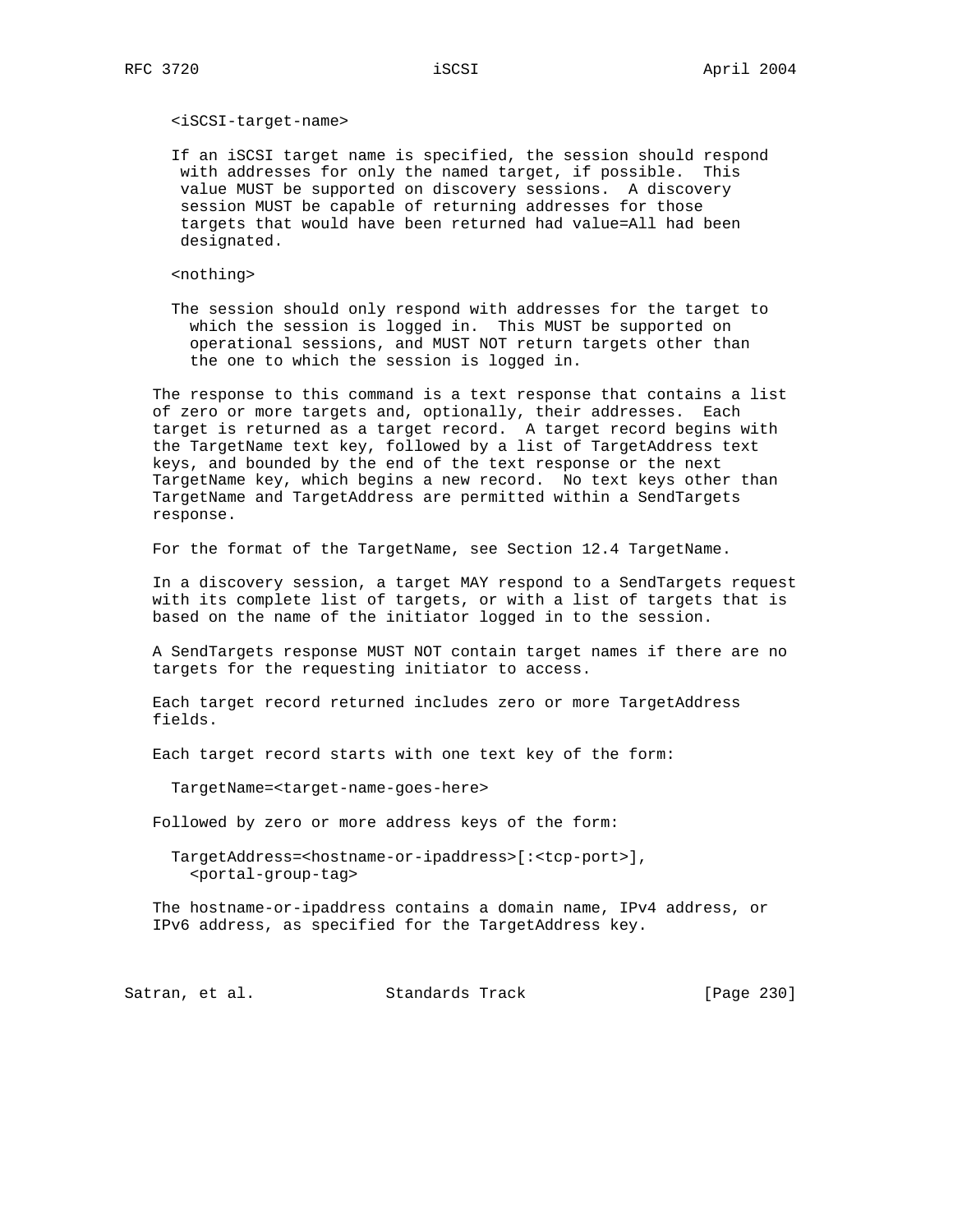A hostname-or-ipaddress duplicated in TargetAddress responses for a given node (the port is absent or equal) would probably indicate that multiple address families are in use at once (IPV6 and IPV4).

 Each TargetAddress belongs to a portal group, identified by its numeric portal group tag (as in Section 12.9 TargetPortalGroupTag). The iSCSI target name, together with this tag, constitutes the SCSI port identifier; the tag only needs to be unique within a given target's name list of addresses.

 Multiple-connection sessions can span iSCSI addresses that belong to the same portal group.

 Multiple-connection sessions cannot span iSCSI addresses that belong to different portal groups.

 If a SendTargets response reports an iSCSI address for a target, it SHOULD also report all other addresses in its portal group in the same response.

 A SendTargets text response can be longer than a single Text Response PDU, and makes use of the long text responses as specified.

 After obtaining a list of targets from the discovery target session, an iSCSI initiator may initiate new sessions to log in to the discovered targets for full operation. The initiator MAY keep the discovery session open, and MAY send subsequent SendTargets commands to discover new targets.

Examples:

 This example is the SendTargets response from a single target that has no other interface ports.

Initiator sends text request that contains:

SendTargets=All

Target sends a text response that contains:

TargetName=iqn.1993-11.com.example:diskarray.sn.8675309

 All the target had to return in the simple case was the target name. It is assumed by the initiator that the IP address and TCP port for this target are the same as used on the current connection to the default iSCSI target.

Satran, et al. Standards Track [Page 231]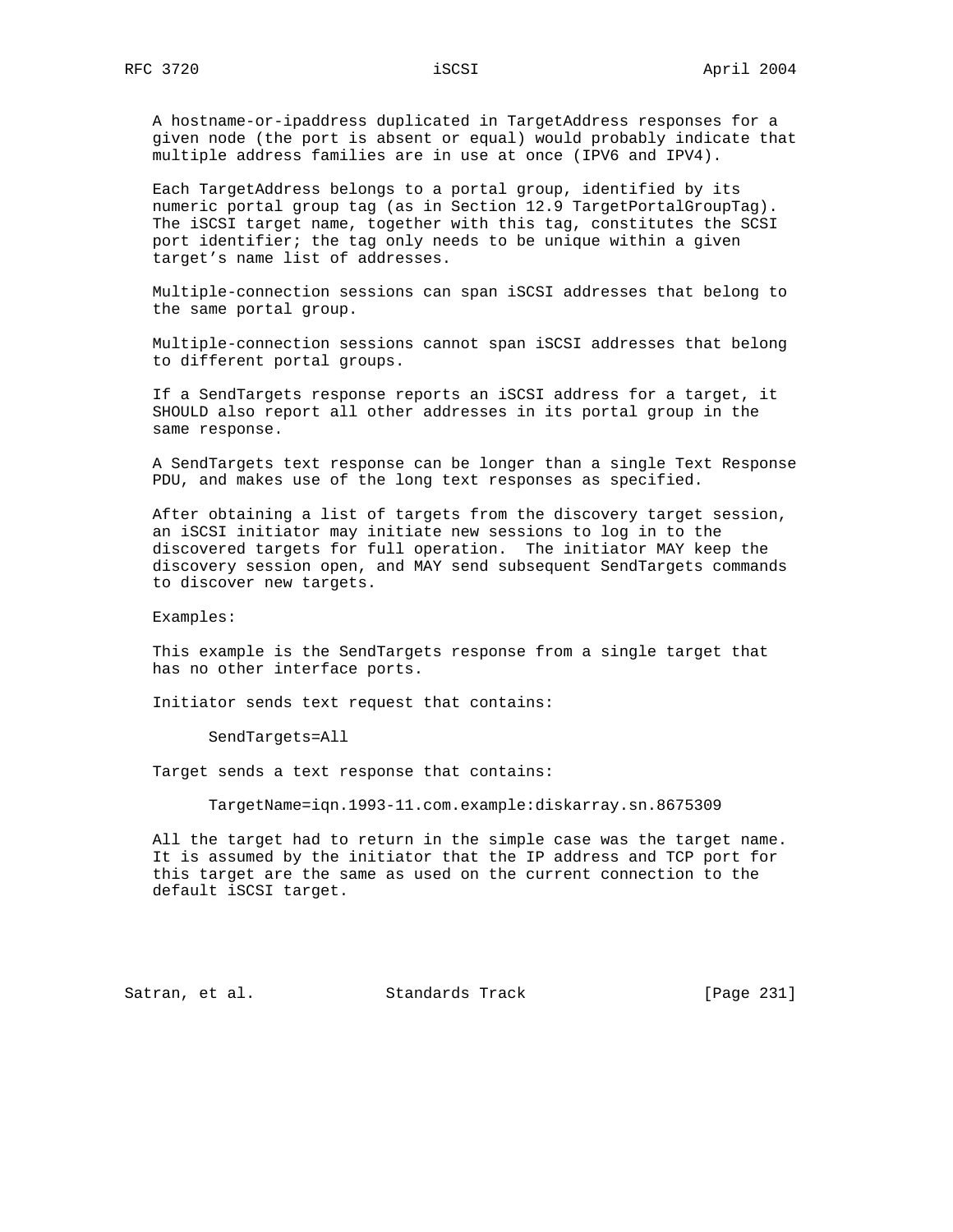The next example has two internal iSCSI targets, each accessible via two different ports with different IP addresses. The following is the text response:

 TargetName=iqn.1993-11.com.example:diskarray.sn.8675309 TargetAddress=10.1.0.45:3000,1 TargetAddress=10.1.1.45:3000,2 TargetName=iqn.1993-11.com.example:diskarray.sn.1234567 TargetAddress=10.1.0.45:3000,1 TargetAddress=10.1.1.45:3000,2

 Both targets share both addresses; the multiple addresses are likely used to provide multi-path support. The initiator may connect to either target name on either address. Each of the addresses has its own portal group tag; they do not support spanning multiple-connection sessions with each other. Keep in mind that the portal group tags for the two named targets are independent of one another; portal group "1" on the first target is not necessarily the same as portal group "1" on the second target.

 In the above example, a DNS host name or an IPv6 address could have been returned instead of an IPv4 address.

 The next text response shows a target that supports spanning sessions across multiple addresses, and further illustrates the use of the portal group tags:

TargetName=iqn.1993-11.com.example:diskarray.sn.8675309

 TargetAddress=10.1.0.45:3000,1 TargetAddress=10.1.1.46:3000,1 TargetAddress=10.1.0.47:3000,2 TargetAddress=10.1.1.48:3000,2 TargetAddress=10.1.1.49:3000,3

 In this example, any of the target addresses can be used to reach the same target. A single-connection session can be established to any of these TCP addresses. A multiple-connection session could span addresses .45 and .46 or .47 and .48, but cannot span any other combination. A TargetAddress with its own tag (.49) cannot be combined with any other address within the same session.

 This SendTargets response does not indicate whether .49 supports multiple connections per session; it is communicated via the MaxConnections text key upon login to the target.

Satran, et al. Standards Track [Page 232]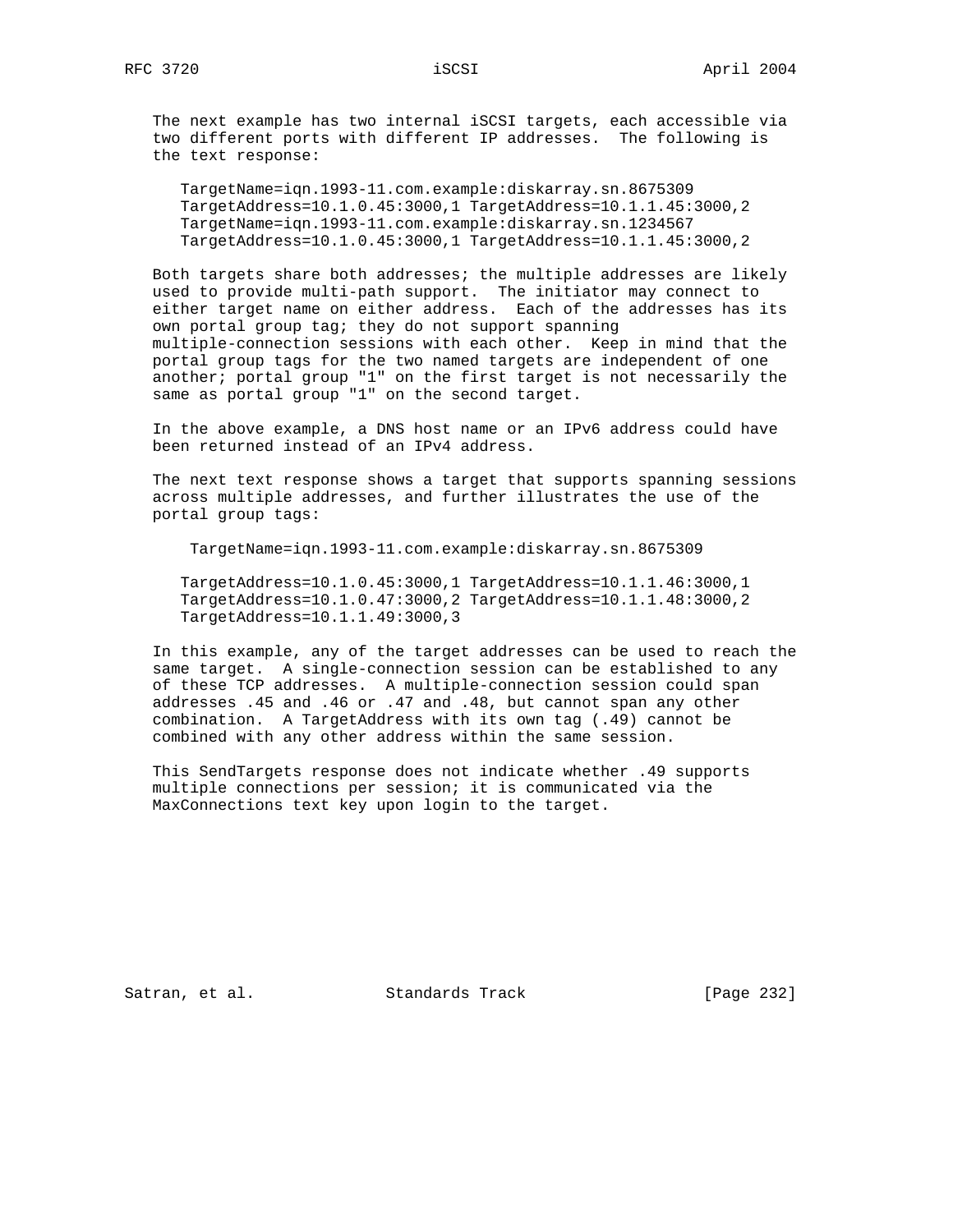Appendix E. Algorithmic Presentation of Error Recovery Classes

 This appendix illustrates the error recovery classes using a pseudo-programming-language. The procedure names are chosen to be obvious to most implementers. Each of the recovery classes described has initiator procedures as well as target procedures. These algorithms focus on outlining the mechanics of error recovery classes, and do not exhaustively describe all other aspects/cases. Examples of this approach are:

- Handling for only certain Opcode types is shown.
- Only certain reason codes (e.g., Recovery in Logout command) are outlined.
- Resultant cases, such as recovery of Synchronization on a header digest error are considered out-of-scope in these algorithms. In this particular example, a header digest error may lead to connection recovery if some type of sync and steering layer is not implemented.

 These algorithms strive to convey the iSCSI error recovery concepts in the simplest terms, and are not designed to be optimal.

E.1. General Data Structure and Procedure Description

 This section defines the procedures and data structures that are commonly used by all the error recovery algorithms. The structures may not be the exhaustive representations of what is required for a typical implementation.

```
 Data structure definitions -
 struct TransferContext {
         int TargetTransferTag;
        int ExpectedDataSN;
 };
struct TCB { / task control block */
         Boolean SoFarInOrder;
         int ExpectedDataSN; /* used for both R2Ts, and Data */
         int MissingDataSNList[MaxMissingDPDU];
         Boolean FbitReceived;
         Boolean StatusXferd;
         Boolean CurrentlyAllegiant;
         int ActiveR2Ts;
         int Response;
         char *Reason;
```
Satran, et al. Standards Track [Page 233]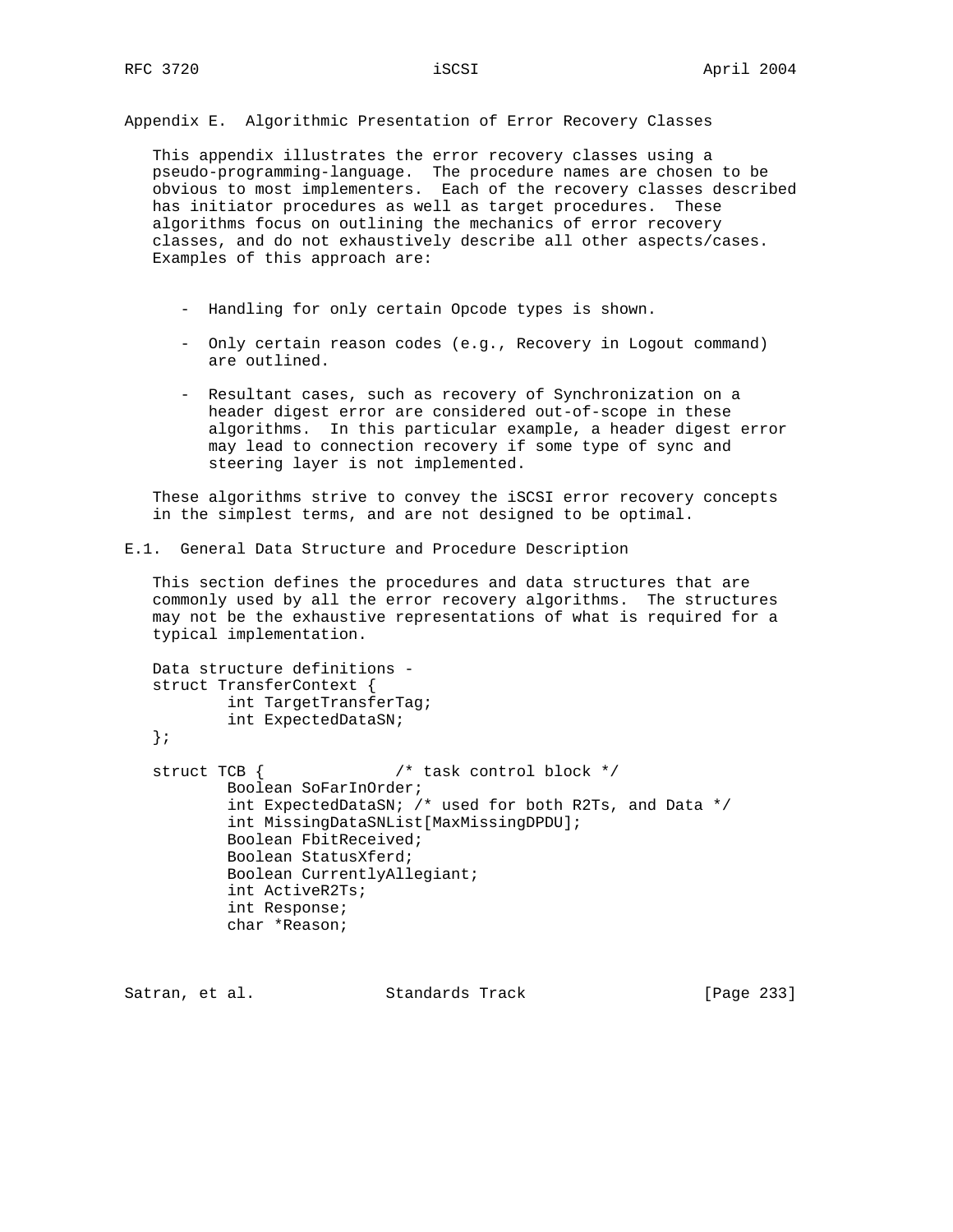```
 struct TransferContext
                        TransferContextList[MaxOutStandingR2T];
            int InitiatorTaskTag;
            int CmdSN;
            int SNACK_Tag;
    };
    struct Connection {
            struct Session SessionReference;
            Boolean SoFarInOrder;
            int CID;
            int State;
            int CurrentTimeout;
            int ExpectedStatSN;
            int MissingStatSNList[MaxMissingSPDU];
            Boolean PerformConnectionCleanup;
    };
    struct Session {
            int NumConnections;
            int CmdSN;
            int Maxconnections;
            int ErrorRecoveryLevel;
            struct iSCSIEndpoint OtherEndInfo;
            struct Connection ConnectionList[MaxSupportedConns];
    };
    Procedure descriptions -
   Receive-a-In-PDU(transport connection, inbound PDU);
    check-basic-validity(inbound PDU);
    Start-Timer(timeout handler, argument, timeout value);
    Build-And-Send-Reject(transport connection, bad PDU, reason code);
E.2. Within-command Error Recovery Algorithms
E.2.1. Procedure Descriptions
   Recover-Data-if-Possible(last required DataSN, task control
   block);
   Build-And-Send-DSnack(task control block);
   Build-And-Send-RDSnack(task control block);
   Build-And-Send-Abort(task control block);
    SCSI-Task-Completion(task control block);
   Build-And-Send-A-Data-Burst(transport connection, data-descriptor,
                                                   task control block);
Satran, et al. Standards Track [Page 234]
```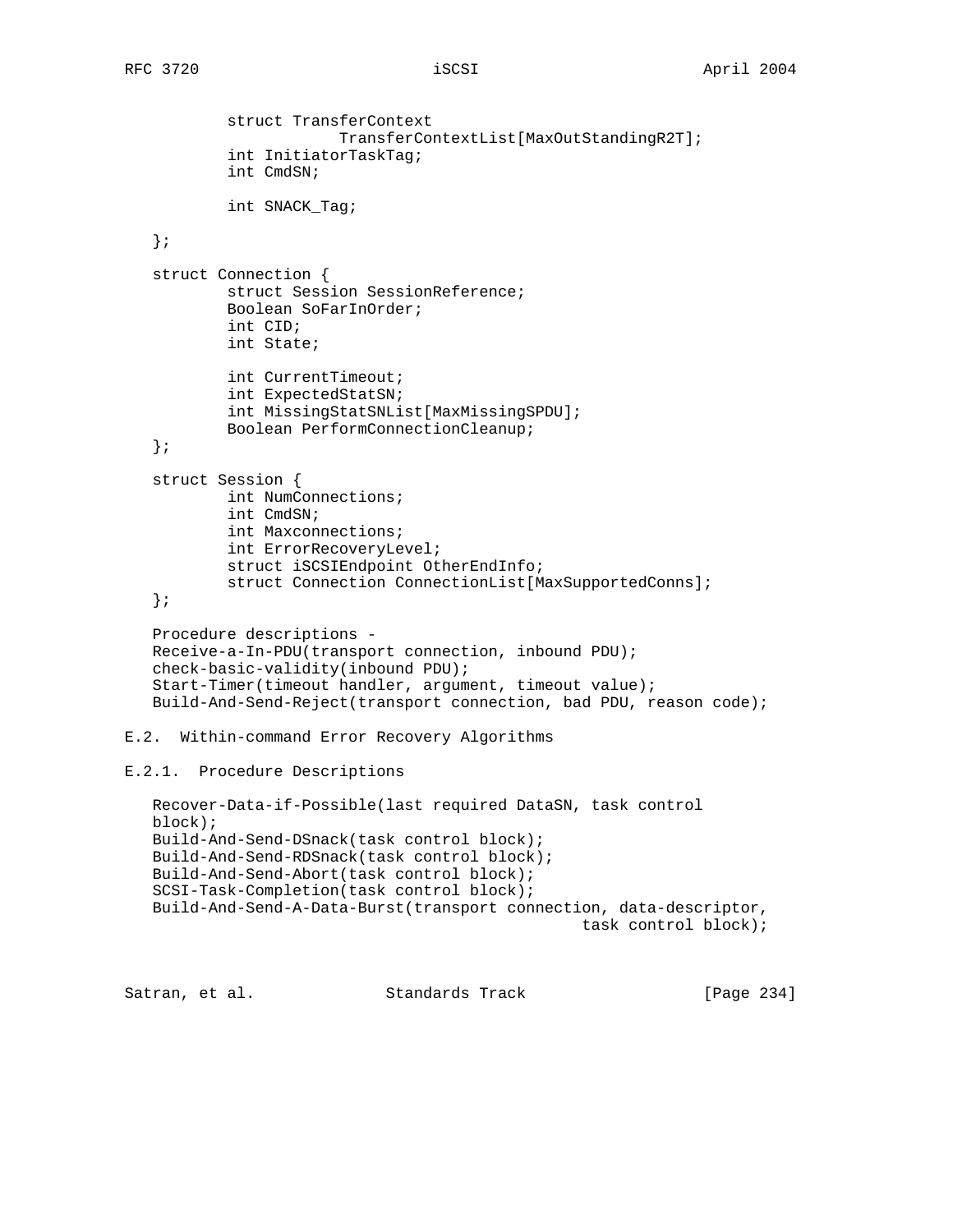```
 Build-And-Send-R2T(transport connection, data-descriptor,
                                               task control block);
 Build-And-Send-Status(transport connection, task control block);
 Transfer-Context-Timeout-Handler(transfer context);
```
Notes:

- One procedure used in this section: Handle-Status-SNACK request is defined in Within-connection recovery algorithms.
- The Response processing pseudo-code, shown in the target algorithms, applies to all solicited PDUs that carry StatSN - SCSI Response, Text Response etc.

E.2.2. Initiator Algorithms

```
Recover-Data-if-Possible(LastRequiredDataSN, TCB)
\left\{ \right. if (operational ErrorRecoveryLevel > 0) {
        if (# of missing PDUs is trackable) {
              Note the missing DataSNs in TCB.
              if (the task spanned a change in
                        MaxRecvDataSegmentLength) {
                   if (TCB.StatusXferd is TRUE)
                      drop the status PDU;
                   Build-And-Send-RDSnack(TCB);
              } else {
             Build-And-Send-DSnack(TCB);
 }
        } else {
            TCB.Reason = "Protocol service CRC error";
 }
   } else {
         TCB.Reason = "Protocol service CRC error";
   }
   if (TCB.Reason == "Protocol service CRC error") {
         Clear the missing PDU list in the TCB.
         if (TCB.StatusXferd is not TRUE)
            Build-And-Send-Abort(TCB);
   }
}
Receive-a-In-PDU(Connection, CurrentPDU)
{
  check-basic-validity(CurrentPDU);
   if (Header-Digest-Bad) discard, return;
  Retrieve TCB for CurrentPDU.InitiatorTaskTag.
```
Satran, et al. Standards Track [Page 235]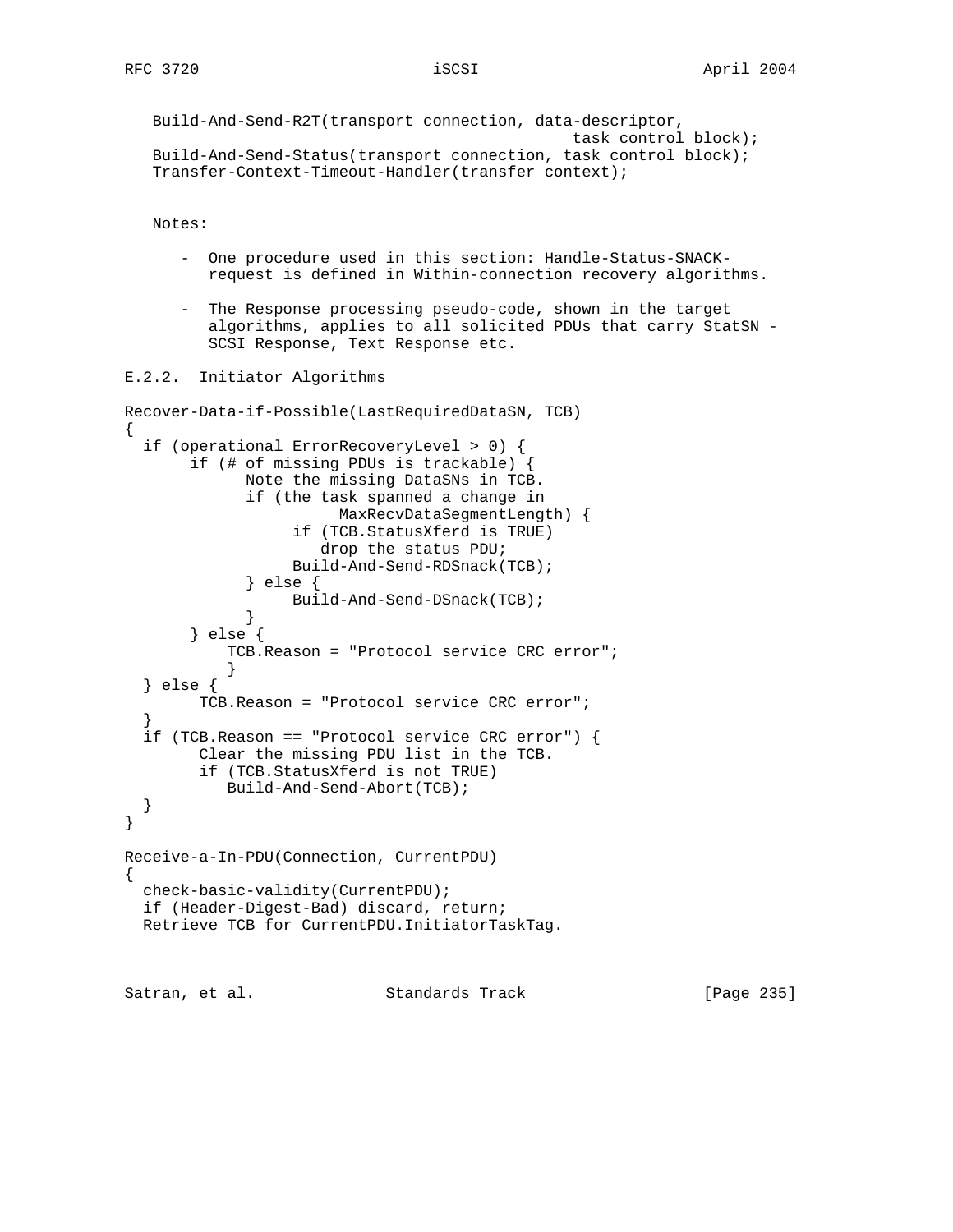```
 if ((CurrentPDU.type == Data)
             or (CurrentPDU.type = R2T)) {
     if (Data-Digest-Bad for Data) {
           send-data-SNACK = TRUE;
       LastRequiredDataSN = CurrentPDU.DataSN;
         } else {
           if (TCB.SoFarInOrder = TRUE) {
               if (current DataSN is expected) {
                   Increment TCB.ExpectedDataSN.
               } else {
                   TCB.SoFarInOrder = FALSE;
                   send-data-SNACK = TRUE;
 }
           } else {
                 if (current DataSN was considered missing) {
                     remove current DataSN from missing PDU list.
                  } else if (current DataSN is higher than expected)
{
                       send-data-SNACK = TRUE;
                  } else {
                        discard, return;
 }
                  Adjust TCB.ExpectedDataSN if appropriate.
 }
           LastRequiredDataSN = CurrentPDU.DataSN - 1;
 }
        if (send-data-SNACK is TRUE and
              task is not already considered failed) {
           Recover-Data-if-Possible(LastRequiredDataSN, TCB);
     }
        if (missing data PDU list is empty) {
           TCB.SoFarInOrder = TRUE;
 }
    if (CurrentPDU.type == R2T) {
        Increment ActiveR2Ts for this task.
        Create a data-descriptor for the data burst.
        Build-And-Send-A-Data-Burst(Connection, data-descriptor,
\mbox{TCB} ) i }
   } else if (CurrentPDU.type == Response) {
     if (Data-Digest-Bad) {
           send-status-SNACK = TRUE;
        } else {
        TCB.StatusXferd = TRUE;
        Store the status information in TCB.
Satran, et al. Standards Track [Page 236]
```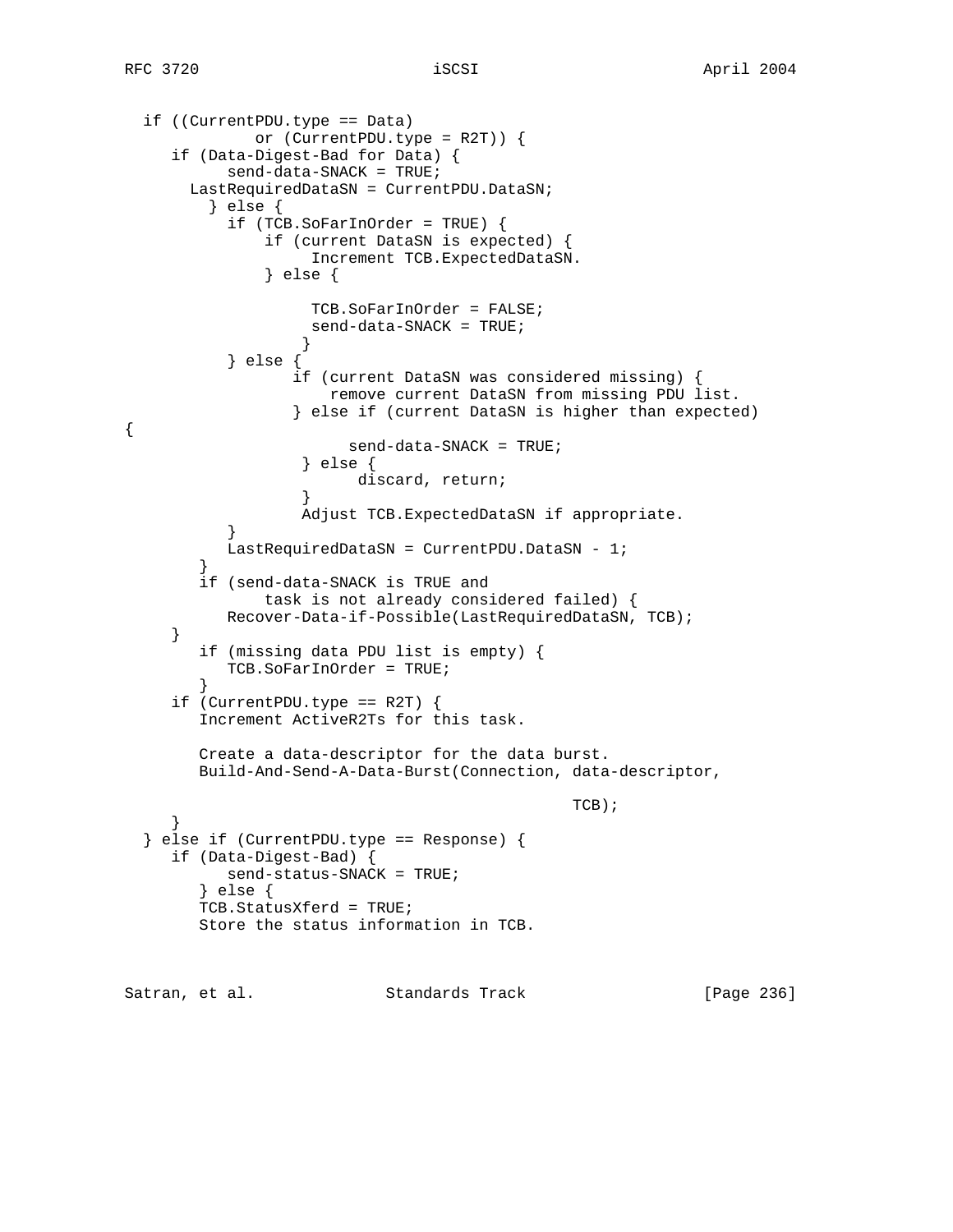}

{

```
 if (ExpDataSN does not match) {
              TCB.SoFarInOrder = FALSE;
              Recover-Data-if-Possible(current DataSN, TCB);
         }
            if (missing data PDU list is empty) {
                 TCB.SoFarInOrder = TRUE;
 }
 }
   } else { /* REST UNRELATED TO WITHIN-COMMAND-RECOVERY, NOT
               SHOWN */
 }
   if ((TCB.SoFarInOrder == TRUE) and
                         (TCB.StatusXferd == TRUE)) {
     SCSI-Task-Completion(TCB);
   }
E.2.3. Target Algorithms
Receive-a-In-PDU(Connection, CurrentPDU)
  check-basic-validity(CurrentPDU);
   if (Header-Digest-Bad) discard, return;
  Retrieve TCB for CurrentPDU.InitiatorTaskTag.
   if (CurrentPDU.type == Data) {
       Retrieve TContext from CurrentPDU.TargetTransferTag;
       if (Data-Digest-Bad) {
             Build-And-Send-Reject(Connection, CurrentPDU,
                               Payload-Digest-Error);
          Note the missing data PDUs in MissingDataRange[].
             send-recovery-R2T = TRUE;
          } else {
          if (current DataSN is not expected) {
              Note the missing data PDUs in MissingDataRange[].
                 send-recovery-R2T = TRUE;
 }
          if (CurrentPDU.Fbit == TRUE) {
              if (current PDU is solicited) {
                    Decrement TCB.ActiveR2Ts.
 }
              if ((current PDU is unsolicited and
                     data received is less than I/O length and
                       data received is less than FirstBurstLength)
                  or (current PDU is solicited and the length of
                       this burst is less than expected)) {
                  send-recovery-R2T = TRUE;
             Note the missing data in MissingDataRange[].<br>}
 }
```
Satran, et al. Standards Track [Page 237]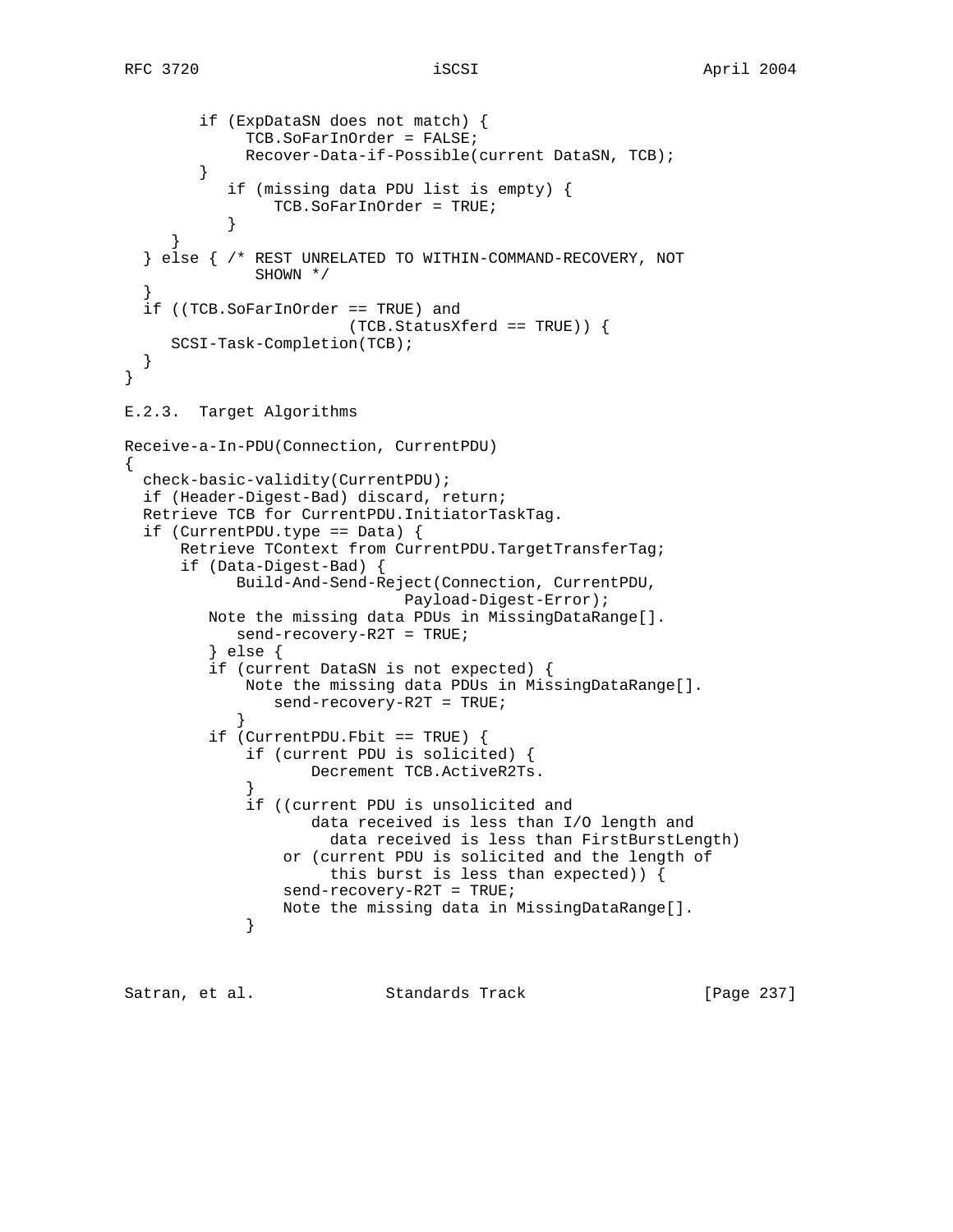} } Increment TContext.ExpectedDataSN. if (send-recovery-R2T is TRUE and task is not already considered failed) { if (operational ErrorRecoveryLevel > 0) { Increment TCB.ActiveR2Ts. Create a data-descriptor for the data burst from MissingDataRange. Build-And-Send-R2T(Connection, data-descriptor, TCB); } else { if (current PDU is the last unsolicited) TCB.Reason = "Not enough unsolicited data"; else TCB.Reason = "Protocol service CRC error";<br>} } } if  $(TCB.ActiveR2Ts == 0)$  { Build-And-Send-Status(Connection, TCB); } } else if (CurrentPDU.type == SNACK) { snack-failure = FALSE; if (operational ErrorRecoveryLevel > 0) { if (CurrentPDU.type ==  $Data/RT$ ) { if (the request is satisfiable) { if (request for Data) { Create a data-descriptor for the data burst from BegRun and RunLength. Build-And-Send-A-Data-Burst(Connection, data-descriptor, TCB); } else { /\* R2T \*/ Create a data-descriptor for the data burst from BegRun and RunLength. Build-And-Send-R2T(Connection, data-descriptor, TCB); } } else { snack-failure = TRUE; }  $\}$  else if (CurrentPDU.type == status) { Handle-Status-SNACK-request(Connection, CurrentPDU); } else if (CurrentPDU.type == DataACK) { Consider all data upto CurrentPDU.BegRun as acknowledged. Free up the retransmission resources for that data. } else if (CurrentPDU.type == R-Data SNACK) {

Satran, et al. Standards Track [Page 238]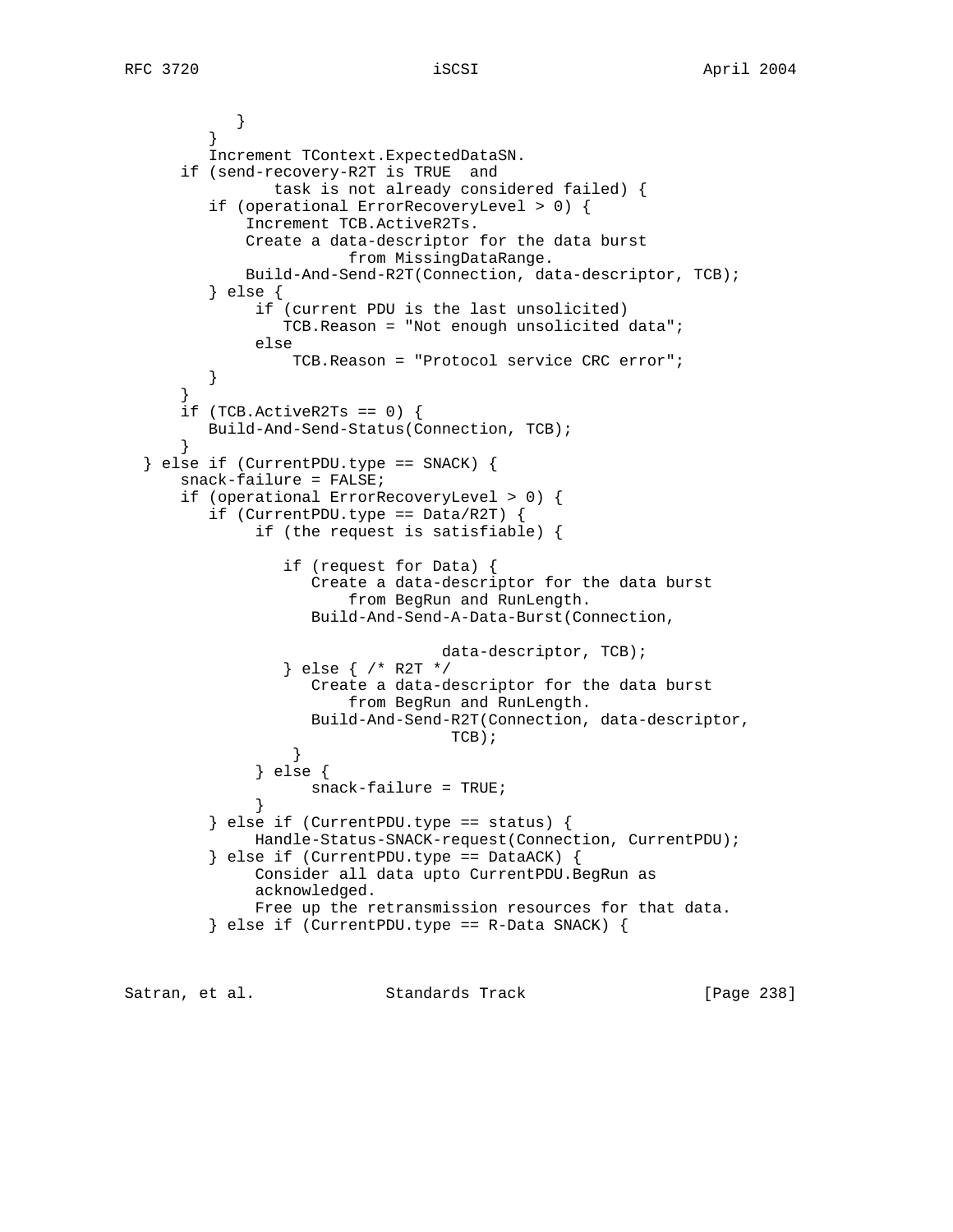```
 Create a data descriptor for a data burst covering
                  all unacknowledged data.
              Build-And-Send-A-Data-Burst(Connection,
                                  data-descriptor, TCB);
              TCB.SNACK_Tag = CurrentPDU.SNACK_Tag;
              if (there's no more data to send) {
              Build-And-Send-Status(Connection, TCB);
 }
 }
      } else { /* operational ErrorRecoveryLevel = 0 */ snack-failure = TRUE;
 }
      if (snack-failure == TRUE) \{ Build-And-Send-Reject(Connection, CurrentPDU,
                                                 SNACK-Reject);
          if (TCB.StatusXferd != TRUE) {
              TCB.Reason = "SNACK Rejected";
              Build-And-Send-Status(Connection, TCB);
 }
       }
   } else { /* REST UNRELATED TO WITHIN-COMMAND-RECOVERY, NOT SHOWN */
 }
}
Transfer-Context-Timeout-Handler(TContext)
{
  Retrieve TCB and Connection from TContext.
  Decrement TCB.ActiveR2Ts.
   if (operational ErrorRecoveryLevel > 0 and
               task is not already considered failed) {
      Note the missing data PDUs in MissingDataRange[].
      Create a data-descriptor for the data burst
                        from MissingDataRange[].
      Build-And-Send-R2T(Connection, data-descriptor, TCB);
   } else {
       TCB.Reason = "Protocol service CRC error";
      if (TCB.ActiveR2Ts = 0) {
         Build-And-Send-Status(Connection, TCB);
       }
   }
}
```
Satran, et al. Standards Track [Page 239]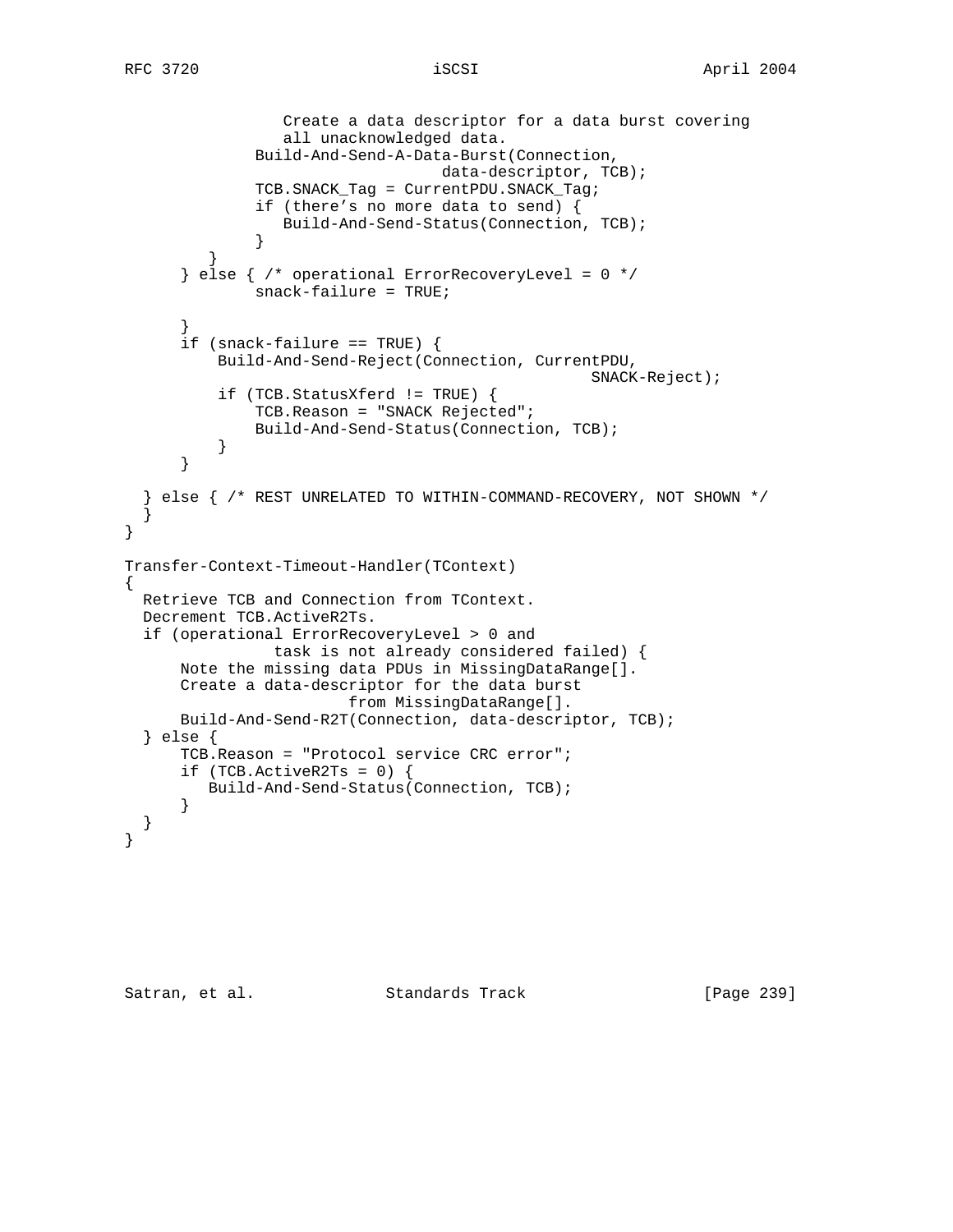E.3. Within-connection Recovery Algorithms

### E.3.1. Procedure Descriptions

Procedure descriptions: Recover-Status-if-Possible(transport connection, currently received PDU); Evaluate-a-StatSN(transport connection, currently received PDU); Retransmit-Command-if-Possible(transport connection, CmdSN); Build-And-Send-SSnack(transport connection); Build-And-Send-Command(transport connection, task control block); Command-Acknowledge-Timeout-Handler(task control block); Status-Expect-Timeout-Handler(transport connection); Build-And-Send-Nop-Out(transport connection); Handle-Status-SNACK-request(transport connection, status SNACK PDU); Retransmit-Status-Burst(status SNACK, task control block); Is-Acknowledged(beginning StatSN, run length);

Implementation-specific tunables: InitiatorProactiveSNACKEnabled

Notes:

- The initiator algorithms only deal with unsolicited Nop-In PDUs for generating status SNACKs. A solicited Nop-In PDU has an assigned StatSN, which, when out of order, could trigger the out of order StatSN handling in Within-command algorithms, again leading to Recover-Status-if-Possible.
- The pseudo-code shown may result in the retransmission of unacknowledged commands in more cases than necessary. This will not, however, affect the correctness of the operation because the target is required to discard the duplicate CmdSNs.
- The procedure Build-And-Send-Async is defined in the Connection recovery algorithms.
- The procedure Status-Expect-Timeout-Handler describes how initiators may proactively attempt to retrieve the Status if they so choose. This procedure is assumed to be triggered much before the standard ULP timeout.

Satran, et al. Standards Track [Page 240]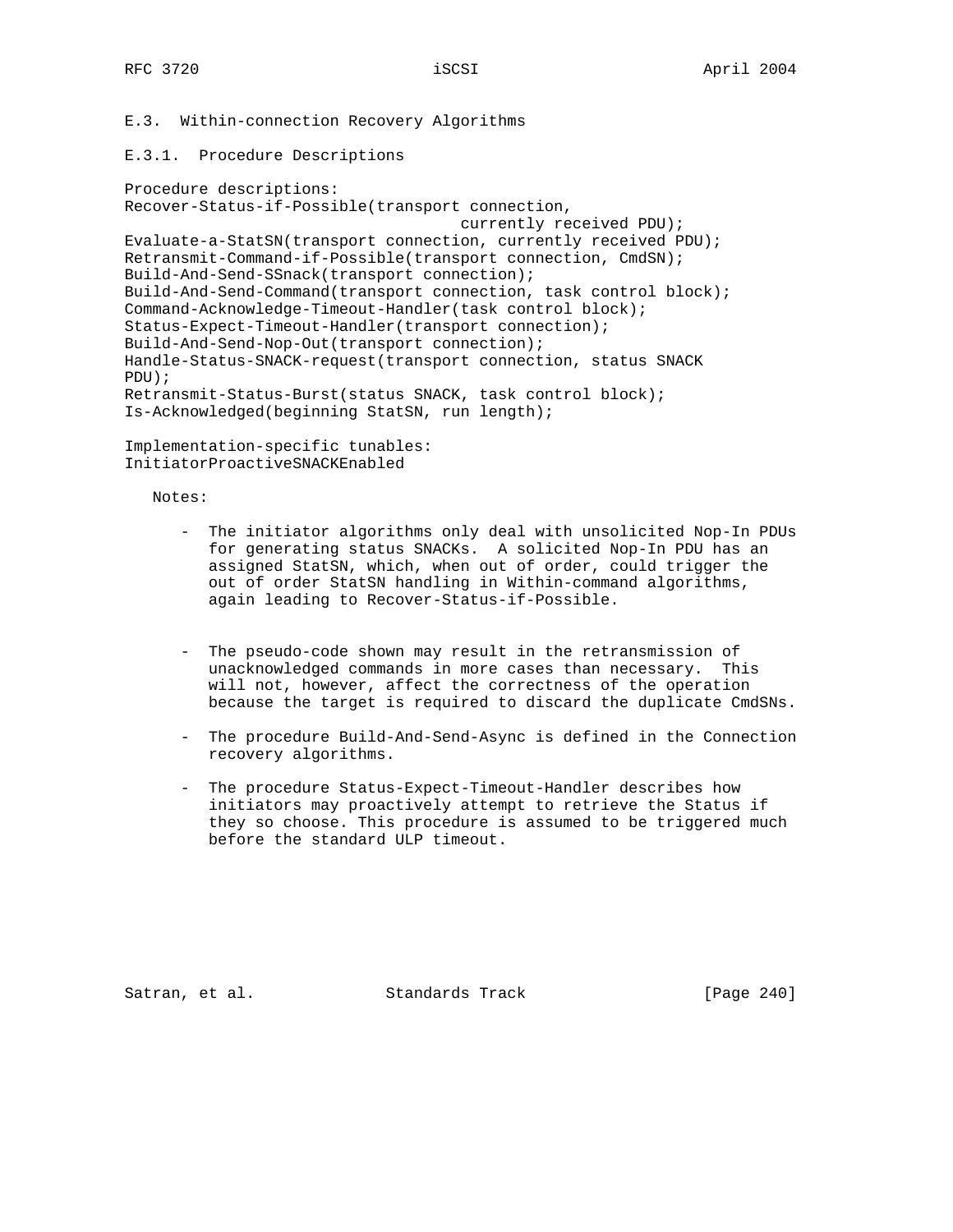# E.3.2. Initiator Algorithms

```
Recover-Status-if-Possible(Connection, CurrentPDU)
\left\{ \right. if ((Connection.state == LOGGED_IN) and
                 connection is not already considered failed) {
      if (operational ErrorRecoveryLevel > 0) {
         if (# of missing PDUs is trackable) {
              Note the missing StatSNs in Connection
              that were not already requested with SNACK;
           Build-And-Send-SSnack(Connection);
            } else {
              Connection.PerformConnectionCleanup = TRUE;
 }
      } else {
            Connection.PerformConnectionCleanup = TRUE;
 }
      if (Connection.PerformConnectionCleanup == TRUE) {
        Start-Timer(Connection-Cleanup-Handler, Connection, 0);
 }
   }
}
Retransmit-Command-if-Possible(Connection, CmdSN)
{
   if (operational ErrorRecoveryLevel > 0) {
      Retrieve the InitiatorTaskTag, and thus TCB for the CmdSN.
     Build-And-Send-Command(Connection, TCB);
   }
}
Evaluate-a-StatSN(Connection, CurrentPDU)
{
   send-status-SNACK = FALSE;
   if (Connection.SoFarInOrder == TRUE) {
      if (current StatSN is the expected) {
           Increment Connection.ExpectedStatSN.
      } else {
               Connection.SoFarInOrder = FALSE;
               send-status-SNACK = TRUE;
 }
   } else {
      if (current StatSN was considered missing) {
          remove current StatSN from the missing list.
      } else {
               if (current StatSN is higher than expected){
                   send-status-SNACK = TRUE;
Satran, et al. Standards Track [Page 241]
```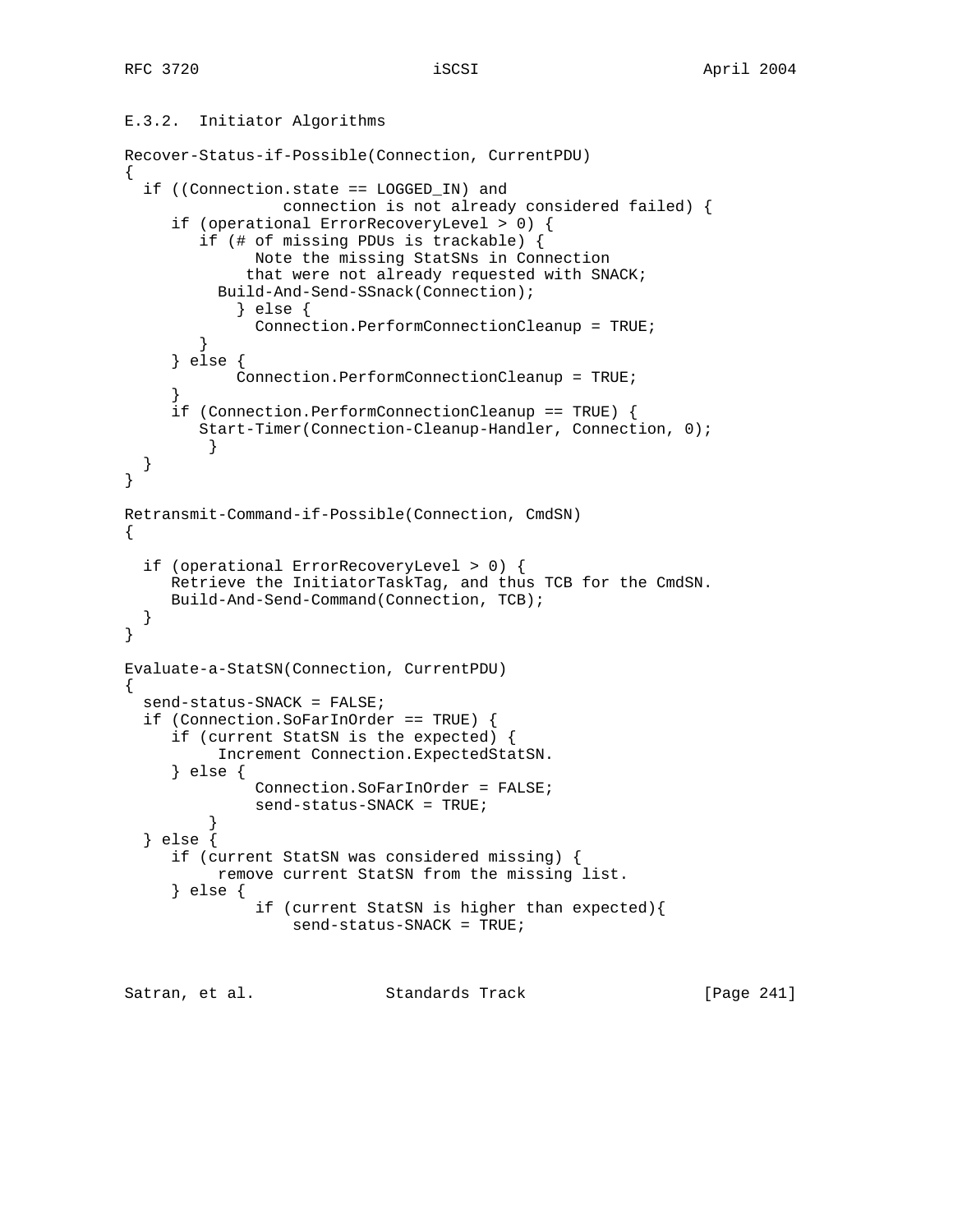```
 } else {
                  send-status-SNACK = FALSE;
              discard the PDU;
 }
 }
     Adjust Connection.ExpectedStatSN if appropriate.
      if (missing StatSN list is empty) {
          Connection.SoFarInOrder = TRUE;
 }
   }
  return send-status-SNACK;
}
Receive-a-In-PDU(Connection, CurrentPDU)
{
  check-basic-validity(CurrentPDU);
   if (Header-Digest-Bad) discard, return;
  Retrieve TCB for CurrentPDU.InitiatorTaskTag.
   if (CurrentPDU.type == Nop-In) {
        if (the PDU is unsolicited) {
              if (current StatSN is not expected) {
                   Recover-Status-if-Possible(Connection,
                                CurrentPDU);
 }
              if (current ExpCmdSN is not Session.CmdSN) {
                  Retransmit-Command-if-Possible(Connection,
                                CurrentPDU.ExpCmdSN);
 }
         }
   } else if (CurrentPDU.type == Reject) {
        if (it is a data digest error on immediate data) {
              Retransmit-Command-if-Possible(Connection,
                                CurrentPDU.BadPDUHeader.CmdSN);
         }
   } else if (CurrentPDU.type == Response) {
        send-status-SNACK = Evaluate-a-StatSN(Connection,
                                      CurrentPDU);
        if (send-status-SNACK == TRUE)
           Recover-Status-if-Possible(Connection, CurrentPDU);
   } else { /* REST UNRELATED TO WITHIN-CONNECTION-RECOVERY,
            * NOT SHOWN */
   }
}
Command-Acknowledge-Timeout-Handler(TCB)
{
  Retrieve the Connection for TCB.
  Retransmit-Command-if-Possible(Connection, TCB.CmdSN);
Satran, et al. Standards Track [Page 242]
```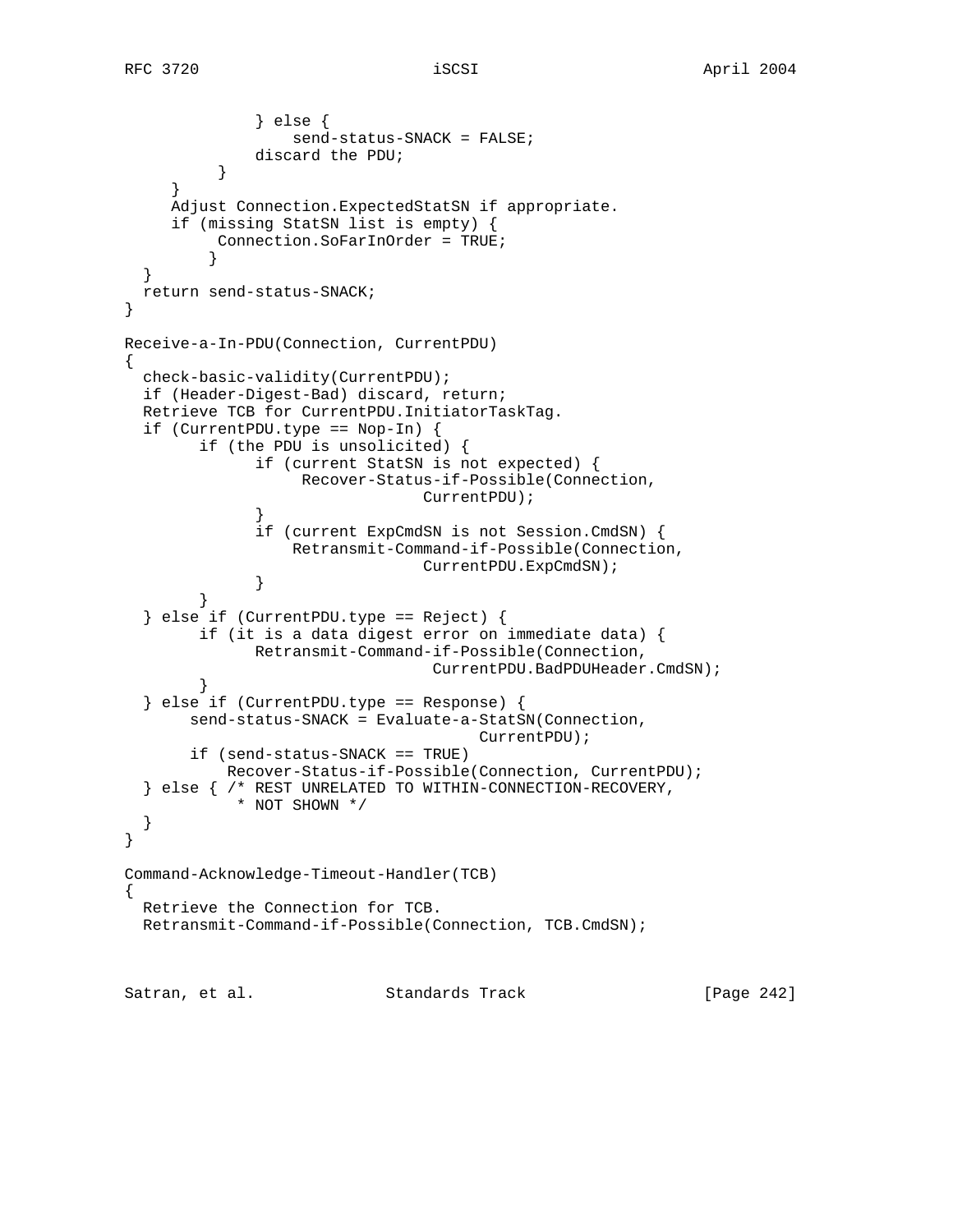```
}
Status-Expect-Timeout-Handler(Connection)
{
   if (operational ErrorRecoveryLevel > 0) {
       Build-And-Send-Nop-Out(Connection);
   } else if (InitiatorProactiveSNACKEnabled){
       if ((Connection.state == LOGGED_IN) and
              connection is not already considered failed) {
            Build-And-Send-SSnack(Connection);
       }
   }
}
E.3.3. Target Algorithms
Handle-Status-SNACK-request(Connection, CurrentPDU)
{
   if (operational ErrorRecoveryLevel > 0) {
      if (request for an acknowledged run) {
          Build-And-Send-Reject(Connection, CurrentPDU,
                                             Protocol-Error);
      } else if (request for an untransmitted run) {
          discard, return;
      } else {
          Retransmit-Status-Burst(CurrentPDU, TCB);
      } else {
         Build-And-Send-Async(Connection, DroppedConnection,
                                  DefaultTime2Wait,
                                  DefaultTime2Retain);
   }
}
E.4. Connection Recovery Algorithms
E.4.1. Procedure Descriptions
Build-And-Send-Async(transport connection, reason code,
                                    minimum time, maximum time);
Pick-A-Logged-In-Connection(session);
Build-And-Send-Logout(transport connection, logout connection
                   identifier, reason code);
PerformImplicitLogout(transport connection, logout connection
                   identifier, target information);
PerformLogin(transport connection, target information);
CreateNewTransportConnection(target information);
Build-And-Send-Command(transport connection, task control block);
Connection-Cleanup-Handler(transport connection);
```
Satran, et al. Standards Track [Page 243]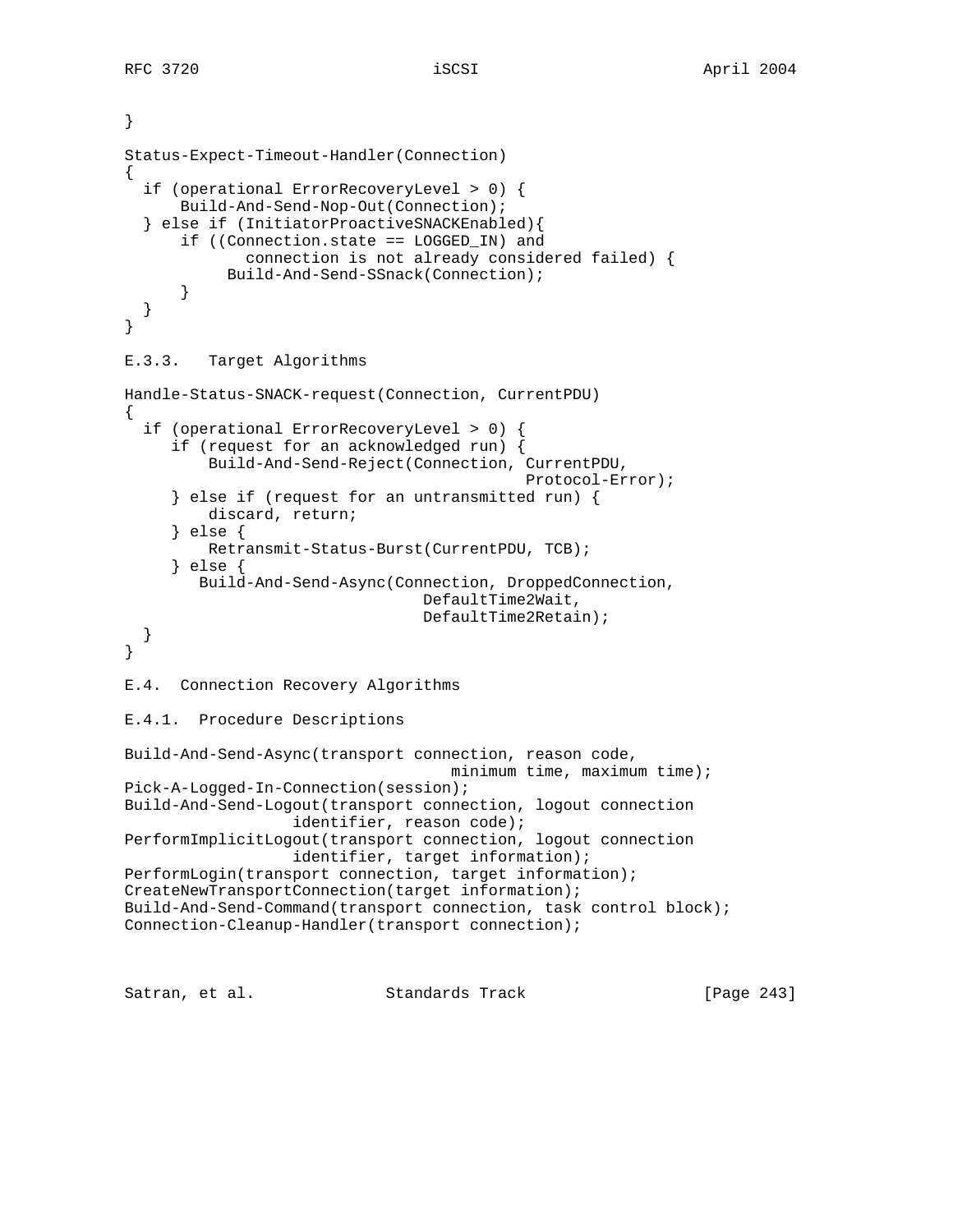Connection-Resource-Timeout-Handler(transport connection); Quiesce-And-Prepare-for-New-Allegiance(session, task control block); Build-And-Send-Logout-Response(transport connection, CID of connection in recovery, reason code); Build-And-Send-TaskMgmt-Response(transport connection, task mgmt command PDU, response code); Establish-New-Allegiance(task control block, transport connection); Schedule-Command-To-Continue(task control block);

### Notes:

 - Transport exception conditions, such as unexpected connection termination, connection reset, and hung connection while the connection is in the full-feature phase, are all assumed to be asynchronously signaled to the iSCSI layer using the Transport\_Exception\_Handler procedure.

## E.4.2. Initiator Algorithms

 Receive-a-In-PDU(Connection, CurrentPDU) { check-basic-validity(CurrentPDU); if (Header-Digest-Bad) discard, return; Retrieve TCB from CurrentPDU.InitiatorTaskTag. if (CurrentPDU.type == Async) { if (CurrentPDU.AsyncEvent == ConnectionDropped) { Retrieve the AffectedConnection for CurrentPDU.Parameter1. AffectedConnection.CurrentTimeout = CurrentPDU.Parameter3; AffectedConnection.State = CLEANUP\_WAIT; Start-Timer(Connection-Cleanup-Handler, AffectedConnection, CurrentPDU.Parameter2); } else if (CurrentPDU.AsyncEvent == LogoutRequest)) { AffectedConnection = Connection; AffectedConnection.State = LOGOUT\_REQUESTED; AffectedConnection.PerformConnectionCleanup = TRUE; AffectedConnection.CurrentTimeout = CurrentPDU.Parameter3; Start-Timer(Connection-Cleanup-Handler, AffectedConnection, 0); } else if (CurrentPDU.AsyncEvent == SessionDropped)) { for (each Connection) { Connection.State = CLEANUP\_WAIT; Connection.CurrentTimeout = CurrentPDU.Parameter3;

Satran, et al. Standards Track [Page 244]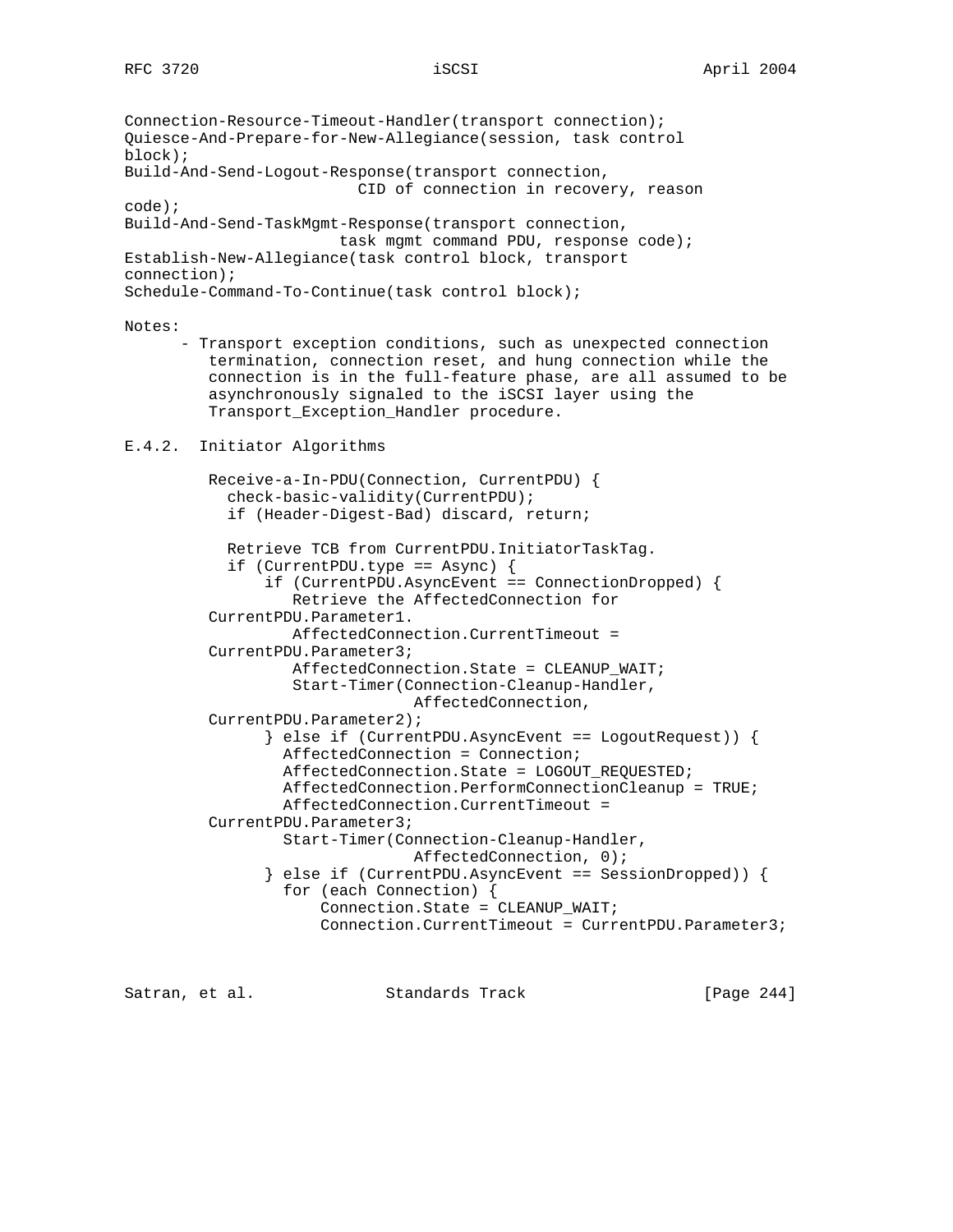```
 Start-Timer(Connection-Cleanup-Handler,
                               Connection, CurrentPDU.Parameter2);
 }
                 Session.state = FAILED;
 }
           } else if (CurrentPDU.type == LogoutResponse) {
               Retrieve the CleanupConnection for CurrentPDU.CID.
               if (CurrentPDU.Response = failure) {
                  CleanupConnection.State = CLEANUP_WAIT;
               } else {
                   CleanupConnection.State = FREE;
 }
           } else if (CurrentPDU.type == LoginResponse) {
                if (this is a response to an implicit Logout) {
                   Retrieve the CleanupConnection.
                   if (successful) {
                       CleanupConnection.State = FREE;
                       Connection.State = LOGGED_IN;
                   } else {
                        CleanupConnection.State = CLEANUP_WAIT;
                        DestroyTransportConnection(Connection);
 }
 }
           } else { /* REST UNRELATED TO CONNECTION-RECOVERY,
                     * NOT SHOWN */
 }
           if (CleanupConnection.State == FREE) {
              for (each command that was active on CleanupConnection) {
              /* Establish new connection allegiance */
                   NewConnection = Pick-A-Logged-In-Connection(Session);
                   Build-And-Send-Command(NewConnection, TCB);
 }
           } }
         Connection-Cleanup-Handler(Connection) {
           Retrieve Session from Connection.
           if (Connection can still exchange iSCSI PDUs) {
               NewConnection = Connection;
           } else {
               Start-Timer(Connection-Resource-Timeout-Handler,
                     Connection, Connection.CurrentTimeout);
               if (there are other logged-in connections) {
                    NewConnection = Pick-A-Logged-In-
         Connection(Session);
               } else {
                    NewConnection =
```
Satran, et al. Standards Track [Page 245]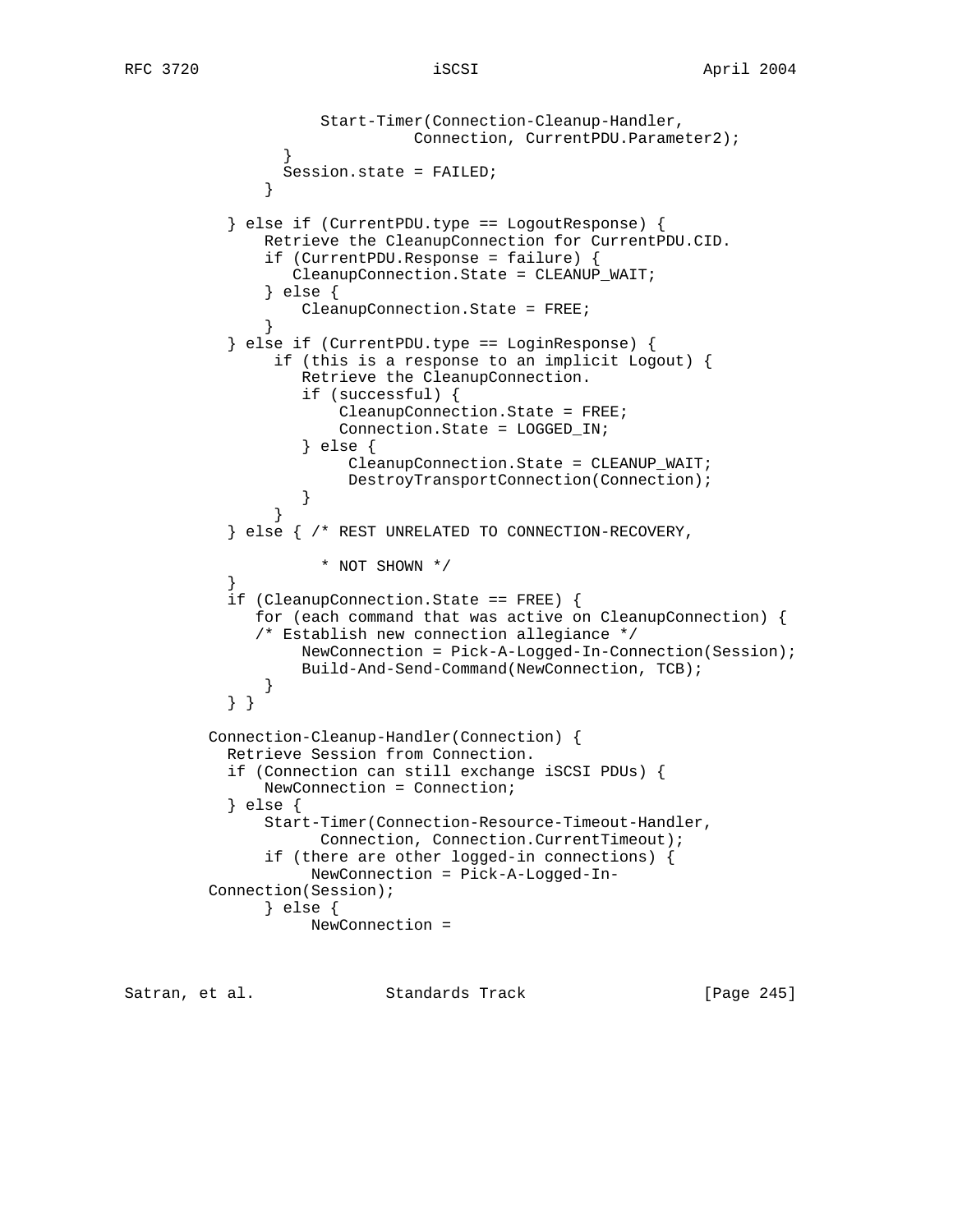```
 CreateTransportConnection(Session.OtherEndInfo);
                    Initiate an implicit Logout on NewConnection for
                                                     Connection.CID.
                    return;
 }
 }
           Build-And-Send-Logout(NewConnection, Connection.CID,
                                              RecoveryRemove); }
        Transport Exception Handler(Connection) {
           Connection.PerformConnectionCleanup = TRUE;
           if (the event is an unexpected transport disconnect) {
               Connection.State = CLEANUP_WAIT;
               Connection.CurrentTimeout = DefaultTime2Retain;
               Start-Timer(Connection-Cleanup-Handler, Connection,
                                                DefaultTime2Wait);
           } else {
               Connection.State = FREE;
           } }
E.4.3. Target Algorithms
         Receive-a-In-PDU(Connection, CurrentPDU)
\{ check-basic-validity(CurrentPDU);
           if (Header-Digest-Bad) discard, return;
           else if (Data-Digest-Bad) {
                 Build-And-Send-Reject(Connection, CurrentPDU,
                                            Payload-Digest-Error);
          discard, return;<br>}
 }
           Retrieve TCB and Session.
           if (CurrentPDU.type == Logout) {
              if (CurrentPDU.ReasonCode = RecoveryRemove) {
                  Retrieve the CleanupConnection from CurrentPDU.CID).
                  for (each command active on CleanupConnection) {
                       Quiesce-And-Prepare-for-New-Allegiance(Session,
\mbox{TCB} ) i TCB.CurrentlyAllegiant = FALSE;
 }
                  Cleanup-Connection-State(CleanupConnection);
                  if ((quiescing successful) and (cleanup successful)) {
                       Build-And-Send-Logout-Response(Connection,
                                       CleanupConnection.CID, Success);
                  } else {
                       Build-And-Send-Logout-Response(Connection,
```
Satran, et al. Standards Track [Page 246]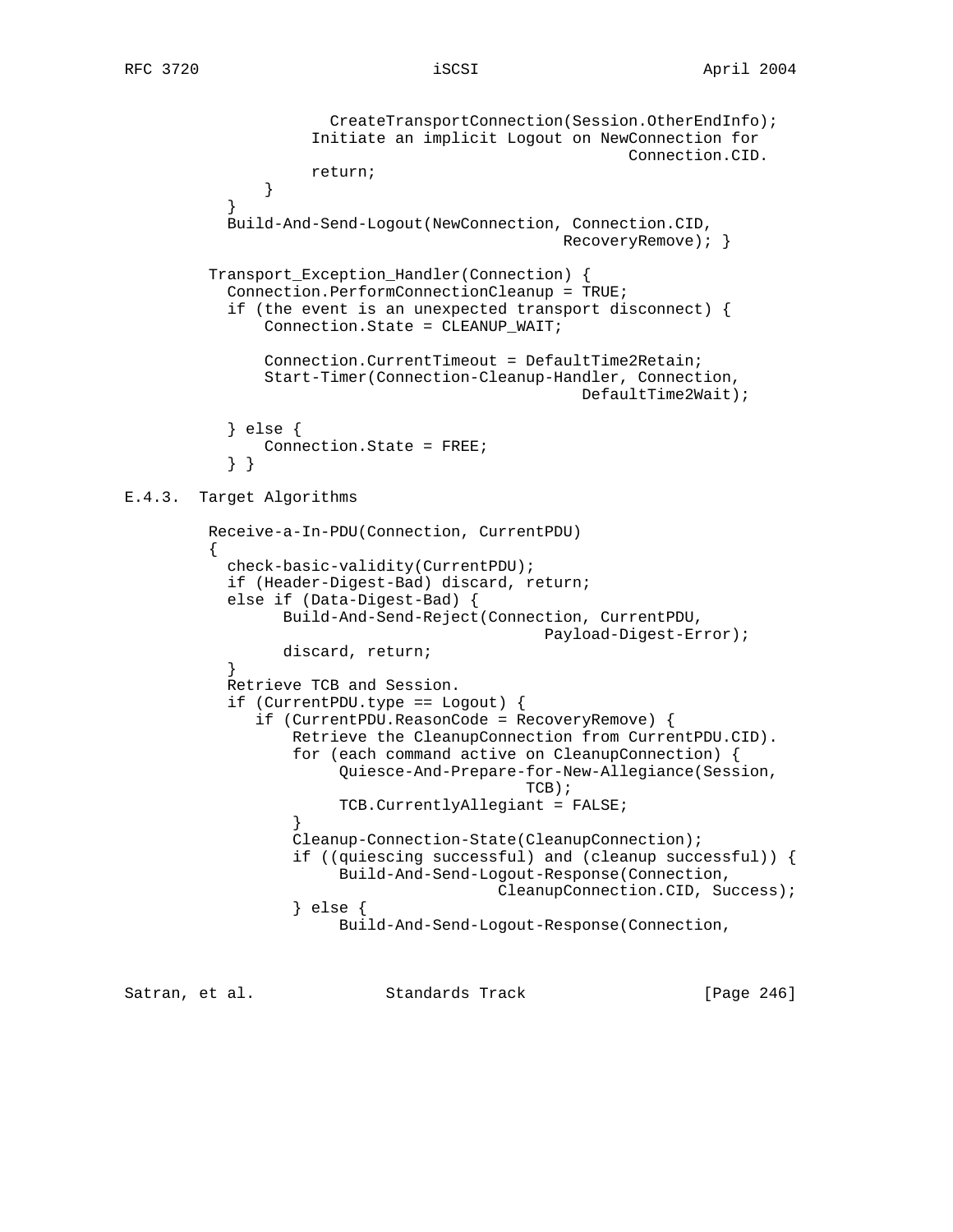```
CleanupConnection.CID, Failure);
 }
 }
           } else if ((CurrentPDU.type == Login) and
                            operational ErrorRecoveryLevel == 2) {
                 Retrieve the CleanupConnection from CurrentPDU.CID).
                 for (each command active on CleanupConnection) {
                  Quiesce-And-Prepare-for-New-Allegiance(Session, TCB);
                      TCB.CurrentlyAllegiant = FALSE;
 }
                 Cleanup-Connection-State(CleanupConnection);
                 if ((quiescing successful) and (cleanup successful)) {
                      Continue with the rest of the Login processing;
                 } else {
                      Build-And-Send-Login-Response(Connection,
                                CleanupConnection.CID, Target Error);
 }
 }
           } else if (CurrentPDU.type == TaskManagement) {
               if (CurrentPDU.function == "TaskReassign") {
                     if (Session.ErrorRecoveryLevel < 2) {
                        Build-And-Send-TaskMgmt-Response(Connection,
                            CurrentPDU, "Allegiance reassignment
                                                  not supported");
                     } else if (task is not found) {
                        Build-And-Send-TaskMgmt-Response(Connection,
                            CurrentPDU, "Task not in task set");
                     } else if (task is currently allegiant) {
                        Build-And-Send-TaskMgmt-Response(Connection,
                                 CurrentPDU, "Task still allegiant");
                     } else {
                        Establish-New-Allegiance(TCB, Connection);
                        TCB.CurrentlyAllegiant = TRUE;
                        Schedule-Command-To-Continue(TCB);
 }
 }
           } else { /* REST UNRELATED TO CONNECTION-RECOVERY,
                    * NOT SHOWN */
 }
 }
         Transport_Exception_Handler(Connection)
\{ Connection.PerformConnectionCleanup = TRUE;
           if (the event is an unexpected transport disconnect) {
              Connection.State = CLEANUP_WAIT;
              Start-Timer(Connection-Resource-Timeout-Handler,
```
Satran, et al. Standards Track [Page 247]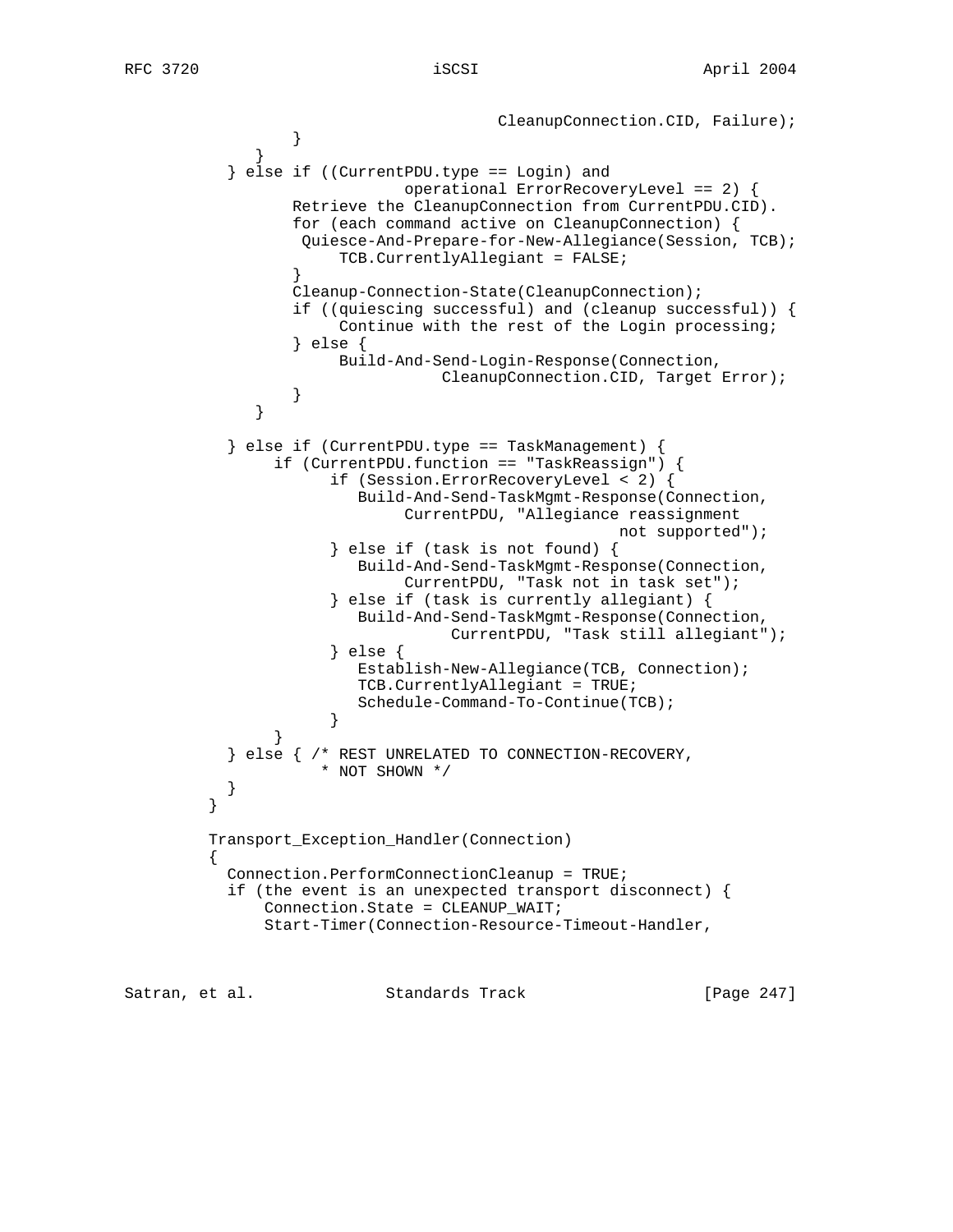```
 Connection,
           (DefaultTime2Wait+DefaultTime2Retain));
                   if (this Session has full-feature phase connections
                         left)
           {
                     DifferentConnection =
                         Pick-A-Logged-In-Connection(Session);
                      Build-And-Send-Async(DifferentConnection,
                             DroppedConnection, DefaultTime2Wait,
                               DefaultTime2Retain);
               }
            } else {
                Connection.State = FREE;
          \begin{matrix} & & \\ & & \end{matrix} }
```
Satran, et al. Standards Track [Page 248]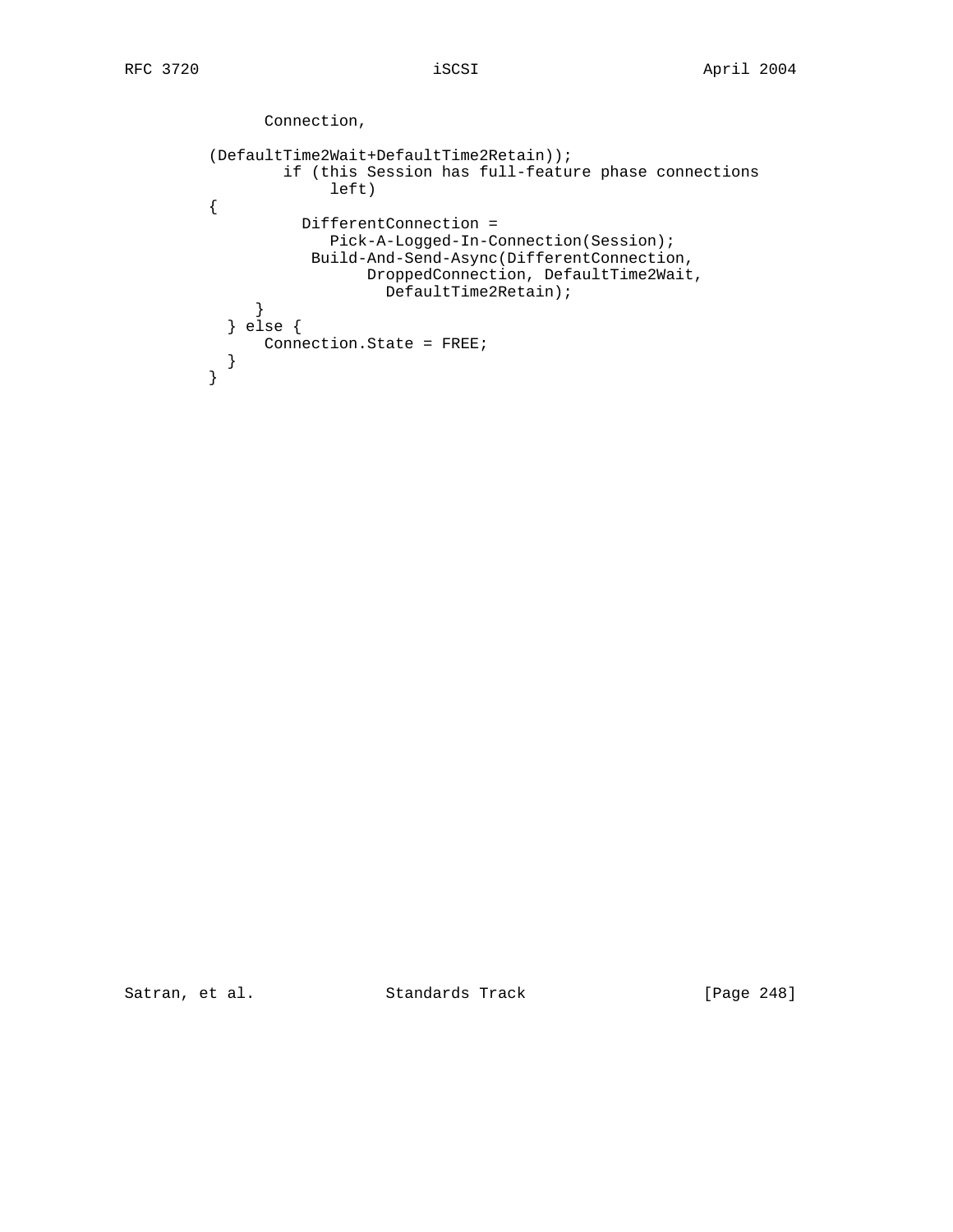Appendix F. Clearing Effects of Various Events on Targets

F.1. Clearing Effects on iSCSI Objects

 The following tables describe the target behavior on receiving the events specified in the rows of the table. The second table is an extension of the first table and defines clearing actions for more objects on the same events. The legend is:

- Y = Yes (cleared/discarded/reset on the event specified in the row). Unless otherwise noted, the clearing action is only applicable for the issuing initiator port.
- N = No (not affected on the event specified in the row, i.e., stays at previous value).
- NA = Not Applicable or Not Defined.

Satran, et al. Standards Track [Page 249]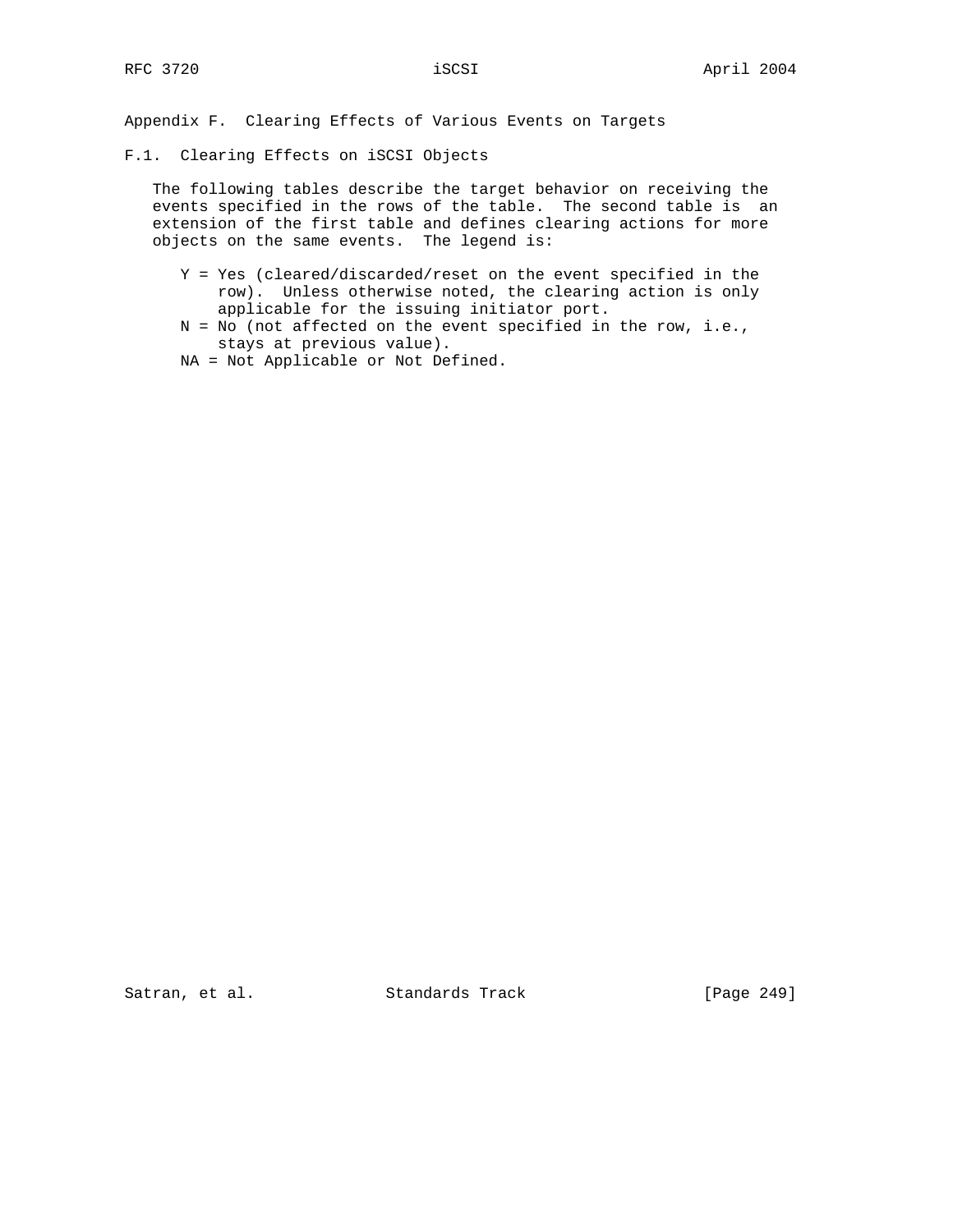|                                                   |    |    | IT(1)   IC(2)   CT(5)   ST(6)   PP(7) |               |       |
|---------------------------------------------------|----|----|---------------------------------------|---------------|-------|
| connection failure(8)   $Y$                       |    | Υ  | N                                     | N             | Υ     |
| connection state<br>timeout (9)                   | NA | ΝA | Υ                                     | N             | ΝA    |
| session timeout/<br>closure/reinstatement<br>(10) | Υ  | Υ  | Υ                                     | Υ             | Y(14) |
| session continuation<br>(12)                      | NA | NA | $N(11)$ N                             |               | ΝA    |
| successful connection Y<br>close logout           |    | Υ  | Υ                                     | Ν             | Y(13) |
| session failure (18)                              | ΙY | Υ  | Ν                                     | Ν             | Υ     |
| successful recovery<br>Logout                     | Υ  | Υ  | Ν                                     | Ν             | Y(13) |
| failed Logout                                     | Υ  | Υ  | N                                     | N             | Υ     |
| connection Login<br>(leading)                     | NA | ΝA | ΝA                                    | $Y(15)$ $N_A$ |       |
| connection Login<br>(non-leading)                 | ΝA | NA | N(11) N                               |               | Υ     |
| target cold reset(16) Y                           |    | Υ  | Υ                                     | Υ             | Υ     |
| target warm reset(16) Y                           |    | Υ  | Υ                                     | Υ             | Υ     |
| LU reset $(19)$                                   | Υ  | Υ  | Υ                                     | Υ             | Υ     |
| powercycle(16)                                    | Y  | Υ  | Υ                                     | Υ             | Υ     |
|                                                   |    |    |                                       |               |       |

 1. Incomplete TTTs - Target Transfer Tags on which the target is still expecting PDUs to be received. Examples include TTTs received via R2T, NOP-IN, etc.

 2. Immediate Commands - immediate commands, but waiting for execution on a target. For example, Abort Task Set.

Satran, et al. Standards Track [Page 250]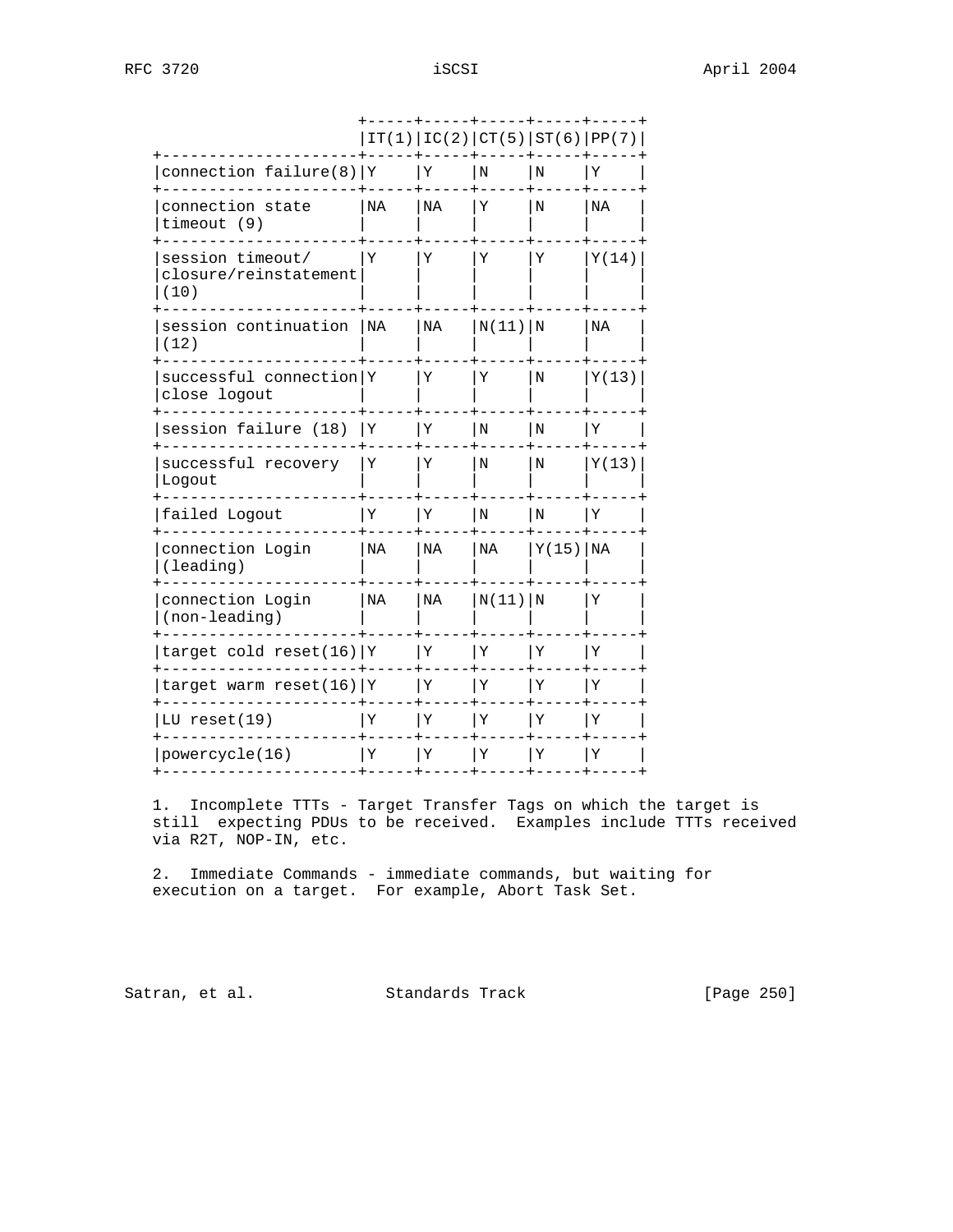5. Connection Tasks - tasks that are active on the iSCSI connection in question.

 6. Session Tasks - tasks that are active on the entire iSCSI session. A union of "connection tasks" on all participating connections.

 7. Partial PDUs (if any) - PDUs that are partially sent and waiting for transport window credit to complete the transmission.

 8. Connection failure is a connection exception condition - one of the transport connections shutdown, transport connections reset, or transport connections timed out, which abruptly terminated the iSCSI full-feature phase connection. A connection failure always takes the connection state machine to the CLEANUP\_WAIT state.

 9. Connection state timeout happens if a connection spends more time that agreed upon during Login negotiation in the CLEANUP\_WAIT state, and this takes the connection to the FREE state (M1 transition in connection cleanup state diagram).

 10. These are defined in Section 5.3.5 Session Reinstatement, Closure, and Timeout.

 11. This clearing effect is "Y" only if it is a connection reinstatement and the operational ErrorRecoveryLevel is less than 2.

 12. Session continuation is defined in Section 5.3.6 Session Continuation and Failure.

 13. This clearing effect is only valid if the connection is being logged out on a different connection and when the connection being logged out on the target may have some partial PDUs pending to be sent. In all other cases, the effect is "NA".

 14. This clearing effect is only valid for a "close the session" logout in a multi-connection session. In all other cases, the effect is "NA".

 15. Only applicable if this leading connection login is a session reinstatement. If this is not the case, it is "NA".

16. This operation affects all logged-in initiators.

 18. Session failure is defined in Section 5.3.6 Session Continuation and Failure.

Satran, et al. Standards Track [Page 251]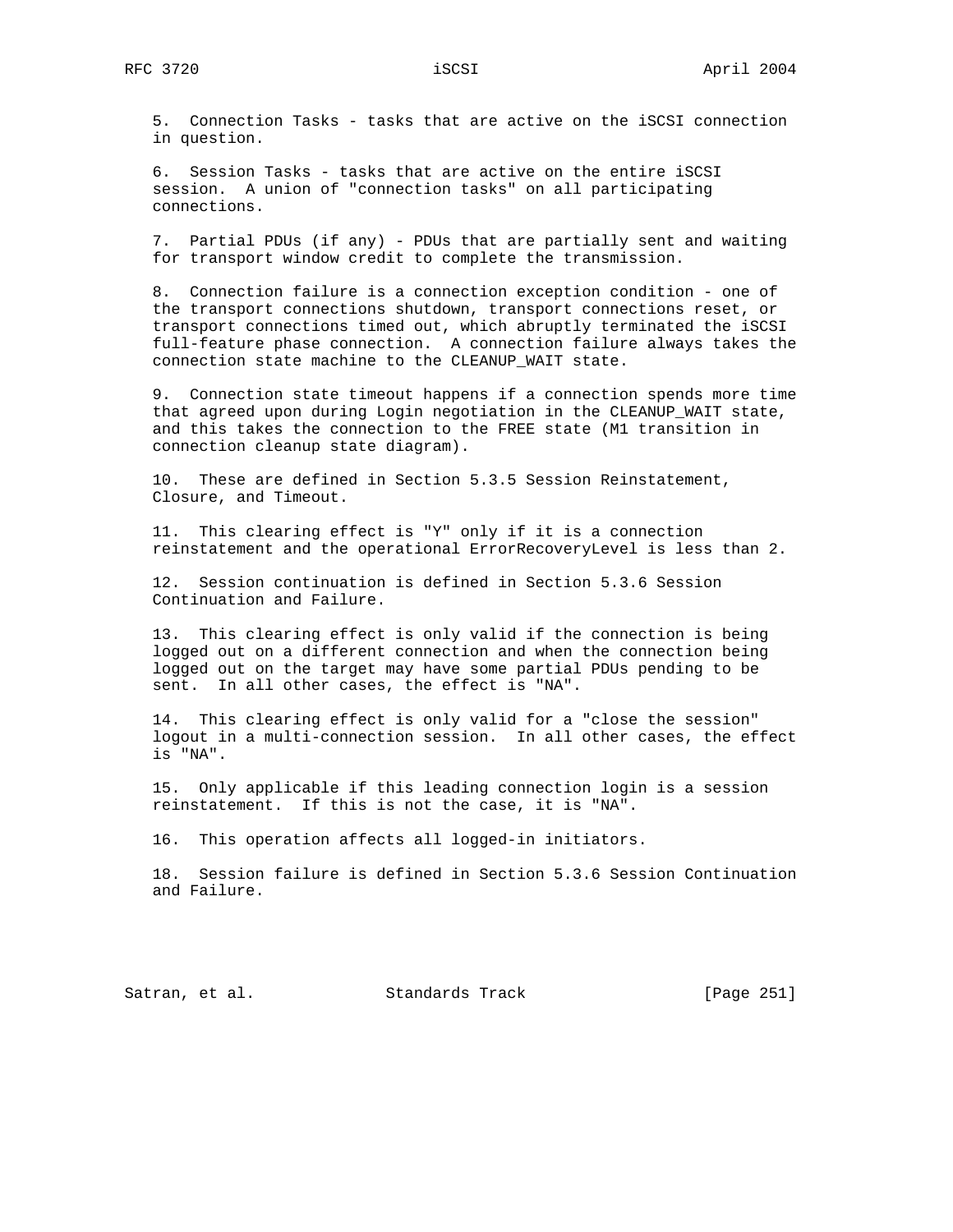19. This operation affects all logged-in initiators and the clearing effects are only applicable to the LU being reset.

|                                           |         |                      |             | DC(1)   DD(2)   SS(3)   CS(4)   DS(5) |         |
|-------------------------------------------|---------|----------------------|-------------|---------------------------------------|---------|
| connection failure                        | N       | Υ                    | N           | N                                     | N       |
| connection state<br>timeout               | Y       | ΝA                   | Y           | N                                     | NA      |
| session timeout/<br>closure/reinstatement | Υ       | Υ                    | Y(7)        | Υ                                     | ΝA      |
| session continuation $ N(11) NA*12 NA$    |         |                      |             | N                                     | $NA*13$ |
| successful connection Y<br>close Logout   |         | Y                    | Y           | N                                     | ΝA      |
| session failure                           | N       | Υ                    | N           | $_{\rm N}$                            | N       |
| successful recovery<br>Logout             | Υ       | Υ                    | Υ           | Ν                                     | Ν       |
| failed Logout                             | $\rm N$ | Y(9)                 | N           | N                                     | $\rm N$ |
| connection Login<br>(leading              | NA      | NA                   | N(8)        | N(8)                                  | ΝA      |
| connection Login<br>(non-leading)         |         | $N(11)   NA*12 N(8)$ |             | N                                     | $NA*13$ |
| target cold reset                         | Υ       | Υ                    | Y           | Y(10) NA                              |         |
| target warm reset                         | Υ       | Υ                    | $\mathbf N$ | l N                                   | NA      |
| LU reset                                  | N       | Υ                    | N           | N                                     | N       |
| powercycle                                | Υ       | Υ                    | Y           | Y(10) NA                              |         |
|                                           |         |                      |             |                                       |         |

 1. Discontiguous Commands - commands allegiant to the connection in question and waiting to be reordered in the iSCSI layer. All "Y"s in this column assume that the task causing the event (if indeed the event is the result of a task) is issued as an immediate command, because the discontiguities can be ahead of the task.

Satran, et al. Standards Track [Page 252]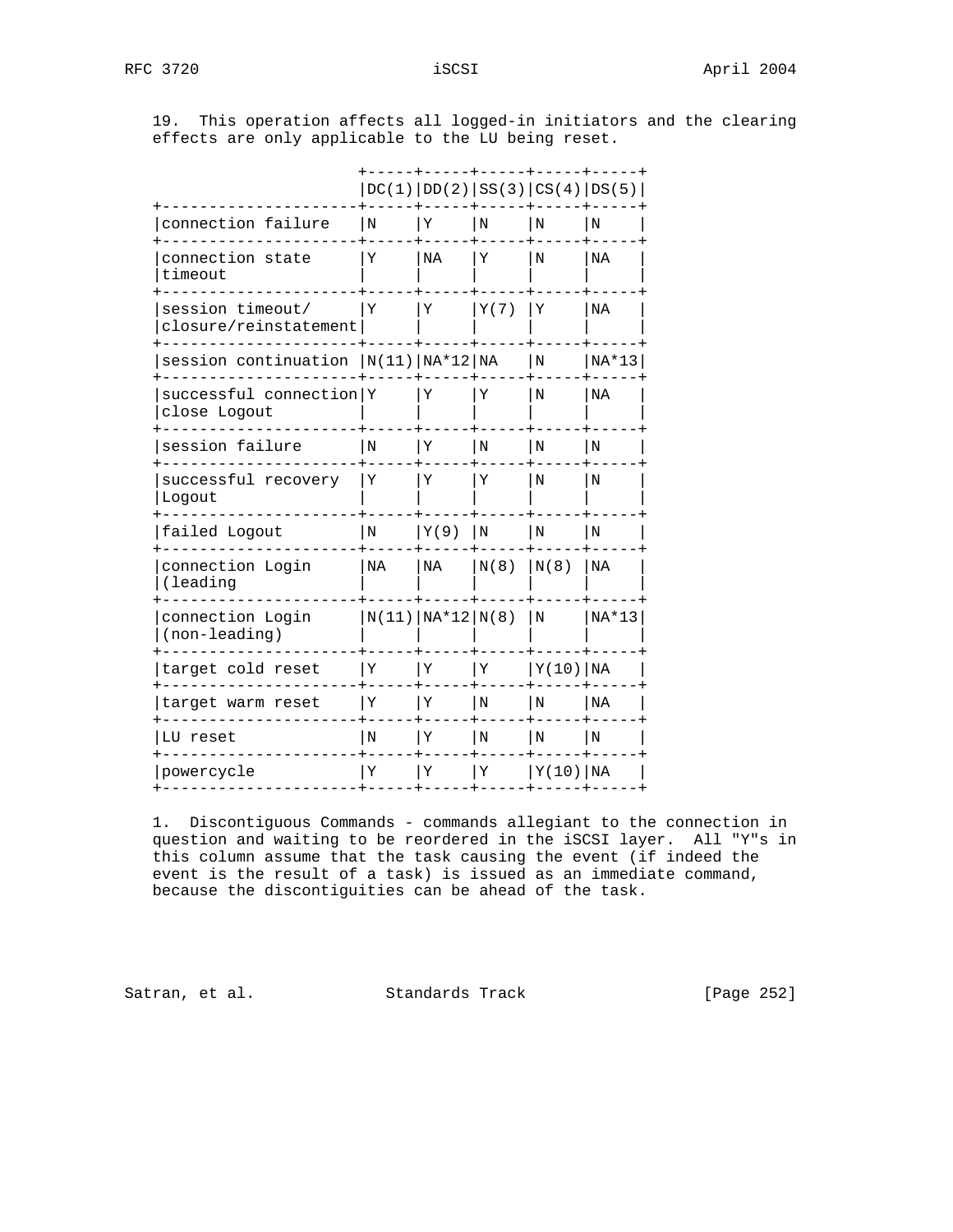2. Discontiguous Data - data PDUs received for the task in question and waiting to be reordered due to prior discontiguities in DataSN.

3. StatSN

4. CmdSN

5. DataSN

7. It clears the StatSN on all the connections.

8. This sequence number is instantiated on this event.

 9. A logout failure drives the connection state machine to the CLEANUP\_WAIT state, similar to the connection failure event. Hence, it has a similar effect on this and several other protocol aspects.

 10. This is cleared by virtue of the fact that all sessions with all initiators are terminated.

11. This clearing effect is "Y" if it is a connection reinstatement.

 12. This clearing effect is "Y" only if it is a connection reinstatement and the operational ErrorRecoveryLevel is 2.

 13. This clearing effect is "N" only if it is a connection reinstatement and the operational ErrorRecoveryLevel is 2.

F.2. Clearing Effects on SCSI Objects

 The only iSCSI protocol action that can effect clearing actions on SCSI objects is the "I\_T nexus loss" notification (Section 4.3.5.1 Loss of Nexus notification). [SPC3] describes the clearing effects of this notification on a variety of SCSI attributes. In addition, SCSI standards documents (such as [SAM2] and [SBC]) define additional clearing actions that may take place for several SCSI objects on SCSI events such as LU resets and power-on resets.

 Since iSCSI defines a target cold reset as a protocol-equivalent to a target power-cycle, the iSCSI target cold reset must also be considered as the power-on reset event in interpreting the actions defined in the SCSI standards.

 When the iSCSI session is reconstructed (between the same SCSI ports with the same nexus identifier) reestablishing the same I\_T nexus, all SCSI objects that are defined to not clear on the "I\_T nexus loss" notification event, such as persistent reservations, are automatically associated to this new session.

Satran, et al. Standards Track [Page 253]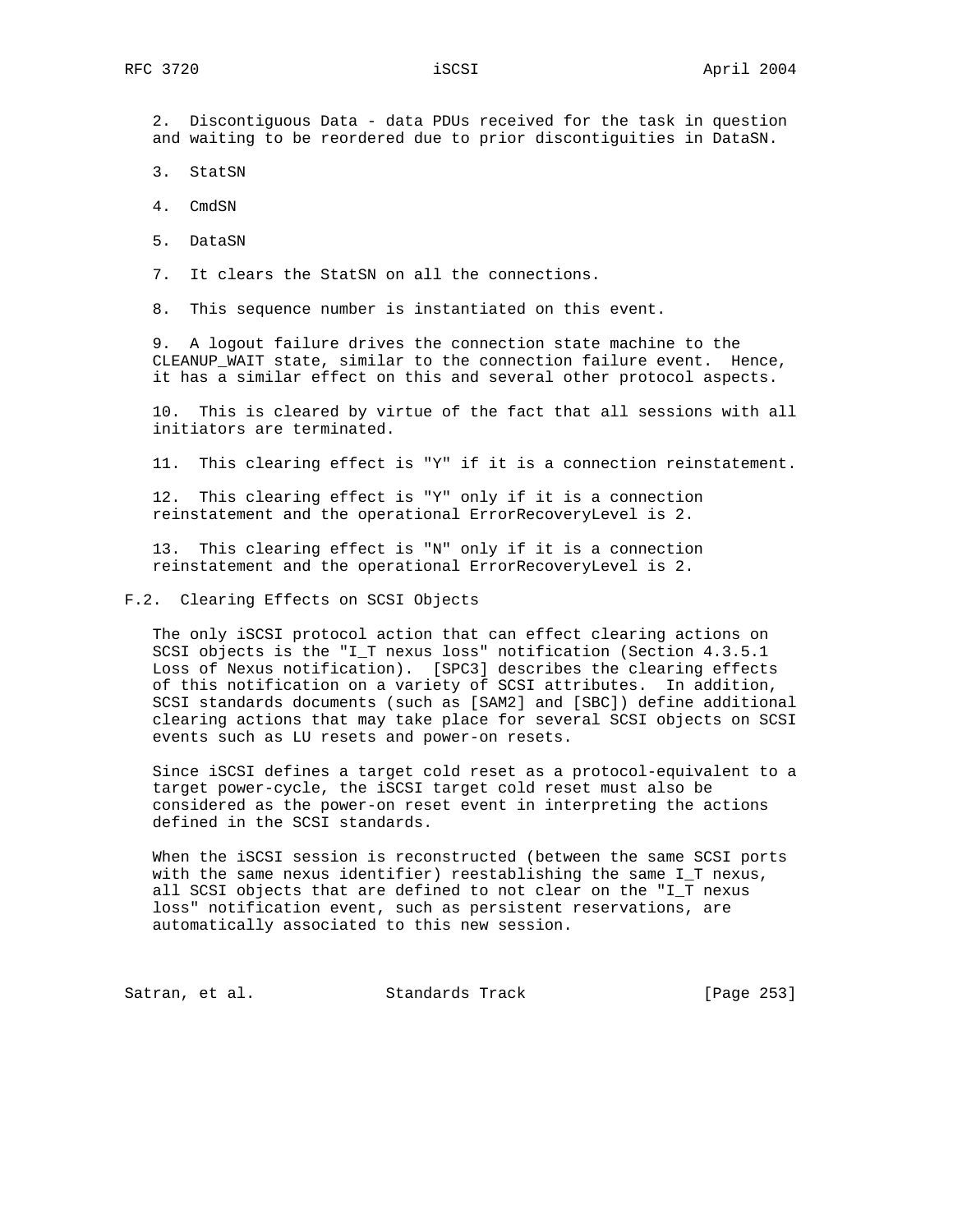## Acknowledgements

 This protocol was developed by a design team that, in addition to the authors, included Daniel Smith, Ofer Biran, Jim Hafner and John Hufferd (IBM), Mark Bakke (Cisco), Randy Haagens (HP), Matt Wakeley (Agilent, now Sierra Logic), Luciano Dalle Ore (Quantum), and Paul Von Stamwitz (Adaptec, now TrueSAN Networks).

 Furthermore, a large group of people contributed to this work through their review, comments, and valuable insights. We are grateful to all of them. We especially thank those people who found the time and patience to take part in our weekly phone conferences and intermediate meetings in Almaden and Haifa, which helped shape this document: Prasenjit Sarkar, Meir Toledano, John Dowdy, Steve Legg, Alain Azagury (IBM), Dave Nagle (CMU), David Black (EMC), John Matze (Veritas - now Okapi Software), Steve DeGroote, Mark Schrandt (Cisco), Gabi Hecht (Gadzoox), Robert Snively and Brian Forbes (Brocade), Nelson Nachum (StorAge), and Uri Elzur (Broadcom). Many others helped edit and improve this document within the IPS working group. We are especially grateful to David Robinson and Raghavendra Rao (Sun), Charles Monia, Joshua Tseng (Nishan), Somesh Gupta (Silverback), Michael Krause, Pierre Labat, Santosh Rao, Matthew Burbridge, Bob Barry, Robert Elliott, Nick Martin (HP), Stephen Bailey (Sandburst), Steve Senum, Ayman Ghanem, Dave Peterson (Cisco), Barry Reinhold (Trebia Networks), Bob Russell (UNH), Eddy Quicksall (iVivity, Inc.), Bill Lynn and Michael Fischer (Adaptec), Vince Cavanna, Pat Thaler (Agilent), Jonathan Stone (Stanford), Luben Tuikov (Splentec), Paul Koning (EqualLogic), Michael Krueger (Windriver), Martins Krikis (Intel), Doug Otis (Sanlight), John Marberg (IBM), Robert Griswold and Bill Moody (Crossroads), Bill Studenmund (Wasabi Systems), Elizabeth Rodriguez (Brocade) and Yaron Klein (Sanrad). The recovery chapter was enhanced with the help of Stephen Bailey (Sandburst), Somesh Gupta (Silverback), and Venkat Rangan (Rhapsody Networks). Eddy Quicksall contributed some examples and began the Definitions section. Michael Fischer and Bob Barry started the Acronyms section. Last, but not least, we thank Ralph Weber for keeping us in line with T10 (SCSI) standardization.

 We would like to thank Steve Hetzler for his unwavering support and for coming up with such a good name for the protocol, and Micky Rodeh, Jai Menon, Clod Barrera, and Andy Bechtolsheim for helping make this work happen.

 In addition to this document, we recommend you acquaint yourself with the following in order to get a full understanding of the iSCSI specification: "iSCSI Naming & Discovery"[RFC3721], "Bootstrapping Clients using the iSCSI Protocol" [BOOT], "Securing Block Storage Protocols over IP" [RFC3723] documents, "iSCSI Requirements and

Satran, et al. Standards Track [Page 254]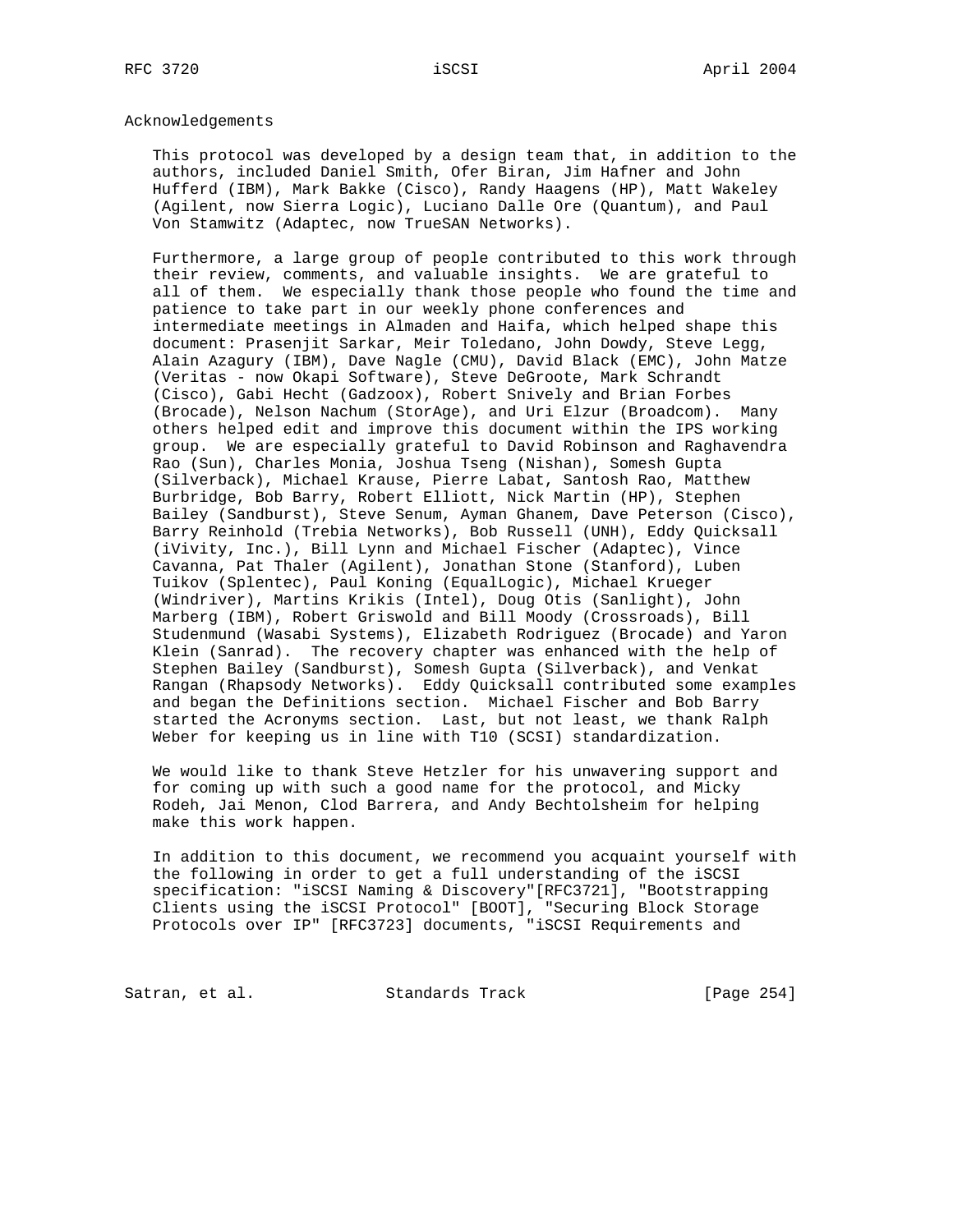Design Considerations" [RFC3347] and "SCSI Command Ordering Considerations with iSCSI" [CORD].

The "iSCSI Naming & Discovery" document is authored by:

 Mark Bakke (Cisco), Jim Hafner, John Hufferd, Kaladhar Voruganti (IBM), and Marjorie Krueger (HP).

 The "Bootstrapping Clients using the iSCSI Protocol" document is authored by:

 Prasenjit Sarkar (IBM), Duncan Missimer (HP), and Costa Sapuntzakis (Cisco).

 The "Securing Block Storage Protocols over IP" document is authored by:

 Bernard Aboba (Microsoft), Joshua Tseng (Nishan), Jesse Walker (Intel), Venkat Rangan (Rhapsody Networks), and Franco Travostino (Nortel Networks).

 The "iSCSI Requirements and Design Considerations" document is authored by:

 Marjorie Krueger, Randy Haagens (HP), Costa Sapuntzakis, and Mark Bakke (Cisco).

 The "SCSI Command Ordering Considerations with iSCSI" document is authored by:

Mallikarjun Chadalapaka, Rob Elliot (HP)

 We are grateful to all of them for their good work and for helping us correlate this document with the ones they produced.

Satran, et al. Standards Track [Page 255]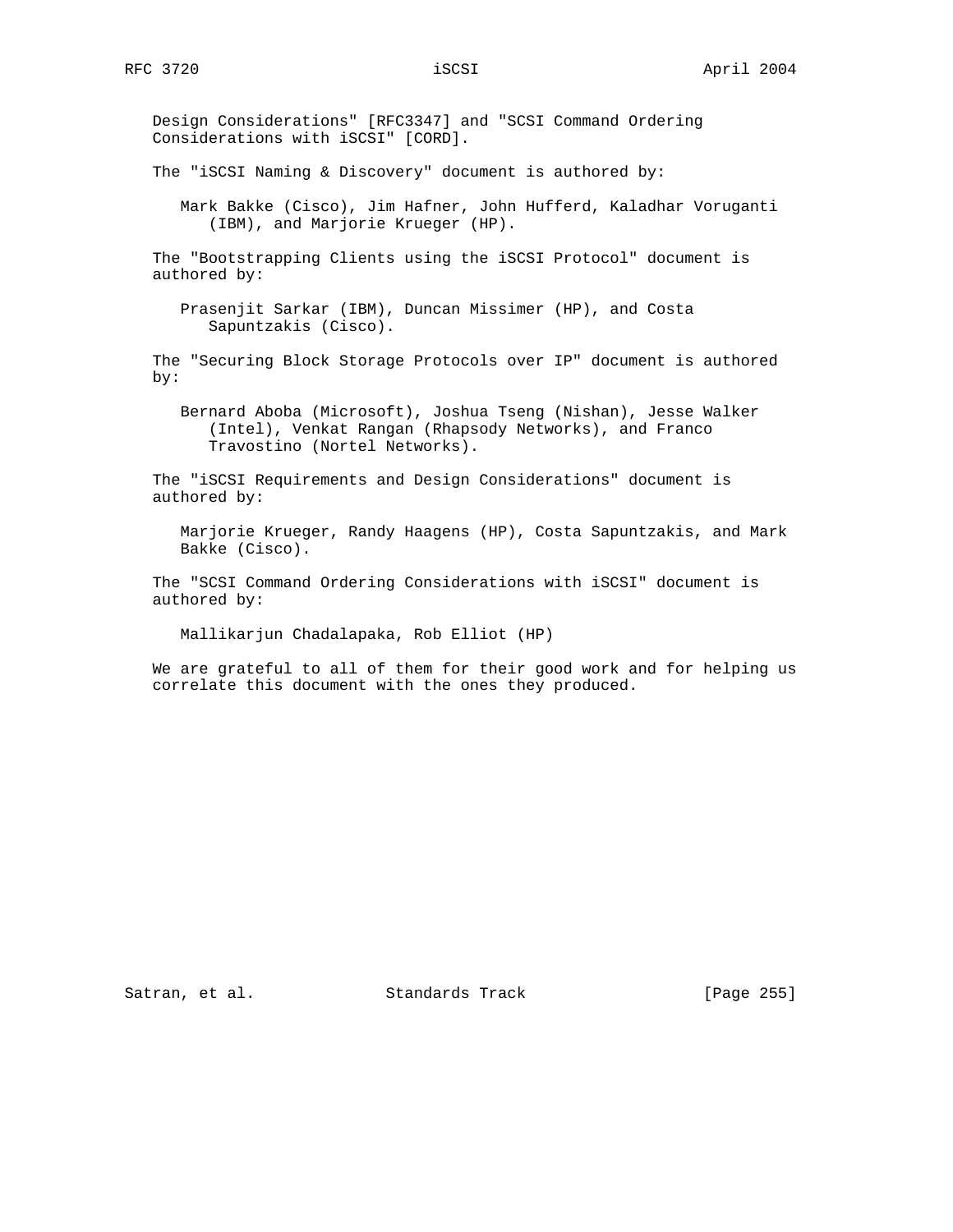Authors' Addresses

 Julian Satran IBM Research Laboratory in Haifa Haifa University Campus - Mount Carmel Haifa 31905, Israel

 Phone +972.4.829.6264 EMail: Julian\_Satran@il.ibm.com

 Kalman Meth IBM Research Laboratory in Haifa Haifa University Campus - Mount Carmel Haifa 31905, Israel

 Phone +972.4.829.6341 EMail: meth@il.ibm.com

 Costa Sapuntzakis Stanford University 353 Serra Mall Dr #407 Stanford, CA 94305

 Phone: +1.650.723.2458 EMail: csapuntz@alum.mit.edu

 Efri Zeidner XIV Ltd. 1 Azrieli Center, Tel-Aviv 67021, Israel

 Phone: +972.3.607.4722 EMail: efri@xiv.co.il

 Mallikarjun Chadalapaka Hewlett-Packard Company 8000 Foothills Blvd. Roseville, CA 95747-5668, USA

 Phone: +1.916.785.5621 EMail: cbm@rose.hp.com

Satran, et al. Standards Track [Page 256]